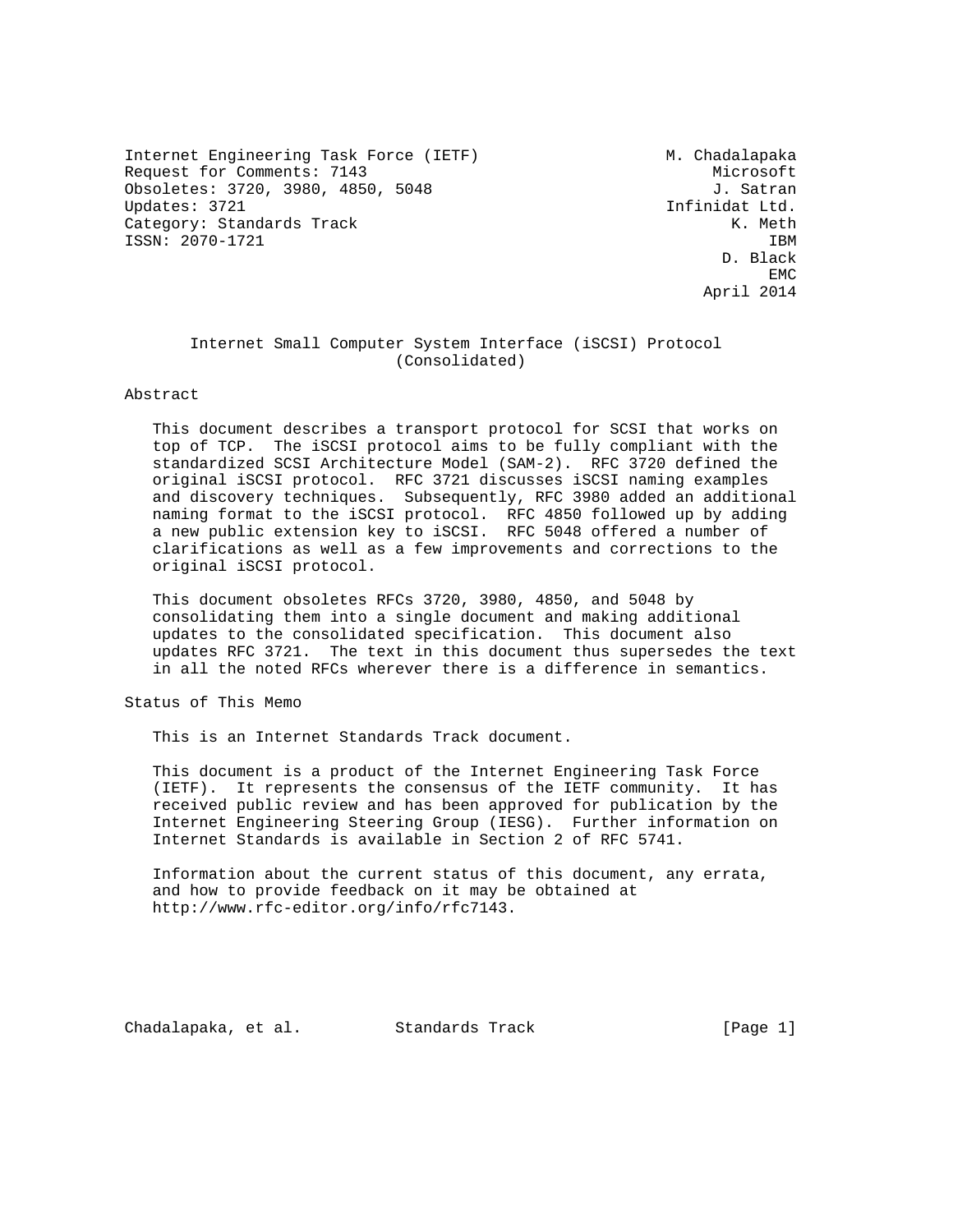## Copyright Notice

 Copyright (c) 2014 IETF Trust and the persons identified as the document authors. All rights reserved.

 This document is subject to BCP 78 and the IETF Trust's Legal Provisions Relating to IETF Documents

 (http://trustee.ietf.org/license-info) in effect on the date of publication of this document. Please review these documents carefully, as they describe your rights and restrictions with respect to this document. Code Components extracted from this document must include Simplified BSD License text as described in Section 4.e of the Trust Legal Provisions and are provided without warranty as described in the Simplified BSD License.

## Table of Contents

| 2. Acronyms, Definitions, and Document Summary 11  |
|----------------------------------------------------|
|                                                    |
|                                                    |
|                                                    |
|                                                    |
|                                                    |
|                                                    |
|                                                    |
|                                                    |
| 3.4. Class Diagram Notation for Associations 23    |
| 3.5. Class Diagram Notation for Aggregations 24    |
| 3.6. Class Diagram Notation for Generalizations 25 |
|                                                    |
|                                                    |
| 4.2. iSCSI Concepts and Functional Overview 26     |
|                                                    |
| 4.2.2. Ordering and iSCSI Numbering 28             |
| 4.2.2.1. Command Numbering and Acknowledging 28    |
| 4.2.2.2. Response/Status Numbering and             |
| Acknowledging 32                                   |
| Response Ordering 32<br>4.2.2.3.                   |
| 4.2.2.3.1. Need for Response Ordering 32           |
| 4.2.2.3.2. Response Ordering Model                 |
| Description 33                                     |
| 4.2.2.3.3. iSCSI Semantics with                    |
| the Interface Model 33                             |
| 4.2.2.3.4. Current List of Fenced                  |
| Response Use Cases 34                              |
| 4.2.2.4. Data Sequencing 35                        |
|                                                    |

Chadalapaka, et al. Standards Track [Page 2]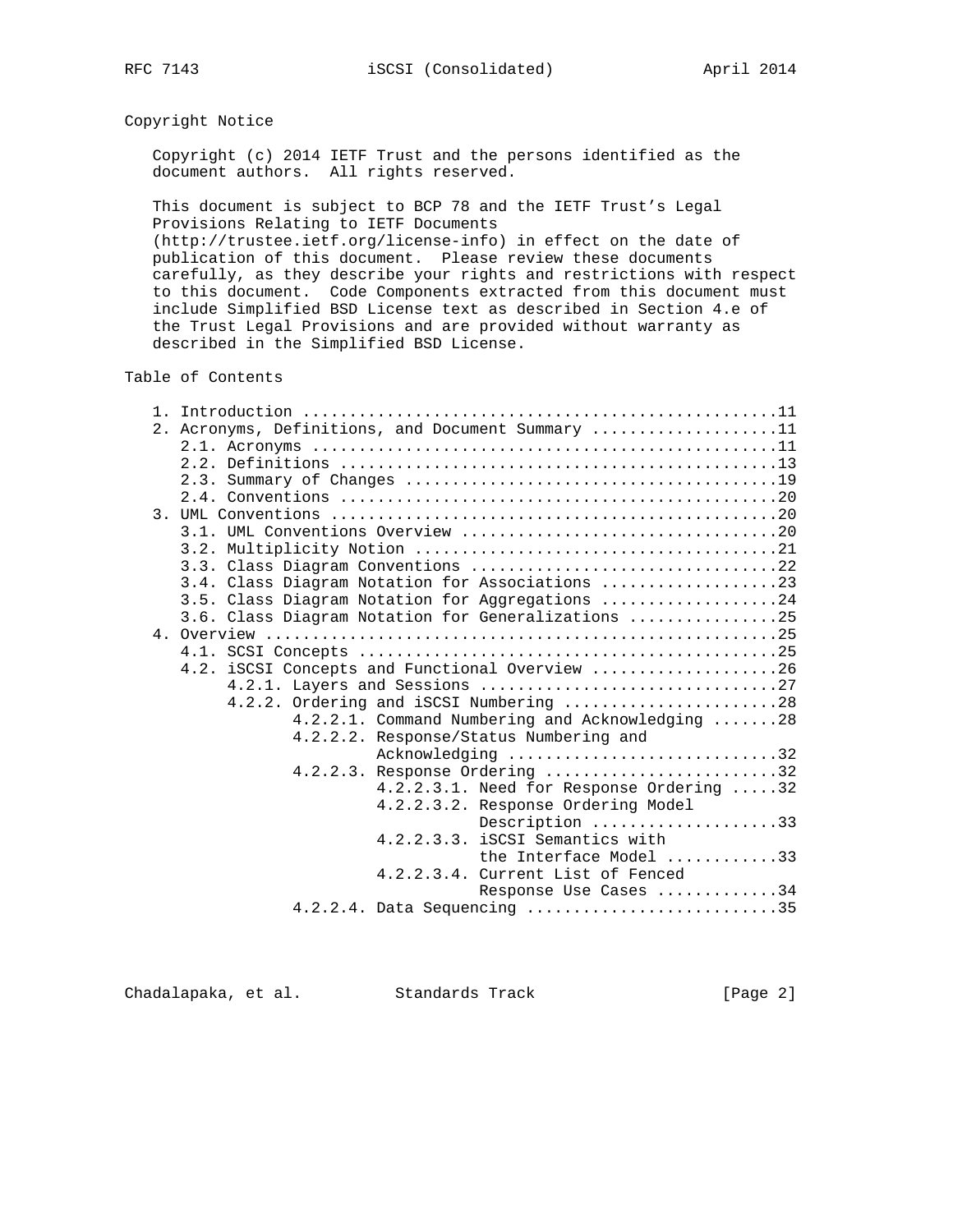| 4.2.3. iSCSI Task Management 36                        |
|--------------------------------------------------------|
| 4.2.3.1. Task Management Overview 36                   |
| 4.2.3.2. Notion of Affected Tasks 36                   |
| 4.2.3.3. Standard Multi-Task Abort Semantics 37        |
| 4.2.3.4. FastAbort Multi-Task Abort Semantics 38       |
| 4.2.3.5. Affected Tasks Shared across                  |
| Standard and FastAbort Sessions 40                     |
| 4.2.3.6. Rationale behind the FastAbort Semantics 41   |
|                                                        |
| $4.2.5$ . ISCSI Full Feature Phase 44                  |
| 4.2.5.1. Command Connection Allegiance 44              |
| 4.2.5.2. Data Transfer Overview 45                     |
| 4.2.5.3. Tags and Integrity Checks 46                  |
| 4.2.5.4. SCSI Task Management during iSCSI             |
| Full Feature Phase 47                                  |
| 4.2.6. iSCSI Connection Termination 47                 |
|                                                        |
| 4.2.7.1. iSCSI Name Properties 48                      |
| 4.2.7.2. iSCSI Name Encoding 50                        |
| $4.2.7.3.$ iSCSI Name Structure 51                     |
| 4.2.7.4. Type "iqn." (iSCSI Qualified Name) 52         |
| 4.2.7.5. Type "eui." (IEEE EUI-64 Format) 53           |
| 4.2.7.6. Type "naa." (Network Address Authority) 54    |
|                                                        |
| 4.2.9. Message Synchronization and Steering 55         |
| 4.2.9.1. Sync/Steering and iSCSI PDU Length 56         |
|                                                        |
| 4.4. SCSI-to-iSCSI Concepts Mapping Model 57           |
| 4.4.1. iSCSI Architecture Model 58                     |
| 4.4.2. SCSI Architecture Model 59                      |
|                                                        |
|                                                        |
|                                                        |
|                                                        |
|                                                        |
| 4.6.1. Request/Response Types Carrying SCSI Payload 66 |
|                                                        |
|                                                        |
| 4.6.1.3. Task Management Function Request 67           |
| 4.6.1.4. Task Management Function Response 68          |
| 4.6.1.5. SCSI Data-Out and SCSI Data-In 68             |
| 4.6.1.6. Ready To Transfer (R2T) 69                    |
| 4.6.2. Requests/Responses Carrying SCSI and iSCSI      |
|                                                        |
|                                                        |

Chadalapaka, et al. Standards Track (Page 3)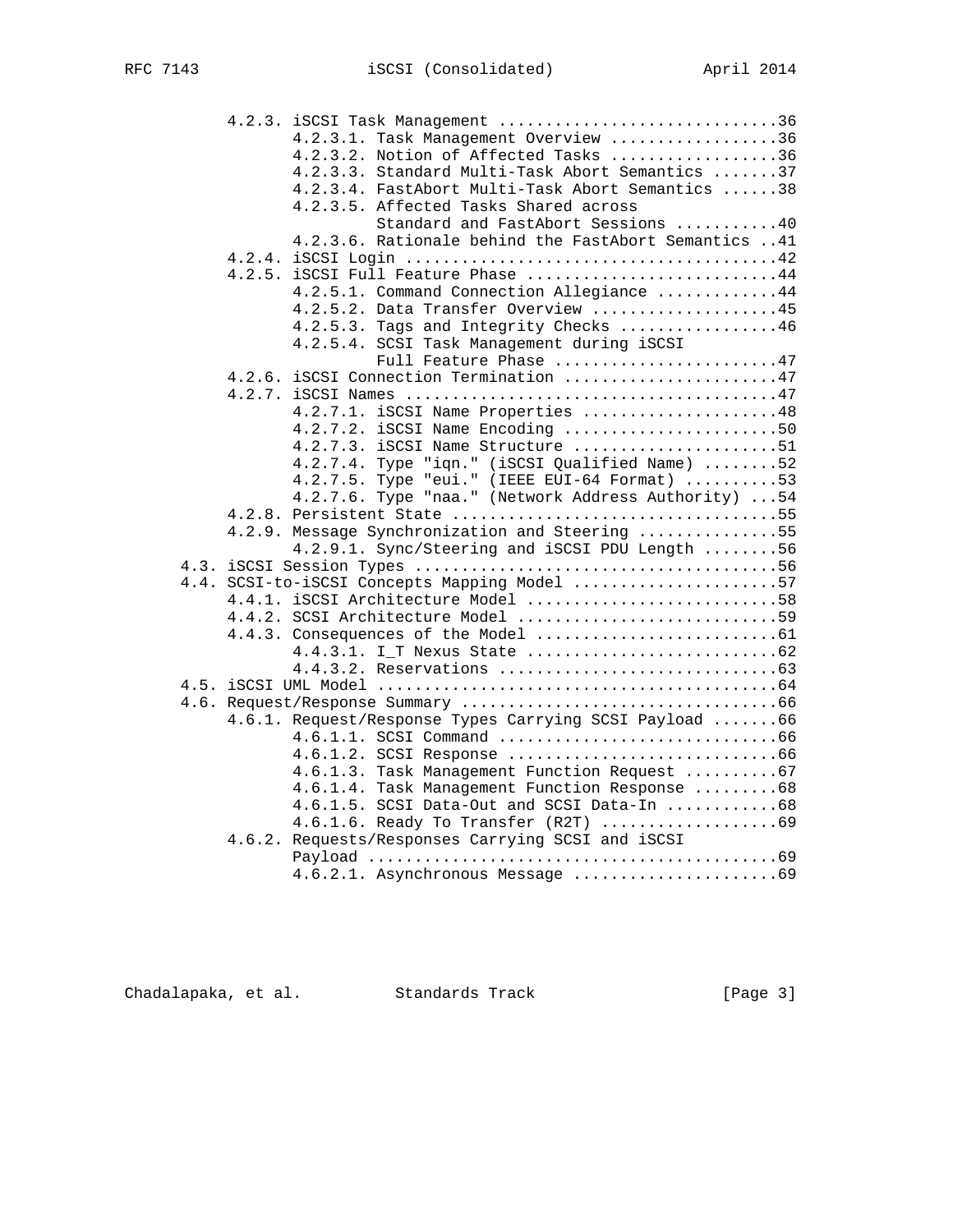|    | 4.6.3. Requests/Responses Carrying iSCSI-Only Payload  69      |
|----|----------------------------------------------------------------|
|    | 4.6.3.1. Text Requests and Text Responses 69                   |
|    | 4.6.3.2. Login Requests and Login Responses 70                 |
|    | 4.6.3.3. Logout Requests and Logout Responses  71              |
|    |                                                                |
|    |                                                                |
|    | 4.6.3.6. NOP-Out Request and NOP-In Response 71                |
|    |                                                                |
|    | 6. Login and Full Feature Phase Negotiation 72                 |
|    |                                                                |
|    |                                                                |
|    |                                                                |
|    | 6.2.2. Simple-Value Negotiations 80                            |
|    |                                                                |
|    |                                                                |
|    | 6.3.2. iSCSI Security Negotiation 87                           |
|    | 6.3.3. Operational Parameter Negotiation during                |
|    |                                                                |
|    | 6.3.4. Connection Reinstatement 88                             |
|    | 6.3.5. Session Reinstatement, Closure, and Timeout 89          |
|    | 6.3.5.1. Loss of Nexus Notification 90                         |
|    | 6.3.6. Session Continuation and Failure 90                     |
|    | 6.4. Operational Parameter Negotiation outside the             |
|    |                                                                |
| 7. |                                                                |
|    |                                                                |
|    |                                                                |
|    |                                                                |
|    | 7.1.3. Protocol Features and State Expectations 93             |
|    |                                                                |
|    | 7.1.4.1. Recovery Within-command 95                            |
|    | 7.1.4.2. Recovery Within-connection 96                         |
|    | 7.1.4.3. Connection Recovery 96                                |
|    | 7.1.4.4. Session Recovery 97                                   |
|    | 7.1.5. Error Recovery Hierarchy 97                             |
|    |                                                                |
|    |                                                                |
|    | 7.2.2. Allegiance Reassignment 100                             |
|    | 7.3. Usage of Reject PDU in Recovery 101                       |
|    | 7.4. Error Recovery Considerations for Discovery Sessions  102 |
|    | 7.4.1. ErrorRecoveryLevel for Discovery Sessions 102           |
|    | 7.4.2. Reinstatement Semantics for Discovery Sessions  102     |
|    | 7.4.2.1. Unnamed Discovery Sessions 103                        |
|    | 7.4.2.2. Named Discovery Sessions 103                          |
|    | 7.4.3. Target PDUs during Discovery 103                        |
|    |                                                                |

Chadalapaka, et al. Standards Track (Page 4)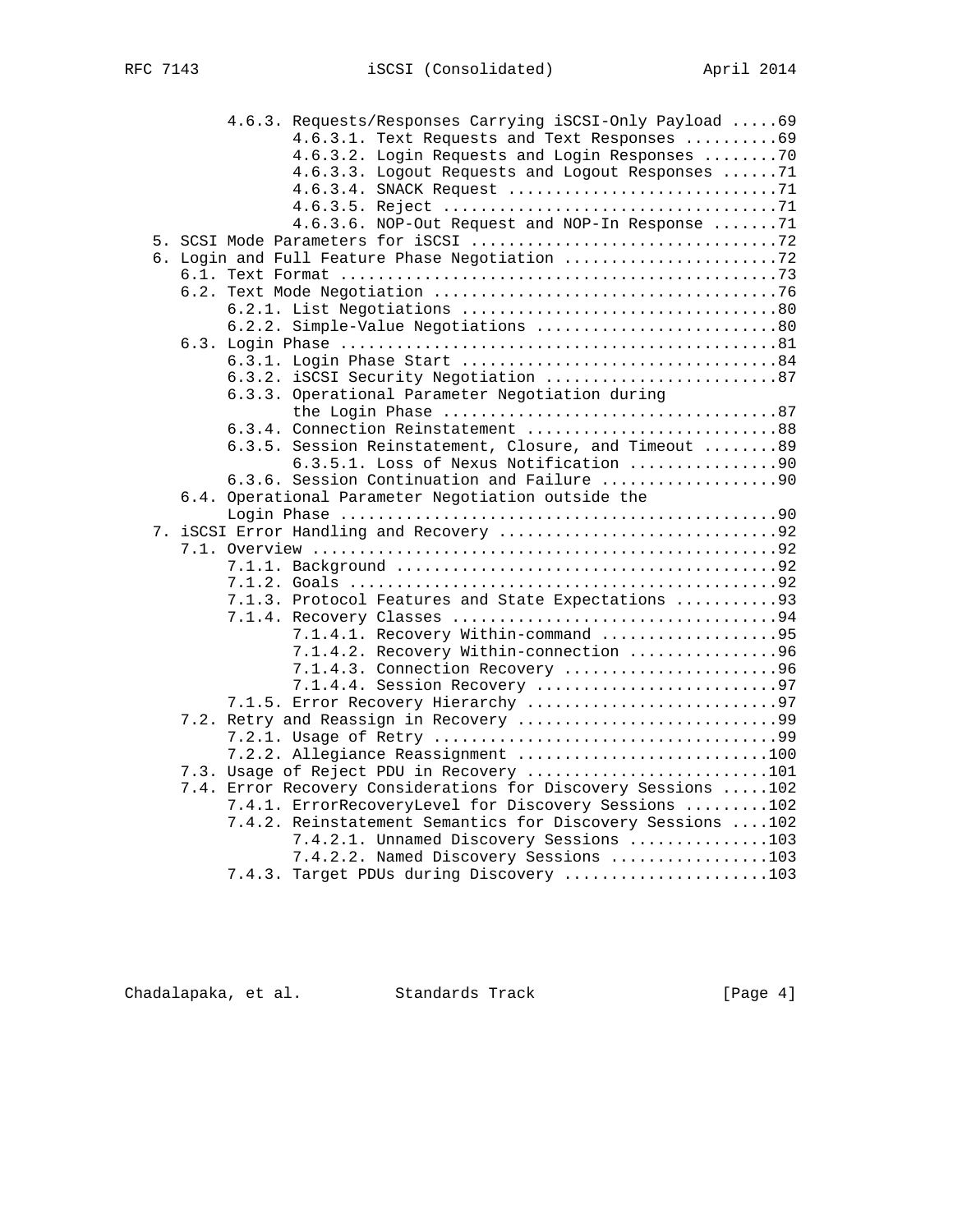| 7.5. Connection Timeout Management 104                                 |  |
|------------------------------------------------------------------------|--|
| 7.5.1. Timeouts on Transport Exception Events 104                      |  |
| 7.5.2. Timeouts on Planned Decommissioning 104                         |  |
| 7.6. Implicit Termination of Tasks 104                                 |  |
|                                                                        |  |
|                                                                        |  |
|                                                                        |  |
|                                                                        |  |
|                                                                        |  |
|                                                                        |  |
|                                                                        |  |
|                                                                        |  |
|                                                                        |  |
|                                                                        |  |
| 8.1. Standard Connection State Diagrams 112                            |  |
| 8.1.1. State Descriptions for Initiators and Targets 112               |  |
| 8.1.2. State Transition Descriptions for                               |  |
| Initiators and Targets 114                                             |  |
| 8.1.3. Standard Connection State Diagram for an                        |  |
|                                                                        |  |
| 8.1.4. Standard Connection State Diagram for a Target 120              |  |
| 8.2. Connection Cleanup State Diagram for Initiators                   |  |
|                                                                        |  |
| 8.2.1. State Descriptions for Initiators and Targets 124               |  |
| 8.2.2. State Transition Descriptions for<br>Initiators and Targets 124 |  |
|                                                                        |  |
| 8.3.1. Session State Diagram for an Initiator 126                      |  |
| 8.3.2. Session State Diagram for a Target 127                          |  |
| 8.3.3. State Descriptions for Initiators and Targets 129               |  |
| 8.3.4. State Transition Descriptions for                               |  |
| Initiators and Targets 129                                             |  |
|                                                                        |  |
| 9.1. iSCSI Security Mechanisms 132                                     |  |
| 9.2. In-Band Initiator-Target Authentication 132                       |  |
| 9.2.1. CHAP Considerations 134                                         |  |
| 9.2.2. SRP Considerations 136                                          |  |
| 9.2.3. Kerberos Considerations 136                                     |  |
|                                                                        |  |
| 9.3.1. Data Authentication and Integrity 137                           |  |
|                                                                        |  |
| 9.3.3. Policy, Security Associations, and                              |  |
| Cryptographic Key Management 139                                       |  |
| 9.4. Security Considerations for the X#NodeArchitecture Key  141       |  |
| 9.5. SCSI Access Control Considerations 143                            |  |

Chadalapaka, et al. Standards Track (Page 5)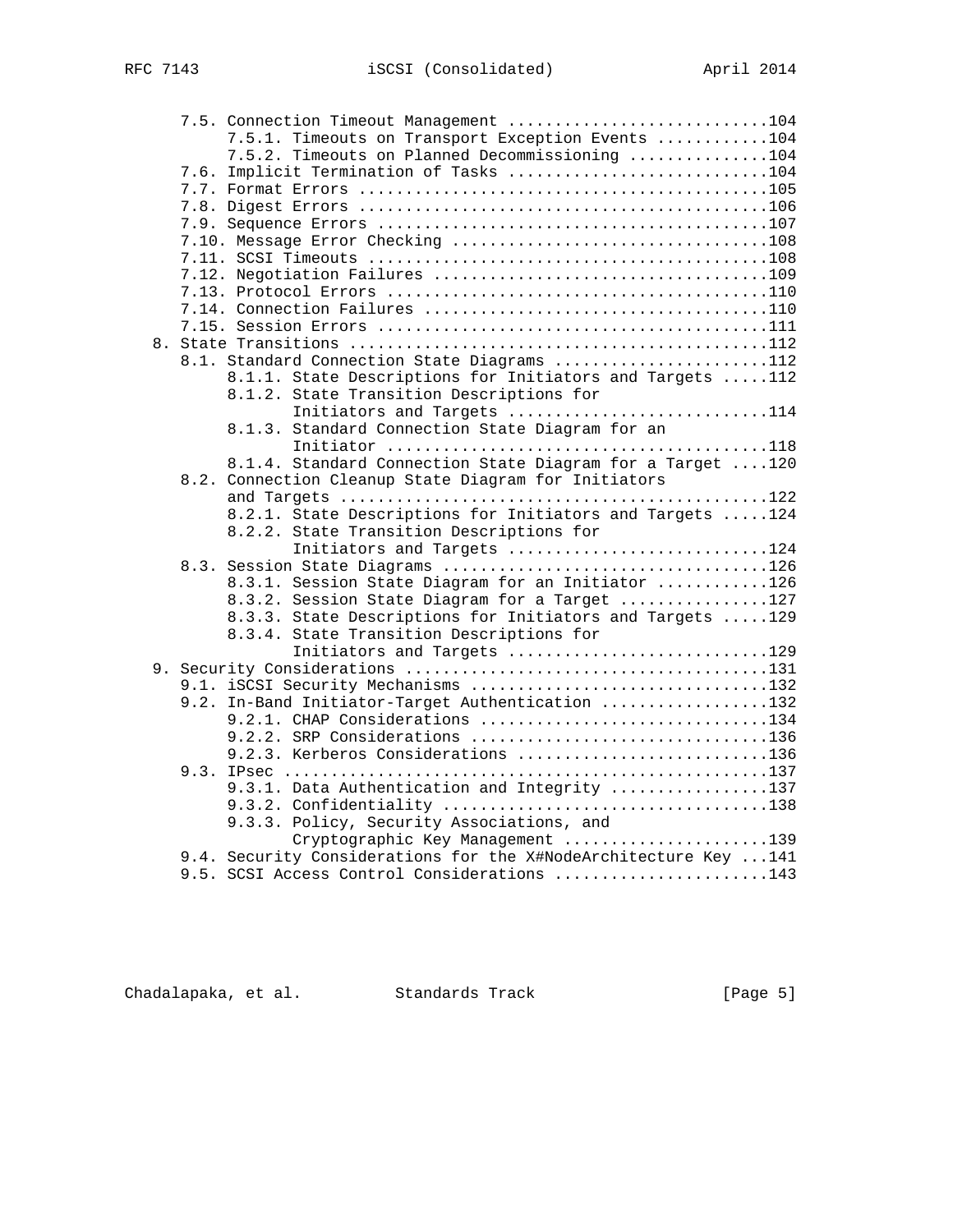| 10.1. Multiple Network Adapters 143                        |  |
|------------------------------------------------------------|--|
| 10.1.1. Conservative Reuse of ISIDs 143                    |  |
| $10.1.2$ . iSCSI Name, ISID, and TPGT Use 144              |  |
| 10.2. Autosense and Auto Contingent Allegiance (ACA) 146   |  |
|                                                            |  |
| 10.4. Command Retry and Cleaning Old Command Instances 147 |  |
| 10.5. Sync and Steering Layer, and Performance 147         |  |
| 10.6. Considerations for State-Dependent Devices and       |  |
| Long-Lasting SCSI Operations 147                           |  |
| 10.6.1. Determining the Proper ErrorRecoveryLevel 148      |  |
| 10.7. Multi-Task Abort Implementation Considerations 149   |  |
|                                                            |  |
| 11.1. iSCSI PDU Length and Padding 150                     |  |
| 11.2. PDU Template, Header, and Opcodes 150                |  |
| 11.2.1. Basic Header Segment (BHS) 152                     |  |
| 11.2.1.1. I (Immediate) Bit 152                            |  |
|                                                            |  |
| 11.2.1.3. F (Final) Bit 154                                |  |
| 11.2.1.4. Opcode-Specific Fields 154                       |  |
| 11.2.1.5. TotalAHSLength 154                               |  |
| 11.2.1.6. DataSegmentLength 154                            |  |
|                                                            |  |
| 11.2.1.8. Initiator Task Tag 154                           |  |
| 11.2.2. Additional Header Segment (AHS) 155                |  |
| 11.2.2.1. AHSType 155                                      |  |
| 11.2.2.2. AHSLength 155                                    |  |
| 11.2.2.3. Extended CDB AHS 156                             |  |
| 11.2.2.4. Bidirectional Read Expected Data                 |  |
| Transfer Length AHS 156                                    |  |
| 11.2.3. Header Digest and Data Digest 156                  |  |
|                                                            |  |
|                                                            |  |
| 11.3.1. Flags and Task Attributes (Byte 1) 159             |  |
| 11.3.2. CmdSN - Command Sequence Number 159                |  |
|                                                            |  |
| 11.3.4. Expected Data Transfer Length 160                  |  |
| 11.3.5. CDB - SCSI Command Descriptor Block 160            |  |
| 11.3.6. Data Segment - Command Data 161                    |  |
|                                                            |  |
|                                                            |  |
|                                                            |  |
|                                                            |  |
|                                                            |  |

Chadalapaka, et al. Standards Track (Page 6)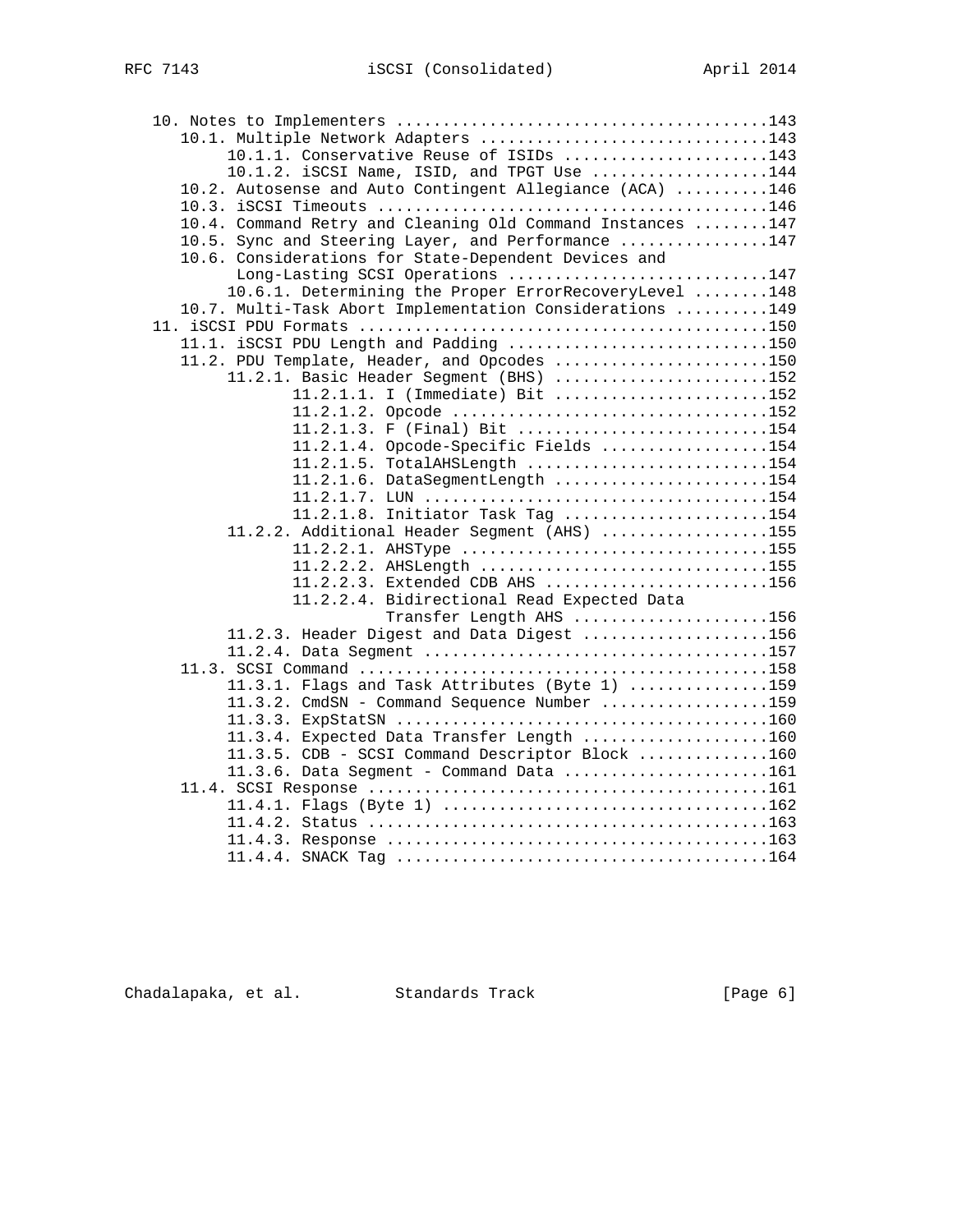| 11.4.5.1. Field Semantics 164                               |  |
|-------------------------------------------------------------|--|
| 11.4.5.2. Residuals Concepts Overview 164                   |  |
| 11.4.5.3. SCSI REPORT LUNS Command and                      |  |
| Residual Overflow 165                                       |  |
| 11.4.6. Bidirectional Read Residual Count 166               |  |
| 11.4.7. Data Segment - Sense and Response Data Segment  167 |  |
| 11.4.7.1. SenseLength 167                                   |  |
| 11.4.7.2. Sense Data 168                                    |  |
|                                                             |  |
| 11.4.9. StatSN - Status Sequence Number 168                 |  |
| 11.4.10. ExpCmdSN - Next Expected CmdSN from This           |  |
|                                                             |  |
| 11.4.11. MaxCmdSN - Maximum CmdSN from This Initiator 169   |  |
| 11.5. Task Management Function Request 170                  |  |
|                                                             |  |
| 11.5.2. TotalAHSLength and DataSegmentLength 173            |  |
|                                                             |  |
| 11.5.4. Referenced Task Tag 173                             |  |
|                                                             |  |
|                                                             |  |
| 11.6. Task Management Function Response 175                 |  |
|                                                             |  |
| 11.6.2. TotalAHSLength and DataSegmentLength 177            |  |
| 11.7. SCSI Data-Out and SCSI Data-In 178                    |  |
|                                                             |  |
| 11.7.2. A (Acknowledge) Bit 180                             |  |
|                                                             |  |
| 11.7.4. Target Transfer Tag and LUN 181                     |  |
|                                                             |  |
|                                                             |  |
| 11.7.7. DataSegmentLength 182                               |  |
| 11.8. Ready To Transfer (R2T) 183                           |  |
| 11.8.1. TotalAHSLength and DataSegmentLength 184            |  |
|                                                             |  |
|                                                             |  |
| 11.8.4. Desired Data Transfer Length and Buffer Offset  185 |  |
| 11.8.5. Target Transfer Tag 185                             |  |
|                                                             |  |
|                                                             |  |
|                                                             |  |
|                                                             |  |
| 11.9.4. Sense Data and iSCSI Event Data 190                 |  |
| 11.9.4.1. SenseLength 190                                   |  |

Chadalapaka, et al. Standards Track (Page 7)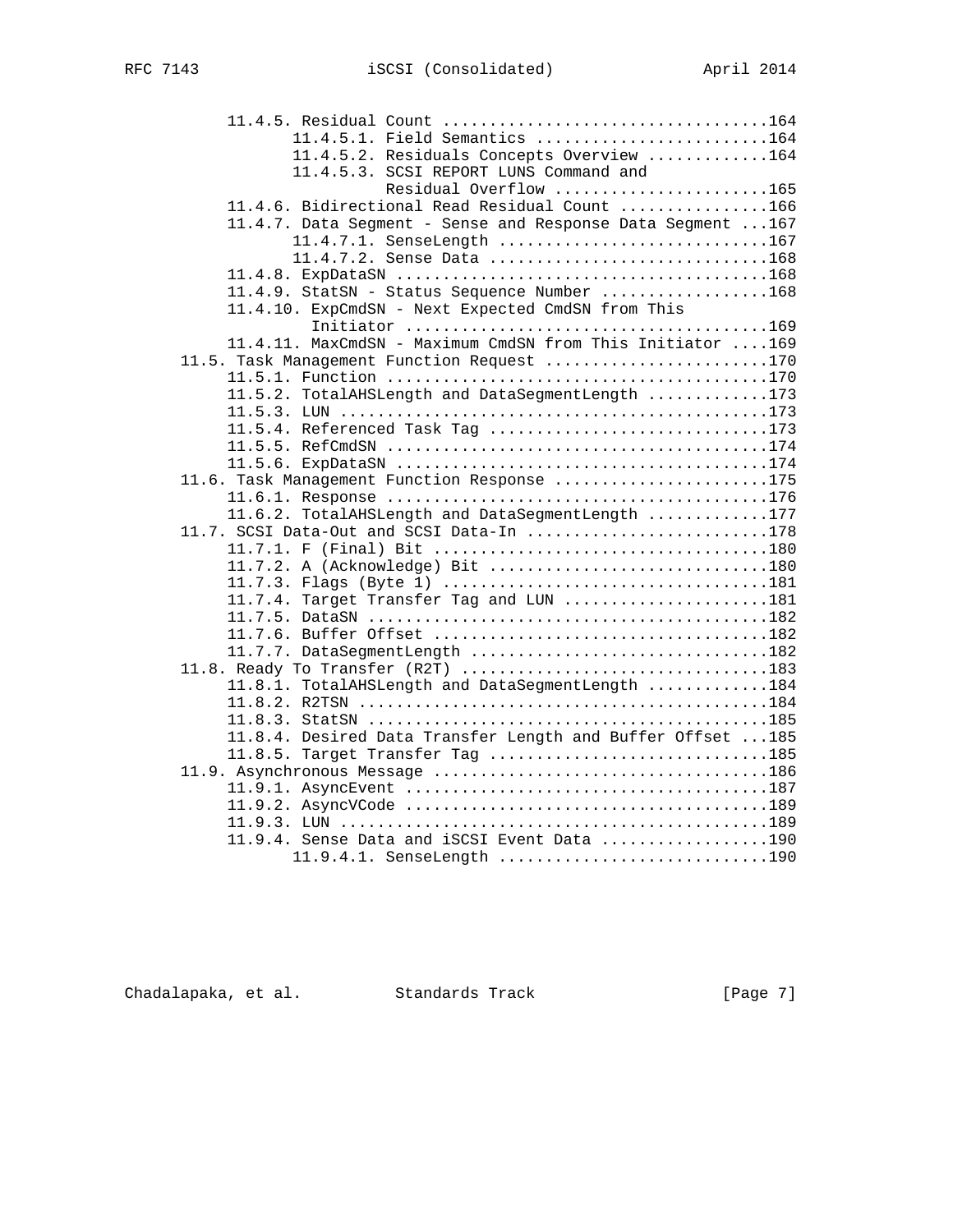| 11.10.2. C (Continue) Bit 192                     |  |
|---------------------------------------------------|--|
| 11.10.3. Initiator Task Tag 192                   |  |
| 11.10.4. Target Transfer Tag 192                  |  |
|                                                   |  |
|                                                   |  |
|                                                   |  |
| 11.11.2. C (Continue) Bit 195                     |  |
| 11.11.3. Initiator Task Tag 195                   |  |
| 11.11.4. Target Transfer Tag 195                  |  |
|                                                   |  |
| 11.11.6. Text Response Data 196                   |  |
|                                                   |  |
| 11.12.1. T (Transit) Bit 197                      |  |
| 11.12.2. C (Continue) Bit 197                     |  |
|                                                   |  |
|                                                   |  |
| 11.12.4.1. Version-max 198                        |  |
| 11.12.4.2. Version-min 198                        |  |
|                                                   |  |
|                                                   |  |
| $11.12.7.$ Connection ID (CID) 200                |  |
|                                                   |  |
|                                                   |  |
| 11.12.10. Login Parameters 201                    |  |
|                                                   |  |
|                                                   |  |
|                                                   |  |
|                                                   |  |
|                                                   |  |
| 11.13.5. Status-Class and Status-Detail 203       |  |
|                                                   |  |
|                                                   |  |
|                                                   |  |
|                                                   |  |
|                                                   |  |
| 11.14.2. TotalAHSLength and DataSegmentLength 209 |  |
|                                                   |  |
|                                                   |  |
| 11.14.5. Implicit Termination of Tasks 210        |  |
|                                                   |  |
|                                                   |  |
| 11.15.2. TotalAHSLength and DataSeqmentLength 212 |  |
|                                                   |  |
|                                                   |  |
|                                                   |  |

Chadalapaka, et al. Standards Track (Page 8)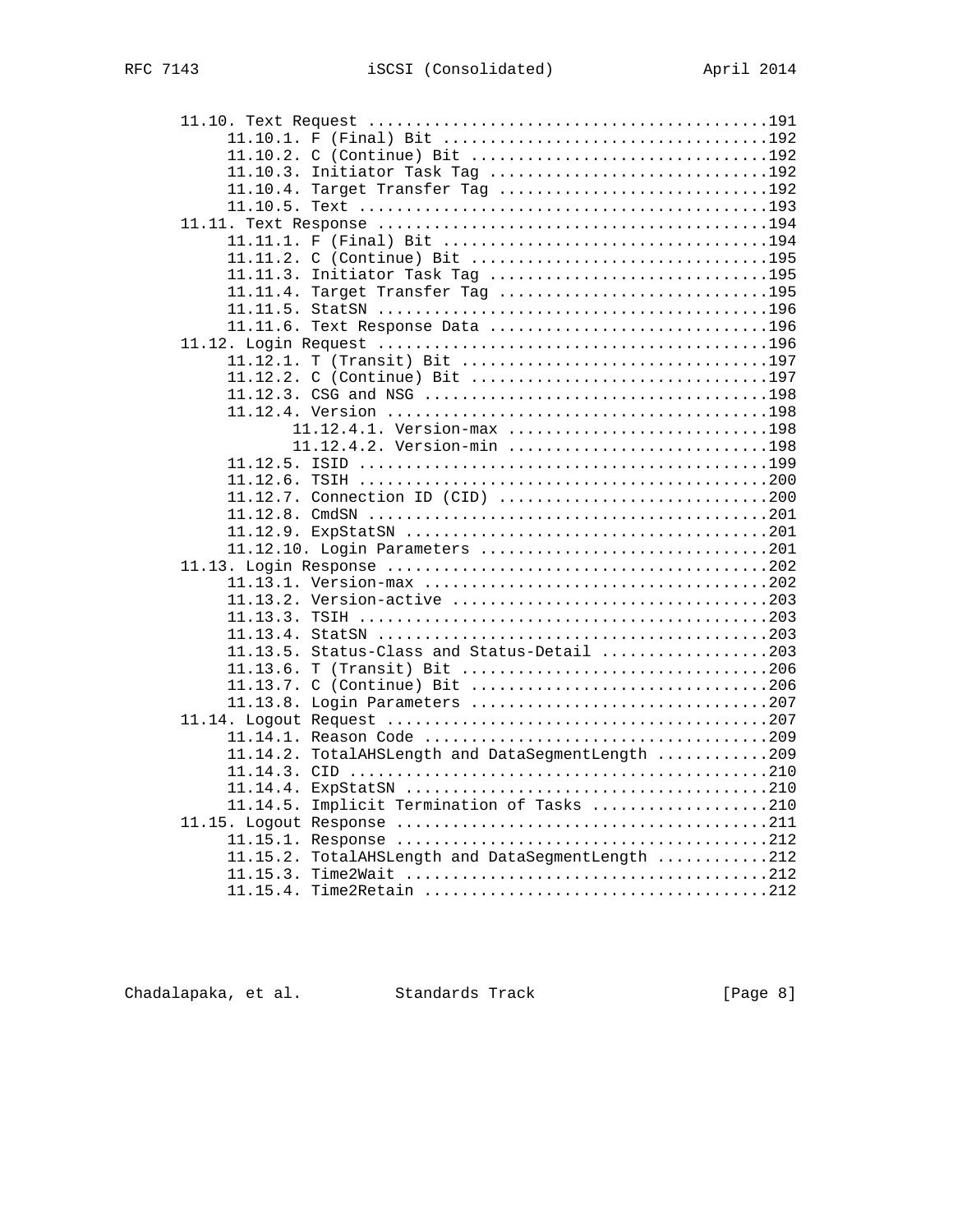| 11.16.2. Data Acknowledgment 215                            |  |
|-------------------------------------------------------------|--|
|                                                             |  |
| 11.16.4. Initiator Task Tag 216                             |  |
| 11.16.5. Target Transfer Tag or SNACK Tag 216               |  |
|                                                             |  |
|                                                             |  |
|                                                             |  |
|                                                             |  |
|                                                             |  |
| 11.17.3. StatSN, ExpCmdSN, and MaxCmdSN 219                 |  |
| 11.17.4. Complete Header of Bad PDU 219                     |  |
|                                                             |  |
| 11.18.1. Initiator Task Tag 221                             |  |
| 11.18.2. Target Transfer Tag 221                            |  |
|                                                             |  |
|                                                             |  |
| 11.19.1. Target Transfer Tag 223                            |  |
|                                                             |  |
|                                                             |  |
| 12. iSCSI Security Text Keys and Authentication Methods 223 |  |
|                                                             |  |
|                                                             |  |
| 12.1.2. Secure Remote Password (SRP) 226                    |  |
|                                                             |  |
| 12.1.3. Challenge Handshake Authentication                  |  |
| Protocol (CHAP) 228                                         |  |
| 13. Login/Text Operational Text Keys 229                    |  |
| 13.1. HeaderDigest and DataDigest 230                       |  |
|                                                             |  |
|                                                             |  |
|                                                             |  |
|                                                             |  |
| 13.6.                                                       |  |
|                                                             |  |
|                                                             |  |
|                                                             |  |
|                                                             |  |
|                                                             |  |
| 13.12. MaxRecvDataSegmentLength 237                         |  |
|                                                             |  |
|                                                             |  |
|                                                             |  |
|                                                             |  |
|                                                             |  |
|                                                             |  |
|                                                             |  |

Chadalapaka, et al. Standards Track (Page 9)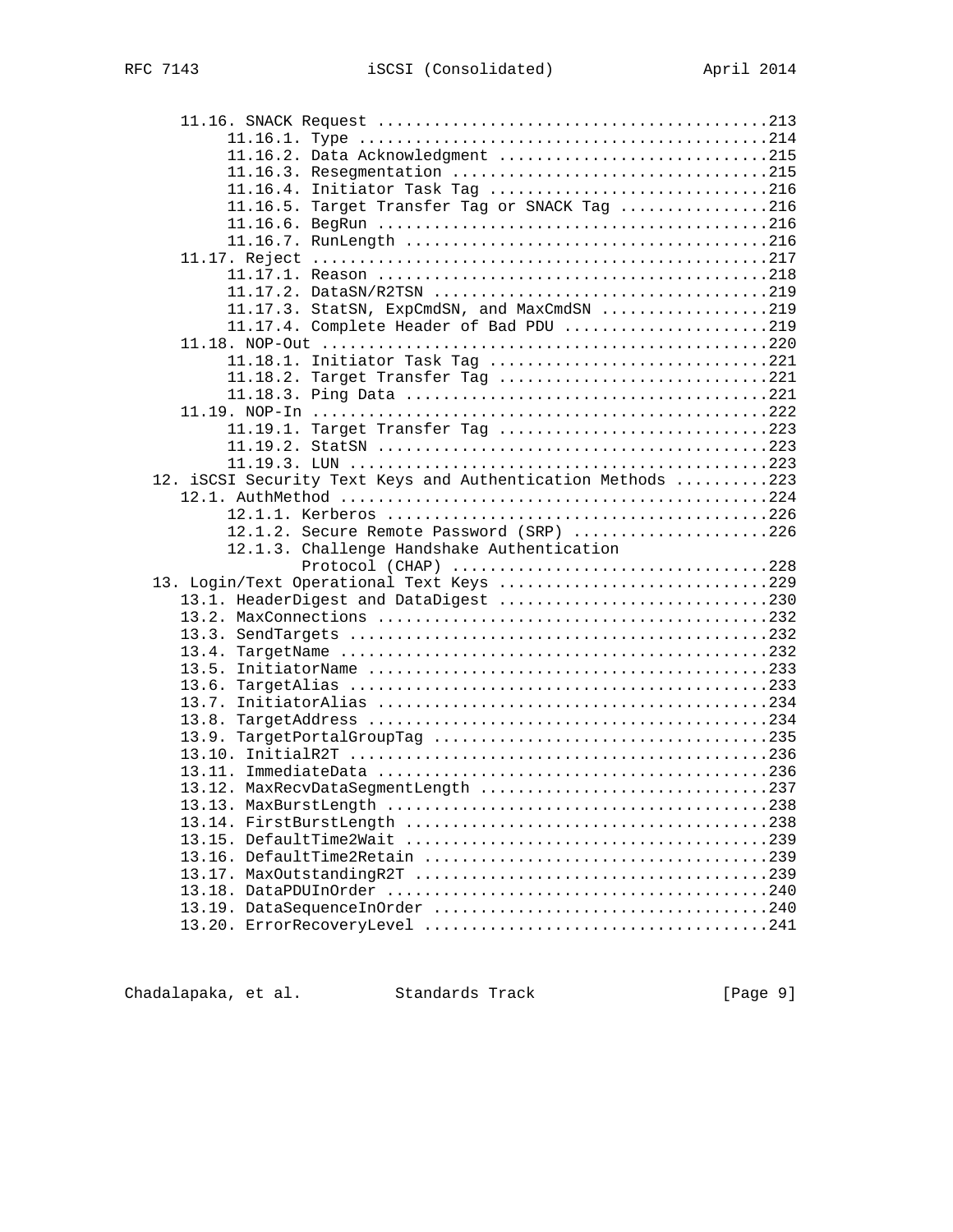| 13.22. The Private Extension Key Format 242                   |  |
|---------------------------------------------------------------|--|
|                                                               |  |
| 13.24. iSCSIProtocolLevel Negotiation 243                     |  |
|                                                               |  |
|                                                               |  |
|                                                               |  |
| 13.26.2. Implementation Requirements 244                      |  |
| 14. Rationale for Revised IANA Considerations 245             |  |
|                                                               |  |
|                                                               |  |
|                                                               |  |
|                                                               |  |
|                                                               |  |
|                                                               |  |
|                                                               |  |
| A.3. R2TSN/DataSN Use Examples 256                            |  |
| A.3.1. Output (Write) Data DataSN/R2TSN Example 256           |  |
| A.3.2. Input (Read) Data DataSN Example 257                   |  |
| A.3.3. Bidirectional DataSN Example 258                       |  |
| A.3.4. Unsolicited and Immediate Output (Write) Data          |  |
| with DataSN Example 259                                       |  |
|                                                               |  |
| Appendix B. Login Phase Examples 261                          |  |
| Appendix C. SendTargets Operation 268                         |  |
| Appendix D. Algorithmic Presentation of Error Recovery        |  |
|                                                               |  |
| D.1. General Data Structure and Procedure Description 273     |  |
| D.2. Within-command Error Recovery Algorithms 274             |  |
| D.2.1. Procedure Descriptions 274                             |  |
| D.2.2. Initiator Algorithms 275                               |  |
|                                                               |  |
| D.3. Within-connection Recovery Algorithms 279                |  |
| D.3.1. Procedure Descriptions 279                             |  |
| D.3.2. Initiator Algorithms 280                               |  |
| D.3.3. Target Algorithms 283                                  |  |
| D.4. Connection Recovery Algorithms 283                       |  |
| D.4.1. Procedure Descriptions 283                             |  |
| D.4.2. Initiator Algorithms 284                               |  |
| D.4.3. Target Algorithms 286                                  |  |
| Appendix E. Clearing Effects of Various Events on Targets 288 |  |
| E.1. Clearing Effects on iSCSI Objects 288                    |  |
| E.2. Clearing Effects on SCSI Objects 293                     |  |
|                                                               |  |

Chadalapaka, et al. Standards Track [Page 10]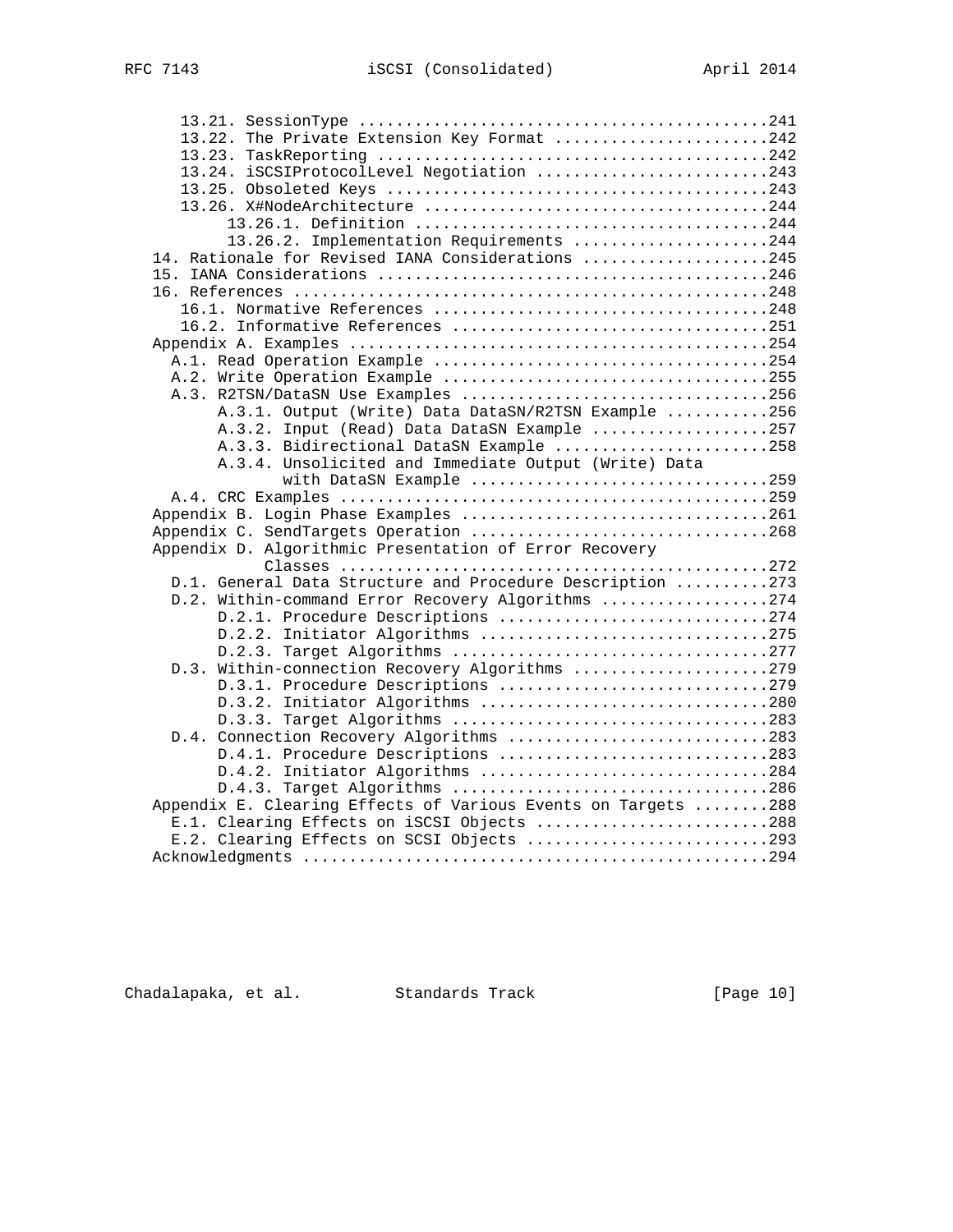## 1. Introduction

 The Small Computer System Interface (SCSI) is a popular family of protocols for communicating with I/O devices, especially storage devices. SCSI is a client-server architecture. Clients of a SCSI interface are called "initiators". Initiators issue SCSI "commands" to request services from components -- logical units of a server known as a "target". A "SCSI transport" maps the client-server SCSI protocol to a specific interconnect. An initiator is one endpoint of a SCSI transport, and a target is the other endpoint.

 The SCSI protocol has been mapped over various transports, including Parallel SCSI, Intelligent Peripheral Interface (IPI), IEEE 1394 (FireWire), and Fibre Channel. These transports are I/O-specific and have limited distance capabilities.

The iSCSI protocol defined in this document describes a means of transporting SCSI packets over TCP/IP, providing for an interoperable solution that can take advantage of existing Internet infrastructure, Internet management facilities, and address distance limitations.

2. Acronyms, Definitions, and Document Summary

#### 2.1. Acronyms

| Acronym     | Definition                                         |
|-------------|----------------------------------------------------|
| 3DES        | Triple Data Encryption Standard                    |
| ACA         | Auto Contingent Allegiance                         |
| AEN         | Asynchronous Event Notification                    |
| AES         | Advanced Encryption Standard                       |
| AH          | Additional Header (not the IPsec AH!)              |
| AHS         | Additional Header Segment                          |
| API         | Application Programming Interface                  |
| ASC         | Additional Sense Code                              |
| ASCII       | American Standard Code for Information Interchange |
| ASCO        | Additional Sense Code Qualifier                    |
| ATA         | AT Attachment                                      |
| BHS         | Basic Header Segment                               |
| CBC         | Cipher Block Chaining                              |
| CD          | Compact Disk                                       |
| CDB         | Command Descriptor Block                           |
| <b>CHAP</b> | Challenge Handshake Authentication Protocol        |
| CID.        | Connection ID                                      |
| CO I        | Connection Only                                    |
| <b>CRC</b>  | Cyclic Redundancy Check                            |
| CRL         | Certificate Revocation List                        |
| CSG         | Current Stage                                      |

Chadalapaka, et al. Standards Track [Page 11]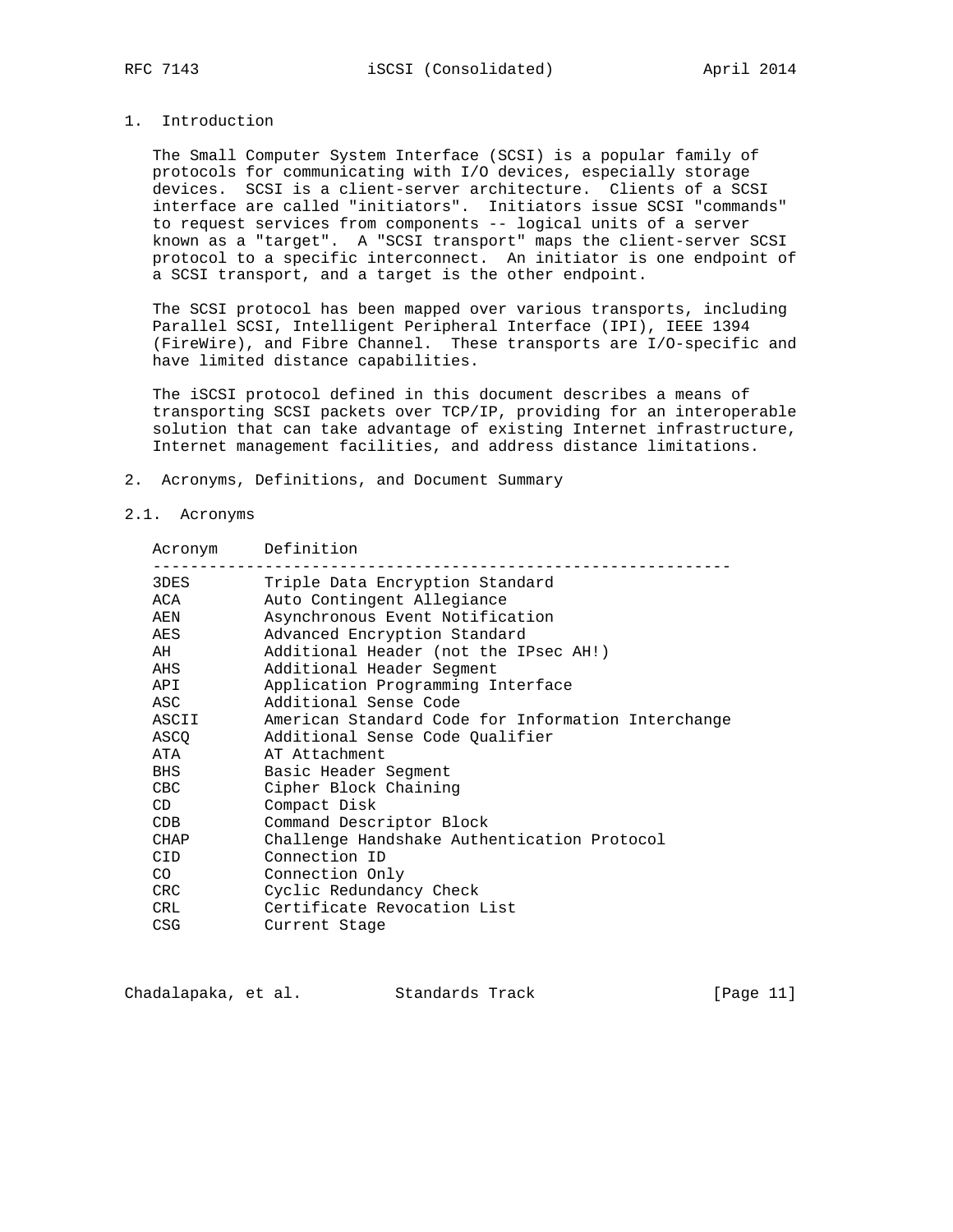| CSM        | Connection State Machine                          |
|------------|---------------------------------------------------|
| DES        | Data Encryption Standard                          |
| DNS        | Domain Name Server                                |
| DOI        | Domain of Interpretation                          |
| <b>DVD</b> | Digital Versatile Disk                            |
| EDTL       | Expected Data Transfer Length                     |
| ESP        | Encapsulating Security Payload                    |
| EUI        | Extended Unique Identifier                        |
| FFP        | Full Feature Phase                                |
| FFPO       | Full Feature Phase Only                           |
| HBA        | Host Bus Adapter                                  |
| HMAC       | Hashed Message Authentication Code                |
| I T        | Initiator_Target                                  |
| $I_T_L$    | Initiator_Target_LUN                              |
| IANA       | Internet Assigned Numbers Authority               |
| IB         | InfiniBand                                        |
| ID.        | Identifier                                        |
| IDN        | Internationalized Domain Name                     |
| IEEE       | Institute of Electrical and Electronics Engineers |
| IETF       | Internet Engineering Task Force                   |
| IKE        | Internet Key Exchange                             |
| I/O        | Input-Output                                      |
| IO.        | Initialize Only                                   |
| ΙP         | Internet Protocol                                 |
| IPsec      | Internet Protocol Security                        |
| IPv4       | Internet Protocol Version 4                       |
| IPv6       | Internet Protocol Version 6                       |
| IQN        | iSCSI Qualified Name                              |
| iscsı      | Internet SCSI                                     |
| iSER       | iSCSI Extensions for RDMA (see [RFC7145])         |
| ISID       | Initiator Session ID                              |
| iSNS       | Internet Storage Name Service (see [RFC4171])     |
| ITN        | iSCSI Target Name                                 |
| ITT        | Initiator Task Tag                                |
| KRB5       | Kerberos V5                                       |
| LFL        | Lower Functional Layer                            |
| LTDS       | Logical-Text-Data-Segment                         |
| LO.        | Leading Only                                      |
| LU         | Logical Unit                                      |
| LUN        | Logical Unit Number                               |
| MAC        | Message Authentication Code                       |
| NA         | Not Applicable                                    |
| NAA        | Network Address Authority                         |
| NIC        | Network Interface Card                            |
| NOP        | No Operation                                      |
| NSG        | Next Stage                                        |
| OCSP       | Online Certificate Status Protocol                |
| ОS         | Operating System                                  |

| Chadalapaka, et al. | Standards Track | [Page 12] |
|---------------------|-----------------|-----------|
|---------------------|-----------------|-----------|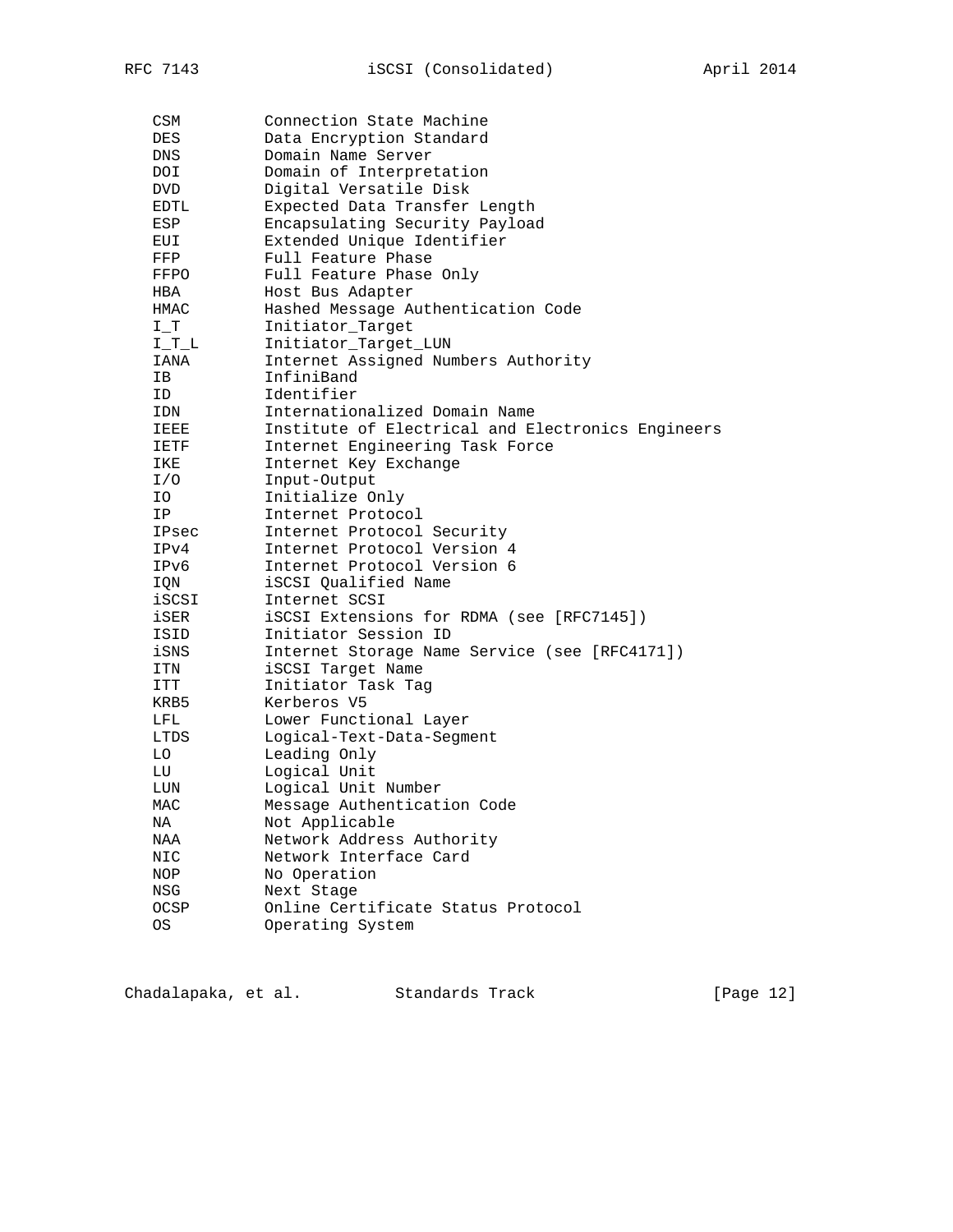| <b>PDU</b> | Protocol Data Unit                       |
|------------|------------------------------------------|
| PKI        | Public Key Infrastructure                |
| R2T        | Ready To Transfer                        |
| R2TSN      | Ready To Transfer Sequence Number        |
| RDMA       | Remote Direct Memory Access              |
| <b>RFC</b> | Request For Comments                     |
| SA         | Security Association                     |
| SAM        | SCSI Architecture Model                  |
| $SAM-2$    | SCSI Architecture Model - 2              |
| SAN        | Storage Area Network                     |
| SAS        | Serial Attached SCSI                     |
| SATA       | Serial AT Attachment                     |
| SCSI       | Small Computer System Interface          |
| SLP        | Service Location Protocol                |
| SN         | Sequence Number                          |
| SNACK      | Selective Negative Acknowledgment - also |
|            | Sequence Number Acknowledgement for data |
| SPDTL      | SCSI-Presented Data Transfer Length      |
| SPKM       | Simple Public-Key Mechanism              |
| SRP        | Secure Remote Password                   |
| SSID       | Session ID                               |
| SW         | Session-Wide                             |
| TCB        | Task Control Block                       |
| TCP        | Transmission Control Protocol            |
| TMF        | Task Management Function                 |
| TPGT       | Target Portal Group Tag                  |
| TSIH       | Target Session Identifying Handle        |
| <b>TTT</b> | Target Transfer Tag                      |
| UA         | Unit Attention                           |
| UFL        | Upper Functional Layer                   |
| ULP        | Upper Level Protocol                     |
| URN        | Uniform Resource Name                    |
| UTF        | Universal Transformation Format          |
| WG         | Working Group                            |

## 2.2. Definitions

- Alias: An alias string can also be associated with an iSCSI node. The alias allows an organization to associate a user-friendly string with the iSCSI name. However, the alias string is not a substitute for the iSCSI name.
- CID (connection ID): Connections within a session are identified by a connection ID. It is a unique ID for this connection within the session for the initiator. It is generated by the initiator and presented to the target during Login Requests and during logouts that close connections.

Chadalapaka, et al. Standards Track [Page 13]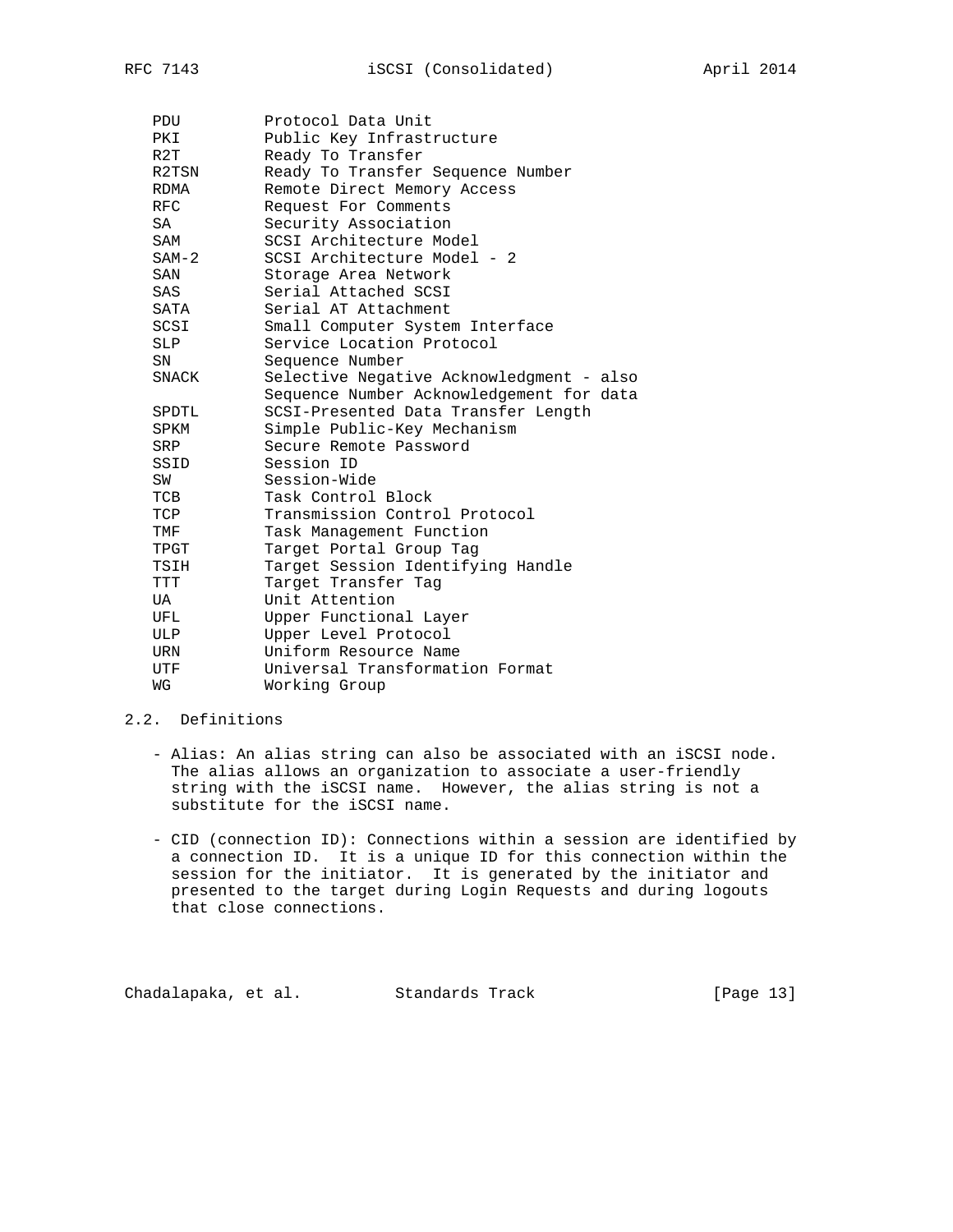- Connection: A connection is a TCP connection. Communication between the initiator and target occurs over one or more TCP connections. The TCP connections carry control messages, SCSI commands, parameters, and data within iSCSI Protocol Data Units (iSCSI PDUs).
- I/O Buffer: An I/O Buffer is a buffer that is used in a SCSI read or write operation so SCSI data may be sent from or received into that buffer. For a read or write data transfer to take place for a task, an I/O Buffer is required on the initiator and at least one is required on the target.
- INCITS: "INCITS" stands for InterNational Committee for Information Technology Standards. The INCITS has a broad standardization scope within the field of Information and Communications Technologies (ICT), encompassing storage, processing, transfer, display, management, organization, and retrieval of information. INCITS serves as ANSI's Technical Advisory Group for the ISO/IEC Joint Technical Committee 1 (JTC 1). See <http://www.incits.org>.
- InfiniBand: InfiniBand is an I/O architecture originally intended to replace Peripheral Component Interconnect (PCI) and address high-performance server interconnectivity [IB].
- iSCSI Device: An iSCSI device is a SCSI device using an iSCSI service delivery subsystem. The Service Delivery Subsystem is defined by [SAM2] as a transport mechanism for SCSI commands and responses.
- iSCSI Initiator Name: The iSCSI Initiator Name specifies the worldwide unique name of the initiator.
- iSCSI Initiator Node: An iSCSI initiator node is the "initiator" device. The word "initiator" has been appropriately qualified as either a port or a device in the rest of the document when the context is ambiguous. All unqualified usages of "initiator" refer to an initiator port (or device), depending on the context.
- iSCSI Layer: This layer builds/receives iSCSI PDUs and relays/receives them to/from one or more TCP connections that form an initiator-target "session".
- iSCSI Name: This is the name of an iSCSI initiator or iSCSI target.
- iSCSI Node: The iSCSI node represents a single iSCSI initiator or iSCSI target, or a single instance of each. There are one or more iSCSI nodes within a Network Entity. The iSCSI node is accessible via one or more Network Portals. An iSCSI node is identified by

Chadalapaka, et al. Standards Track [Page 14]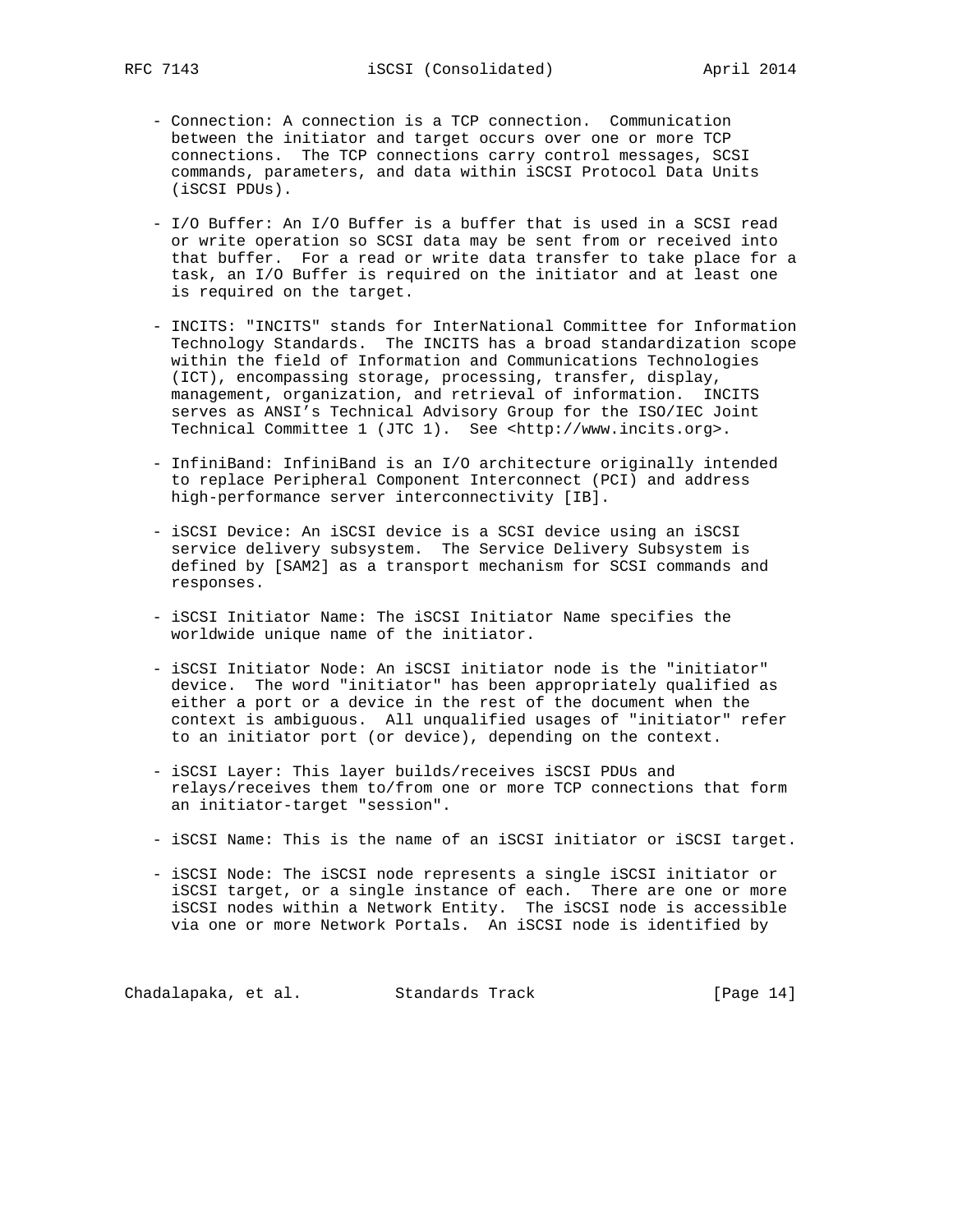its iSCSI name. The separation of the iSCSI name from the addresses used by and for the iSCSI node allows multiple iSCSI nodes to use the same address and the same iSCSI node to use multiple addresses.

- iSCSI Target Name: The iSCSI Target Name specifies the worldwide unique name of the target.
- iSCSI Target Node: The iSCSI target node is the "target" device. The word "target" has been appropriately qualified as either a port or a device in the rest of the document when the context is ambiguous. All unqualified usages of "target" refer to a target port (or device), depending on the context.
- iSCSI Task: An iSCSI task is an iSCSI request for which a response is expected.
- iSCSI Transfer Direction: The iSCSI transfer direction is defined with regard to the initiator. Outbound or outgoing transfers are transfers from the initiator to the target, while inbound or incoming transfers are from the target to the initiator.
- ISID: The ISID is the initiator part of the session identifier. It is explicitly specified by the initiator during login.
- I\_T Nexus: According to [SAM2], the I\_T nexus is a relationship between a SCSI initiator port and a SCSI target port. For iSCSI, this relationship is a session, defined as a relationship between an iSCSI initiator's end of the session (SCSI initiator port) and the iSCSI target's portal group. The I\_T nexus can be identified by the conjunction of the SCSI port names; that is, the I\_T nexus identifier is the tuple (iSCSI Initiator Name + ',i,' + ISID, iSCSI Target Name + ',t,' + Target Portal Group Tag).
- I\_T\_L Nexus: An I\_T\_L nexus is a SCSI concept and is defined as the relationship between a SCSI initiator port, a SCSI target port, and a Logical Unit (LU).
- NAA: "NAA" refers to Network Address Authority, a naming format defined by the INCITS T11 Fibre Channel protocols [FC-FS3].
- Network Entity: The Network Entity represents a device or gateway that is accessible from the IP network. A Network Entity must have one or more Network Portals, each of which can be used to gain access to the IP network by some iSCSI nodes contained in that Network Entity.

Chadalapaka, et al. Standards Track [Page 15]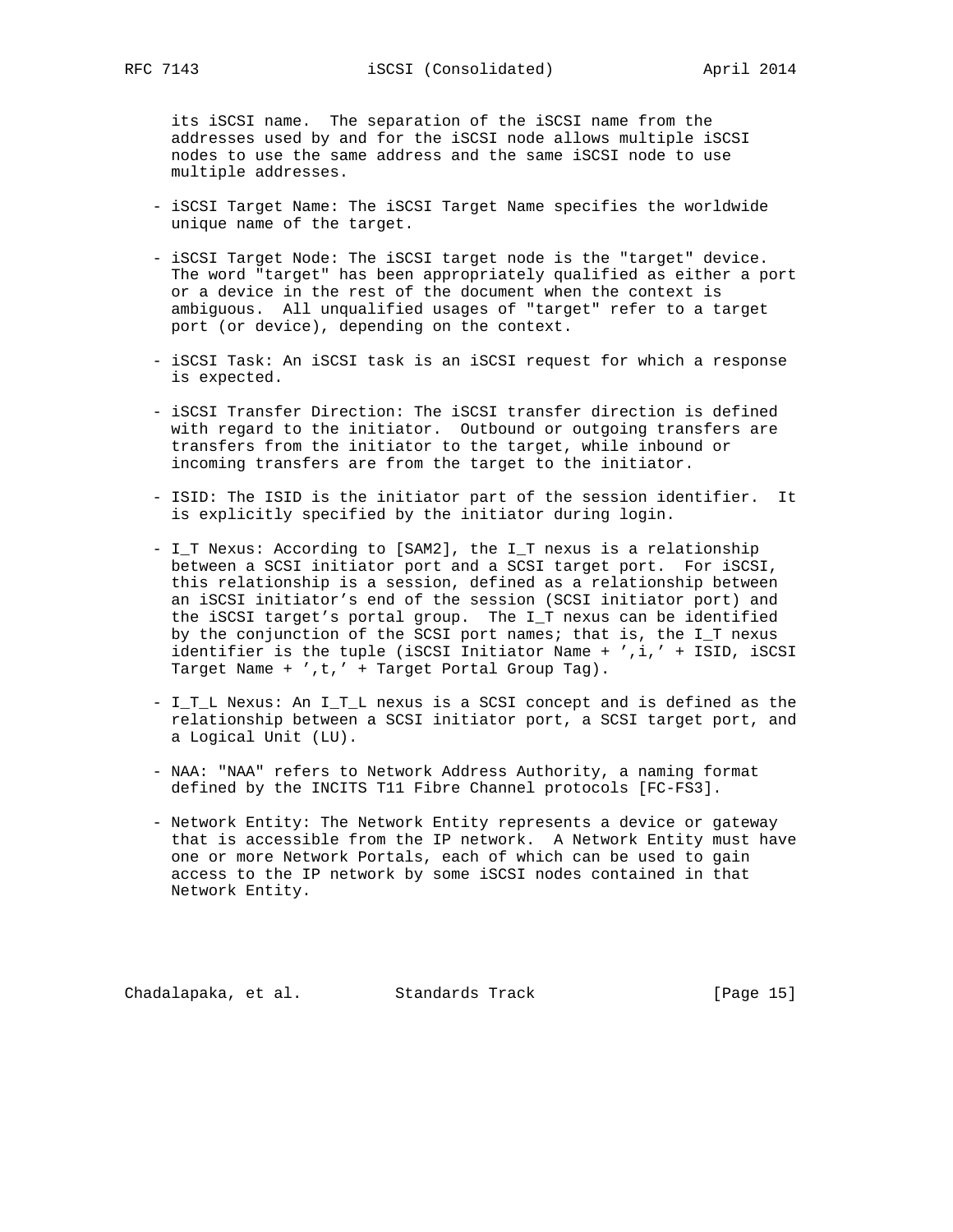- Network Portal: The Network Portal is a component of a Network Entity that has a TCP/IP network address and that may be used by an iSCSI node within that Network Entity for the connection(s) within one of its iSCSI sessions. A Network Portal in an initiator is identified by its IP address. A Network Portal in a target is identified by its IP address and its listening TCP port.
- Originator: In a negotiation or exchange, the originator is the party that initiates the negotiation or exchange.
- PDU (Protocol Data Unit): The initiator and target divide their communications into messages. The term "iSCSI Protocol Data Unit" (iSCSI PDU) is used for these messages.
- Portal Groups: iSCSI supports multiple connections within the same session; some implementations will have the ability to combine connections in a session across multiple Network Portals. A portal group defines a set of Network Portals within an iSCSI Network Entity that collectively supports the capability of coordinating a session with connections spanning these portals. Not all Network Portals within a portal group need participate in every session connected through that portal group. One or more portal groups may provide access to an iSCSI node. Each Network Portal, as utilized by a given iSCSI node, belongs to exactly one portal group within that node.
- Portal Group Tag: This 16-bit quantity identifies a portal group within an iSCSI node. All Network Portals with the same Portal Group Tag in the context of a given iSCSI node are in the same portal group.
- Recovery R2T: A recovery R2T is an R2T generated by a target upon detecting the loss of one or more Data-Out PDUs through one of the following means: a digest error, a sequence error, or a sequence reception timeout. A recovery R2T carries the next unused R2TSN but requests all or part of the data burst that an earlier R2T (with a lower R2TSN) had already requested.
- Responder: In a negotiation or exchange, the responder is the party that responds to the originator of the negotiation or exchange.
- SAS: The Serial Attached SCSI (SAS) standard contains both a physical layer compatible with Serial ATA, and protocols for transporting SCSI commands to SAS devices and ATA commands to SATA devices [SAS] [SPL].

Chadalapaka, et al. Standards Track [Page 16]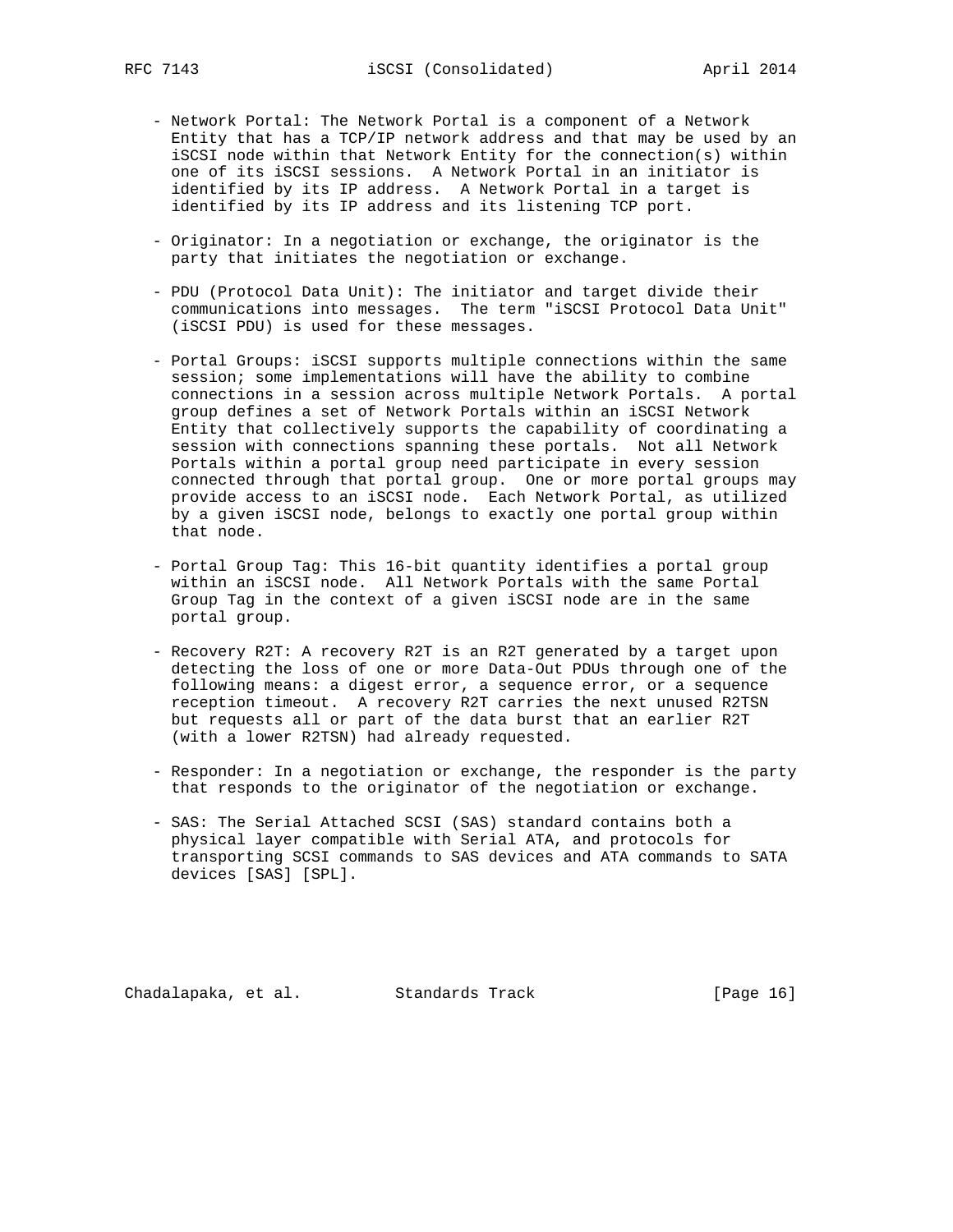- SCSI Device: This is the SAM-2 term for an entity that contains one or more SCSI ports that are connected to a service delivery subsystem and supports a SCSI application protocol. For example, a SCSI initiator device contains one or more SCSI initiator ports and zero or more application clients. A target device contains one or more SCSI target ports and one or more device servers and associated LUs. For iSCSI, the SCSI device is the component within an iSCSI node that provides the SCSI functionality. As such, there can be at most one SCSI device within a given iSCSI node. Access to the SCSI device can only be achieved in an iSCSI Normal operational session. The SCSI device name is defined to be the iSCSI name of the node.
- SCSI Layer: This builds/receives SCSI CDBs (Command Descriptor Blocks) and relays/receives them with the remaining Execute Command [SAM2] parameters to/from the iSCSI Layer.
- Session: The group of TCP connections that link an initiator with a target form a session (loosely equivalent to a SCSI I\_T nexus). TCP connections can be added and removed from a session. Across all connections within a session, an initiator sees one and the same target.
- SCSI Port: This is the SAM-2 term for an entity in a SCSI device that provides the SCSI functionality to interface with a service delivery subsystem. For iSCSI, the definitions of the SCSI initiator port and the SCSI target port are different.
- SCSI Initiator Port: This maps to the endpoint of an iSCSI Normal operational session. An iSCSI Normal operational session is negotiated through the login process between an iSCSI initiator node and an iSCSI target node. At successful completion of this process, a SCSI initiator port is created within the SCSI initiator device. The SCSI initiator port name and SCSI initiator port identifier are both defined to be the iSCSI Initiator Name together with (a) a label that identifies it as an initiator port name/identifier and (b) the ISID portion of the session identifier.
- SCSI Port Name: This is a name consisting of UTF-8 [RFC3629] encoding of Unicode [UNICODE] characters and includes the iSCSI name + 'i' or 't' + ISID or Target Portal Group Tag.
- SCSI-Presented Data Transfer Length (SPDTL): SPDTL is the aggregate data length of the data that the SCSI layer logically "presents" to the iSCSI layer for a Data-In or Data-Out transfer in the context of a SCSI task. For a bidirectional task, there are two SPDTL values -- one for Data-In and one for Data-Out. Note that the notion of "presenting" includes immediate data per the data

Chadalapaka, et al. Standards Track [Page 17]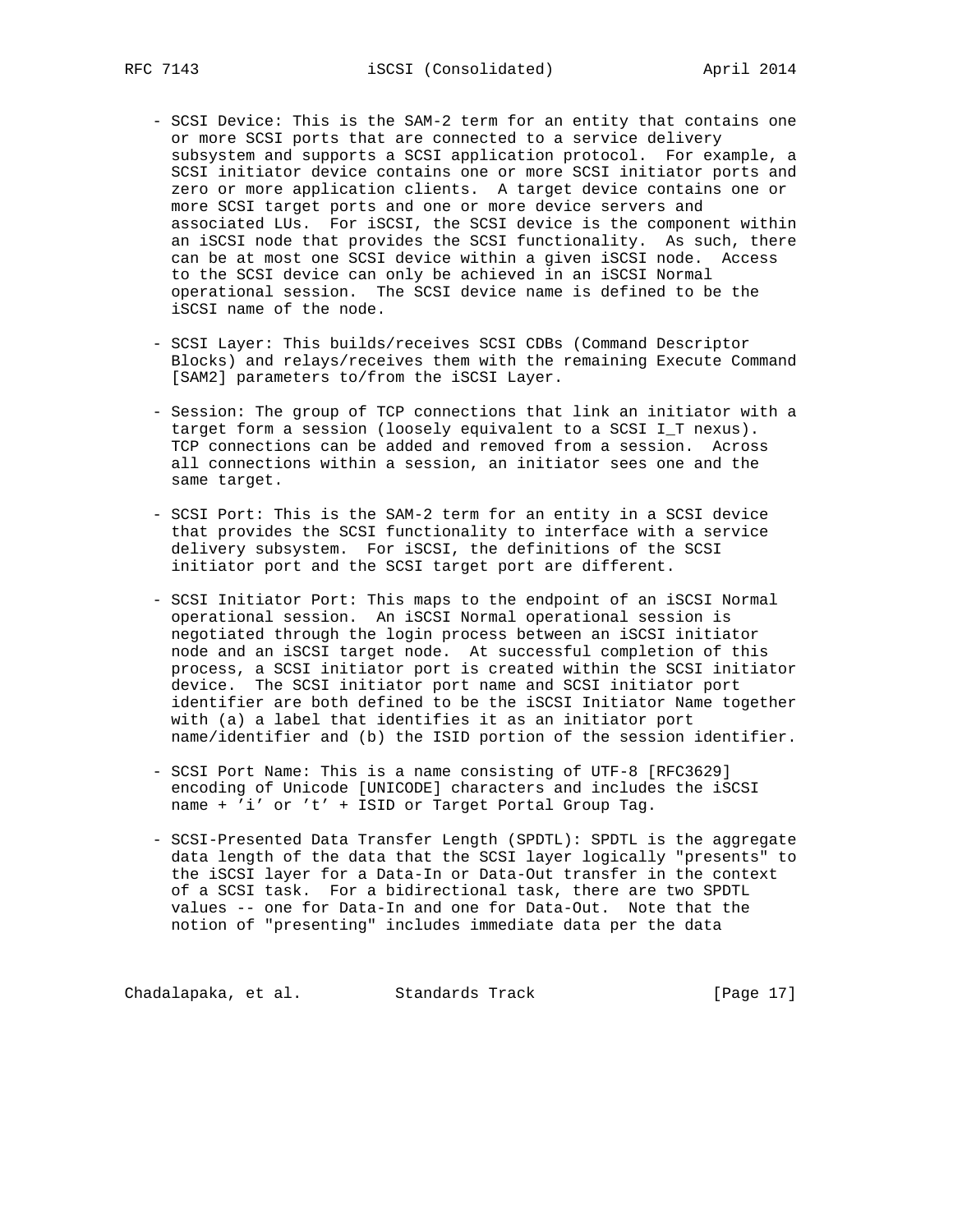transfer model in [SAM2] and excludes overlapping data transfers, if any, requested by the SCSI layer.

- SCSI Target Port: This maps to an iSCSI target portal group.
- SCSI Target Port Name and SCSI Target Port Identifier: These are both defined to be the iSCSI Target Name together with (a) a label that identifies it as a target port name/identifier and (b) the Target Portal Group Tag.
- SSID (Session ID): A session between an iSCSI initiator and an iSCSI target is defined by a session ID that is a tuple composed of an initiator part (ISID) and a target part (Target Portal Group Tag). The ISID is explicitly specified by the initiator at session establishment. The Target Portal Group Tag is implied by the initiator through the selection of the TCP endpoint at connection establishment. The TargetPortalGroupTag key must also be returned by the target as a confirmation during connection establishment.
- T10: T10 is a technical committee within INCITS that develops standards and technical reports on I/O interfaces, particularly the series of SCSI (Small Computer System Interface) standards. See <http://www.t10.org>.
- T11: T11 is a technical committee within INCITS responsible for standards development in the areas of Intelligent Peripheral Interface (IPI), High-Performance Parallel Interface (HIPPI), and Fibre Channel (FC). See <http://www.t11.org>.
- Target Portal Group Tag: This is a numerical identifier (16-bit) for an iSCSI target portal group.
- Target Transfer Tag (TTT): The TTT is an iSCSI protocol field used in a few iSCSI PDUs (e.g., R2T, NOP-In) that is always sent from the target to the initiator first and then quoted as a reference in initiator-sent PDUs back to the target relating to the same task/exchange. Therefore, the TTT effectively acts as an opaque handle to an existing task/exchange to help the target associate the incoming PDUs from the initiator to the proper execution context.
- Third-party: This term is used in this document as a qualifier to nexus objects (I\_T or I\_T\_L) and iSCSI sessions, to indicate that these objects and sessions reap the side effects of actions that take place in the context of a separate iSCSI session. One example of a third-party session is an iSCSI session discovering that its I\_T\_L nexus to a LU got reset due to a LU reset operation orchestrated via a separate I\_T nexus.

Chadalapaka, et al. Standards Track [Page 18]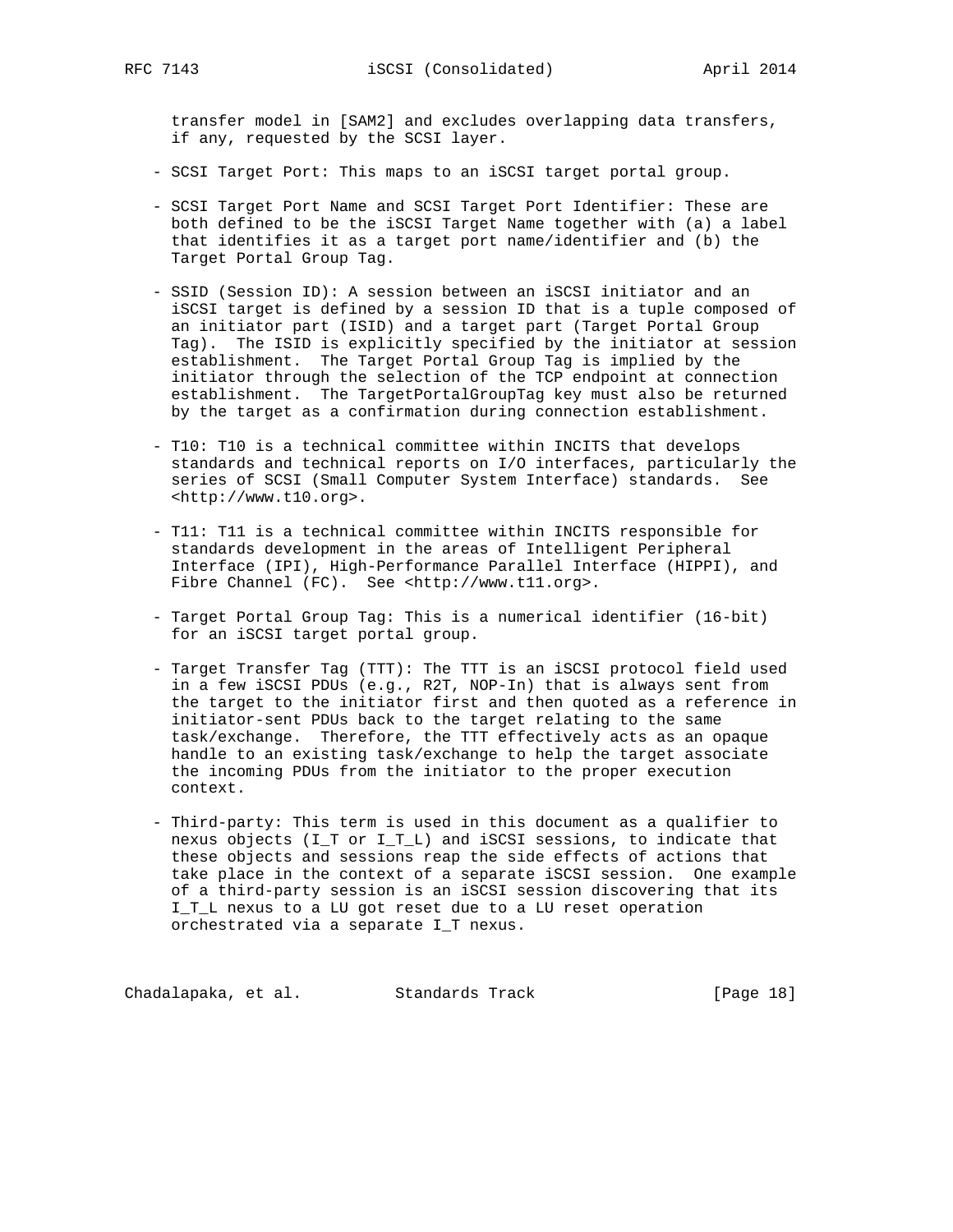- TSIH (Target Session Identifying Handle): This is a target-assigned tag for a session with a specific named initiator. The target generates it during session establishment. Other than defining it as a 16-bit binary string, its internal format and content are not defined by this protocol but for the value with all bits set to 0 that is reserved and used by the initiator to indicate a new session. It is given to the target during additional connection establishment for the same session.
- 2.3. Summary of Changes
	- 1) Consolidated RFCs 3720, 3980, 4850, and 5048, and made the necessary editorial changes.
	- 2) Specified iSCSIProtocolLevel as "1" in Section 13.24 and added a related normative reference to [RFC7144].
	- 3) Removed markers and related keys.
	- 4) Removed SPKM authentication and related keys.
	- 5) Added a new Section 13.25 on responding to obsoleted keys.
	- 6) Have explicitly allowed initiator+target implementations throughout the text.
	- 7) Clarified in Section 4.2.7 that implementations SHOULD NOT rely on SLP-based discovery.
	- 8) Added Unified Modeling Language (UML) diagrams and related conventions in Section 3.
	- 9) Made FastAbort implementation a "SHOULD" requirement in Section 4.2.3.4, rather than the previous "MUST" requirement.
	- 10) Required in Section 4.2.7.1 that iSCSI Target Name be the same as iSCSI Initiator Name for SCSI (composite) devices with both roles.
	- 11) Changed the "MUST NOT" to "should be avoided" in Section 4.2.7.2 regarding usage of characters such as punctuation marks in iSCSI names.
	- 12) Updated Section 9.3 to require the following: MUST implement IPsec, 2400-series RFCs (IPsec v2, IKEv1); and SHOULD implement IPsec, 4300-series RFCs (IPsec v3, IKEv2).

Chadalapaka, et al. Standards Track [Page 19]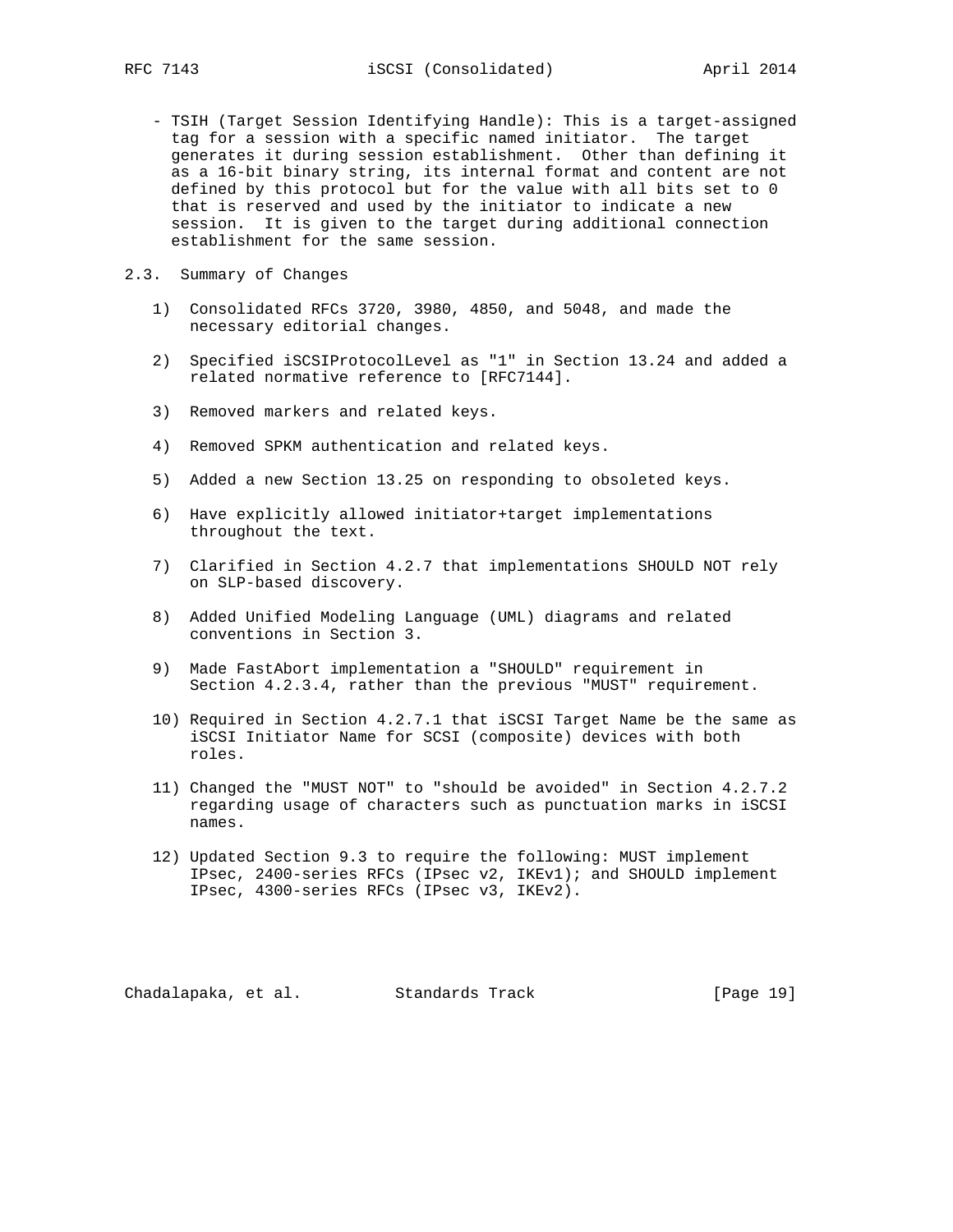- 13) Clarified in Section 10.2 that ACA is a "SHOULD" only for iSCSI targets.
- 14) Prohibited usage of X# name prefix for new public keys in Section 6.2.
- 15) Prohibited usage of Y# name prefix for new digest extensions in Section 13.1 and Z# name prefix for new authentication method extensions in Section 12.1.
- 16) Added a "SHOULD" in Section 6.2 that initiators and targets support at least six (6) exchanges during text negotiation.
- 17) Added a clarification that Appendix C is normative.
- 18) Added a normative requirement on [RFC7146] and made a few related changes in Section 9.3 to align the text in this document with that of [RFC7146].
- 19) Added a new Section 9.2.3 covering Kerberos authentication considerations.
- 20) Added text in Section 9.3.3 noting that OCSP is now allowed for checking certificates used with IPsec in addition to the use of CRLs.
- 21) Added text in Section 9.3.1 specifying that extended sequence numbers (ESNs) are now required for ESPv2 (part of IPsec v2).
- 2.4. Conventions

 In examples, "I->" and "T->" show iSCSI PDUs sent by the initiator and target, respectively.

 The key words "MUST", "MUST NOT", "REQUIRED", "SHALL", "SHALL NOT", "SHOULD", "SHOULD NOT", "RECOMMENDED", "MAY", and "OPTIONAL" in this document are to be interpreted as described in RFC 2119 [RFC2119].

- 3. UML Conventions
- 3.1. UML Conventions Overview

 The SCSI Architecture Model (SAM) uses class diagrams and object diagrams with notation that is based on the Unified Modeling Language [UML]. Therefore, this document also uses UML to model the relationships for SCSI and iSCSI objects.

Chadalapaka, et al. Standards Track [Page 20]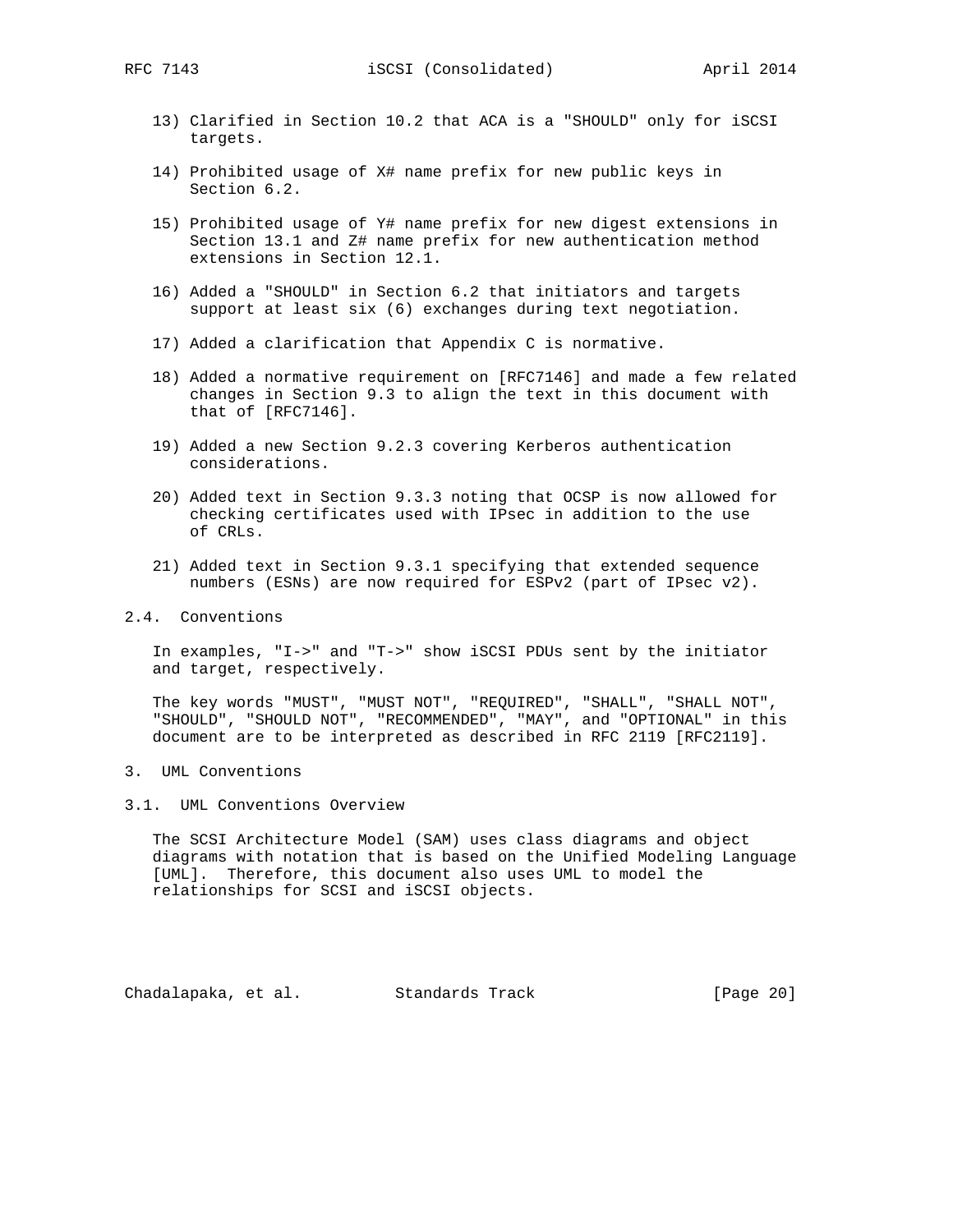A treatise on the graphical notation used in UML is beyond the scope of this document. However, given the use of ASCII drawing for UML static class diagrams, a description of the notational conventions used in this document is included in the remainder of this section.

## 3.2. Multiplicity Notion

 Not specified The number of instances of an attribute is not specified.

- 1 One instance of the class or attribute exists.
- 0..\* Zero or more instances of the class or attribute exist.
- 1..\* One or more instances of the class or attribute exist.
- 0..1 Zero or one instance of the class or attribute exists.
- n..m n to m instances of the class or attribute exist (e.g., 2..8).
- x, n..m Multiple disjoint instances of the class or attribute exist (e.g., 2, 8..15).

Chadalapaka, et al. Standards Track [Page 21]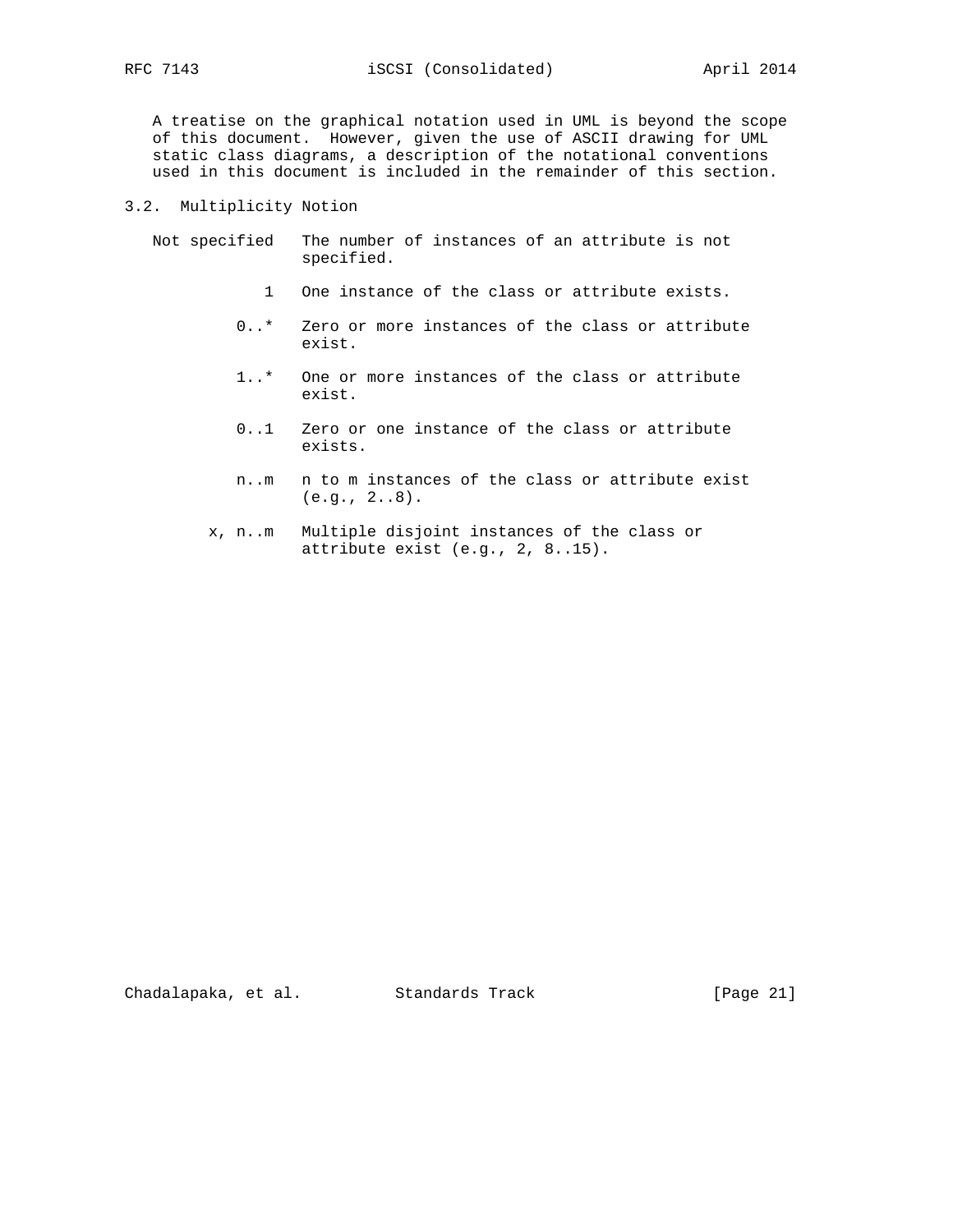# 3.3. Class Diagram Conventions

| Class Name | Class Name | Class Name |
|------------|------------|------------|
|            |            |            |
|            |            |            |

 The previous three diagrams are examples of a class with no attributes and with no operations.

| Class Name                         | Class Name                         |
|------------------------------------|------------------------------------|
| attribute 01[1]<br>attribute 02[1] | attribute 01[1]<br>attribute 02[1] |
|                                    |                                    |

 The preceding two diagrams are examples of a class with attributes and with no operations.

| Class Name                          |  |
|-------------------------------------|--|
| attribute 01[1*]<br>attribute 02[1] |  |
| operation 01()<br>operation 02()    |  |

 The preceding diagram is an example of a class with attributes that have a specified multiplicity and operations.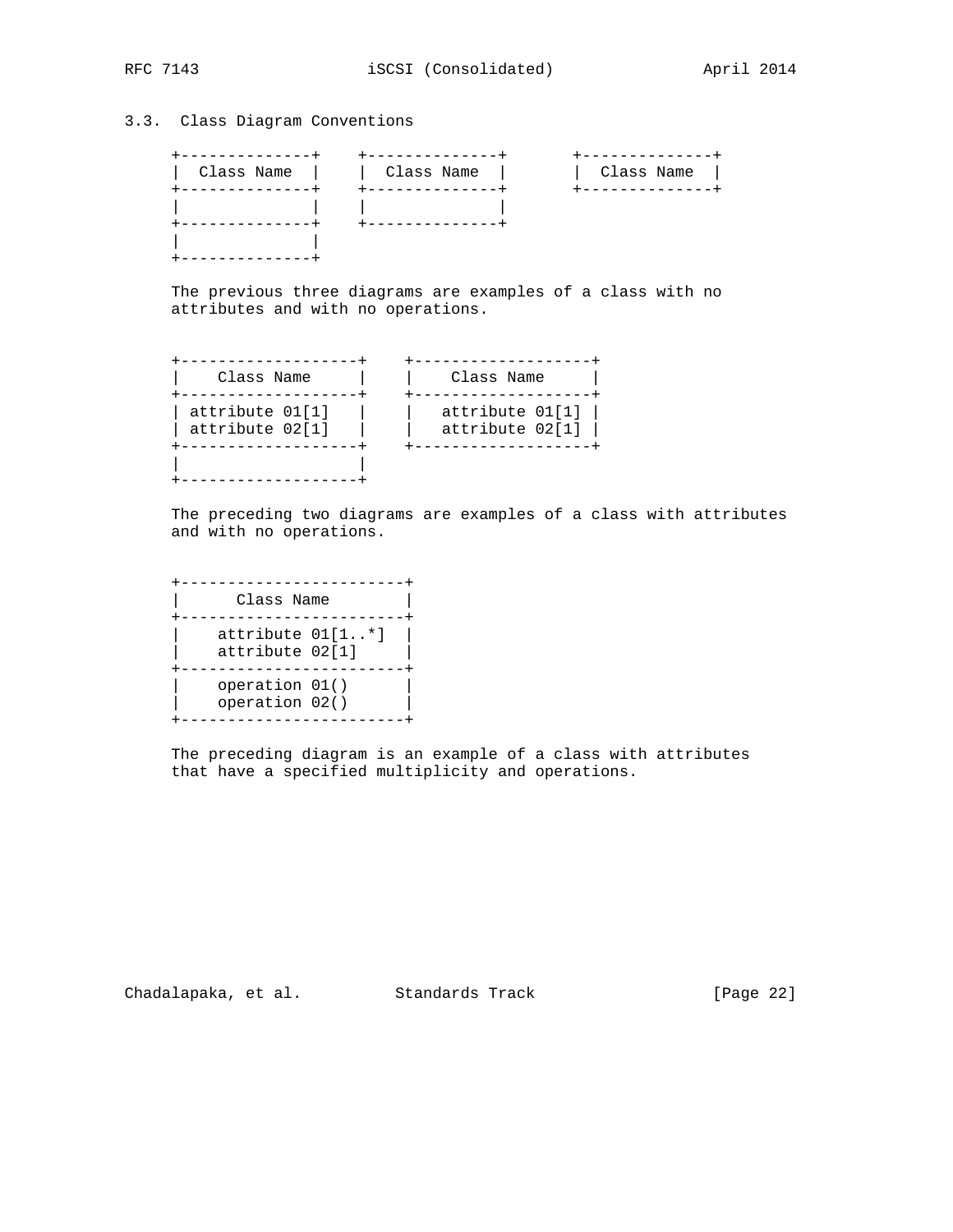## 3.4. Class Diagram Notation for Associations

| Class A                                            | -+ association_name |                 |  |
|----------------------------------------------------|---------------------|-----------------|--|
| attribute $01[1]$   <---<br>attribute $02[1]$   1* |                     | Class B         |  |
|                                                    |                     | attribute 03[1] |  |
| operation 1()                                      |                     |                 |  |

 The preceding diagram is an example where Class A knows about Class B (i.e., read as "Class A association\_name Class B") and Class B knows about Class A (i.e., read as "Class B association\_name Class A"). The use of association\_name is optional. The multiplicity notation (1..\* and 0..1) indicates the number of instances of the object.

| Class A                            |                 |
|------------------------------------|-----------------|
| attribute 01[1]<br>attribute 02[1] | Class B         |
|                                    | attribute 03[1] |
| operation 1()                      |                 |

 The preceding diagram is an example where Class B knows about Class A (i.e., read as "Class B knows about Class A") but Class A does not know about Class B.

| Class A                            |                 |
|------------------------------------|-----------------|
| attribute 01[1]<br>attribute 02[1] | Class B<br>0.5  |
| operation $1()$                    | attribute 03[1] |

 The preceding diagram is an example where Class A knows about Class B (i.e., read as "Class A knows about Class B") but Class B does not know about Class A.

Chadalapaka, et al. Standards Track [Page 23]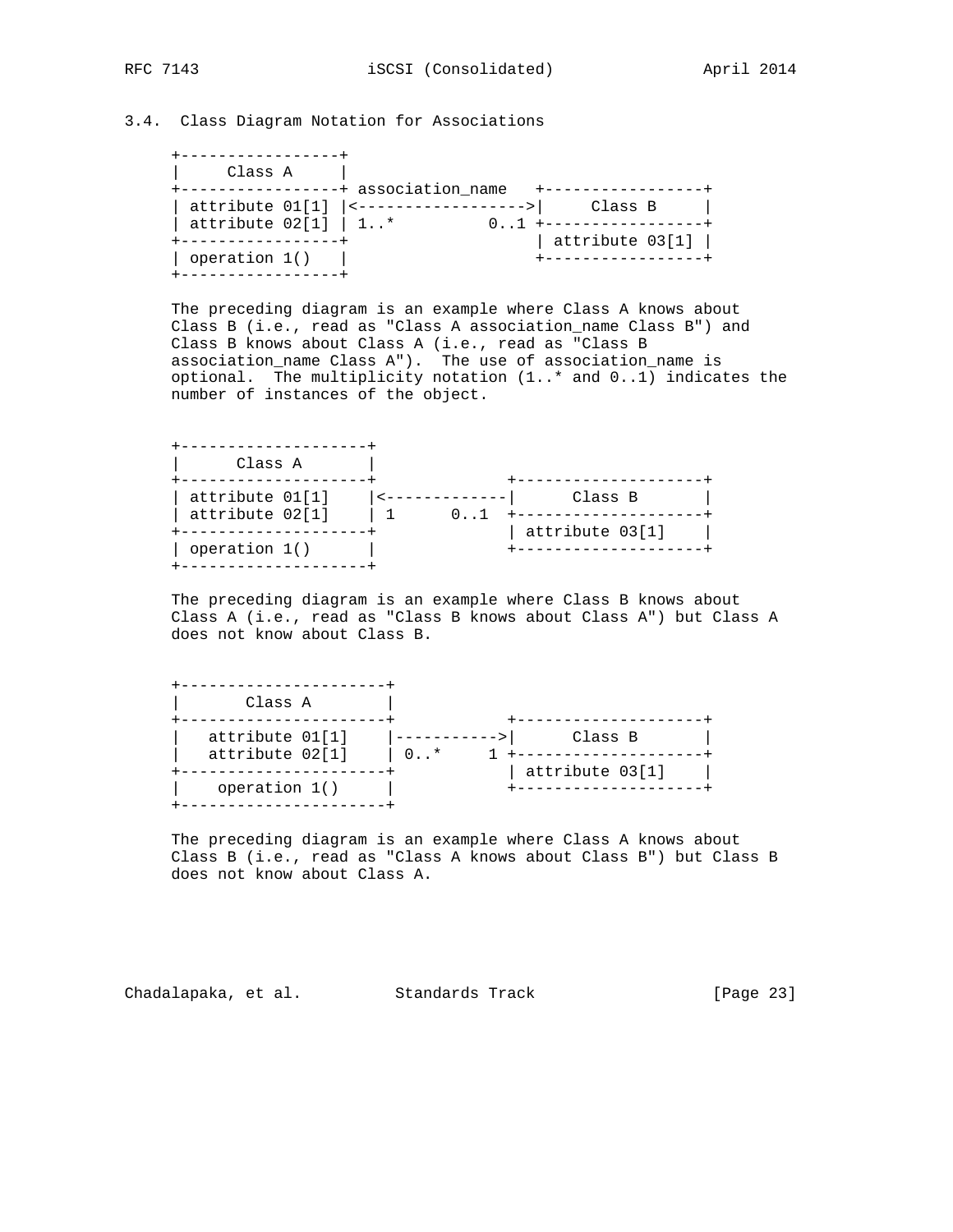3.5. Class Diagram Notation for Aggregations

| -----------+ | -----------+                      |
|--------------|-----------------------------------|
|              | Class whole $ o----- $ Class part |
| . <b>.</b>   |                                   |

 The preceding diagram is an example where Class whole is an aggregate that contains Class part and where Class part may continue to exist even if Class whole is removed (i.e., read as "the whole contains the part").

| Class whole $ \omega$ ------------  Class part |  |                       |
|------------------------------------------------|--|-----------------------|
|                                                |  | ------------ <b>-</b> |

 The preceding diagram is an example where Class whole is an aggregate that contains Class part where Class part only belongs to one Class whole, and the Class part does not continue to exist if the Class whole is removed (i.e., read as "the whole contains the part").

 +-------------+ | | +-------------+ | |  $+ = (a) = +$ | |

 The preceding diagram is an example where there is a constraint between the associations, where the (a) footnote describes the constraint.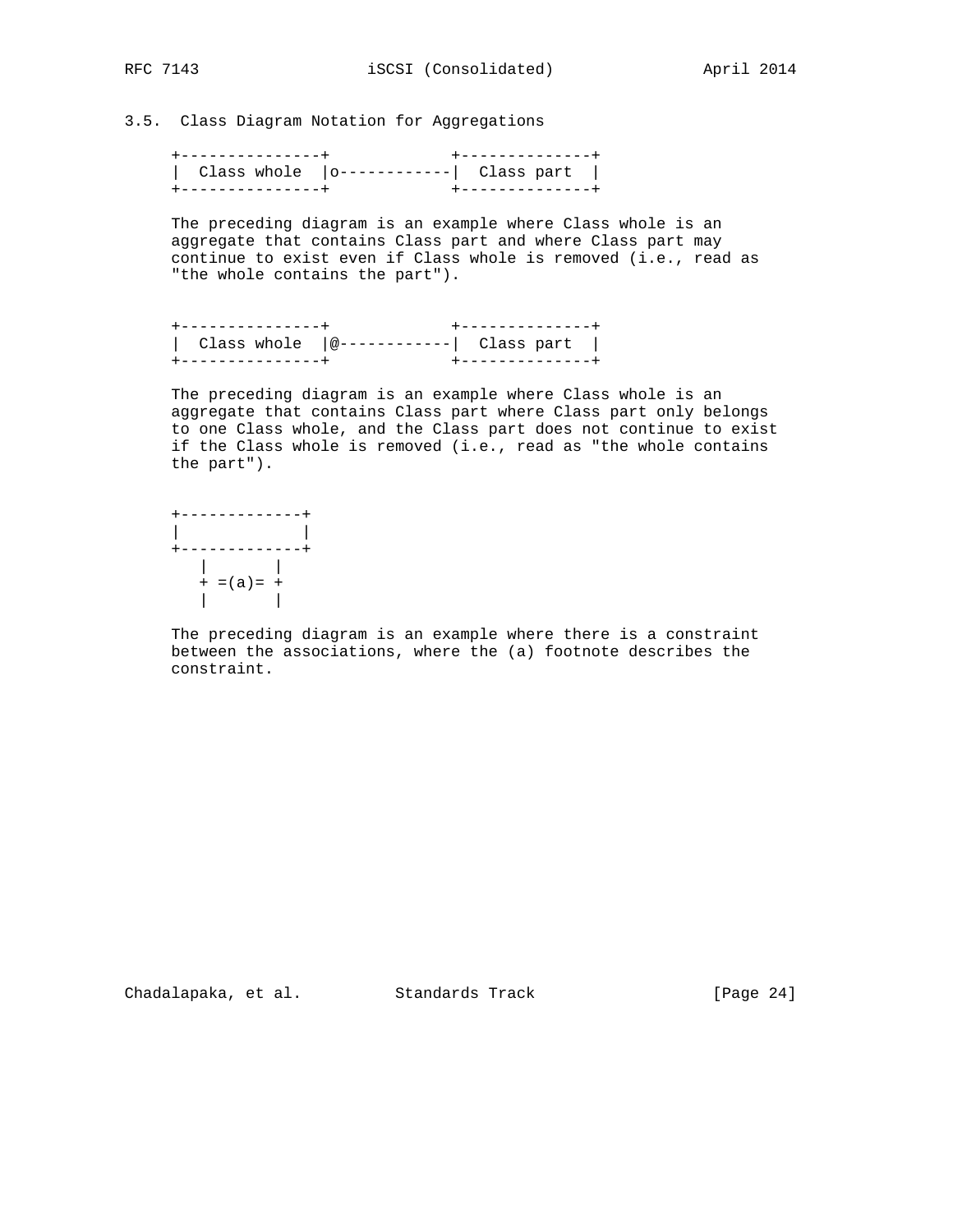## 3.6. Class Diagram Notation for Generalizations



 The preceding diagram is an example where the subclass is a kind of superclass. A subclass shares all the attributes and operations of the superclass (i.e., the subclass inherits from the superclass).

### 4. Overview

4.1. SCSI Concepts

 The SCSI Architecture Model - 2 [SAM2] describes in detail the architecture of the SCSI family of I/O protocols. This section provides a brief background of the SCSI architecture and is intended to familiarize readers with its terminology.

 At the highest level, SCSI is a family of interfaces for requesting services from I/O devices, including hard drives, tape drives, CD and DVD drives, printers, and scanners. In SCSI terminology, an individual I/O device is called a "logical unit" (LU).

 SCSI is a client-server architecture. Clients of a SCSI interface are called "initiators". Initiators issue SCSI "commands" to request services from components -- LUs of a server known as a "target". The "device server" on the LU accepts SCSI commands and processes them.

 A "SCSI transport" maps the client-server SCSI protocol to a specific interconnect. The initiator is one endpoint of a SCSI transport. The "target" is the other endpoint. A target can contain multiple LUs. Each LU has an address within a target called a Logical Unit Number (LUN).

 A SCSI task is a SCSI command or possibly a linked set of SCSI commands. Some LUs support multiple pending (queued) tasks, but the queue of tasks is managed by the LU. The target uses an initiator provided "task tag" to distinguish between tasks. Only one command in a task can be outstanding at any given time.

Chadalapaka, et al. Standards Track (Page 25)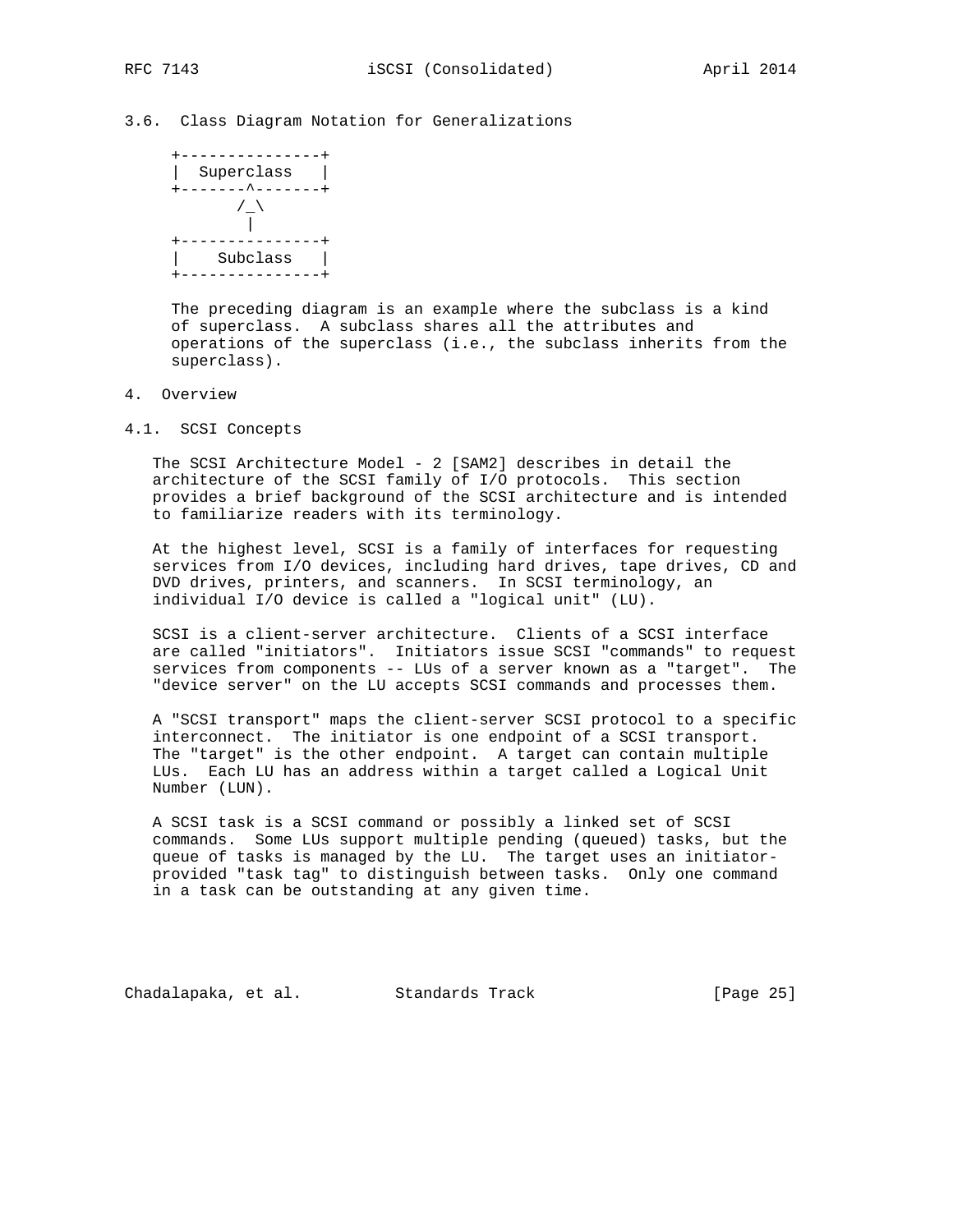Each SCSI command results in an optional data phase and a required response phase. In the data phase, information can travel from the initiator to the target (e.g., write), from the target to the initiator (e.g., read), or in both directions. In the response phase, the target returns the final status of the operation, including any errors.

 Command Descriptor Blocks (CDBs) are the data structures used to contain the command parameters that an initiator sends to a target. The CDB content and structure are defined by [SAM2] and device-type specific SCSI standards.

#### 4.2. iSCSI Concepts and Functional Overview

 The iSCSI protocol is a mapping of the SCSI command, event, and task management model (see [SAM2]) over the TCP protocol. SCSI commands are carried by iSCSI requests, and SCSI responses and status are carried by iSCSI responses. iSCSI also uses the request-response mechanism for iSCSI protocol mechanisms.

 For the remainder of this document, the terms "initiator" and "target" refer to "iSCSI initiator node" and "iSCSI target node", respectively (see iSCSI), unless otherwise qualified.

 As its title suggests, Section 4 presents an overview of the iSCSI concepts, and later sections in the rest of the specification contain the normative requirements -- in many cases covering the same concepts discussed in Section 4. Such normative requirements text overrides the overview text in Section 4 if there is a disagreement between the two.

 In keeping with similar protocols, the initiator and target divide their communications into messages. This document uses the term "iSCSI Protocol Data Unit" (iSCSI PDU) for these messages.

 For performance reasons, iSCSI allows a "phase-collapse". A command and its associated data may be shipped together from initiator to target, and data and responses may be shipped together from targets.

 The iSCSI transfer direction is defined with respect to the initiator. Outbound or outgoing transfers are transfers from an initiator to a target, while inbound or incoming transfers are from a target to an initiator.

An iSCSI task is an iSCSI request for which a response is expected.

Chadalapaka, et al. Standards Track [Page 26]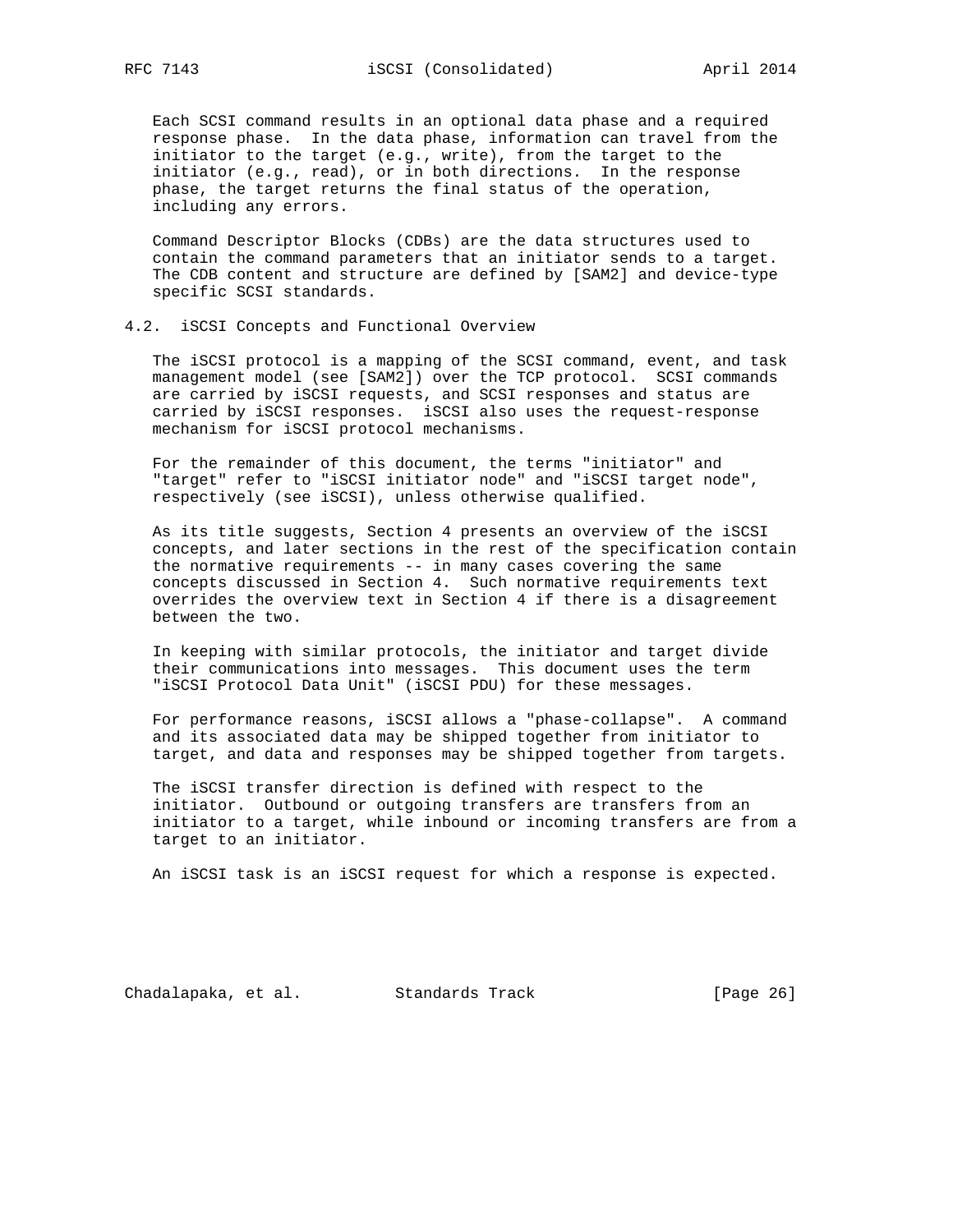In this document, "iSCSI request", "iSCSI command", request, or (unqualified) command have the same meaning. Also, unless otherwise specified, status, response, or numbered response have the same meaning.

## 4.2.1. Layers and Sessions

 The following conceptual layering model is used to specify initiator and target actions and the way in which they relate to transmitted and received Protocol Data Units:

- The SCSI layer builds/receives SCSI CDBs (Command Descriptor Blocks) and passes/receives them with the remaining Execute Command [SAM2] parameters to/from
- the iSCSI layer that builds/receives iSCSI PDUs and relays/receives them to/from one or more TCP connections; the group of connections form an initiator-target "session".

 Communication between the initiator and target occurs over one or more TCP connections. The TCP connections carry control messages, SCSI commands, parameters, and data within iSCSI Protocol Data Units (iSCSI PDUs). The group of TCP connections that link an initiator with a target form a session (equivalent to a SCSI I\_T nexus; see Section 4.4.2). A session is defined by a session ID that is composed of an initiator part and a target part. TCP connections can be added and removed from a session. Each connection within a session is identified by a connection ID (CID).

 Across all connections within a session, an initiator sees one "target image". All target-identifying elements, such as a LUN, are the same. A target also sees one "initiator image" across all connections within a session. Initiator-identifying elements, such as the Initiator Task Tag, are global across the session, regardless of the connection on which they are sent or received.

 iSCSI targets and initiators MUST support at least one TCP connection and MAY support several connections in a session. For error recovery purposes, targets and initiators that support a single active connection in a session SHOULD support two connections during recovery.

Chadalapaka, et al. Standards Track (Page 27)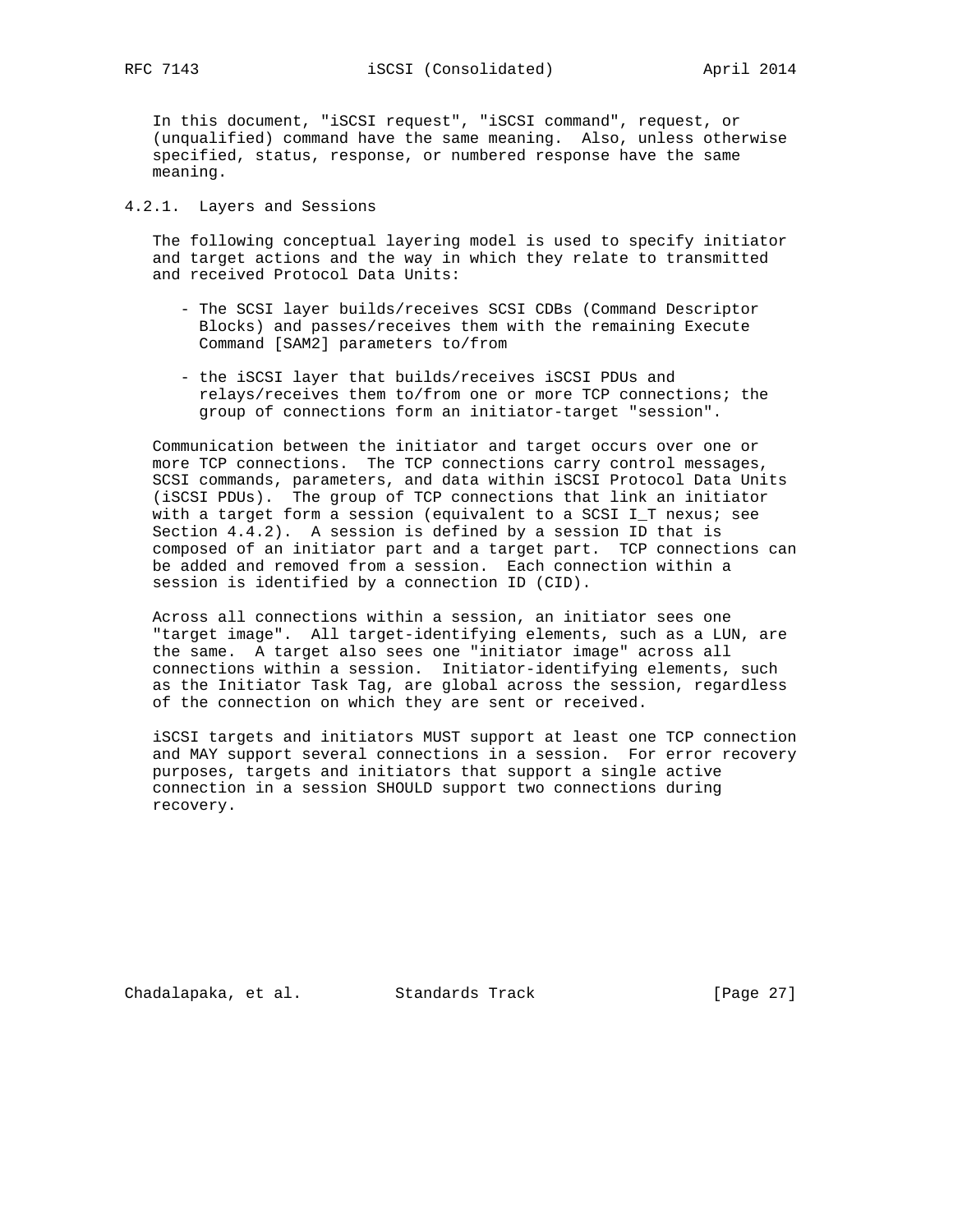# 4.2.2. Ordering and iSCSI Numbering

 iSCSI uses command and status numbering schemes and a data sequencing scheme.

 Command numbering is session-wide and is used for ordered command delivery over multiple connections. It can also be used as a mechanism for command flow control over a session.

 Status numbering is per connection and is used to enable missing status detection and recovery in the presence of transient or permanent communication errors.

 Data sequencing is per command or part of a command (R2T-triggered sequence) and is used to detect missing data and/or R2T PDUs due to header digest errors.

 Typically, fields in the iSCSI PDUs communicate the sequence numbers between the initiator and target. During periods when traffic on a connection is unidirectional, iSCSI NOP-Out/NOP-In PDUs may be utilized to synchronize the command and status ordering counters of the target and initiator.

 The iSCSI session abstraction is equivalent to the SCSI I\_T nexus, and the iSCSI session provides an ordered command delivery from the SCSI initiator to the SCSI target. For detailed design considerations that led to the iSCSI session model as it is defined here and how it relates the SCSI command ordering features defined in SCSI specifications to the iSCSI concepts, see [RFC3783].

#### 4.2.2.1. Command Numbering and Acknowledging

 iSCSI performs ordered command delivery within a session. All commands (initiator-to-target PDUs) in transit from the initiator to the target are numbered.

 iSCSI considers a task to be instantiated on the target in response to every request issued by the initiator. A set of task management operations, including abort and reassign (see Section 11.5), may be performed on an iSCSI task; however, an abort operation cannot be performed on a task management operation, and usage of reassign operations has certain constraints. See Section 11.5.1 for details.

 Some iSCSI tasks are SCSI tasks, and many SCSI activities are related to a SCSI task ([SAM2]). In all cases, the task is identified by the Initiator Task Tag for the life of the task.

Chadalapaka, et al. Standards Track [Page 28]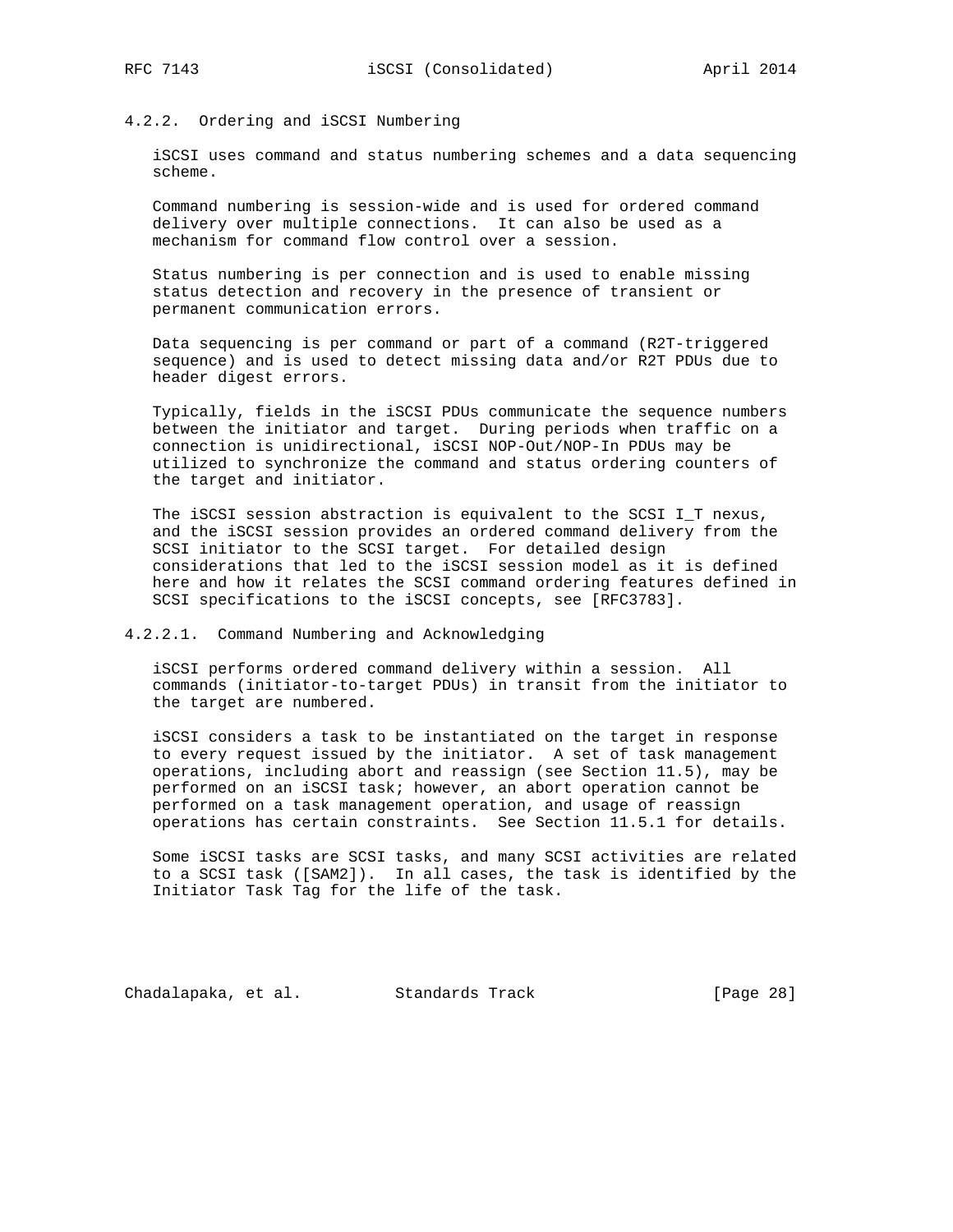The command number is carried by the iSCSI PDU as the CmdSN (command sequence number). The numbering is session-wide. Outgoing iSCSI PDUs carry this number. The iSCSI initiator allocates CmdSNs with a 32-bit unsigned counter (modulo 2\*\*32). Comparisons and arithmetic on CmdSNs use Serial Number Arithmetic as defined in [RFC1982] where SERIAL BITS = 32.

 Commands meant for immediate delivery are marked with an immediate delivery flag; they MUST also carry the current CmdSN. The CmdSN MUST NOT advance after a command marked for immediate delivery is sent.

 Command numbering starts with the first Login Request on the first connection of a session (the leading login on the leading connection), and the CmdSN MUST be incremented by 1 in a Serial Number Arithmetic sense, as defined in [RFC1982], for every non-immediate command issued afterwards.

 If immediate delivery is used with task management commands, these commands may reach the target before the tasks on which they are supposed to act. However, their CmdSN serves as a marker of their position in the stream of commands. The initiator and target MUST ensure that the SCSI task management functions specified in [SAM2] act in accordance with the [SAM2] specification. For example, both commands and responses appear as if delivered in order. Whenever the CmdSN for an outgoing PDU is not specified by an explicit rule, the CmdSN will carry the current value of the local CmdSN variable (see later in this section).

 The means by which an implementation decides to mark a PDU for immediate delivery or by which iSCSI decides by itself to mark a PDU for immediate delivery are beyond the scope of this document.

 The number of commands used for immediate delivery is not limited, and their delivery to execution is not acknowledged through the numbering scheme. An iSCSI target MAY reject immediate commands, e.g., due to lack of resources to accommodate additional commands. An iSCSI target MUST be able to handle at least one immediate task management command and one immediate non-task-management iSCSI command per connection at any time.

 In this document, delivery for execution means delivery to the SCSI execution engine or an iSCSI protocol-specific execution engine (e.g., for Text Requests with public or private extension keys involving an execution component). With the exception of the commands marked for immediate delivery, the iSCSI target layer MUST deliver the commands for execution in the order specified by the CmdSN. Commands marked for immediate delivery may be delivered by

Chadalapaka, et al. Standards Track [Page 29]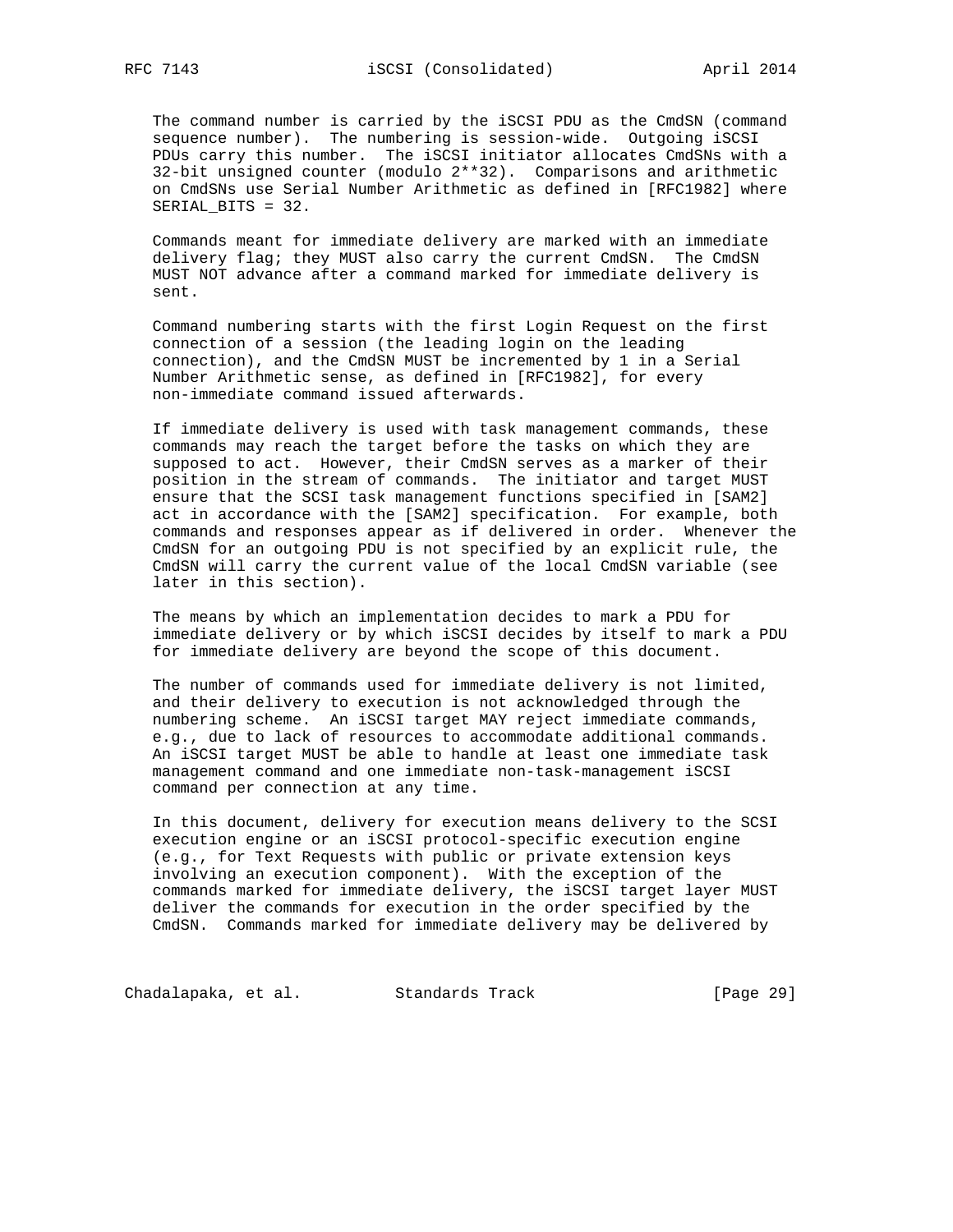the iSCSI target layer for execution as soon as detected. iSCSI may avoid delivering some commands to the SCSI target layer if required by a prior SCSI or iSCSI action (e.g., a CLEAR TASK SET task management request received before all the commands on which it was supposed to act).

 On any connection, the iSCSI initiator MUST send the commands in increasing order of CmdSN, except for commands that are retransmitted due to digest error recovery and connection recovery.

 For the numbering mechanism, the initiator and target maintain the following three variables for each session:

- CmdSN: the current command sequence number, advanced by 1 on each command shipped except for commands marked for immediate delivery as discussed above. The CmdSN always contains the number to be assigned to the next command PDU.
- ExpCmdSN: the next expected command by the target. The target acknowledges all commands up to, but not including, this number. The initiator treats all commands with a CmdSN less than the ExpCmdSN as acknowledged. The target iSCSI layer sets the ExpCmdSN to the largest non-immediate CmdSN that it can deliver for execution "plus 1" per [RFC1982]. There MUST NOT be any holes in the acknowledged CmdSN sequence.
- MaxCmdSN: the maximum number to be shipped. The queuing capacity of the receiving iSCSI layer is MaxCmdSN - ExpCmdSN + 1.

 The initiator's ExpCmdSN and MaxCmdSN are derived from target-to initiator PDU fields. Comparisons and arithmetic on the ExpCmdSN and MaxCmdSN MUST use Serial Number Arithmetic as defined in [RFC1982] where SERIAL\_BITS = 32.

 The target MUST NOT transmit a MaxCmdSN that is less than ExpCmdSN - 1. For non-immediate commands, the CmdSN field can take any value from the ExpCmdSN to the MaxCmdSN inclusive. The target MUST silently ignore any non-immediate command outside of this range or non-immediate duplicates within the range. The CmdSN carried by immediate commands may lie outside the ExpCmdSN-to-MaxCmdSN range. For example, if the initiator has previously sent a non-immediate command carrying the CmdSN equal to the MaxCmdSN, the target window is closed. For group task management commands issued as immediate commands, the CmdSN indicates the scope of the group action (e.g., an ABORT TASK SET indicates which commands are to be aborted).

Chadalapaka, et al. Standards Track [Page 30]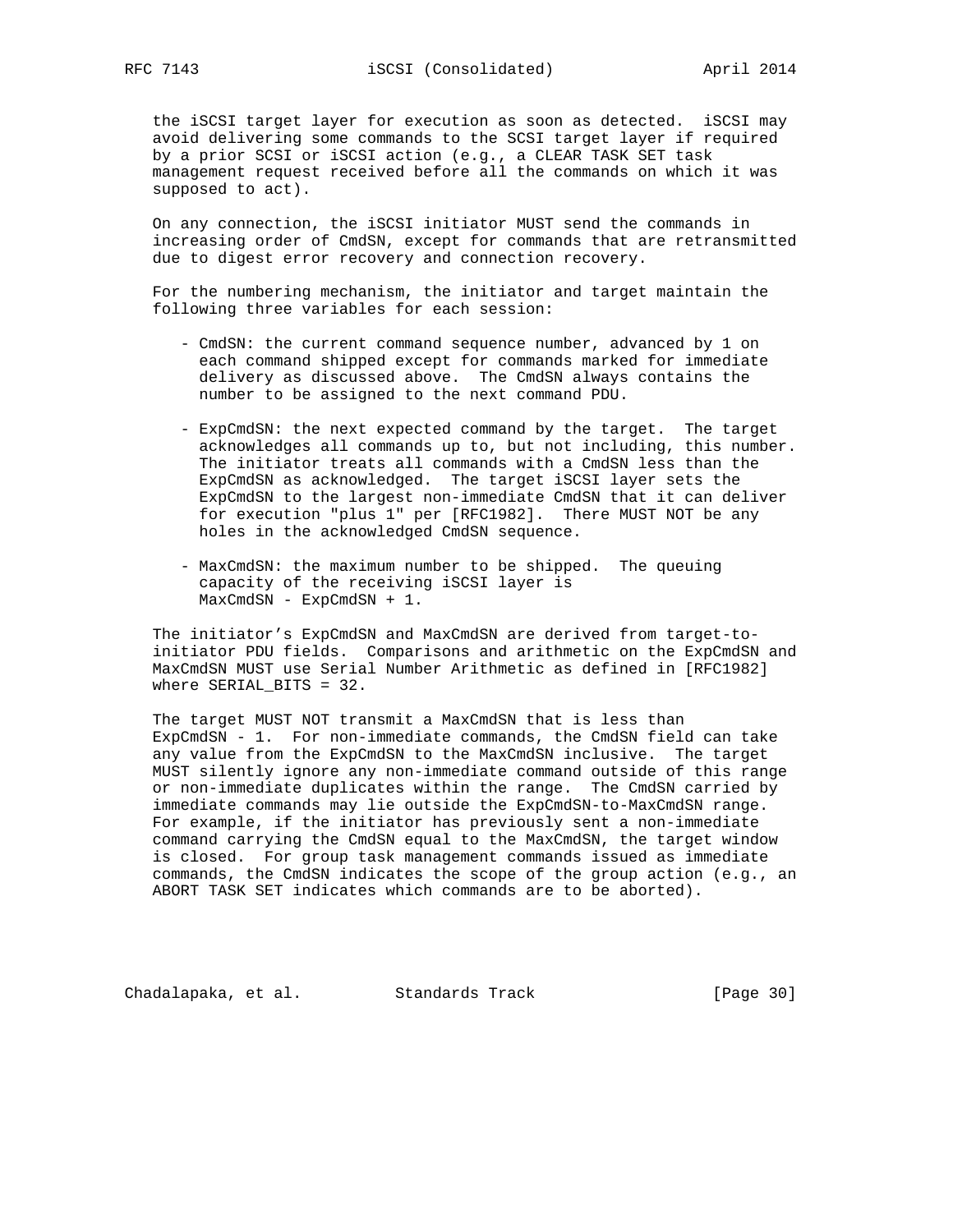MaxCmdSN and ExpCmdSN fields are processed by the initiator as follows:

- If the PDU MaxCmdSN is less than the PDU ExpCmdSN 1 (in a Serial Number Arithmetic sense), they are both ignored.
- If the PDU MaxCmdSN is greater than the local MaxCmdSN (in a Serial Number Arithmetic sense), it updates the local MaxCmdSN; otherwise, it is ignored.
- If the PDU ExpCmdSN is greater than the local ExpCmdSN (in a Serial Number Arithmetic sense), it updates the local ExpCmdSN; otherwise, it is ignored.

 This sequence is required because updates may arrive out of order (e.g., the updates are sent on different TCP connections).

 iSCSI initiators and targets MUST support the command numbering scheme.

 A numbered iSCSI request will not change its allocated CmdSN, regardless of the number of times and circumstances in which it is reissued (see Section 7.2.1). At the target, the CmdSN is only relevant while the command has not created any state related to its execution (execution state); afterwards, the CmdSN becomes irrelevant. Testing for the execution state (represented by identifying the Initiator Task Tag) MUST precede any other action at the target. If no execution state is found, it is followed by ordering and delivery. If an execution state is found, it is followed by delivery if it has not already been delivered.

 If an initiator issues a command retry for a command with CmdSN R on a connection when the session CmdSN value is  $Q$ , it MUST NOT advance the CmdSN past  $R + 2**31 - 1$  unless

- the connection is no longer operational (i.e., it has returned to the FREE state; see Section 8.1.3),
- the connection has been reinstated (see Section 6.3.4), or
- a non-immediate command with a CmdSN equal to or greater than Q was issued subsequent to the command retry on the same connection and the reception of that command is acknowledged by the target (see Section 10.4).

 A target command response or Data-In PDU with status MUST NOT precede the command acknowledgment. However, the acknowledgment MAY be included in the response or the Data-In PDU.

Chadalapaka, et al. Standards Track [Page 31]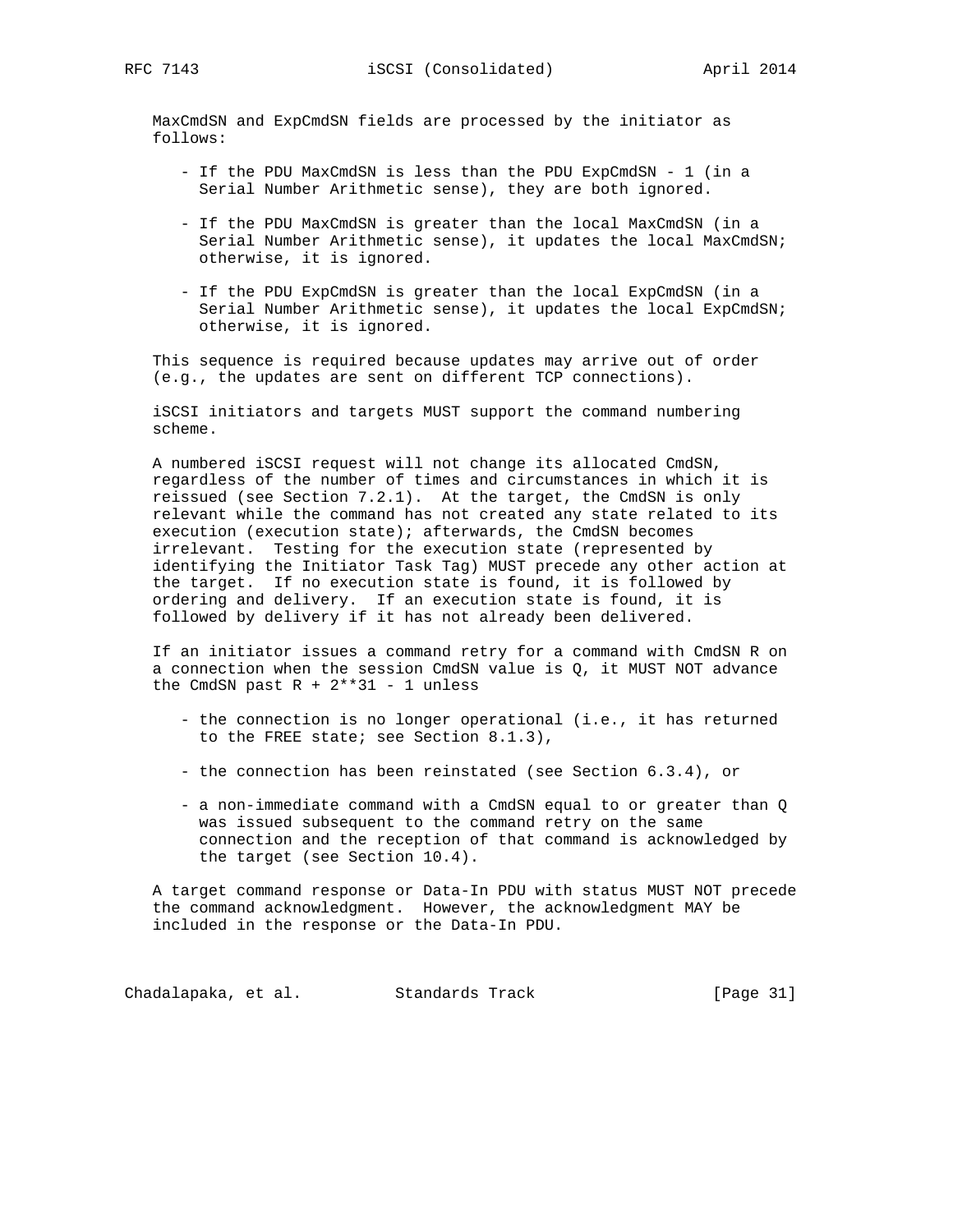### 4.2.2.2. Response/Status Numbering and Acknowledging

 Responses in transit from the target to the initiator are numbered. The StatSN (status sequence number) is used for this purpose. The StatSN is a counter maintained per connection. The ExpStatSN is used by the initiator to acknowledge status. The status sequence number space is 32-bit unsigned integers, and the arithmetic operations are the regular mod(2\*\*32) arithmetic.

 Status numbering starts with the Login Response to the first Login Request of the connection. The Login Response includes an initial value for status numbering (any initial value is valid).

 To enable command recovery, the target MAY maintain enough state information for data and status recovery after a connection failure. A target doing so can safely discard all of the state information maintained for recovery of a command after the delivery of the status for the command (numbered StatSN) is acknowledged through the ExpStatSN.

 A large absolute difference between the StatSN and the ExpStatSN may indicate a failed connection. Initiators MUST undertake recovery actions if the difference is greater than an implementation-defined constant that MUST NOT exceed 2\*\*31 - 1.

Initiators and targets MUST support the response-numbering scheme.

#### 4.2.2.3. Response Ordering

#### 4.2.2.3.1. Need for Response Ordering

 Whenever an iSCSI session is composed of multiple connections, the Response PDUs (task responses or TMF Responses) originating in the target SCSI layer are distributed onto the multiple connections by the target iSCSI layer according to iSCSI connection allegiance rules. This process generally may not preserve the ordering of the responses by the time they are delivered to the initiator SCSI layer.

 Since ordering is not expected across SCSI Response PDUs anyway, this approach works fine in the general case. However, to address the special cases where some ordering is desired by the SCSI layer, we introduce the notion of a "Response Fence": a Response Fence is logically the attribute/property of a SCSI response message handed off to a target iSCSI layer that indicates that there are special SCSI-level ordering considerations associated with this particular response message. Whenever a Response Fence is set or required on a

Chadalapaka, et al. Standards Track [Page 32]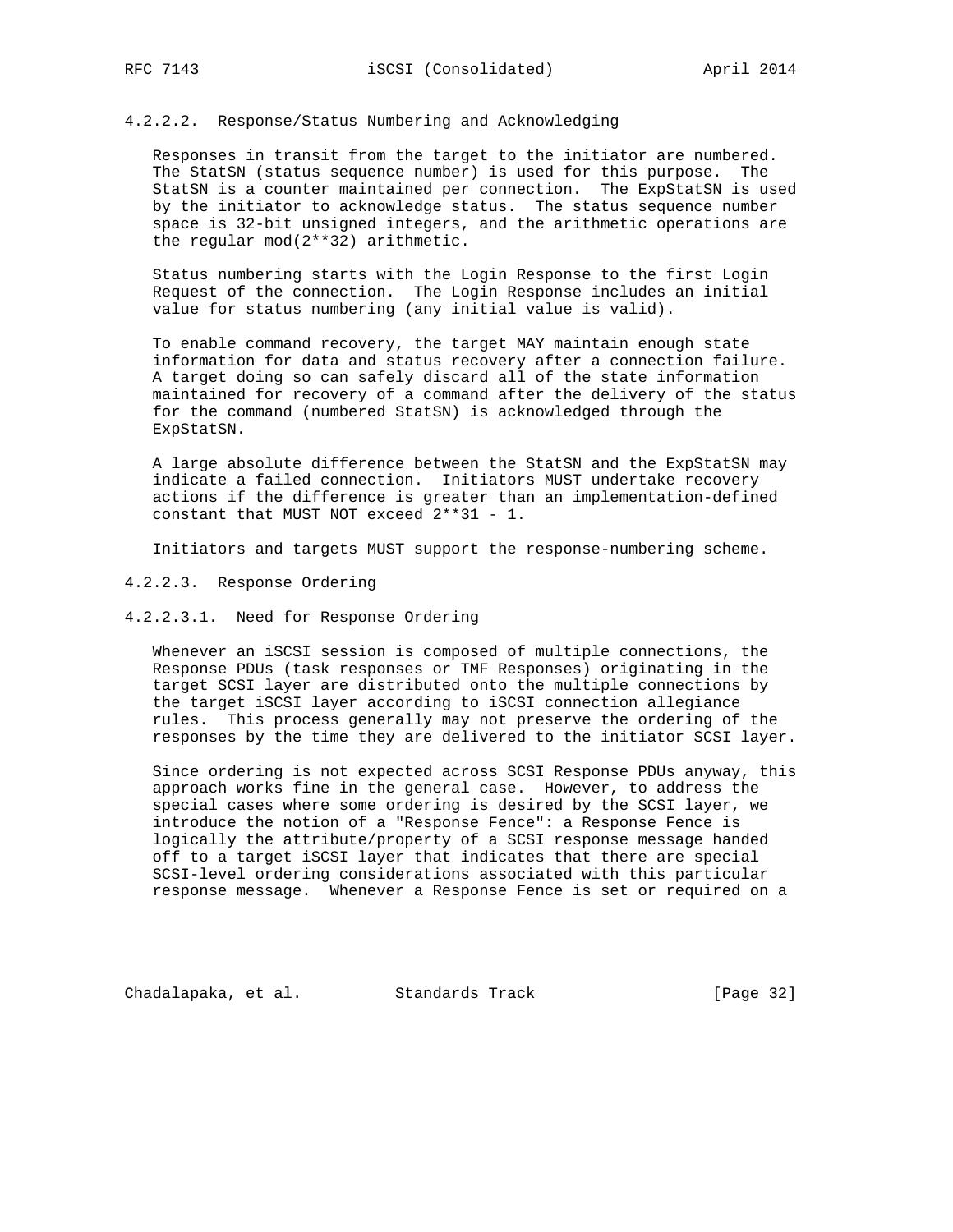SCSI response message, we define the semantics in Section 4.2.2.3.2 with respect to the target iSCSI layer's handling of such SCSI response messages.

4.2.2.3.2. Response Ordering Model Description

 The target SCSI protocol layer hands off the SCSI response messages to the target iSCSI layer by invoking the "Send Command Complete" protocol data service ([SAM2], Clause 5.4.2) and "Task Management Function Executed" ([SAM2], Clause 6.9) service. On receiving the SCSI response message, the iSCSI layer exhibits the Response Fence behavior for certain SCSI response messages (Section 4.2.2.3.4 describes the specific instances where the semantics must be realized).

 Whenever the Response Fence behavior is required for a SCSI response message, the target iSCSI layer MUST ensure that the following conditions are met in delivering the response message to the initiator iSCSI layer:

- A response with a Response Fence MUST be delivered chronologically after all the "preceding" responses on the I\_T\_L nexus, if the preceding responses are delivered at all, to the initiator iSCSI layer.
- A response with a Response Fence MUST be delivered chronologically prior to all the "following" responses on the I\_T\_L nexus.

 The notions of "preceding" and "following" refer to the order of handoff of a response message from the target SCSI protocol layer to the target iSCSI layer.

4.2.2.3.3. iSCSI Semantics with the Interface Model

 Whenever the TaskReporting key (Section 13.23) is negotiated to ResponseFence or FastAbort for an iSCSI session and the Response Fence behavior is required for a SCSI response message, the target iSCSI layer MUST perform the actions described in this section for that session.

- a) If it is a single-connection session, no special processing is required. The standard SCSI Response PDU build and dispatch process happens.
- b) If it is a multi-connection session, the target iSCSI layer takes note of the last-sent and unacknowledged StatSN on each of the connections in the iSCSI session, and waits for an

Chadalapaka, et al. Standards Track [Page 33]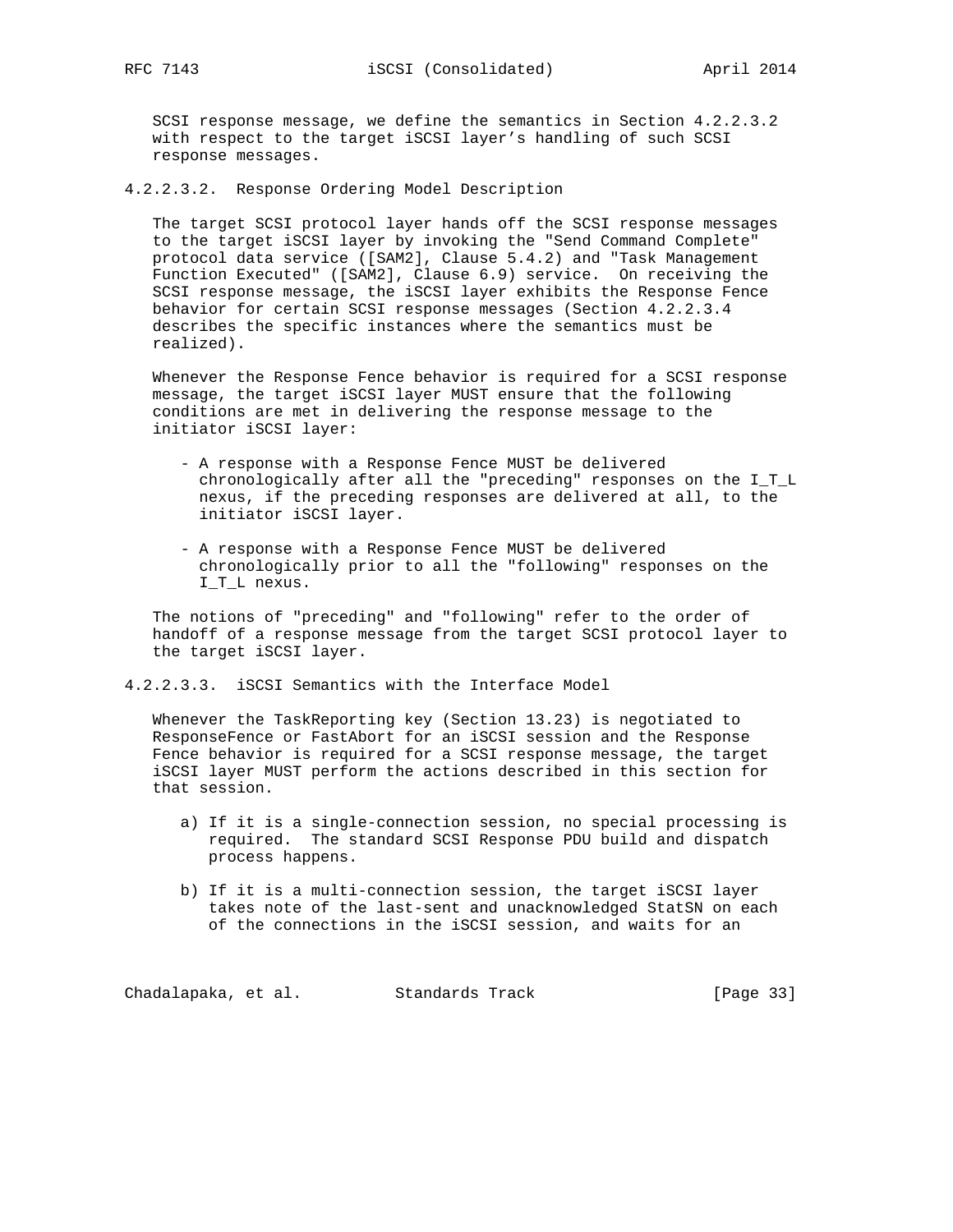acknowledgment (NOP-In PDUs MAY be used to solicit acknowledgments as needed in order to accelerate this process) of each such StatSN to clear the fence. The SCSI Response PDU requiring the Response Fence behavior MUST NOT be sent to the initiator before acknowledgments are received for each of the unacknowledged StatSNs.

- c) The target iSCSI layer must wait for an acknowledgment of the SCSI Response PDU that carried the SCSI response requiring the Response Fence behavior. The fence MUST be considered cleared only after receiving the acknowledgment.
- d) All further status processing for the LU is resumed only after clearing the fence. If any new responses for the I\_T\_L nexus are received from the SCSI layer before the fence is cleared, those Response PDUs MUST be held and queued at the iSCSI layer until the fence is cleared.
- 4.2.2.3.4. Current List of Fenced Response Use Cases

 This section lists the situations in which fenced response behavior is REQUIRED in iSCSI target implementations. Note that the following list is an exhaustive enumeration as currently identified -- it is expected that as SCSI protocol specifications evolve, the specifications will enumerate when response fencing is required on a case-by-case basis.

 Whenever the TaskReporting key (Section 13.23) is negotiated to ResponseFence or FastAbort for an iSCSI session, the target iSCSI layer MUST assume that the Response Fence is required for the following SCSI completion messages:

- a) The first completion message carrying the UA after the multi task abort on issuing and third-party sessions. See Section 4.2.3.2 for related TMF discussion.
- b) The TMF Response carrying the multi-task TMF Response on the issuing session.
- c) The completion message indicating ACA establishment on the issuing session.
- d) The first completion message carrying the ACA ACTIVE status after ACA establishment on issuing and third-party sessions.

Chadalapaka, et al. Standards Track (Page 34)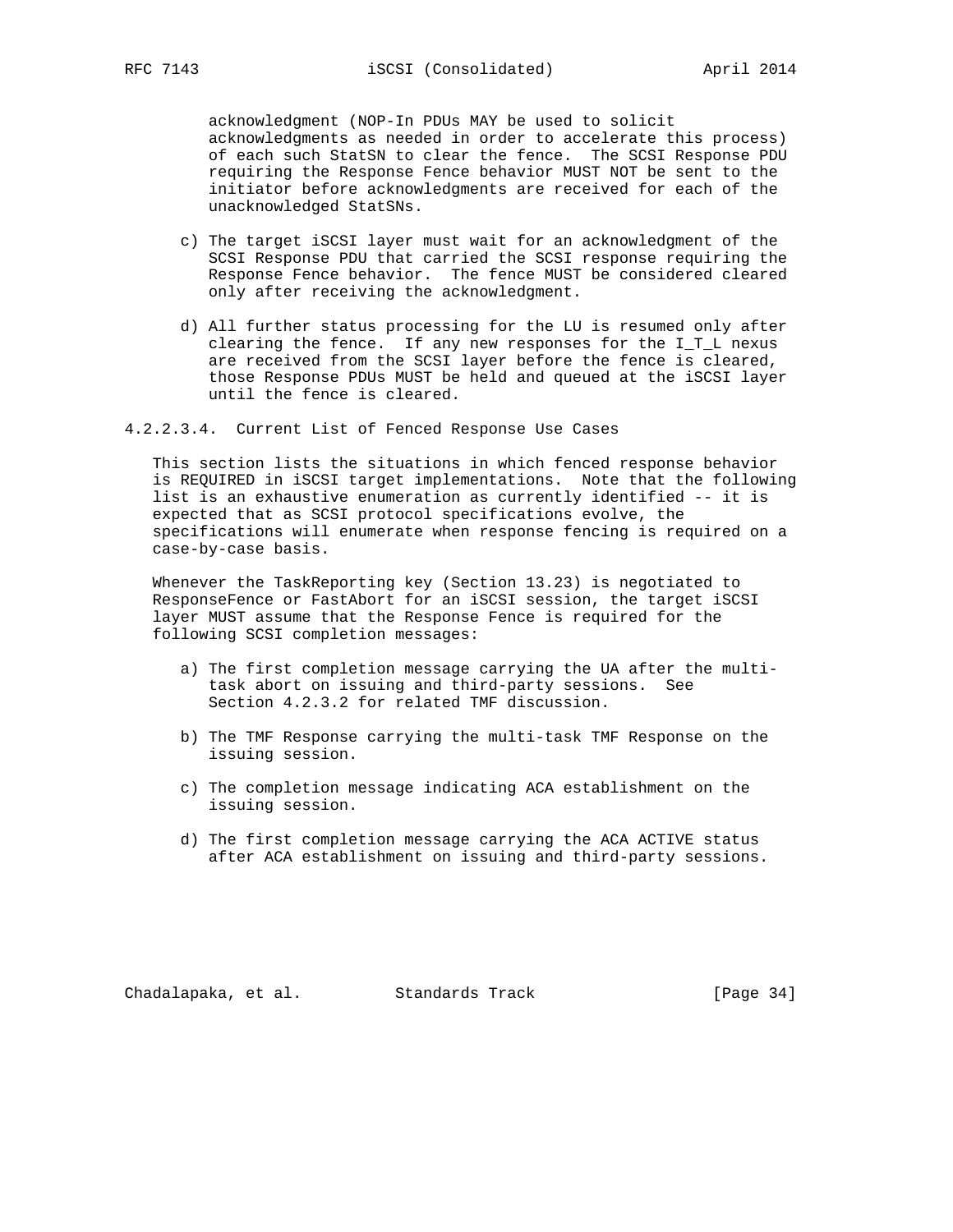- e) The TMF Response carrying the CLEAR ACA response on the issuing session.
- f) The response to a PERSISTENT RESERVE OUT/PREEMPT AND ABORT command.

Notes:

- Due to the absence of ACA-related fencing requirements in [RFC3720], initiator implementations SHOULD NOT use ACA on multi-connection iSCSI sessions with targets complying only with [RFC3720]. This can be determined via TaskReporting key (Section 13.23) negotiation -- when the negotiation results in either "RFC3720" or "NotUnderstood".
- Initiators that want to employ ACA on multi-connection iSCSI sessions SHOULD first assess response-fencing behavior via negotiating for the "ResponseFence" or "FastAbort" value for the TaskReporting (Section 13.23) key.

#### 4.2.2.4. Data Sequencing

 Data and R2T PDUs transferred as part of some command execution MUST be sequenced. The DataSN field is used for data sequencing. For input (read) data PDUs, the DataSN starts with 0 for the first data PDU of an input command and advances by 1 for each subsequent data PDU. For output data PDUs, the DataSN starts with 0 for the first data PDU of a sequence (the initial unsolicited sequence or any data PDU sequence issued to satisfy an R2T) and advances by 1 for each subsequent data PDU. R2Ts are also sequenced per command. For example, the first R2T has an R2TSN of 0 and advances by 1 for each subsequent R2T. For bidirectional commands, the target uses the DataSN/R2TSN to sequence Data-In and R2T PDUs in one continuous sequence (undifferentiated). Unlike command and status, data PDUs and R2Ts are not acknowledged by a field in regular outgoing PDUs. Data-In PDUs can be acknowledged on demand by a special form of the SNACK PDU. Data and R2T PDUs are implicitly acknowledged by status for the command. The DataSN/R2TSN field enables the initiator to detect missing data or R2T PDUs.

 For any read or bidirectional command, a target MUST issue less than 2\*\*32 combined R2T and Data-In PDUs. Any output data sequence MUST contain less than 2\*\*32 Data-Out PDUs.

Chadalapaka, et al. Standards Track (Page 35)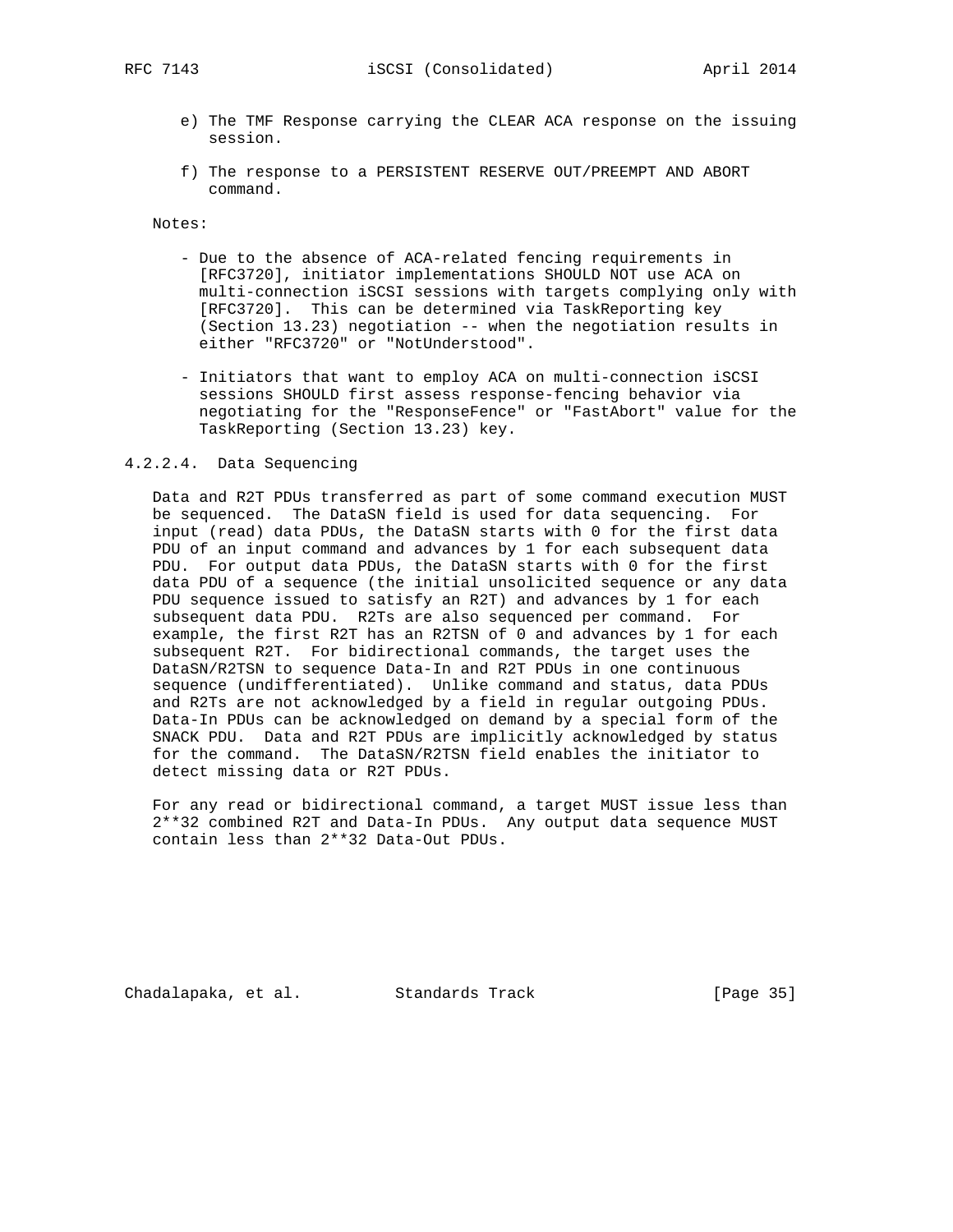# 4.2.3. iSCSI Task Management

4.2.3.1. Task Management Overview

 iSCSI task management features allow an initiator to control the active iSCSI tasks on an operational iSCSI session that it has with an iSCSI target. Section 11.5 defines the task management function types that this specification defines -- ABORT TASK, ABORT TASK SET, CLEAR ACA, CLEAR TASK SET, LOGICAL UNIT RESET, TARGET WARM RESET, TARGET COLD RESET, and TASK REASSIGN.

 Out of these function types, ABORT TASK and TASK REASSIGN functions manage a single active task, whereas ABORT TASK SET, CLEAR TASK SET, LOGICAL UNIT RESET, TARGET WARM RESET, and TARGET COLD RESET functions can each potentially affect multiple active tasks.

4.2.3.2. Notion of Affected Tasks

 This section defines the notion of "affected tasks" in multi-task abort scenarios. Scope definitions in this section apply to both the standard multi-task abort semantics (Section 4.2.3.3) and the FastAbort multi-task abort semantics behavior (Section 4.2.3.4).

- ABORT TASK SET: All outstanding tasks for the I\_T\_L nexus identified by the LUN field in the ABORT TASK SET TMF Request PDU.
- CLEAR TASK SET: All outstanding tasks in the task set for the LU identified by the LUN field in the CLEAR TASK SET TMF Request PDU. See [SPC3] for the definition of a "task set".
- LOGICAL UNIT RESET: All outstanding tasks from all initiators for the LU identified by the LUN field in the LOGICAL UNIT RESET Request PDU.
- TARGET WARM RESET/TARGET COLD RESET: All outstanding tasks from all initiators across all LUs to which the TMF-issuing session has access on the SCSI target device hosting the iSCSI session.
- Usage: An "ABORT TASK SET TMF Request PDU" in the preceding text is an iSCSI TMF Request PDU with the "Function" field set to "ABORT TASK SET" as defined in Section 11.5. Similar usage is employed for other scope descriptions.

Chadalapaka, et al. Standards Track (Page 36)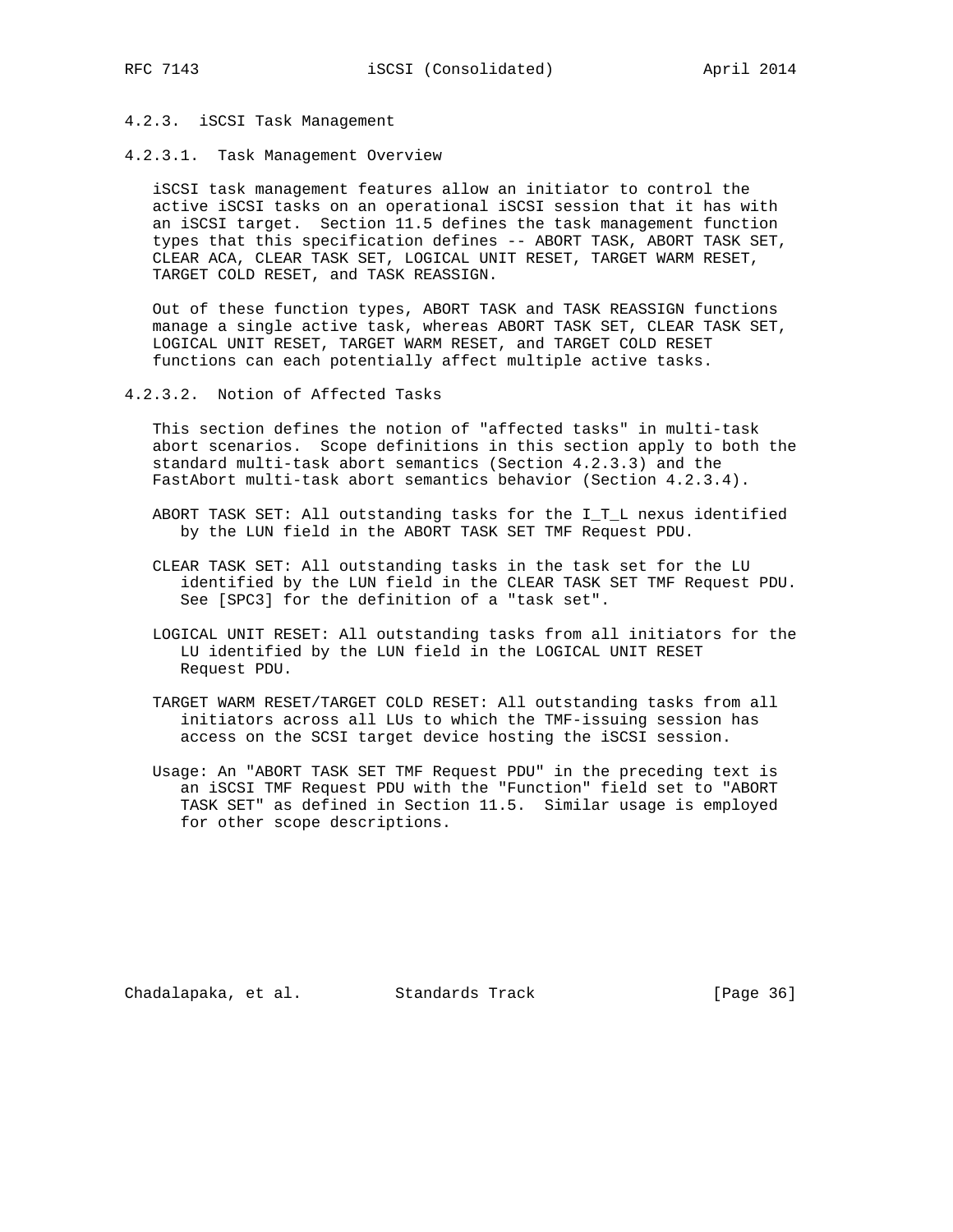## 4.2.3.3. Standard Multi-Task Abort Semantics

 All iSCSI implementations MUST support the protocol behavior defined in this section as the default behavior. The execution of ABORT TASK SET, CLEAR TASK SET, LOGICAL UNIT RESET, TARGET WARM RESET, and TARGET COLD RESET TMF Requests consists of the following sequence of actions in the specified order on the specified party.

The initiator iSCSI layer:

- a) MUST continue to respond to each TTT received for the affected tasks.
- b) SHOULD process any responses received for affected tasks in the normal fashion. This is acceptable because the responses are guaranteed to have been sent prior to the TMF Response.
- c) SHOULD receive the TMF Response concluding all the tasks in the set of affected tasks, unless the initiator has done something (e.g., LU reset, connection drop) that may prevent the TMF Response from being sent or received. The initiator MUST thus conclude all affected tasks as part of this step in either case and MUST discard any TMF Response received after the affected tasks are concluded.

The target iSCSI layer:

- a) MUST wait for responses on currently valid Target Transfer Tags of the affected tasks from the issuing initiator. MAY wait for responses on currently valid Target Transfer Tags of the affected tasks from third-party initiators.
- b) MUST wait (concurrent with the wait in Step a) for all commands of the affected tasks to be received based on the CmdSN ordering. SHOULD NOT wait for new commands on third-party affected sessions -- only the instantiated tasks have to be considered for the purpose of determining the affected tasks. However, in the case of target-scoped requests (i.e., TARGET WARM RESET and TARGET COLD RESET), all of the commands that are not yet received on the issuing session in the command stream can be considered to have been received with no command waiting period -- i.e., the entire CmdSN space up to the CmdSN of the task management function can be "plugged".
- c) MUST propagate the TMF Request to, and receive the response from, the target SCSI layer.

Chadalapaka, et al. Standards Track [Page 37]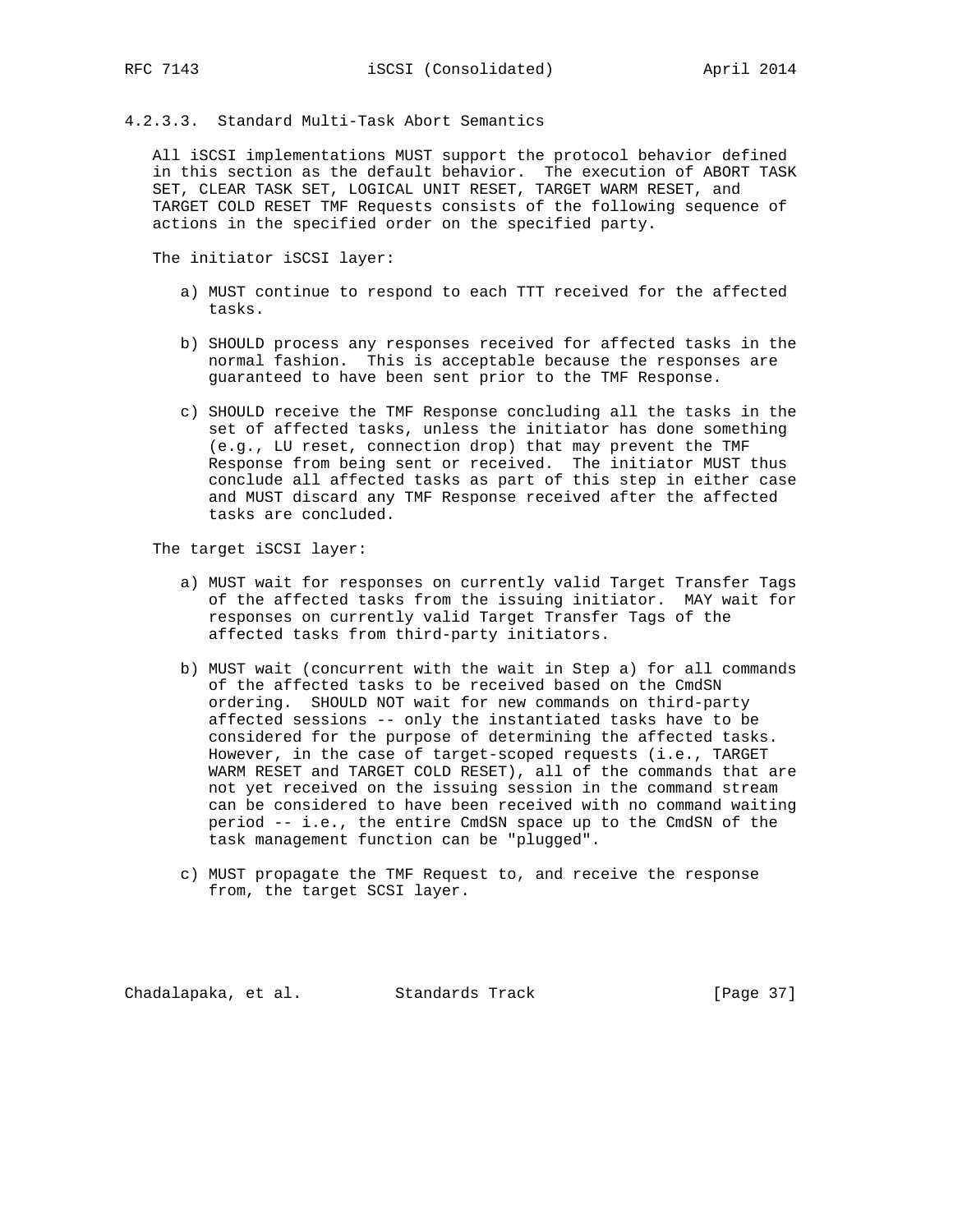- d) MUST provide the Response Fence behavior for the TMF Response on the issuing session as specified in Section 4.2.2.3.2.
- e) MUST provide the Response Fence behavior on the first post-TMF Response on third-party sessions as specified in Section 4.2.2.3.3. If some tasks originate from non-iSCSI I\_T\_L nexuses, then the means by which the target ensures that all affected tasks have returned their status to the initiator are defined by the specific non-iSCSI transport protocol(s).

 Technically, the TMF servicing is complete in Step d). Data transfers corresponding to terminated tasks may, however, still be in progress on third-party iSCSI sessions even at the end of Step e). The TMF Response MUST NOT be sent by the target iSCSI layer before the end of Step d) and MAY be sent at the end of Step d) despite these outstanding data transfers until after Step e).

4.2.3.4. FastAbort Multi-Task Abort Semantics

 Protocol behavior defined in this section SHOULD be implemented by all iSCSI implementations complying with this document, noting that some steps below may not be compatible with [RFC3720] semantics. However, protocol behavior defined in this section MUST be exhibited by iSCSI implementations on an iSCSI session when they negotiate the TaskReporting (Section 13.23) key to "FastAbort" on that session. The execution of ABORT TASK SET, CLEAR TASK SET, LOGICAL UNIT RESET, TARGET WARM RESET, and TARGET COLD RESET TMF Requests consists of the following sequence of actions in the specified order on the specified party.

The initiator iSCSI layer:

- a) MUST NOT send any more Data-Out PDUs for affected tasks on the issuing connection of the issuing iSCSI session once the TMF is sent to the target.
- b) SHOULD process any responses received for affected tasks in the normal fashion. This is acceptable because the responses are guaranteed to have been sent prior to the TMF Response.
- c) MUST respond to each Async Message PDU with a Task Termination AsyncEvent (5) as defined in Section 11.9.

Chadalapaka, et al. Standards Track [Page 38]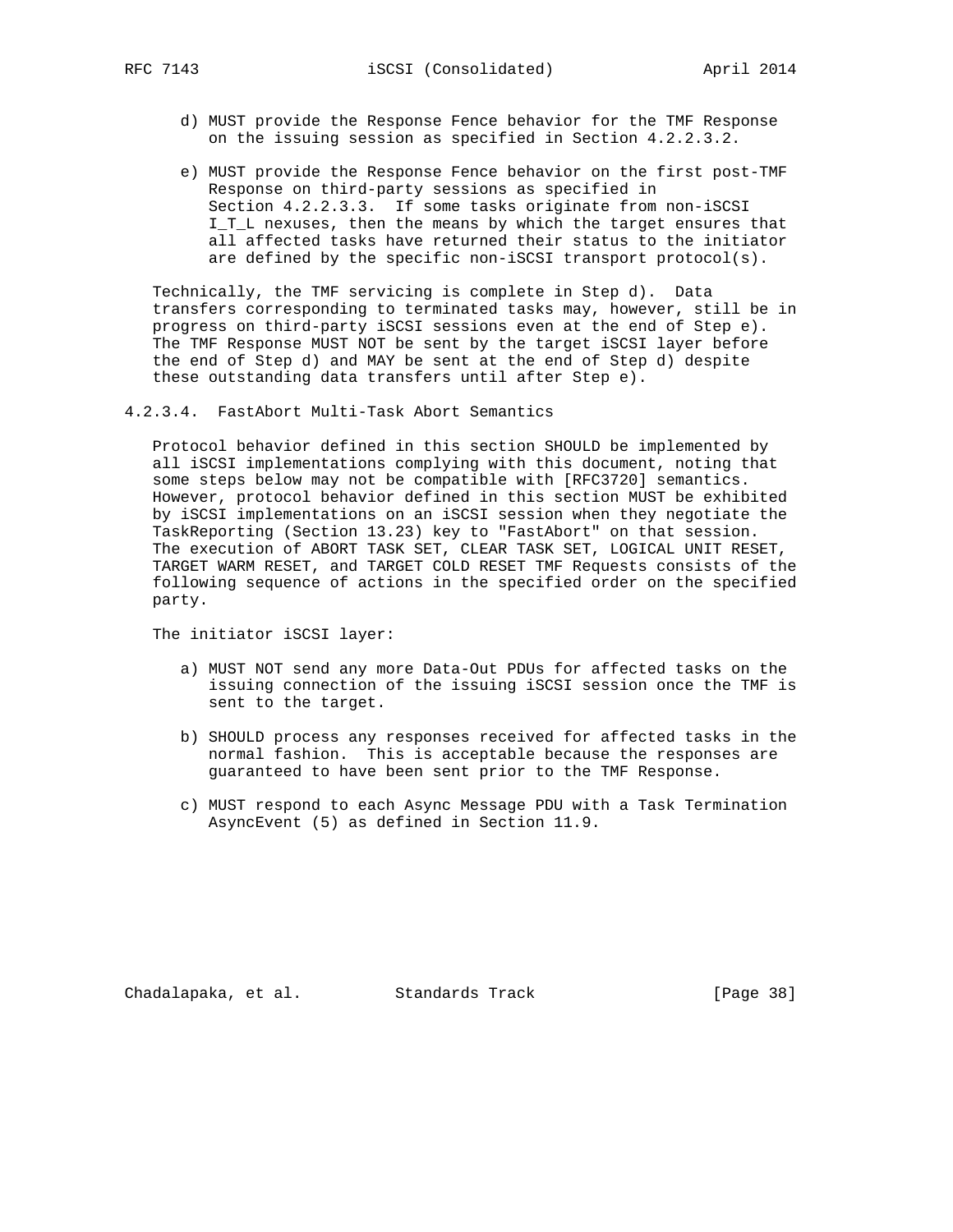d) MUST treat the TMF Response as terminating all affected tasks for which responses have not been received and MUST discard any responses for affected tasks received after the TMF Response is passed to the SCSI layer (although the semantics defined in this section ensure that such an out-of-order scenario will never happen with a compliant target implementation).

The target iSCSI layer:

- a) MUST wait for all commands of the affected tasks to be received based on the CmdSN ordering on the issuing session. SHOULD NOT wait for new commands on third-party affected sessions -- only the instantiated tasks have to be considered for the purpose of determining the affected tasks. In the case of target-scoped requests (i.e., TARGET WARM RESET and TARGET COLD RESET), all the commands that are not yet received on the issuing session in the command stream can be considered to have been received with no command waiting period -- i.e., the entire CmdSN space up to the CmdSN of the task management function can be "plugged".
- b) MUST propagate the TMF Request to, and receive the response from, the target SCSI layer.
- c) MUST leave all active "affected TTTs" (i.e., active TTTs associated with affected tasks) valid.
- d) MUST send an Asynchronous Message PDU with AsyncEvent=5 (Section 11.9) on:
	- 1) each connection of each third-party session to which at least one affected task is allegiant if TaskReporting=FastAbort is operational on that third-party session, and
	- 2) each connection except the issuing connection of the issuing session that has at least one allegiant affected task.

 If there are multiple affected LUs (say, due to a target reset), then one Async Message PDU MUST be sent for each such LU on each connection that has at least one allegiant affected task. The LUN field in the Asynchronous Message PDU MUST be set to match the LUN for each such LU.

 e) MUST address the Response Fence flag on the TMF Response on the issuing session as defined in Section 4.2.2.3.3.

Chadalapaka, et al. Standards Track [Page 39]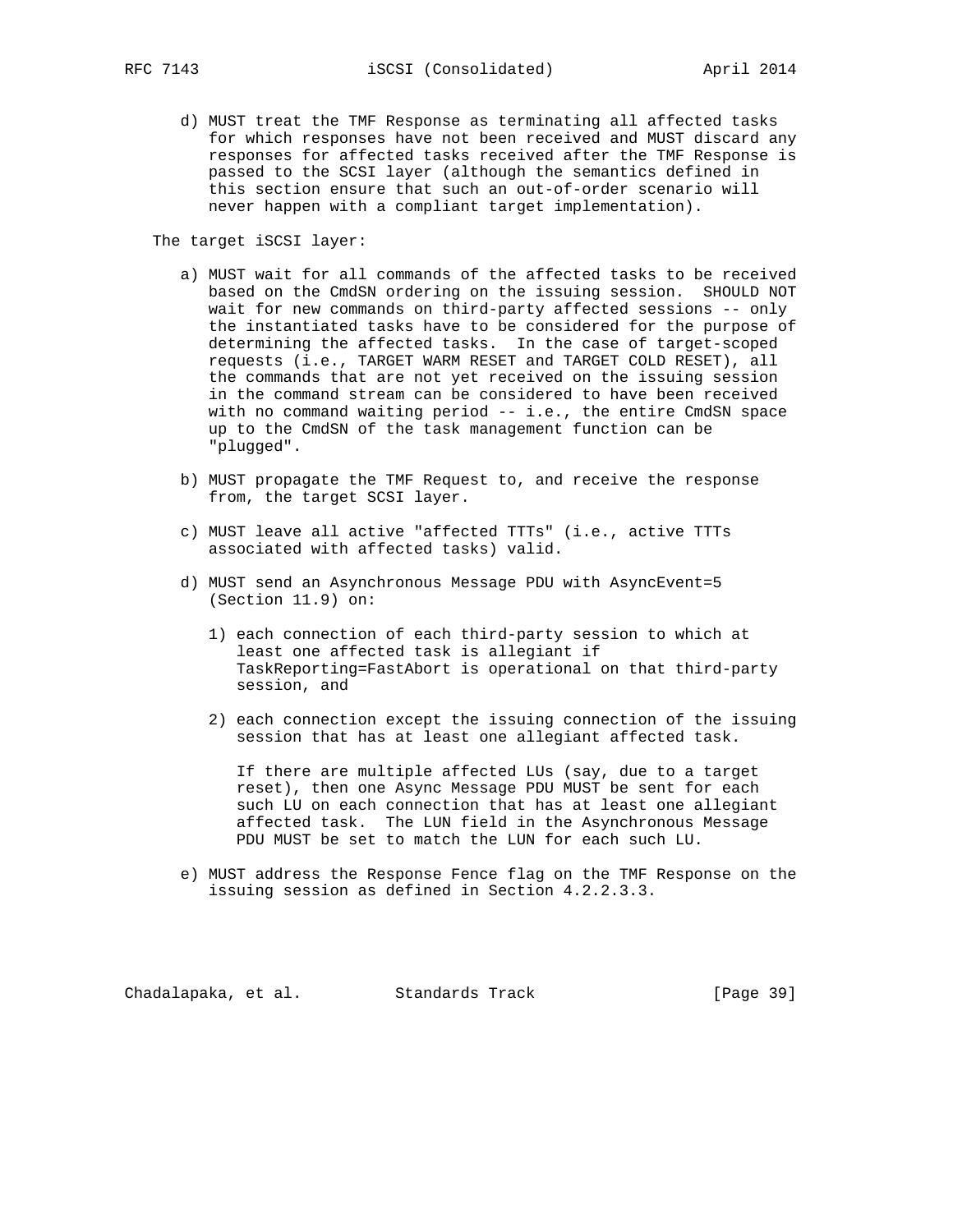- f) MUST address the Response Fence flag on the first post-TMF Response on third-party sessions as defined in Section 4.2.2.3.3. If some tasks originate from non-iSCSI I\_T\_L nexuses, then the means by which the target ensures that all affected tasks have returned their status to the initiator are defined by the specific non-iSCSI transport protocol(s).
- g) MUST free up the affected TTTs (and STags for iSER, if applicable) and the corresponding buffers, if any, once it receives each associated NOP-Out acknowledgment that the initiator generated in response to each Async Message.

 Technically, the TMF servicing is complete in Step e). Data transfers corresponding to terminated tasks may, however, still be in progress even at the end of Step f). A TMF Response MUST NOT be sent by the target iSCSI layer before the end of Step e) and MAY be sent at the end of Step e) despite these outstanding Data transfers until Step g). Step g) specifies an event to free up any such resources that may have been reserved to support outstanding data transfers.

4.2.3.5. Affected Tasks Shared across Standard and FastAbort Sessions

 If an iSCSI target implementation is capable of supporting TaskReporting=FastAbort functionality (Section 13.23), it may end up in a situation where some sessions have TaskReporting=RFC3720 operational (RFC 3720 sessions) while some other sessions have TaskReporting=FastAbort operational (FastAbort sessions) even while accessing a shared set of affected tasks (Section 4.2.3.2). If the issuing session is an RFC 3720 session, the iSCSI target implementation is FastAbort-capable, and the third-party affected session is a FastAbort session, the following behavior SHOULD be exhibited by the iSCSI target layer:

- a) Between Steps c) and d) of the target behavior in Section 4.2.3.3, send an Asynchronous Message PDU with AsyncEvent=5 (Section 11.9) on each connection of each third party session to which at least one affected task is allegiant. If there are multiple affected LUs, then send one Async Message PDU for each such LU on each connection that has at least one allegiant affected task. When sent, the LUN field in the Asynchronous Message PDU MUST be set to match the LUN for each such LU.
- b) After Step e) of the target behavior in Section 4.2.3.3, free up the affected TTTs (and STags for iSER, if applicable) and the corresponding buffers, if any, once each associated NOP-Out acknowledgment is received that the third-party initiator generated in response to each Async Message sent in Step a).

Chadalapaka, et al. Standards Track (Page 40)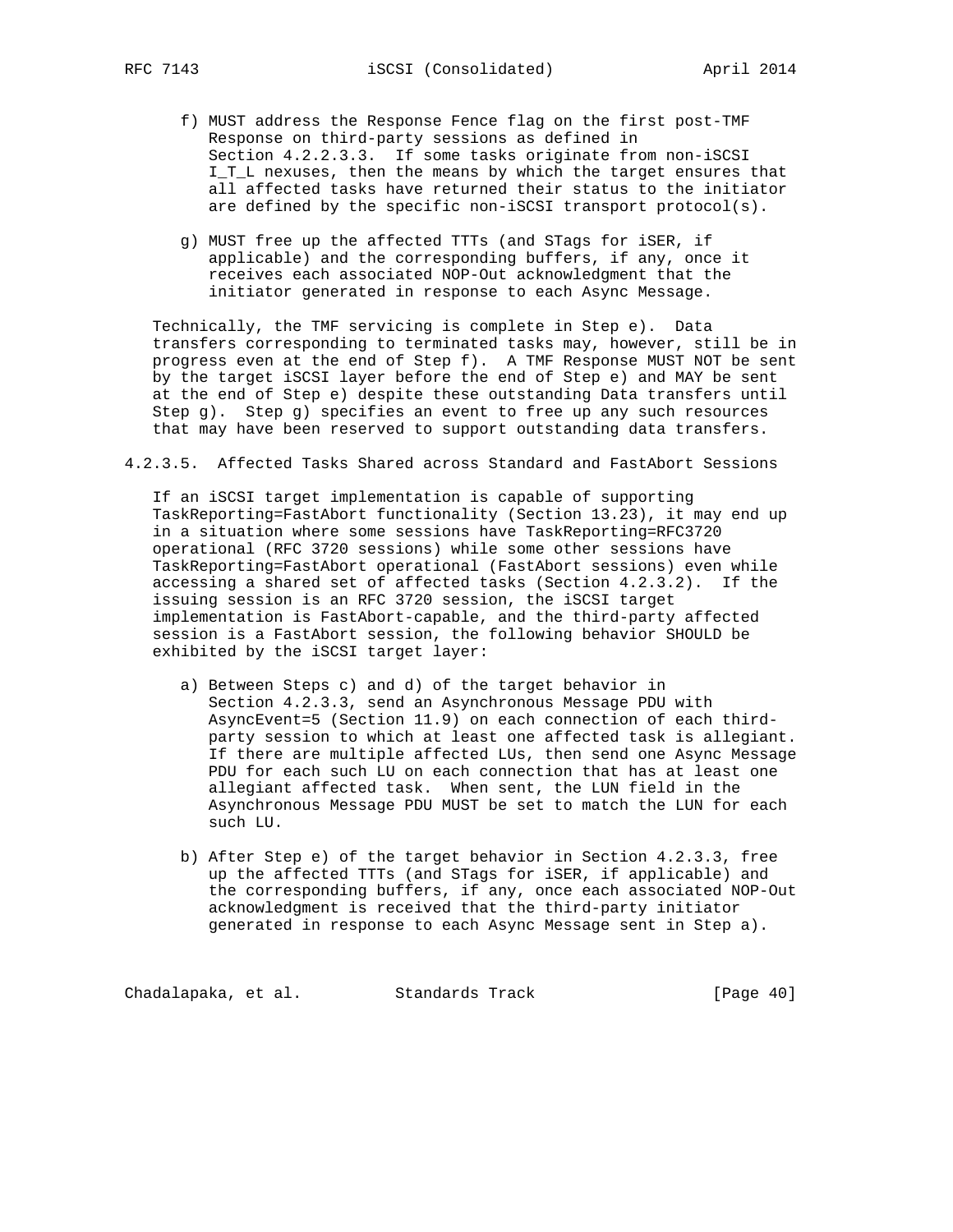If the issuing session is a FastAbort session, the iSCSI target implementation is FastAbort-capable, and the third-party affected session is an RFC 3720 session, the iSCSI target layer MUST NOT send Asynchronous Message PDUs on the third-party session to prompt the FastAbort behavior.

 If the third-party affected session is a FastAbort session and the issuing session is a FastAbort session, the initiator in the third party role MUST respond to each Async Message PDU with AsyncEvent=5 as defined in Section 11.9. Note that an initiator MAY thus receive these Async Messages on a third-party affected session even if the session is a single-connection session.

4.2.3.6. Rationale behind the FastAbort Semantics

 There are fundamentally three basic objectives behind the semantics specified in Sections 4.2.3.3 and 4.2.3.4.

- a) Maintaining an ordered command flow I\_T nexus abstraction to the target SCSI layer even with multi-connection sessions.
	- Target iSCSI processing of a TMF Request must maintain the single flow illusion. The target behavior in Step b) of Section 4.2.3.3 and the target behavior in Step a) of Section 4.2.3.4 correspond to this objective.
- b) Maintaining a single ordered response flow I\_T nexus abstraction to the initiator SCSI layer even with multi connection sessions when one response (i.e., TMF Response) could imply the status of other unfinished tasks from the initiator's perspective.
	- The target must ensure that the initiator does not see "old" task responses (that were placed on the wire chronologically earlier than the TMF Response) after seeing the TMF Response. The target behavior in Step d) of Section 4.2.3.3 and the target behavior in Step e) of Section 4.2.3.4 correspond to this objective.
	- Whenever the result of a TMF action is visible across multiple I\_T\_L nexuses, [SAM2] requires the SCSI device server to trigger a UA on each of the other I\_T\_L nexuses. Once an initiator is notified of such a UA, the application client on the receiving initiator is required to clear its task state (Clause 5.5 of [SAM2]) for the affected tasks. It would thus be inappropriate to deliver a SCSI Response for a task after the task state is cleared on the initiator, i.e., after the UA is notified. The UA notification contained in

Chadalapaka, et al. Standards Track [Page 41]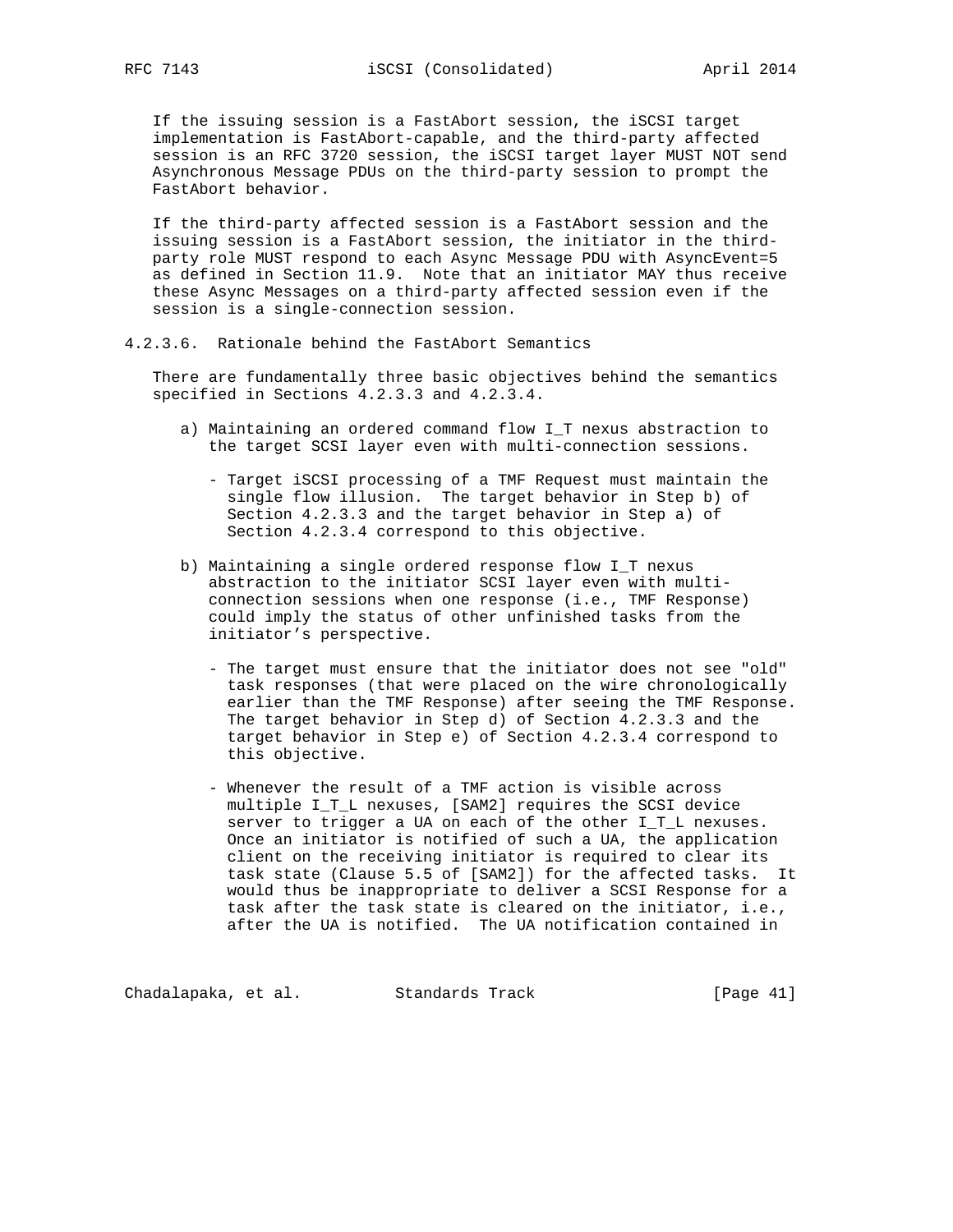the first SCSI Response PDU on each affected third-party I\_T\_L nexus after the TMF action thus MUST NOT pass the affected task responses on any of the iSCSI sessions accessing the LU. The target behavior in Step e) of Section 4.2.3.3 and the target behavior in Step f) of Section 4.2.3.4 correspond to this objective.

- c) Draining all active TTTs corresponding to affected tasks in a deterministic fashion.
	- Data-Out PDUs with stale TTTs arriving after the tasks are terminated can create a buffer management problem even for traditional iSCSI implementations and is fatal for the connection for iSCSI/iSER implementations. Either the termination of affected tasks should be postponed until the TTTs are retired (as in Step a) of Section 4.2.3.3), or the TTTs and the buffers should stay allocated beyond task termination to be deterministically freed up later (as in Steps c) and g) of Section 4.2.3.4).

 The only other notable optimization is the plugging. If all tasks on an I\_T nexus will be aborted anyway (as with a target reset), there is no need to wait to receive all commands to plug the CmdSN holes. The target iSCSI layer can simply plug all missing CmdSN slots and move on with TMF processing. The first objective (maintaining a single ordered command flow) is still met with this optimization because the target SCSI layer only sees ordered commands.

## 4.2.4. iSCSI Login

 The purpose of the iSCSI login is to enable a TCP connection for iSCSI use, authentication of the parties, negotiation of the session's parameters, and marking of the connection as belonging to an iSCSI session.

 A session is used to identify to a target all the connections with a given initiator that belong to the same I\_T nexus. (For more details on how a session relates to an I\_T nexus, see Section 4.4.2.)

 The targets listen on a well-known TCP port or other TCP port for incoming connections. The initiator begins the login process by connecting to one of these TCP ports.

 As part of the login process, the initiator and target SHOULD authenticate each other and MAY set a security association protocol for the session. This can occur in many different ways and is subject to negotiation; see Section 12.

Chadalapaka, et al. Standards Track [Page 42]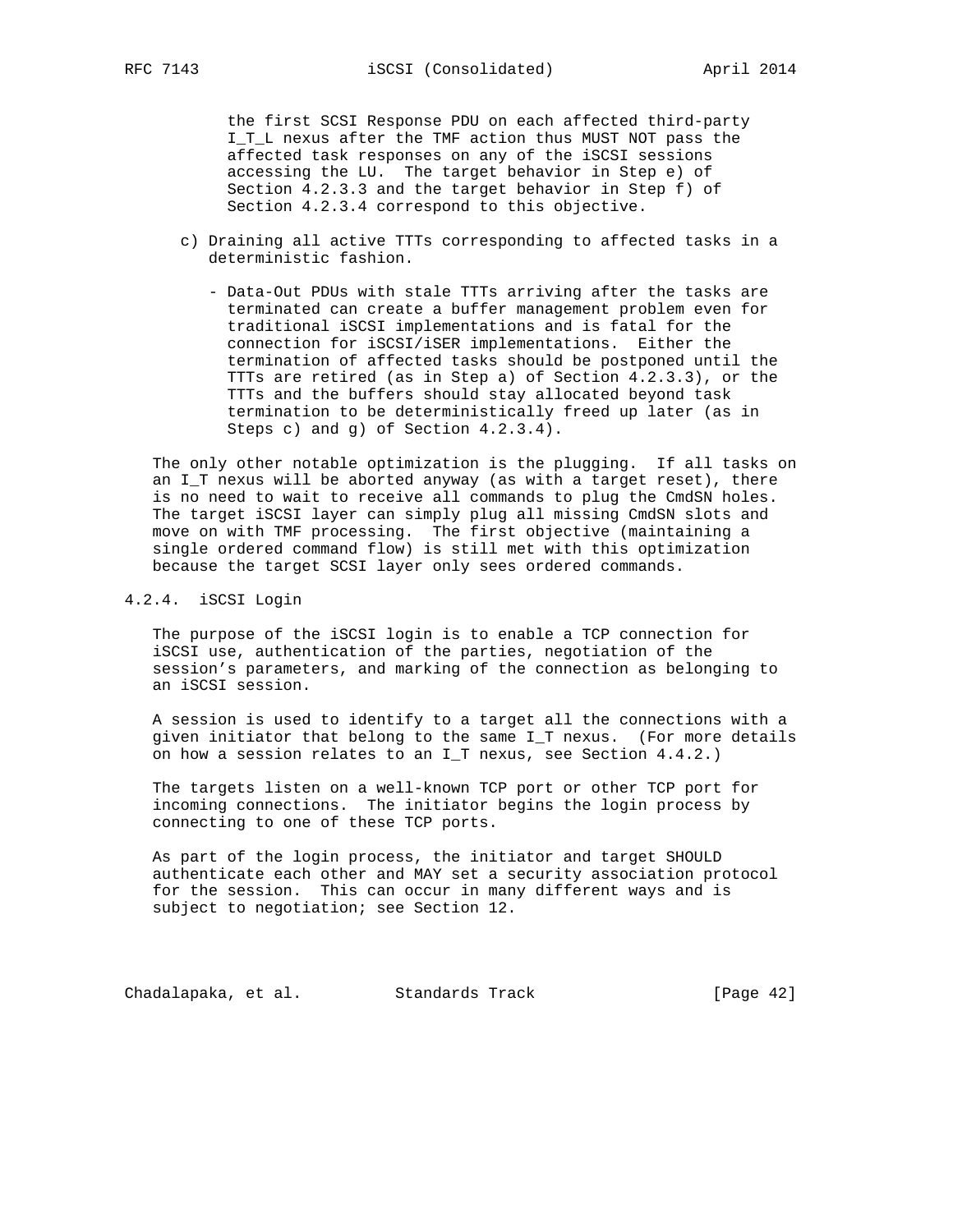To protect the TCP connection, an IPsec security association MAY be established before the Login Request. For information on using IPsec security for iSCSI, see Section 9, [RFC3723], and [RFC7146].

 The iSCSI Login Phase is carried through Login Requests and Responses. Once suitable authentication has occurred and operational parameters have been set, the session transitions to the Full Feature Phase and the initiator may start to send SCSI commands. The security policy for whether and by what means a target chooses to authorize an initiator is beyond the scope of this document. For a more detailed description of the Login Phase, see Section 6.

 The login PDU includes the ISID part of the session ID (SSID). The target portal group that services the login is implied by the selection of the connection endpoint. For a new session, the TSIH is zero. As part of the response, the target generates a TSIH.

 During session establishment, the target identifies the SCSI initiator port (the "I" in the "I\_T nexus") through the value pair (InitiatorName, ISID). We describe InitiatorName later in this section. Any persistent state (e.g., persistent reservations) on the target that is associated with a SCSI initiator port is identified based on this value pair. Any state associated with the SCSI target port (the "T" in the "I\_T nexus") is identified externally by the TargetName and Target Portal Group Tag (see Section 4.4.1). The ISID is subject to reuse restrictions because it is used to identify a persistent state (see Section 4.4.3).

 Before the Full Feature Phase is established, only Login Request and Login Response PDUs are allowed. Login Requests and Responses MUST be used exclusively during login. On any connection, the Login Phase MUST immediately follow TCP connection establishment, and a subsequent Login Phase MUST NOT occur before tearing down the connection.

 A target receiving any PDU except a Login Request before the Login Phase is started MUST immediately terminate the connection on which the PDU was received. Once the Login Phase has started, if the target receives any PDU except a Login Request, it MUST send a Login reject (with Status "invalid during login") and then disconnect. If the initiator receives any PDU except a Login Response, it MUST immediately terminate the connection.

Chadalapaka, et al. Standards Track (Page 43)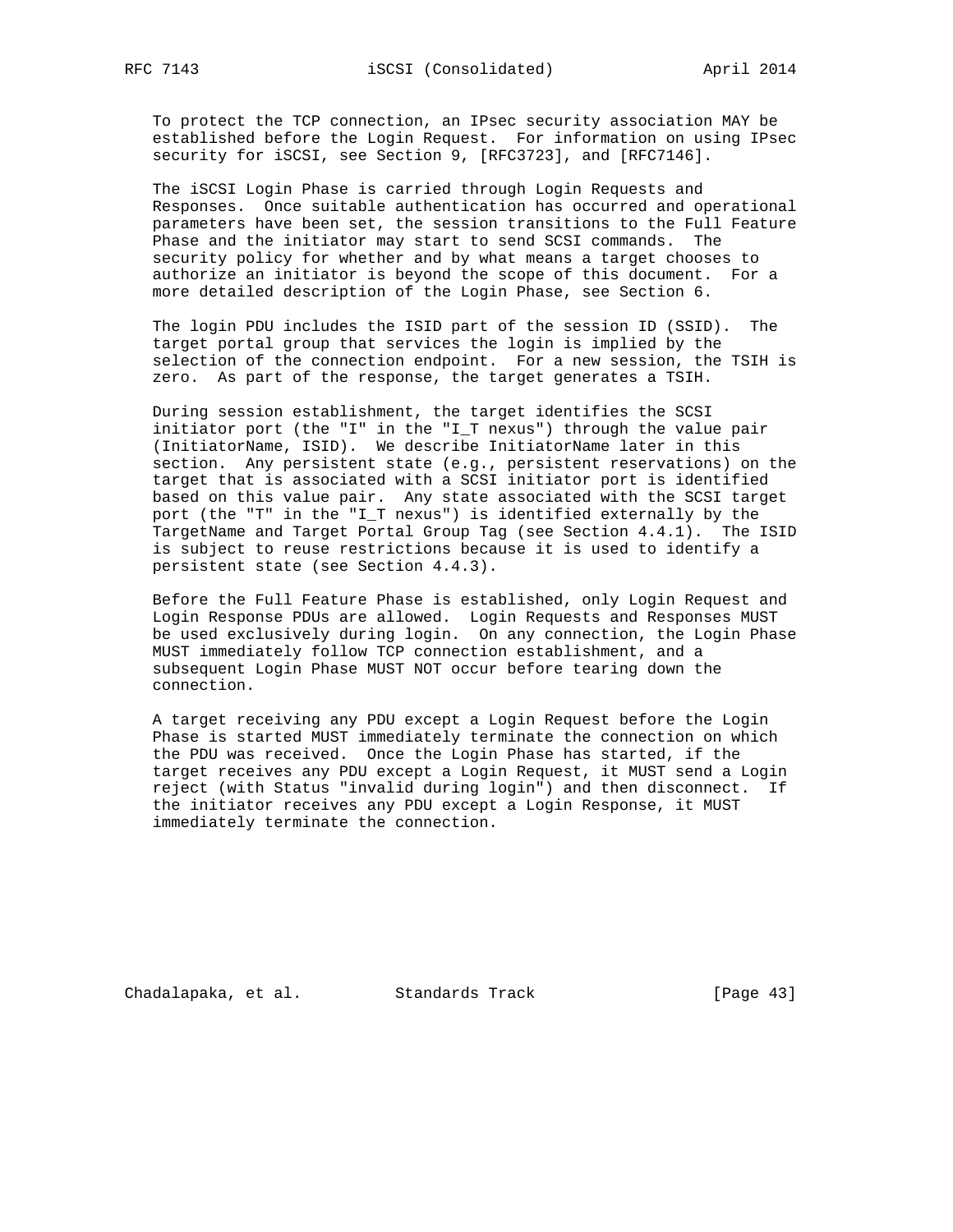# 4.2.5. iSCSI Full Feature Phase

 Once the two sides successfully conclude the login on the first - also called the leading -- connection in the session, the iSCSI session is in the iSCSI Full Feature Phase. A connection is in the Full Feature Phase if the session is in the Full Feature Phase and the connection login has completed successfully. An iSCSI connection is not in the Full Feature Phase when

- a) it does not have an established transport connection, or
- b) when it has a valid transport connection, but a successful login was not performed or the connection is currently logged out.

 In a normal Full Feature Phase, the initiator may send SCSI commands and data to the various LUs on the target by encapsulating them in iSCSI PDUs that go over the established iSCSI session.

#### 4.2.5.1. Command Connection Allegiance

 For any iSCSI request issued over a TCP connection, the corresponding response and/or other related PDU(s) MUST be sent over the same connection. We call this "connection allegiance". If the original connection fails before the command is completed, the connection allegiance of the command may be explicitly reassigned to a different transport connection as described in detail in Section 7.2.

 Thus, if an initiator issues a read command, the target MUST send the requested data, if any, followed by the status, to the initiator over the same TCP connection that was used to deliver the SCSI command. If an initiator issues a write command, the initiator MUST send the data, if any, for that command over the same TCP connection that was used to deliver the SCSI command. The target MUST return Ready To Transfer (R2T), if any, and the status over the same TCP connection that was used to deliver the SCSI command. Retransmission requests (SNACK PDUs), and the data and status that they generate, MUST also use the same connection.

 However, consecutive commands that are part of a SCSI linked command chain task (see [SAM2]) MAY use different connections. Connection allegiance is strictly per command and not per task. During the iSCSI Full Feature Phase, the initiator and target MAY interleave unrelated SCSI commands, their SCSI data, and responses over the session.

Chadalapaka, et al. Standards Track [Page 44]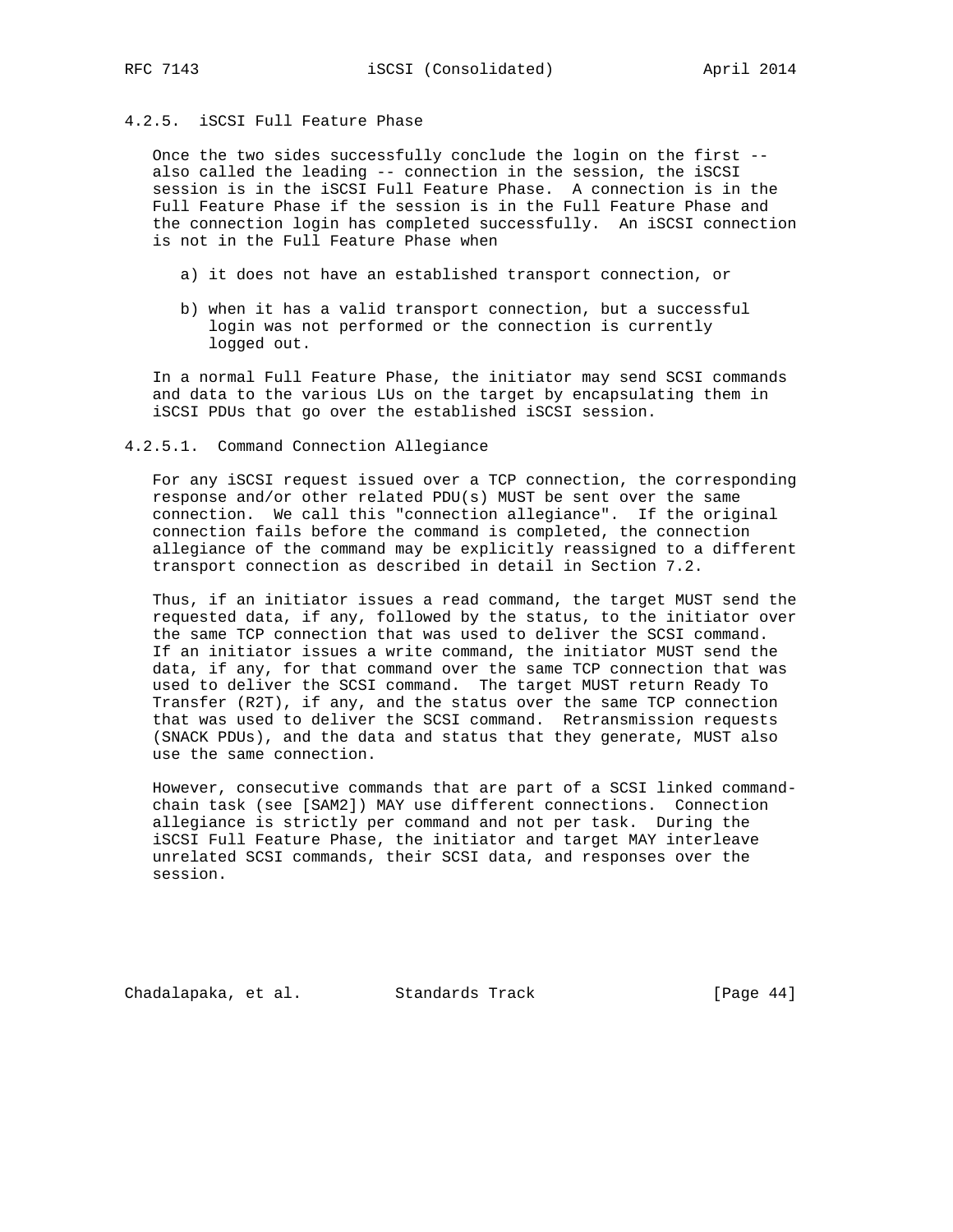# 4.2.5.2. Data Transfer Overview

 Outgoing SCSI data (initiator-to-target user data or command parameters) is sent as either solicited data or unsolicited data. Solicited data are sent in response to R2T PDUs. Unsolicited data can be sent as part of an iSCSI Command PDU ("immediate data") or in separate iSCSI data PDUs.

 Immediate data are assumed to originate at offset 0 in the initiator SCSI write-buffer (outgoing data buffer). All other data PDUs have the buffer offset set explicitly in the PDU header.

 An initiator may send unsolicited data up to FirstBurstLength (see Section 13.14) as immediate (up to the negotiated maximum PDU length), in a separate PDU sequence, or both. All subsequent data MUST be solicited. The maximum length of an individual data PDU or the immediate-part of the first unsolicited burst MAY be negotiated at login.

 The maximum amount of unsolicited data that can be sent with a command is negotiated at login through the FirstBurstLength (see Section 13.14) key. A target MAY separately enable immediate data (through the ImmediateData key) without enabling the more general (separate data PDUs) form of unsolicited data (through the InitialR2T key).

 Unsolicited data for a write are meant to reduce the effect of latency on throughput (no R2T is needed to start sending data). In addition, immediate data is meant to reduce the protocol overhead (both bandwidth and execution time).

 An iSCSI initiator MAY choose not to send unsolicited data, only immediate data or FirstBurstLength bytes of unsolicited data with a command. If any non-immediate unsolicited data is sent, the total unsolicited data MUST be either FirstBurstLength or all of the data, if the total amount is less than the FirstBurstLength.

 It is considered an error for an initiator to send unsolicited data PDUs to a target that operates in R2T mode (only solicited data are allowed). It is also an error for an initiator to send more unsolicited data, whether immediate or as separate PDUs, than FirstBurstLength.

 An initiator MUST honor an R2T data request for a valid outstanding command (i.e., carrying a valid Initiator Task Tag) and deliver all the requested data, provided the command is supposed to deliver

Chadalapaka, et al. Standards Track [Page 45]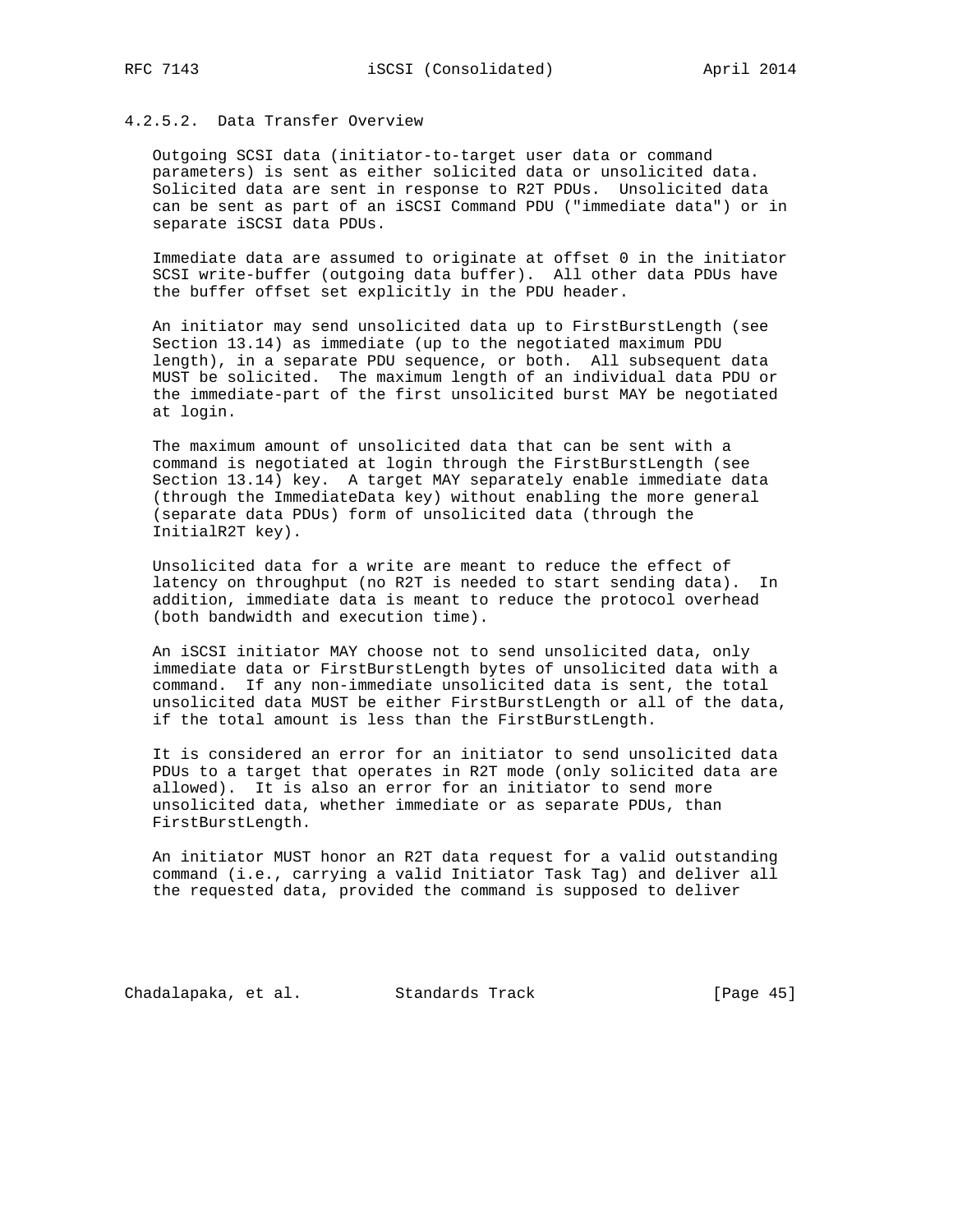outgoing data and the R2T specifies data within the command bounds. The initiator action is unspecified for receiving an R2T request that specifies data, all or in part, outside of the bounds of the command.

 A target SHOULD NOT silently discard data and then request retransmission through R2T. Initiators SHOULD NOT keep track of the data transferred to or from the target (scoreboarding). SCSI targets perform residual count calculation to check how much data was actually transferred to or from the device by a command. This may differ from the amount the initiator sent and/or received for reasons such as retransmissions and errors. Read or bidirectional commands implicitly solicit the transmission of the entire amount of data covered by the command. SCSI data packets are matched to their corresponding SCSI commands by using tags specified in the protocol.

 In addition, iSCSI initiators and targets MUST enforce some ordering rules. When unsolicited data is used, the order of the unsolicited data on each connection MUST match the order in which the commands on that connection are sent. Command and unsolicited data PDUs may be interleaved on a single connection as long as the ordering requirements of each are maintained (e.g., command  $N + 1$  MAY be sent before the unsolicited Data-Out PDUs for command N, but the unsolicited Data-Out PDUs for command N MUST precede the unsolicited Data-Out PDUs of command  $N + 1$ ). A target that receives data out of order MAY terminate the session.

### 4.2.5.3. Tags and Integrity Checks

 Initiator tags for pending commands are unique initiator-wide for a session. Target tags are not strictly specified by the protocol. It is assumed that target tags are used by the target to tag (alone or in combination with the LUN) the solicited data. Target tags are generated by the target and "echoed" by the initiator.

 These mechanisms are designed to accomplish efficient data delivery along with a large degree of control over the data flow.

 As the Initiator Task Tag is used to identify a task during its execution, the iSCSI initiator and target MUST verify that all other fields used in task-related PDUs have values that are consistent with the values used at the task instantiation, based on the Initiator Task Tag (e.g., the LUN used in an R2T PDU MUST be the same as the one used in the SCSI Command PDU used to instantiate the task). Using inconsistent field values is considered a protocol error.

Chadalapaka, et al. Standards Track (Page 46)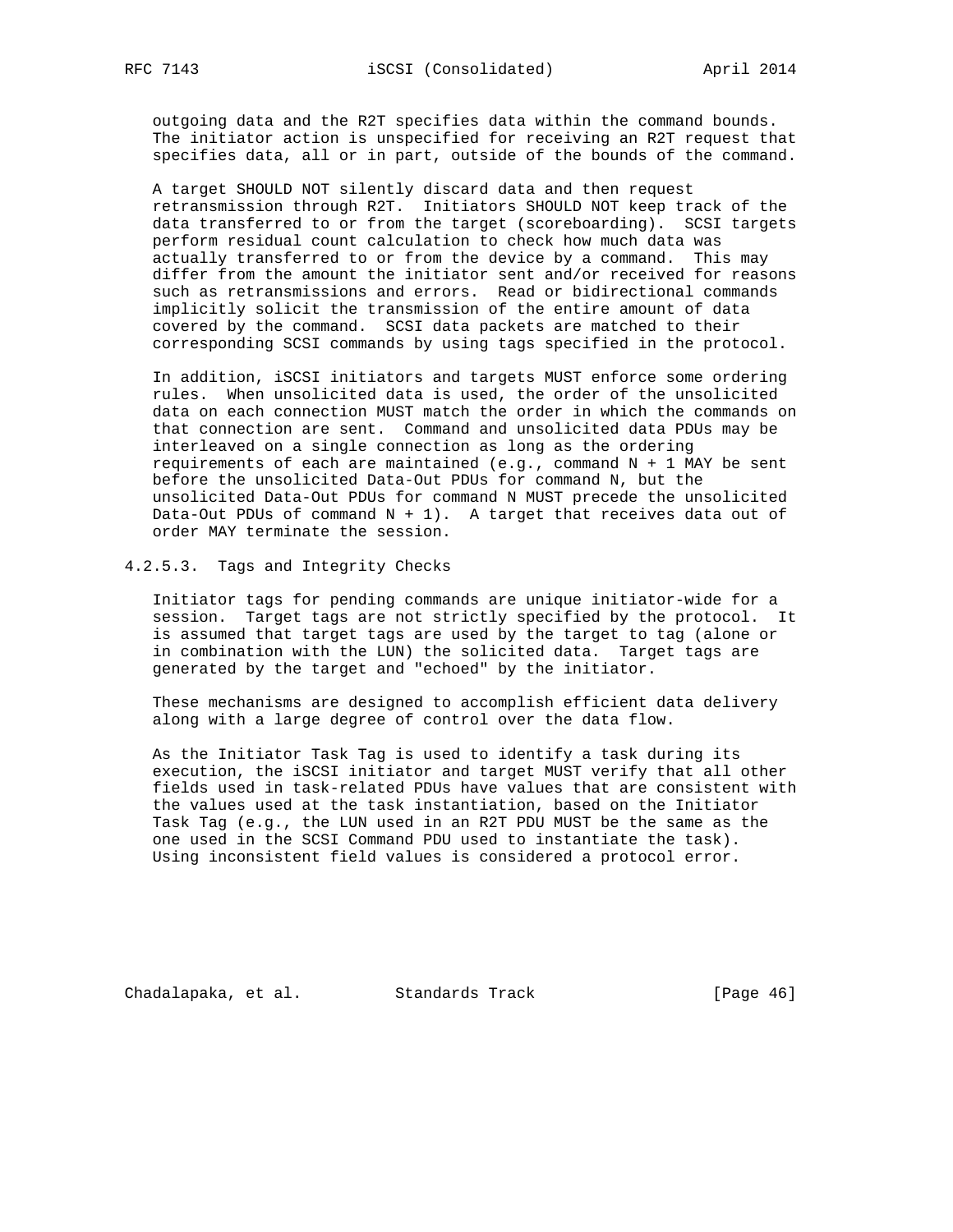4.2.5.4. SCSI Task Management during iSCSI Full Feature Phase

 SCSI task management assumes that individual tasks and task groups can be aborted based solely on the task tags (for individual tasks) or the timing of the task management command (for task groups) and that the task management action is executed synchronously -- i.e., no message involving an aborted task will be seen by the SCSI initiator after receiving the task management response. In iSCSI, initiators and targets interact asynchronously over several connections. iSCSI specifies the protocol mechanism and implementation requirements needed to present a synchronous SCSI view while using an asynchronous iSCSI infrastructure.

## 4.2.6. iSCSI Connection Termination

 An iSCSI connection may be terminated via a transport connection shutdown or a transport reset. A transport reset is assumed to be an exceptional event.

 Graceful TCP connection shutdowns are done by sending TCP FINs. A graceful transport connection shutdown SHOULD only be initiated by either party when the connection is not in the iSCSI Full Feature Phase. A target MAY terminate a Full Feature Phase connection on internal exception events, but it SHOULD announce the fact through an Asynchronous Message PDU. Connection termination with outstanding commands may require recovery actions.

 If a connection is terminated while in the Full Feature Phase, connection cleanup (see Section 7.14) is required prior to recovery. By doing connection cleanup before starting recovery, the initiator and target will avoid receiving stale PDUs after recovery.

## 4.2.7. iSCSI Names

 Both targets and initiators require names for the purpose of identification. In addition, names enable iSCSI storage resources to be managed, regardless of location (address). An iSCSI Node Name is also the SCSI device name contained in the iSCSI node. The iSCSI name of a SCSI device is the principal object used in authentication of targets to initiators and initiators to targets. This name is also used to identify and manage iSCSI storage resources.

 iSCSI names must be unique within the operation domain of the end user. However, because the operation domain of an IP network is potentially worldwide, the iSCSI name formats are architected to be worldwide unique. To assist naming authorities in the construction of worldwide unique names, iSCSI provides three name formats for different types of naming authorities.

Chadalapaka, et al. Standards Track [Page 47]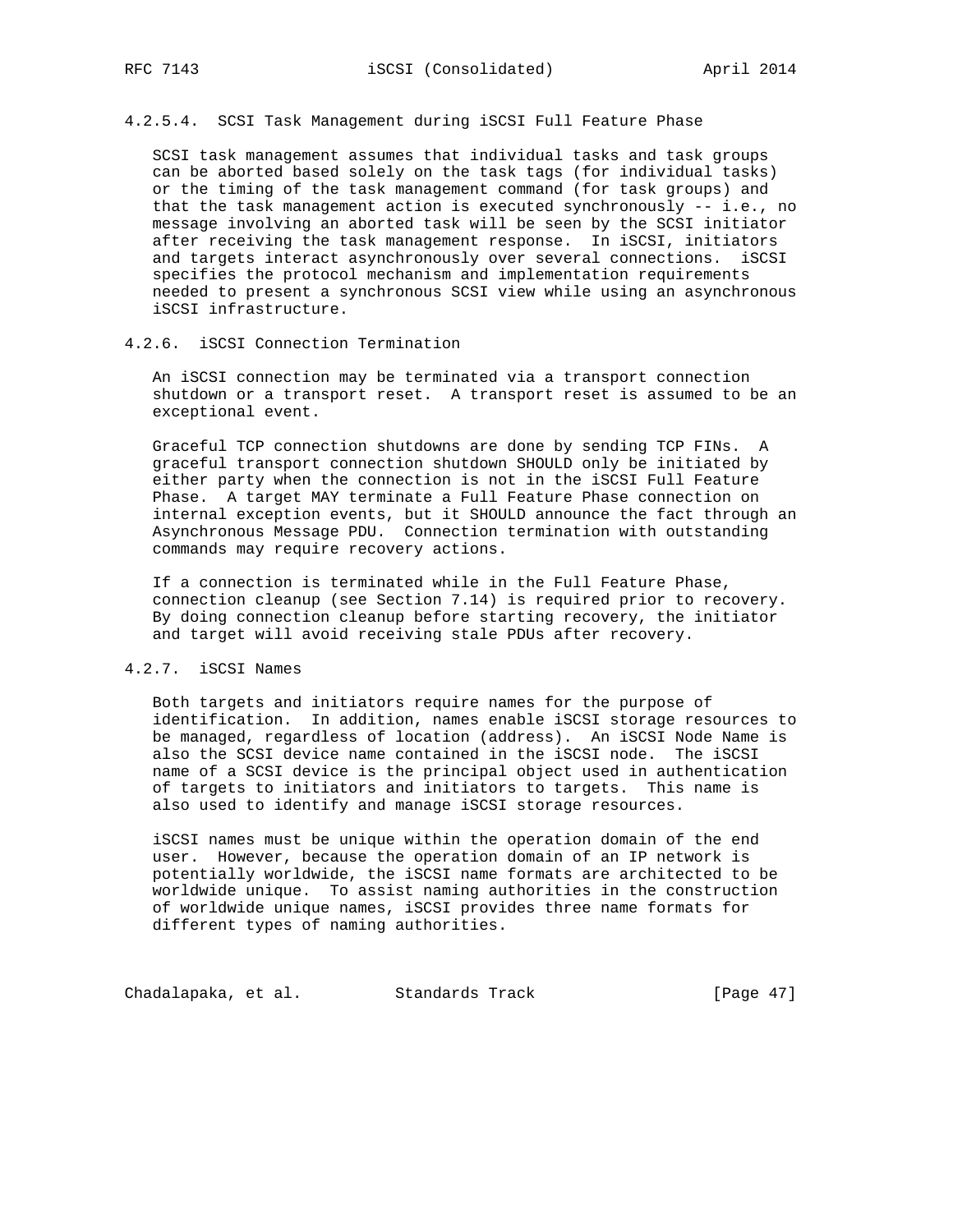iSCSI names are associated with iSCSI nodes, and not iSCSI network adapter cards, to ensure that the replacement of network adapter cards does not require reconfiguration of all SCSI and iSCSI resource allocation information.

 Some SCSI commands require that protocol-specific identifiers be communicated within SCSI CDBs. See Section 2.2 for the definition of the SCSI port name/identifier for iSCSI ports.

 An initiator may discover the iSCSI Target Names to which it has access, along with their addresses, using the SendTargets Text Request, or other techniques discussed in [RFC3721].

 iSCSI equipment that needs discovery functions beyond SendTargets SHOULD implement iSNS (see [RFC4171]) for extended discovery management capabilities and interoperability. Although [RFC3721] implies an SLP ([RFC2608]) implementation requirement, SLP has not been widely implemented or deployed for use with iSCSI in practice. iSCSI implementations therefore SHOULD NOT rely on SLP-based discovery interoperability.

## 4.2.7.1. iSCSI Name Properties

 Each iSCSI node, whether it is an initiator, a target, or both, MUST have an iSCSI name. Whenever an iSCSI node contains an iSCSI initiator node and an iSCSI target node, the iSCSI Initiator Name MUST be the same as the iSCSI Target Name for the contained Nodes such that there is only one iSCSI Node Name for the iSCSI node overall. Note the related requirements in Section 9.2.1 on how to map CHAP names to iSCSI names in such a scenario.

 Initiators and targets MUST support the receipt of iSCSI names of up to the maximum length of 223 bytes.

 The initiator MUST present both its iSCSI Initiator Name and the iSCSI Target Name to which it wishes to connect in the first Login Request of a new session or connection. The only exception is if a Discovery session (see Section 4.3) is to be established. In this case, the iSCSI Initiator Name is still required, but the iSCSI Target Name MAY be omitted.

iSCSI names have the following properties:

- iSCSI names are globally unique. No two initiators or targets can have the same name.
- iSCSI names are permanent. An iSCSI initiator node or target node has the same name for its lifetime.

Chadalapaka, et al. Standards Track [Page 48]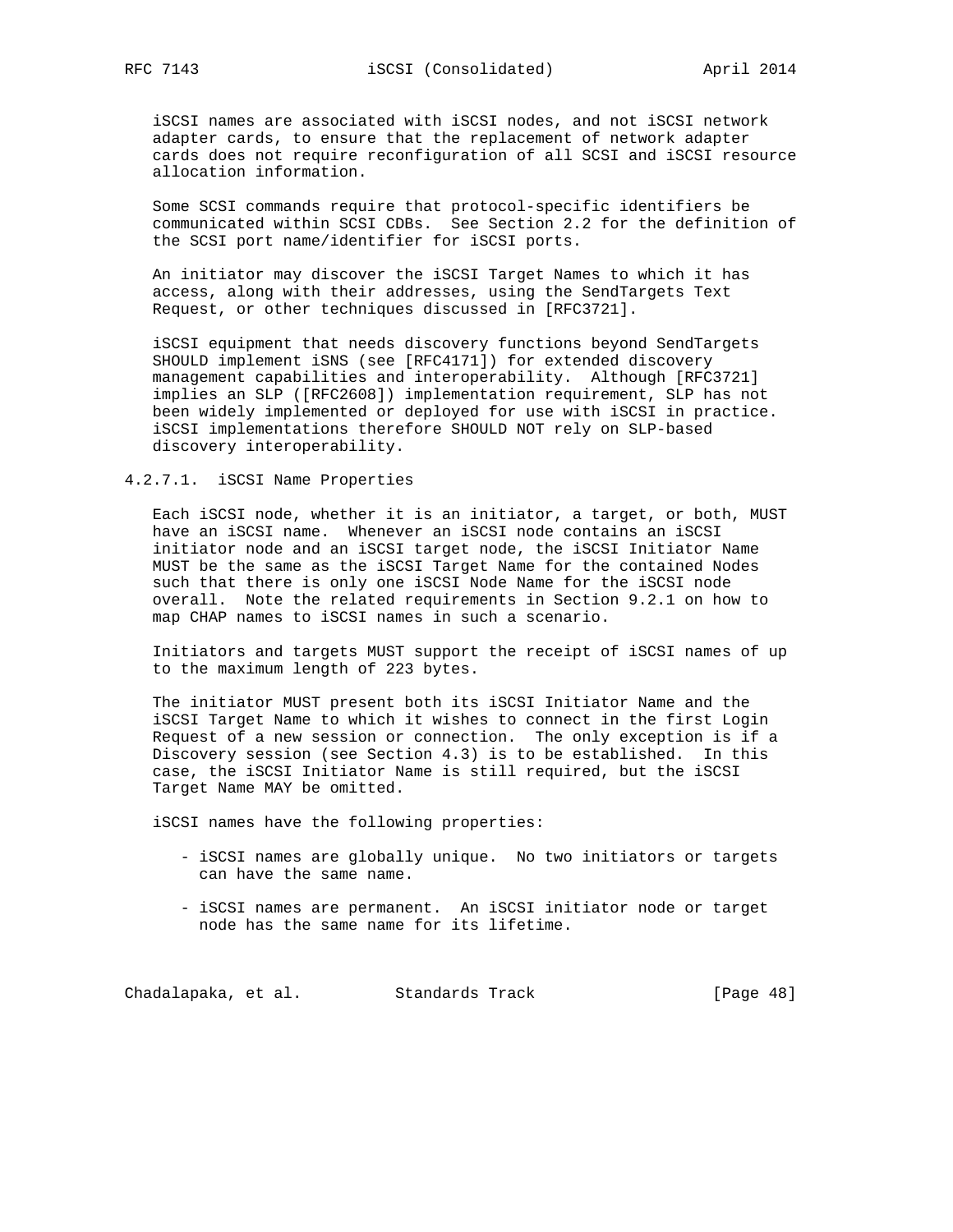- iSCSI names do not imply a location or address. An iSCSI initiator or target can move or have multiple addresses. A change of address does not imply a change of name.
- iSCSI names do not rely on a central name broker; the naming authority is distributed.
- iSCSI names support integration with existing unique naming schemes.
- iSCSI names rely on existing naming authorities. iSCSI does not create any new naming authority.

The encoding of an iSCSI name has the following properties:

- iSCSI names have the same encoding method, regardless of the underlying protocols.
- iSCSI names are relatively simple to compare. The algorithm for comparing two iSCSI names for equivalence does not rely on an external server.
- iSCSI names are composed only of printable ASCII and Unicode characters. iSCSI names allow the use of international character sets, but uppercase characters are prohibited. The iSCSI stringprep profile [RFC3722] maps uppercase characters to lowercase and SHOULD be used to prepare iSCSI names from input that may include uppercase characters. No whitespace characters are used in iSCSI names; see [RFC3722] for details.
- iSCSI names may be transported using both binary and ASCII-based protocols.

 An iSCSI name really names a logical software entity and is not tied to a port or other hardware that can be changed. For instance, an Initiator Name should name the iSCSI initiator node, not a particular NIC or HBA. When multiple NICs are used, they should generally all present the same iSCSI Initiator Name to the targets, because they are simply paths to the same SCSI layer. In most operating systems, the named entity is the operating system image.

 Similarly, a target name should not be tied to hardware interfaces that can be changed. A target name should identify the logical target and must be the same for the target, regardless of the physical portion being addressed. This assists iSCSI initiators in determining that the two targets it has discovered are really two paths to the same target.

Chadalapaka, et al. Standards Track [Page 49]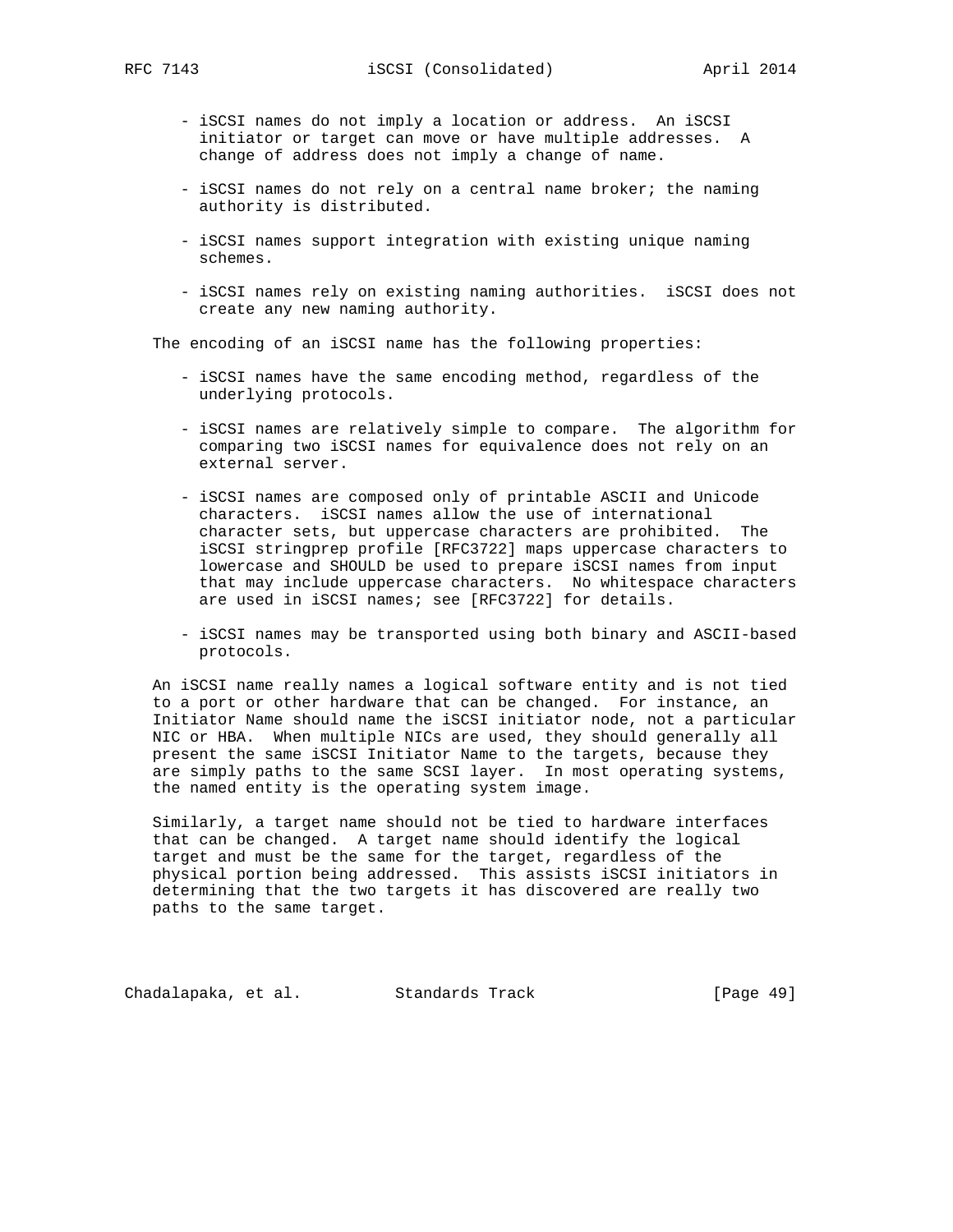The iSCSI name is designed to fulfill the functional requirements for Uniform Resource Names (URNs) [RFC1737]. For example, it is required that the name have a global scope, be independent of address or location, and be persistent and globally unique. Names must be extensible and scalable with the use of naming authorities. The name encoding should be both human and machine readable. See [RFC1737] for further requirements.

4.2.7.2. iSCSI Name Encoding

 An iSCSI name MUST be a UTF-8 (see [RFC3629]) encoding of a string of Unicode characters with the following properties:

- It is in Normalization Form C (see "Unicode Normalization Forms" [UNICODE]).
- It only contains characters allowed by the output of the iSCSI stringprep template (described in [RFC3722]).
- The following characters are used for formatting iSCSI names:

dash  $(' - ' = U + 002d)$ 

dot ('.'=U+002e)

colon (':'=U+003a)

- The UTF-8 encoding of the name is not larger than 223 bytes.

 The stringprep process is described in [RFC3454]; iSCSI's use of the stringprep process is described in [RFC3722]. The stringprep process is a method designed by the Internationalized Domain Name (IDN) working group to translate human-typed strings into a format that can be compared as opaque strings. iSCSI names are expected to be used by administrators for purposes such as system configuration; for this reason, characters that may lead to human confusion among different iSCSI names (e.g., punctuation, spacing, diacritical marks) should be avoided, even when such characters are allowed as stringprep processing output by [RFC3722]. The stringprep process also converts strings into equivalent strings of lowercase characters.

 The stringprep process does not need to be implemented if the names are generated using only characters allowed as output by the stringprep processing specified in [RFC3722]. Those allowed characters include all ASCII lowercase and numeric characters, as well as lowercase Unicode characters as specified in [RFC3722]. Once iSCSI names encoded in UTF-8 are "normalized" as described in this section, they may be safely compared byte for byte.

Chadalapaka, et al. Standards Track [Page 50]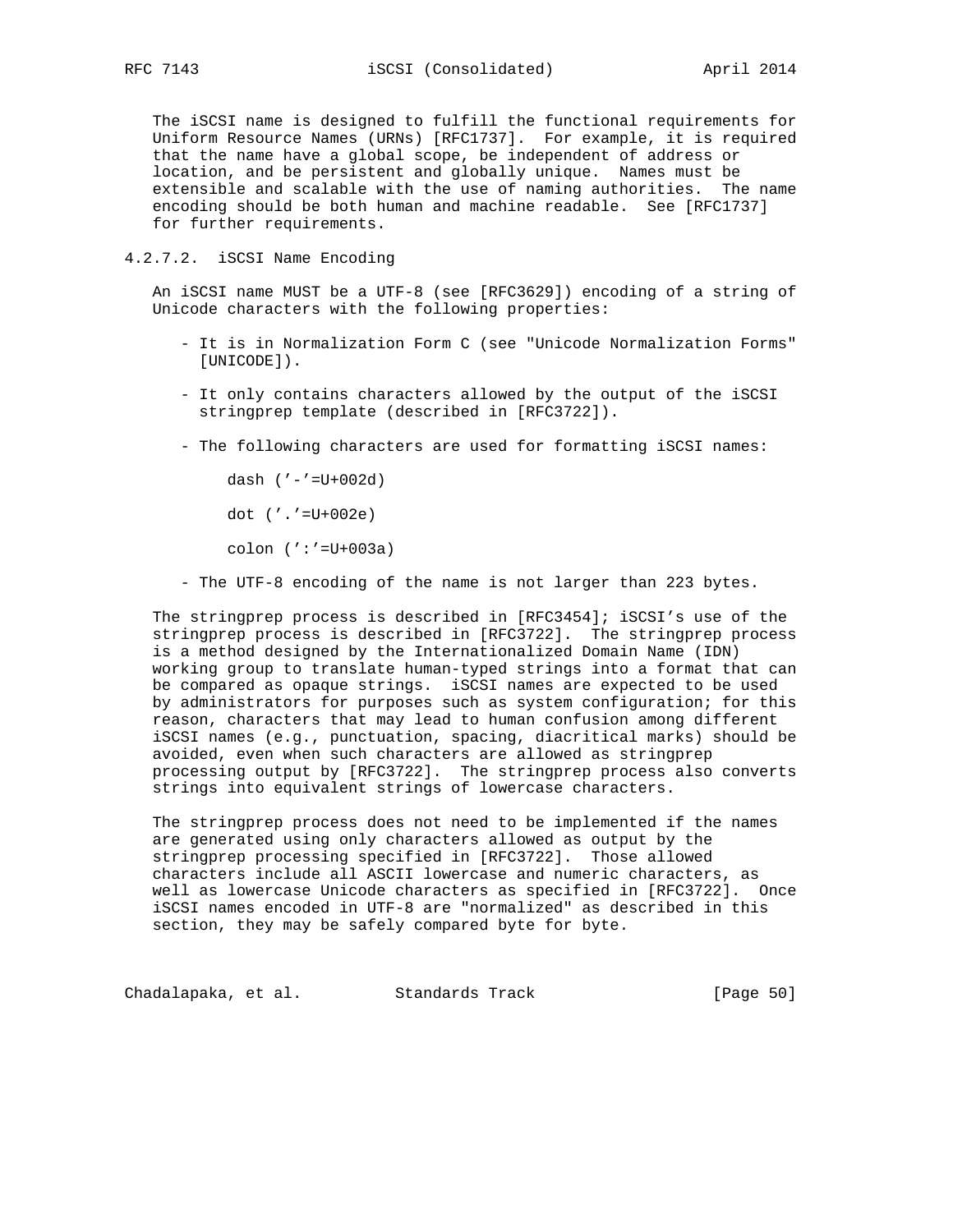# 4.2.7.3. iSCSI Name Structure

 An iSCSI name consists of two parts -- a type designator followed by a unique name string.

 iSCSI uses three existing naming authorities in constructing globally unique iSCSI names. The type designator in an iSCSI name indicates the naming authority on which the name is based. The three iSCSI name formats are the following:

- a) iSCSI-Qualified Name: based on domain names to identify a naming authority
- b) NAA format Name: based on a naming format defined by [FC-FS3] for constructing globally unique identifiers, referred to as the Network Address Authority (NAA)
- c) EUI format Name: based on EUI names, where the IEEE Registration Authority assists in the formation of worldwide unique names (EUI-64 format)

The corresponding type designator strings currently defined are:

- a) iqn. iSCSI Qualified name
- b) naa. Remainder of the string is an INCITS T11-defined Network Address Authority identifier, in ASCII-encoded hexadecimal
- c) eui. Remainder of the string is an IEEE EUI-64 identifier, in ASCII-encoded hexadecimal

 These three naming authority designators were considered sufficient at the time of writing this document. The creation of additional naming type designators for iSCSI may be considered by the IETF and detailed in separate RFCs.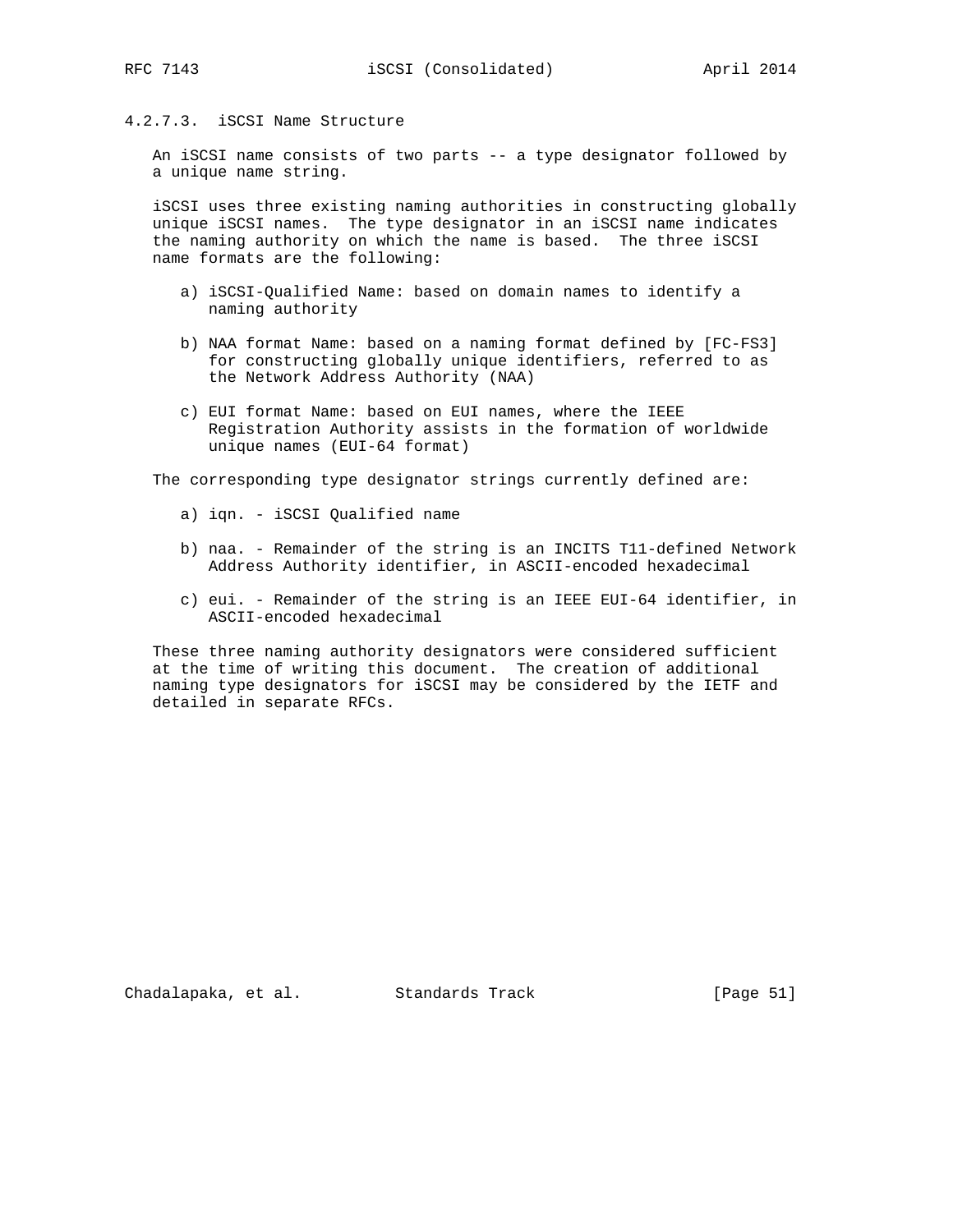The following table summarizes the current SCSI transport protocols and their naming formats.

| Naming Format |   |             |
|---------------|---|-------------|
|               |   | ION         |
| X             | X | Χ           |
|               |   |             |
|               | Х |             |
|               |   | EUI-64  NAA |

## 4.2.7.4. Type "iqn." (iSCSI Qualified Name)

 This iSCSI name type can be used by any organization that owns a domain name. This naming format is useful when an end user or service provider wishes to assign iSCSI names for targets and/or initiators.

 To generate names of this type, the person or organization generating the name must own a registered domain name. This domain name does not have to resolve to an address; it just needs to be reserved to prevent others from generating iSCSI names using the same domain name.

 Since a domain name can expire, be acquired by another entity, or may be used to generate iSCSI names by both owners, the domain name must be additionally qualified by a date during which the naming authority owned the domain name. A date code is provided as part of the "iqn." format for this reason.

The iSCSI qualified name string consists of:

- The string "iqn.", used to distinguish these names from "eui." formatted names.
- A date code, in yyyy-mm format. This date MUST be a date during which the naming authority owned the domain name used in this format and SHOULD be the first month in which the domain name was owned by this naming authority at 00:01 GMT of the first day of the month. This date code uses the Gregorian calendar. All four digits in the year must be present. Both digits of the month must be present, with January == "01" and December == "12". The dash must be included.

- A dot "."

Chadalapaka, et al. Standards Track [Page 52]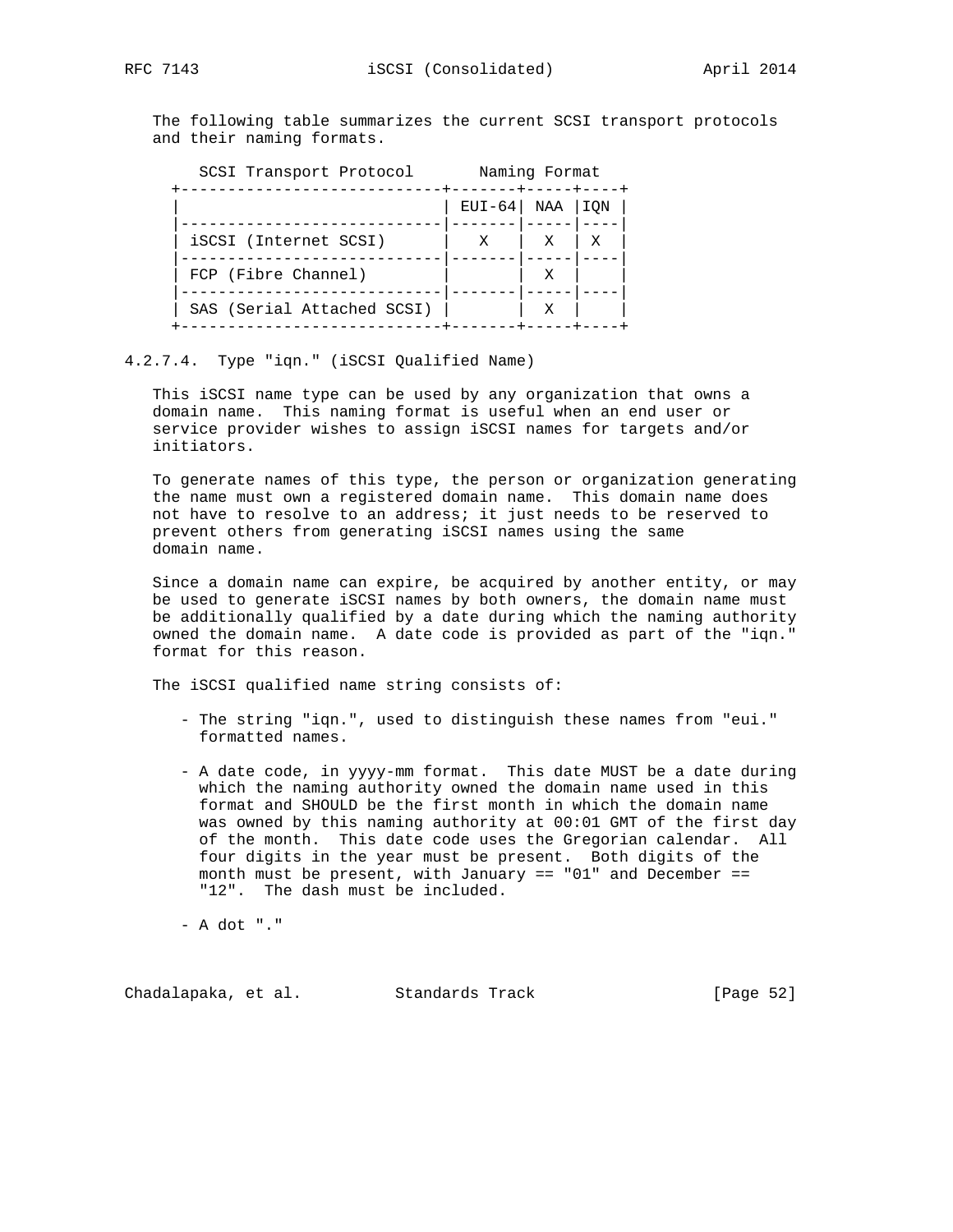- The reverse domain name of the naming authority (person or organization) creating this iSCSI name.
- An optional, colon (:)-prefixed string within the character set and length boundaries that the owner of the domain name deems appropriate. This may contain product types, serial numbers, host identifiers, or software keys (e.g., it may include colons to separate organization boundaries). With the exception of the colon prefix, the owner of the domain name can assign everything after the reverse domain name as desired. It is the responsibility of the entity that is the naming authority to ensure that the iSCSI names it assigns are worldwide unique. For example, "Example Storage Arrays, Inc." might own the domain name "example.com".

 The following are examples of iSCSI qualified names that might be generated by "EXAMPLE Storage Arrays, Inc."

Naming String defined by Type Date Auth "example.com" naming authority +--++-----+ +---------+ +--------------------------------+ | || | | | | | iqn.2001-04.com.example:storage:diskarrays-sn-a8675309 iqn.2001-04.com.example

 iqn.2001-04.com.example:storage.tape1.sys1.xyz iqn.2001-04.com.example:storage.disk2.sys1.xyz

4.2.7.5. Type "eui." (IEEE EUI-64 Format)

 The IEEE Registration Authority provides a service for assigning globally unique identifiers [EUI]. The EUI-64 format is used to build a global identifier in other network protocols. For example, Fibre Channel defines a method of encoding it into a WorldWideName. For more information on registering for EUI identifiers, see [OUI].

 The format is "eui." followed by an EUI-64 identifier (16 ASCII encoded hexadecimal digits).

Example iSCSI name:

 Type EUI-64 identifier (ASCII-encoded hexadecimal) +--++--------------+  $|| \cdot ||$   $||$ eui.02004567A425678D

Chadalapaka, et al. Standards Track [Page 53]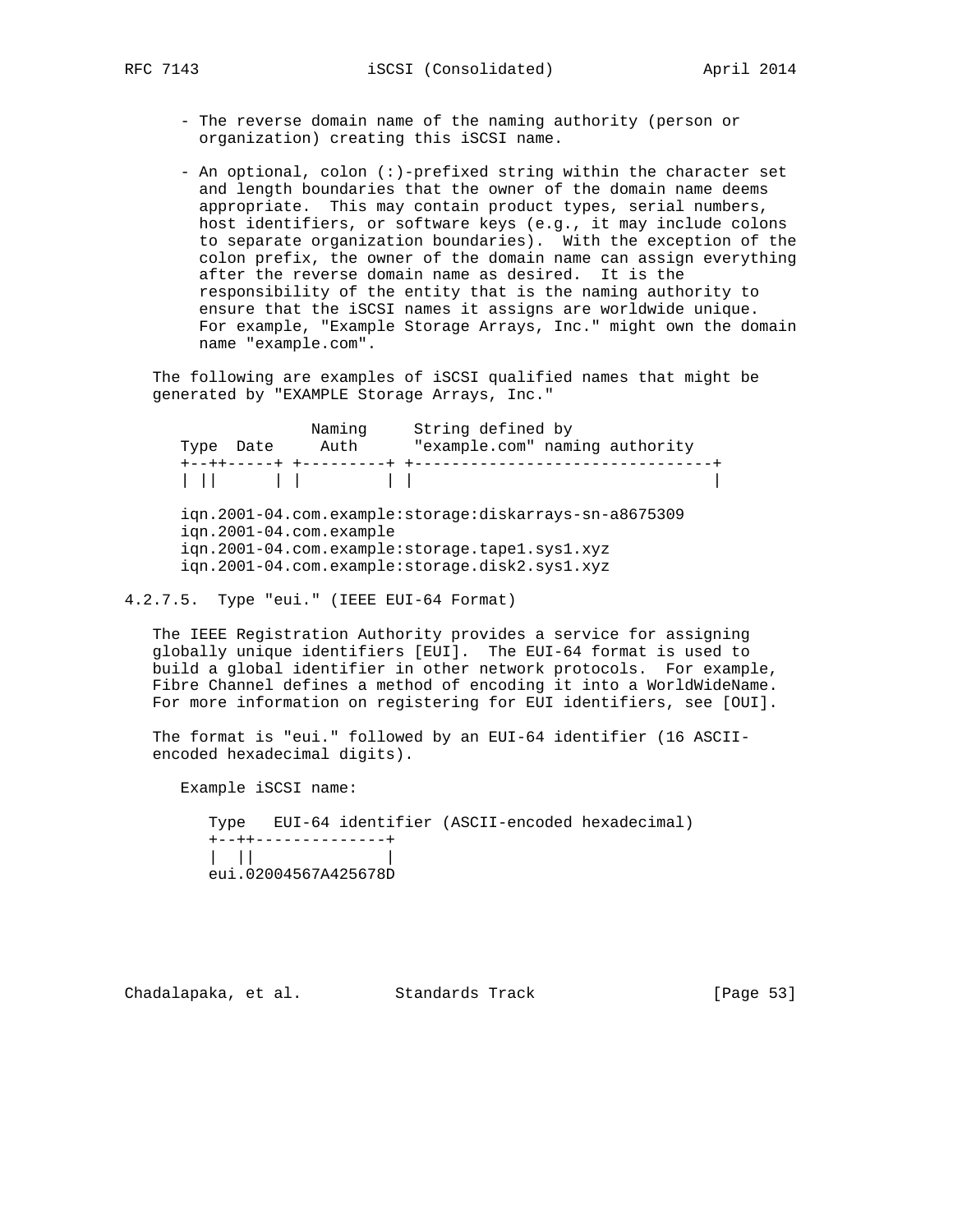The IEEE EUI-64 iSCSI name format might be used when a manufacturer is already registered with the IEEE Registration Authority and uses EUI-64 formatted worldwide unique names for its products.

More examples of name construction are discussed in [RFC3721].

4.2.7.6. Type "naa." (Network Address Authority)

 The INCITS T11 Framing and Signaling Specification [FC-FS3] defines a format called the Network Address Authority (NAA) format for constructing worldwide unique identifiers that use various identifier registration authorities. This identifier format is used by the Fibre Channel and SAS SCSI transport protocols. As FC and SAS constitute a large fraction of networked SCSI ports, the NAA format is a widely used format for SCSI transports. The objective behind iSCSI supporting a direct representation of an NAA format Name is to facilitate construction of a target device name that translates easily across multiple namespaces for a SCSI storage device containing ports served by different transports. More specifically, this format allows implementations wherein one NAA identifier can be assigned as the basis for the SCSI device name for a SCSI target with both SAS ports and iSCSI ports.

 The iSCSI NAA naming format is "naa.", followed by an NAA identifier represented in ASCII-encoded hexadecimal digits.

An example of an iSCSI name with a 64-bit NAA value follows:

 Type NAA identifier (ASCII-encoded hexadecimal) +--++--------------+ | || | naa.52004567BA64678D

An example of an iSCSI name with a 128-bit NAA value follows:

 Type NAA identifier (ASCII-encoded hexadecimal) +--++------------------------------+  $| \cdot |$ naa.62004567BA64678D0123456789ABCDEF

 The iSCSI NAA naming format might be used in an implementation when the infrastructure for generating NAA worldwide unique names is already in place because the device contains both SAS and iSCSI SCSI ports.

Chadalapaka, et al. Standards Track [Page 54]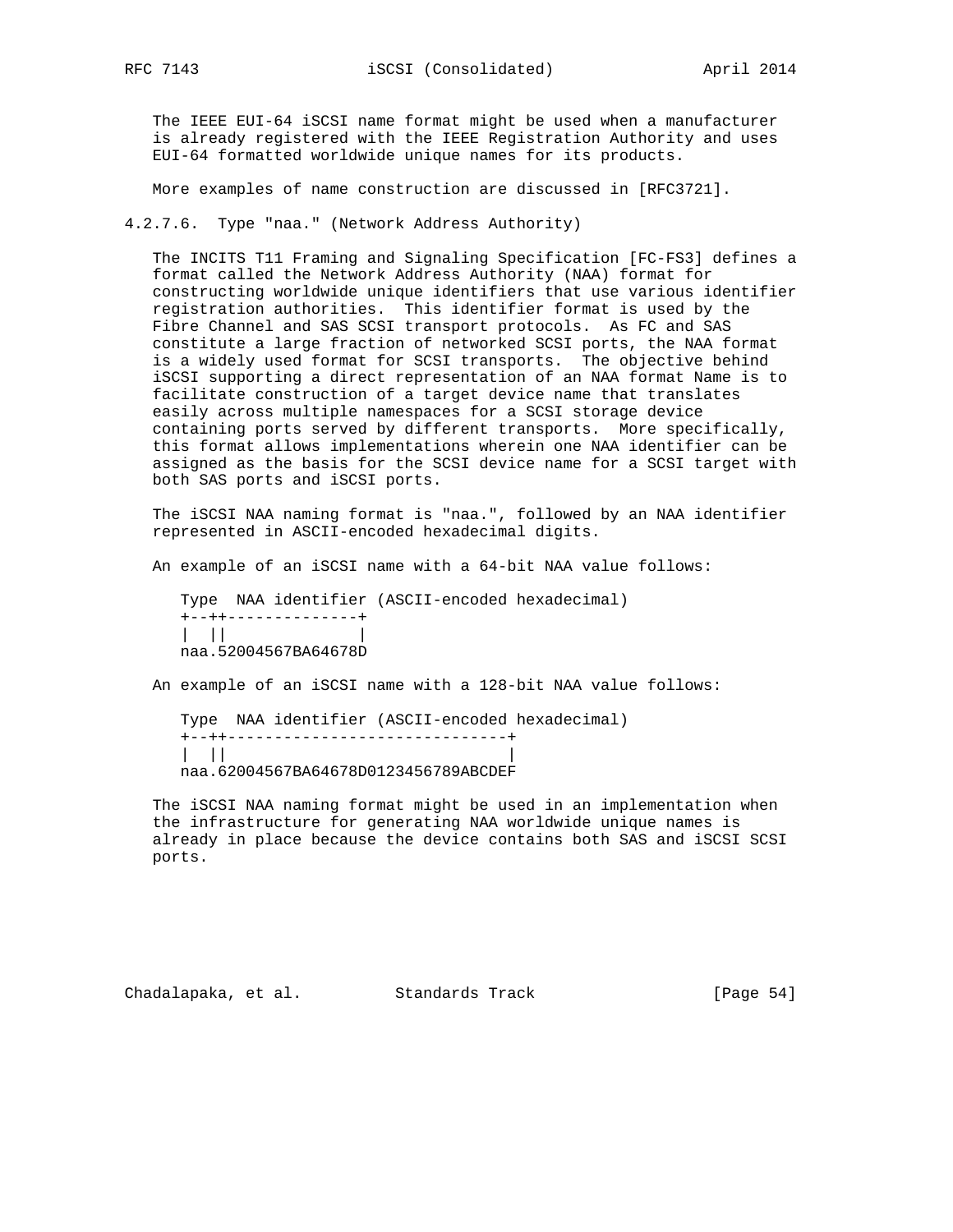The NAA identifier formatted in an ASCII-hexadecimal representation has a maximum size of 32 characters (128-bit NAA format). As a result, there is no issue with this naming format exceeding the maximum size for iSCSI Node Names.

# 4.2.8. Persistent State

 iSCSI does not require any persistent state maintenance across sessions. However, in some cases, SCSI requires persistent identification of the SCSI initiator port name (see Sections 4.4.2 and 4.4.3.)

 iSCSI sessions do not persist through power cycles and boot operations.

 All iSCSI session and connection parameters are reinitialized on session and connection creation.

 Commands persist beyond connection termination if the session persists and command recovery within the session is supported. However, when a connection is dropped, command execution, as perceived by iSCSI (i.e., involving iSCSI protocol exchanges for the affected task), is suspended until a new allegiance is established by the "TASK REASSIGN" task management function. See Section 11.5.

## 4.2.9. Message Synchronization and Steering

 iSCSI presents a mapping of the SCSI protocol onto TCP. This encapsulation is accomplished by sending iSCSI PDUs of varying lengths. Unfortunately, TCP does not have a built-in mechanism for signaling message boundaries at the TCP layer. iSCSI overcomes this obstacle by placing the message length in the iSCSI message header. This serves to delineate the end of the current message as well as the beginning of the next message.

 In situations where IP packets are delivered in order from the network, iSCSI message framing is not an issue and messages are processed one after the other. In the presence of IP packet reordering (i.e., frames being dropped), legacy TCP implementations store the "out of order" TCP segments in temporary buffers until the missing TCP segments arrive, at which time the data must be copied to the application buffers. In iSCSI, it is desirable to steer the SCSI data within these out-of-order TCP segments into the preallocated SCSI buffers rather than store them in temporary buffers. This decreases the need for dedicated reassembly buffers as well as the latency and bandwidth related to extra copies.

Chadalapaka, et al. Standards Track [Page 55]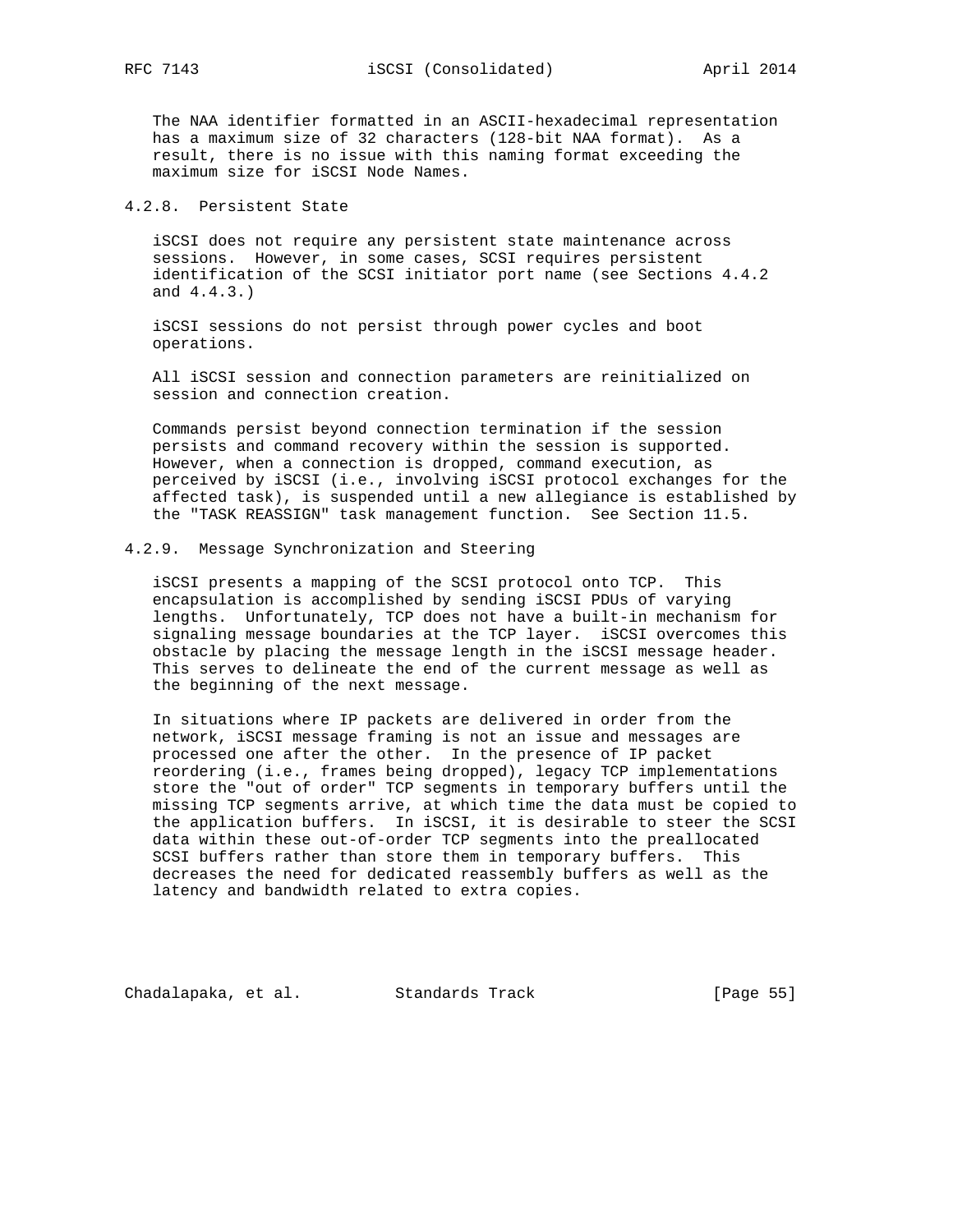Relying solely on the "message length" information from the iSCSI message header may make it impossible to find iSCSI message boundaries in subsequent TCP segments due to the loss of a TCP segment that contains the iSCSI message length. The missing TCP segment(s) must be received before any of the following segments can be steered to the correct SCSI buffers (due to the inability to determine the iSCSI message boundaries). Since these segments cannot be steered to the correct location, they must be saved in temporary buffers that must then be copied to the SCSI buffers.

 Different schemes can be used to recover synchronization. The details of any such schemes are beyond this protocol specification, but it suffices to note that [RFC4297] provides an overview of the direct data placement problem on IP networks, and [RFC5046] specifies a protocol extension for iSCSI that facilitates this direct data placement objective. The rest of this document refers to any such direct data placement protocol usage as an example of a "Sync and Steering layer".

 Under normal circumstances (no PDU loss or data reception out of order), iSCSI data steering can be accomplished by using the identifying tag and the data offset fields in the iSCSI header in addition to the TCP sequence number from the TCP header. The identifying tag helps associate the PDU with a SCSI buffer address, while the data offset and TCP sequence number are used to determine the offset within the buffer.

4.2.9.1. Sync/Steering and iSCSI PDU Length

When a large iSCSI message is sent, the TCP segment(s) that contains the iSCSI header may be lost. The remaining TCP segment(s) up to the next iSCSI message must be buffered (in temporary buffers) because the iSCSI header that indicates to which SCSI buffers the data are to be steered was lost. To minimize the amount of buffering, it is recommended that the iSCSI PDU length be restricted to a small value (perhaps a few TCP segments in length). During login, each end of the iSCSI session specifies the maximum iSCSI PDU length it will accept.

4.3. iSCSI Session Types

iSCSI defines two types of sessions:

a) Normal operational session - an unrestricted session.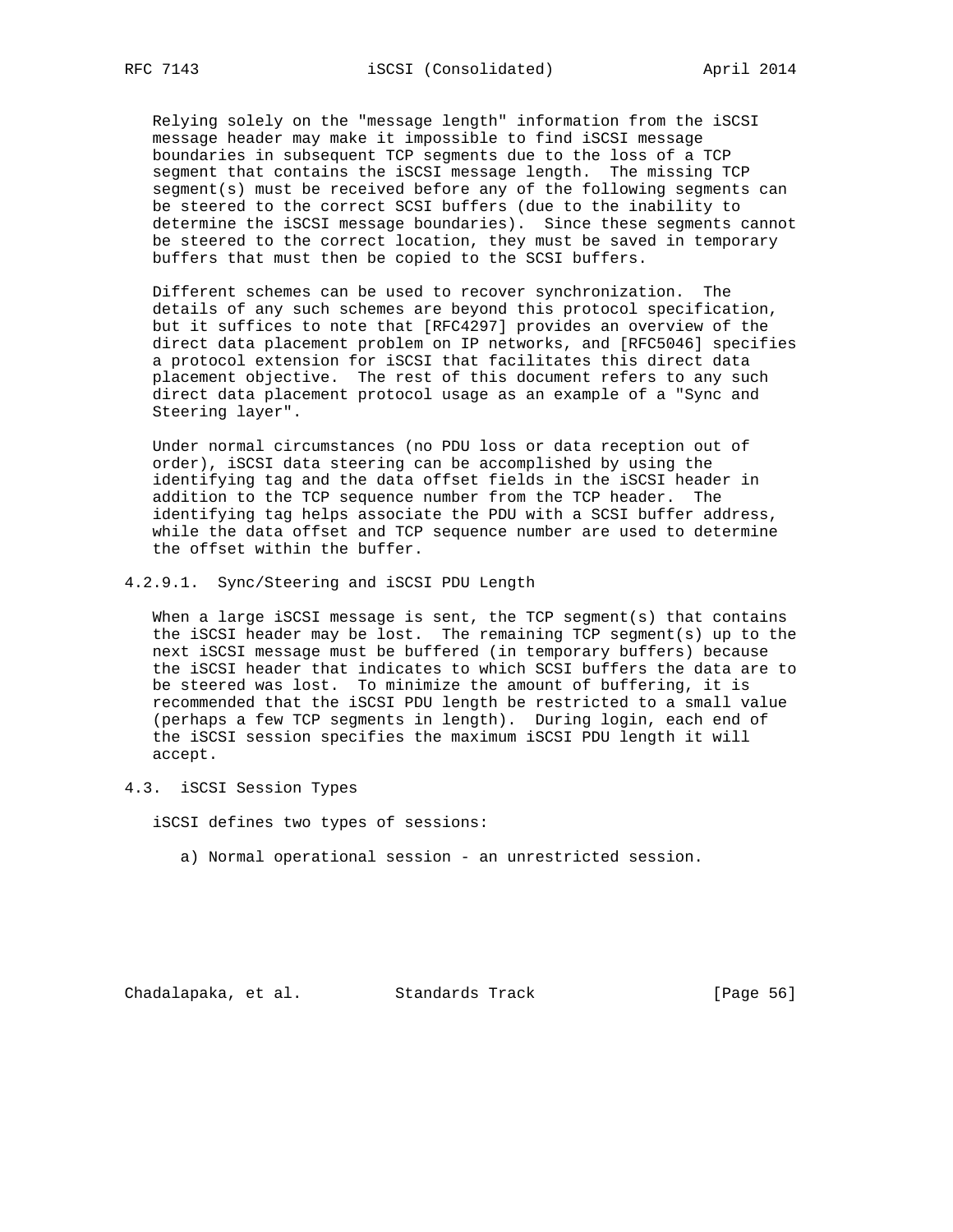b) Discovery session - a session only opened for target discovery. The target MUST ONLY accept Text Requests with the SendTargets key and a Logout Request with reason "close the session". All other requests MUST be rejected.

 The session type is defined during login with the SessionType=value parameter in the login command.

4.4. SCSI-to-iSCSI Concepts Mapping Model

 The following diagram shows an example of how multiple iSCSI nodes (targets in this case) can coexist within the same Network Entity and can share Network Portals (IP addresses and TCP ports). Other more complex configurations are also possible. For detailed descriptions of the components of these diagrams, see Section 4.4.1.



Chadalapaka, et al. Standards Track [Page 57]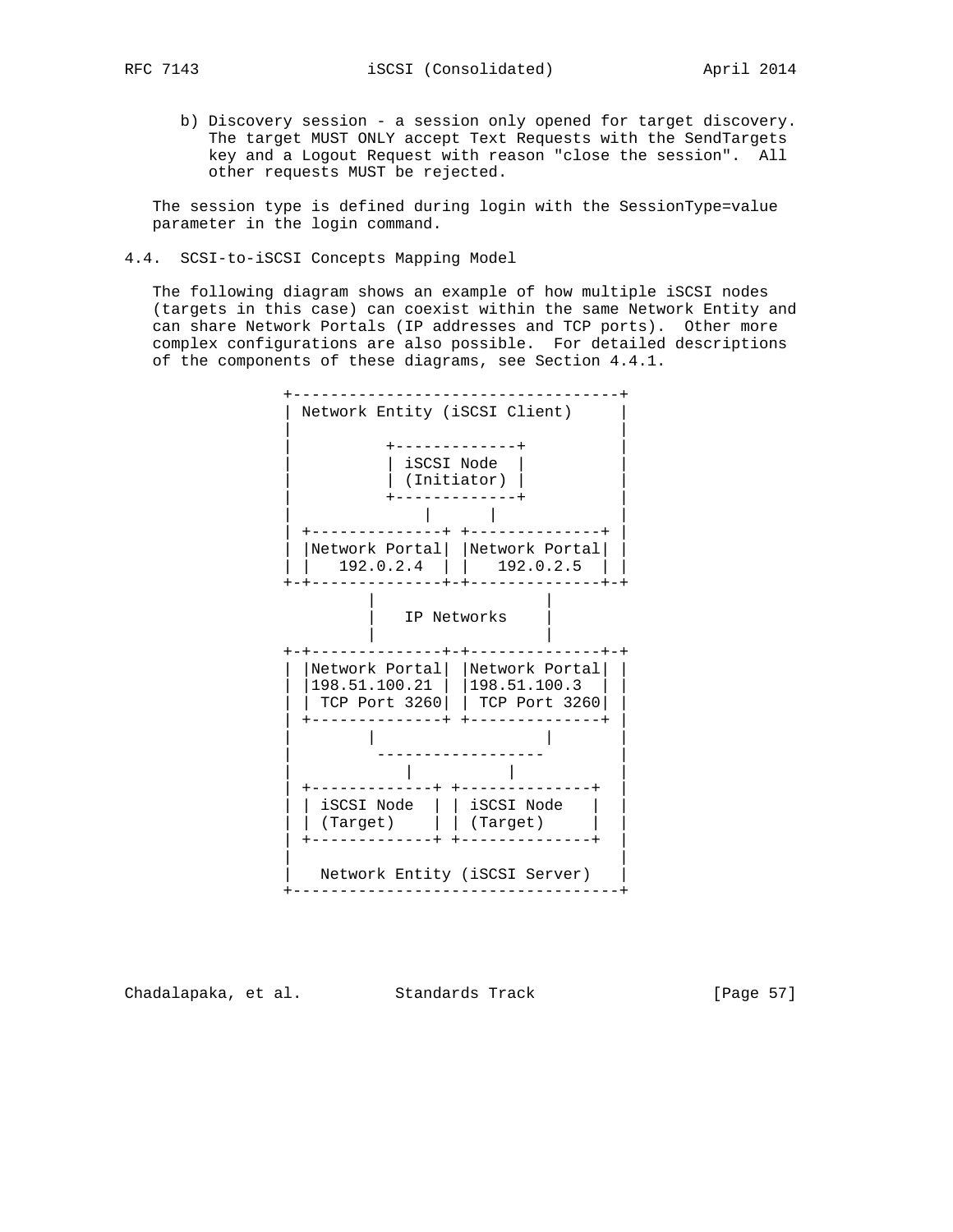# 4.4.1. iSCSI Architecture Model

 This section describes the part of the iSCSI Architecture Model that has the most bearing on the relationship between iSCSI and the SCSI Architecture Model.

- Network Entity represents a device or gateway that is accessible from the IP network. A Network Entity must have one or more Network Portals (see the "Network Portal" item below), each of which can be used by some iSCSI nodes (see the next item) contained in that Network Entity to gain access to the IP network.
- iSCSI Node represents a single iSCSI initiator or iSCSI target, or an instance of each. There are one or more iSCSI nodes within a Network Entity. The iSCSI node is accessible via one or more Network Portals (see below). An iSCSI node is identified by its iSCSI name (see Sections 4.2.7 and 13). The separation of the iSCSI name from the addresses used by and for the iSCSI node allows multiple iSCSI nodes to use the same addresses and allows the same iSCSI node to use multiple addresses.
- An alias string may also be associated with an iSCSI node. The alias allows an organization to associate a user-friendly string with the iSCSI name. However, the alias string is not a substitute for the iSCSI name.
- Network Portal a component of a Network Entity that has a TCP/IP network address and that may be used by an iSCSI node within that Network Entity for the connection(s) within one of its iSCSI sessions. In an initiator, it is identified by its IP address. In a target, it is identified by its IP address and its listening TCP port.
- Portal Groups iSCSI supports multiple connections within the same session; some implementations will have the ability to combine connections in a session across multiple Network Portals. A portal group defines a set of Network Portals within an iSCSI node that collectively supports the capability of coordinating a session with connections that span these portals. Not all Network Portals within a portal group need to participate in every session connected through that portal group. One or more portal groups may provide access to an iSCSI node. Each Network Portal, as utilized by a given iSCSI node, belongs to exactly one portal group within that node. Portal groups are identified within an iSCSI node by a Portal Group Tag, a simple unsigned integer between 0 and 65535 (see

Chadalapaka, et al. Standards Track (Page 58)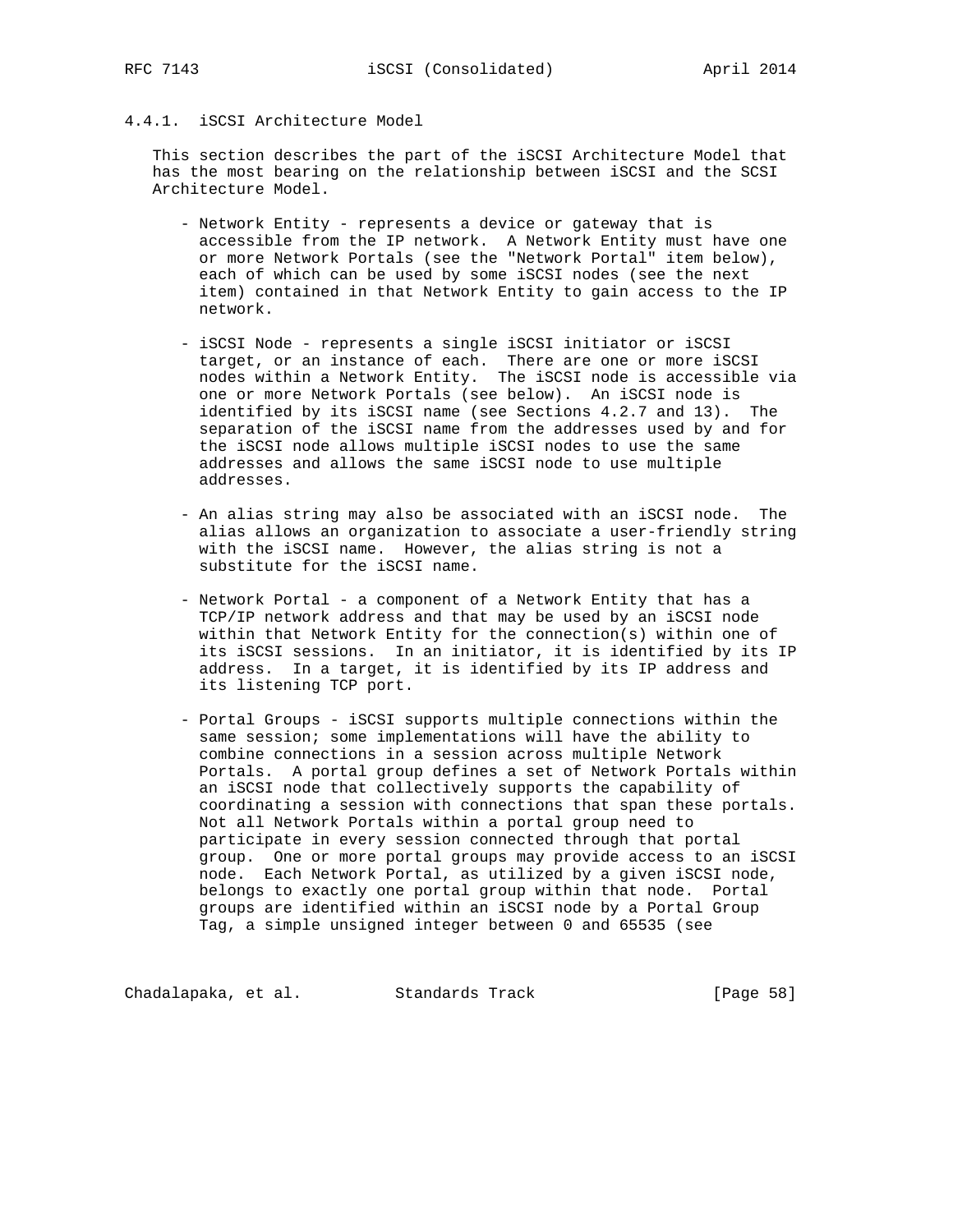Section 13.9). All Network Portals with the same Portal Group Tag in the context of a given iSCSI node are in the same portal group.

 Both iSCSI initiators and iSCSI targets have portal groups, though only the iSCSI target portal groups are used directly in the iSCSI protocol (e.g., in SendTargets). For references to the initiator portal Groups, see Section 10.1.2.

 - Portals within a portal group should support similar session parameters, because they may participate in a common session.

 The following diagram shows an example of one such configuration on a target and how a session that shares Network Portals within a portal group may be established.



### 4.4.2. SCSI Architecture Model

 This section describes the relationship between the SCSI Architecture Model [SAM2] and constructs of the SCSI device, SCSI port and I\_T nexus, and the iSCSI constructs described in Section 4.4.1.

 This relationship implies implementation requirements in order to conform to the SAM-2 model and other SCSI operational functions.

Chadalapaka, et al. Standards Track [Page 59]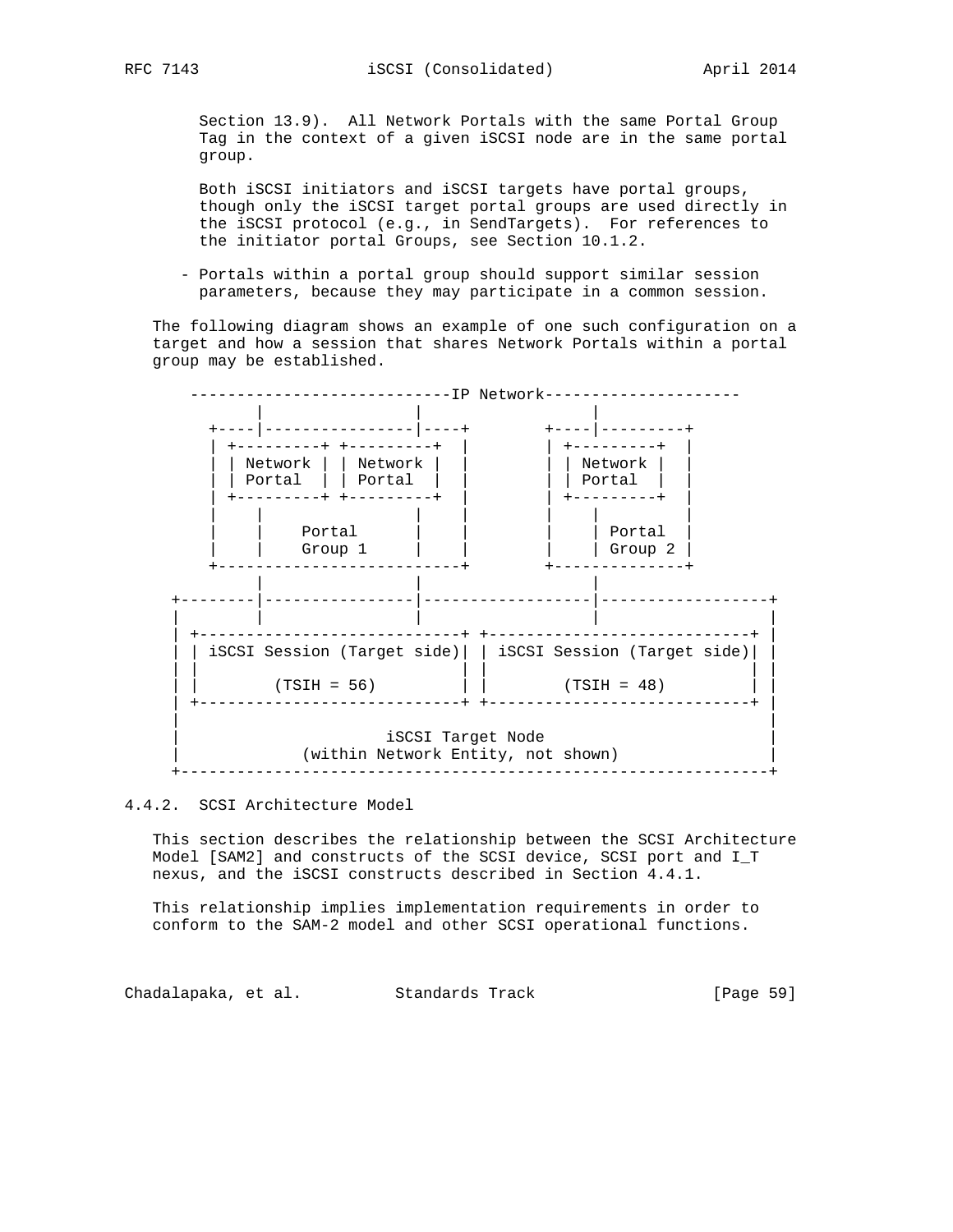These requirements are detailed in Section 4.4.3.

 The following list outlines mappings of SCSI architectural elements to iSCSI.

- a) SCSI Device This is the SAM-2 term for an entity that contains one or more SCSI ports that are connected to a service delivery subsystem and supports a SCSI application protocol. For example, a SCSI initiator device contains one or more SCSI initiator ports and zero or more application clients. A SCSI target device contains one or more SCSI target ports and one or more LUs. For iSCSI, the SCSI device is the component within an iSCSI node that provides the SCSI functionality. As such, there can be at most one SCSI device within an iSCSI node. Access to the SCSI device can only be achieved in an iSCSI Normal operational session (see Section 4.3). The SCSI device name is defined to be the iSCSI name of the node and MUST be used in the iSCSI protocol.
- b) SCSI Port This is the SAM-2 term for an entity in a SCSI device that provides the SCSI functionality to interface with a service delivery subsystem or transport. For iSCSI, the definitions of the SCSI initiator port and the SCSI target port are different.

 SCSI initiator port: This maps to one endpoint of an iSCSI Normal operational session (see Section 4.3). An iSCSI Normal operational session is negotiated through the login process between an iSCSI initiator node and an iSCSI target node. At successful completion of this process, a SCSI initiator port is created within the SCSI initiator device. The SCSI initiator port Name and SCSI initiator port Identifier are both defined to be the iSCSI Initiator Name together with (a) a label that identifies it as an initiator port name/identifier and (b) the ISID portion of the session identifier.

 SCSI target port: This maps to an iSCSI target portal group. The SCSI Target Port Name and the SCSI Target Port Identifier are both defined to be the iSCSI Target Name together with (a) a label that identifies it as a target port name/identifier and (b) the Target Portal Group Tag.

 The SCSI port name MUST be used in iSCSI. When used in SCSI parameter data, the SCSI port name MUST be encoded as:

1) the iSCSI name in UTF-8 format, followed by

2) a comma separator (1 byte), followed by

Chadalapaka, et al. Standards Track [Page 60]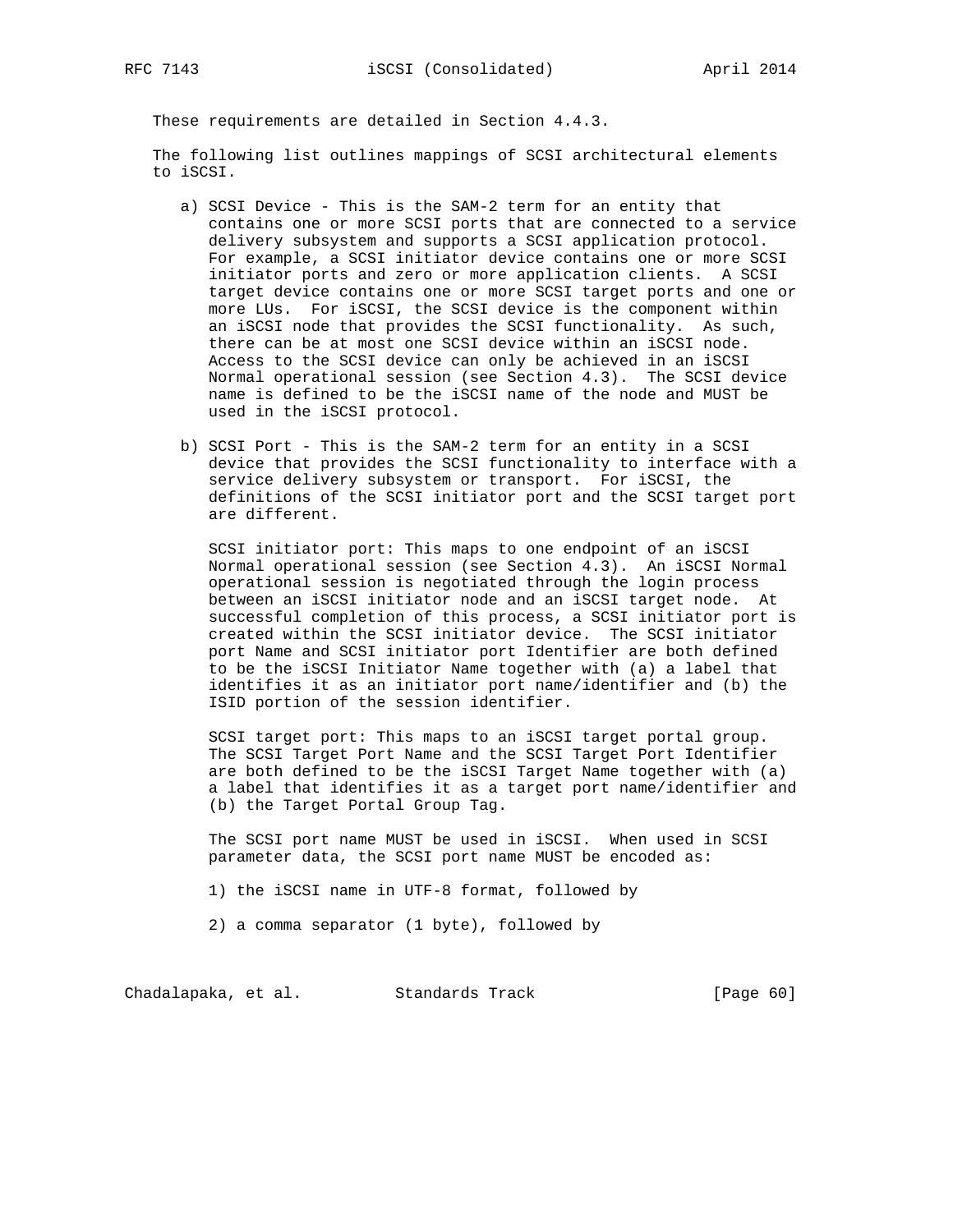- 3) the ASCII character 'i' (for SCSI initiator port) or the ASCII character 't' (for SCSI target port) (1 byte), followed by
- 4) a comma separator (1 byte), followed by
- 5) a text encoding as a hex-constant (see Section 6.1) of the ISID (for SCSI initiator port) or the Target Portal Group Tag (for SCSI target port), including the initial 0X or 0x and the terminating null (15 bytes for iSCSI initiator port, 7 bytes for iSCSI target port).

 The ASCII character 'i' or 't' is the label that identifies this port as either a SCSI initiator port or a SCSI target port.

 c) I\_T nexus - This indicates a relationship between a SCSI initiator port and a SCSI target port, according to [SAM2]. For iSCSI, this relationship is a session, defined as a relationship between an iSCSI initiator's end of the session (SCSI initiator port) and the iSCSI target's portal group. The I\_T nexus can be identified by the conjunction of the SCSI port names or by the iSCSI session identifier (SSID). iSCSI defines the I\_T nexus identifier to be the tuple (iSCSI Initiator Name + ",i,0x" + ISID in text format, iSCSI Target Name + ",t,0x" + Target Portal Group Tag in text format). An uppercase hex prefix "0X" may alternatively be used in place of "0x".

NOTE: The I\_T nexus identifier is not equal to the SSID.

4.4.3. Consequences of the Model

 This section describes implementation and behavioral requirements that result from the mapping of SCSI constructs to the iSCSI constructs defined above. Between a given SCSI initiator port and a given SCSI target port, only one I\_T nexus (session) can exist. No more than one nexus relationship (parallel nexus) is allowed by [SAM2]. Therefore, at any given time, only one session with the same SSID can exist between a given iSCSI initiator node and an iSCSI target node.

These assumptions lead to the following conclusions and requirements:

 ISID RULE: Between a given iSCSI initiator and iSCSI target portal group (SCSI target port), there can only be one session with a given value for the ISID that identifies the SCSI initiator port. See Section 11.12.5.

Chadalapaka, et al. Standards Track [Page 61]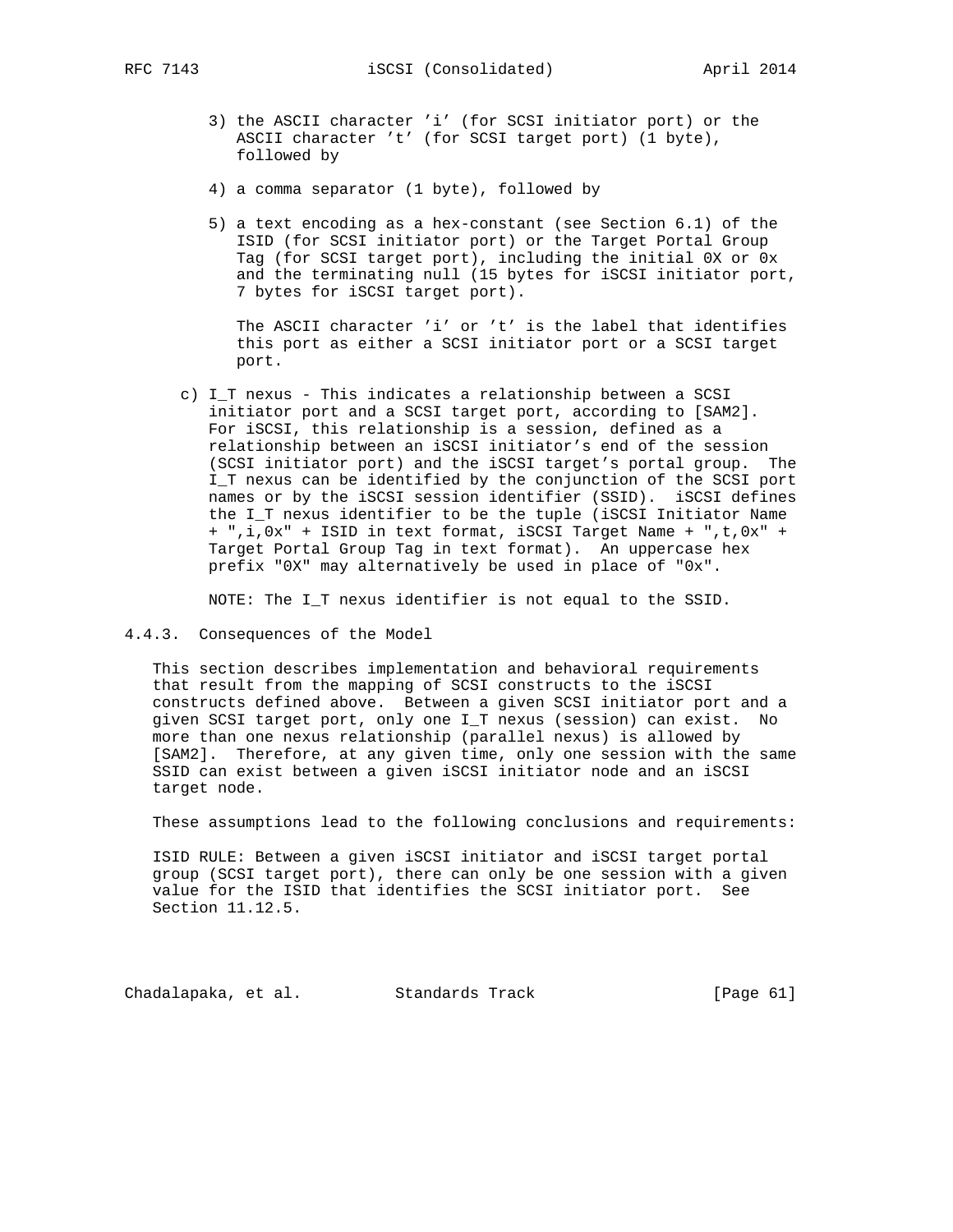The structure of the ISID that contains a naming authority component (see Section 11.12.5 and [RFC3721]) provides a mechanism to facilitate compliance with the ISID RULE. See Section 10.1.1.

 The iSCSI initiator node should manage the assignment of ISIDs prior to session initiation. The "ISID RULE" does not preclude the use of the same ISID from the same iSCSI initiator with different target portal groups on the same iSCSI target or on other iSCSI targets (see Section 10.1.1). Allowing this would be analogous to a single SCSI initiator port having relationships (nexus) with multiple SCSI target ports on the same SCSI target device or SCSI target ports on other SCSI target devices. It is also possible to have multiple sessions with different ISIDs to the same target portal group. Each such session would be considered to be with a different initiator even when the sessions originate from the same initiator device. The same ISID may be used by a different iSCSI initiator because it is the iSCSI name together with the ISID that identifies the SCSI initiator port.

 NOTE: A consequence of the ISID RULE and the specification for the I\_T nexus identifier is that two nexuses with the same identifier should never exist at the same time.

 TSIH RULE: The iSCSI target selects a non-zero value for the TSIH at session creation (when an initiator presents a 0 value at login). After being selected, the same TSIH value MUST be used whenever the initiator or target refers to the session and a TSIH is required.

#### 4.4.3.1. I\_T Nexus State

 Certain nexus relationships contain an explicit state (e.g., initiator-specific mode pages) that may need to be preserved by the device server [SAM2] in a LU through changes or failures in the iSCSI layer (e.g., session failures). In order for that state to be restored, the iSCSI initiator should reestablish its session (re-login) to the same target portal group using the previous ISID. That is, it should reinstate the session via iSCSI session reinstatement (Section 6.3.5) or continue via session continuation (Section 6.3.6). This is because the SCSI initiator port identifier and the SCSI target port identifier (or relative target port) form the datum that the SCSI LU device server uses to identify the I\_T nexus.

Chadalapaka, et al. Standards Track [Page 62]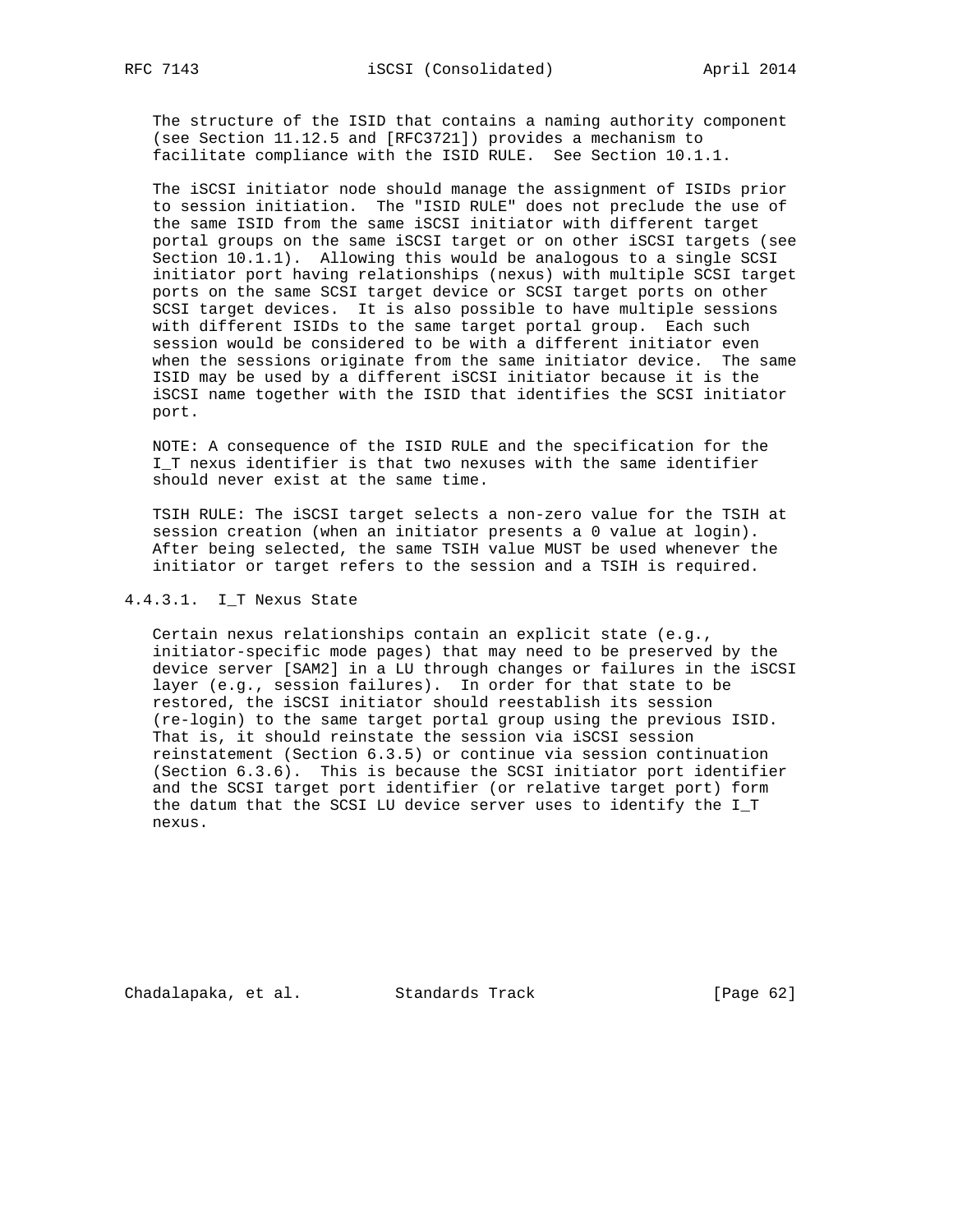## 4.4.3.2. Reservations

 There are two reservation management methods defined in the SCSI standards: reserve/release reservations, based on the RESERVE and RELEASE commands [SPC2]; and persistent reservations, based on the PERSISTENT RESERVE IN and PERSISTENT RESERVE OUT commands [SPC3]. Reserve/release reservations are obsolete [SPC3] and should not be used. Persistent reservations are suggested as an alternative; see Annex B of [SPC4].

 State for persistent reservations is required to persist through changes and failures at the iSCSI layer that result in I\_T nexus failures; see [SPC3] for details and specific requirements.

 In contrast, [SPC2] does not specify detailed persistence requirements for reserve/release reservation state after an I\_T nexus failure. Nonetheless, when reserve/release reservations are supported by an iSCSI target, the preferred implementation approach is to preserve reserve/release reservation state for iSCSI session reinstatement (see Section 6.3.5) or session continuation (see Section 6.3.6).

Two additional caveats apply to reserve/release reservations:

- Retention of a failed session's reserve/release reservation state by an iSCSI target, even after that failed iSCSI session is not reinstated or continued, may require an initiator to issue a reset (e.g., LOGICAL UNIT RESET; see Section 11.5) in order to remove that reservation state.
- Reserve/release reservations may not behave as expected when persistent reservations are also used on the same LU; see the discussion of "Exceptions to SPC-2 RESERVE and RELEASE behavior" in [SPC4].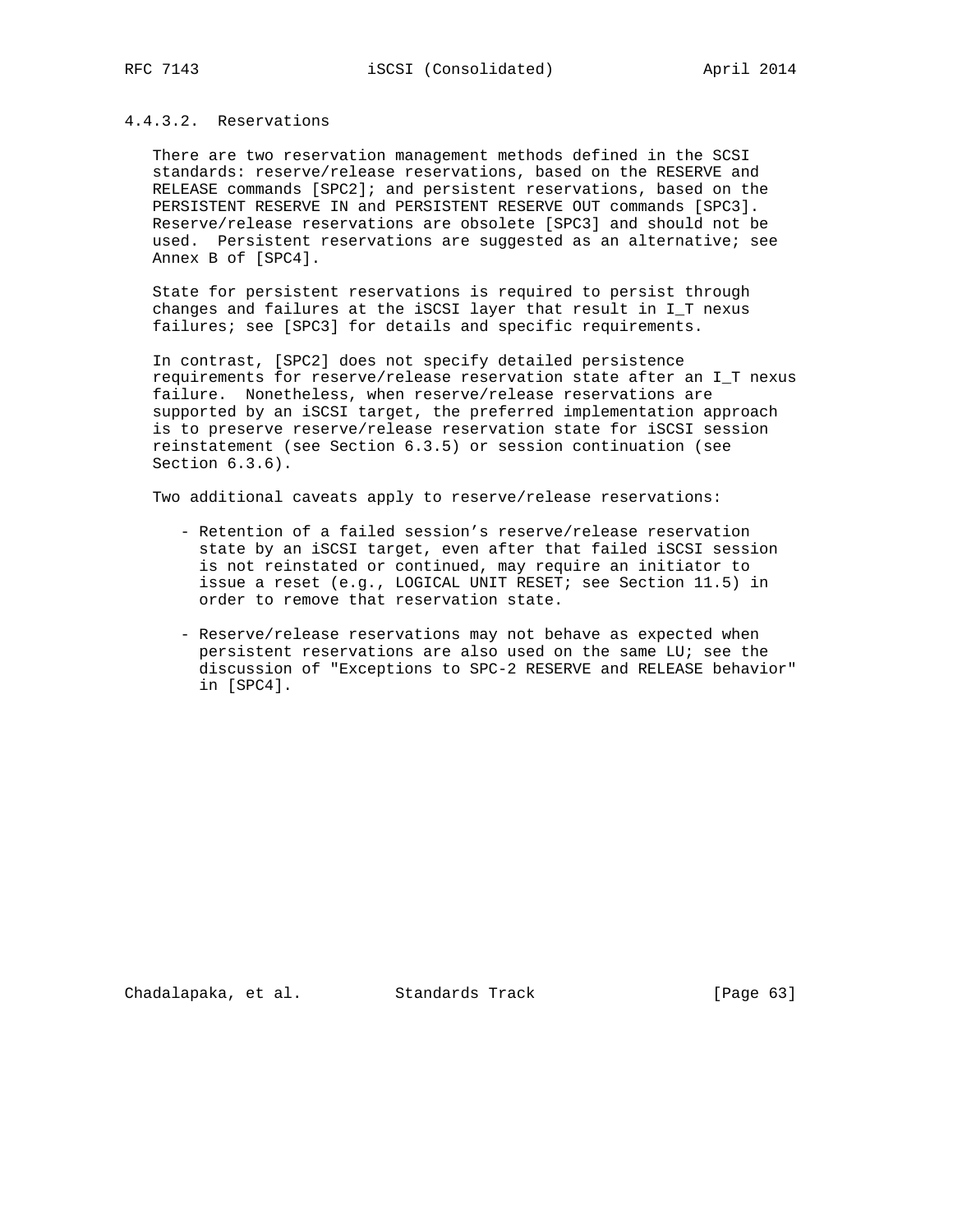# 4.5. iSCSI UML Model

 This section presents the application of the UML modeling concepts discussed in Section 3 to the iSCSI and SCSI Architecture Model discussed in Section 4.4.



 (a) Each instance of an iSCSI node class MUST contain one iSCSI target node instance, one iSCSI initiator node instance, or both.

Chadalapaka, et al. Standards Track (Page 64)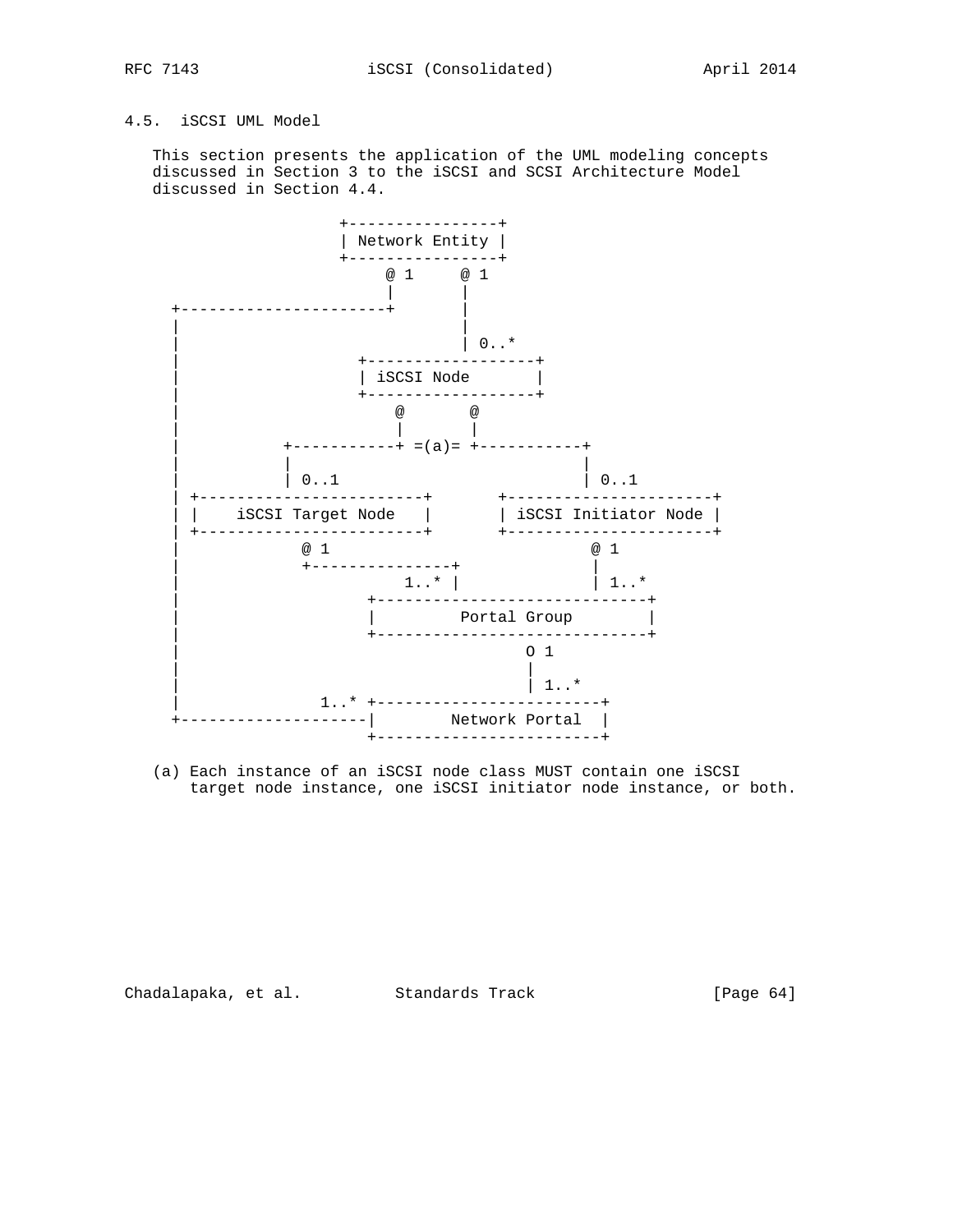

 (b) Each instance of an iSCSI node class MUST contain one iSCSI target node instance, one iSCSI initiator node instance, or both. However, in all scenarios, note that an iSCSI node MUST only have a single iSCSI name. Note the related requirement in Section 4.2.7.1.

Chadalapaka, et al. Standards Track [Page 65]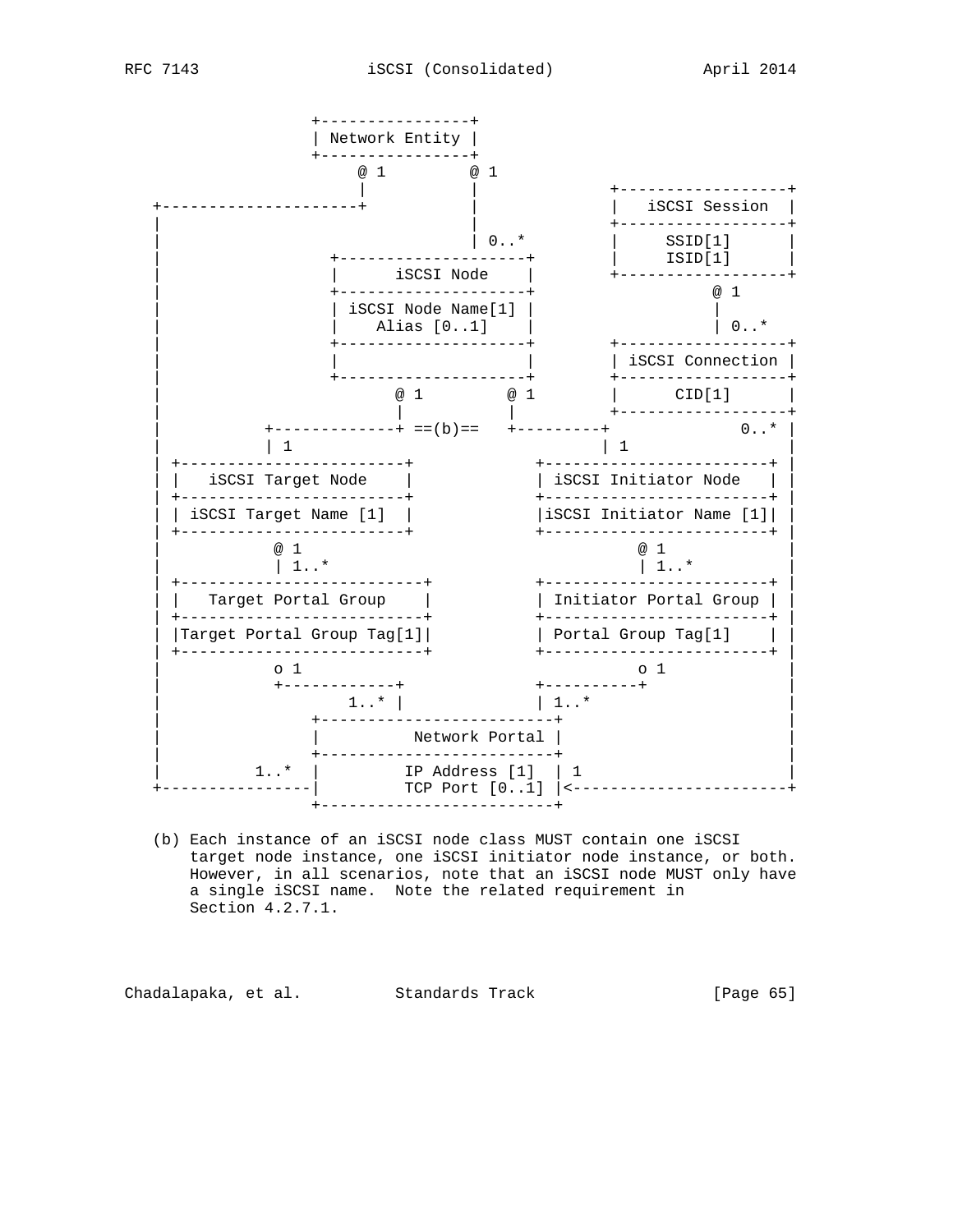#### 4.6. Request/Response Summary

 This section lists and briefly describes all the iSCSI PDU types (requests and responses).

 All iSCSI PDUs are built as a set of one or more header segments (basic and auxiliary) and zero or one data segments. The header group and the data segment may each be followed by a CRC (digest).

The basic header segment has a fixed length of 48 bytes.

4.6.1. Request/Response Types Carrying SCSI Payload

## 4.6.1.1. SCSI Command

 This request carries the SCSI CDB and all the other SCSI Execute Command [SAM2] procedure call IN arguments, such as task attributes, Expected Data Transfer Length for one or both transfer directions (the latter for bidirectional commands), and a task tag (as part of the  $I_T_L_x$  nexus). The  $I_T_L$  nexus is derived by the initiator and target from the LUN field in the request, and the I\_T nexus is implicit in the session identification.

 In addition, the SCSI Command PDU carries information required for the proper operation of the iSCSI protocol -- the command sequence number (CmdSN) and the expected status sequence number (ExpStatSN) on the connection it is issued.

 All or part of the SCSI output (write) data associated with the SCSI command may be sent as part of the SCSI Command PDU as a data segment.

## 4.6.1.2. SCSI Response

 The SCSI Response carries all the SCSI Execute Command procedure call (see [SAM2]) OUT arguments and the SCSI Execute Command procedure call return value.

 The SCSI Response contains the residual counts from the operation, if any; an indication of whether the counts represent an overflow or an underflow; and the SCSI status if the status is valid or a response code (a non-zero return value for the Execute Command procedure call) if the status is not valid.

 For a valid status that indicates that the command has been processed but resulted in an exception (e.g., a SCSI CHECK CONDITION), the PDU data segment contains the associated sense data. The use of Autosense ([SAM2]) is REQUIRED by iSCSI.

Chadalapaka, et al. Standards Track [Page 66]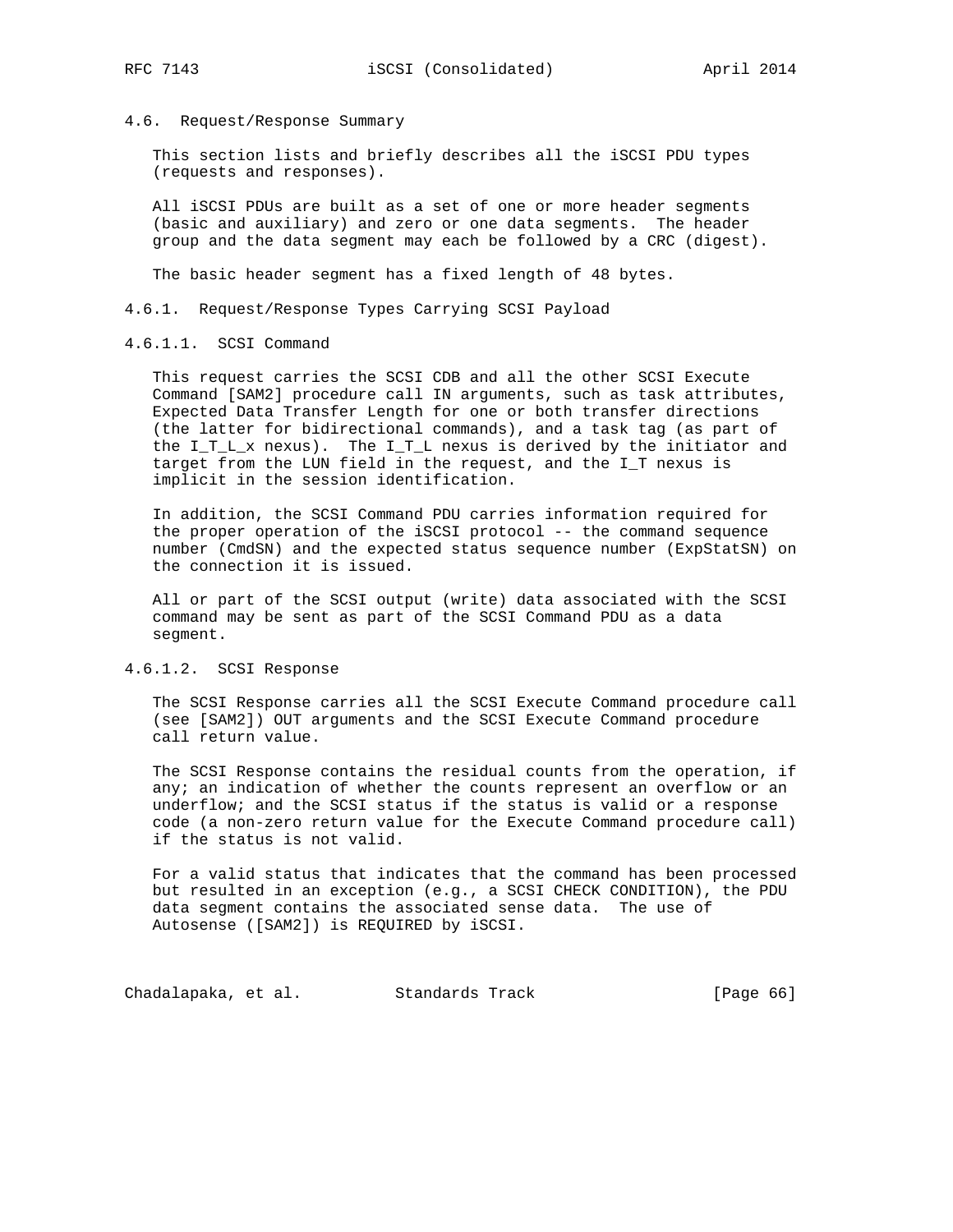Some data segment content may also be associated (in the data segment) with a non-zero response code.

 In addition, the SCSI Response PDU carries information required for the proper operation of the iSCSI protocol:

- ExpDataSN the number of Data-In PDUs that a target has sent (to enable the initiator to check that all have arrived)
- StatSN the status sequence number on this connection
- ExpCmdSN the next expected command sequence number at the target
- MaxCmdSN the maximum CmdSN acceptable at the target from this initiator
- 4.6.1.3. Task Management Function Request

 The Task Management Function Request provides an initiator with a way to explicitly control the execution of one or more SCSI tasks or iSCSI functions. The PDU carries a function identifier (i.e., which task management function to perform) and enough information to unequivocally identify the task or task set on which to perform the action, even if the task(s) to act upon has not yet arrived or has been discarded due to an error.

 The referenced tag identifies an individual task if the function refers to an individual task.

 The I\_T\_L nexus identifies task sets. In iSCSI, the I\_T\_L nexus is identified by the LUN and the session identification (the session identifies an I\_T nexus).

 For task sets, the CmdSN of the Task Management Function Request helps identify the tasks upon which to act, namely all tasks associated with a LUN and having a CmdSN preceding the Task Management Function Request CmdSN.

 For a task management function, the coordination between responses to the tasks affected and the Task Management Function Response is done by the target.

Chadalapaka, et al. Standards Track [Page 67]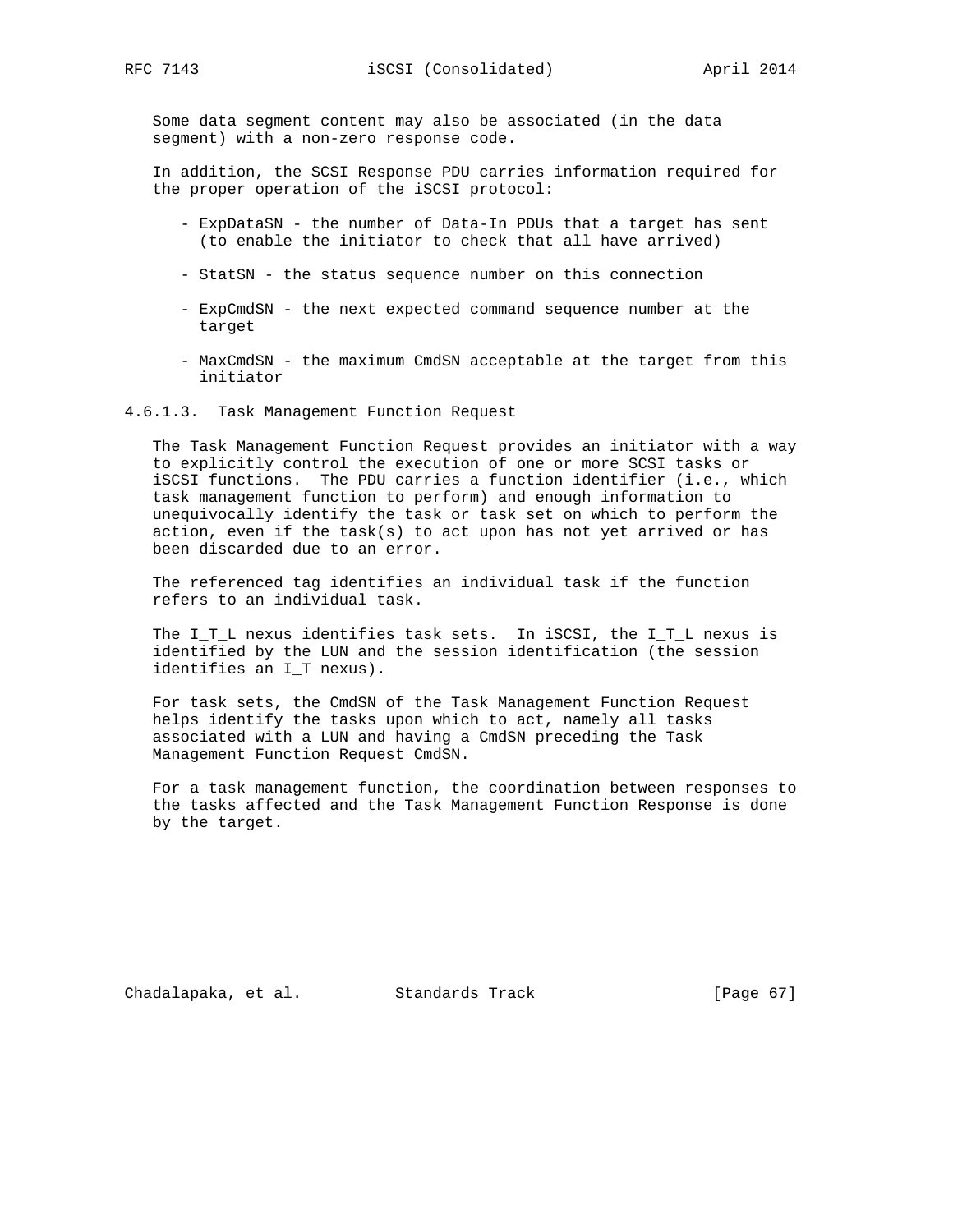4.6.1.4. Task Management Function Response

 The Task Management Function Response carries an indication of function completion for a Task Management Function Request, including how it completed (response and qualifier) and additional information for failure responses.

 After the Task Management Function Response indicates task management function completion, the initiator will not receive any additional responses from the affected tasks.

4.6.1.5. SCSI Data-Out and SCSI Data-In

 SCSI Data-Out and SCSI Data-In are the main vehicles by which SCSI data payload is carried between the initiator and target. Data payload is associated with a specific SCSI command through the Initiator Task Tag. For target convenience, outgoing solicited data also carries a Target Transfer Tag (copied from R2T) and the LUN. Each PDU contains the payload length and the data offset relative to the buffer address contained in the SCSI Execute Command procedure call.

 In each direction, the data transfer is split into "sequences". An end-of-sequence is indicated by the F bit.

 An outgoing sequence is either unsolicited (only the first sequence can be unsolicited) or consists of all the Data-Out PDUs sent in response to an R2T.

 Input sequences enable the switching of direction for bidirectional commands as required.

 For input, the target may request positive acknowledgment of input data. This is limited to sessions that support error recovery and is implemented through the A bit in the SCSI Data-In PDU header.

 Data-In and Data-Out PDUs also carry the DataSN to enable the initiator and target to detect missing PDUs (discarded due to an error).

In addition, the StatSN is carried by the Data-In PDUs.

 To enable a SCSI command to be processed while involving a minimum number of messages, the last SCSI Data-In PDU passed for a command may also contain the status if the status indicates termination with no exceptions (no sense or response involved).

Chadalapaka, et al. Standards Track [Page 68]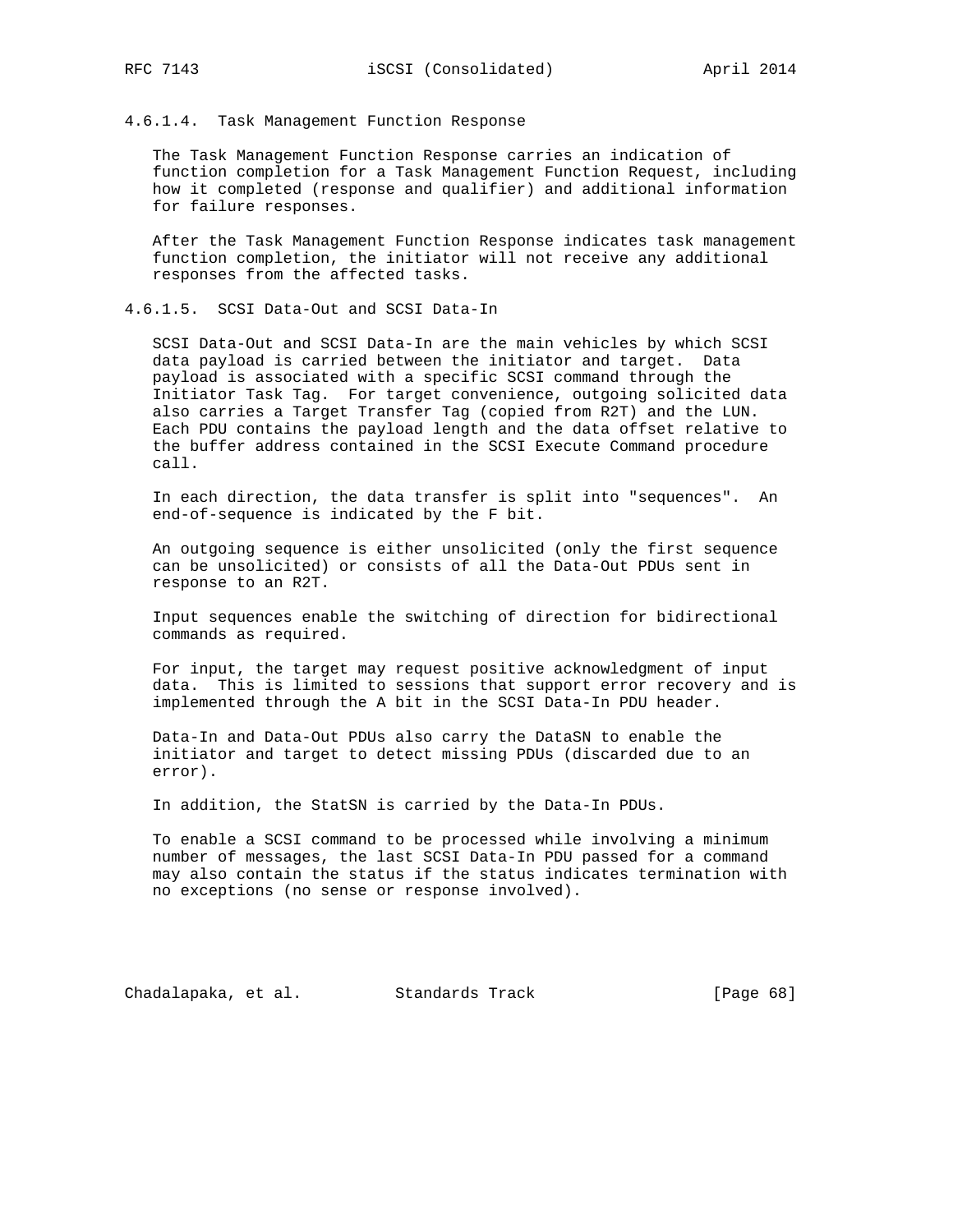4.6.1.6. Ready To Transfer (R2T)

 R2T is the mechanism by which the SCSI target "requests" the initiator for output data. R2T specifies to the initiator the offset of the requested data relative to the buffer address from the Execute Command procedure call and the length of the solicited data.

 To help the SCSI target associate the resulting Data-Out with an R2T, the R2T carries a Target Transfer Tag that will be copied by the initiator in the solicited SCSI Data-Out PDUs. There are no protocol-specific requirements with regard to the value of these tags, but it is assumed that together with the LUN, they will enable the target to associate data with an R2T.

 R2T also carries information required for proper operation of the iSCSI protocol, such as:

- R2TSN (to enable an initiator to detect a missing R2T)
- StatSN
- ExpCmdSN
- MaxCmdSN
- 4.6.2. Requests/Responses Carrying SCSI and iSCSI Payload
- 4.6.2.1. Asynchronous Message

 Asynchronous Message PDUs are used to carry SCSI asynchronous event notifications (AENs) and iSCSI asynchronous messages.

 When carrying an AEN, the event details are reported as sense data in the data segment.

- 4.6.3. Requests/Responses Carrying iSCSI-Only Payload
- 4.6.3.1. Text Requests and Text Responses

 Text Requests and Responses are designed as a parameter negotiation vehicle and as a vehicle for future extension.

 In the data segment, Text Requests/Responses carry text information using a simple "key=value" syntax.

Chadalapaka, et al. Standards Track (Page 69)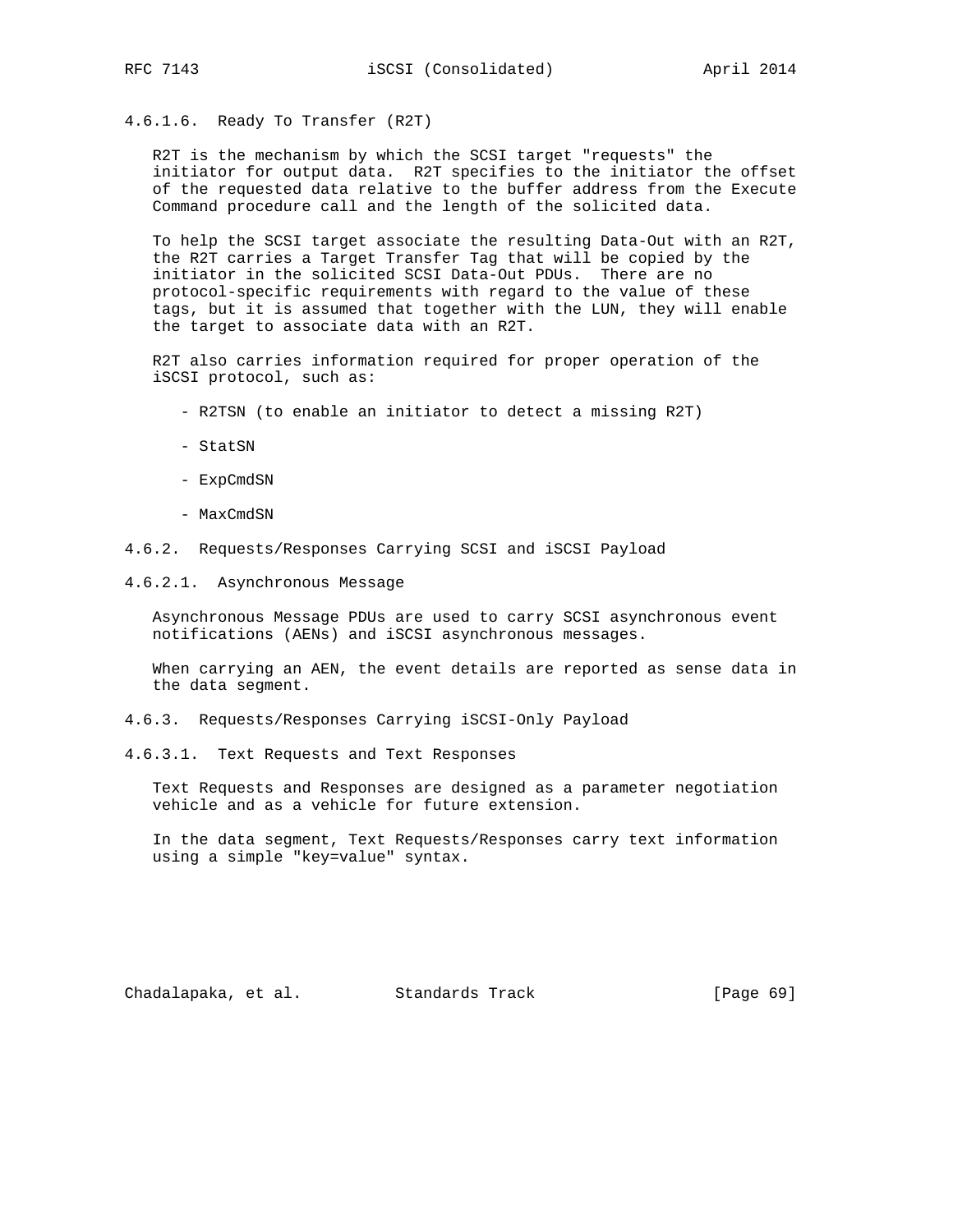Text Requests/Responses may form extended sequences using the same Initiator Task Tag. The initiator uses the F (Final) flag bit in the Text Request header to indicate its readiness to terminate a sequence. The target uses the F bit in the Text Response header to indicate its consent to sequence termination.

 Text Requests and Responses also use the Target Transfer Tag to indicate continuation of an operation or a new beginning. A target that wishes to continue an operation will set the Target Transfer Tag in a Text Response to a value different from the default 0xffffffff. An initiator willing to continue will copy this value into the Target Transfer Tag of the next Text Request. If the initiator wants to restart the current target negotiation (start fresh), it will set the Target Transfer Tag to 0xffffffff.

 Although a complete exchange is always started by the initiator, specific parameter negotiations may be initiated by the initiator or target.

4.6.3.2. Login Requests and Login Responses

 Login Requests and Responses are used exclusively during the Login Phase of each connection to set up the session and connection parameters. (The Login Phase consists of a sequence of Login Requests and Responses carrying the same Initiator Task Tag.)

 A connection is identified by an arbitrarily selected connection ID (CID) that is unique within a session.

 Similar to the Text Requests and Responses, Login Requests/Responses carry key=value text information with a simple syntax in the data segment.

 The Login Phase proceeds through several stages (security negotiation, operational parameter negotiation) that are selected with two binary coded fields in the header -- the Current Stage (CSG) and the Next Stage (NSG) -- with the appearance of the latter being signaled by the "Transit" flag (T).

 The first Login Phase of a session plays a special role, called the leading login, which determines some header fields (e.g., the version number, the maximum number of connections, and the session identification).

The CmdSN initial value is also set by the leading login.

The StatSN for each connection is initiated by the connection login.

Chadalapaka, et al. Standards Track [Page 70]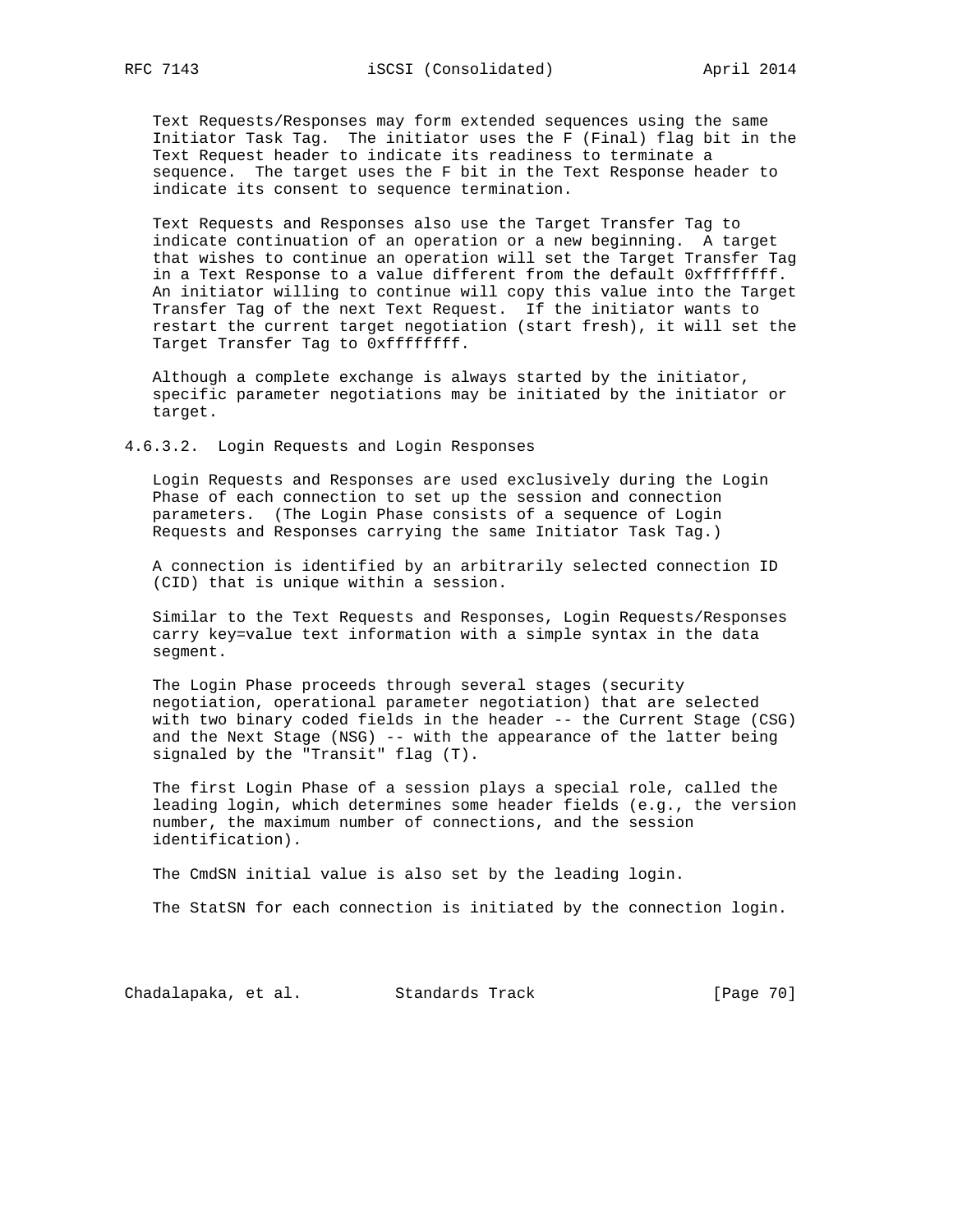A Login Request may indicate an implied logout (cleanup) of the connection to be logged in (a connection restart) by using the same connection ID (CID) as an existing connection as well as the same session-identifying elements of the session to which the old connection was associated.

## 4.6.3.3. Logout Requests and Logout Responses

 Logout Requests and Responses are used for the orderly closing of connections for recovery or maintenance. The Logout Request may be issued following a target prompt (through an Asynchronous Message) or at an initiator's initiative. When issued on the connection to be logged out, no other request may follow it.

 The Logout Response indicates that the connection or session cleanup is completed and no other responses will arrive on the connection (if received on the logging-out connection). In addition, the Logout Response indicates how long the target will continue to hold resources for recovery (e.g., command execution that continues on a new connection) in the Time2Retain field and how long the initiator must wait before proceeding with recovery in the Time2Wait field.

#### 4.6.3.4. SNACK Request

 With the SNACK Request, the initiator requests retransmission of numbered responses or data from the target. A single SNACK Request covers a contiguous set of missing items, called a run, of a given type of items. The type is indicated in a type field in the PDU header. The run is composed of an initial item (StatSN, DataSN, R2TSN) and the number of missed Status, Data, or R2T PDUs. For long Data-In sequences, the target may request (at predefined minimum intervals) a positive acknowledgment for the data sent. A SNACK Request with a type field that indicates ACK and the number of Data-In PDUs acknowledged conveys this positive acknowledgment.

4.6.3.5. Reject

 Reject enables the target to report an iSCSI error condition (e.g., protocol, unsupported option) that uses a Reason field in the PDU header and includes the complete header of the bad PDU in the Reject PDU data segment.

#### 4.6.3.6. NOP-Out Request and NOP-In Response

 This request/response pair may be used by an initiator and target as a "ping" mechanism to verify that a connection/session is still active and all of its components are operational. Such a ping may be

Chadalapaka, et al. Standards Track [Page 71]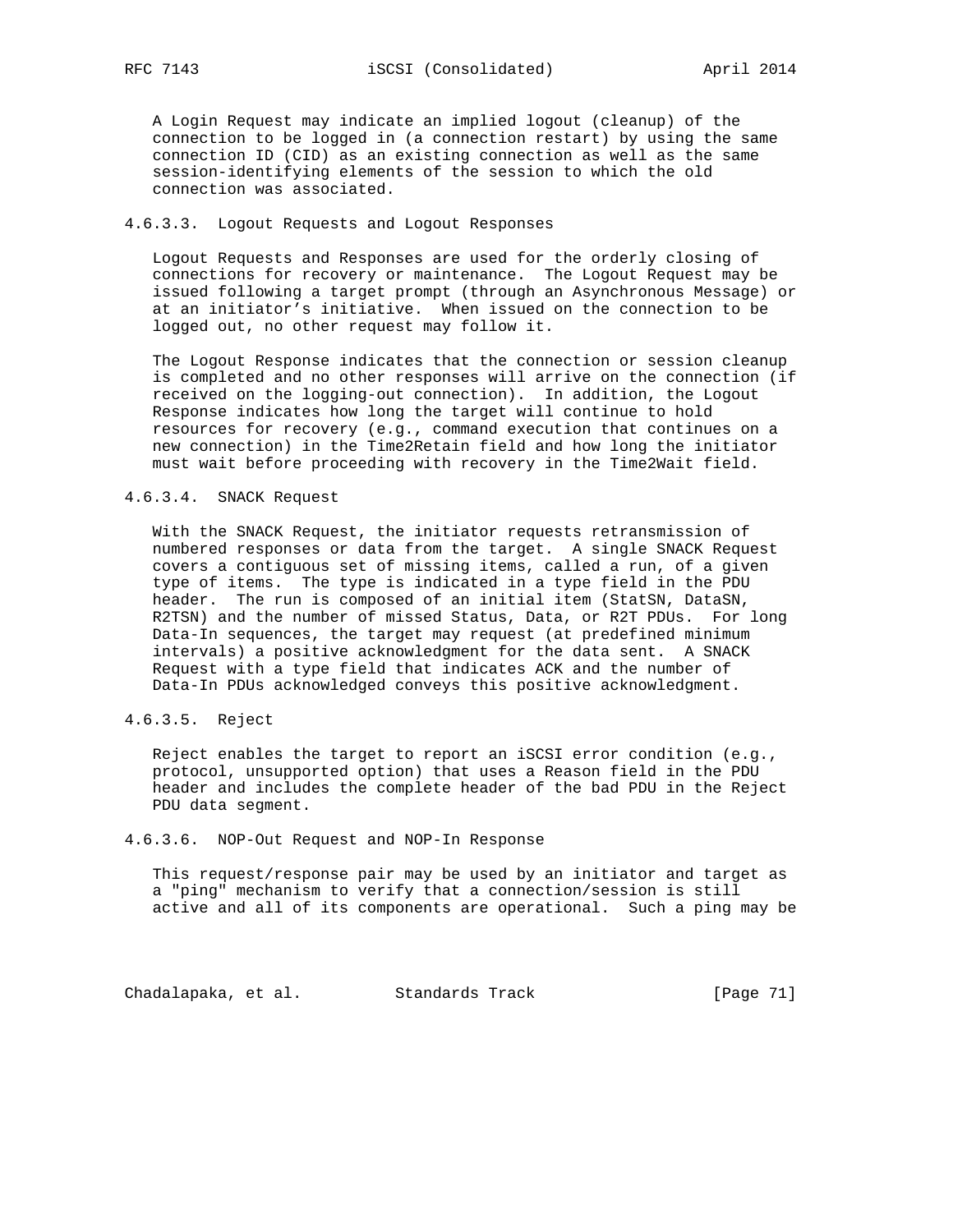triggered by the initiator or target. The triggering party indicates that it wants a reply by setting a value different from the default 0xffffffff in the corresponding Initiator/Target Transfer Tag.

 NOP-In/NOP-Out may also be used in "unidirectional" fashion to convey to the initiator/target command, status, or data counter values when there is no other "carrier" and there is a need to update the initiator/target.

5. SCSI Mode Parameters for iSCSI

There are no iSCSI-specific mode pages.

6. Login and Full Feature Phase Negotiation

 iSCSI parameters are negotiated at session or connection establishment by using Login Requests and Responses (see Section 4.2.4) and during the Full Feature Phase (Section 4.2.5) by using Text Requests and Responses. In both cases, the mechanism used is an exchange of iSCSI-text-key=value pairs. For brevity, iSCSI-text-keys are called just "keys" in the rest of this document.

 Keys are either declarative or require negotiation, and the key description indicates whether the key is declarative or requires negotiation.

 For the declarative keys, the declaring party sets a value for the key. The key specification indicates whether the key can be declared by the initiator, the target, or both.

 For the keys that require negotiation, one of the parties (the proposing party) proposes a value or set of values by including the key=value in the data part of a Login or Text Request or Response. The other party (the accepting party) makes a selection based on the value or list of values proposed and includes the selected value in a key=value in the data part of the following Login or Text Response or Request. For most of the keys, both the initiator and target can be proposing parties.

 The login process proceeds in two stages -- the security negotiation stage and the operational parameter negotiation stage. Both stages are optional, but at least one of them has to be present to enable setting some mandatory parameters.

 If present, the security negotiation stage precedes the operational parameter negotiation stage.

Chadalapaka, et al. Standards Track [Page 72]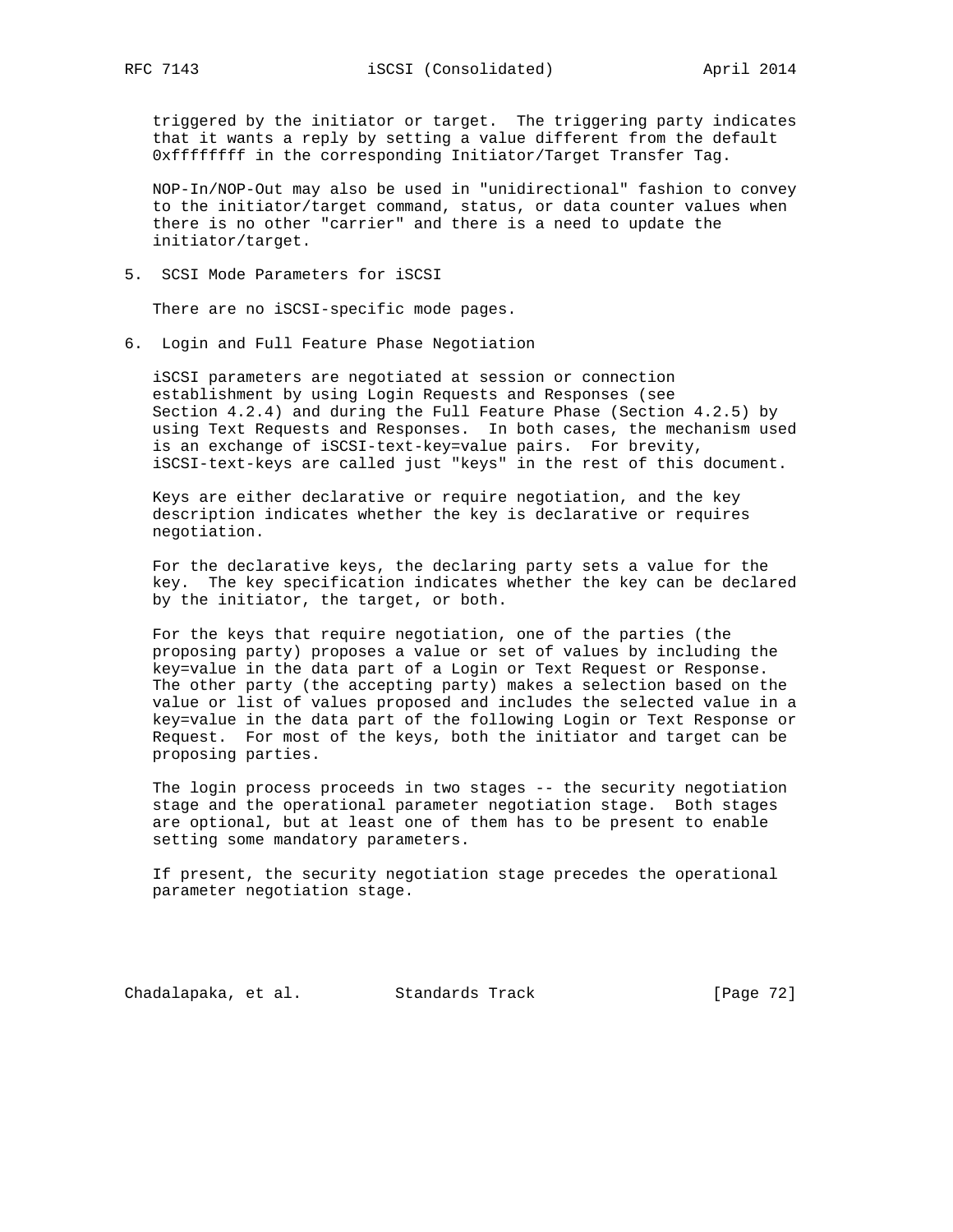Progression from stage to stage is controlled by the T (Transit) bit in the Login Request/Response PDU header. Through the T bit set to 1, the initiator indicates that it would like to transition. The target agrees to the transition (and selects the next stage) when ready. A field in the Login PDU header indicates the current stage (CSG), and during transition, another field indicates the next stage (NSG) proposed (initiator) and selected (target).

 The text negotiation process is used to negotiate or declare operational parameters. The negotiation process is controlled by the F (Final) bit in the PDU header. During text negotiations, the F bit is used by the initiator to indicate that it is ready to finish the negotiation and by the target to acquiesce the end of negotiation.

 Since some key=value pairs may not fit entirely in a single PDU, the C (Continue) bit is used (both in Login and Text) to indicate that "more follows".

 The text negotiation uses an additional mechanism by which a target may deliver larger amounts of data to an inquiring initiator. The target sets a Target Task Tag to be used as a bookmark that, when returned by the initiator, means "go on". If reset to a "neutral value", it means "forget about the rest".

 This section details the types of keys and values used, the syntax rules for parameter formation, and the negotiation schemes to be used with different types of parameters.

## 6.1. Text Format

 The initiator and target send a set of key=value pairs encoded in UTF-8 Unicode. All the text keys and text values specified in this document are case sensitive; they are to be presented and interpreted as they appear in this document without change of case.

 The following character symbols are used in this document for text items (the hexadecimal values represent Unicode code points):

```
 (a-z, A-Z) (0x61-0x7a, 0x41-0x5a) - letters
     (0-9) (0x30-0x39) - digits
             " " (0x20) - space
             "." (0x2e) - dot
            "-" (0x2d) - minus
             "+" (0x2b) - plus
             "@" (0x40) - commercial at
             "_" (0x5f) - underscore
            "=" 0x3d) - equal ":" (0x3a) - colon
```
Chadalapaka, et al. Standards Track [Page 73]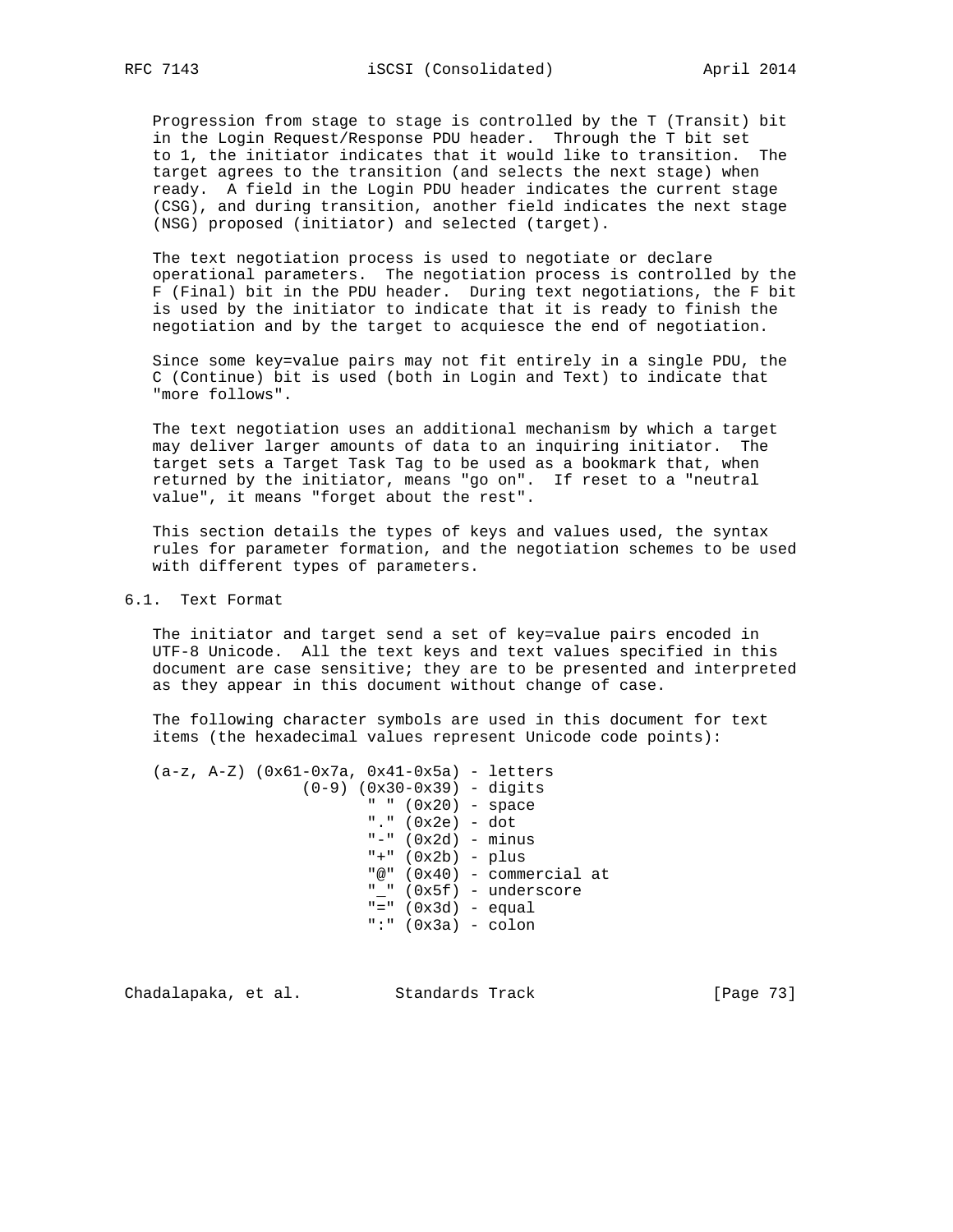"/" (0x2f) - solidus or slash "[" (0x5b) - left bracket "]" (0x5d) - right bracket null (0x00) - null separator "," (0x2c) - comma "˜" (0x7e) - tilde

 Key=value pairs may span PDU boundaries. An initiator or target that sends partial key=value text within a PDU indicates that more text follows by setting the C bit in the Text or Login Request or the Text or Login Response to 1. Data segments in a series of PDUs that have the C bit set to 1 and end with a PDU that has the C bit set to 0, or that include a single PDU that has the C bit set to 0, have to be considered as forming a single logical-text-data-segment (LTDS).

 Every key=value pair, including the last or only pair in a LTDS, MUST be followed by one null (0x00) delimiter.

 A key-name is whatever precedes the first "=" in the key=value pair. The term "key" is used frequently in this document in place of "key-name".

 A value is whatever follows the first "=" in the key=value pair up to the end of the key=value pair, but not including the null delimiter.

The following definitions will be used in the rest of this document:

- standard-label: A string of one or more characters that consists of letters, digits, dot, minus, plus, commercial at, or underscore. A standard-label MUST begin with a capital letter and must not exceed 63 characters.
- key-name: A standard-label.
- text-value: A string of zero or more characters that consists of letters, digits, dot, minus, plus, commercial at, underscore, slash, left bracket, right bracket, or colon.
- iSCSI-name-value: A string of one or more characters that consists of minus, dot, colon, or any character allowed by the output of the iSCSI stringprep template as specified in [RFC3722] (see also Section 4.2.7.2).
- iSCSI-local-name-value: A UTF-8 string; no null characters are allowed in the string. This encoding is to be used for localized (internationalized) aliases.
- boolean-value: The string "Yes" or "No".

Chadalapaka, et al. Standards Track [Page 74]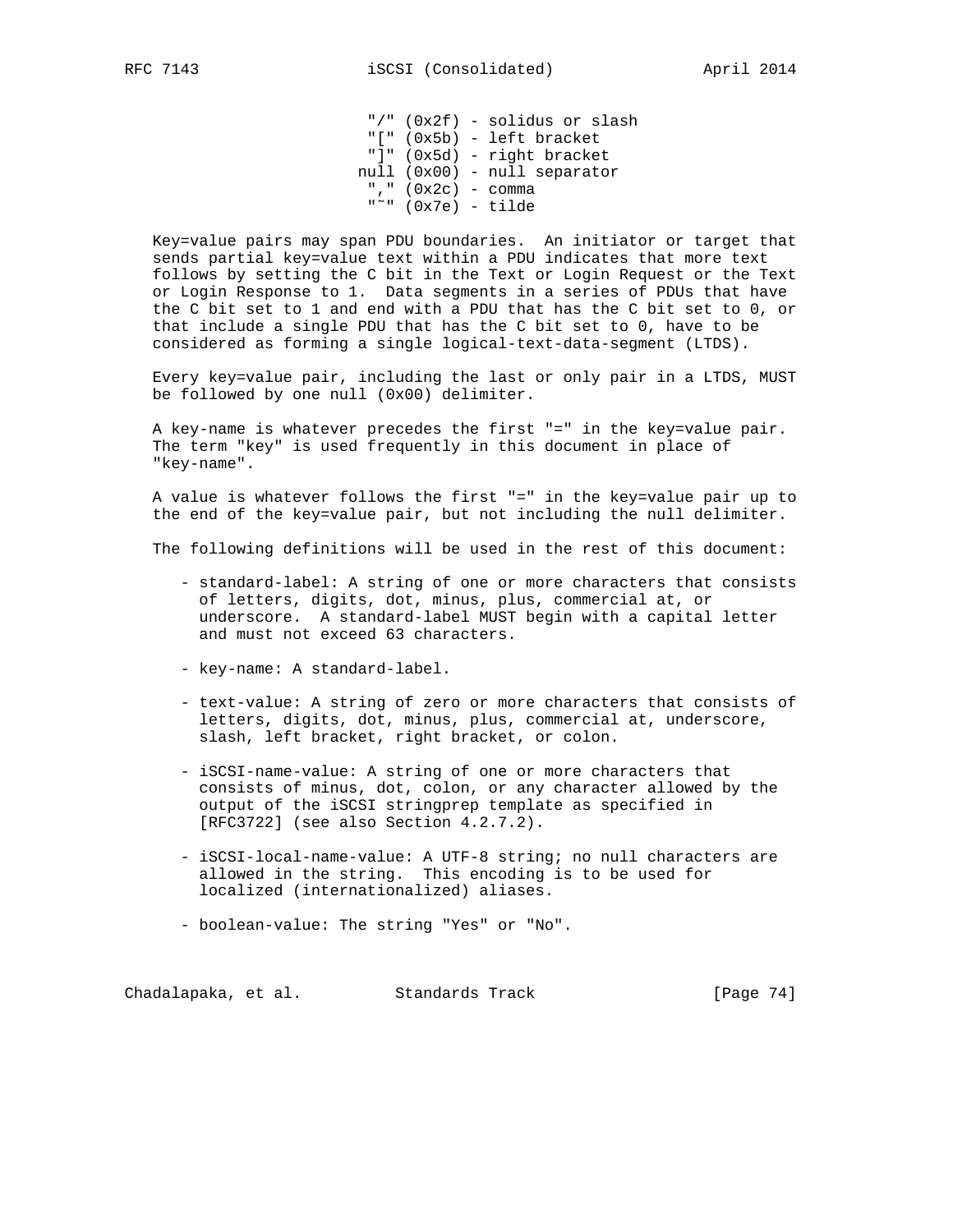- hex-constant: A hexadecimal constant encoded as a string that starts with "0x" or "0X" followed by one or more digits or the letters a, b, c, d, e, f, A, B, C, D, E, or F. Hex-constants are used to encode numerical values or binary strings. When used to encode numerical values, the excessive use of leading 0 digits is discouraged. The string following 0X (or 0x) represents a base16 number that starts with the most significant base16 digit, followed by all other digits in decreasing order of significance and ending with the least significant base16 digit. When used to encode binary strings, hexadecimal constants have an implicit byte-length that includes four bits for every hexadecimal digit of the constant, including leading zeroes. For example, a hex-constant of n hexadecimal digits has a byte-length of (the integer part of)  $(n + 1)/2$ .
	- decimal-constant: An unsigned decimal number with the digit 0 or a string of one or more digits that starts with a non-zero digit. Decimal-constants are used to encode numerical values or binary strings. Decimal-constants can only be used to encode binary strings if the string length is explicitly specified. There is no implicit length for decimal strings. Decimal-constants MUST NOT be used for parameter values if the values can be equal to or greater than 2\*\*64 (numerical) or for binary strings that can be longer than 64 bits.
	- base64-constant: Base64 constant encoded as a string that starts with "0b" or "0B" followed by 1 or more digits, letters, plus sign, slash, or equals sign. The encoding is done according to [RFC4648].
	- numerical-value: An unsigned integer always less than 2\*\*64 encoded as a decimal-constant or a hex-constant. Unsigned integer arithmetic applies to numerical-values.
	- large-numerical-value: An unsigned integer that can be larger than or equal to 2\*\*64 encoded as a hex-constant or base64-constant. Unsigned integer arithmetic applies to large numerical-values.
	- numerical-range: Two numerical-values separated by a tilde, where the value to the right of the tilde must not be lower than the value to the left.
	- regular-binary-value: A binary string not longer than 64 bits encoded as a decimal-constant, hex-constant, or base64-constant. The length of the string is either specified by the key definition or is the implicit byte-length of the encoded string.

Chadalapaka, et al. Standards Track [Page 75]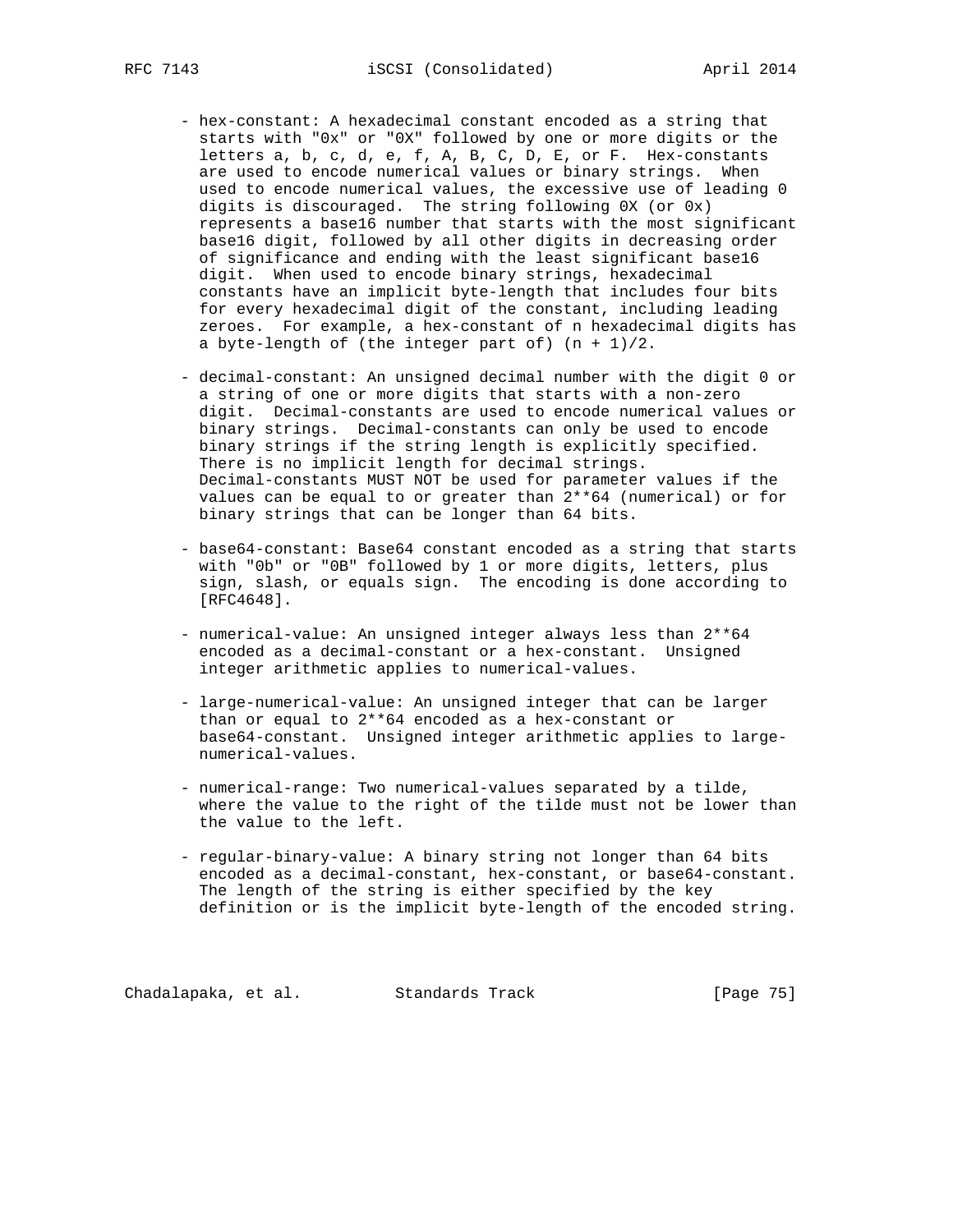- large-binary-value: A binary string longer than 64 bits encoded as a hex-constant or base64-constant. The length of the string is either specified by the key definition or is the implicit byte-length of the encoded string.
- binary-value: A regular-binary-value or a large-binary-value. Operations on binary values are key-specific.
- simple-value: Text-value, iSCSI-name-value, boolean-value, numerical-value, a numerical-range, or a binary-value.
- list-of-values: A sequence of text-values separated by a comma.

 If not otherwise specified, the maximum length of a simple-value (not its encoded representation) is 255 bytes, not including the delimiter (comma or zero byte).

 Any iSCSI target or initiator MUST support receiving at least 8192 bytes of key=value data in a negotiation sequence. When proposing or accepting authentication methods that explicitly require support for very long authentication items, the initiator and target MUST support receiving at least 64 kilobytes of key=value data.

6.2. Text Mode Negotiation

 During login, and thereafter, some session or connection parameters are either declared or negotiated through an exchange of textual information.

 The initiator starts the negotiation and/or declaration through a Text or Login Request and indicates when it is ready for completion (by setting the F bit to 1 and keeping it at 1 in a Text Request, or the T bit in the Login Request). As negotiation text may span PDU boundaries, a Text or Login Request or a Text or Login Response PDU that has the C bit set to 1 MUST NOT have the F bit or T bit set to 1.

 A target receiving a Text or Login Request with the C bit set to 1 MUST answer with a Text or Login Response with no data segment (DataSegmentLength 0). An initiator receiving a Text or Login Response with the C bit set to 1 MUST answer with a Text or Login Request with no data segment (DataSegmentLength 0).

 A target or initiator SHOULD NOT use a Text or Login Response or a Text or Login Request with no data segment (DataSegmentLength 0) unless explicitly required by a general or a key-specific negotiation rule.

Chadalapaka, et al. Standards Track [Page 76]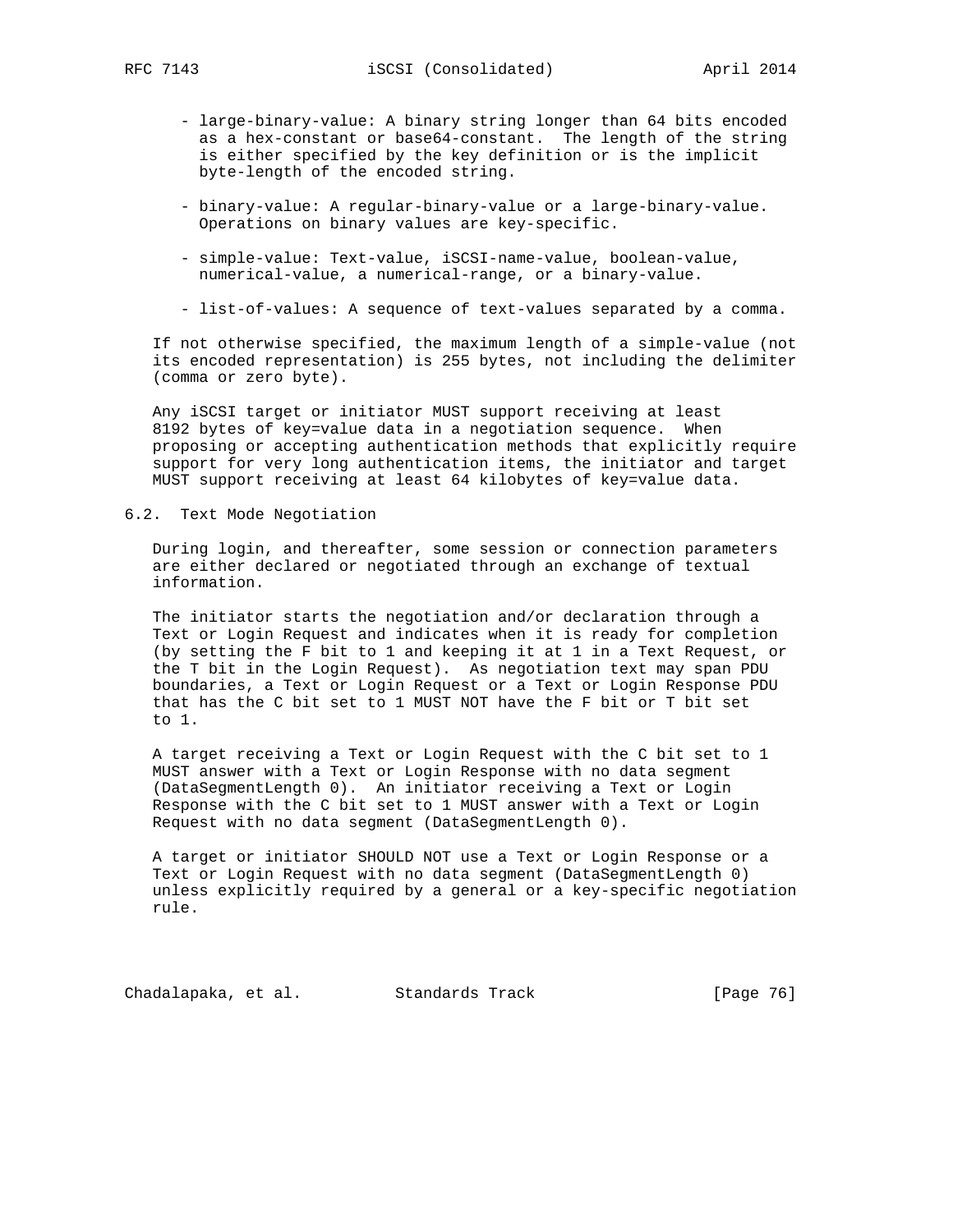There MUST NOT be more than one outstanding Text Request, or Text Response PDU on an iSCSI connection. An outstanding PDU in this context is one that has not been acknowledged by the remote iSCSI side.

The format of a declaration is:

Declarer-> <key>=<valuex>

The general format of text negotiation is:

Proposer-> <key>=<valuex>

Acceptor-> <key>={<valuey>|NotUnderstood|Irrelevant|Reject}

 Thus, a declaration is a one-way textual exchange (unless the key is not understood by the receiver), while a negotiation is a two-way exchange.

 The proposer or declarer can be either the initiator or the target, and the acceptor can be either the target or initiator, respectively. Targets are not limited to respond to key=value pairs as proposed by the initiator. The target may propose key=value pairs of its own.

 All negotiations are explicit (i.e., the result MUST only be based on newly exchanged or declared values). There are no implicit proposals. If a proposal is not made, then a reply cannot be expected. Conservative design also requires that default values should not be relied upon when the use of some other value has serious consequences.

 The value proposed or declared can be a numerical-value, a numerical range defined by the lower and upper value with both integers separated by a tilde, a binary value, a text-value, an iSCSI-name value, an iSCSI-local-name-value, a boolean-value (Yes or No), or a list of comma-separated text-values. A range, a large-numerical value, an iSCSI-name-value, and an iSCSI-local-name-value MAY ONLY be used if explicitly allowed. An accepted value can be a numerical value, a large-numerical-value, a text-value, or a boolean-value.

 If a specific key is not relevant for the current negotiation, the acceptor may answer with the constant "Irrelevant" for all types of negotiations. However, the negotiation is not considered to have failed if the answer is "Irrelevant". The "Irrelevant" answer is meant for those cases in which several keys are presented by a proposing party but the selection made by the acceptor for one of the

Chadalapaka, et al. Standards Track [Page 77]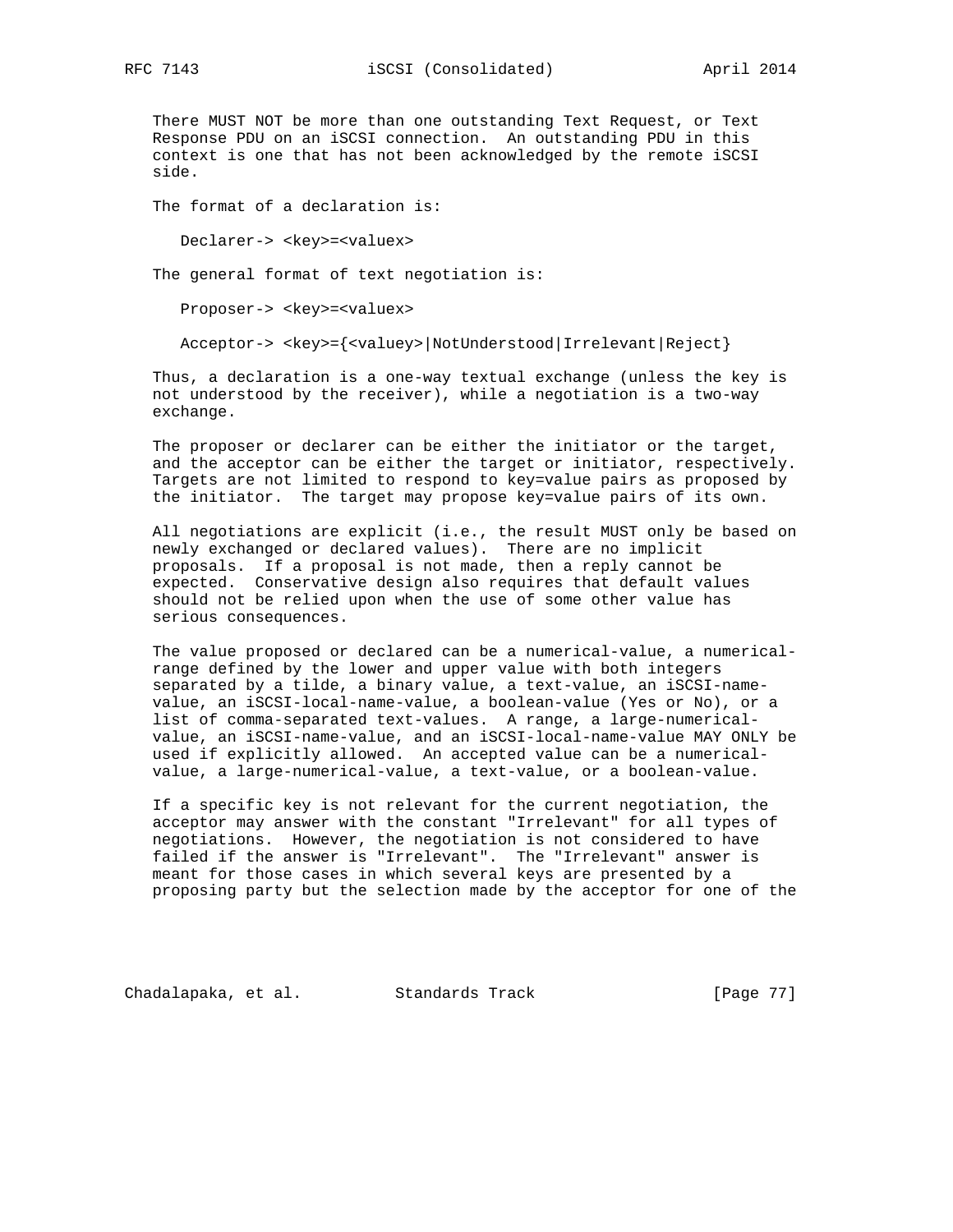keys makes other keys irrelevant. The following example illustrates the use of "Irrelevant":

I->T InitialR2T=No,ImmediateData=Yes,FirstBurstLength=4192

- T->I InitialR2T=Yes,ImmediateData=No,FirstBurstLength=Irrelevant
- I->T X-rdname-vkey1=(bla,alb,None), X-rdname-vkey2=(bla,alb)
- T->I X-rdname-vkey1=None, X-rdname-vkey2=Irrelevant

 Any key not understood by the acceptor may be ignored by the acceptor without affecting the basic function. However, the answer for a key that is not understood MUST be key=NotUnderstood. Note that NotUnderstood is a valid answer for both declarative and negotiated keys. The general iSCSI philosophy is that comprehension precedes processing for any iSCSI key. A proposer of an iSCSI key, negotiated or declarative, in a text key exchange MUST thus be able to properly handle a NotUnderstood response.

 The proper way to handle a NotUnderstood response depends on where the key is specified and whether the key is declarative or negotiated. An iSCSI implementation MUST comprehend all text keys defined in this document. Returning a NotUnderstood response on any of these text keys therefore MUST be considered a protocol error and handled accordingly. For all other "later" keys, i.e., text keys defined in later specifications, a NotUnderstood answer concludes the negotiation for a negotiated key, whereas for a declarative key a NotUnderstood answer simply informs the declarer of a lack of comprehension by the receiver.

 In either case, a NotUnderstood answer always requires that the protocol behavior associated with that key not be used within the scope of the key (connection/session) by either side.

 The constants "None", "Reject", "Irrelevant", and "NotUnderstood" are reserved and MUST ONLY be used as described here. Violation of this rule is a protocol error (in particular, the use of "Reject", "Irrelevant", and "NotUnderstood" as proposed values).

 "Reject" or "Irrelevant" are legitimate negotiation options where allowed, but their excessive use is discouraged. A negotiation is considered complete when the acceptor has sent the key value pair even if the value is "Reject", "Irrelevant", or "NotUnderstood". Sending the key again would be a renegotiation and is forbidden for many keys.

Chadalapaka, et al. Standards Track [Page 78]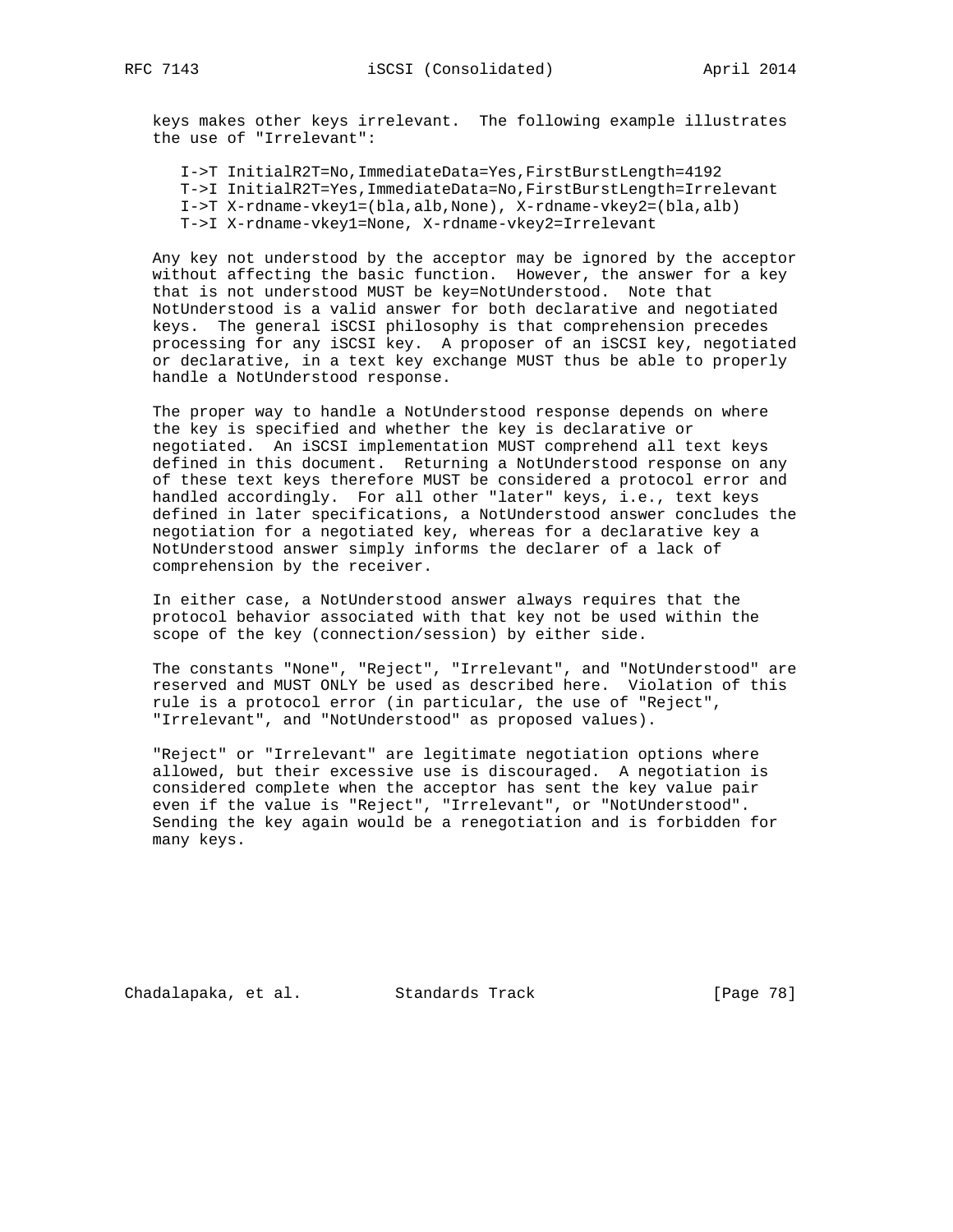If the acceptor sends "Reject" as an answer, the negotiated key is left at its current value (or default if no value was set). If the current value is not acceptable to the proposer on the connection or to the session in which it is sent, the proposer MAY choose to terminate the connection or session.

 All keys in this document MUST be supported by iSCSI initiators and targets when used as specified here. If used as specified, these keys MUST NOT be answered with NotUnderstood.

 Implementers may introduce new private keys by prefixing them with X followed by their (reverse) domain name, or with new public keys registered with IANA. For example, the entity owning the domain example.com can issue:

X-com.example.bar.foo.do\_something=3

 Each new public key in the course of standardization MUST define the acceptable responses to the key, including NotUnderstood as appropriate. Unlike [RFC3720], note that this document prohibits the X# prefix for new public keys. Based on iSCSI implementation experience, we know that there is no longer a need for a standard name prefix for keys that allow a NotUnderstood response. Note that NotUnderstood will generally have to be allowed for new public keys for backwards compatibility, as well as for private X- keys. Thus, the name prefix "X#" in new public key-names does not carry any significance. To avoid confusion, new public key-names MUST NOT begin with an "X#" prefix.

 Implementers MAY also introduce new values, but ONLY for new keys or authentication methods (see Section 12) or digests (see Section 13.1).

 Whenever parameter actions or acceptance are dependent on other parameters, the dependency rules and parameter sequence must be specified with the parameters.

 In the Login Phase (see Section 6.3), every stage is a separate negotiation. In the Full Feature Phase, a Text Request/Response sequence is a negotiation. Negotiations MUST be handled as atomic operations. For example, all negotiated values go into effect after the negotiation concludes in agreement or are ignored if the negotiation fails.

 Some parameters may be subject to integrity rules (e.g., parameter-x must not exceed parameter-y, or parameter-u not 1 implies that parameter-v be Yes). Whenever required, integrity rules are specified with the keys. Checking for compliance with the integrity

Chadalapaka, et al. Standards Track [Page 79]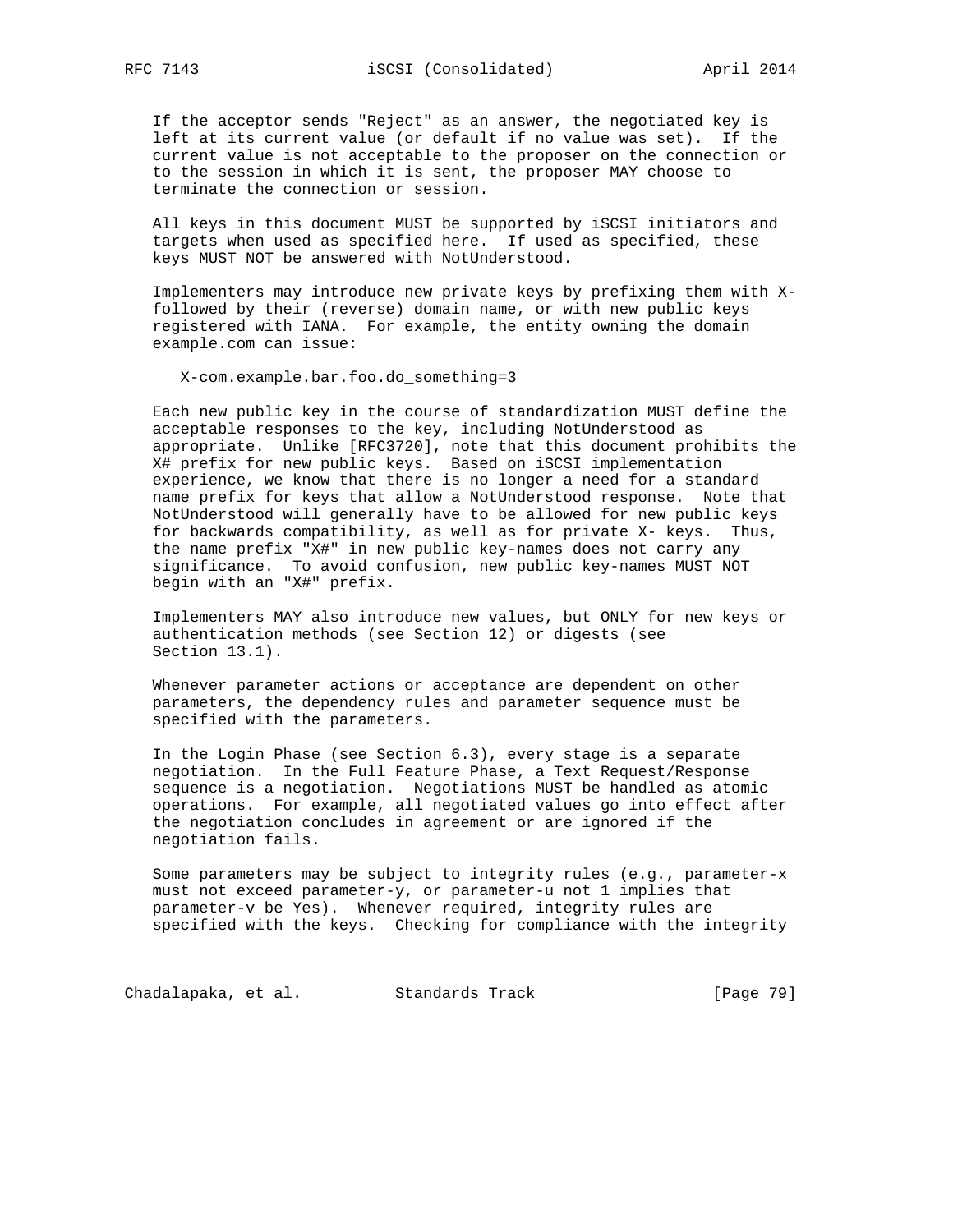rule must only be performed after all the parameters are available (the existent and the newly negotiated). An iSCSI target MUST perform integrity checking before the new parameters take effect. An initiator MAY perform integrity checking.

 An iSCSI initiator or target MAY terminate a negotiation that does not terminate within an implementation-specific reasonable time or number of exchanges but SHOULD allow at least six (6) exchanges.

## 6.2.1. List Negotiations

 In list negotiation, the originator sends a list of values (which may include "None"), in order of preference.

 The responding party MUST respond with the same key and the first value that it supports (and is allowed to use for the specific originator) selected from the originator list.

 The constant "None" MUST always be used to indicate a missing function. However, "None" is only a valid selection if it is explicitly proposed. When "None" is proposed as a selection item in a negotiation for a key, it indicates to the responder that not supporting any functionality related to that key is legal, and if "None" is the negotiation result for such a key, it means that key specific semantics are not operational for the negotiation scope (connection or session) of that key.

 If an acceptor does not understand any particular value in a list, it MUST ignore it. If an acceptor does not support, does not understand, or is not allowed to use any of the proposed options with a specific originator, it may use the constant "Reject" or terminate the negotiation. The selection of a value not proposed MUST be handled by the originator as a protocol error.

### 6.2.2. Simple-Value Negotiations

 For simple-value negotiations, the accepting party MUST answer with the same key. The value it selects becomes the negotiation result.

 Proposing a value not admissible (e.g., not within the specified bounds) MAY be answered with the constant "Reject"; otherwise, the acceptor MUST select an admissible value.

 The selection, by the acceptor, of a value not admissible under the selection rules is considered a protocol error. The selection rules are key-specific.

Chadalapaka, et al. Standards Track (Page 80)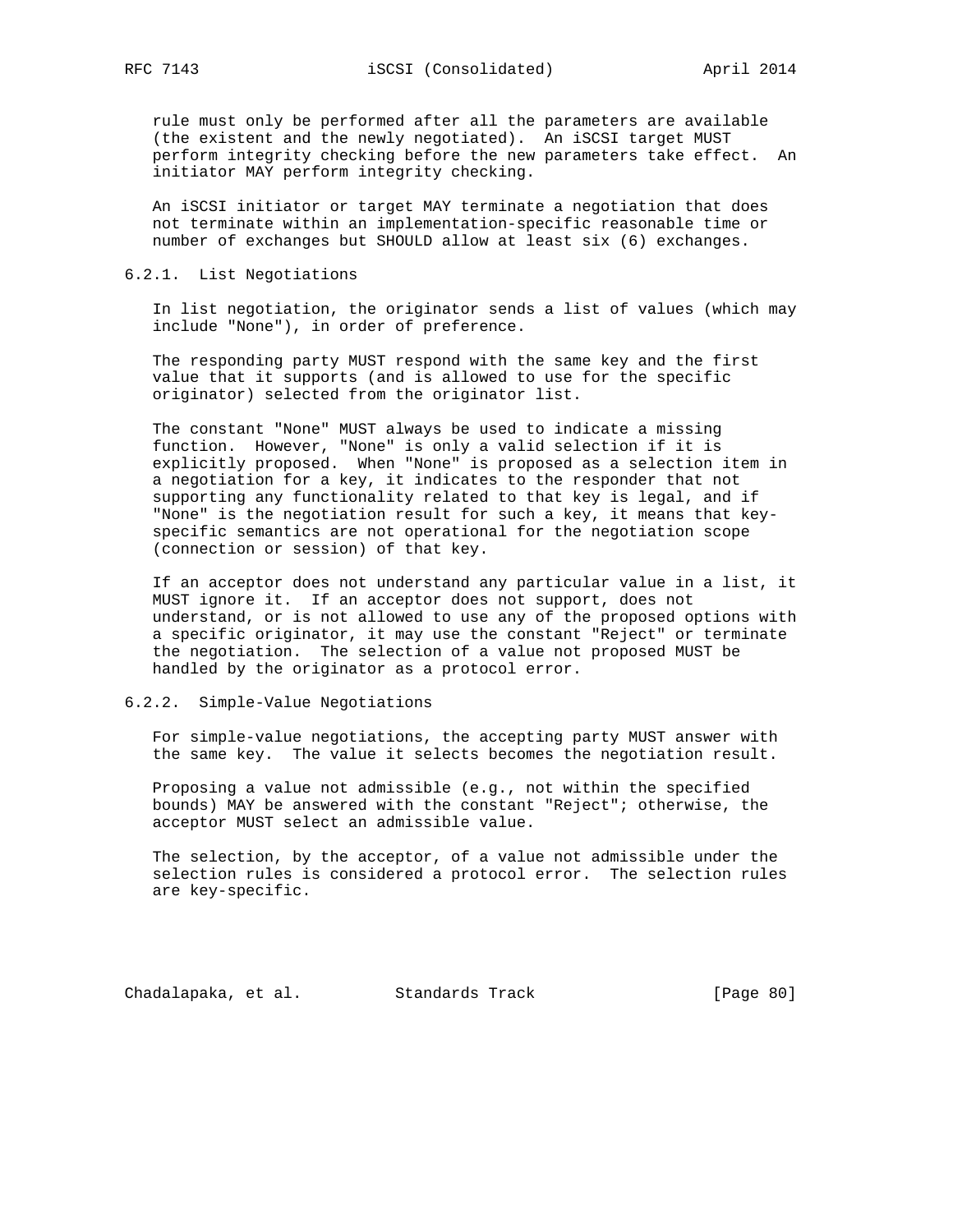For a numerical range, the value selected MUST be an integer within the proposed range or "Reject" (if the range is unacceptable).

 For Boolean negotiations (i.e., keys taking the values "Yes" or "No"), the accepting party MUST answer with the same key and the result of the negotiation when the received value does not determine that result by itself. The last value transmitted becomes the negotiation result. The rules for selecting the value with which to answer are expressed as Boolean functions of the value received, and the value that the accepting party would have selected if given a choice.

Specifically, the two cases in which answers are OPTIONAL are:

- The Boolean function is "AND" and the value "No" is received. The outcome of the negotiation is "No".
- The Boolean function is "OR" and the value "Yes" is received. The outcome of the negotiation is "Yes".

 Responses are REQUIRED in all other cases, and the value chosen and sent by the acceptor becomes the outcome of the negotiation.

### 6.3. Login Phase

 The Login Phase establishes an iSCSI connection between an initiator and a target; it also creates a new session or associates the connection to an existing session. The Login Phase sets the iSCSI protocol parameters and security parameters, and authenticates the initiator and target to each other.

 The Login Phase is only implemented via Login Requests and Responses. The whole Login Phase is considered as a single task and has a single Initiator Task Tag (similar to the linked SCSI commands).

 There MUST NOT be more than one outstanding Login Request or Login Response on an iSCSI connection. An outstanding PDU in this context is one that has not been acknowledged by the remote iSCSI side.

The default MaxRecvDataSegmentLength is used during login.

Chadalapaka, et al. Standards Track [Page 81]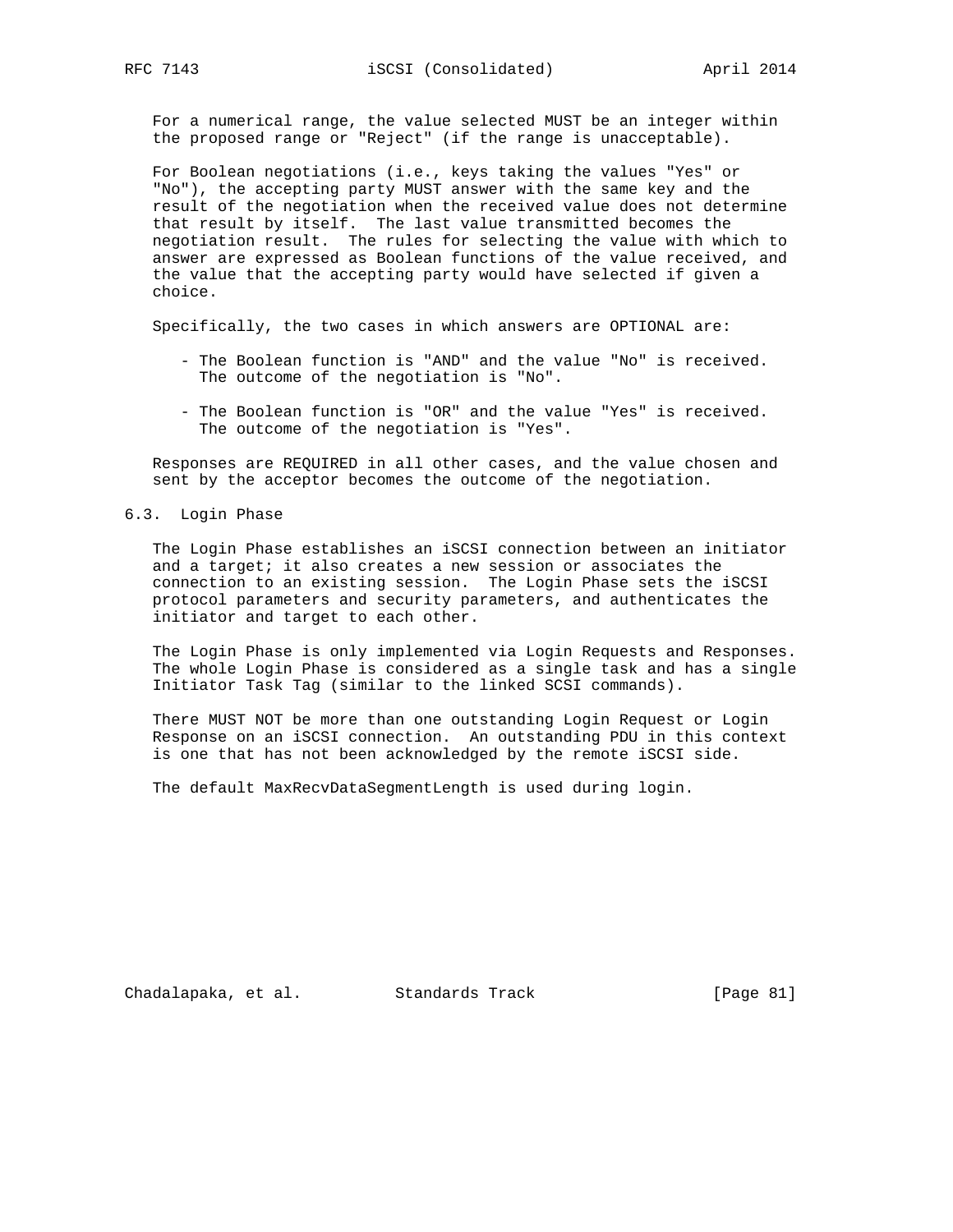The Login Phase sequence of requests and responses proceeds as follows:

- Login initial request
- Login partial response (optional)
- More Login Requests and Responses (optional)
- Login Final-Response (mandatory)

 The initial Login Request of any connection MUST include the InitiatorName key=value pair. The initial Login Request of the first connection of a session MAY also include the SessionType key=value pair. For any connection within a session whose type is not "Discovery", the first Login Request MUST also include the TargetName key=value pair.

The Login Final-Response accepts or rejects the Login Request.

 The Login Phase MAY include a SecurityNegotiation stage and a LoginOperationalNegotiation stage and MUST include at least one of them, but the included stage MAY be empty except for the mandatory names.

 The Login Requests and Responses contain a field (CSG) that indicates the current negotiation stage (SecurityNegotiation or LoginOperationalNegotiation). If both stages are used, the SecurityNegotiation MUST precede the LoginOperationalNegotiation.

 Some operational parameters can be negotiated outside the login through Text Requests and Responses.

 Authentication-related security keys (Section 12) MUST be completely negotiated within the Login Phase. The use of underlying IPsec security is specified in Section 9.3, in [RFC3723], and in [RFC7146]. iSCSI support for security within the protocol only consists of authentication in the Login Phase.

 In some environments, a target or an initiator is not interested in authenticating its counterpart. It is possible to bypass authentication through the Login Request and Response.

 The initiator and target MAY want to negotiate iSCSI authentication parameters. Once this negotiation is completed, the channel is considered secure.

Chadalapaka, et al. Standards Track [Page 82]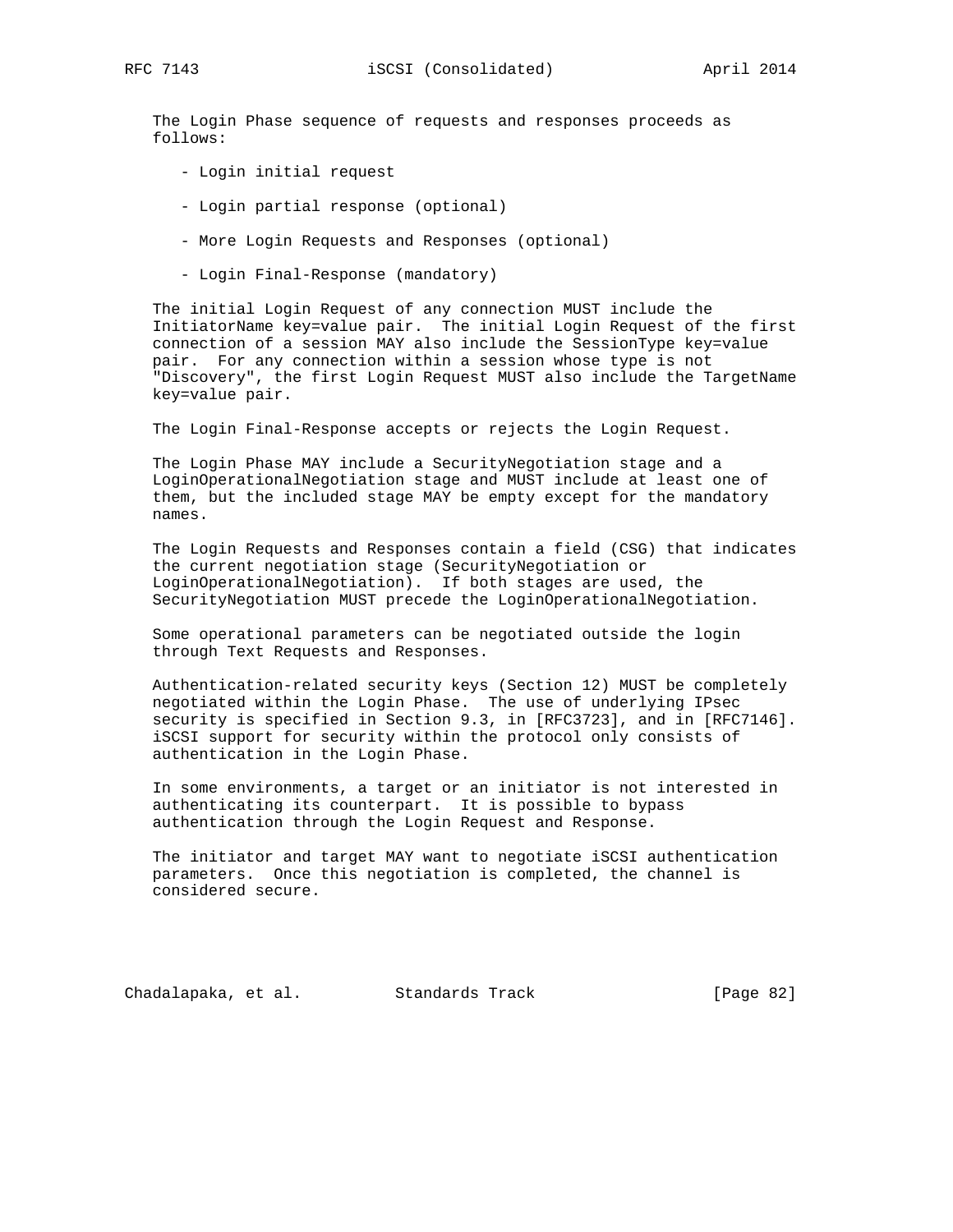Most of the negotiation keys are only allowed in a specific stage. The keys used during the SecurityNegotiation stage are listed in Section 12, and the keys used during the LoginOperationalNegotiation stage are discussed in Section 13. Only a limited set of keys (marked as Any-Stage in Section 13) may be used in either of the two stages.

 Any given Login Request or Response belongs to a specific stage; this determines the negotiation keys allowed with the request or response. Sending a key that is not allowed in the current stage is considered a protocol error.

 Stage transition is performed through a command exchange (request/response) that carries the T bit and the same CSG code. During this exchange, the next stage is selected by the target via the Next Stage code (NSG). The selected NSG MUST NOT exceed the value stated by the initiator. The initiator can request a transition whenever it is ready, but a target can only respond with a transition after one is proposed by the initiator.

 In a negotiation sequence, the T bit settings in one Login Request- Login Response pair have no bearing on the T bit settings of the next pair. An initiator that has the T bit set to 1 in one pair and is answered with a T bit setting of 0 may issue the next request with the T bit set to 0.

 When a transition is requested by the initiator and acknowledged by the target, both the initiator and target switch to the selected stage.

 Targets MUST NOT submit parameters that require an additional initiator Login Request in a Login Response with the T bit set to 1.

 Stage transitions during login (including entering and exit) are only possible as outlined in the following table:

| From<br>$To \rightarrow$<br>٦Z | Security |     | Operational   FullFeature |
|--------------------------------|----------|-----|---------------------------|
| $(s\tan t)$                    | yes      | yes | no                        |
| Security                       | no       | yes | yes                       |
| Operational                    | no       | no  | yes                       |

Chadalapaka, et al. Standards Track [Page 83]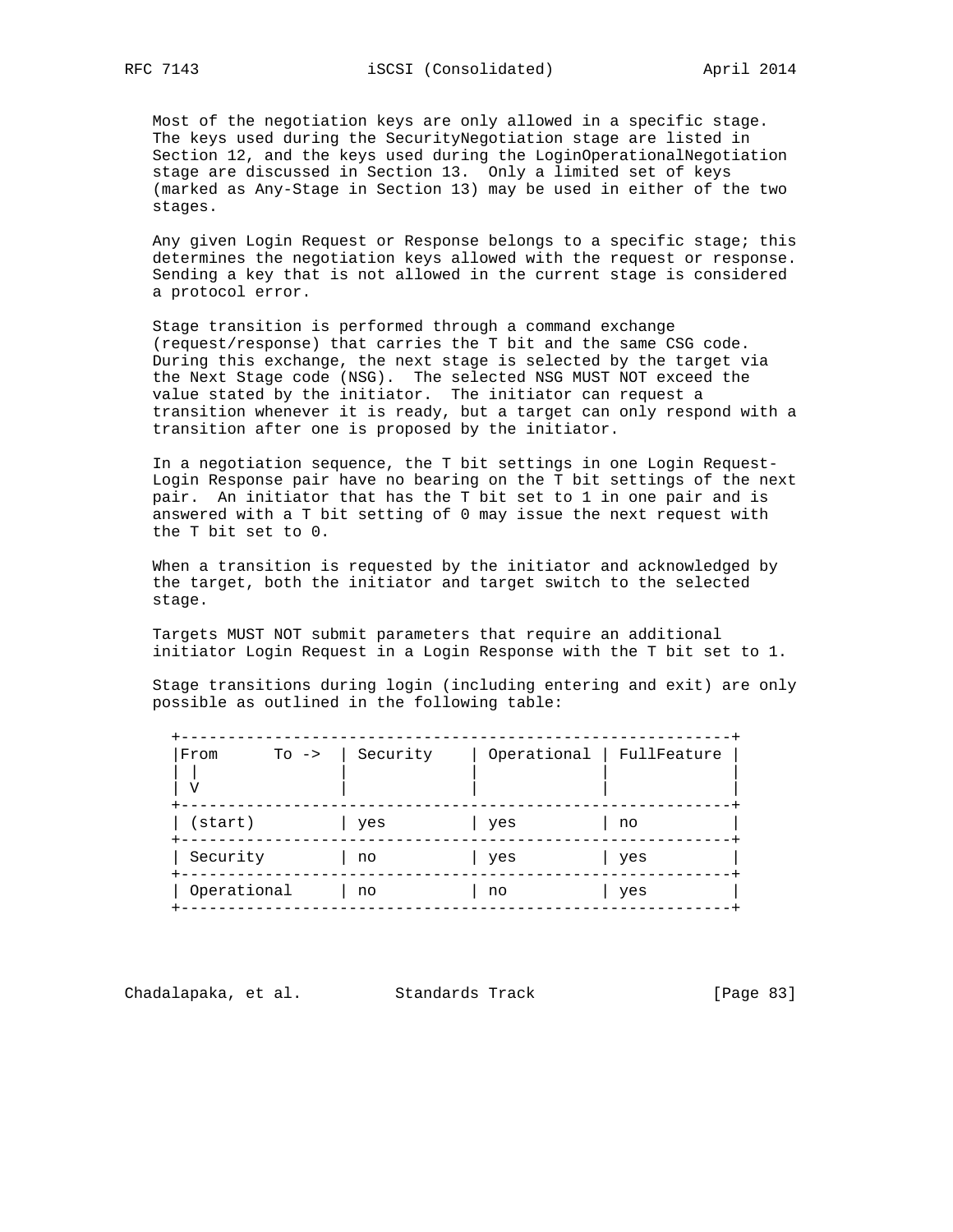The Login Final-Response that accepts a Login Request can only come as a response to a Login Request with the T bit set to 1, and both the request and response MUST indicate FullFeaturePhase as the next phase via the NSG field.

 Neither the initiator nor the target should attempt to declare or negotiate a parameter more than once during login, except for responses to specific keys that explicitly allow repeated key declarations (e.g., TargetAddress). An attempt to renegotiate/redeclare parameters not specifically allowed MUST be detected by the initiator and target. If such an attempt is detected by the target, the target MUST respond with a Login reject (initiator  $error$ ); if detected by the initiator, the initiator MUST drop the connection.

6.3.1. Login Phase Start

 The Login Phase starts with a Login Request from the initiator to the target. The initial Login Request includes:

- Protocol version supported by the initiator
- iSCSI Initiator Name and iSCSI Target Name
- ISID, TSIH, and connection IDs
- Negotiation stage that the initiator is ready to enter

Chadalapaka, et al. Standards Track [Page 84]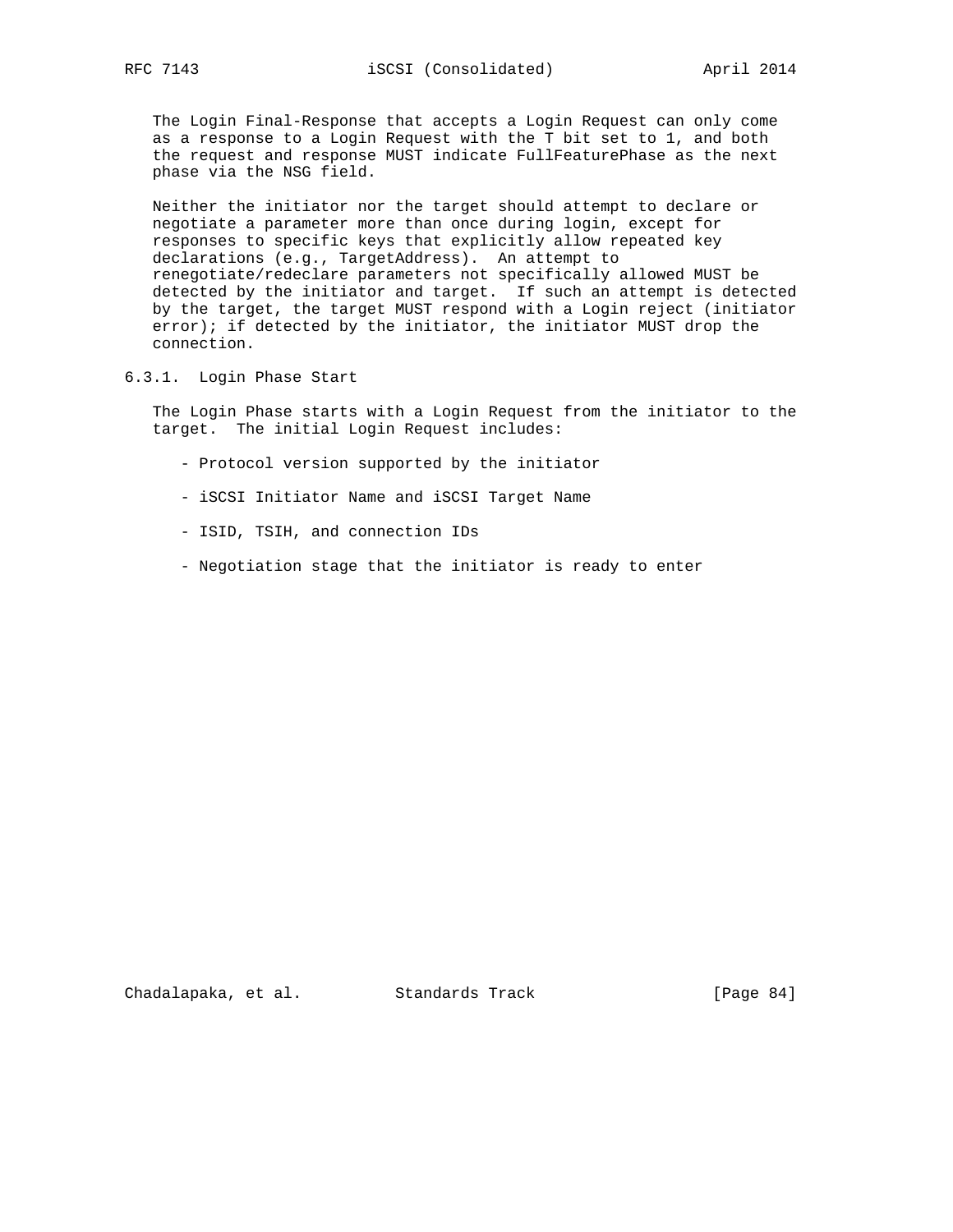A login may create a new session, or it may add a connection to an existing session. Between a given iSCSI initiator node (selected only by an InitiatorName) and a given iSCSI target defined by an iSCSI TargetName and a Target Portal Group Tag, the login results are defined by the following table:

| ISID     | TSIH                       | CID.     | Target Action                                        |
|----------|----------------------------|----------|------------------------------------------------------|
| new      | non-zero                   | any      | fail the login<br>("session does not exist")         |
| new      | zero                       | any      | instantiate a new session                            |
| existing | zero                       | any      | do session reinstatement<br>(see Section 6.3.5)      |
| existing | non-zero<br>existing       | new      | add a new connection to<br>the session               |
| existing | non-zero<br>existing       | existing | do connection reinstatement<br>(see Section 7.1.4.3) |
|          | existing   non-zero<br>new | any      | fail the login<br>("session does not exist")         |

The determination of "existing" or "new" is made by the target.

Optionally, the Login Request may include:

- Security parameters OR
- iSCSI operational parameters AND/OR
- The next negotiation stage that the initiator is ready to enter

The target can answer the login in the following ways:

 - Login Response with Login reject. This is an immediate rejection from the target that causes the connection to terminate and the session to terminate if this is the first (or only) connection of a new session. The T bit, the CSG field, and the NSG field are reserved.

Chadalapaka, et al. Standards Track [Page 85]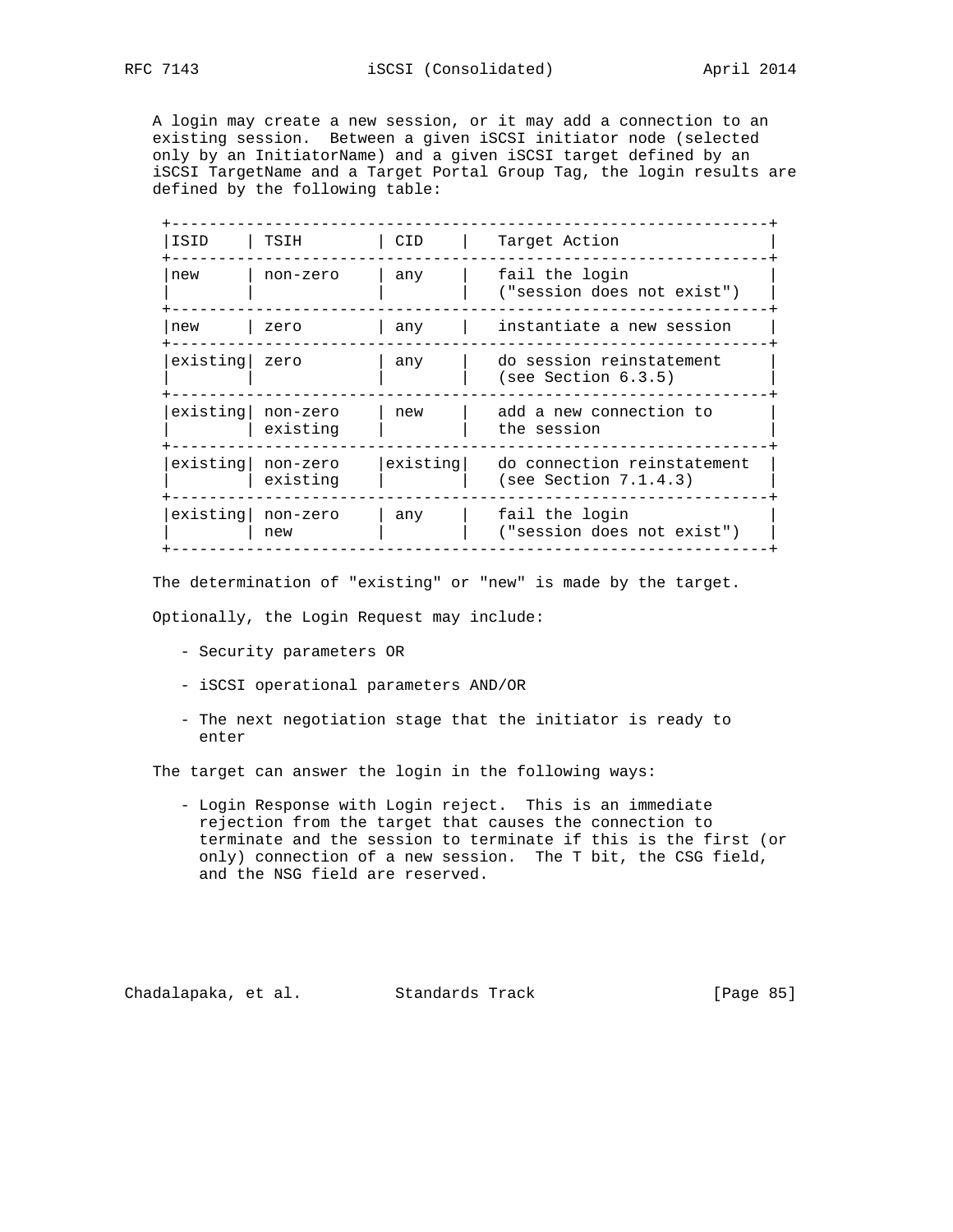- Login Response with Login accept as the Final-Response (T bit set to 1 and the NSG in both request and response is set to FullFeaturePhase). The response includes the protocol version supported by the target and the session ID and may include iSCSI operational or security parameters (that depend on the current stage).
- Login Response with Login accept as a partial response (NSG not set to FullFeaturePhase in both request and response) that indicates the start of a negotiation sequence. The response includes the protocol version supported by the target and either security or iSCSI parameters (when no security mechanism is chosen) supported by the target.

 If the initiator decides to forego the SecurityNegotiation stage, it issues the Login with the CSG set to LoginOperationalNegotiation, and the target may reply with a Login Response that indicates that it is unwilling to accept the connection (see Section 11.13) without SecurityNegotiation and will terminate the connection with a response of Authentication failure (see Section 11.13.5).

 If the initiator is willing to negotiate iSCSI security, but is unwilling to make the initial parameter proposal and may accept a connection without iSCSI security, it issues the Login with the T bit set to 1, the CSG set to SecurityNegotiation, and the NSG set to LoginOperationalNegotiation. If the target is also ready to skip security, the Login Response only contains the TargetPortalGroupTag key (see Section 13.9), the T bit set to 1, the CSG set to SecurityNegotiation, and the NSG set to LoginOperationalNegotiation.

 An initiator that chooses to operate without iSCSI security and with all the operational parameters taking the default values issues the Login with the T bit set to 1, the CSG set to LoginOperationalNegotiation, and the NSG set to FullFeaturePhase. If the target is also ready to forego security and can finish its LoginOperationalNegotiation, the Login Response has the T bit set to 1, the CSG set to LoginOperationalNegotiation, and the NSG set to FullFeaturePhase in the next stage.

 During the Login Phase, the iSCSI target MUST return the TargetPortalGroupTag key with the first Login Response PDU with which it is allowed to do so (i.e., the first Login Response issued after the first Login Request with the C bit set to 0) for all session types. The TargetPortalGroupTag key value indicates the iSCSI portal group servicing the Login Request PDU. If the reconfiguration of iSCSI portal groups is a concern in a given environment, the iSCSI initiator should use this key to ascertain that it had indeed initiated the Login Phase with the intended target portal group.

Chadalapaka, et al. Standards Track [Page 86]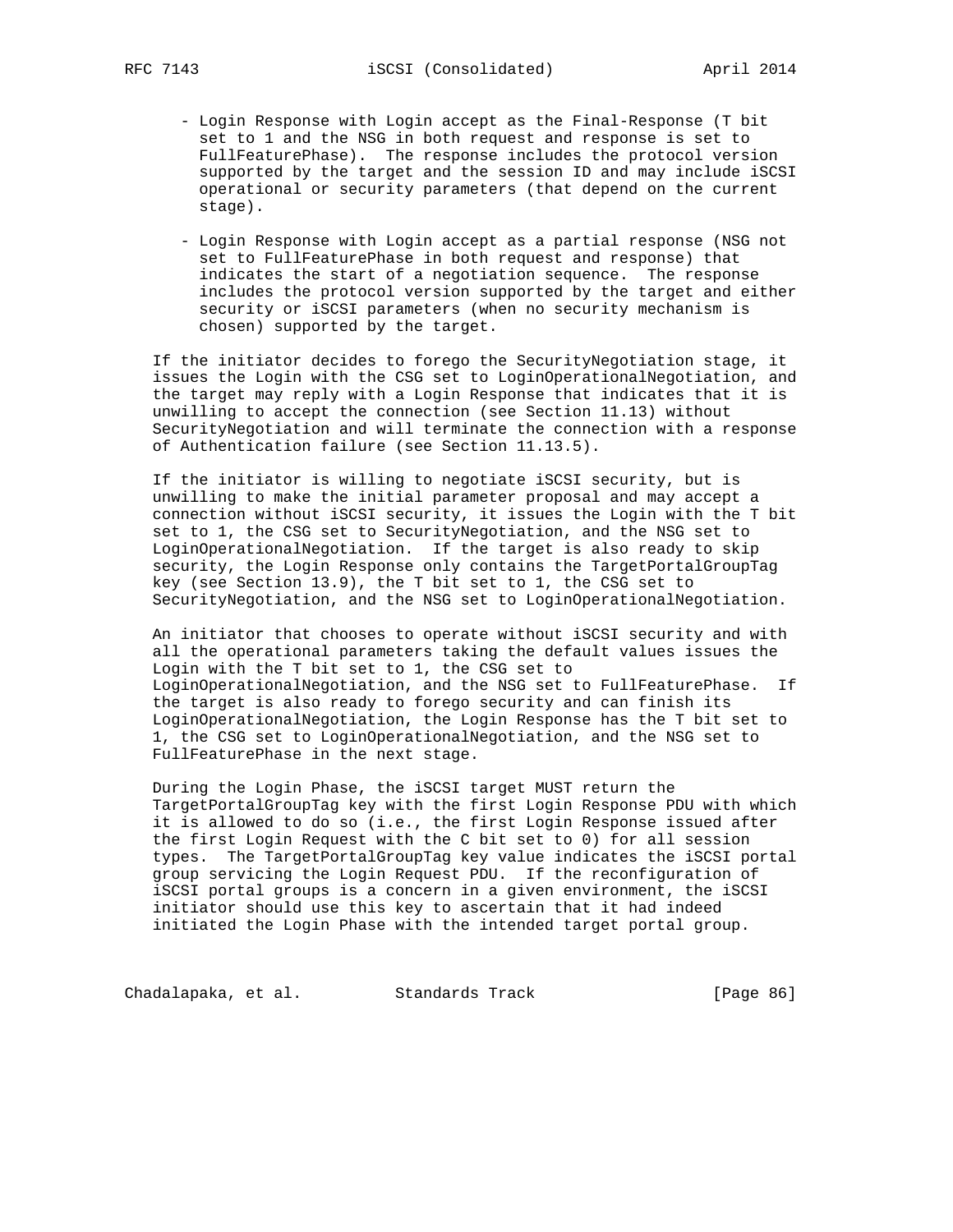## 6.3.2. iSCSI Security Negotiation

 The security exchange sets the security mechanism and authenticates the initiator and the target to each other. The exchange proceeds according to the authentication method chosen in the negotiation phase and is conducted using the key=value parameters carried in the Login Requests and Responses.

An initiator-directed negotiation proceeds as follows:

- The initiator sends a Login Request with an ordered list of the options it supports (authentication algorithm). The options are listed in the initiator's order of preference. The initiator MAY also send private or public extension options.
- The target MUST reply with the first option in the list it supports and is allowed to use for the specific initiator, unless it does not support any, in which case it MUST answer with "Reject" (see Section 6.2). The parameters are encoded in UTF-8 as key=value. For security parameters, see Section 12.
- When the initiator considers itself ready to conclude the SecurityNegotiation stage, it sets the T bit to 1 and the NSG to what it would like the next stage to be. The target will then set the T bit to 1 and set the NSG to the next stage in the Login Response when it finishes sending its security keys. The next stage selected will be the one the target selected. If the next stage is FullFeaturePhase, the target MUST reply with a Login Response with the TSIH value.

 If the security negotiation fails at the target, then the target MUST send the appropriate Login Response PDU. If the security negotiation fails at the initiator, the initiator SHOULD close the connection.

 It should be noted that the negotiation might also be directed by the target if the initiator does support security but is not ready to direct the negotiation (propose options); see Appendix B for an example.

## 6.3.3. Operational Parameter Negotiation during the Login Phase

Operational parameter negotiation during the Login Phase MAY be done:

- starting with the first Login Request if the initiator does not propose any security/integrity option.
- starting immediately after the security negotiation if the initiator and target perform such a negotiation.

Chadalapaka, et al. Standards Track [Page 87]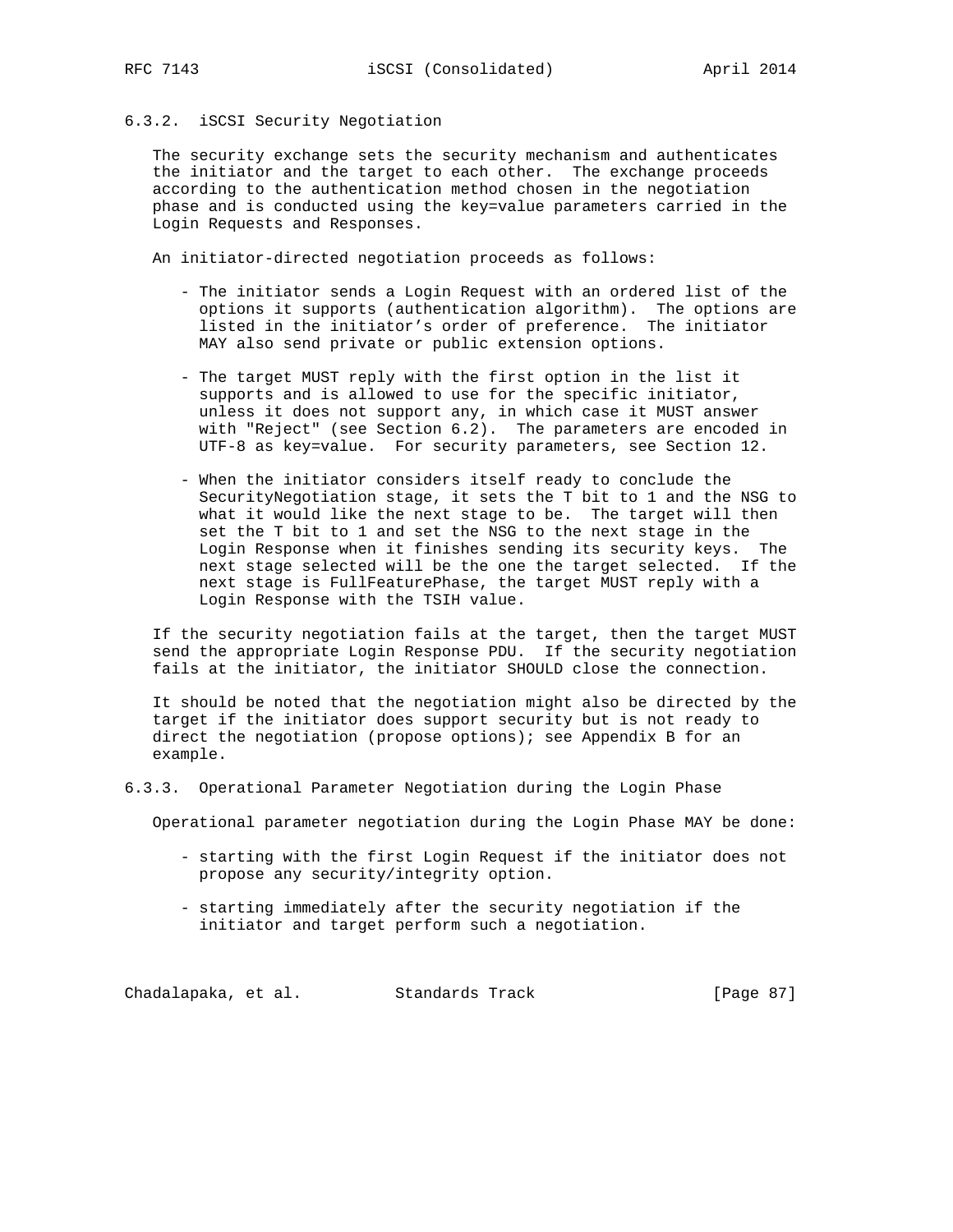Operational parameter negotiation MAY involve several Login Request- Login Response exchanges started and terminated by the initiator. The initiator MUST indicate its intent to terminate the negotiation by setting the T bit to 1; the target sets the T bit to 1 on the last response.

 Even when the initiator indicates its intent to switch stages by setting the T bit to 1 in a Login Request, the target MAY respond with a Login Response with the T bit set to 0. In that case, the initiator SHOULD continue to set the T bit to 1 in subsequent Login Requests (even empty requests) that it sends, until the target sends a Login Response with the T bit set to 1 or sends a key that requires the initiator to set the T bit to 0.

 Some session-specific parameters can only be specified during the Login Phase of the first connection of a session (i.e., begun by a Login Request that contains a zero-valued TSIH) -- the leading Login Phase (e.g., the maximum number of connections that can be used for this session).

 A session is operational once it has at least one connection in the Full Feature Phase. New or replacement connections can only be added to a session after the session is operational.

For operational parameters, see Section 13.

# 6.3.4. Connection Reinstatement

 Connection reinstatement is the process of an initiator logging in with an ISID-TSIH-CID combination that is possibly active from the target's perspective, which causes the implicit logging out of the connection corresponding to the CID and reinstatement of a new Full Feature Phase iSCSI connection in its place (with the same CID). Thus, the TSIH in the Login Request PDU MUST be non-zero, and the CID does not change during a connection reinstatement. The Login Request performs the logout function of the old connection if an explicit logout was not performed earlier. In sessions with a single connection, this may imply the opening of a second connection with the sole purpose of cleaning up the first. Targets MUST support opening a second connection even when they do not support multiple connections in the Full Feature Phase if ErrorRecoveryLevel is 2 and SHOULD support opening a second connection if ErrorRecoveryLevel is less than 2.

 If the operational ErrorRecoveryLevel is 2, connection reinstatement enables future task reassignment. If the operational ErrorRecoveryLevel is less than 2, connection reinstatement is the

Chadalapaka, et al. Standards Track [Page 88]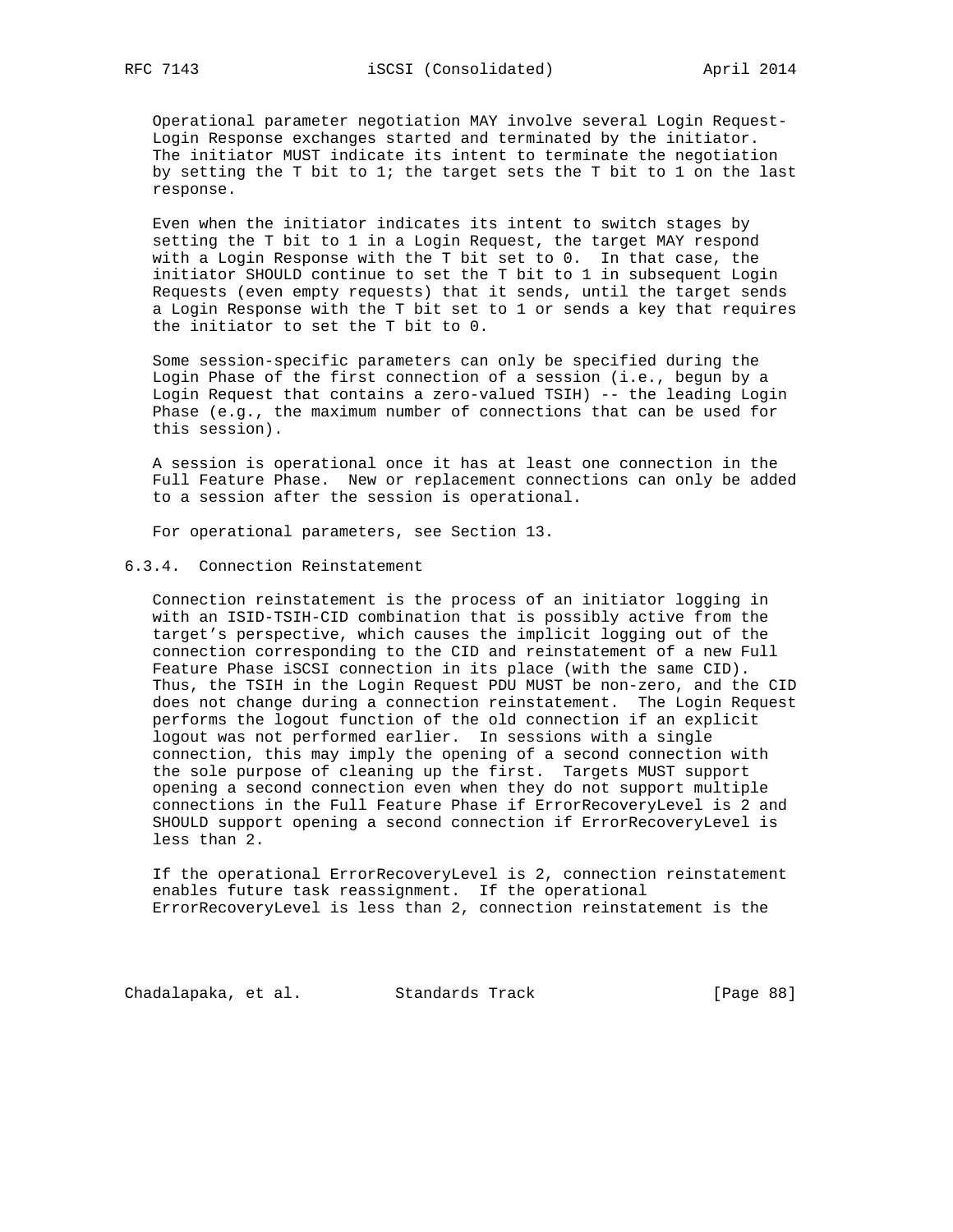replacement of the old CID without enabling task reassignment. In this case, all the tasks that were active on the old CID must be immediately terminated without further notice to the initiator.

 The initiator connection state MUST be CLEANUP\_WAIT (Section 8.1.3) when the initiator attempts a connection reinstatement.

 In practical terms, in addition to the implicit logout of the old connection, reinstatement is equivalent to a new connection login.

6.3.5. Session Reinstatement, Closure, and Timeout

 Session reinstatement is the process of an initiator logging in with an ISID that is possibly active from the target's perspective for that initiator, thus implicitly logging out the session that corresponds to the ISID and reinstating a new iSCSI session in its place (with the same ISID). Therefore, the TSIH in the Login PDU MUST be zero to signal session reinstatement. Session reinstatement causes all the tasks that were active on the old session to be immediately terminated by the target without further notice to the initiator.

 The initiator session state MUST be FAILED (Section 8.3) when the initiator attempts a session reinstatement.

Session closure is an event defined to be one of the following:

- a successful "session close" logout.
- a successful "connection close" logout for the last Full Feature Phase connection when no other connection in the session is waiting for cleanup (Section 8.2) and no tasks in the session are waiting for reassignment.

 Session timeout is an event defined to occur when the last connection state timeout expires and no tasks are waiting for reassignment. This takes the session to the FREE state (see the session state diagrams in Section 8.3).

Chadalapaka, et al. Standards Track [Page 89]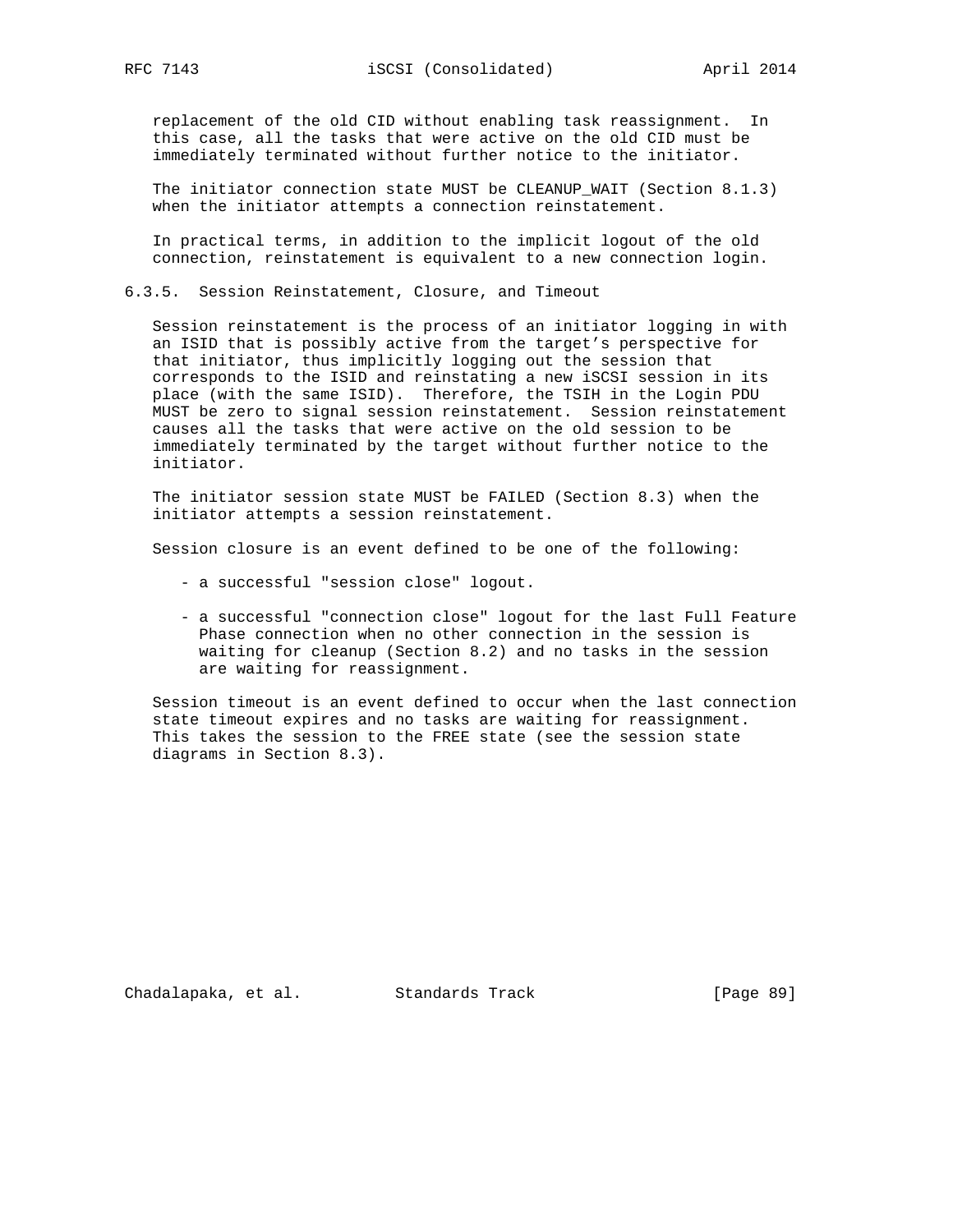## 6.3.5.1. Loss of Nexus Notification

 The iSCSI layer provides the SCSI layer with the "I\_T nexus loss" notification when any one of the following events happens:

- successful completion of session reinstatement
- session closure event
- session timeout event

 Certain SCSI object clearing actions may result due to the notification in the SCSI end nodes, as documented in Appendix E.

6.3.6. Session Continuation and Failure

 Session continuation is the process by which the state of a preexisting session continues to be used by connection reinstatement (Section 6.3.4) or by adding a connection with a new CID. Either of these actions associates the new transport connection with the session state.

 Session failure is an event where the last Full Feature Phase connection reaches the CLEANUP\_WAIT state (Section 8.2) or completes a successful recovery logout, thus causing all active tasks (that are formerly allegiant to the connection) to start waiting for task reassignment.

6.4. Operational Parameter Negotiation outside the Login Phase

 Some operational parameters MAY be negotiated outside (after) the Login Phase.

 Parameter negotiation in the Full Feature Phase is done through Text Requests and Responses. Operational parameter negotiation MAY involve several Text Request-Text Response exchanges, all of which use the same Initiator Task Tag; the initiator always starts and terminates each of these exchanges. The initiator MUST indicate its intent to finish the negotiation by setting the F bit to 1; the target sets the F bit to 1 on the last response.

 If the target responds to a Text Request with the F bit set to 1 with a Text Response with the F bit set to 0, the initiator should keep sending the Text Request (even empty requests) with the F bit set to 1 while it still wants to finish the negotiation, until it receives the Text Response with the F bit set to 1. Responding to a Text Request with the F bit set to 1 with an empty (no key=value pairs) response with the F bit set to 0 is discouraged.

Chadalapaka, et al. Standards Track [Page 90]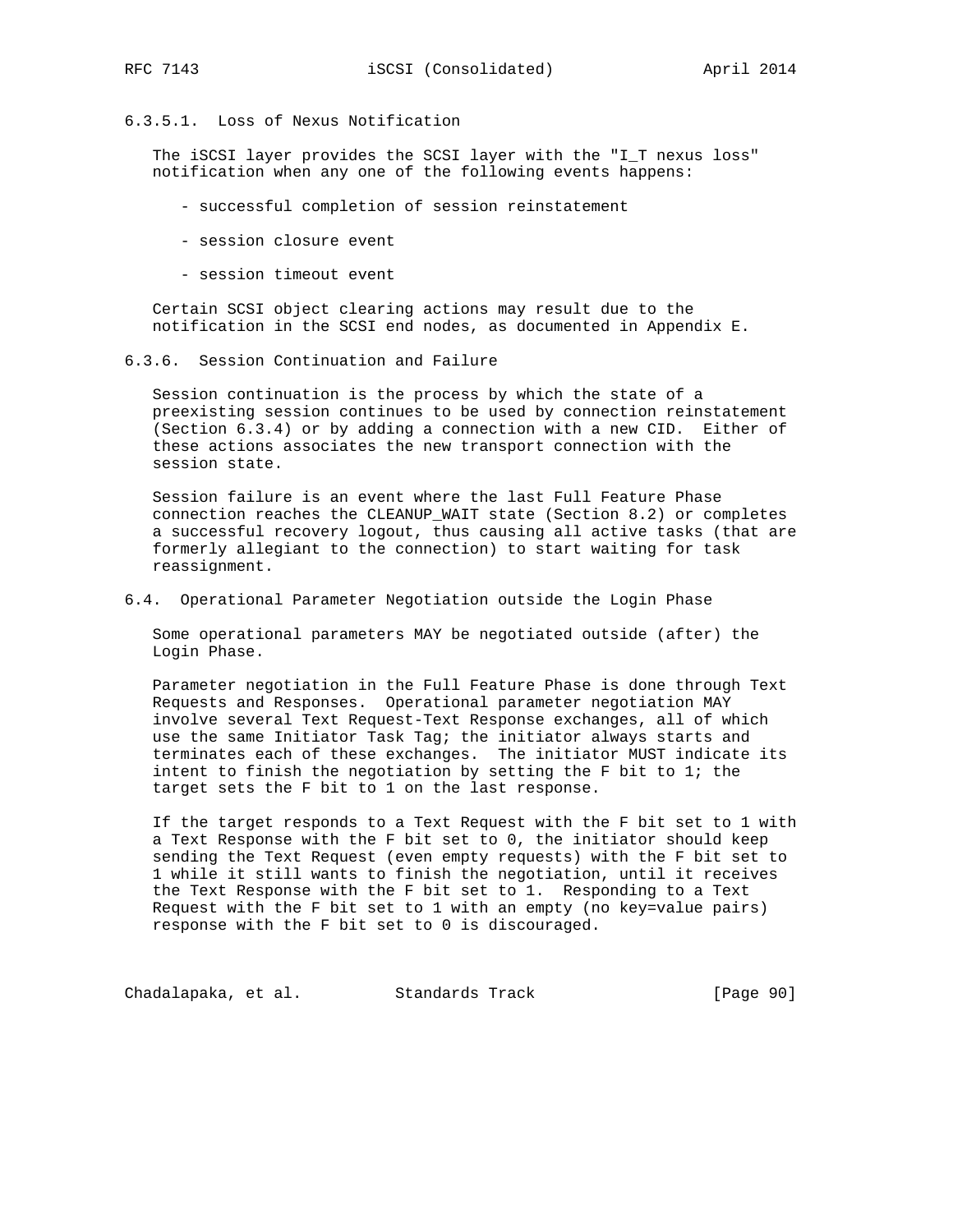Even when the initiator indicates its intent to finish the negotiation by setting the F bit to 1 in a Text Request, the target MAY respond with a Text Response with the F bit set to 0. In that case, the initiator SHOULD continue to set the F bit to 1 in subsequent Text Requests (even empty requests) that it sends, until the target sends the final Text Response with the F bit set to 1. Note that in the same case of a Text Request with the F bit set to 1, the target SHOULD NOT respond with an empty (no key=value pairs) Text Response with the F bit set to 0, because such a response may cause the initiator to abandon the negotiation.

 Targets MUST NOT submit parameters that require an additional initiator Text Request in a Text Response with the F bit set to 1.

 In a negotiation sequence, the F bit settings in one Text Request- Text Response pair have no bearing on the F bit settings of the next pair. An initiator that has the F bit set to 1 in a request and is being answered with an F bit setting of 0 may issue the next request with the F bit set to 0.

 Whenever the target responds with the F bit set to 0, it MUST set the Target Transfer Tag to a value other than the default 0xffffffff.

 An initiator MAY reset an operational parameter negotiation by issuing a Text Request with the Target Transfer Tag set to the value 0xffffffff after receiving a response with the Target Transfer Tag set to a value other than 0xffffffff. A target may reset an operational parameter negotiation by answering a Text Request with a Reject PDU.

 Neither the initiator nor the target should attempt to declare or negotiate a parameter more than once during any negotiation sequence, except for responses to specific keys that explicitly allow repeated key declarations (e.g., TargetAddress). If such an attempt is detected by the target, the target MUST respond with a Reject PDU with a reason of "Protocol Error". The initiator MUST reset the negotiation as outlined above.

 Parameters negotiated by a text exchange negotiation sequence only become effective after the negotiation sequence is completed.

Chadalapaka, et al. Standards Track [Page 91]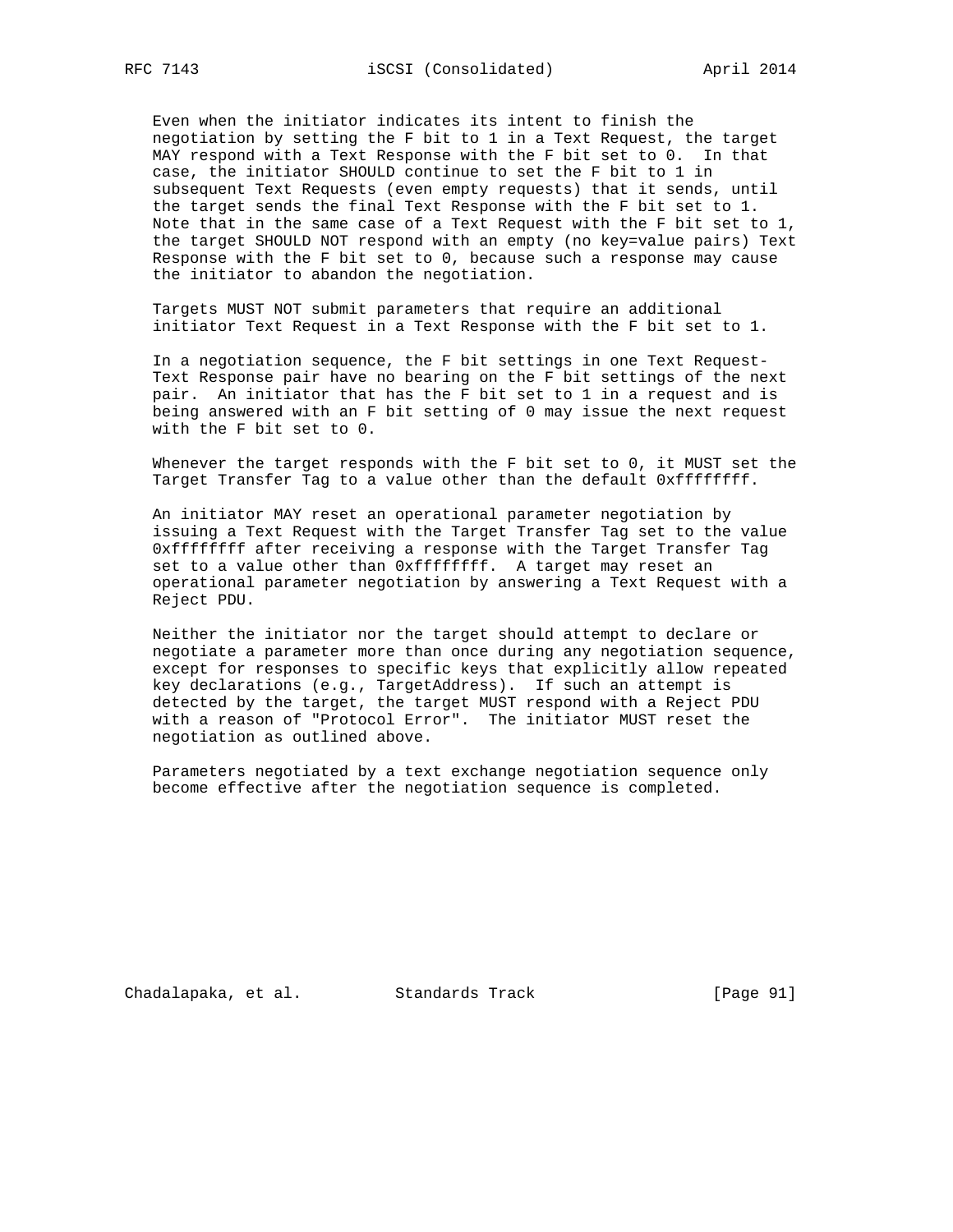7. iSCSI Error Handling and Recovery

### 7.1. Overview

7.1.1. Background

 The following two considerations prompted the design of much of the error recovery functionality in iSCSI:

- An iSCSI PDU may fail the digest check and be dropped, despite being received by the TCP layer. The iSCSI layer must optionally be allowed to recover such dropped PDUs.
- A TCP connection may fail at any time during the data transfer. All the active tasks must optionally be allowed to be continued on a different TCP connection within the same session.

 Implementations have considerable flexibility in deciding what degree of error recovery to support, when to use it, and by which mechanisms to achieve the required behavior. Only the externally visible actions of the error recovery mechanisms must be standardized to ensure interoperability.

 This section describes a general model for recovery in support of interoperability. See Appendix D for further details on how the described model may be implemented. Compliant implementations do not have to match the implementation details of this model as presented, but the external behavior of such implementations must correspond to the externally observable characteristics of the presented model.

## 7.1.2. Goals

 The major design goals of the iSCSI error recovery scheme are as follows:

- Allow iSCSI implementations to meet different requirements by defining a collection of error recovery mechanisms from which implementations may choose.
- Ensure interoperability between any two implementations supporting different sets of error recovery capabilities.
- Define the error recovery mechanisms to ensure command ordering even in the face of errors, for initiators that demand ordering.
- Do not make additions in the fast path, but allow moderate complexity in the error recovery path.

Chadalapaka, et al. Standards Track [Page 92]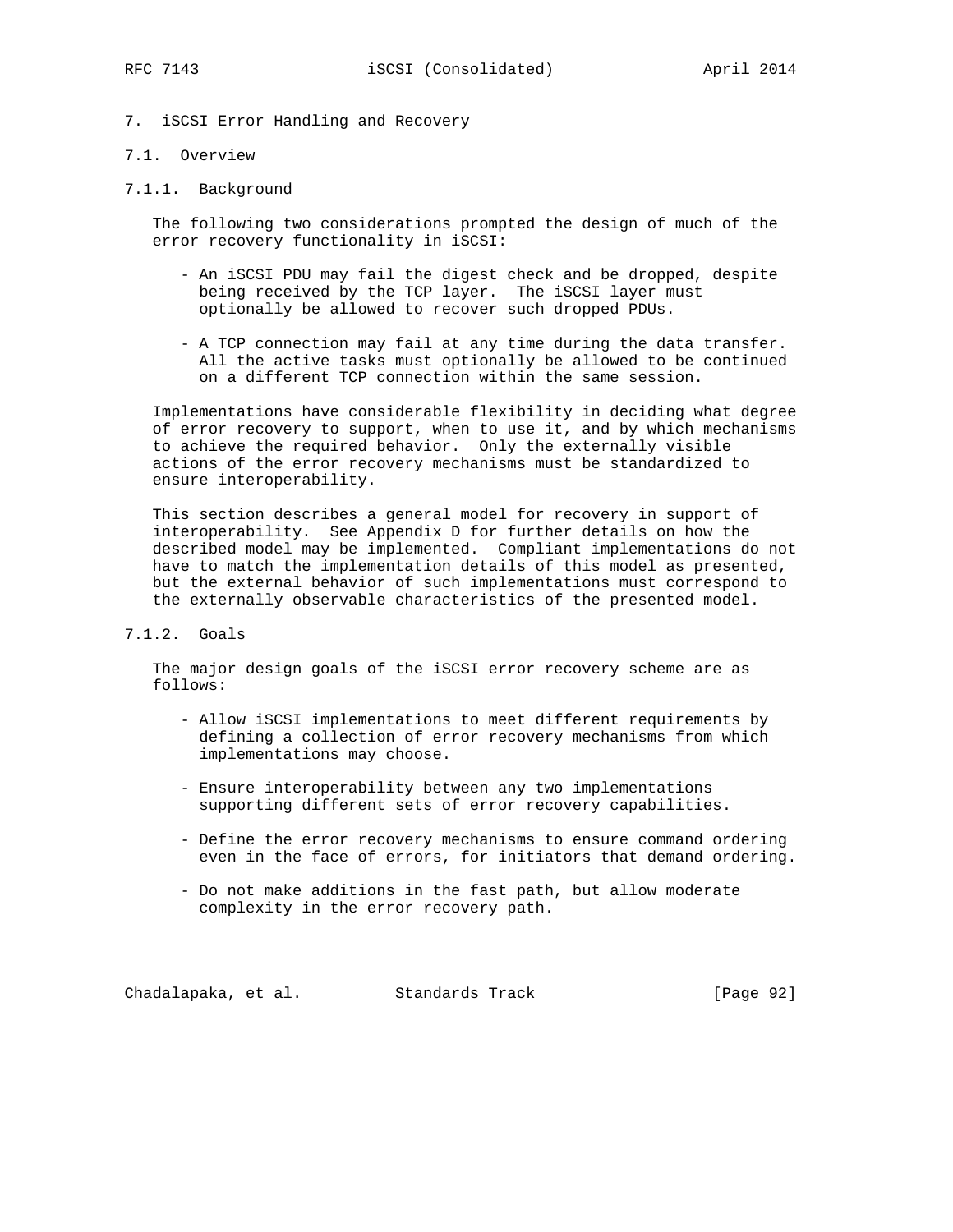- Prevent both the initiator and target from attempting to recover the same set of PDUs at the same time. For example, there must be a clear "error recovery functionality distribution" between the initiator and target.
- 7.1.3. Protocol Features and State Expectations

 The initiator mechanisms defined in connection with error recovery are:

- a) NOP-Out to probe sequence numbers of the target (Section 11.18)
- b) Command retry (Section 7.2.1)
- c) Recovery R2T support (Section 7.8)
- d) Requesting retransmission of status/data/R2T using the SNACK facility (Section 11.16)
- e) Acknowledging the receipt of the data (Section 11.16)
- f) Reassigning the connection allegiance of a task to a different TCP connection (Section 7.2.2)
- g) Terminating the entire iSCSI session to start afresh (Section 7.1.4.4)

The target mechanisms defined in connection with error recovery are:

- a) NOP-In to probe sequence numbers of the initiator (Section 11.19)
- b) Requesting retransmission of data using the recovery R2T feature (Section 7.8)
- c) SNACK support (Section 11.16)
- d) Requesting that parts of read data be acknowledged (Section 11.7.2)
- e) Allegiance reassignment support (Section 7.2.2)
- f) Terminating the entire iSCSI session to force the initiator to start over (Section 7.1.4.4)

 For any outstanding SCSI command, it is assumed that iSCSI, in conjunction with SCSI at the initiator, is able to keep enough information to be able to rebuild the command PDU and that outgoing

Chadalapaka, et al. Standards Track [Page 93]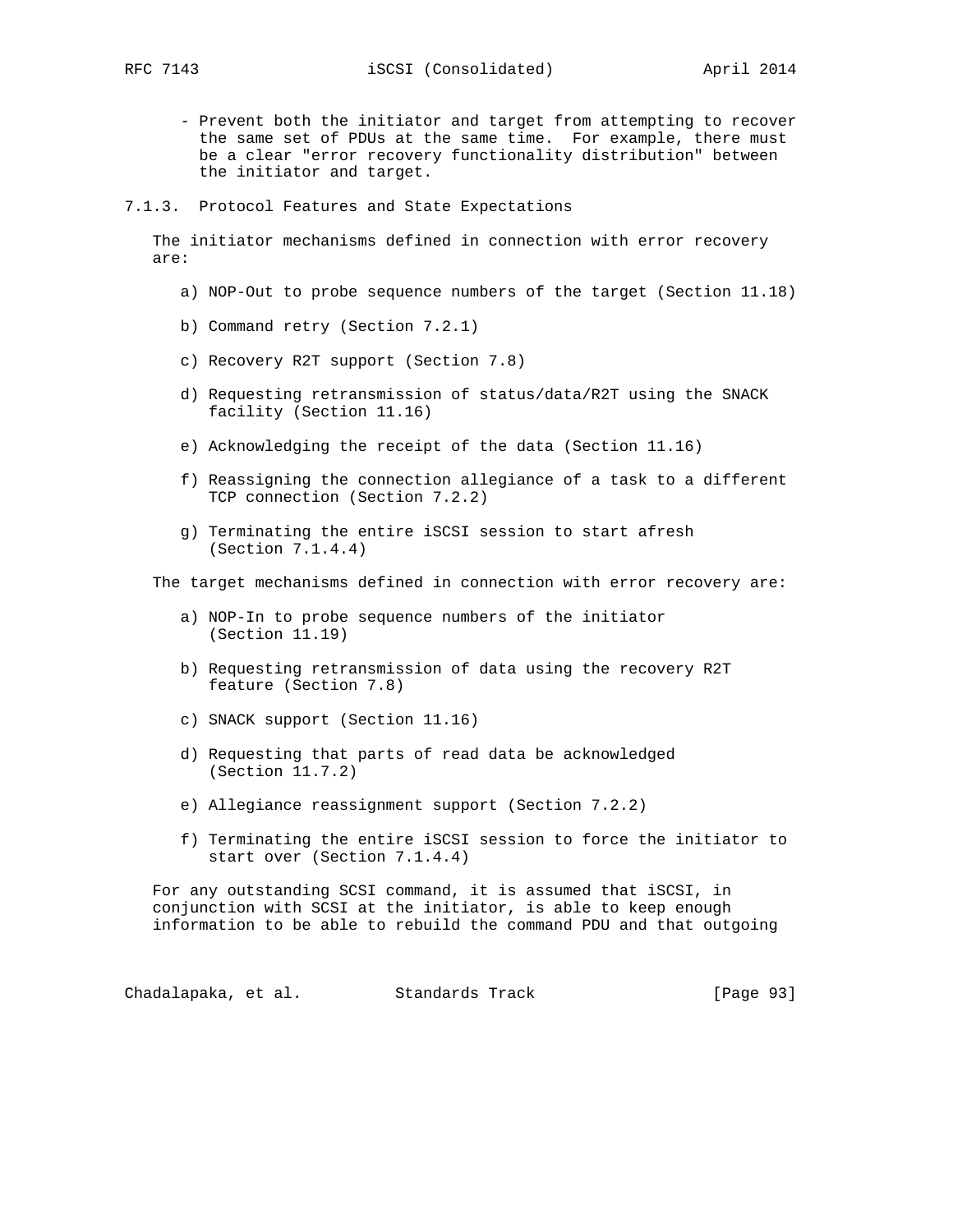data is available (in host memory) for retransmission while the command is outstanding. It is also assumed that at the target, incoming data (read data) MAY be kept for recovery, or it can be reread from a device server.

 It is further assumed that a target will keep the "status and sense" for a command it has executed if it supports status retransmission.

 A target that agrees to support data retransmission is expected to be prepared to retransmit the outgoing data (i.e., Data-In) on request until either the status for the completed command is acknowledged or the data in question has been separately acknowledged.

### 7.1.4. Recovery Classes

 iSCSI enables the following classes of recovery (in the order of increasing scope of affected iSCSI tasks):

- within a command (i.e., without requiring command restart)
- within a connection (i.e., without requiring the connection to be rebuilt, but perhaps requiring command restart)
- connection recovery (i.e., perhaps requiring connections to be rebuilt and commands to be reissued)
- session recovery

 The recovery scenarios detailed in the rest of this section are representative rather than exclusive. In every case, they detail the lowest recovery class that MAY be attempted. The implementer is left to decide under which circumstances to escalate to the next recovery class and/or what recovery classes to implement. Both the iSCSI target and initiator MAY escalate the error handling to an error recovery class, which impacts a larger number of iSCSI tasks in any of the cases identified in the following discussion.

 In all classes, the implementer has the choice of deferring errors to the SCSI initiator (with an appropriate response code), in which case the task, if any, has to be removed from the target and all the side effects, such as ACA, must be considered.

 The use of within-connection and within-command recovery classes MUST NOT be attempted before the connection is in the Full Feature Phase.

Chadalapaka, et al. Standards Track (Page 94)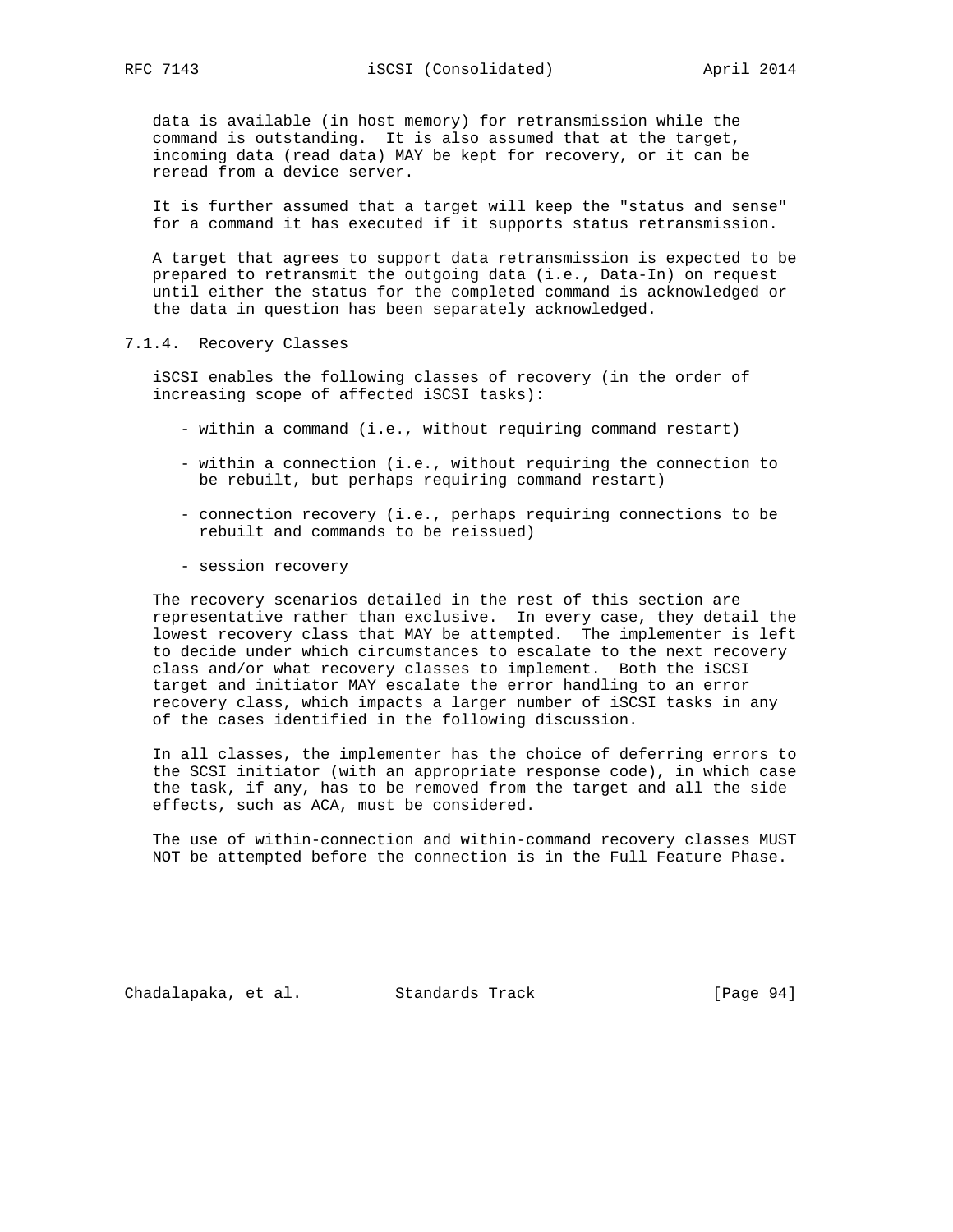In the detailed description of the recovery classes, the mandating terms (MUST, SHOULD, MAY, etc.) indicate normative actions to be executed if the recovery class is supported (see Section 7.1.5 for the related negotiation semantics) and used.

### 7.1.4.1. Recovery Within-command

 At the target, the following cases lend themselves to within-command recovery:

Lost data PDU - realized through one of the following:

- a) Data digest error dealt with as specified in Section 7.8, using the option of a recovery R2T
- b) Sequence reception timeout (no data or partial-data-and-no- F-bit) - considered an implicit sequence error and dealt with as specified in Section 7.9, using the option of a recovery R2T
- c) Header digest error, which manifests as a sequence reception timeout or a sequence error - dealt with as specified in Section 7.9, using the option of a recovery R2T

 At the initiator, the following cases lend themselves to within command recovery:

Lost data PDU or lost R2T - realized through one of the following:

- a) Data digest error dealt with as specified in Section 7.8, using the option of a SNACK
- b) Sequence reception timeout (no status) or response reception timeout - dealt with as specified in Section 7.9, using the option of a SNACK
- c) Header digest error, which manifests as a sequence reception timeout or a sequence error - dealt with as specified in Section 7.9, using the option of a SNACK

 To avoid a race with the target, which may already have a recovery R2T or a termination response on its way, an initiator SHOULD NOT originate a SNACK for an R2T based on its internal timeouts (if any). Recovery in this case is better left to the target.

 The timeout values used by the initiator and target are outside the scope of this document. A sequence reception timeout is generally a large enough value to allow the data sequence transfer to be complete.

Chadalapaka, et al. Standards Track [Page 95]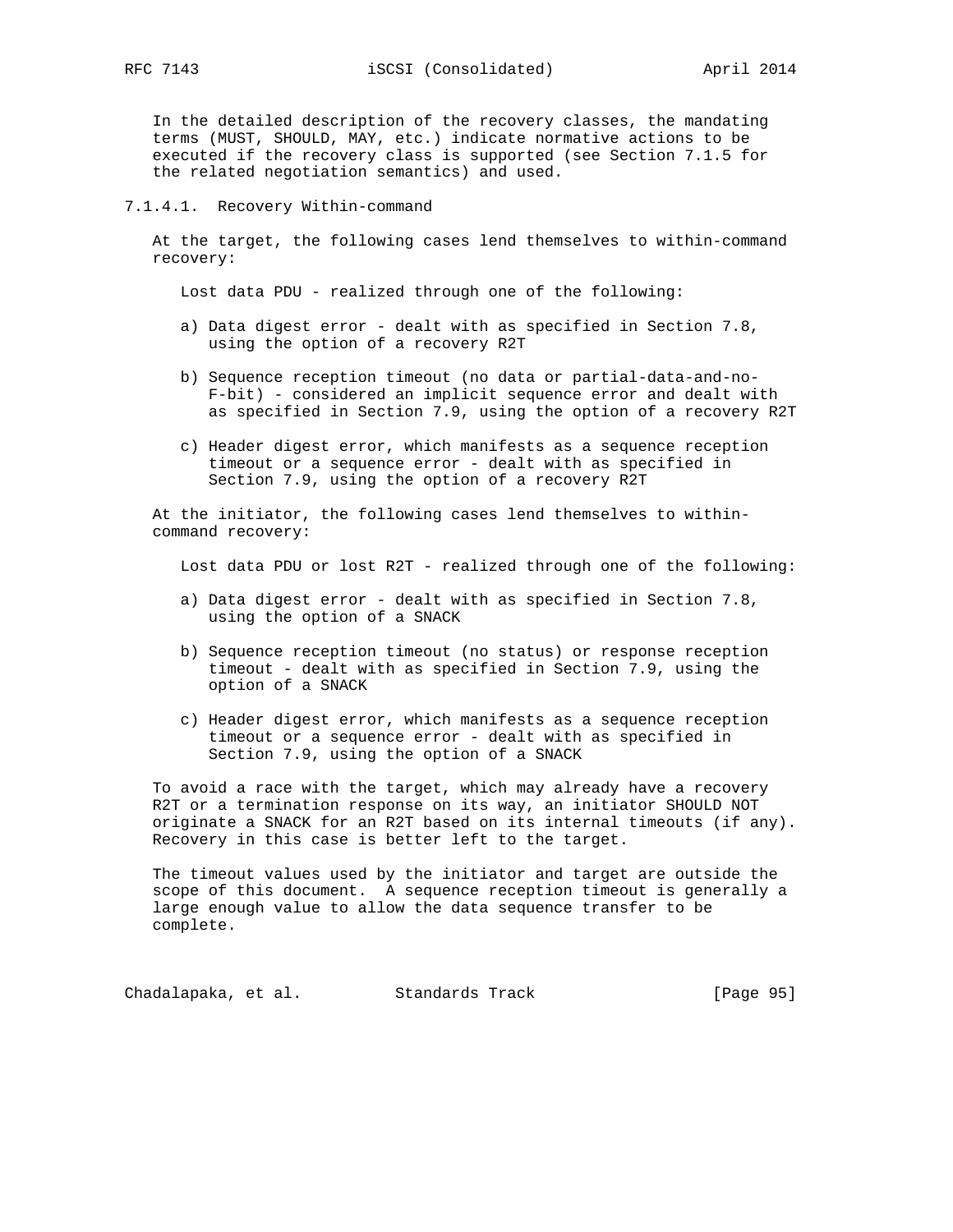# 7.1.4.2. Recovery Within-connection

 At the initiator, the following cases lend themselves to within connection recovery:

- a) Requests not acknowledged for a long time. Requests are acknowledged explicitly through the ExpCmdSN or implicitly by receiving data and/or status. The initiator MAY retry non-acknowledged commands as specified in Section 7.2.
- b) Lost iSCSI numbered response. It is recognized by either identifying a data digest error on a Response PDU or a Data-In PDU carrying the status, or receiving a Response PDU with a higher StatSN than expected. In the first case, digest error handling is done as specified in Section 7.8, using the option of a SNACK. In the second case, sequence error handling is done as specified in Section 7.9, using the option of a SNACK.

 At the target, the following cases lend themselves to within connection recovery:

 - Status/Response not acknowledged for a long time. The target MAY issue a NOP-In (with a valid Target Transfer Tag or otherwise) that carries the next status sequence number it is going to use in the StatSN field. This helps the initiator detect any missing StatSN(s) and issue a SNACK for the status.

 The timeout values used by the initiator and the target are outside the scope of this document.

7.1.4.3. Connection Recovery

 At an iSCSI initiator, the following cases lend themselves to connection recovery:

 a) TCP connection failure: The initiator MUST close the connection. It then MUST either implicitly or explicitly log out the failed connection with the reason code "remove the connection for recovery" and reassign connection allegiance for all commands still in progress associated with the failed connection on one or more connections (some or all of which MAY be newly established connections) using the "TASK REASSIGN" task management function (see Section 11.5.1). For an initiator, a command is in progress as long as it has not received a response or a Data-In PDU including status.

Chadalapaka, et al. Standards Track [Page 96]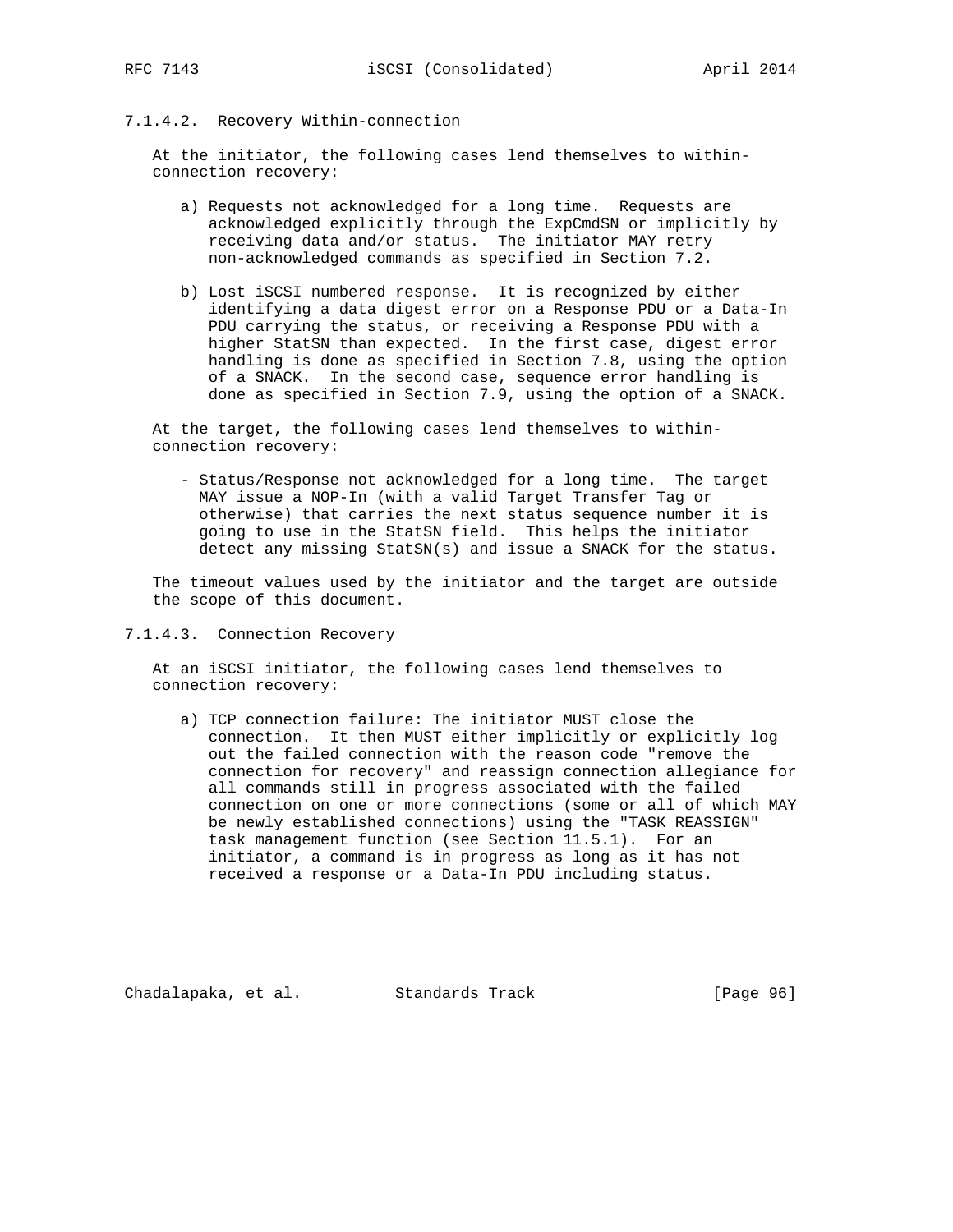Note: The logout function is mandatory. However, a new connection establishment is only mandatory if the failed connection was the last or only connection in the session.

 b) Receiving an Asynchronous Message that indicates that one or all connections in a session have been dropped. The initiator MUST handle it as a TCP connection failure for the connection(s) referred to in the message.

 At an iSCSI target, the following cases lend themselves to connection recovery:

 - TCP connection failure: The target MUST close the connection and, if more than one connection is available, the target SHOULD send an Asynchronous Message that indicates that it has dropped the connection. Then, the target will wait for the initiator to continue recovery.

7.1.4.4. Session Recovery

 Session recovery should be performed when all other recovery attempts have failed. Very simple initiators and targets MAY perform session recovery on all iSCSI errors and rely on recovery on the SCSI layer and above.

 Session recovery implies the closing of all TCP connections, internally aborting all executing and queued tasks for the given initiator at the target, terminating all outstanding SCSI commands with an appropriate SCSI service response at the initiator, and restarting a session on a new set of connection(s) (TCP connection establishment and login on all new connections).

 For possible clearing effects of session recovery on SCSI and iSCSI objects, refer to Appendix E.

7.1.5. Error Recovery Hierarchy

 The error recovery classes described so far are organized into a hierarchy for ease in understanding and to limit the complexity of the implementation. With a few well-defined recovery levels, interoperability is easier to achieve. The attributes of this hierarchy are as follows:

 a) Each level is a superset of the capabilities of the previous level. For example, Level 1 support implies supporting all capabilities of Level 0 and more.

Chadalapaka, et al. Standards Track [Page 97]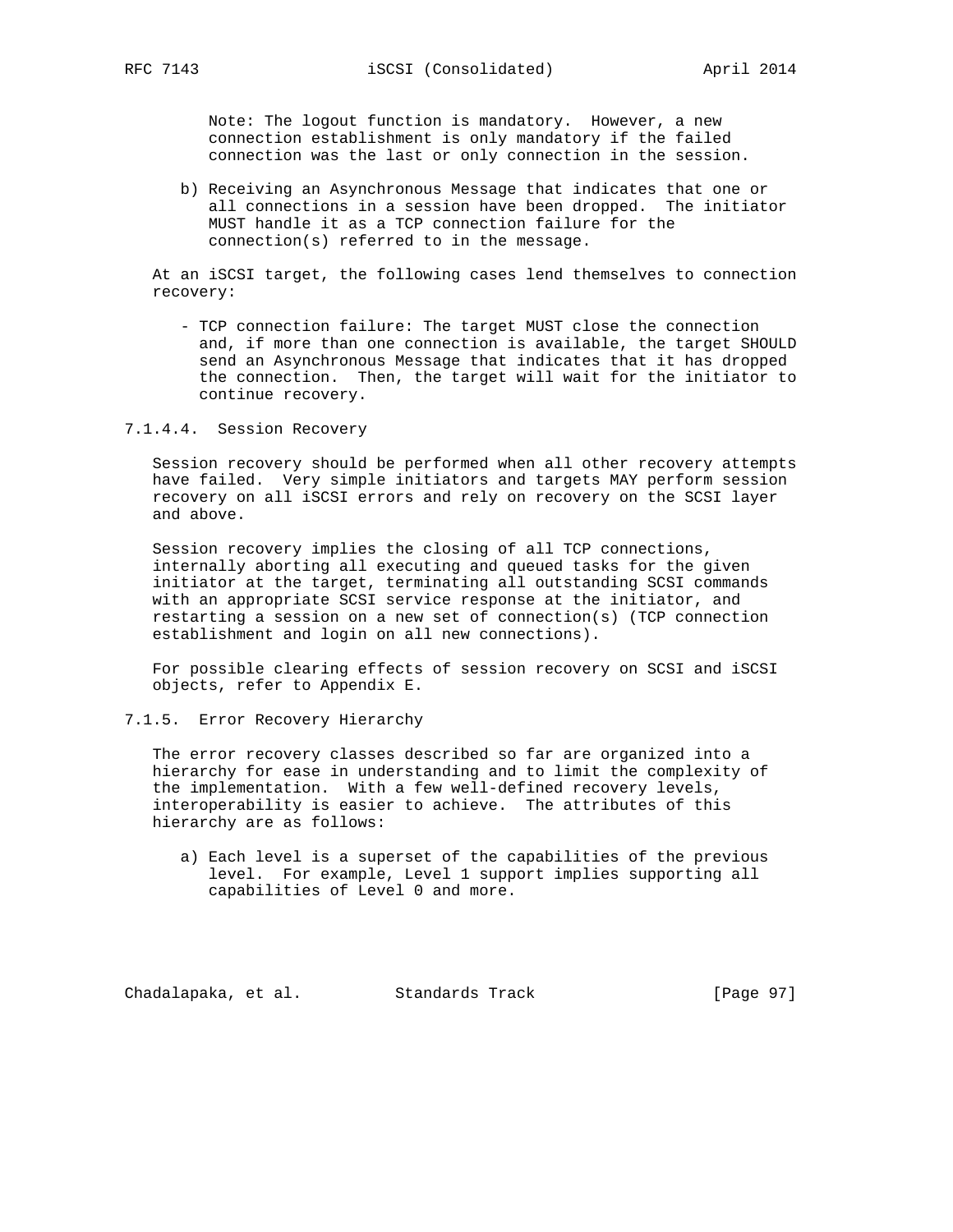- b) As a corollary, supporting a higher error recovery level means increased sophistication and possibly an increase in resource requirements.
- c) Supporting error recovery level "n" is advertised and negotiated by each iSCSI entity by exchanging the text key "ErrorRecoveryLevel=n". The lower of the two exchanged values is the operational ErrorRecoveryLevel for the session.

The following diagram represents the error recovery hierarchy.

 $+$  $\sqrt{2}$  / 2 \ <-- Connection recovery +-----+ / 1 \ <-- Digest failure recovery +---------+ / 0 \ <-- Session failure recovery +-------------+

 The following table lists the error recovery (ER) capabilities expected from the implementations that support each error recovery level.

| ErrorRecoveryLevel   Associated Error Recovery Capabilities                               |  |
|-------------------------------------------------------------------------------------------|--|
| Session recovery class<br>(Session Recovery)                                              |  |
| Digest failure recovery (see Note below)<br>plus the capabilities of ER Level 0           |  |
| Connection recovery class<br>(Connection Recovery)<br>plus the capabilities of ER Level 1 |  |

 Note: Digest failure recovery is comprised of two recovery classes: the Within-connection recovery class (recovery within-connection) and the Within-command recovery class (recovery within-command).

 When a defined value of ErrorRecoveryLevel is proposed by an originator in a text negotiation, the originator MUST support the functionality defined for the proposed value and, additionally, functionality corresponding to any defined value numerically less than the proposed value. When a defined value of ErrorRecoveryLevel

Chadalapaka, et al. Standards Track [Page 98]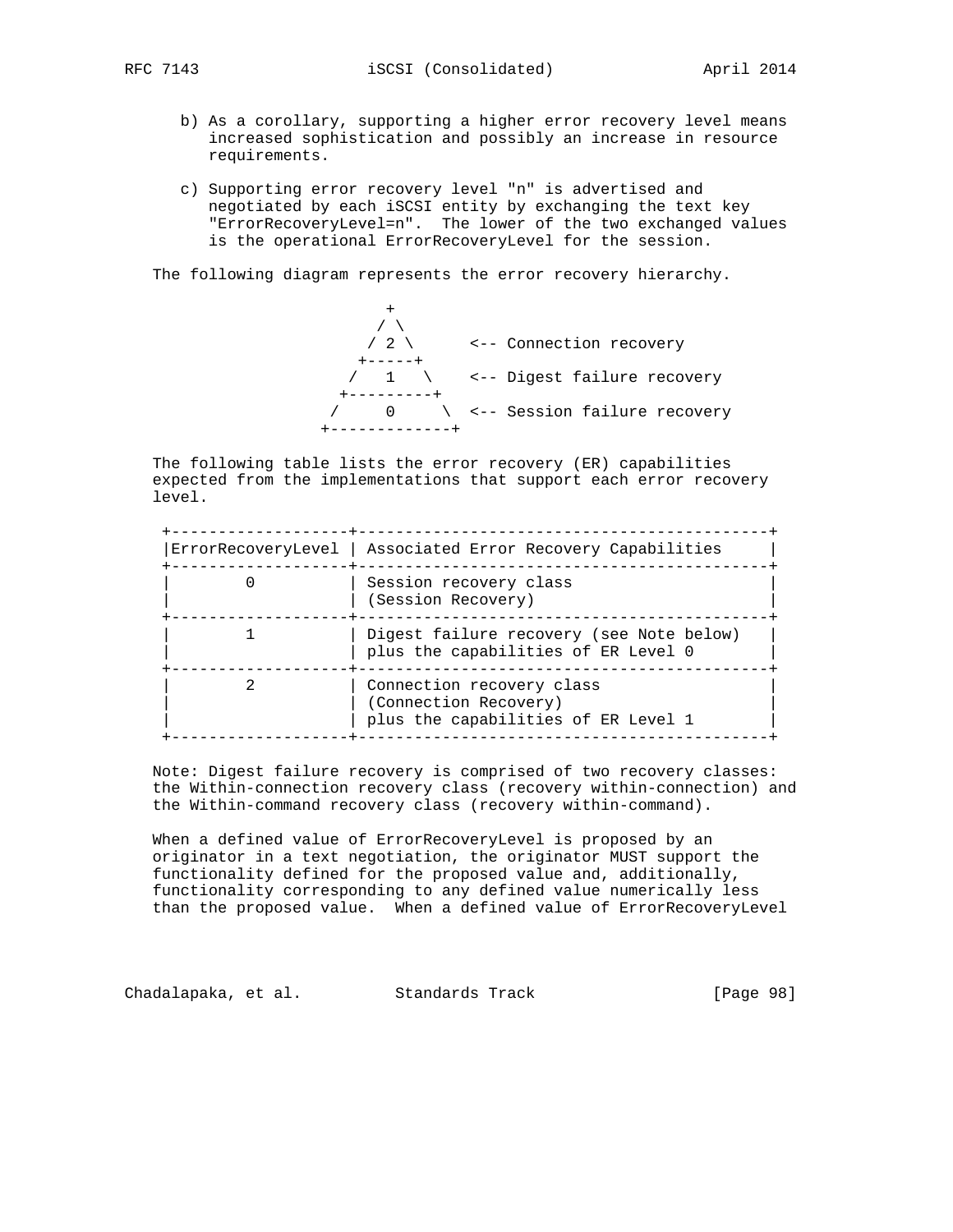is returned by a responder in a text negotiation, the responder MUST support the functionality corresponding to the ErrorRecoveryLevel it is accepting.

 When either party attempts to use error recovery functionality beyond what is negotiated, the recovery attempts MAY fail, unless an a priori agreement outside the scope of this document exists between the two parties to provide such support.

 Implementations MUST support error recovery level "0", while the rest are OPTIONAL to implement. In implementation terms, the above striation means that the following incremental sophistication with each level is required:

|           | Level Transition   Incremental Requirement                       |
|-----------|------------------------------------------------------------------|
| $0 - > 1$ | PDU retransmissions on the same connection                       |
| $1 - > 2$ | Retransmission across connections and<br>allegiance reassignment |

### 7.2. Retry and Reassign in Recovery

 This section summarizes two important and somewhat related iSCSI protocol features used in error recovery.

## 7.2.1. Usage of Retry

 By resending the same iSCSI Command PDU ("retry") in the absence of a command acknowledgment (by way of an ExpCmdSN update) or a response, an initiator attempts to "plug" (what it thinks are) the discontinuities in CmdSN ordering on the target end. Discarded command PDUs, due to digest errors, may have created these discontinuities.

 Retry MUST NOT be used for reasons other than plugging command sequence gaps and, in particular, cannot be used for requesting PDU retransmissions from a target. Any such PDU retransmission requests for a currently allegiant command in progress may be made using the SNACK mechanism described in Section 11.16, although the usage of SNACK is OPTIONAL.

Chadalapaka, et al. Standards Track [Page 99]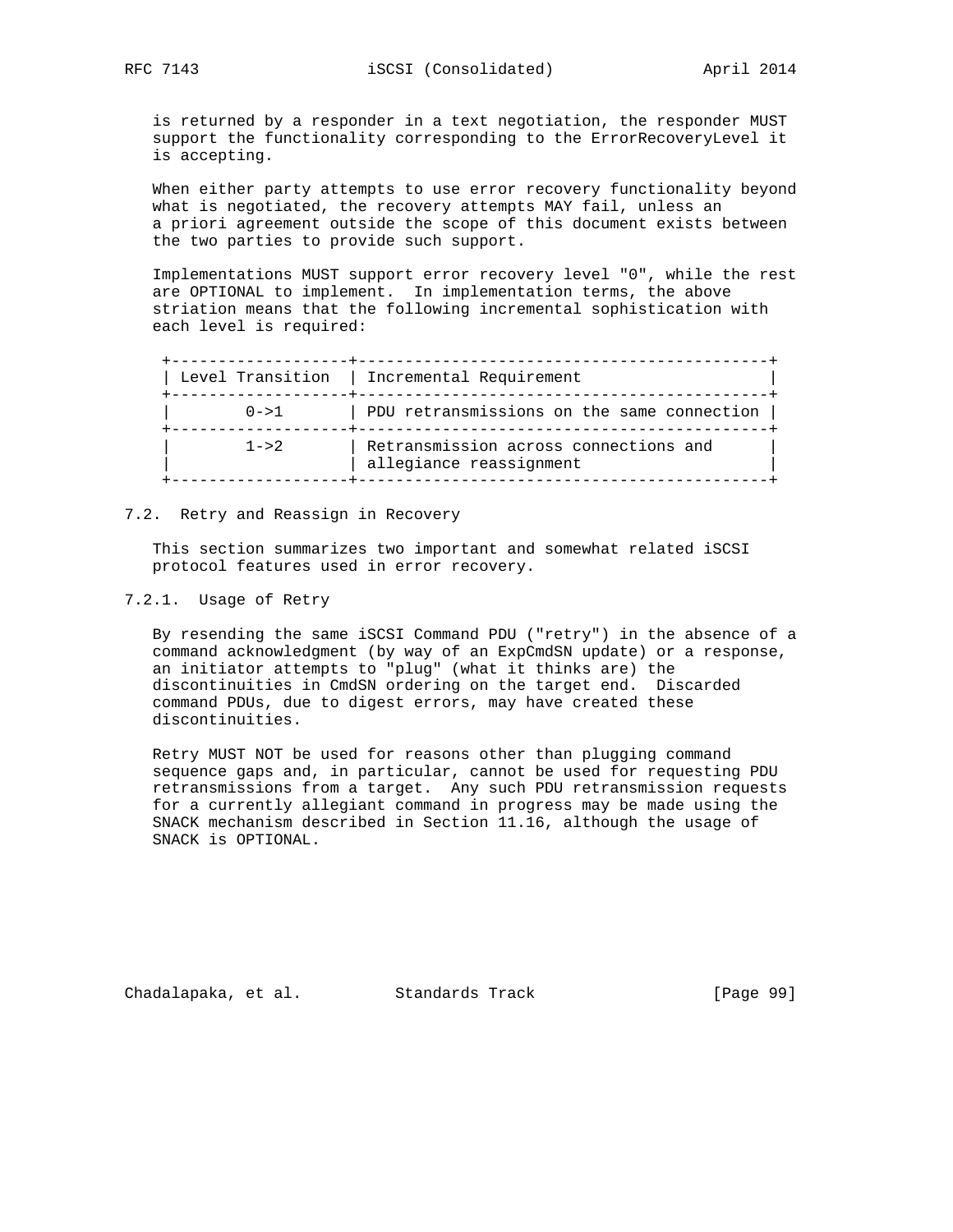If initiators, as part of plugging command sequence gaps as described above, inadvertently issue retries for allegiant commands already in progress (i.e., targets did not see the discontinuities in CmdSN ordering), the duplicate commands are silently ignored by targets as specified in Section 4.2.2.1.

 When an iSCSI command is retried, the command PDU MUST carry the original Initiator Task Tag and the original operational attributes (e.g., flags, function names, LUN, CDB, etc.) as well as the original CmdSN. The command being retried MUST be sent on the same connection as the original command, unless the original connection was already successfully logged out.

7.2.2. Allegiance Reassignment

 By issuing a "TASK REASSIGN" task management request (Section 11.5.1), the initiator signals its intent to continue an already active command (but with no current connection allegiance) as part of connection recovery. This means that a new connection allegiance is requested for the command, which seeks to associate it to the connection on which the task management request is being issued. Before the allegiance reassignment is attempted for a task, an implicit or explicit Logout with the reason code "remove the connection for recovery" (see Section 11.14.1) MUST be successfully completed for the previous connection to which the task was allegiant.

 In reassigning connection allegiance for a command, the target SHOULD continue the command from its current state. For example, when reassigning read commands, the target SHOULD take advantage of the ExpDataSN field provided by the Task Management Function Request (which must be set to 0 if there was no data transfer) and bring the read command to completion by sending the remaining data and sending (or resending) the status. The ExpDataSN acknowledges all data sent up to, but not including, the Data-In PDU and/or R2T with the DataSN (or R2TSN) equal to the ExpDataSN. However, targets may choose to send/receive all unacknowledged data or all of the data on a reassignment of connection allegiance if unable to recover or maintain accurate state. Initiators MUST NOT subsequently request data retransmission through Data SNACK for PDUs numbered less than the ExpDataSN (i.e., prior to the acknowledged sequence number). For all types of commands, a reassignment request implies that the task is still considered in progress by the initiator, and the target must conclude the task appropriately if the target returns the "Function complete" response to the reassignment request. This might possibly involve retransmission of data/R2T/status PDUs as necessary but MUST involve the (re)transmission of the status PDU.

Chadalapaka, et al. Standards Track [Page 100]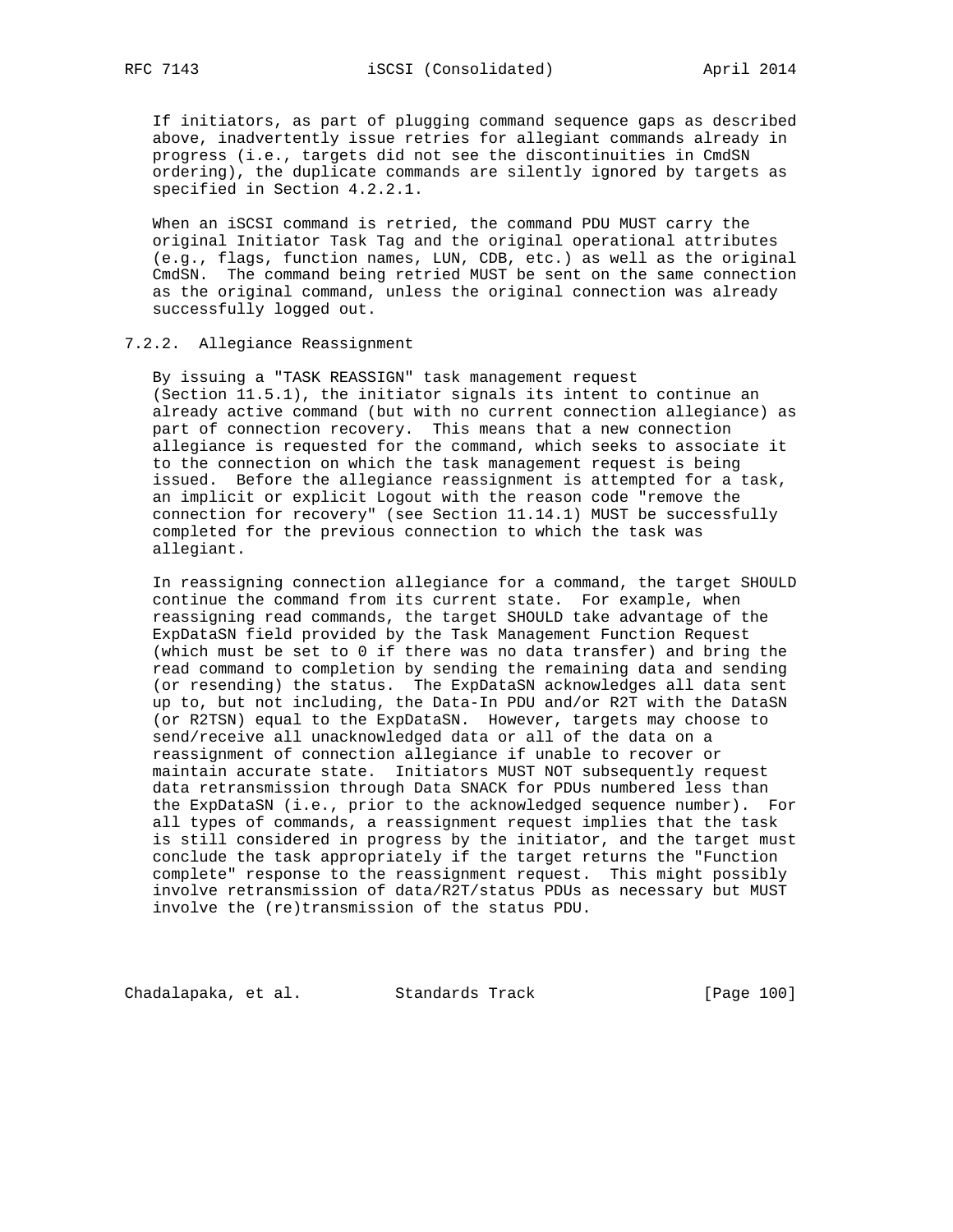It is OPTIONAL for targets to support the allegiance reassignment. This capability is negotiated via the ErrorRecoveryLevel text key during the login time. When a target does not support allegiance reassignment, it MUST respond with a task management response code of "Task allegiance reassignment not supported". If allegiance reassignment is supported by the target but the task is still allegiant to a different connection, or a successful recovery Logout of the previously allegiant connection was not performed, the target MUST respond with a task management response code of "Task still allegiant".

 If allegiance reassignment is supported by the target, the task management response to the reassignment request MUST be issued before the reassignment becomes effective.

 If a SCSI command that involves data input is reassigned, any SNACK Tag it holds for a final response from the original connection is deleted, and the default value of 0 MUST be used instead.

7.3. Usage of Reject PDU in Recovery

 Targets MUST NOT implicitly terminate an active task by sending a Reject PDU for any PDU exchanged during the life of the task. If the target decides to terminate the task, a Response PDU (SCSI, Text, Task, etc.) must be returned by the target to conclude the task. If the task had never been active before the Reject (i.e., the Reject is on the command PDU), targets should not send any further responses because the command itself is being discarded.

 The above rule means that the initiator can eventually expect a response on receiving Rejects, if the received Reject is for a PDU other than the command PDU itself. The non-command Rejects only have diagnostic value in logging the errors, and they can be used for retransmission decisions by the initiators.

 The CmdSN of the rejected command PDU (if it is a non-immediate command) MUST NOT be considered received by the target (i.e., a command sequence gap must be assumed for the CmdSN), even though the CmdSN of the rejected command PDU may be reliably ascertained. Upon receiving the Reject, the initiator MUST plug the CmdSN gap in order to continue to use the session. The gap may be plugged by either transmitting a command PDU with the same CmdSN or aborting the task (see Section 7.11 for information regarding how an abort may plug a CmdSN gap).

Chadalapaka, et al. Standards Track [Page 101]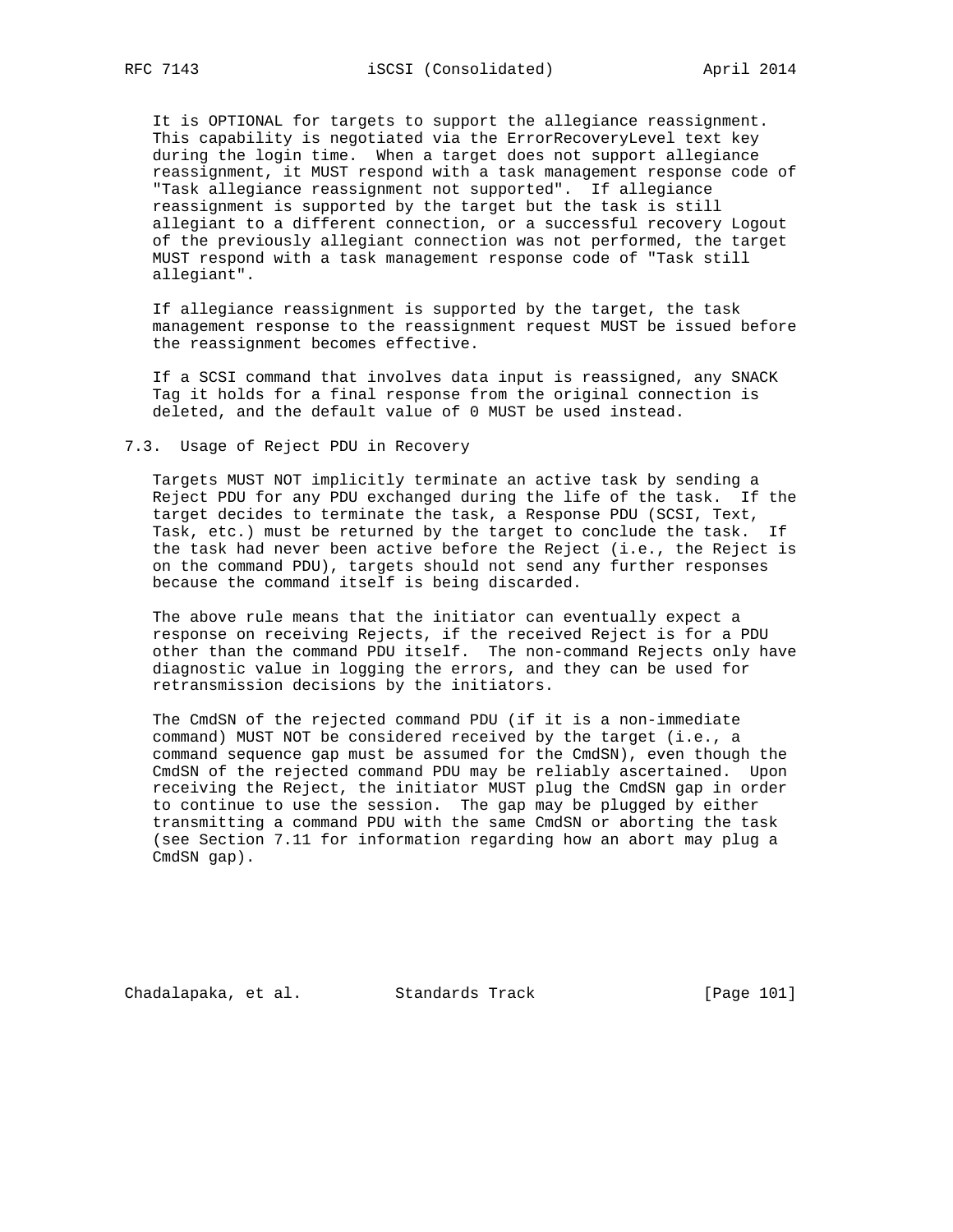When a data PDU is rejected and its DataSN can be ascertained, a target MUST advance the ExpDataSN for the current data burst if a recovery R2T is being generated. The target MAY advance its ExpDataSN if it does not attempt to recover the lost data PDU.

- 7.4. Error Recovery Considerations for Discovery Sessions
- 7.4.1. ErrorRecoveryLevel for Discovery Sessions

 The negotiation of the key ErrorRecoveryLevel is not required for Discovery sessions -- i.e., for sessions that negotiated "SessionType=Discovery" -- because the default value of 0 is necessary and sufficient for Discovery sessions. It is, however, possible that some legacy iSCSI implementations might attempt to negotiate the ErrorRecoveryLevel key on Discovery sessions. When such a negotiation attempt is made by the remote side, a compliant iSCSI implementation MUST propose a value of 0 (zero) in response. The operational ErrorRecoveryLevel for Discovery sessions thus MUST be 0. This naturally follows from the functionality constraints that Section 4.3 imposes on Discovery sessions.

7.4.2. Reinstatement Semantics for Discovery Sessions

 Discovery sessions are intended to be relatively short-lived. Initiators are not expected to establish multiple Discovery sessions to the same iSCSI Network Portal. An initiator may use the same iSCSI Initiator Name and ISID when establishing different unique sessions with different targets and/or different portal groups. This behavior is discussed in Section 10.1.1 and is, in fact, encouraged as conservative reuse of ISIDs.

 The ISID RULE in Section 4.4.3 states that there must not be more than one session with a matching 4-tuple: <InitiatorName, ISID, TargetName, TargetPortalGroupTag>. While the spirit of the ISID RULE applies to Discovery sessions the same as it does for Normal sessions, note that some Discovery sessions differ from the Normal sessions in two important aspects:

- a) Because Appendix C allows a Discovery session to be established without specifying a TargetName key in the Login Request PDU (let us call such a session an "Unnamed" Discovery session), there is no target node context to enforce the ISID RULE.
- b) Portal groups are defined only in the context of a target node. When the TargetName key is NULL-valued (i.e., not specified), the TargetPortalGroupTag thus cannot be ascertained to enforce the ISID RULE.

Chadalapaka, et al. Standards Track [Page 102]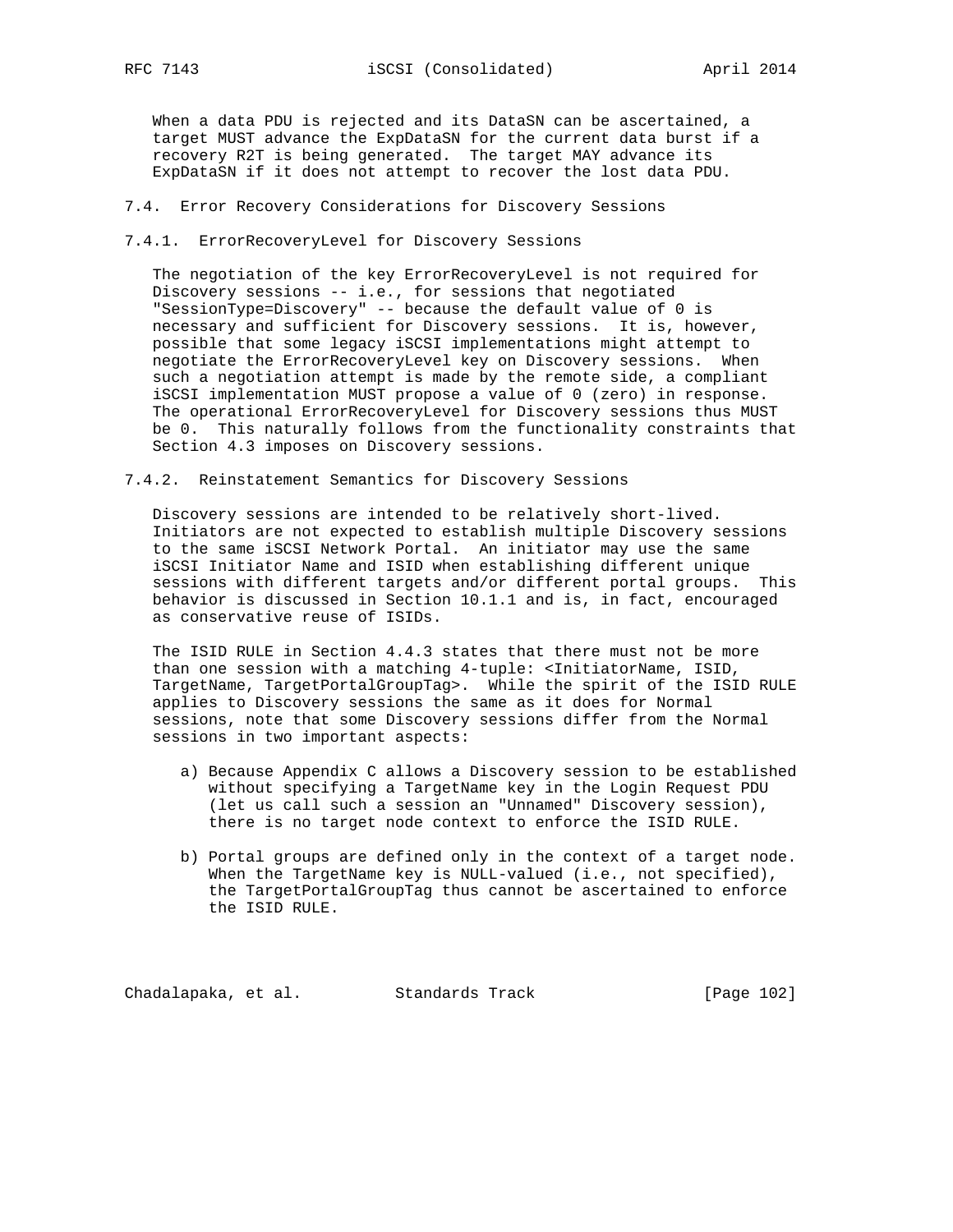The following two sections describe Unnamed Discovery sessions and Named Discovery sessions, respectively.

7.4.2.1. Unnamed Discovery Sessions

 For Unnamed Discovery sessions, neither the TargetName nor the TargetPortalGroupTag is available to the targets in order to enforce the ISID RULE. Therefore, the following rule applies.

 UNNAMED ISID RULE: Targets MUST enforce the uniqueness of the following 4-tuple for Unnamed Discovery sessions: <InitiatorName, ISID, NULL, TargetAddress>. The following semantics are implied by this uniqueness requirement.

 Targets SHOULD allow concurrent establishment of one Discovery session with each of its Network Portals by the same initiator port with a given iSCSI Node Name and an ISID. Each of the concurrent Discovery sessions, if established by the same initiator port to other Network Portals, MUST be treated as independent sessions - i.e., one session MUST NOT reinstate the other.

 A new Unnamed Discovery session that has a matching <InitiatorName, ISID, NULL, TargetAddress> to an existing Discovery session MUST reinstate the existing Unnamed Discovery session. Note thus that only an Unnamed Discovery session may reinstate another Unnamed Discovery session.

### 7.4.2.2. Named Discovery Sessions

 For Named Discovery sessions, the TargetName key is specified by the initiator, and thus the target can unambiguously ascertain the TargetPortalGroupTag as well. Since all the four elements of the 4-tuple are known, the ISID RULE MUST be enforced by targets with no changes from Section 4.4.3 semantics. A new session with a matching <InitiatorName, ISID, TargetName, TargetPortalGroupTag> thus will reinstate an existing session. Note in this case that any new iSCSI session (Discovery or Normal) with the matching 4-tuple may reinstate an existing Named Discovery iSCSI session.

## 7.4.3. Target PDUs during Discovery

 Targets SHOULD NOT send any responses other than a Text Response and Logout Response on a Discovery session, once in the Full Feature Phase.

 Implementation Note: A target may simply drop the connection in a Discovery session when it would have requested a Logout via an Async Message on Normal sessions.

Chadalapaka, et al. Standards Track [Page 103]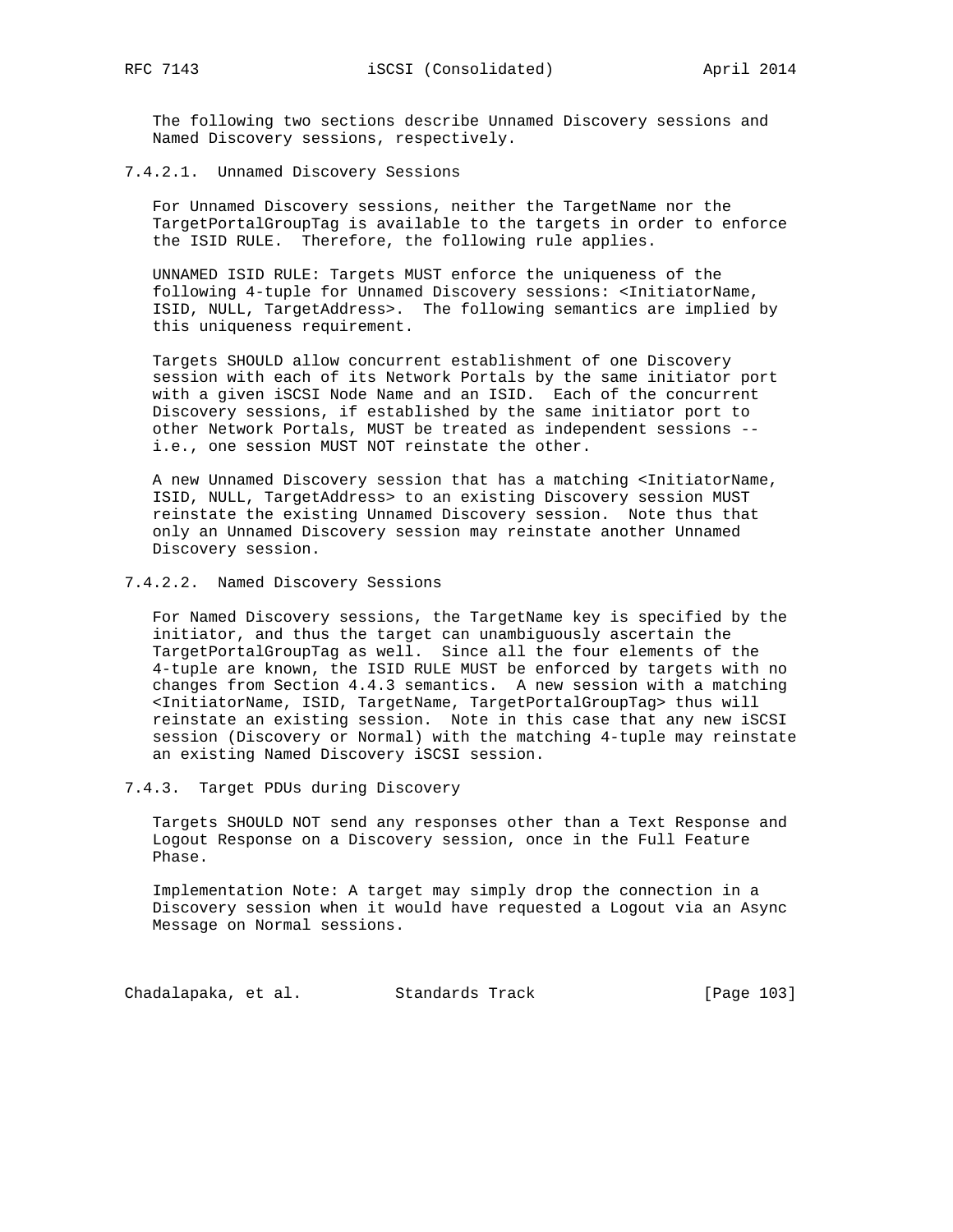7.5. Connection Timeout Management

 iSCSI defines two session-global timeout values (in seconds) -- Time2Wait and Time2Retain -- that are applicable when an iSCSI Full Feature Phase connection is taken out of service either intentionally or by an exception. Time2Wait is the initial "respite time" before attempting an explicit/implicit Logout for the CID in question or task reassignment for the affected tasks (if any). Time2Retain is the maximum time after the initial respite interval that the task and/or connection state(s) is/are guaranteed to be maintained on the target to cater to a possible recovery attempt. Recovery attempts for the connection and/or task(s) SHOULD NOT be made before Time2Wait seconds but MUST be completed within Time2Retain seconds after that initial Time2Wait waiting period.

7.5.1. Timeouts on Transport Exception Events

 A transport connection shutdown or a transport reset without any preceding iSCSI protocol interactions informing the endpoints of the fact causes a Full Feature Phase iSCSI connection to be abruptly terminated. The timeout values to be used in this case are the negotiated values of DefaultTime2Wait (Section 13.15) and DefaultTime2Retain (Section 13.16) text keys for the session.

7.5.2. Timeouts on Planned Decommissioning

 Any planned decommissioning of a Full Feature Phase iSCSI connection is preceded by either a Logout Response PDU or an Async Message PDU. The Time2Wait and Time2Retain field values (Section 11.15) in a Logout Response PDU, and the Parameter2 and Parameter3 fields of an Async Message (AsyncEvent types "drop the connection" or "drop all the connections"; see Section 11.9.1), specify the timeout values to be used in each of these cases.

 These timeout values are only applicable for the affected connection and the tasks active on that connection. These timeout values have no bearing on initiator timers (if any) that are already running on connections or tasks associated with that session.

7.6. Implicit Termination of Tasks

 A target implicitly terminates the active tasks due to iSCSI protocol dynamics in the following cases:

 a) When a connection is implicitly or explicitly logged out with the reason code "close the connection" and there are active tasks allegiant to that connection.

Chadalapaka, et al. Standards Track [Page 104]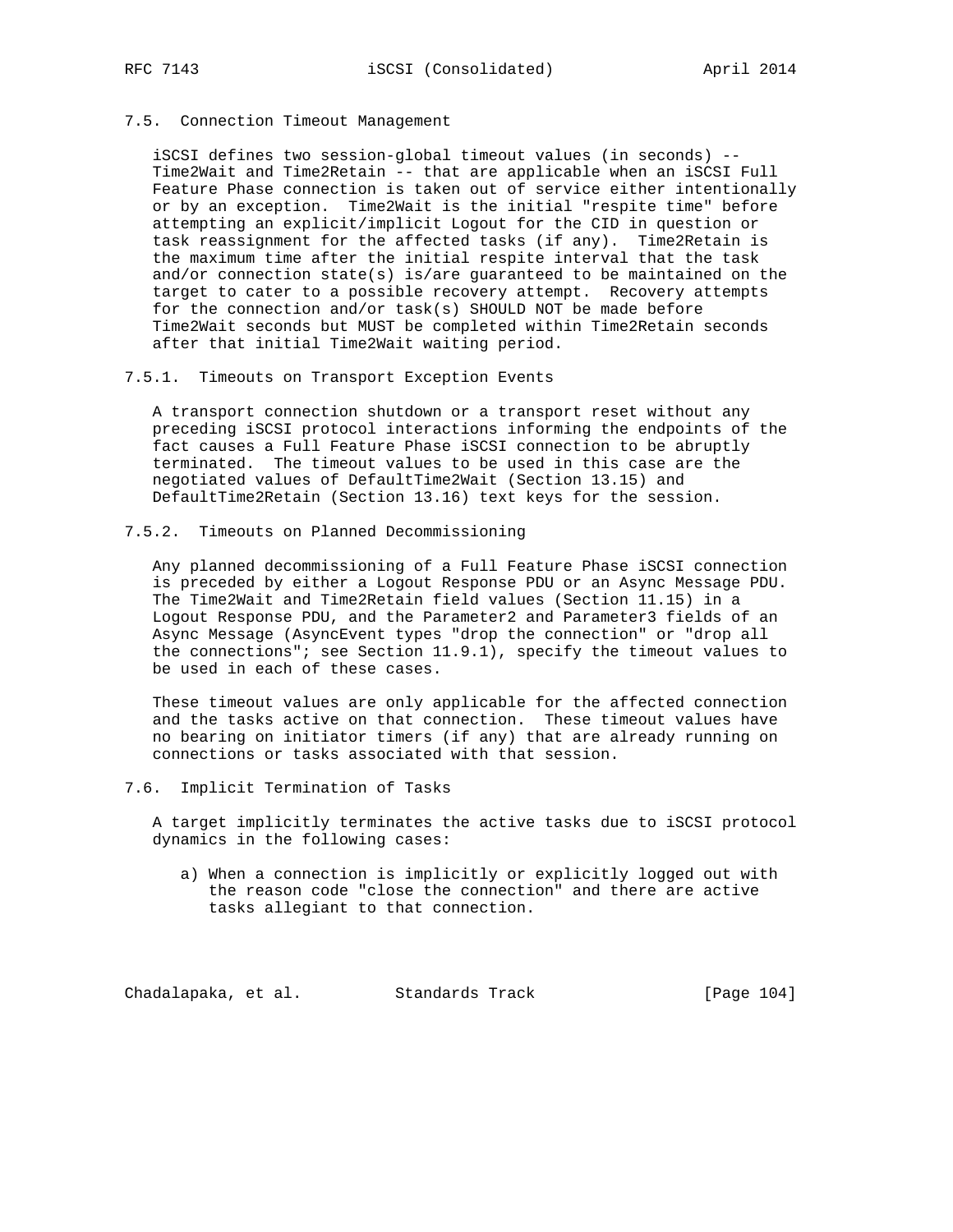- b) When a connection fails and eventually the connection state times out (state transition M1 in Section 8.2.2), and there are active tasks allegiant to that connection.
- c) When a successful Logout with the reason code "remove the connection for recovery" is performed while there are active tasks allegiant to that connection, and those tasks eventually time out after the Time2Wait and Time2Retain periods without allegiance reassignment.
- d) When a connection is implicitly or explicitly logged out with the reason code "close the session" and there are active tasks in that session.

If the tasks terminated in cases  $a$ ),  $b$ ),  $c$ ), and  $d$ ) above are SCSI tasks, they must be internally terminated as if with CHECK CONDITION status. This status is only meaningful for appropriately handling the internal SCSI state and SCSI side effects with respect to ordering, because this status is never communicated back as a terminating status to the initiator. However, additional actions may have to be taken at the SCSI level, depending on the SCSI context as defined by the SCSI standards (e.g., queued commands and ACA; UA for the next command on the I\_T nexus in cases a), b), and c); etc.  $-$ see [SAM2] and [SPC3]).

7.7. Format Errors

 The following two explicit violations of PDU layout rules are format errors:

- a) Illegal contents of any PDU header field except the Opcode (legal values are specified in Section 11).
- b) Inconsistent field contents (consistent field contents are specified in Section 11).

 Format errors indicate a major implementation flaw in one of the parties.

 When a target or an initiator receives an iSCSI PDU with a format error, it MUST immediately terminate all transport connections in the session with either a connection close or a connection reset, and escalate the format error to session recovery (see Section 7.1.4.4).

 All initiator-detected PDU construction errors MUST be considered as format errors. Some examples of such errors are:

- NOP-In with a valid TTT but an invalid LUN

Chadalapaka, et al. Standards Track [Page 105]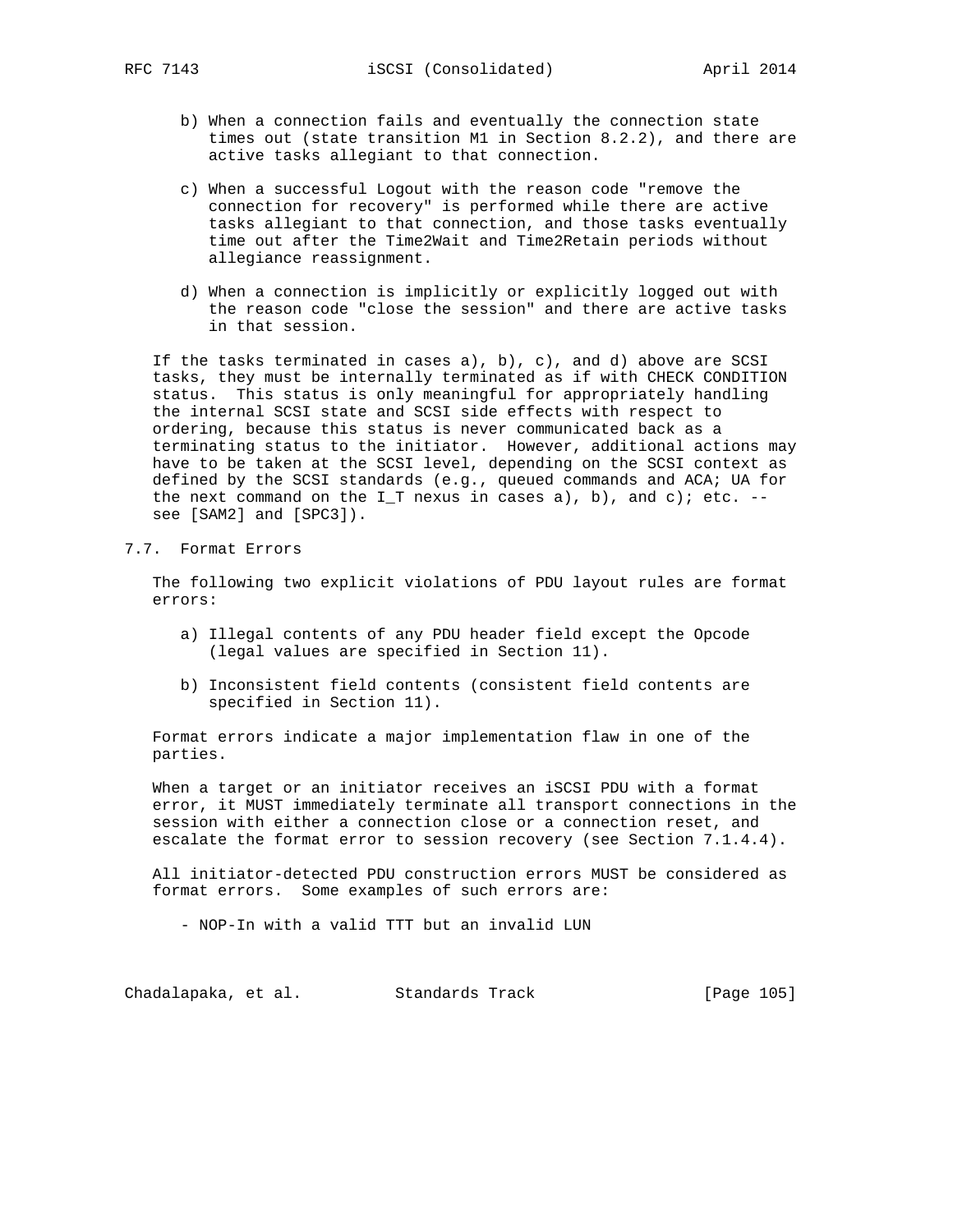- NOP-In with a valid ITT (i.e., a NOP-In response) and also a valid TTT
- SCSI Response PDU with Status=CHECK CONDITION, but DataSegmentLength = 0

## 7.8. Digest Errors

 The discussion below regarding the legal choices in handling digest errors excludes session recovery as an explicit option, but either party detecting a digest error may choose to escalate the error to session recovery.

 When a target or an initiator receives any iSCSI PDU with a header digest error, it MUST either discard the header and all data up to the beginning of a later PDU or close the connection. Because the digest error indicates that the length field of the header may have been corrupted, the location of the beginning of a later PDU needs to be reliably ascertained by other means, such as the operation of a Sync and Steering layer.

 When a target receives any iSCSI PDU with a payload digest error, it MUST answer with a Reject PDU with a reason code of Data-Digest-Error and discard the PDU.

- If the discarded PDU is a solicited or unsolicited iSCSI data PDU (for immediate data in a command PDU, the non-data PDU rule below applies), the target MUST do one of the following:
	- a) Request retransmission with a recovery R2T.
	- b) Terminate the task with a SCSI Response PDU with a CHECK CONDITION Status and an iSCSI Condition of "Protocol Service CRC error" (Section 11.4.7.2). If the target chooses to implement this option, it MUST wait to receive all the data (signaled by a data PDU with the Final bit set for all outstanding R2Ts) before sending the SCSI Response PDU. A task management command (such as an ABORT TASK) from the initiator during this wait may also conclude the task.
- No further action is necessary for targets if the discarded PDU is a non-data PDU. In the case of immediate data being present on a discarded command, the immediate data is implicitly recovered when the task is retried (see Section 7.2.1), followed by the entire data transfer for the task.

When an initiator receives any iSCSI PDU with a payload digest error, it MUST discard the PDU.

Chadalapaka, et al. Standards Track [Page 106]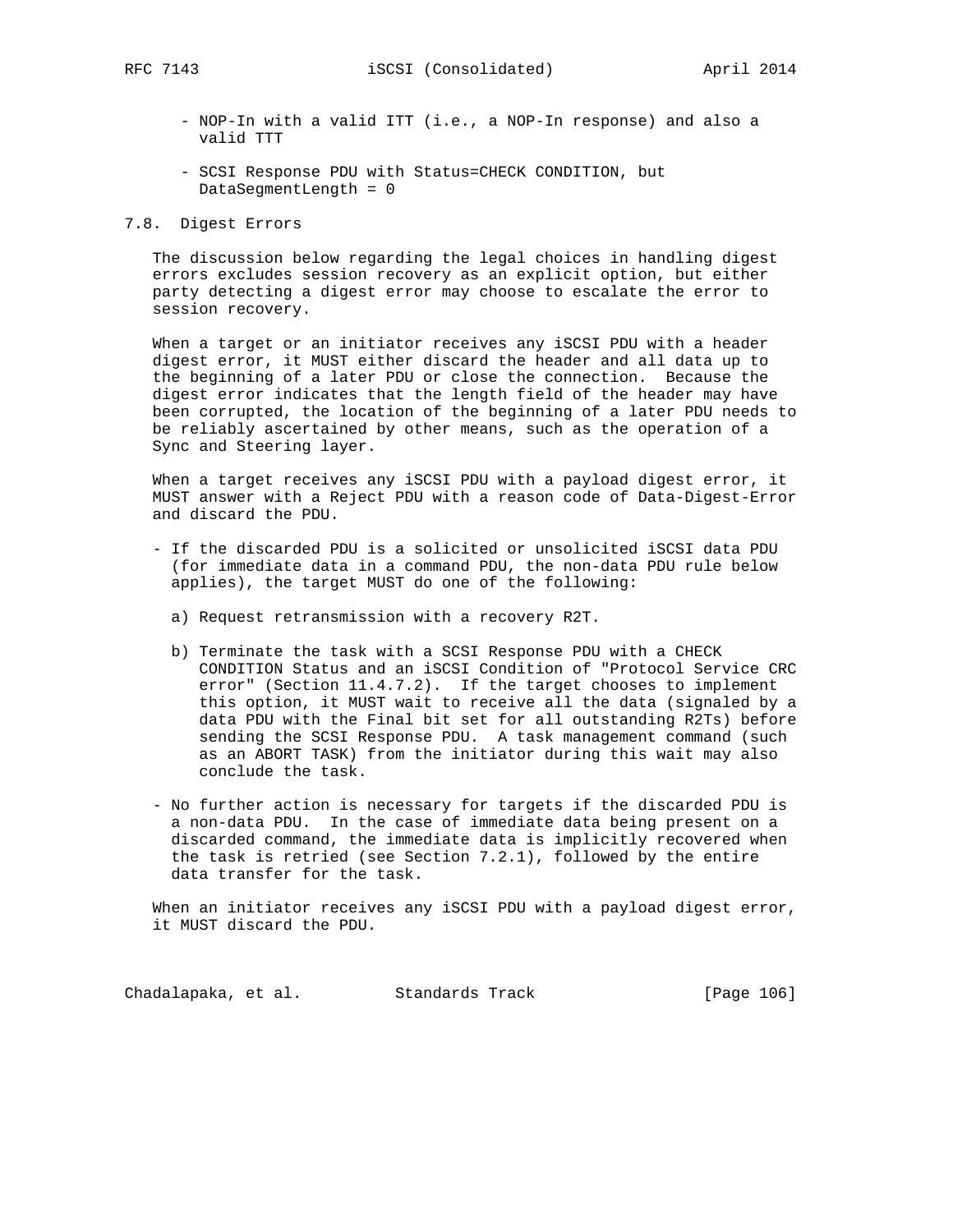- If the discarded PDU is an iSCSI data PDU, the initiator MUST do one of the following:
	- a) Request the desired data PDU through SNACK. In response to the SNACK, the target MUST either resend the data PDU or reject the SNACK with a Reject PDU with a reason code of "SNACK reject", in which case:
		- a.1) If the status has not already been sent for the command, the target MUST terminate the command with a CHECK CONDITION Status and an iSCSI Condition of "SNACK rejected" (Section 11.4.7.2).
		- a.2) If the status was already sent, no further action is necessary for the target. The initiator in this case MUST wait for the status to be received and then discard it, so as to internally signal the completion with CHECK CONDITION Status and an iSCSI Condition of "Protocol Service CRC error" (Section 11.4.7.2).
	- b) Abort the task and terminate the command with an error.
- If the discarded PDU is a response PDU or an unsolicited PDU (e.g., Async, Reject), the initiator MUST do one of the following:
	- a) Request PDU retransmission with a status of SNACK.
	- b) Log out the connection for recovery, and continue the tasks on a different connection instance as described in Section 7.2.
	- c) Log out to close the connection (abort all the commands associated with the connection).

 Note that an unsolicited PDU carries the next StatSN value on an iSCSI connection, thereby advancing the StatSN. When an initiator discards one of these PDUs due to a payload digest error, the entire PDU, including the header, MUST be discarded. Consequently, the initiator MUST treat the exception like a loss of any other solicited response PDU.

### 7.9. Sequence Errors

 When an initiator receives an iSCSI R2T/data PDU with an out-of-order R2TSN/DataSN or a SCSI Response PDU with an ExpDataSN that implies missing data PDU(s), it means that the initiator must have detected a header or payload digest error on one or more earlier R2T/data PDUs.

Chadalapaka, et al. Standards Track [Page 107]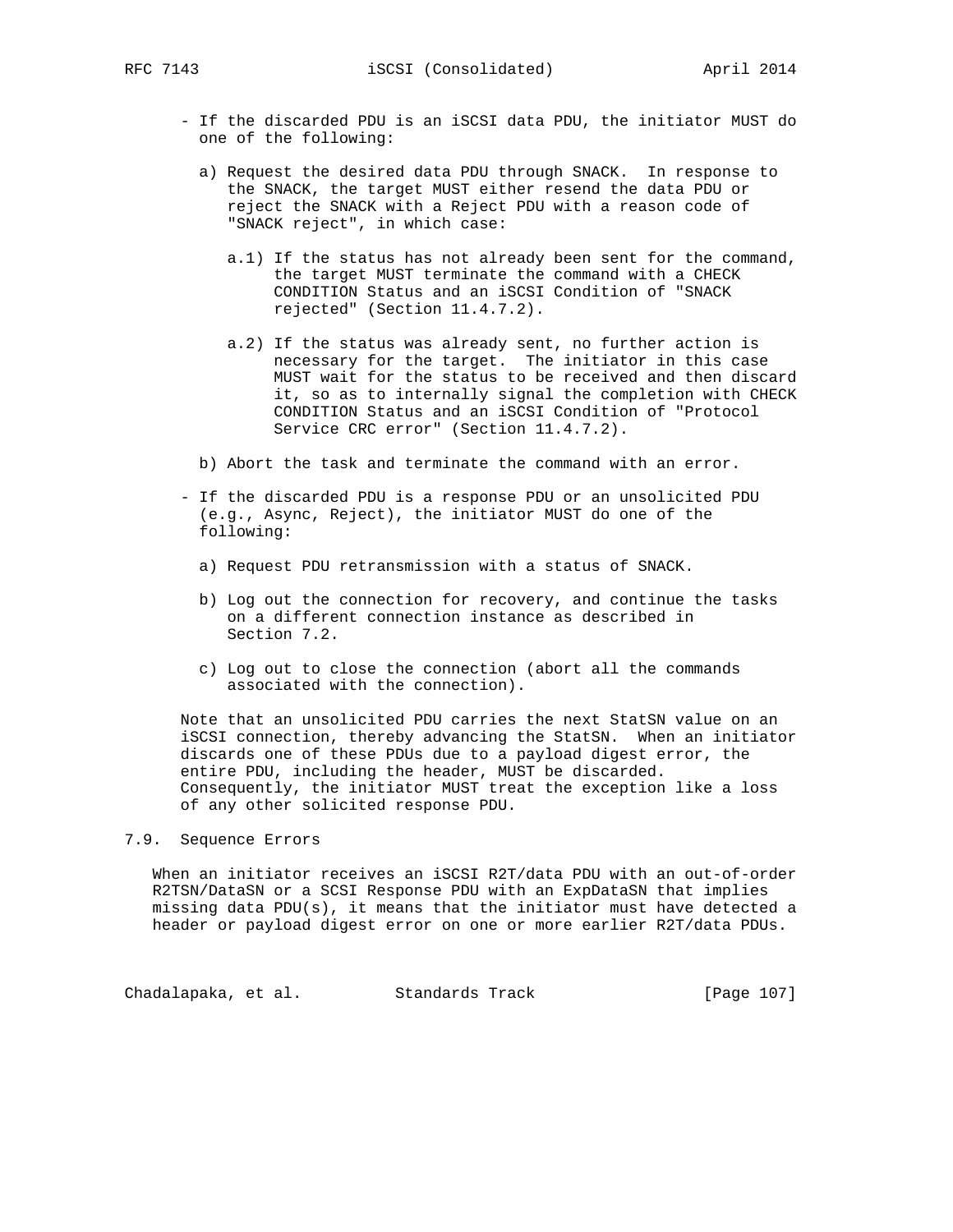The initiator MUST address these implied digest errors as described in Section 7.8. When a target receives a data PDU with an out-of order DataSN, it means that the target must have hit a header or payload digest error on at least one of the earlier data PDUs. The target MUST address these implied digest errors as described in Section 7.8.

 When an initiator receives an iSCSI status PDU with an out-of-order StatSN that implies missing responses, it MUST address the one or more missing status PDUs as described in Section 7.8. As a side effect of receiving the missing responses, the initiator may discover missing data PDUs. If the initiator wants to recover the missing data for a command, it MUST NOT acknowledge the received responses that start from the StatSN of the relevant command until it has completed receiving all the data PDUs of the command.

 When an initiator receives duplicate R2TSNs (due to proactive retransmission of R2Ts by the target) or duplicate DataSNs (due to proactive SNACKs by the initiator), it MUST discard the duplicates.

### 7.10. Message Error Checking

 In iSCSI implementations to date, there has been some uncertainty regarding the extent to which incoming messages have to be checked for protocol errors, beyond what is strictly required for processing the inbound message. This section addresses this question.

 Unless this document requires it, an iSCSI implementation is not required to do an exhaustive protocol conformance check on an incoming iSCSI PDU. The iSCSI implementation in particular is not required to double-check the remote iSCSI implementation's conformance to protocol requirements.

### 7.11. SCSI Timeouts

 An iSCSI initiator MAY attempt to plug a command sequence gap on the target end (in the absence of an acknowledgment of the command by way of the ExpCmdSN) before the ULP timeout by retrying the unacknowledged command, as described in Section 7.2.

 On a ULP timeout for a command (that carried a CmdSN of n), if the iSCSI initiator intends to continue the session it MUST abort the command by using either an appropriate Task Management Function Request for the specific command or a "close the connection" logout.

Chadalapaka, et al. Standards Track [Page 108]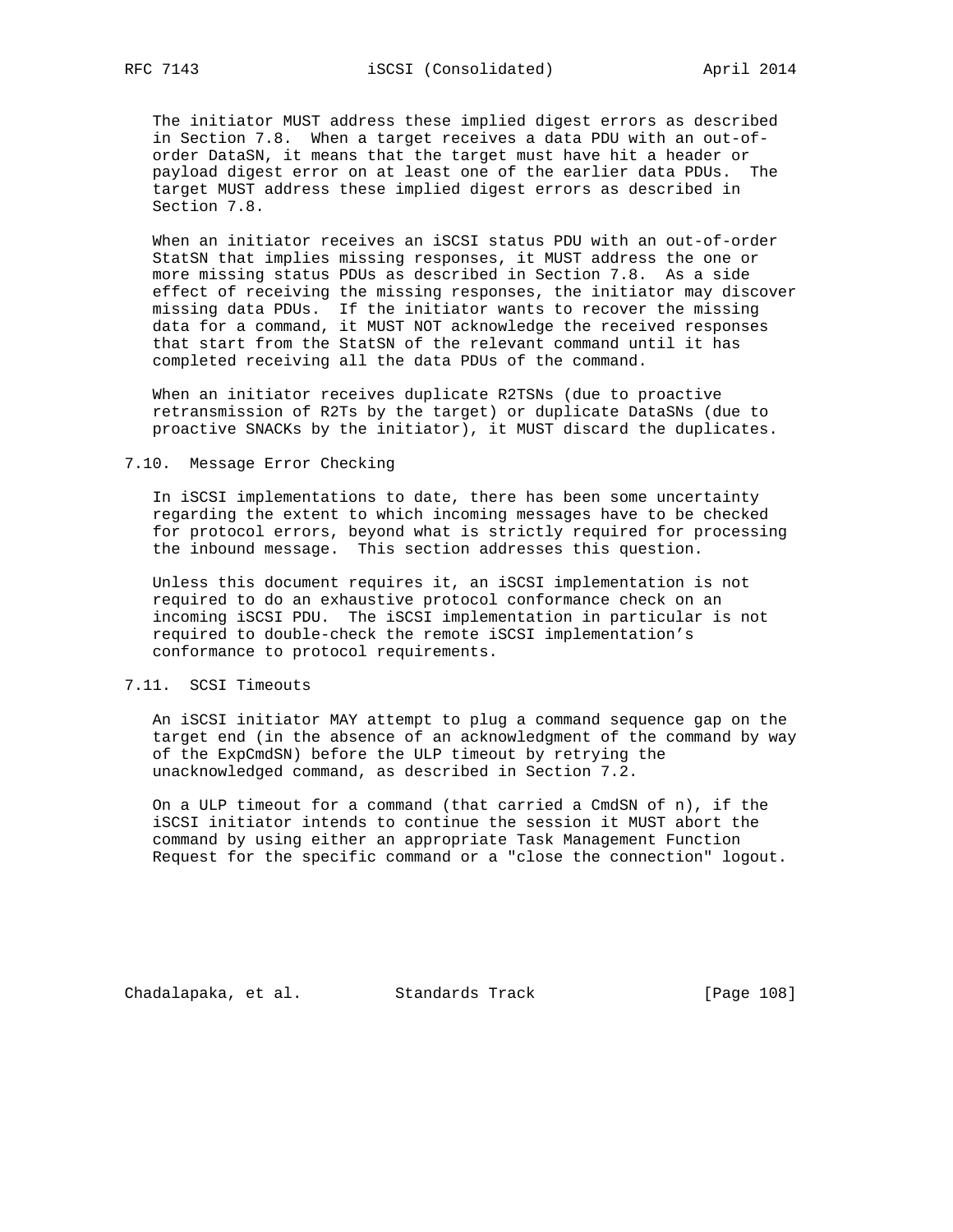When using an ABORT TASK, if the  $ExpCmdSN$  is still less than  $(n + 1)$ , the target may see the abort request while missing the original command itself, due to one of the following reasons:

- The original command was dropped due to digest error.
- The connection on which the original command was sent was successfully logged out. On logout, the unacknowledged commands issued on the connection being logged out are discarded.

 If the abort request is received and the original command is missing, targets MUST consider the original command with that RefCmdSN as received and issue a task management response with the response code "Function complete". This response concludes the task on both ends. If the abort request is received and the target can determine (based on the Referenced Task Tag) that the command was received and executed, and also that the response was sent prior to the abort, then the target MUST respond with the response code "Task Does Not Exist".

# 7.12. Negotiation Failures

 Text Request and Response sequences, when used to set/negotiate operational parameters, constitute the negotiation/parameter setting. A negotiation failure is considered to be one or more of the following:

- For a negotiated key, none of the choices are acceptable to one of the sides in the negotiation.
- For a declarative key, the declared value is not acceptable to the other side in the negotiation.
- The Text Request timed out and possibly terminated.
- The Text Request was answered with a Reject PDU.

 The following two rules should be used to address negotiation failures:

 a) During login, any failure in negotiation MUST be considered a login process failure; the Login Phase, along with the connection, MUST be terminated. If the target detects the failure, it must terminate the login with the appropriate Login response code.

Chadalapaka, et al. Standards Track (Page 109)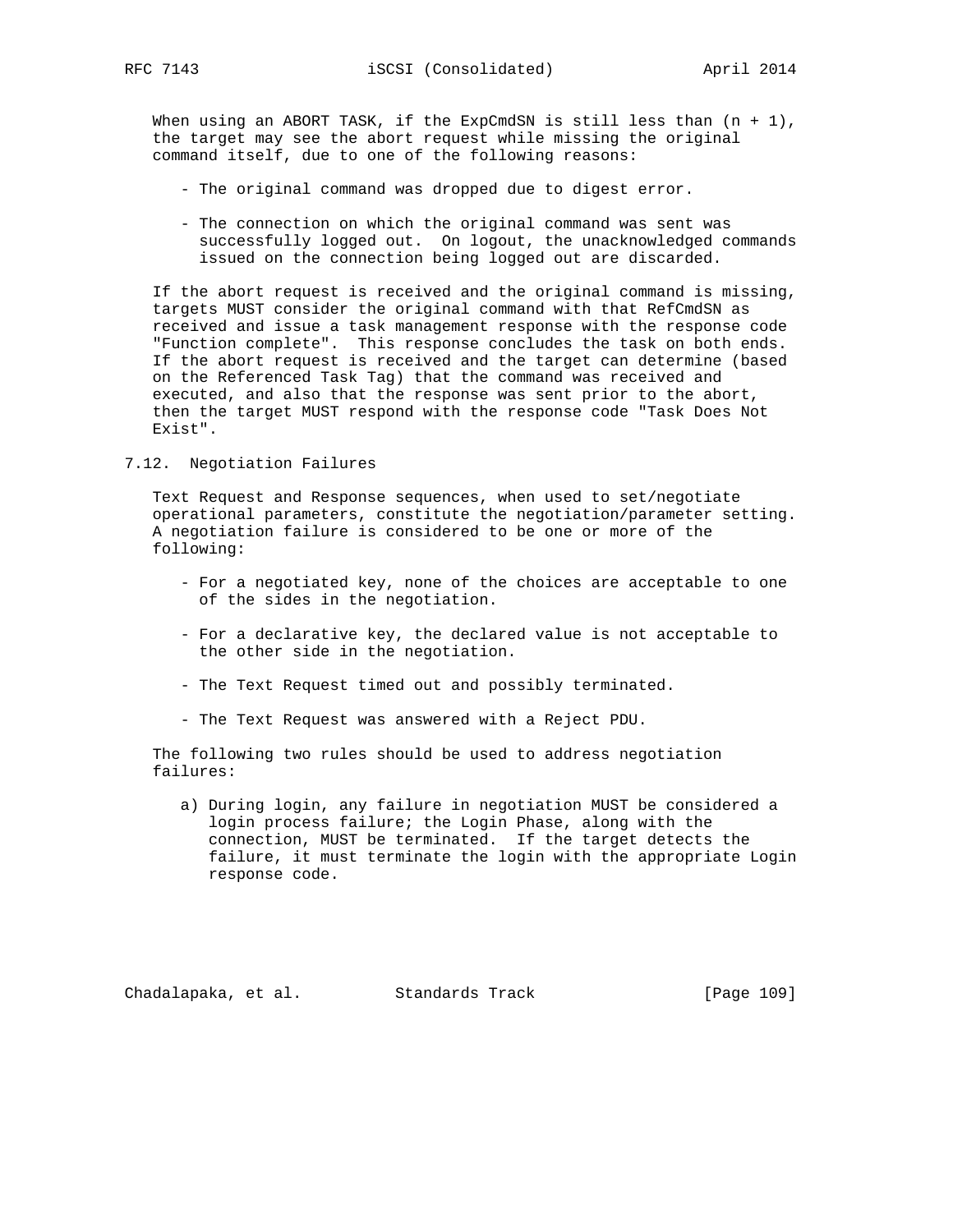b) A failure in negotiation during the Full Feature Phase will terminate the entire negotiation sequence, which may consist of a series of Text Requests that use the same Initiator Task Tag. The operational parameters of the session or the connection MUST continue to be the values agreed upon during an earlier successful negotiation (i.e., any partial results of this unsuccessful negotiation MUST NOT take effect and MUST be discarded).

# 7.13. Protocol Errors

 Mapping framed messages over a "streaming" connection such as TCP makes the proposed mechanisms vulnerable to simple software framing errors. On the other hand, the introduction of framing mechanisms to limit the effects of these errors may be onerous on performance for simple implementations. Command sequence numbers and the mechanisms for dropping and reestablishing connections (discussed earlier in Section 7 and its subsections) help handle this type of mapping errors.

 All violations of iSCSI PDU exchange sequences specified in this document are also protocol errors. This category of errors can only be addressed by fixing the implementations; iSCSI defines Reject and response codes to enable this.

# 7.14. Connection Failures

 iSCSI can keep a session in operation if it is able to keep/establish at least one TCP connection between the initiator and the target in a timely fashion. Targets and/or initiators may recognize a failing connection by either transport-level means (TCP), a gap in the command sequence number, a response stream that is not filled for a long time, or a failing iSCSI NOP (acting as a ping). The latter MAY be used periodically to increase the speed and likelihood of detecting connection failures. As an example for transport-level means, initiators and targets MAY also use the keep-alive option (see [RFC1122]) on the TCP connection to enable early link failure detection on otherwise idle links.

Chadalapaka, et al. Standards Track [Page 110]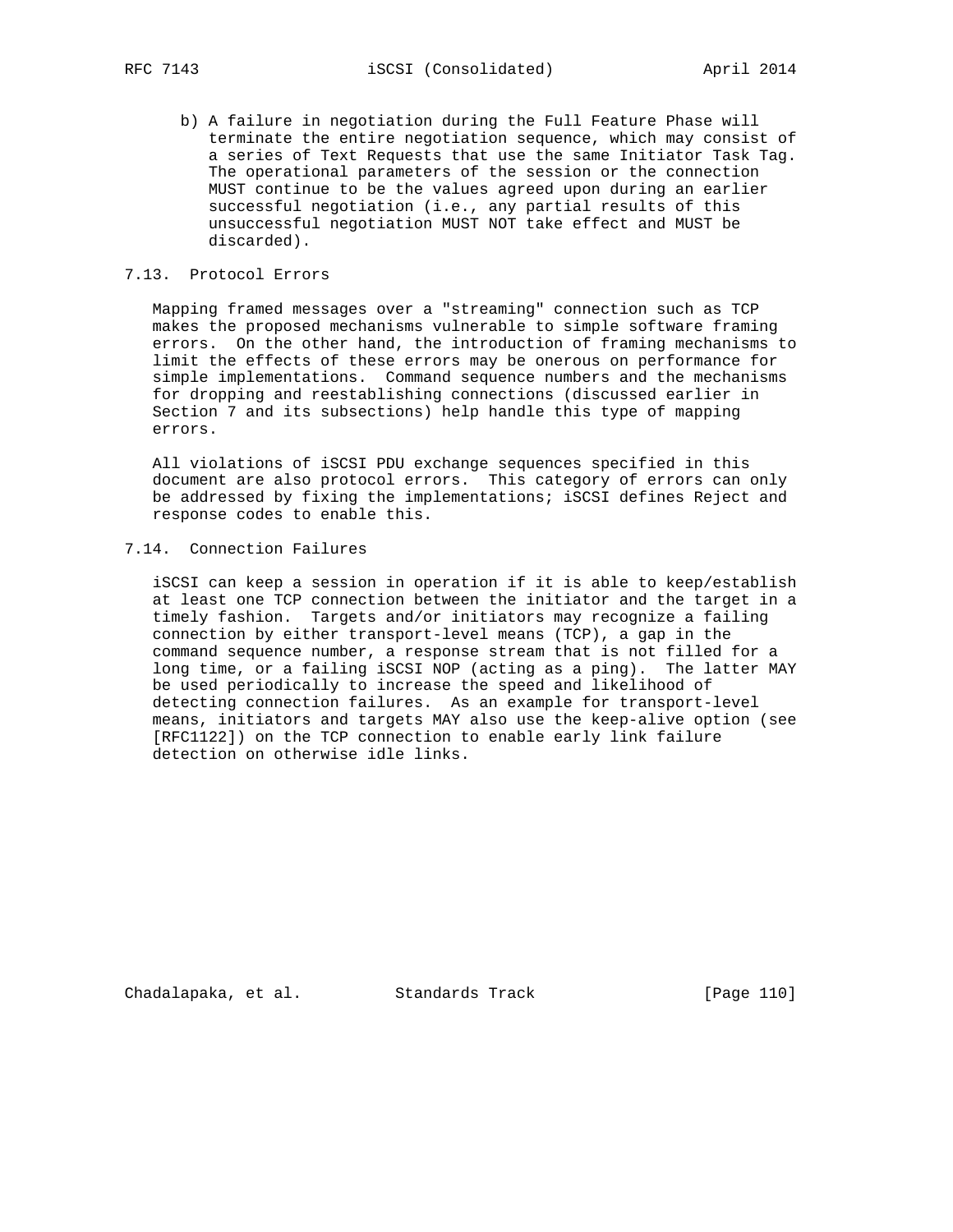On connection failure, the initiator and target MUST do one of the following:

- a) Attempt connection recovery within the session (Connection Recovery).
- b) Log out the connection with the reason code "close the connection" (Section 11.14.5), reissue missing commands, and implicitly terminate all active commands. This option requires support for the Within-connection recovery class (recovery within-connection).
- c) Perform session recovery (Session Recovery).

 Either side may choose to escalate to session recovery (via the initiator dropping all the connections or via an Async Message that announces the similar intent from a target), and the other side MUST give it precedence. On a connection failure, a target MUST terminate and/or discard all of the active immediate commands, regardless of which of the above options is used (i.e., immediate commands are not recoverable across connection failures).

### 7.15. Session Errors

 If all of the connections of a session fail and cannot be reestablished in a short time, or if initiators detect protocol errors repeatedly, an initiator may choose to terminate a session and establish a new session.

In this case, the initiator takes the following actions:

- Resets or closes all the transport connections.
- Terminates all outstanding requests with an appropriate response before initiating a new session. If the same I\_T nexus is intended to be reestablished, the initiator MUST employ session reinstatement (see Section 6.3.5).

 When the session timeout (the connection state timeout for the last failed connection) happens on the target, it takes the following actions:

- Resets or closes the TCP connections (closes the session).
- Terminates all active tasks that were allegiant to the connection(s) that constituted the session.

Chadalapaka, et al. Standards Track [Page 111]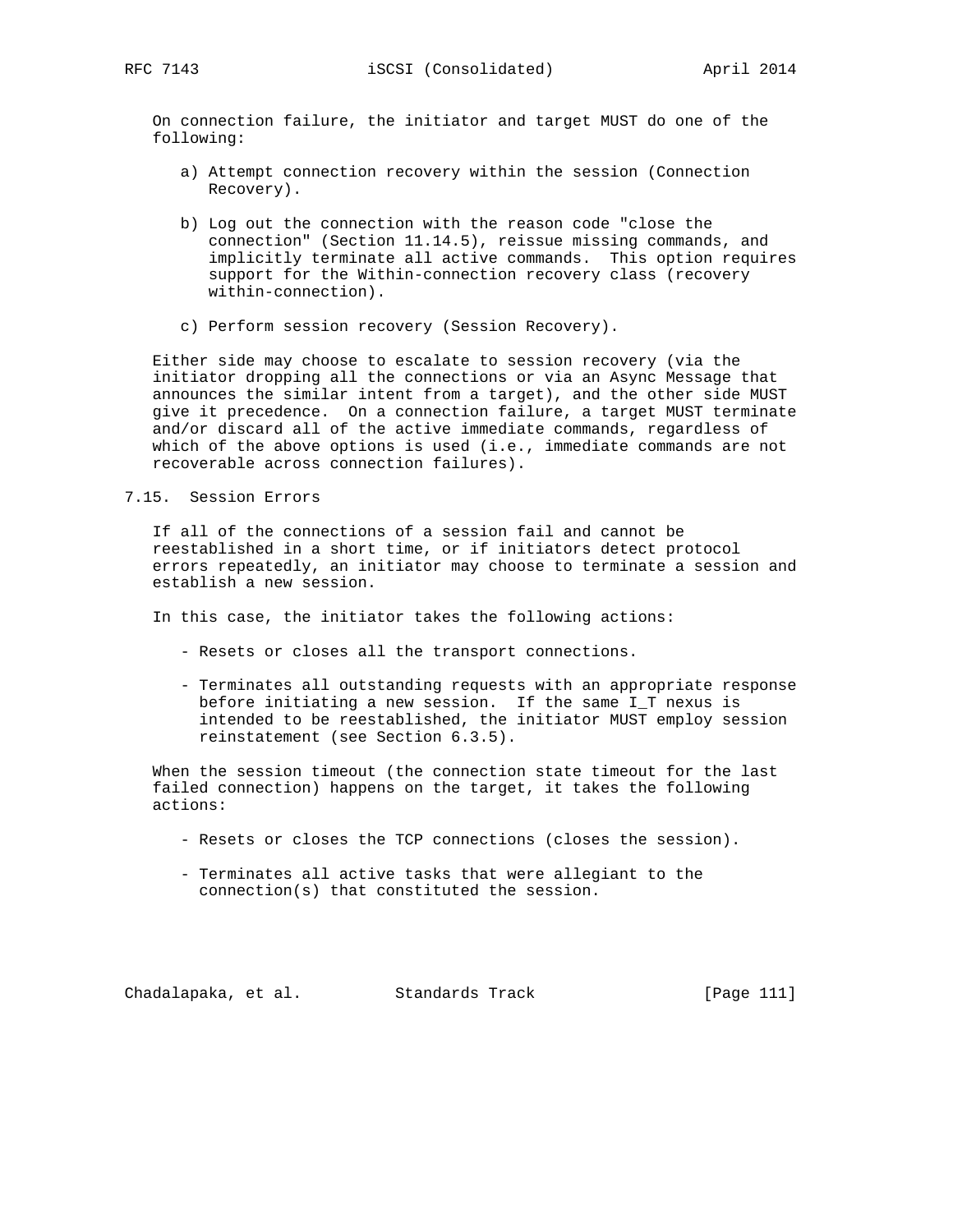A target MUST also be prepared to handle a session reinstatement request from the initiator that may be addressing session errors.

8. State Transitions

 iSCSI connections and iSCSI sessions go through several well-defined states from the time they are created to the time they are cleared.

 The connection state transitions are described in two separate but dependent sets of state diagrams for ease in understanding. The first set of diagrams, "standard connection state diagrams", describes the connection state transitions when the iSCSI connection is not waiting for, or undergoing, a cleanup by way of an explicit or implicit logout. The second set, "connection cleanup state diagram", describes the connection state transitions while performing the iSCSI connection cleanup. While the first set has two diagrams -- one each for initiator and target -- the second set has a single diagram applicable to both initiators and targets.

 The "session state diagram" describes the state transitions an iSCSI session would go through during its lifetime, and it depends on the states of possibly multiple iSCSI connections that participate in the session.

 States and transitions are described in text, tables, and diagrams. The diagrams are used for illustration. The text and the tables are the governing specification.

- 8.1. Standard Connection State Diagrams
- 8.1.1. State Descriptions for Initiators and Targets

 State descriptions for the standard connection state diagram are as follows:

- S1: FREE
	- initiator: State on instantiation, or after successful connection closure.
	- target: State on instantiation, or after successful connection closure.

Chadalapaka, et al. Standards Track (Page 112)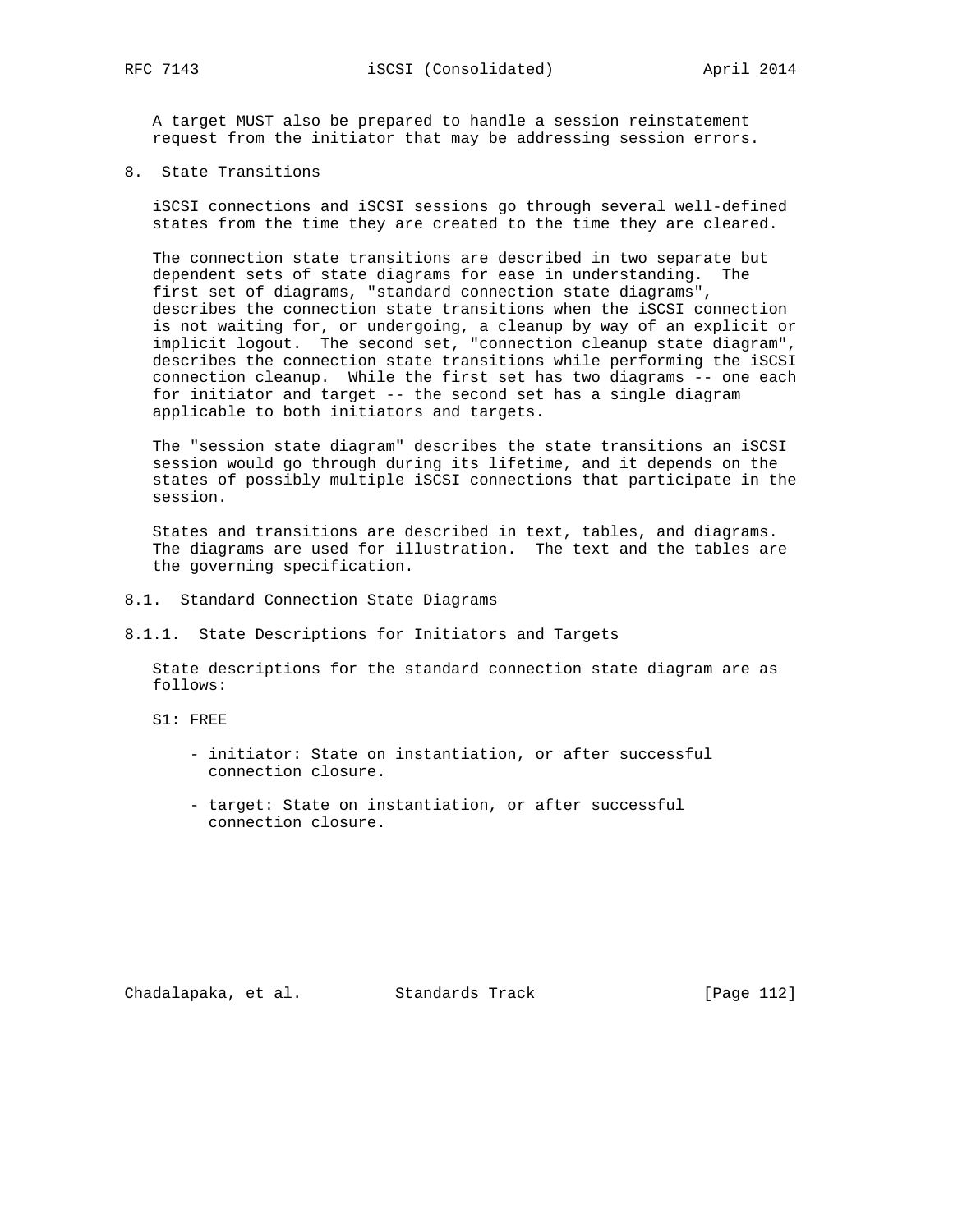S2: XPT\_WAIT

- initiator: Waiting for a response to its transport connection establishment request.
- target: Illegal.
- S3: XPT\_UP
	- initiator: Illegal.
	- target: Waiting for the login process to commence.
- S4: IN\_LOGIN
	- initiator: Waiting for the login process to conclude, possibly involving several PDU exchanges.
	- target: Waiting for the login process to conclude, possibly involving several PDU exchanges.
- S5: LOGGED\_IN
	- initiator: In the Full Feature Phase, waiting for all internal, iSCSI, and transport events.
	- target: In the Full Feature Phase, waiting for all internal, iSCSI, and transport events.
- S6: IN\_LOGOUT
	- initiator: Waiting for a Logout Response.
	- target: Waiting for an internal event signaling completion of logout processing.
- S7: LOGOUT\_REQUESTED
	- initiator: Waiting for an internal event signaling readiness to proceed with Logout.
	- target: Waiting for the Logout process to start after having requested a Logout via an Async Message.

Chadalapaka, et al. Standards Track [Page 113]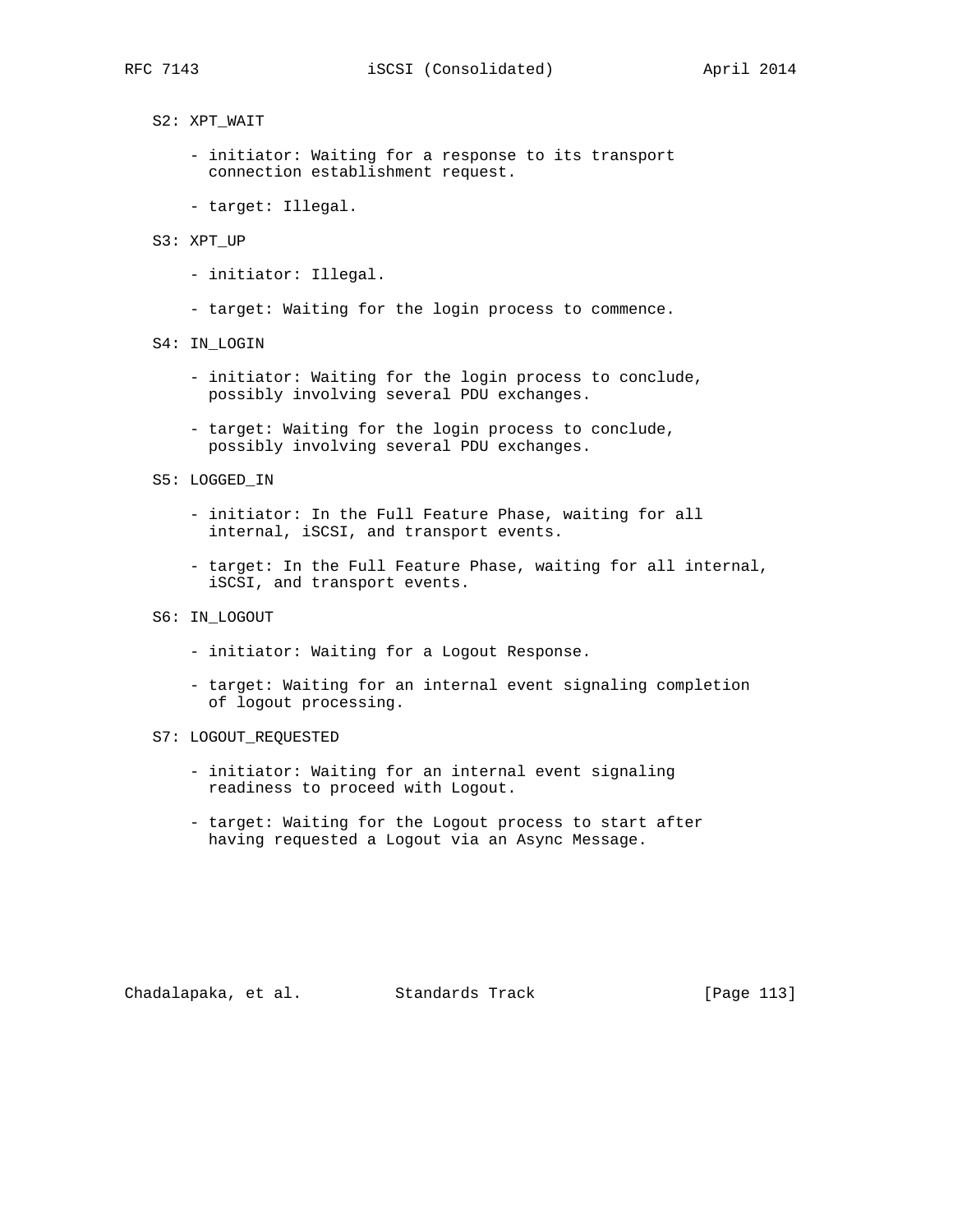- S8: CLEANUP\_WAIT
	- initiator: Waiting for the context and/or resources to initiate the cleanup processing for this CSM.
	- target: Waiting for the cleanup process to start for this CSM.
- 8.1.2. State Transition Descriptions for Initiators and Targets

 $T1$ :

- initiator: Transport connect request was made (e.g., TCP SYN sent).
- target: Illegal.

### T2:

- initiator: Transport connection request timed out, a transport reset was received, or an internal event of receiving a Logout Response (success) on another connection for a "close the session" Logout Request was received.
- target: Illegal.

### T3:

- initiator: Illegal.
- target: Received a valid transport connection request that establishes the transport connection.

#### T4:

- initiator: Transport connection established, thus prompting the initiator to start the iSCSI Login.
- target: Initial iSCSI Login Request was received.

#### T5:

- initiator: The final iSCSI Login Response with a Status-Class of zero was received.
- target: The final iSCSI Login Request to conclude the Login Phase was received, thus prompting the target to send the final iSCSI Login Response with a Status-Class of zero.

Chadalapaka, et al. Standards Track [Page 114]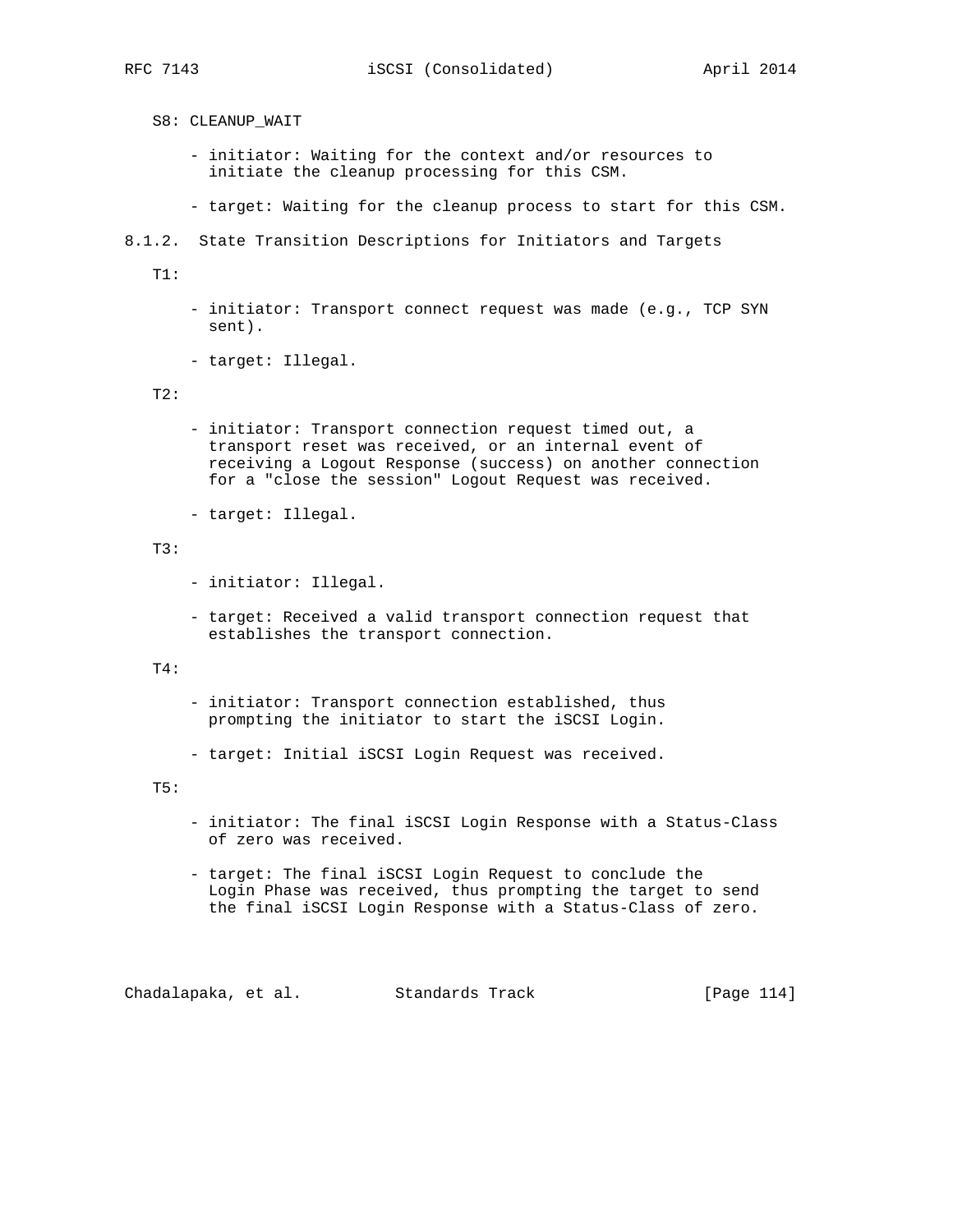# T6:

- initiator: Illegal.

 - target: Timed out waiting for an iSCSI Login, transport disconnect indication was received, transport reset was received, or an internal event indicating a transport timeout was received. In all these cases, the connection is to be closed.

T7:

- initiator: One of the following events caused the transition:
	- a) The final iSCSI Login Response was received with a non-zero Status-Class.
	- b) Login timed out.
	- c) A transport disconnect indication was received.
	- d) A transport reset was received.
	- e) An internal event indicating a transport timeout was received.
	- f) An internal event of receiving a Logout Response (success) on another connection for a "close the session" Logout Request was received.

In all these cases, the transport connection is closed.

- target: One of the following events caused the transition:
	- a) The final iSCSI Login Request to conclude the Login Phase was received, prompting the target to send the final iSCSI Login Response with a non-zero Status-Class.
	- b) Login timed out.
	- c) A transport disconnect indication was received.
	- d) A transport reset was received.
	- e) An internal event indicating a transport timeout was received.

Chadalapaka, et al. Standards Track [Page 115]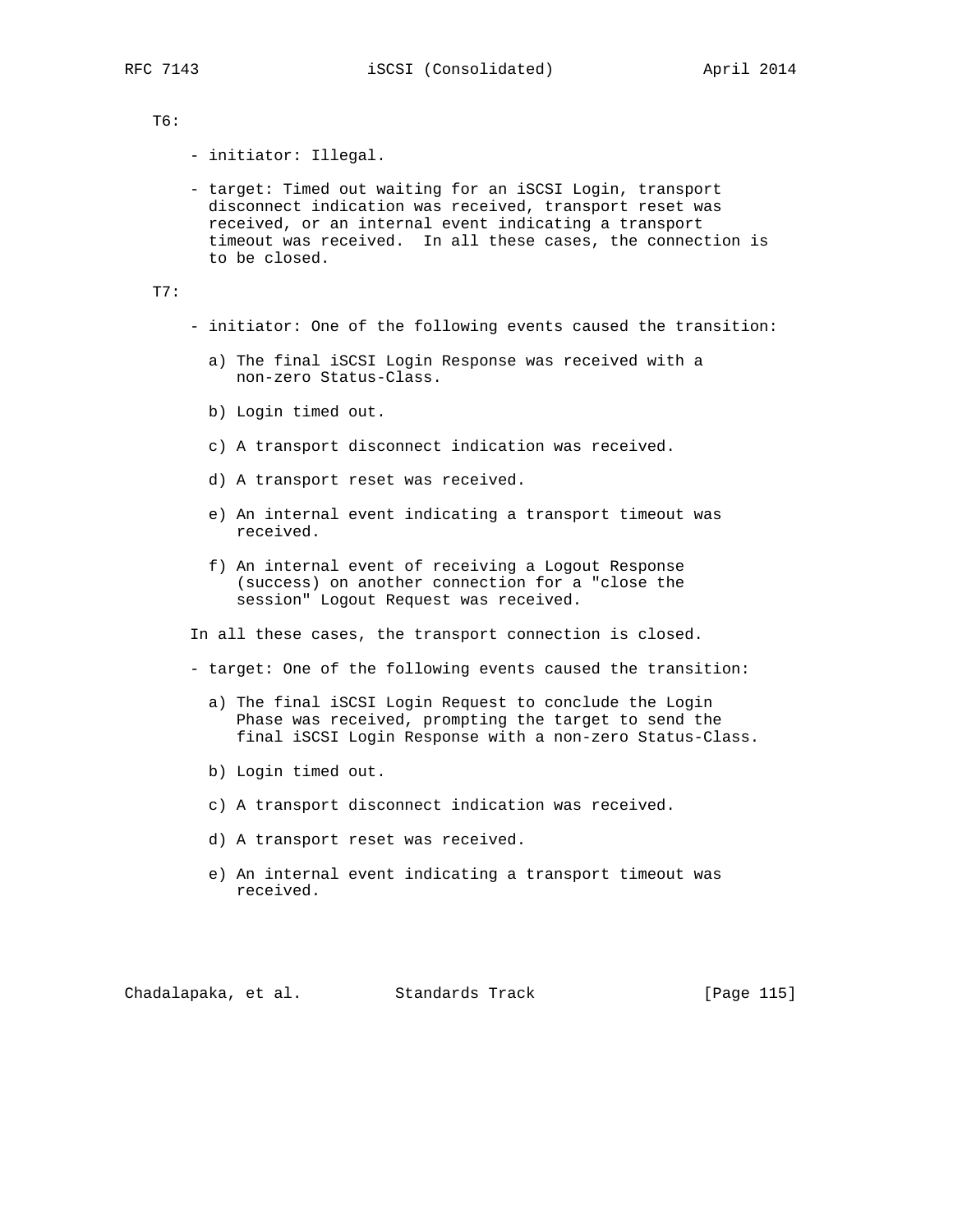f) On another connection, a "close the session" Logout Request was received.

In all these cases, the connection is to be closed.

T8:

- initiator: An internal event of receiving a Logout Response (success) on another connection for a "close the session" Logout Request was received, thus closing this connection and requiring no further cleanup.
- target: An internal event of sending a Logout Response (success) on another connection for a "close the session" Logout Request was received, or an internal event of a successful connection/session reinstatement was received, thus prompting the target to close this connection cleanly.
- T9, T10:
	- initiator: An internal event that indicates the readiness to start the Logout process was received, thus prompting an iSCSI Logout to be sent by the initiator.
	- target: An iSCSI Logout Request was received.
- T11, T12:
	- initiator: An Async PDU with AsyncEvent "Request Logout" was received.
	- target: An internal event that requires the decommissioning of the connection was received, thus causing an Async PDU with an AsyncEvent "Request Logout" to be sent.

# T13:

- initiator: An iSCSI Logout Response (success) was received, or an internal event of receiving a Logout Response (success) on another connection for a "close the session" Logout Request was received.
- target: An internal event was received that indicates successful processing of the Logout, which prompts an iSCSI Logout Response (success) to be sent; an internal event of sending a Logout Response (success) on another connection for a "close the session" Logout Request was received; or

Chadalapaka, et al. Standards Track [Page 116]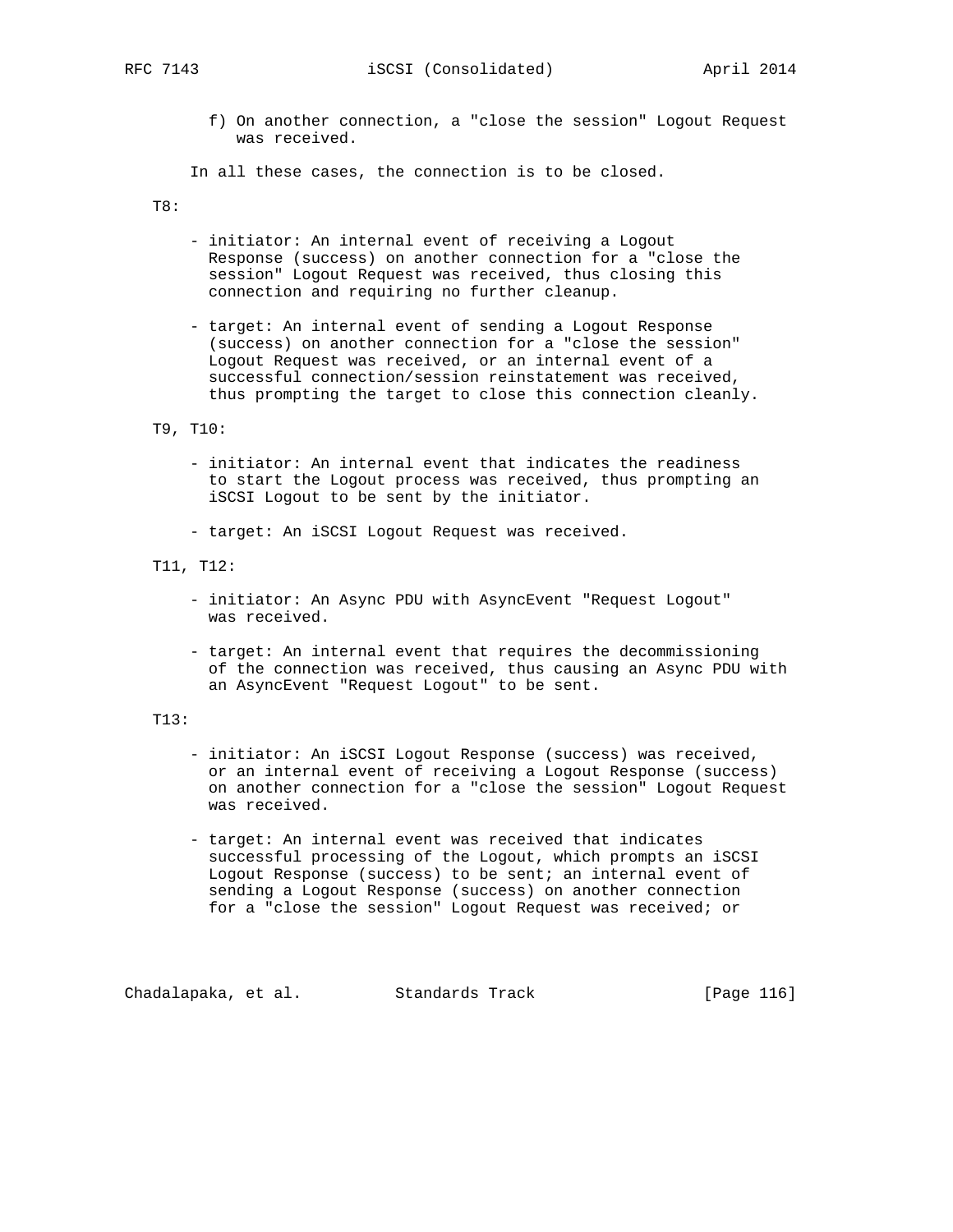RFC 7143 **iSCSI** (Consolidated) April 2014

 an internal event of a successful connection/session reinstatement was received. In all these cases, the transport connection is closed.

T14:

- initiator: An Async PDU with AsyncEvent "Request Logout" was received again.
- target: Illegal.

T15, T16:

- initiator: One or more of the following events caused this transition:
	- a) An internal event that indicates a transport connection timeout was received, thus prompting a transport reset or transport connection closure.
	- b) A transport reset was received.
	- c) A transport disconnect indication was received.
	- d) An Async PDU with AsyncEvent "Drop connection" (for this CID) was received.
	- e) An Async PDU with AsyncEvent "Drop all connections" was received.
- target: One or more of the following events caused this transition:
	- a) Internal event that indicates that a transport connection timeout was received, thus prompting a transport reset or transport connection closure.
	- b) An internal event of a failed connection/session reinstatement was received.
	- c) A transport reset was received.
	- d) A transport disconnect indication was received.
	- e) An internal emergency cleanup event was received, which prompts an Async PDU with AsyncEvent "Drop connection" (for this CID), or event "Drop all connections".

Chadalapaka, et al. Standards Track [Page 117]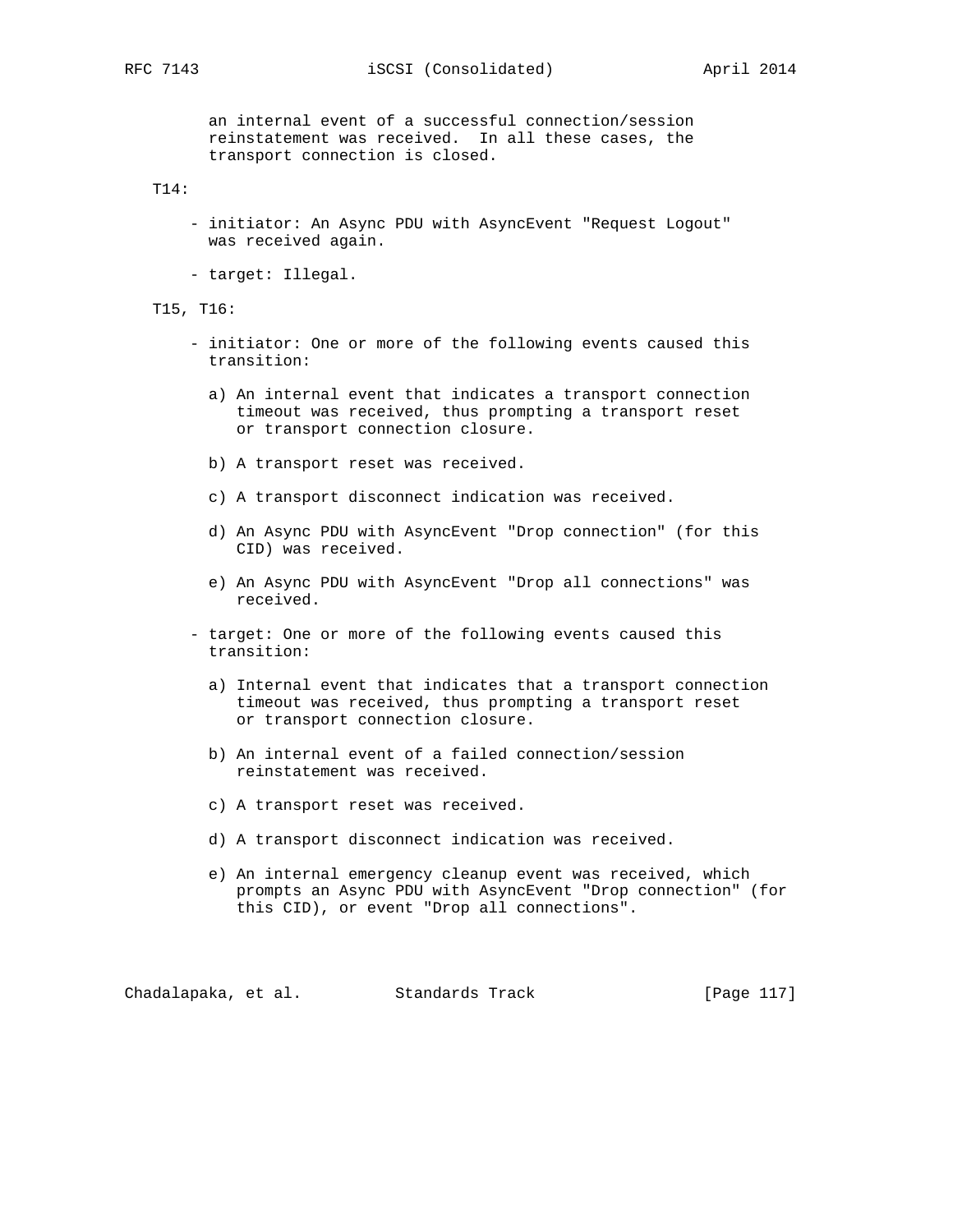# T17:

- initiator: One or more of the following events caused this transition:
	- a) A Logout Response (failure, i.e., a non-zero status) was received, or Logout timed out.
	- b) Any of the events specified for T15 and T16 occurred.
- target: One or more of the following events caused this transition:
	- a) An internal event that indicates a failure of the Logout processing was received, which prompts a Logout Response (failure, i.e., a non-zero status) to be sent.
	- b) Any of the events specified for T15 and T16 occurred.

#### T18:

- initiator: An internal event of receiving a Logout Response (success) on another connection for a "close the session" Logout Request was received.
- target: An internal event of sending a Logout Response (success) on another connection for a "close the session" Logout Request was received, or an internal event of a successful connection/session reinstatement was received. In both these cases, the connection is closed.

 The CLEANUP\_WAIT state (S8) implies that there are possible iSCSI tasks that have not reached conclusion and are still considered busy.

8.1.3. Standard Connection State Diagram for an Initiator

Symbolic names for states:

S1: FREE

- S2: XPT\_WAIT
- S4: IN\_LOGIN
- S5: LOGGED\_IN

Chadalapaka, et al. Standards Track [Page 118]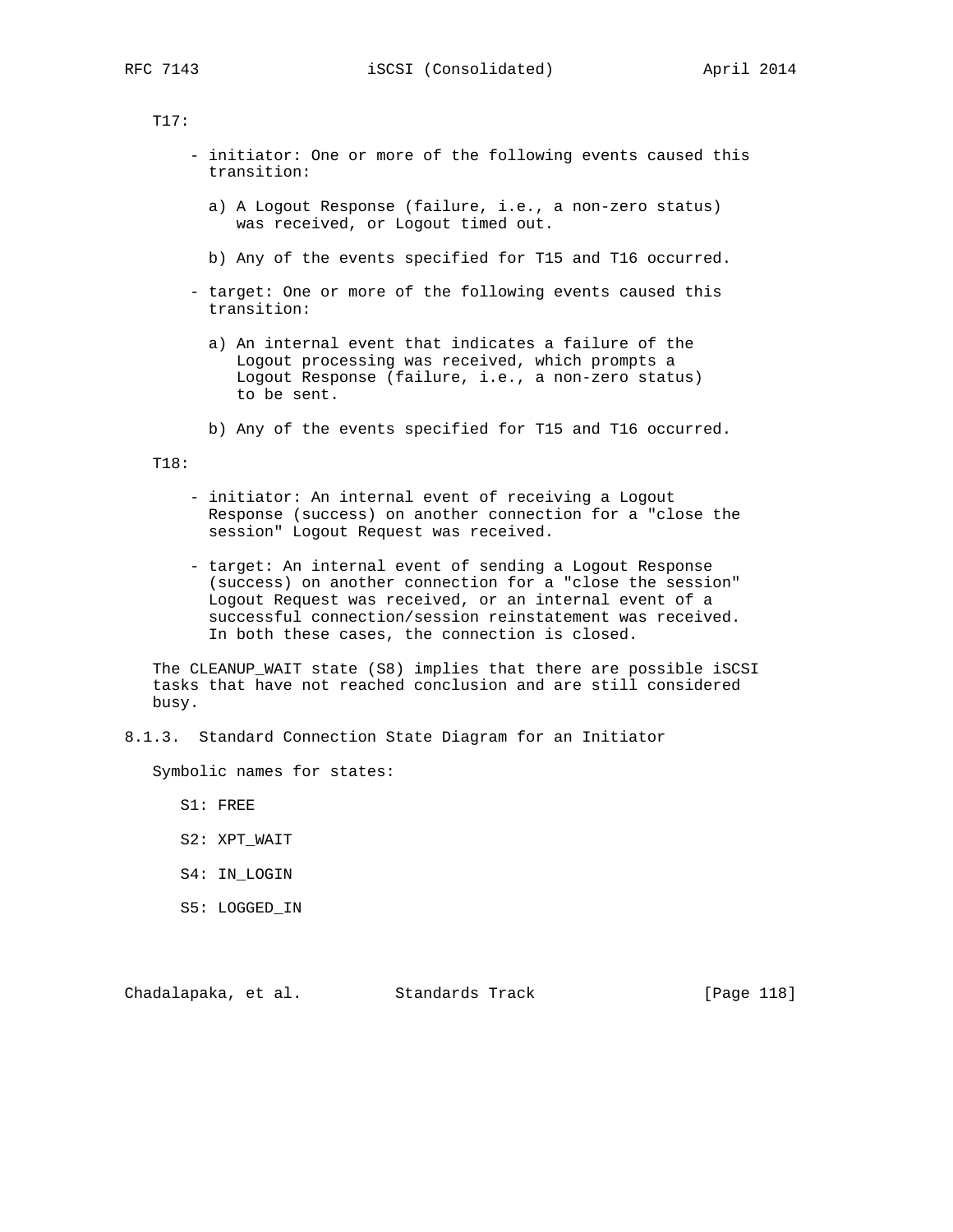- S6: IN\_LOGOUT
- S7: LOGOUT\_REQUESTED
- S8: CLEANUP\_WAIT

 States S5, S6, and S7 constitute the Full Feature Phase operation of the connection.

The state diagram is as follows:



Chadalapaka, et al. Standards Track [Page 119]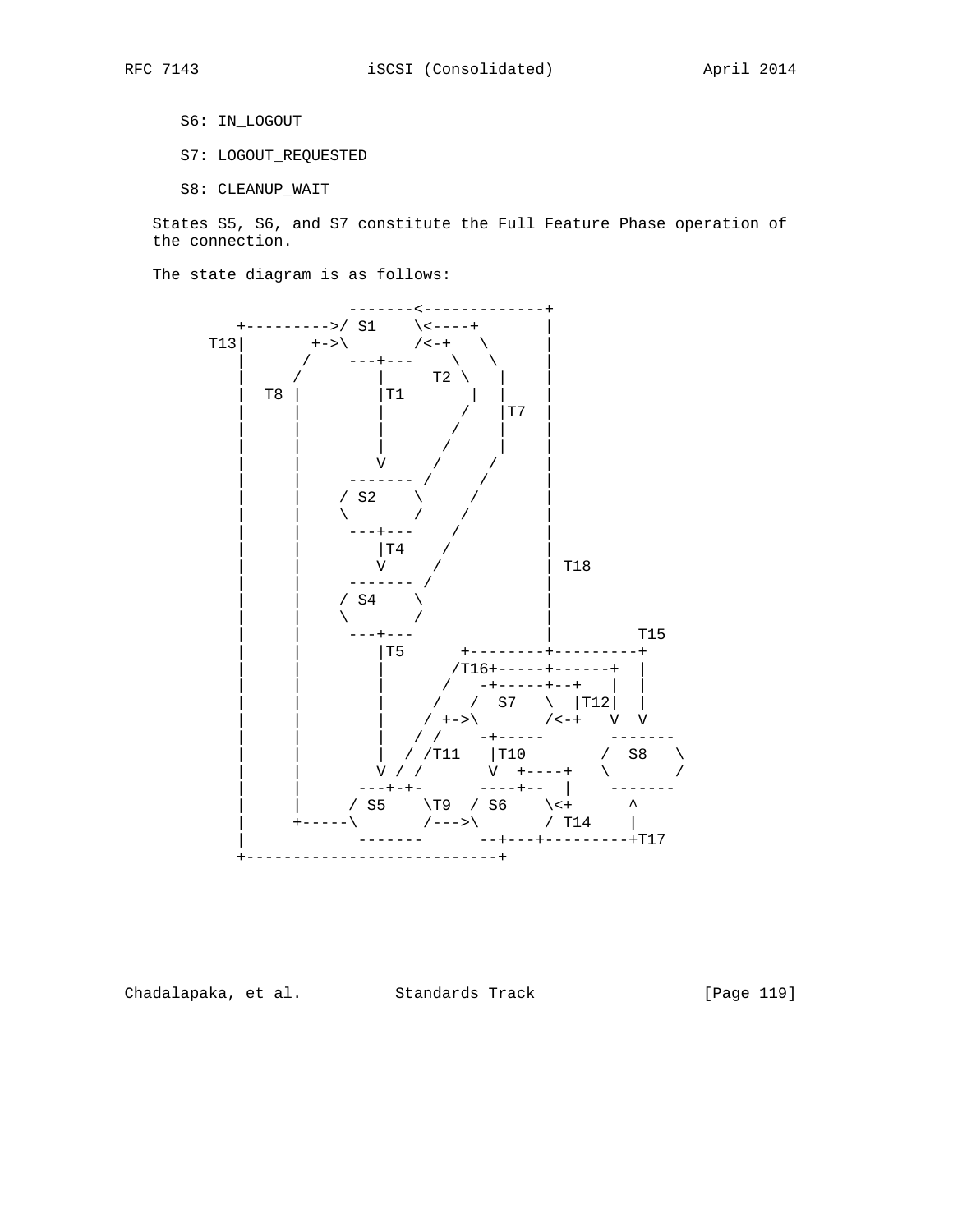The following state transition table represents the above diagram. Each row represents the starting state for a given transition, which, after taking a transition marked in a table cell, would end in the state represented by the column of the cell. For example, from state S1, the connection takes the T1 transition to arrive at state S2. The fields marked "-" correspond to undefined transitions.

|    |                          |       |                           |  | S1  S2  S4  S5  S6  S7  S8  <br>+---+---+----+---                    |  |
|----|--------------------------|-------|---------------------------|--|----------------------------------------------------------------------|--|
| S1 |                          |       |                           |  | $ T1  -  -  -  -  -  -  -$                                           |  |
|    | S2 T2  -  T4   -   -   - |       |                           |  | --+----+---+---+---+---+----+---+                                    |  |
|    |                          |       |                           |  | --+----+---+---+---+---+----+---<br>S4 T7  -  -  T5   -   -   -      |  |
|    |                          |       |                           |  | --+----+---+---+---+---+----+---<br>$S5 T8$ $ -  -   -  T9 T11 T15 $ |  |
|    |                          |       |                           |  | --+----+---+---+---+---+----+--<br>S6 T13  -  -   -  T14 -  T17      |  |
|    |                          | ---+· |                           |  | ---+--                                                               |  |
| S8 |                          |       | $  -   -   -   -   -   -$ |  | .--+----+---+---+---+---+----+--                                     |  |
|    |                          |       |                           |  |                                                                      |  |

8.1.4. Standard Connection State Diagram for a Target

Symbolic names for states:

- S1: FREE
- S3: XPT\_UP
- S4: IN\_LOGIN
- S5: LOGGED\_IN
- S6: IN\_LOGOUT
- S7: LOGOUT\_REQUESTED
- S8: CLEANUP\_WAIT

 States S5, S6, and S7 constitute the Full Feature Phase operation of the connection.

| Chadalapaka, et al. |  |  | Standards Track |  | [Page 120] |  |
|---------------------|--|--|-----------------|--|------------|--|
|---------------------|--|--|-----------------|--|------------|--|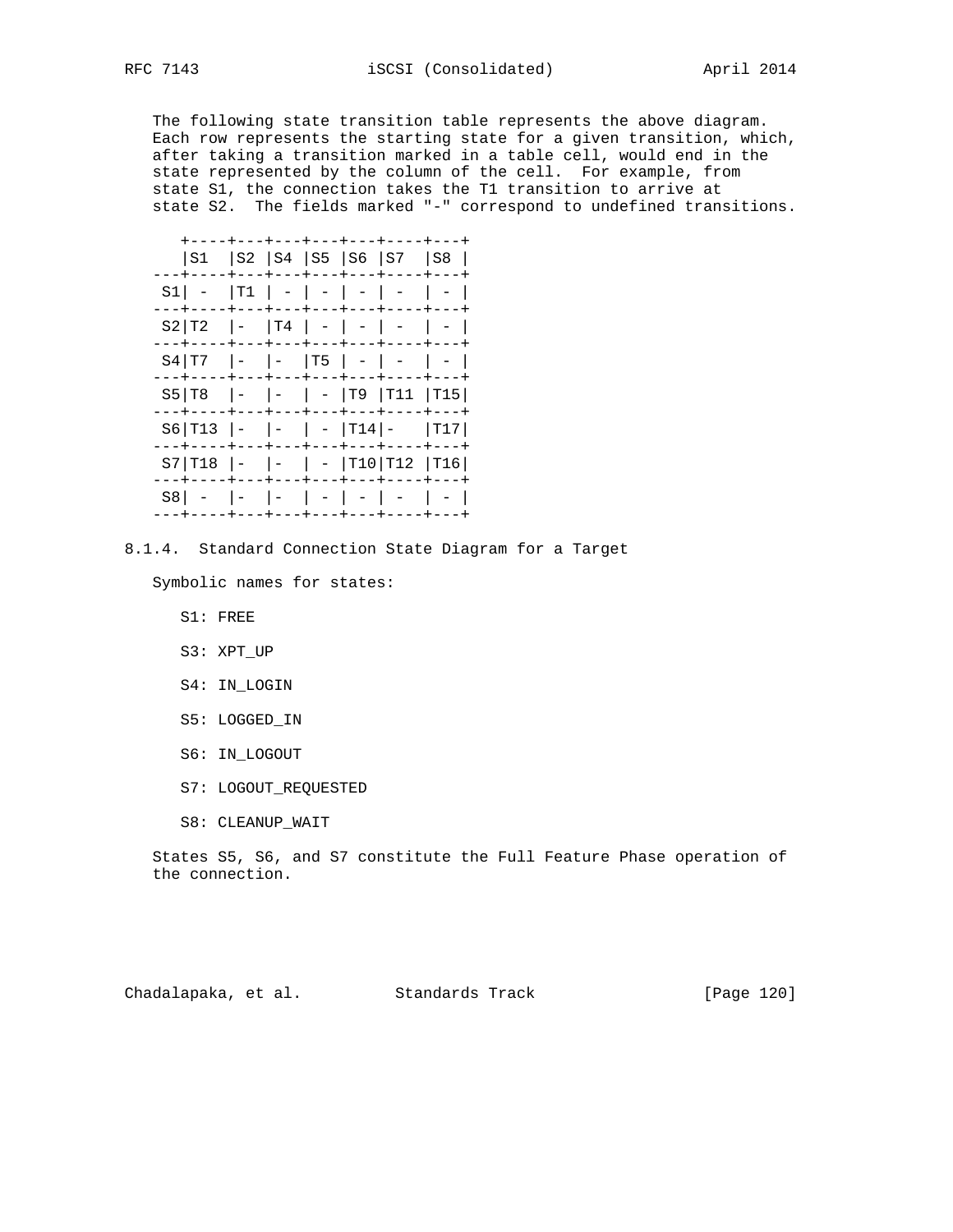The state diagram is as follows:



Chadalapaka, et al. Standards Track

[Page 121]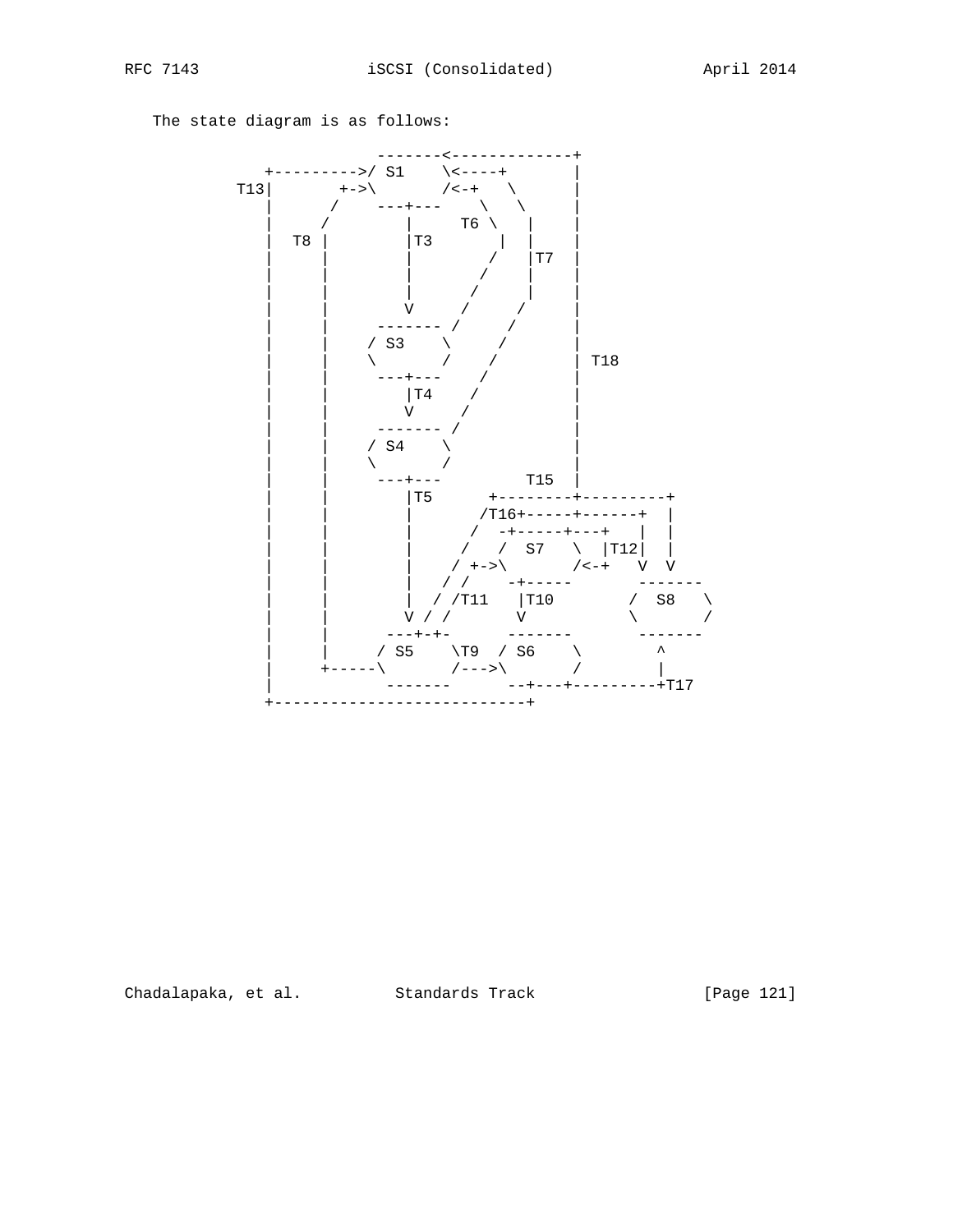The following state transition table represents the above diagram and follows the conventions described for the initiator diagram.

|     | S1  S3  S4  S5  S6  S7  S8                  |                                                    |     | +---+---+---+--                                                                  |  |
|-----|---------------------------------------------|----------------------------------------------------|-----|----------------------------------------------------------------------------------|--|
| S1  |                                             |                                                    |     | $ T3  -  -  -  -  -  -  -$                                                       |  |
|     | S3 T6                                       |                                                    |     | ---+---+---+---+----<br>$\vert - \vert T4 \vert - \vert - \vert - \vert - \vert$ |  |
|     | S4 T7                                       | -  -  T5   -   -                                   |     | ---+---+---+---+----+                                                            |  |
|     | S5   T8   -   -   -   T9   T11   T15        |                                                    |     |                                                                                  |  |
|     | .--+----+---+---+---+---+----+---<br>S6 T13 |                                                    |     | $ -  -   -   -   -  $ [T17]                                                      |  |
|     | $S7$  T18                                   |                                                    | --- | キーーーキーーーー<br> -  -   -  T10 T12  T16                                             |  |
| S8. |                                             | ---+---+---+---<br>$\vert - \vert$ $\vert - \vert$ |     |                                                                                  |  |
|     |                                             |                                                    |     |                                                                                  |  |

8.2. Connection Cleanup State Diagram for Initiators and Targets

Symbolic names for states:

R1: CLEANUP\_WAIT (same as S8)

R2: IN\_CLEANUP

R3: FREE (same as S1)

 Whenever a connection state machine in cleanup (let's call it CSM-C) enters the CLEANUP\_WAIT state (S8), it must go through the state transitions described in the connection cleanup state diagram, using either a) a separate Full Feature Phase connection (let's call it CSM-E, for explicit) in the LOGGED\_IN state in the same session or b) a new transport connection (let's call it CSM-I, for implicit) in the FREE state that is to be added to the same session. In the CSM-E case, an explicit logout for the CID that corresponds to CSM-C (as either a connection or session logout) needs to be performed to complete the cleanup. In the CSM-I case, an implicit logout for the CID that corresponds to CSM-C needs to be performed by way of connection reinstatement (Section 6.3.4) for that CID. In either case, the protocol exchanges on CSM-E or CSM-I determine the state transitions for CSM-C. Therefore, this cleanup state diagram is only applicable to the instance of the connection in cleanup (i.e., CSM-C). In the case of an implicit logout, for example, CSM-C

Chadalapaka, et al. Standards Track [Page 122]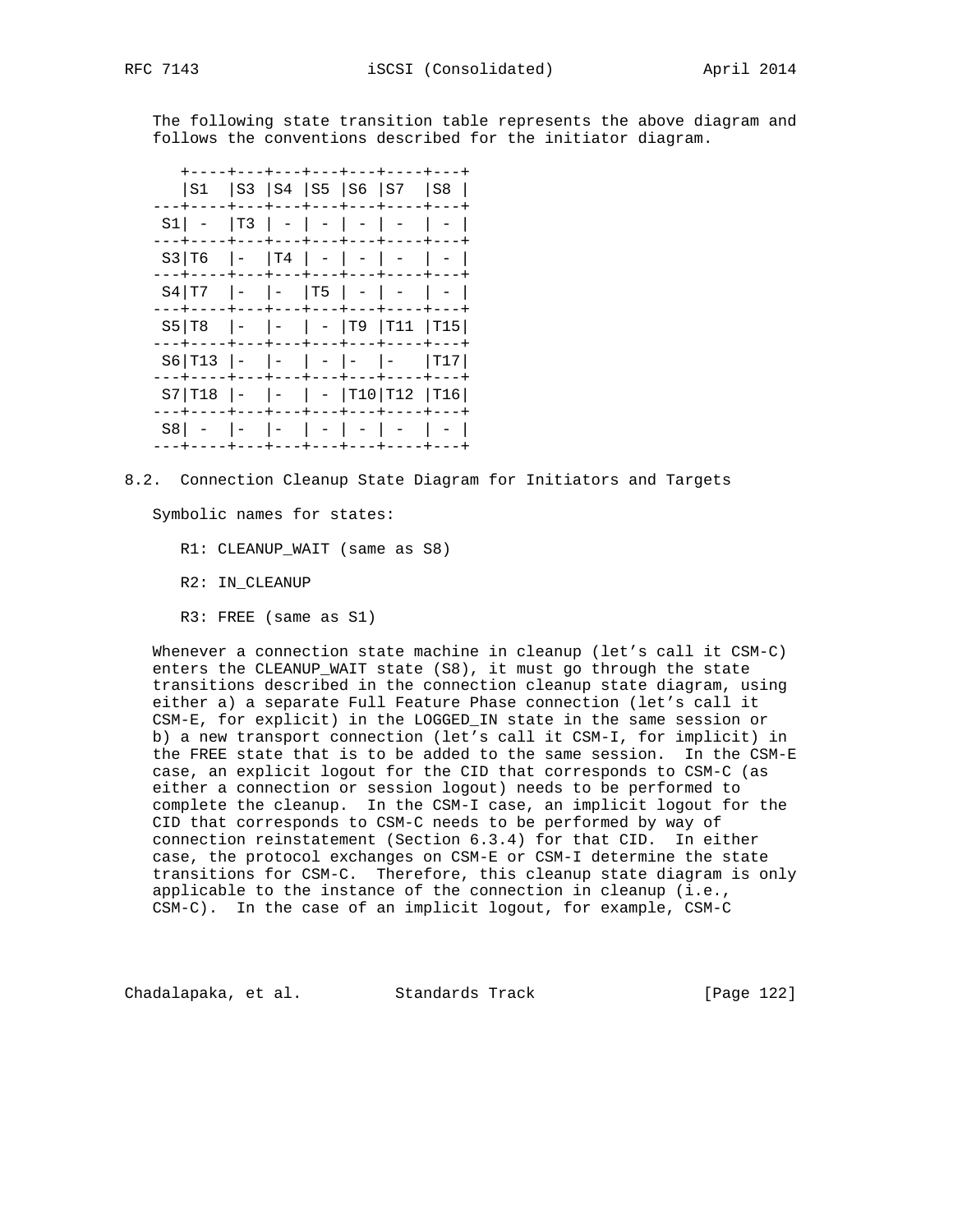reaches FREE (R3) at the time CSM-I reaches LOGGED\_IN. In the case of an explicit logout, CSM-C reaches FREE (R3) when CSM-E receives a successful Logout Response while continuing to be in the LOGGED\_IN state.

 An initiator must initiate an explicit or implicit connection logout for a connection in the CLEANUP\_WAIT state, if the initiator intends to continue using the associated iSCSI session.

 The following state diagram applies to both initiators and targets. (M1, M2, M3, and M4 are defined in Section 8.2.2.)



Chadalapaka, et al. Standards Track [Page 123]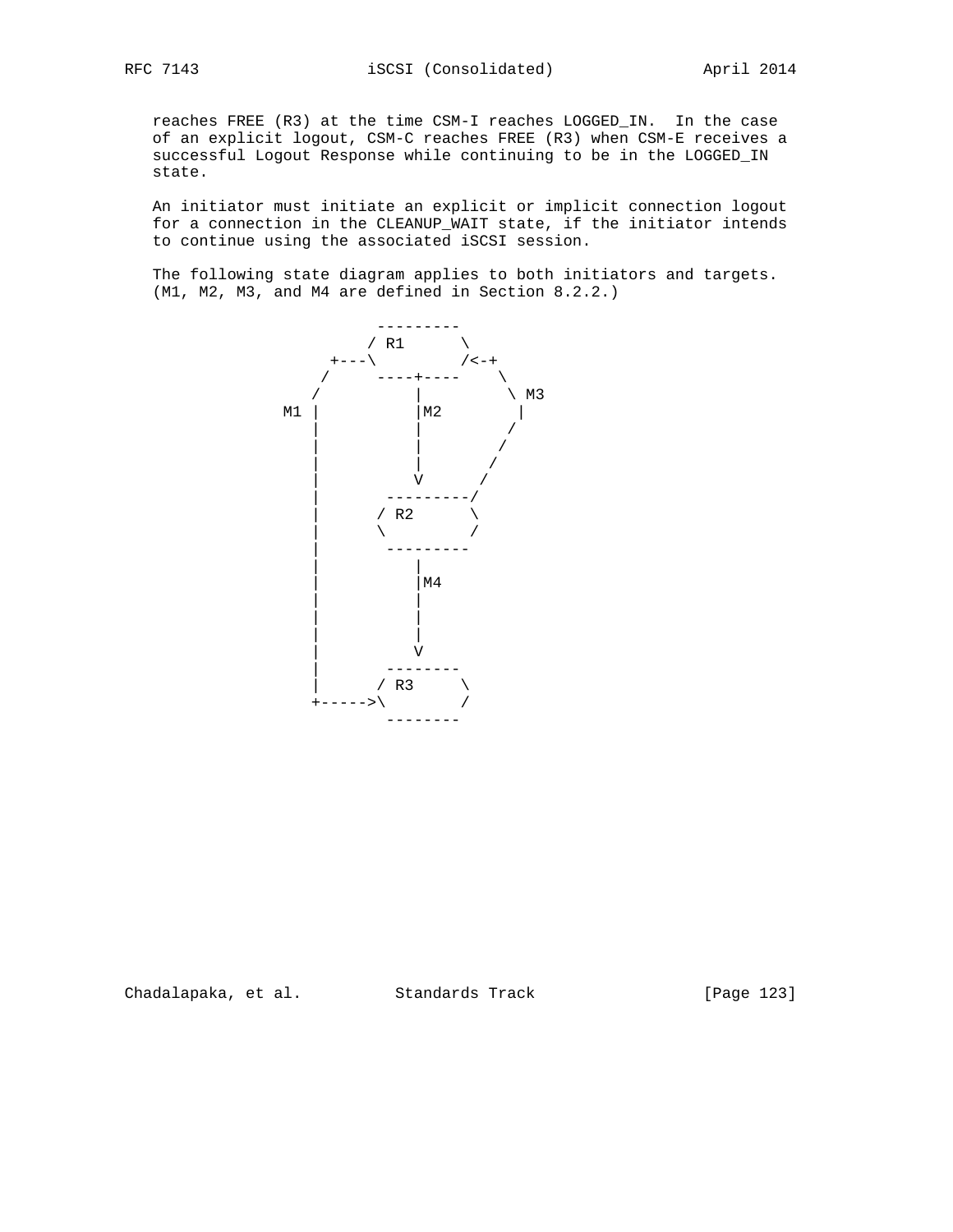The following state transition table represents the above diagram and follows the same conventions as in earlier sections.

|  | +----+----+----+<br>$ R1 $ $ R2 $ $ R3 $<br>-----+----+----+----+ |  |
|--|-------------------------------------------------------------------|--|
|  | $R1$   -   M2   M1  <br>-----+----+----+----+                     |  |
|  | R2   M3   $-$   M4  <br>-----+----+---+----+                      |  |
|  | R3   -   -   -  <br>-----+----+----+----+                         |  |

- 8.2.1. State Descriptions for Initiators and Targets
	- R1: CLEANUP\_WAIT (same as S8)
		- initiator: Waiting for the internal event to initiate the cleanup processing for CSM-C.
		- target: Waiting for the cleanup process to start for CSM-C.
	- R2: IN\_CLEANUP
		- initiator: Waiting for the connection cleanup process to conclude for CSM-C.
		- target: Waiting for the connection cleanup process to conclude for CSM-C.
	- R3: FREE (same as S1)
		- initiator: End state for CSM-C.
		- target: End state for CSM-C.
- 8.2.2. State Transition Descriptions for Initiators and Targets
	- M1: One or more of the following events was received:
		- initiator:
			- \* An internal event that indicates connection state timeout.
			- \* An internal event of receiving a successful Logout Response on a different connection for a "close the session" Logout.

Chadalapaka, et al. Standards Track [Page 124]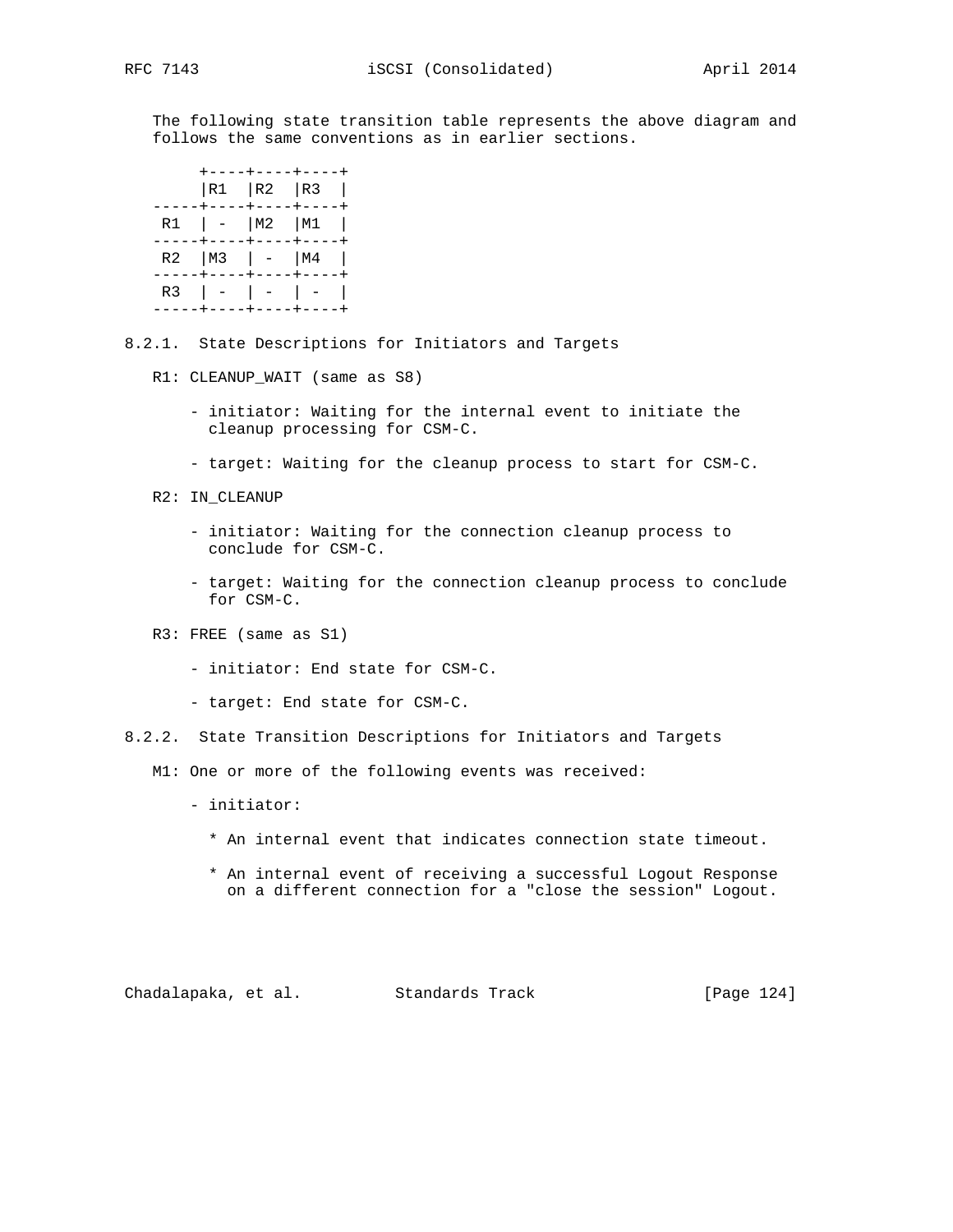- target:

- \* An internal event that indicates connection state timeout.
- \* An internal event of sending a Logout Response (success) on a different connection for a "close the session" Logout Request.
- M2: An implicit/explicit logout process was initiated by the initiator.
	- In CSM-I usage:
		- \* initiator: An internal event requesting the connection (or session) reinstatement was received, thus prompting a connection (or session) reinstatement Login to be sent, transitioning CSM-I to state IN\_LOGIN.
		- \* target: A connection/session reinstatement Login was received while in state XPT\_UP.
	- In CSM-E usage:
		- \* initiator: An internal event was received that indicates that an explicit logout was sent for this CID in state LOGGED\_IN.
		- \* target: An explicit logout was received for this CID in state LOGGED\_IN.
- M3: Logout failure was detected.
	- In CSM-I usage:
		- \* initiator: CSM-I failed to reach LOGGED\_IN and arrived into FREE instead.
		- \* target: CSM-I failed to reach LOGGED\_IN and arrived into FREE instead.
	- In CSM-E usage:
		- \* initiator: either CSM-E moved out of LOGGED\_IN, or Logout timed out and/or aborted, or Logout Response (failure) was received.

Chadalapaka, et al. Standards Track [Page 125]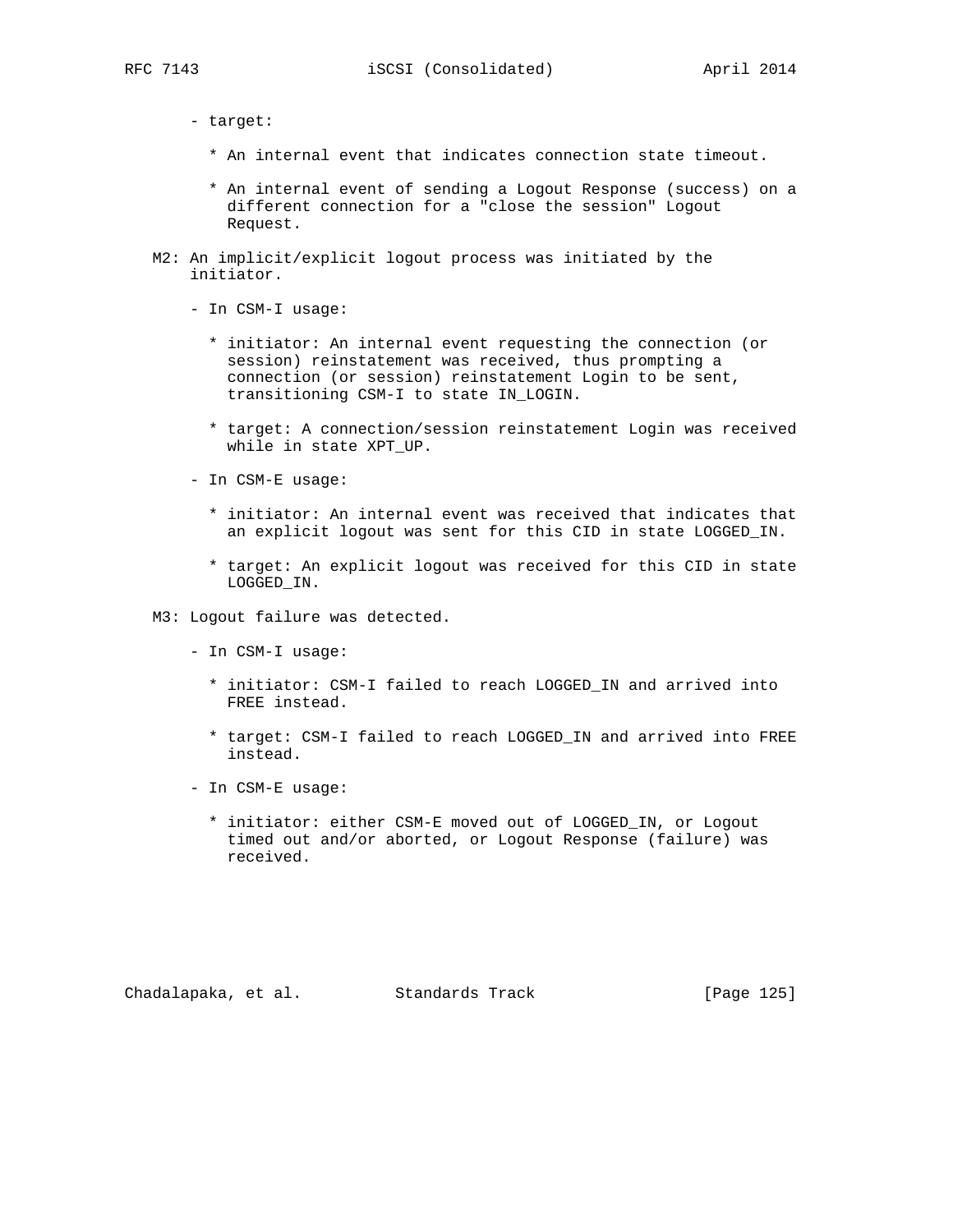\* target: either CSM-E moved out of LOGGED\_IN, Logout timed out and/or aborted, or an internal event that indicates that a failed Logout processing was received. A Logout Response (failure) was sent in the last case.

M4: Successful implicit/explicit logout was performed.

- In CSM-I usage:
	- \* initiator: CSM-I reached state LOGGED\_IN, or an internal event of receiving a Logout Response (success) on another connection for a "close the session" Logout Request was received.
	- \* target: CSM-I reached state LOGGED\_IN, or an internal event of sending a Logout Response (success) on a different connection for a "close the session" Logout Request was received.
- In CSM-E usage:
	- \* initiator: CSM-E stayed in LOGGED\_IN and received a Logout Response (success), or an internal event of receiving a Logout Response (success) on another connection for a "close the session" Logout Request was received.
	- \* target: CSM-E stayed in LOGGED\_IN and an internal event indicating a successful Logout processing was received, or an internal event of sending a Logout Response (success) on a different connection for a "close the session" Logout Request was received.
- 8.3. Session State Diagrams
- 8.3.1. Session State Diagram for an Initiator

Symbolic names for states:

- Q1: FREE
- Q3: LOGGED\_IN
- Q4: FAILED

State Q3 represents the Full Feature Phase operation of the session.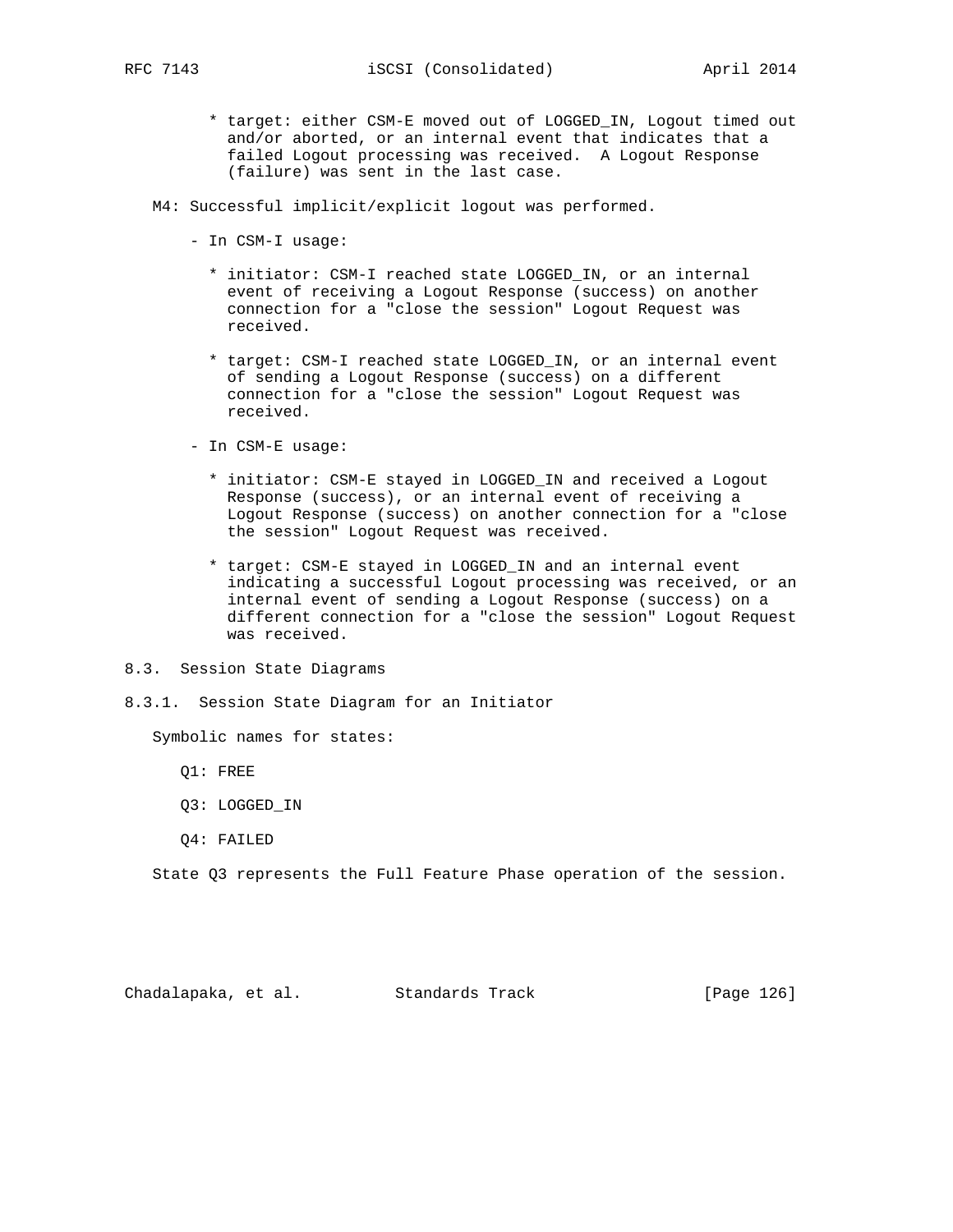The state diagram is as follows. (N1, N3, N4, N5, and N6 are defined in Section 8.3.4.)



The state transition table is as follows:

| ----+---+---+---+                                         | +---+---+---+<br> Q1 Q3 Q4 |  |
|-----------------------------------------------------------|----------------------------|--|
| Q1   -  N1   -  <br>----+---+---+---+                     |                            |  |
| Q3  N3   -  N5  <br>----+---+---+---                      |                            |  |
| Q4   N6   N4   -  <br>. - - - - + - - - + - - - + - - - + |                            |  |

8.3.2. Session State Diagram for a Target

Symbolic names for states:

Q1: FREE

Q2: ACTIVE

- Q3: LOGGED\_IN
- Q4: FAILED
- Q5: IN\_CONTINUE

State Q3 represents the Full Feature Phase operation of the session.

Chadalapaka, et al. Standards Track [Page 127]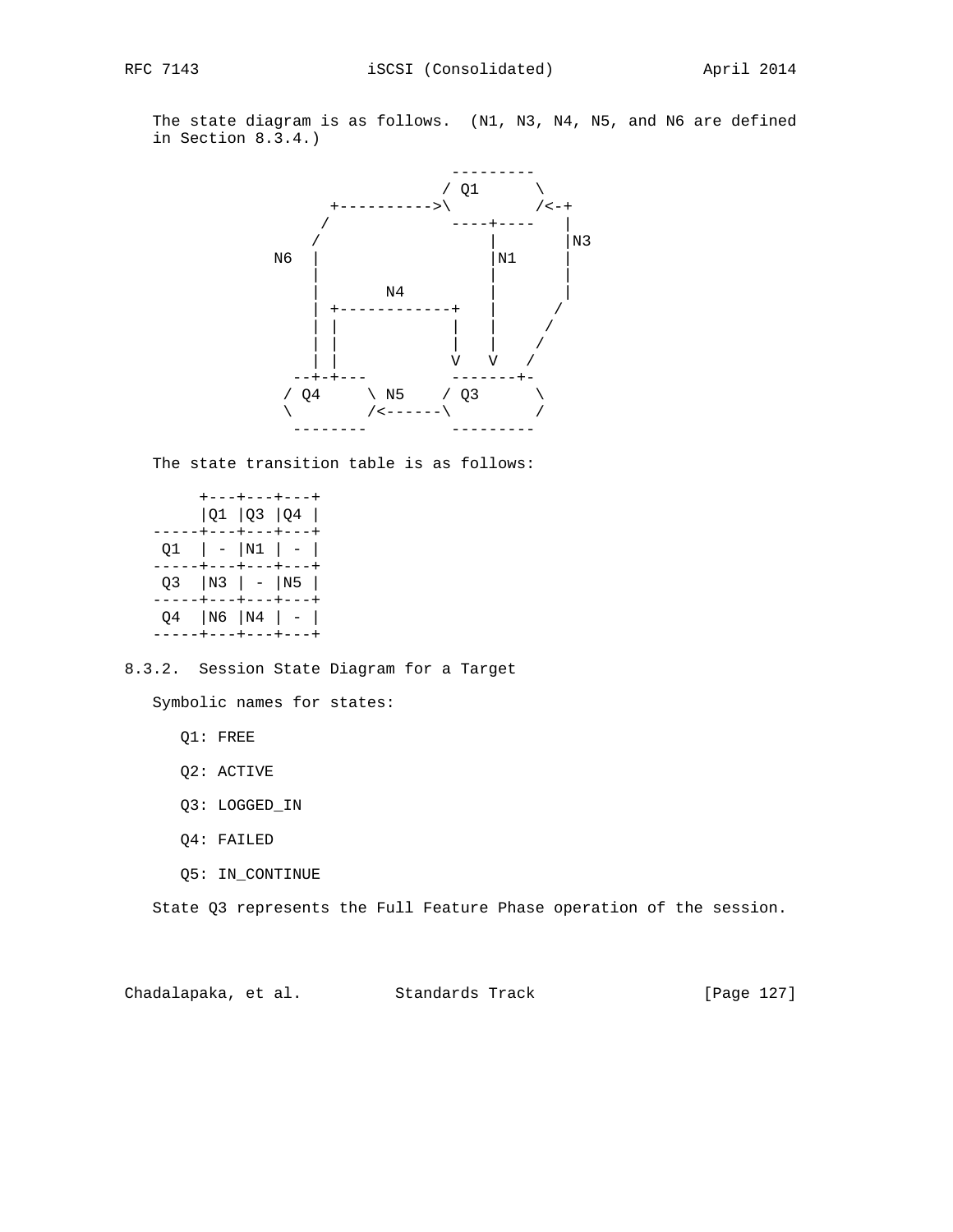The state diagram is as follows:



The state transition table is as follows:

|    |    |                               | $ Q1$ $ Q2$ $ Q3$ $ Q4$ $ Q5$                      |               |    |  |
|----|----|-------------------------------|----------------------------------------------------|---------------|----|--|
| 01 |    | N1                            | $\mathbf{I}$ $\mathbf{I}$<br>+----+----+----+----+ |               |    |  |
| Q2 | N9 | $\mathbf{I}$ and $\mathbf{I}$ | N2                                                 | $\vert \vert$ |    |  |
| O3 | N3 |                               | $\vert$ $-$                                        | N5            |    |  |
| O4 | N6 |                               | $\sim$ $-$                                         |               | N7 |  |
| O5 |    |                               | N11   -  N10  N8                                   |               |    |  |
|    |    |                               |                                                    |               |    |  |

Chadalapaka, et al. Standards Track

[Page 128]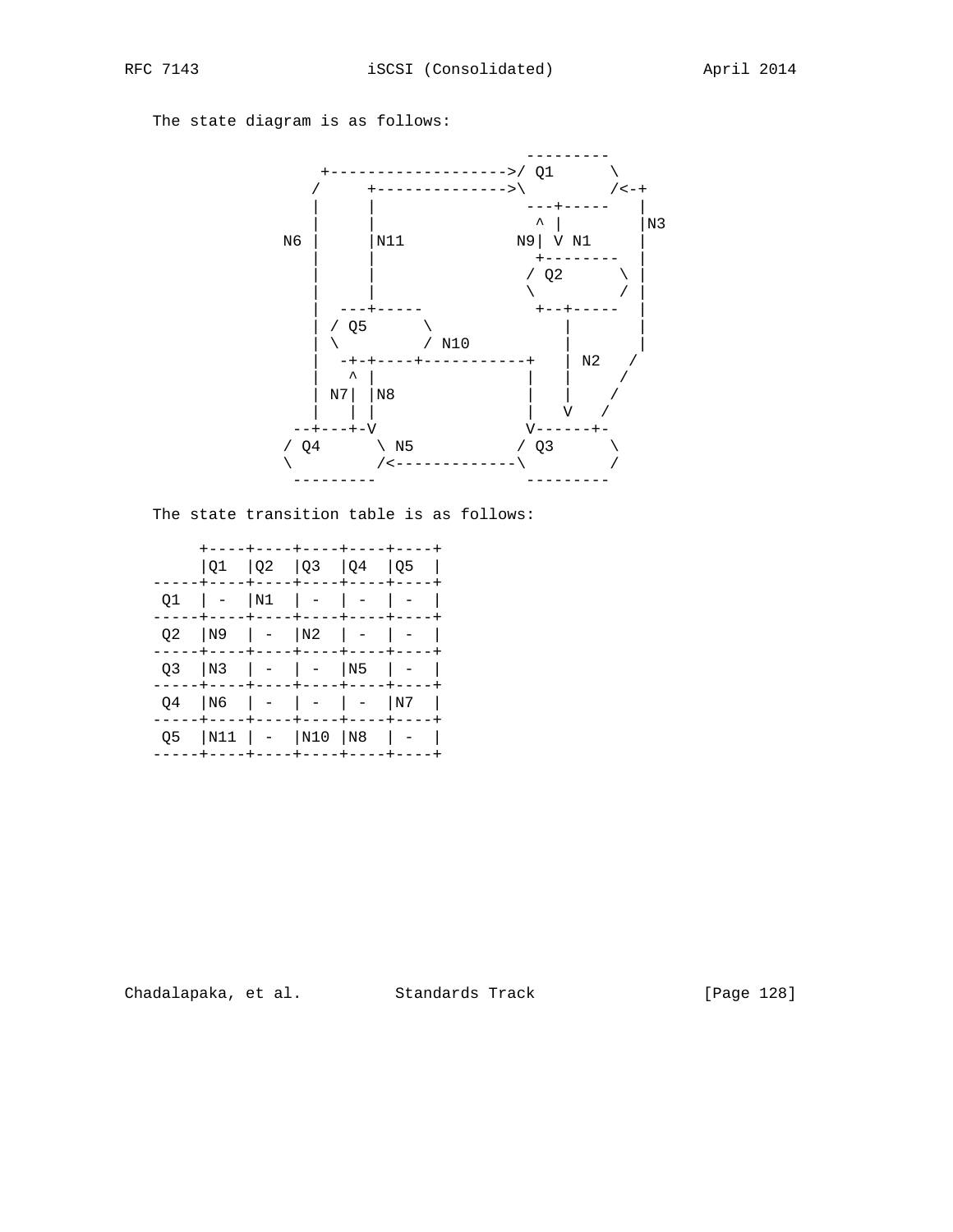8.3.3. State Descriptions for Initiators and Targets

- Q1: FREE
	- initiator: State on instantiation or after cleanup.
	- target: State on instantiation or after cleanup.
- Q2: ACTIVE
	- initiator: Illegal.
	- target: The first iSCSI connection in the session transitioned to IN\_LOGIN, waiting for it to complete the login process.
- Q3: LOGGED\_IN
	- initiator: Waiting for all session events.
	- target: Waiting for all session events.
- Q4: FAILED
	- initiator: Waiting for session recovery or session continuation.
	- target: Waiting for session recovery or session continuation.
- Q5: IN\_CONTINUE
	- initiator: Illegal.
	- target: Waiting for session continuation attempt to reach a conclusion.
- 8.3.4. State Transition Descriptions for Initiators and Targets

N1:

- initiator: At least one transport connection reached the LOGGED\_IN state.
- target: The first iSCSI connection in the session had reached the IN\_LOGIN state.

Chadalapaka, et al. Standards Track [Page 129]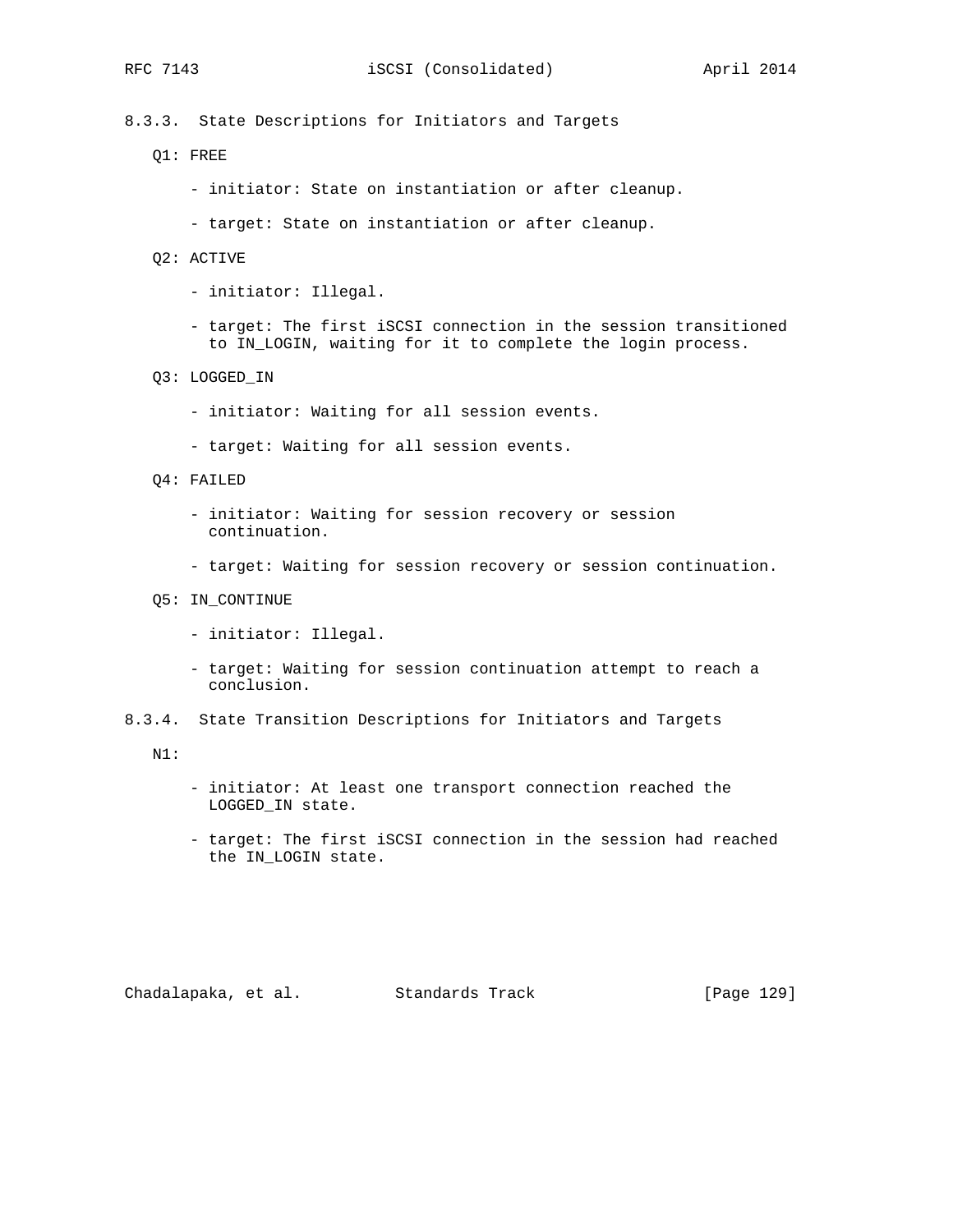# N2:

- initiator: Illegal.
- target: At least one iSCSI connection reached the LOGGED\_IN state.

N3:

- initiator: Graceful closing of the session via session closure (Section 6.3.6).
- target: Graceful closing of the session via session closure (Section 6.3.6) or a successful session reinstatement cleanly closed the session.

### N4:

- initiator: A session continuation attempt succeeded.
- target: Illegal.

#### N5:

- initiator: Session failure (Section 6.3.6) occurred.
- target: Session failure (Section 6.3.6) occurred.

N6:

- initiator: Session state timeout occurred, or a session reinstatement cleared this session instance. This results in the freeing of all associated resources, and the session state is discarded.
- target: Session state timeout occurred, or a session reinstatement cleared this session instance. This results in the freeing of all associated resources, and the session state is discarded.

#### N7:

- initiator: Illegal.
- target: A session continuation attempt was initiated.

Chadalapaka, et al. Standards Track [Page 130]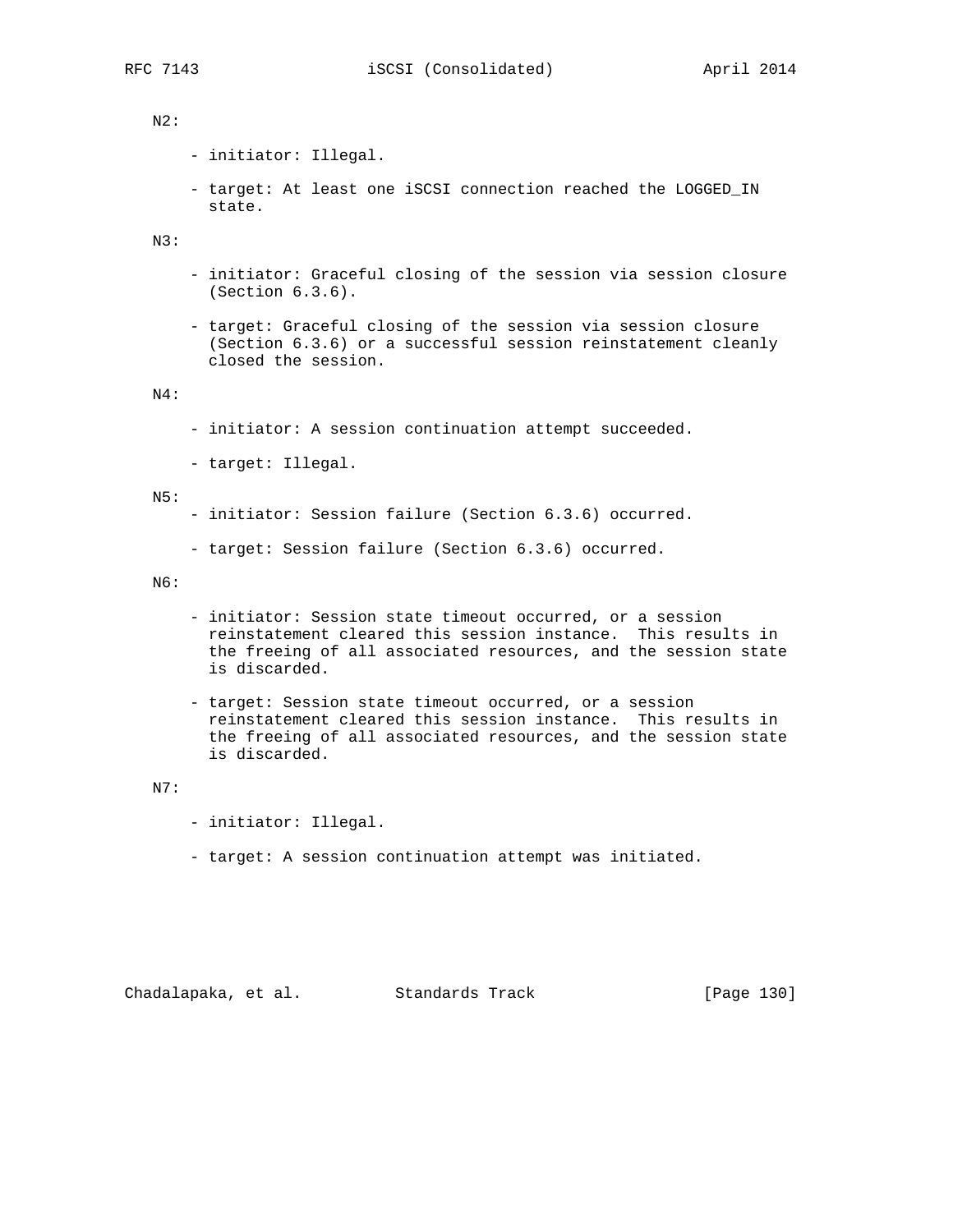N8:

- initiator: Illegal.

- target: The last session continuation attempt failed.

N9:

- initiator: Illegal.
- target: Login attempt on the leading connection failed.

N10:

- initiator: Illegal.
- target: A session continuation attempt succeeded.

N11:

- initiator: Illegal.
- target: A successful session reinstatement cleanly closed the session.
- 9. Security Considerations

 Historically, native storage systems have not had to consider security, because their environments offered minimal security risks. That is, these environments consisted of storage devices either directly attached to hosts or connected via a Storage Area Network (SAN) distinctly separate from the communications network. The use of storage protocols, such as SCSI, over IP networks requires that security concerns be addressed. iSCSI implementations must provide means of protection against active attacks (e.g., pretending to be another identity; message insertion, deletion, modification, and replaying) and passive attacks (e.g., eavesdropping, gaining advantage by analyzing the data sent over the line).

 Although technically possible, iSCSI SHOULD NOT be configured without security, specifically in-band authentication; see Section 9.2. iSCSI configured without security should be confined to closed environments that have very limited and well-controlled security risks. [RFC3723] specifies the mechanisms that must be used in order to mitigate risks fully described in that document.

 The following section describes the security mechanisms provided by an iSCSI implementation.

Chadalapaka, et al. Standards Track [Page 131]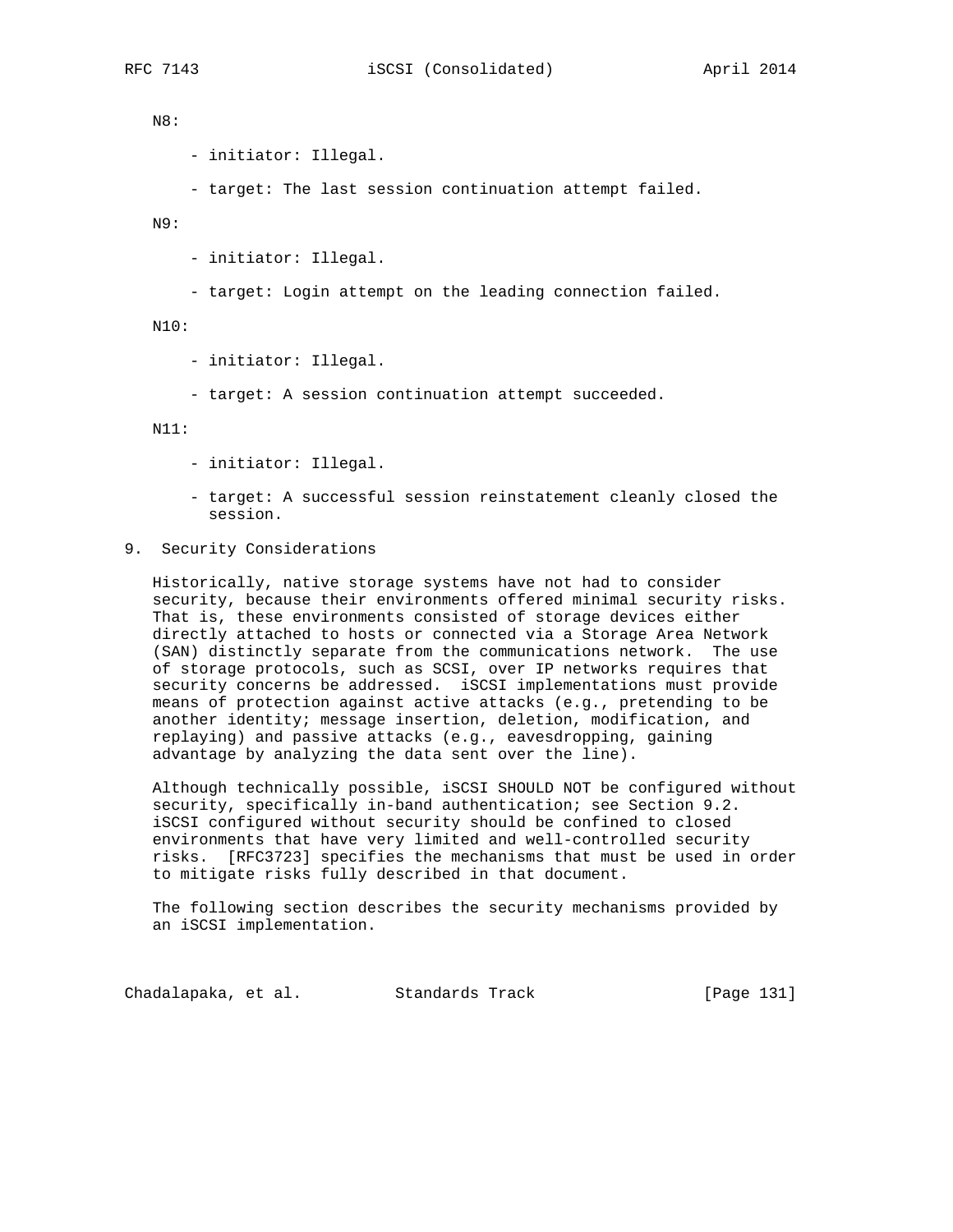# 9.1. iSCSI Security Mechanisms

 The entities involved in iSCSI security are the initiator, target, and the IP communication endpoints. iSCSI scenarios in which multiple initiators or targets share a single communication endpoint are expected. To accommodate such scenarios, iSCSI supports two separate security mechanisms: in-band authentication between the initiator and the target at the iSCSI connection level (carried out by exchange of iSCSI Login PDUs), and packet protection (integrity, authentication, and confidentiality) by IPsec at the IP level. The two security mechanisms complement each other. The in-band authentication provides end-to-end trust (at login time) between the iSCSI initiator and the target, while IPsec provides a secure channel between the IP communication endpoints. iSCSI can be used to access sensitive information for which significant security protection is appropriate. As further specified in the rest of this security considerations section, both iSCSI security mechanisms are mandatory to implement (MUST). The use of in-band authentication is strongly recommended (SHOULD). In contrast, the use of IPsec is optional (MAY), as the security risks that it addresses may only be present over a subset of the networks used by an iSCSI connection or a session; a specific example is that when an iSCSI session spans data centers, IPsec VPN gateways at the data center boundaries to protect the WAN connectivity between data centers may be appropriate in combination with in-band iSCSI authentication.

 Further details on typical iSCSI scenarios and the relationship between the initiators, targets, and the communication endpoints can be found in [RFC3723].

# 9.2. In-Band Initiator-Target Authentication

 During login, the target MAY authenticate the initiator and the initiator MAY authenticate the target. The authentication is performed on every new iSCSI connection by an exchange of iSCSI Login PDUs using a negotiated authentication method.

 The authentication method cannot assume an underlying IPsec protection, because IPsec is optional to use. An attacker should gain as little advantage as possible by inspecting the authentication phase PDUs. Therefore, a method using cleartext (or equivalent) passwords MUST NOT be used; on the other hand, identity protection is not strictly required.

 The authentication mechanism protects against an unauthorized login to storage resources by using a false identity (spoofing). Once the authentication phase is completed, if the underlying IPsec is not used, all PDUs are sent and received in the clear. The

Chadalapaka, et al. Standards Track [Page 132]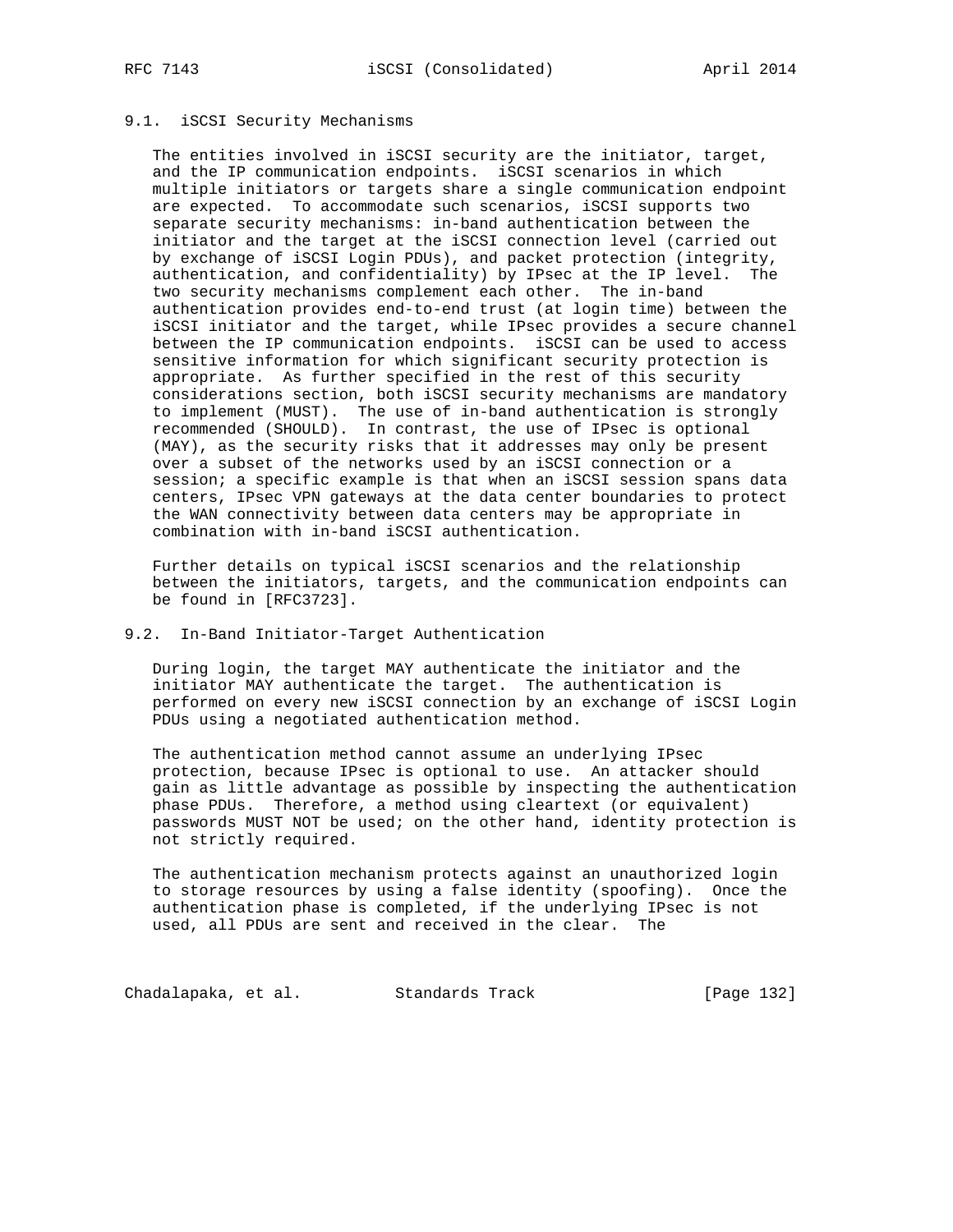authentication mechanism alone (without underlying IPsec) should only be used when there is no risk of eavesdropping or of message insertion, deletion, modification, and replaying.

 Section 12 defines several authentication methods and the exact steps that must be followed in each of them, including the iSCSI-text-keys and their allowed values in each step. Whenever an iSCSI initiator gets a response whose keys, or their values, are not according to the step definition, it MUST abort the connection.

 Whenever an iSCSI target gets a request or response whose keys, or their values, are not according to the step definition, it MUST answer with a Login reject with the "Initiator Error" or "Missing Parameter" status. These statuses are not intended for cryptographically incorrect values such as the CHAP response, for which the "Authentication Failure" status MUST be specified. The importance of this rule can be illustrated in CHAP with target authentication (see Section 12.1.3), where the initiator would have been able to conduct a reflection attack by omitting its response key (CHAP\_R), using the same CHAP challenge as the target and reflecting the target's response back to the target. In CHAP, this is prevented because the target must answer the missing CHAP\_R key with a Login reject with the "Missing Parameter" status.

 For some of the authentication methods, a key specifies the identity of the iSCSI initiator or target for authentication purposes. The value associated with that key MAY be different from the iSCSI name and SHOULD be configurable (CHAP\_N: see Section 12.1.3; SRP\_U: see Section 12.1.2). For this reason, iSCSI implementations SHOULD manage authentication in a way that impersonation across iSCSI names via these authentication identities is not possible. Specifically, implementations SHOULD allow configuration of an authentication identity for a Name if different, and authentication credentials for that identity. During the login time, implementations SHOULD verify the Name-to-identity relationship in addition to authenticating the identity through the negotiated authentication method.

 When an iSCSI session has multiple TCP connections, either concurrently or sequentially, the authentication method and identities should not vary among the connections. Therefore, all connections in an iSCSI session SHOULD use the same authentication method, iSCSI name, and authentication identity (for authentication methods that use an authentication identity). Implementations SHOULD check this and cause an authentication failure on a new connection that uses a different authentication method, iSCSI name, or authentication identity from those already used in the session. In

Chadalapaka, et al. Standards Track [Page 133]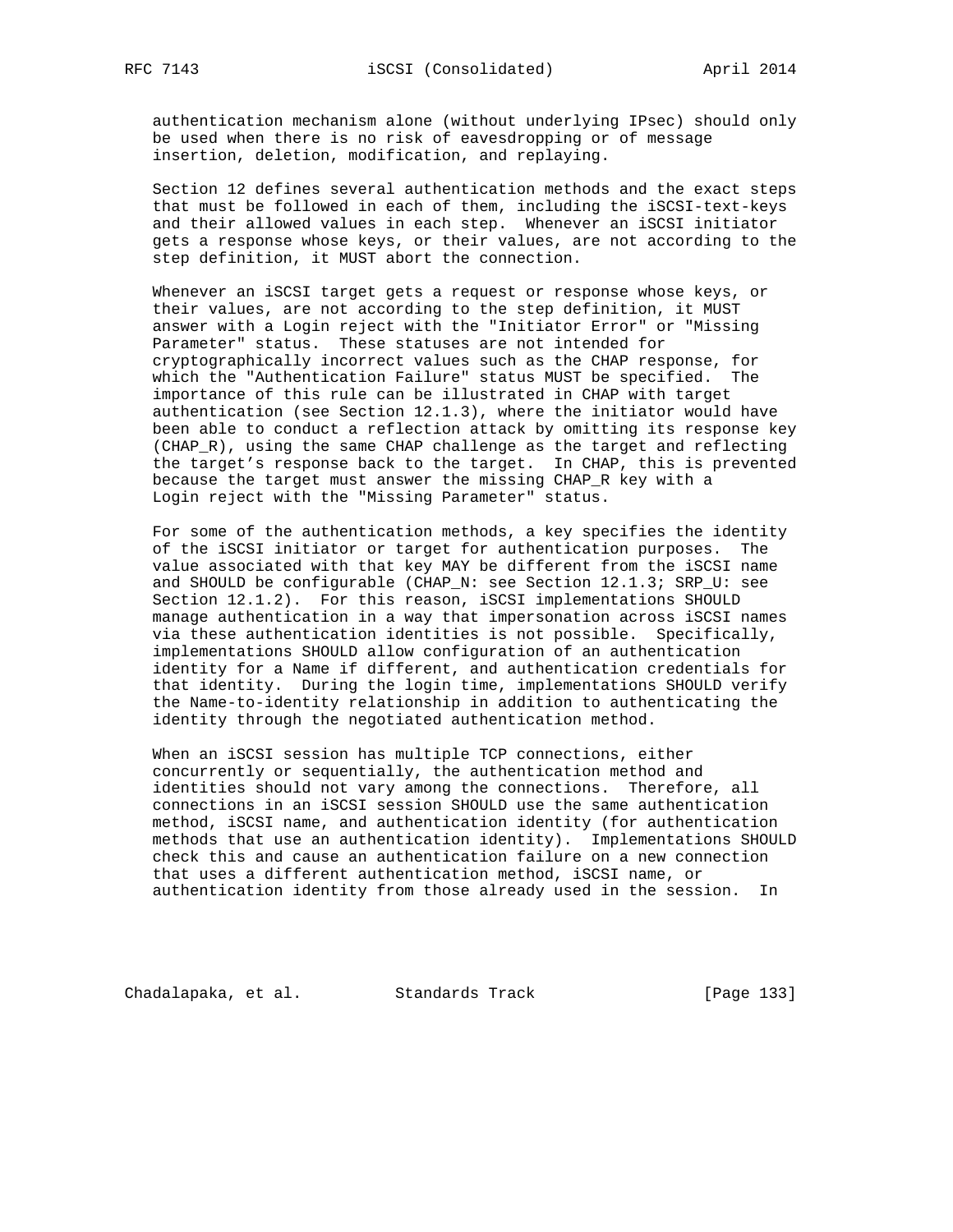addition, implementations SHOULD NOT support both authenticated and unauthenticated TCP connections in the same iSCSI session, added either concurrently or sequentially to the session.

# 9.2.1. CHAP Considerations

 Compliant iSCSI initiators and targets MUST implement the CHAP authentication method [RFC1994] (according to Section 12.1.3, including the target authentication option).

 When CHAP is performed over a non-encrypted channel, it is vulnerable to an off-line dictionary attack. Implementations MUST support the use of up to 128-bit random CHAP secrets, including the means to generate such secrets and to accept them from an external generation source. Implementations MUST NOT provide secret generation (or expansion) means other than random generation.

 An administrative entity of an environment in which CHAP is used with a secret that has less than 96 random bits MUST enforce IPsec encryption (according to the implementation requirements in Section 9.3.2) to protect the connection. Moreover, in this case, IKE authentication with group pre-shared cryptographic keys SHOULD NOT be used unless it is not essential to protect group members against off-line dictionary attacks by other members.

 CHAP secrets MUST be an integral number of bytes (octets). A compliant implementation SHOULD NOT continue with the login step in which it should send a CHAP response (CHAP\_R; see Section 12.1.3) unless it can verify that the CHAP secret is at least 96 bits or that IPsec encryption is being used to protect the connection.

 Any CHAP secret used for initiator authentication MUST NOT be configured for authentication of any target, and any CHAP secret used for target authentication MUST NOT be configured for authentication of any initiator. If the CHAP response received by one end of an iSCSI connection is the same as the CHAP response that the receiving endpoint would have generated for the same CHAP challenge, the response MUST be treated as an authentication failure and cause the connection to close (this ensures that the same CHAP secret is not used for authentication in both directions). Also, if an iSCSI implementation can function as both initiator and target, different CHAP secrets and identities MUST be configured for these two roles. The following is an example of the attacks prevented by the above requirements:

 a) "Rogue" wants to impersonate "Storage" to Alice and knows that a single secret is used for both directions of Storage-Alice authentication.

Chadalapaka, et al. Standards Track [Page 134]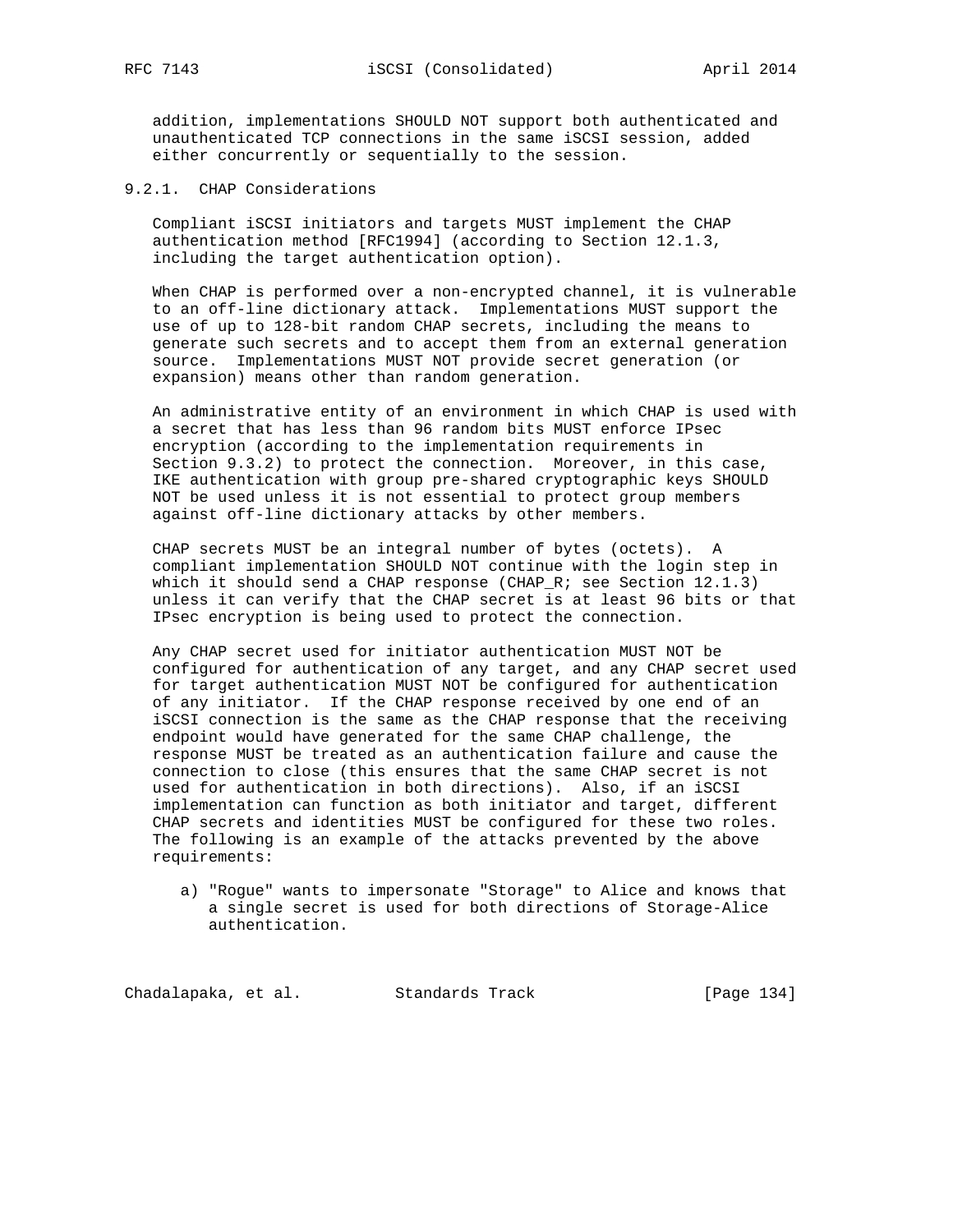- b) Rogue convinces Alice to open two connections to itself and identifies itself as Storage on both connections.
- c) Rogue issues a CHAP challenge on Connection 1, waits for Alice to respond, and then reflects Alice's challenge as the initial challenge to Alice on Connection 2.
- d) If Alice doesn't check for the reflection across connections, Alice's response on Connection 2 enables Rogue to impersonate Storage on Connection 1, even though Rogue does not know the Alice-Storage CHAP secret.

 Originators MUST NOT reuse the CHAP challenge sent by the responder for the other direction of a bidirectional authentication. Responders MUST check for this condition and close the iSCSI TCP connection if it occurs.

 The same CHAP secret SHOULD NOT be configured for authentication of multiple initiators or multiple targets, as this enables any of them to impersonate any other one of them, and compromising one of them enables the attacker to impersonate any of them. It is recommended that iSCSI implementations check for the use of identical CHAP secrets by different peers when this check is feasible and take appropriate measures to warn users and/or administrators when this is detected.

 When an iSCSI initiator or target authenticates itself to counterparts in multiple administrative domains, it SHOULD use a different CHAP secret for each administrative domain to avoid propagating security compromises across domains.

Within a single administrative domain:

- A single CHAP secret MAY be used for authentication of an initiator to multiple targets.
- A single CHAP secret MAY be used for an authentication of a target to multiple initiators when the initiators use an external server (e.g., RADIUS [RFC2865]) to verify the target's CHAP responses and do not know the target's CHAP secret.

 If an external response verification server (e.g., RADIUS) is not used, employing a single CHAP secret for authentication of a target to multiple initiators requires that all such initiators know that target's secret. Any of these initiators can impersonate the target to any other such initiator, and compromise of such an initiator enables an attacker to impersonate the target to all such initiators. Targets SHOULD use separate CHAP secrets for authentication to each

Chadalapaka, et al. Standards Track [Page 135]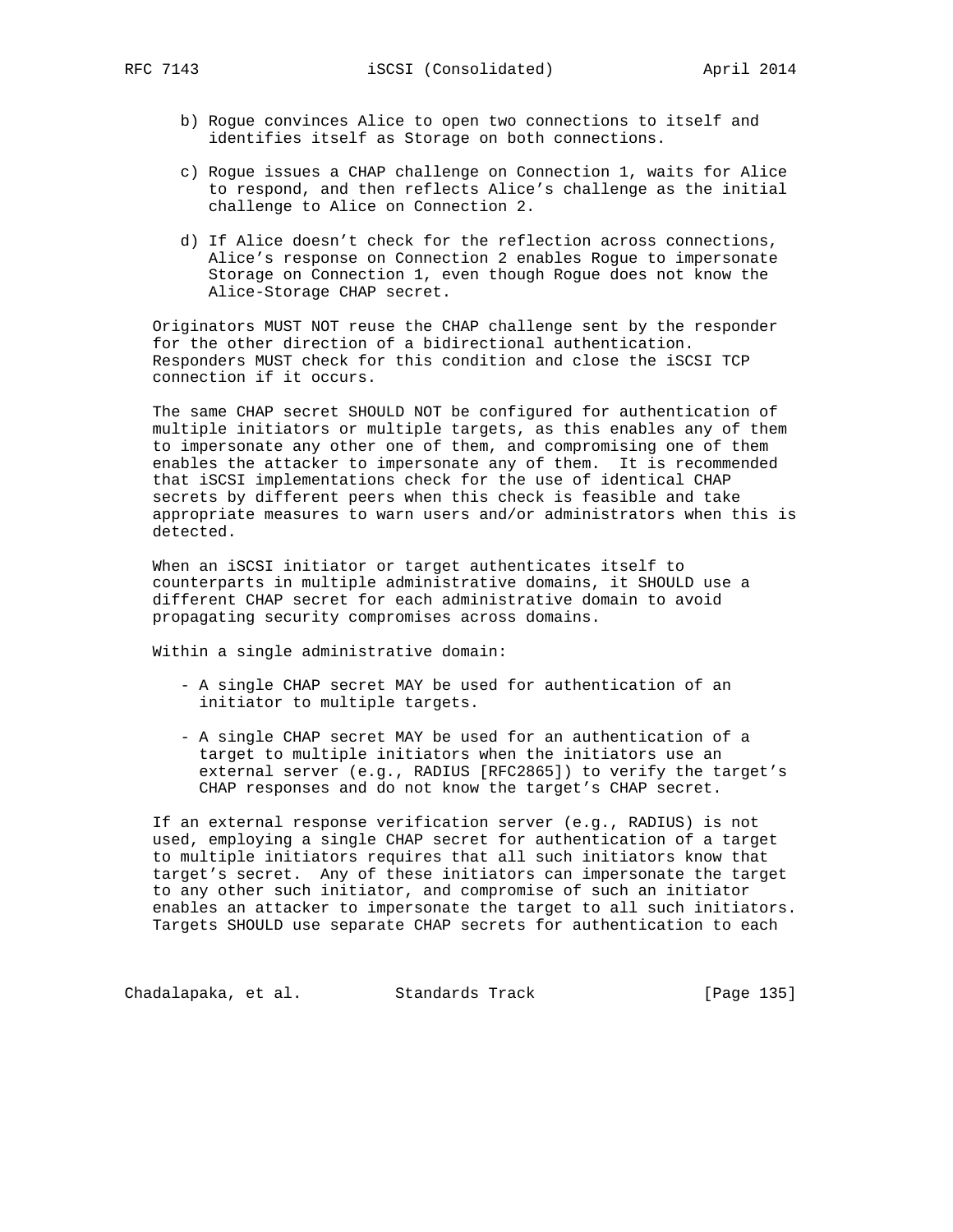initiator when such risks are of concern; in this situation, it may be useful to configure a separate logical iSCSI target with its own iSCSI Node Name for each initiator or group of initiators among which such separation is desired.

 The above requirements strengthen the security properties of CHAP authentication for iSCSI by comparison to the basic CHAP authentication mechanism [RFC1994]. It is very important to adhere to these requirements, especially the requirements for strong (large randomly generated) CHAP secrets, as iSCSI implementations and deployments that fail to use strong CHAP secrets are likely to be highly vulnerable to off-line dictionary attacks on CHAP secrets.

 Replacement of CHAP with a better authentication mechanism is anticipated in a future version of iSCSI. The FC-SP-2 standard [FC-SP-2] has specified the Extensible Authentication Protocol - Generalized Pre-Shared Key (EAP-GPSK) authentication mechanism [RFC5433] as an alternative to (and possible future replacement for) Fibre Channel's similar usage of strengthened CHAP. Another possible replacement for CHAP is a secure password mechanism, e.g., an updated version of iSCSI's current SRP authentication mechanism.

# 9.2.2. SRP Considerations

 The strength of the SRP authentication method (specified in [RFC2945]) is dependent on the characteristics of the group being used (i.e., the prime modulus N and generator g). As described in [RFC2945], N is required to be a Sophie Germain prime (of the form  $N = 2q + 1$ , where q is also prime) and the generator g is a primitive root of GF(N). In iSCSI authentication, the prime modulus N MUST be at least 768 bits.

The list of allowed SRP groups is provided in [RFC3723].

# 9.2.3. Kerberos Considerations

 iSCSI uses raw Kerberos V5 [RFC4120] for authenticating a client (iSCSI initiator) principal to a service (iSCSI target) principal. Note that iSCSI does not use the Generic Security Service Application Program Interface (GSS-API) [RFC2743] or the Kerberos V5 GSS-API security mechanism [RFC4121]. This means that iSCSI implementations supporting the KRB5 AuthMethod (Section 12.1) are directly involved in the Kerberos protocol. When Kerberos V5 is used for authentication, the following actions MUST be performed as specified in [RFC4120]:

 - The target MUST validate KRB\_AP\_REQ to ensure that the initiator can be trusted.

Chadalapaka, et al. Standards Track [Page 136]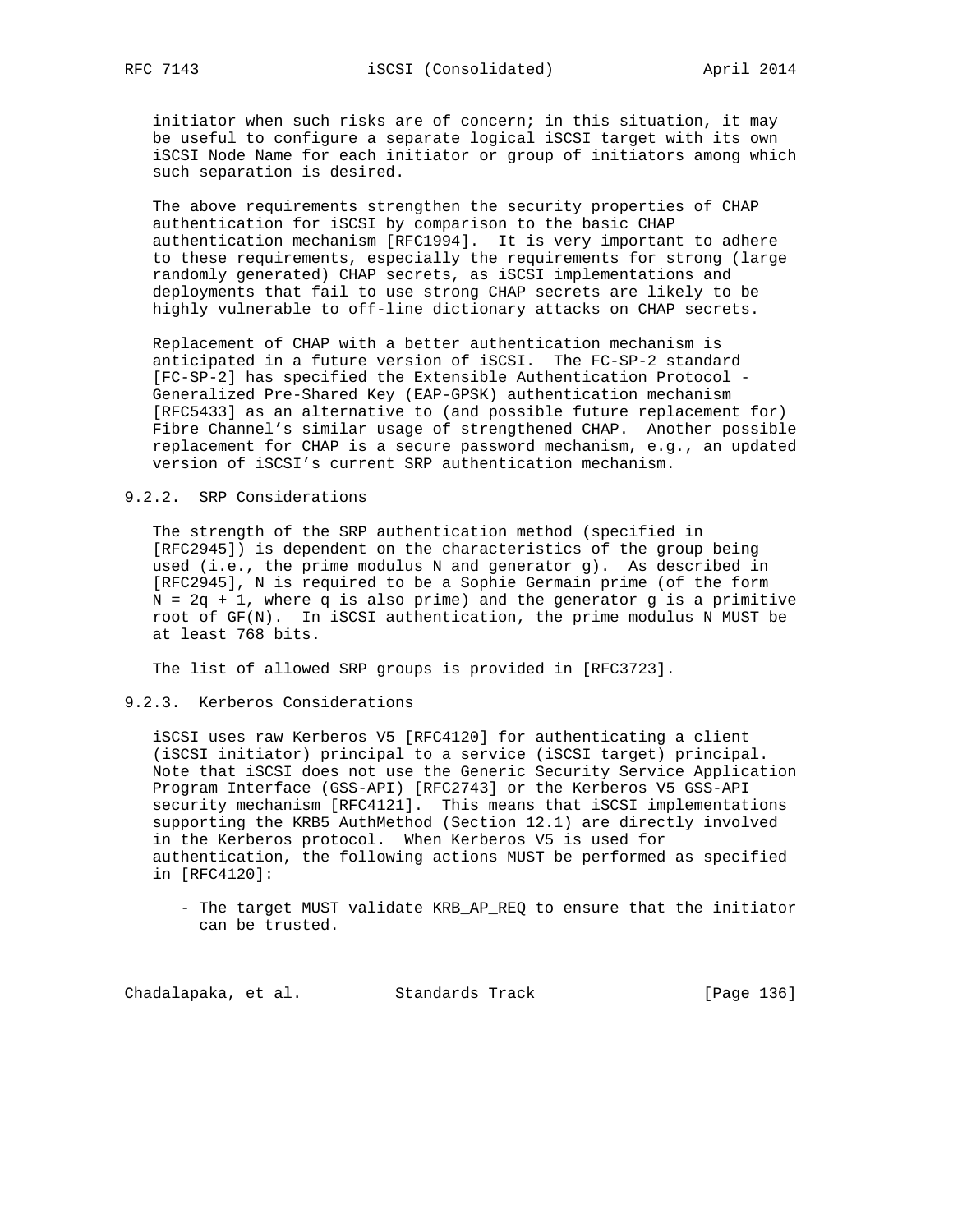- - When mutual authentication is selected, the initiator MUST validate KRB\_AP\_REP to determine the outcome of mutual authentication.

 As Kerberos V5 is capable of providing mutual authentication, implementations SHOULD support mutual authentication by default for login authentication.

 Note, however, that Kerberos authentication only assures that the server (iSCSI target) can be trusted by the Kerberos client (initiator) and vice versa; an initiator should employ appropriately secured service discovery techniques (e.g., iSNS; see Section 4.2.7) to ensure that it is talking to the intended target principal.

 iSCSI does not use Kerberos v5 for either integrity or confidentiality protection of the iSCSI protocol. iSCSI uses IPsec for those purposes as specified in Section 9.3.

### 9.3. IPsec

 iSCSI uses the IPsec mechanism for packet protection (cryptographic integrity, authentication, and confidentiality) at the IP level between the iSCSI communicating endpoints. The following sections describe the IPsec protocols that must be implemented for data authentication and integrity; confidentiality; and cryptographic key management.

 An iSCSI initiator or target may provide the required IPsec support fully integrated or in conjunction with an IPsec front-end device. In the latter case, the compliance requirements with regard to IPsec support apply to the "combined device". Only the "combined device" is to be considered an iSCSI device.

 Detailed considerations and recommendations for using IPsec for iSCSI are provided in [RFC3723] as updated by [RFC7146]. The IPsec requirements are reproduced here for convenience and are intended to match those in [RFC7146]; in the event of a discrepancy, the requirements in [RFC7146] apply.

# 9.3.1. Data Authentication and Integrity

 Data authentication and integrity are provided by a cryptographic keyed Message Authentication Code in every sent packet. This code protects against message insertion, deletion, and modification. Protection against message replay is realized by using a sequence counter.

Chadalapaka, et al. Standards Track [Page 137]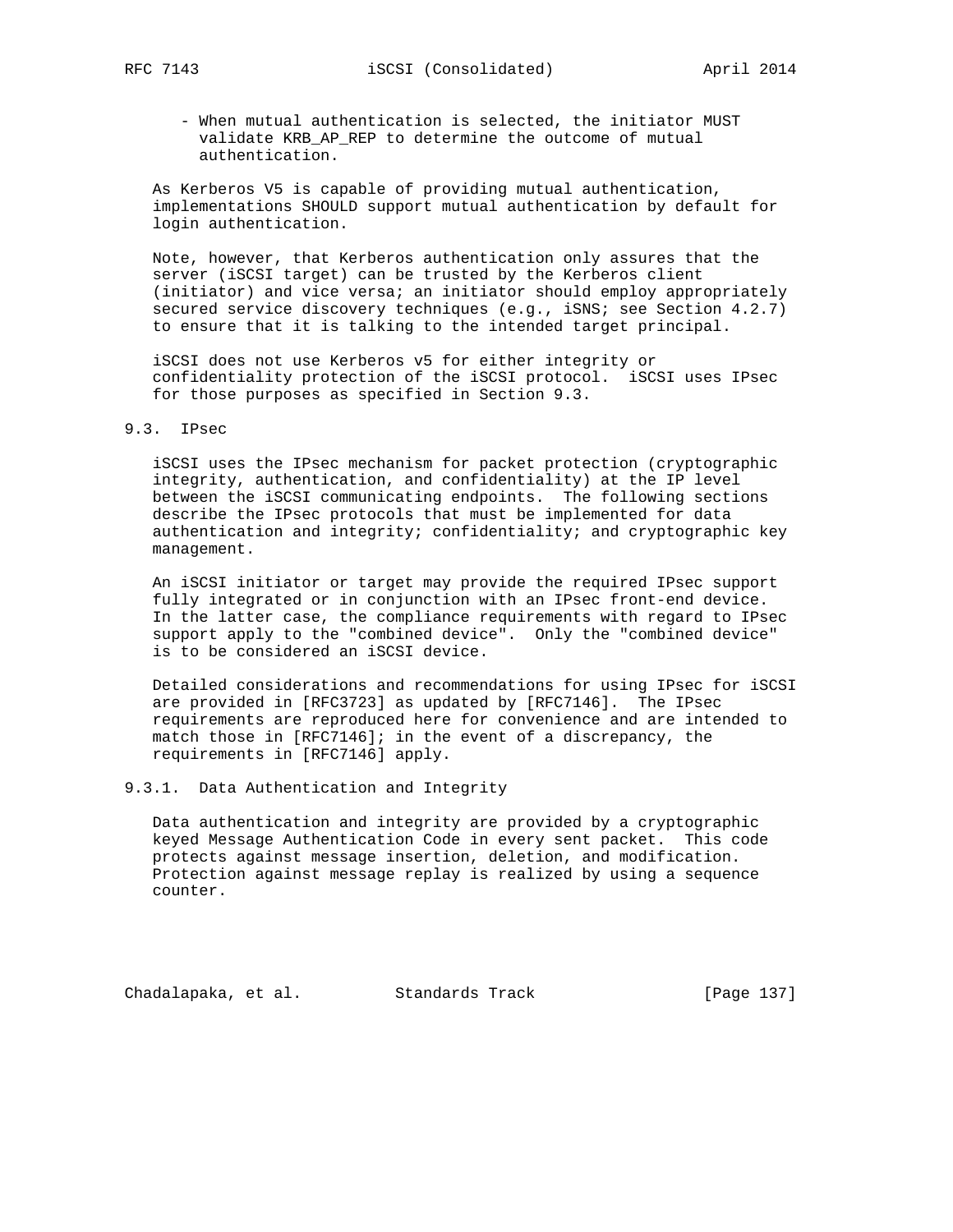An iSCSI-compliant initiator or target MUST provide data authentication and integrity by implementing IPsec v2 [RFC2401] with ESPv2 [RFC2406] in tunnel mode, SHOULD provide data authentication and integrity by implementing IPsec v3 [RFC4301] with ESPv3 [RFC4303] in tunnel mode, and MAY provide data authentication and integrity by implementing either IPsec v2 or v3 with the appropriate version of ESP in transport mode. The IPsec implementation MUST fulfill the following iSCSI-specific requirements:

- HMAC-SHA1 MUST be implemented in the specific form of HMAC-SHA-1-96 [RFC2404].
- AES CBC MAC with XCBC extensions using 128-bit keys SHOULD be implemented [RFC3566].
- Implementations that support IKEv2 [RFC5996] SHOULD also implement AES Galois Message Authentication Code (GMAC) [RFC4543] using 128-bit keys.

The ESP anti-replay service MUST also be implemented.

 At the high speeds at which iSCSI is expected to operate, a single IPsec SA could rapidly exhaust the ESP 32-bit sequence number space, requiring frequent rekeying of the SA, as rollover of the ESP sequence number within a single SA is prohibited for both ESPv2 [RFC2406] and ESPv3 [RFC4303]. In order to provide the means to avoid this potentially undesirable frequent rekeying, implementations that are capable of operating at speeds of 1 gigabit/second or higher MUST implement extended (64-bit) sequence numbers for ESPv2 (and ESPv3, if supported) and SHOULD use extended sequence numbers for all iSCSI traffic. Extended sequence number negotiation as part of security association establishment is specified in [RFC4304] for IKEv1 and [RFC5996] for IKEv2.

# 9.3.2. Confidentiality

 Confidentiality is provided by encrypting the data in every packet. When confidentiality is used, it MUST be accompanied by data authentication and integrity to provide comprehensive protection against eavesdropping and against message insertion, deletion, modification, and replaying.

 An iSCSI-compliant initiator or target MUST provide confidentiality by implementing IPsec v2 [RFC2401] with ESPv2 [RFC2406] in tunnel mode, SHOULD provide confidentiality by implementing IPsec v3 [RFC4301] with ESPv3 [RFC4303] in tunnel mode, and MAY provide

Chadalapaka, et al. Standards Track [Page 138]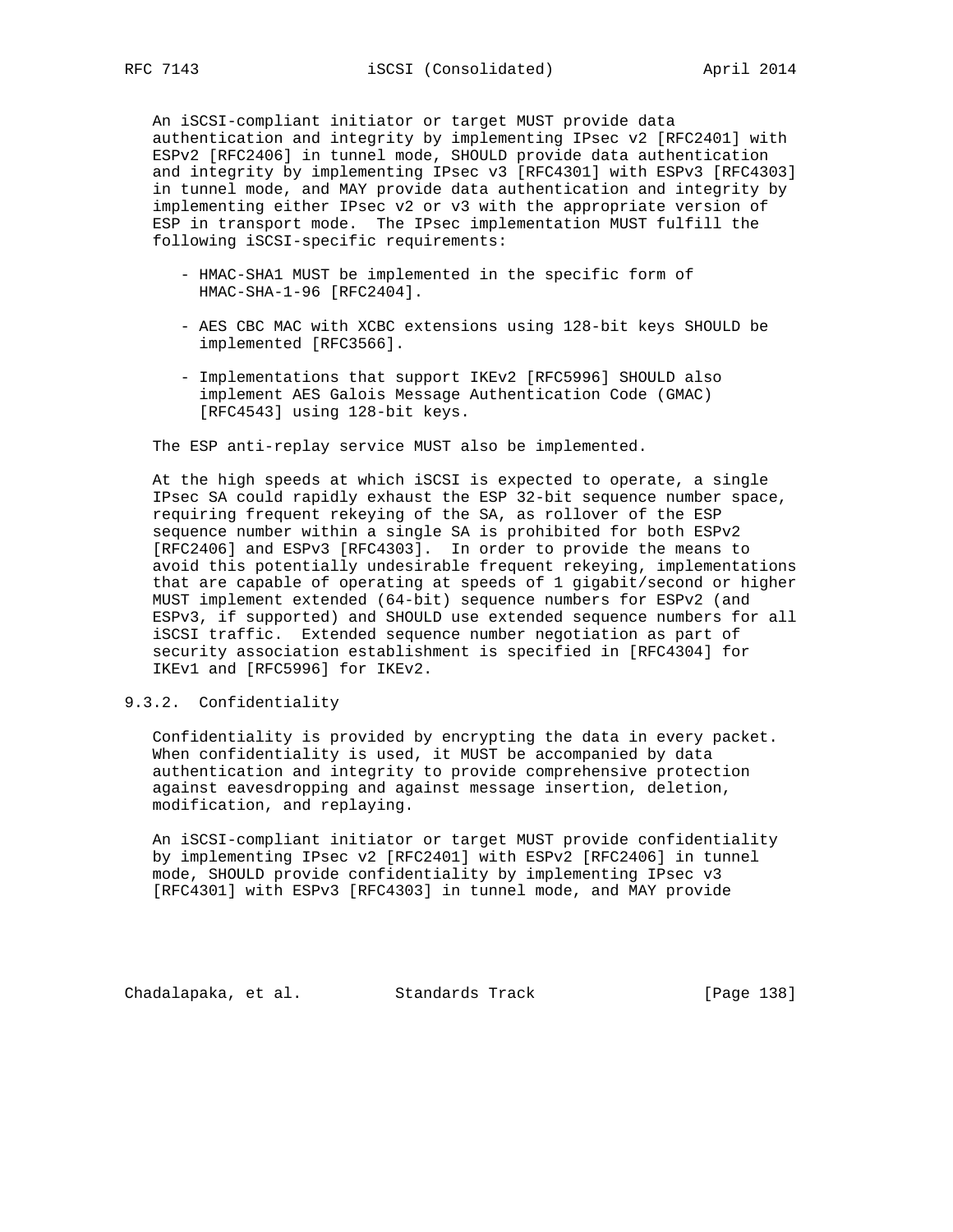confidentiality by implementing either IPsec v2 or v3 with the appropriate version of ESP in transport mode, with the following iSCSI-specific requirements that apply to IPsec v2 and IPsec v3:

- 3DES in CBC mode MAY be implemented [RFC2451].
- AES in CBC mode with 128-bit keys MUST be implemented [RFC3602]; other key sizes MAY be supported.
- AES in Counter mode MAY be implemented [RFC3686].
- Implementations that support IKEv2 [RFC5996] SHOULD also implement AES Galois/Counter Mode (GCM) with 128-bit keys [RFC4106]; other key sizes MAY be supported.

Due to its inherent weakness, DES in CBC mode MUST NOT be used.

The NULL encryption algorithm MUST also be implemented.

9.3.3. Policy, Security Associations, and Cryptographic Key Management

 A compliant iSCSI implementation MUST meet the cryptographic key management requirements of the IPsec protocol suite. Authentication, security association negotiation, and cryptographic key management MUST be provided by implementing IKE [RFC2409] using the IPsec DOI [RFC2407] and SHOULD be provided by implementing IKEv2 [RFC5996], with the following iSCSI-specific requirements:

- a) Peer authentication using a pre-shared cryptographic key MUST be supported. Certificate-based peer authentication using digital signatures MAY be supported. For IKEv1 ([RFC2409]), peer authentication using the public key encryption methods outlined in Sections 5.2 and 5.3 of [RFC2409] SHOULD NOT be used.
- b) When digital signatures are used to achieve authentication, an IKE negotiator SHOULD use IKE Certificate Request Payload(s) to specify the certificate authority. IKE negotiators SHOULD check certificate validity via the pertinent Certificate Revocation List (CRL) or via the use of the Online Certificate Status Protocol (OCSP) [RFC6960] before accepting a PKI certificate for use in IKE authentication procedures. OCSP support within the IKEv2 protocol is specified in [RFC4806]. These checks may not be needed in environments where a small number of certificates are statically configured as trust anchors.

Chadalapaka, et al. Standards Track [Page 139]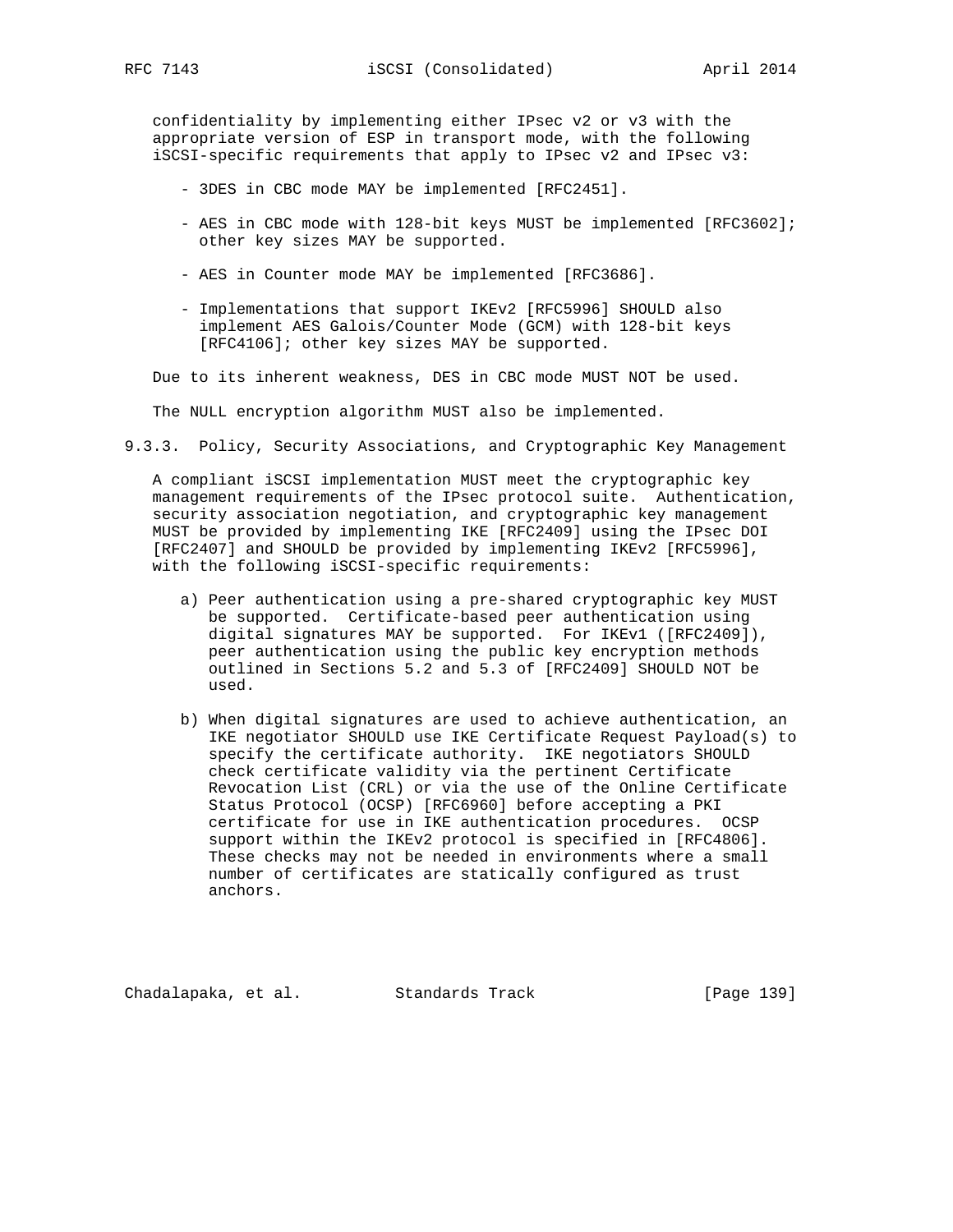- c) Conformant iSCSI implementations of IKEv1 MUST support Main Mode and SHOULD support Aggressive Mode. Main Mode with a pre-shared key authentication method SHOULD NOT be used when either the initiator or the target uses dynamically assigned addresses. While in many cases pre-shared keys offer good security, situations in which dynamically assigned addresses are used force the use of a group pre-shared key, which creates vulnerability to a man-in-the-middle attack.
- d) In the IKEv1 Phase 2 Quick Mode, in exchanges for creating the Phase 2 SA, the Identification Payload MUST be present.
- e) The following identification type requirements apply to IKEv1: ID\_IPV4\_ADDR, ID\_IPV6\_ADDR (if the protocol stack supports IPv6), and ID\_FQDN Identification Types MUST be supported; ID\_USER\_FQDN SHOULD be supported. The IP Subnet, IP Address Range, ID\_DER\_ASN1\_DN, and ID\_DER\_ASN1\_GN Identification Types SHOULD NOT be used. The ID\_KEY\_ID Identification Type MUST NOT be used.
- f) If IKEv2 is supported, the following identification requirements apply: ID\_IPV4\_ADDR, ID\_IPV6\_ADDR (if the protocol stack supports IPv6), and ID\_FQDN Identification Types MUST be supported; ID\_RFC822\_ADDR SHOULD be supported. The ID\_DER\_ASN1\_DN and ID\_DER\_ASN1\_GN Identification Types SHOULD NOT be used. The ID\_KEY\_ID Identification Type MUST NOT be used.

 The reasons for the "MUST NOT" and "SHOULD NOT" for identification type requirements in preceding bullets e) and f) are:

- IP Subnet and IP Address Range are too broad to usefully identify an iSCSI endpoint.
- The DN and GN types are X.500 identities; it is usually better to use an identity from subjectAltName in a PKI certificate.
- ID\_KEY\_ID is not interoperable as specified.

 Manual cryptographic keying MUST NOT be used, because it does not provide the necessary rekeying support.

 When Diffie-Hellman (DH) groups are used, a DH group of at least 2048 bits SHOULD be offered as a part of all proposals to create IPsec security associations to protect iSCSI traffic, with both IKEv1 and IKEv2.

Chadalapaka, et al. Standards Track [Page 140]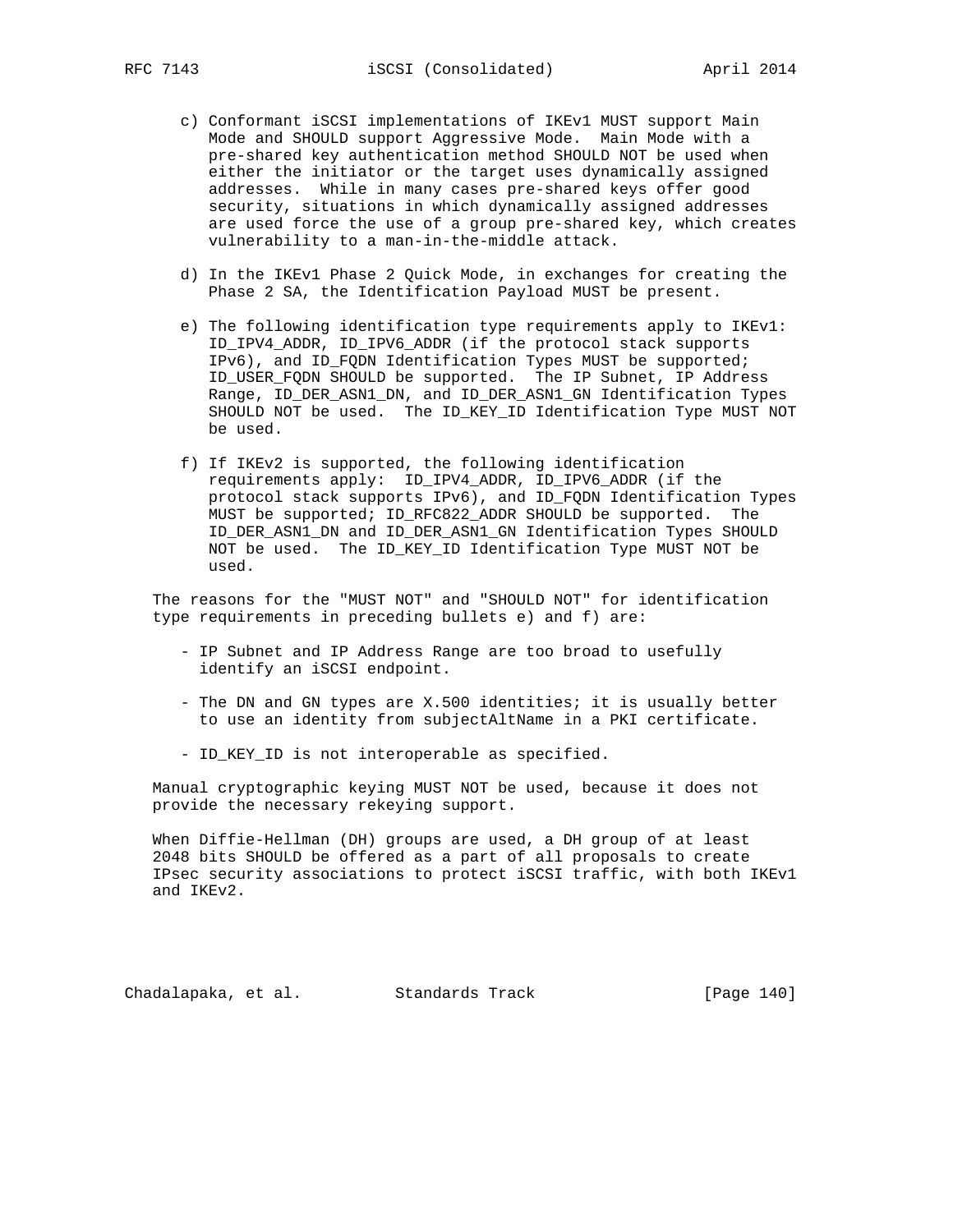When IPsec is used, the receipt of an IKEv1 Phase 2 delete message or an IKEv2 INFORMATIONAL exchange that deletes the SA SHOULD NOT be interpreted as a reason for tearing down the iSCSI TCP connection. If additional traffic is sent on it, a new IKE SA will be created to protect it.

 The method used by the initiator to determine whether the target should be connected using IPsec is regarded as an issue of IPsec policy administration and thus not defined in the iSCSI standard.

 The method used by an initiator that supports both IPsec v2 and v3 to determine which versions of IPsec are supported by the target is also regarded as an issue of IPsec policy administration and thus not defined in the iSCSI standard. If both IPsec v2 and v3 are supported by both the initiator and target, the use of IPsec v3 is recommended.

 If an iSCSI target is discovered via a SendTargets request in a Discovery session not using IPsec, the initiator should assume that it does not need IPsec to establish a session to that target. If an iSCSI target is discovered using a Discovery session that does use IPsec, the initiator SHOULD use IPsec when establishing a session to that target.

#### 9.4. Security Considerations for the X#NodeArchitecture Key

 The security considerations in this section are specific to the X#NodeArchitecture discussed in Section 13.26.

 This extension key transmits specific implementation details about the node that sends it; such details may be considered sensitive in some environments. For example, if a certain software or firmware version is known to contain security weaknesses, announcing the presence of that version via this key may not be desirable. The countermeasures for this security concern are:

- a) sending less detailed information in the key values,
- b) not sending the extension key, or
- c) using IPsec ([RFC4303]) to provide confidentiality for the iSCSI connection on which the key is sent.

 To support the first and second countermeasures, all implementations of this extension key MUST provide an administrative mechanism to disable sending the key. In addition, all implementations SHOULD provide an administrative mechanism to configure a verbosity level of the key value, thereby controlling the amount of information sent.

Chadalapaka, et al. Standards Track [Page 141]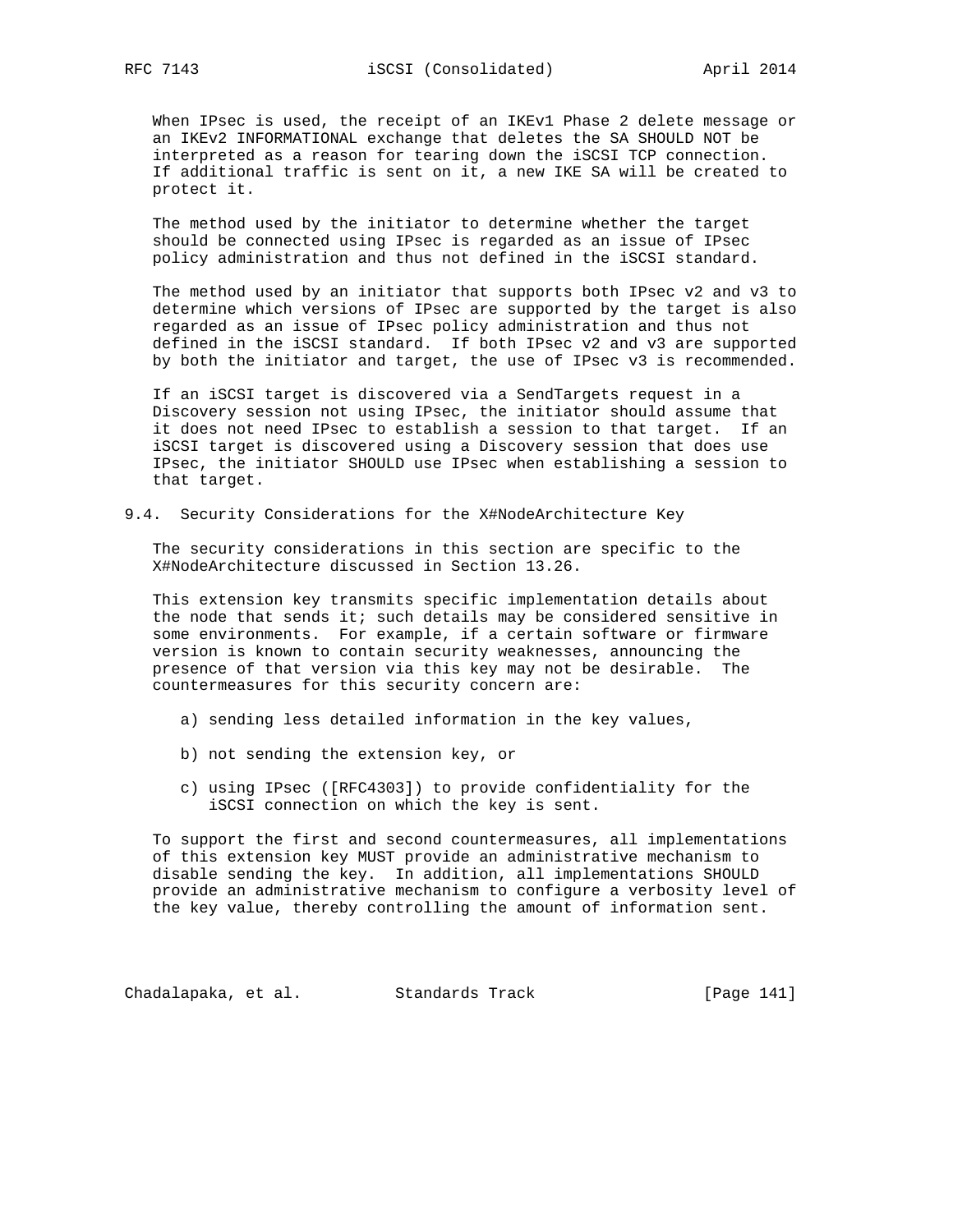For example, a lower verbosity level might enable transmission of node architecture component names only, but no version numbers. The choice of which countermeasure is most appropriate depends on the environment. However, sending less detailed information in the key values may be an acceptable countermeasure in many environments, since it provides a compromise between sending too much information and the other more complete countermeasures of not sending the key at all or using IPsec.

 In addition to security considerations involving transmission of the key contents, any logging method(s) used for the key values MUST keep the information secure from intruders. For all implementations, the requirements to address this security concern are as follows:

- a) Display of the log MUST only be possible with administrative rights to the node.
- b) Options to disable logging to disk and to keep logs for a fixed duration SHOULD be provided.

 Finally, it is important to note that different nodes may have different levels of risk, and these differences may affect the implementation. The components of risk include assets, threats, and vulnerabilities. Consider the following example iSCSI nodes, which demonstrate differences in assets and vulnerabilities of the nodes, and, as a result, differences in implementation:

- a) One iSCSI target based on a special-purpose operating system: Since the iSCSI target controls access to the data storage containing company assets, the asset level is seen as very high. Also, because of the special-purpose operating system, in which vulnerabilities are less well known, the vulnerability level is viewed as low.
- b) Multiple iSCSI initiators in a blade farm, each running a general-purpose operating system: The asset level of each node is viewed as low, since blades are replaceable and low cost. However, the vulnerability level is viewed as high, since there may be many well-known vulnerabilities to that general-purpose operating system. For this target, an appropriate implementation might be the logging of received key values but no transmission of the key. For this initiator, an appropriate implementation might be transmission of the key but no logging of received key values.

Chadalapaka, et al. Standards Track [Page 142]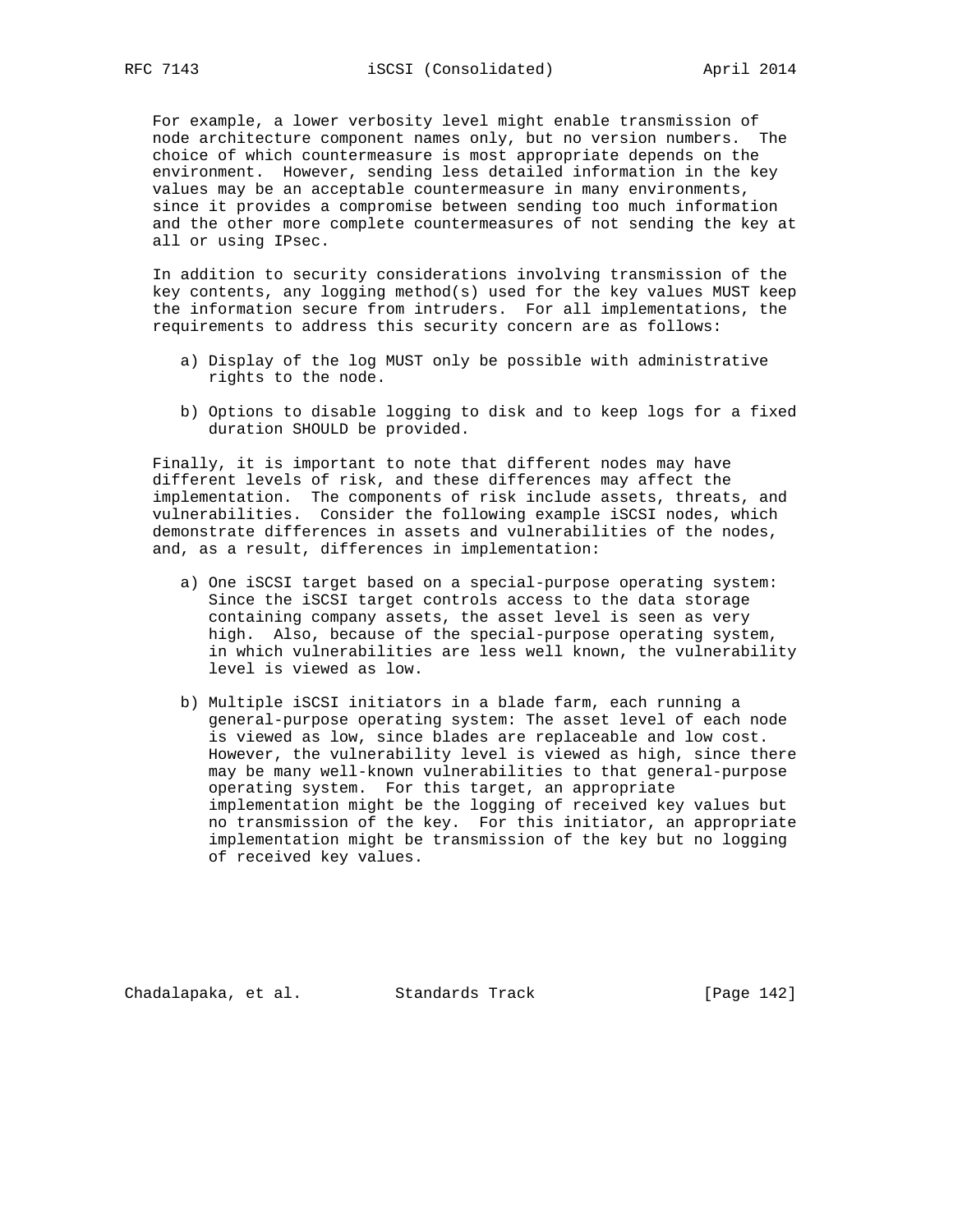# 9.5. SCSI Access Control Considerations

 iSCSI is a SCSI transport protocol and as such does not apply any access controls on SCSI-level operations such as SCSI task management functions (e.g., LU reset; see Section 11.5.1). SCSI-level access controls (e.g., ACCESS CONTROL OUT; see [SPC3]) have to be appropriately deployed in practice to address SCSI-level security considerations, in addition to security via iSCSI connection and packet protection mechanisms that were already discussed in preceding sections.

### 10. Notes to Implementers

 This section notes some of the performance and reliability considerations of the iSCSI protocol. This protocol was designed to allow efficient silicon and software implementations. The iSCSI task tag mechanism was designed to enable Direct Data Placement (DDP -- a DMA form) at the iSCSI level or lower.

 The guiding assumption made throughout the design of this protocol is that targets are resource constrained relative to initiators.

 Implementers are also advised to consider the implementation consequences of the iSCSI-to-SCSI mapping model as outlined in Section 4.4.3.

# 10.1. Multiple Network Adapters

 The iSCSI protocol allows multiple connections, not all of which need to go over the same network adapter. If multiple network connections are to be utilized with hardware support, the iSCSI protocol command data-status allegiance to one TCP connection ensures that there is no need to replicate information across network adapters or otherwise require them to cooperate.

 However, some task management commands may require some loose form of cooperation or replication at least on the target.

# 10.1.1. Conservative Reuse of ISIDs

 Historically, the SCSI model (and implementations and applications based on that model) has assumed that SCSI ports are static, physical entities. Recent extensions to the SCSI model have taken advantage of persistent worldwide unique names for these ports. In iSCSI, however, the SCSI initiator ports are the endpoints of dynamically created sessions, so the presumptions of "static and physical" do not apply. In any case, the "model" sections (particularly,

Chadalapaka, et al. Standards Track [Page 143]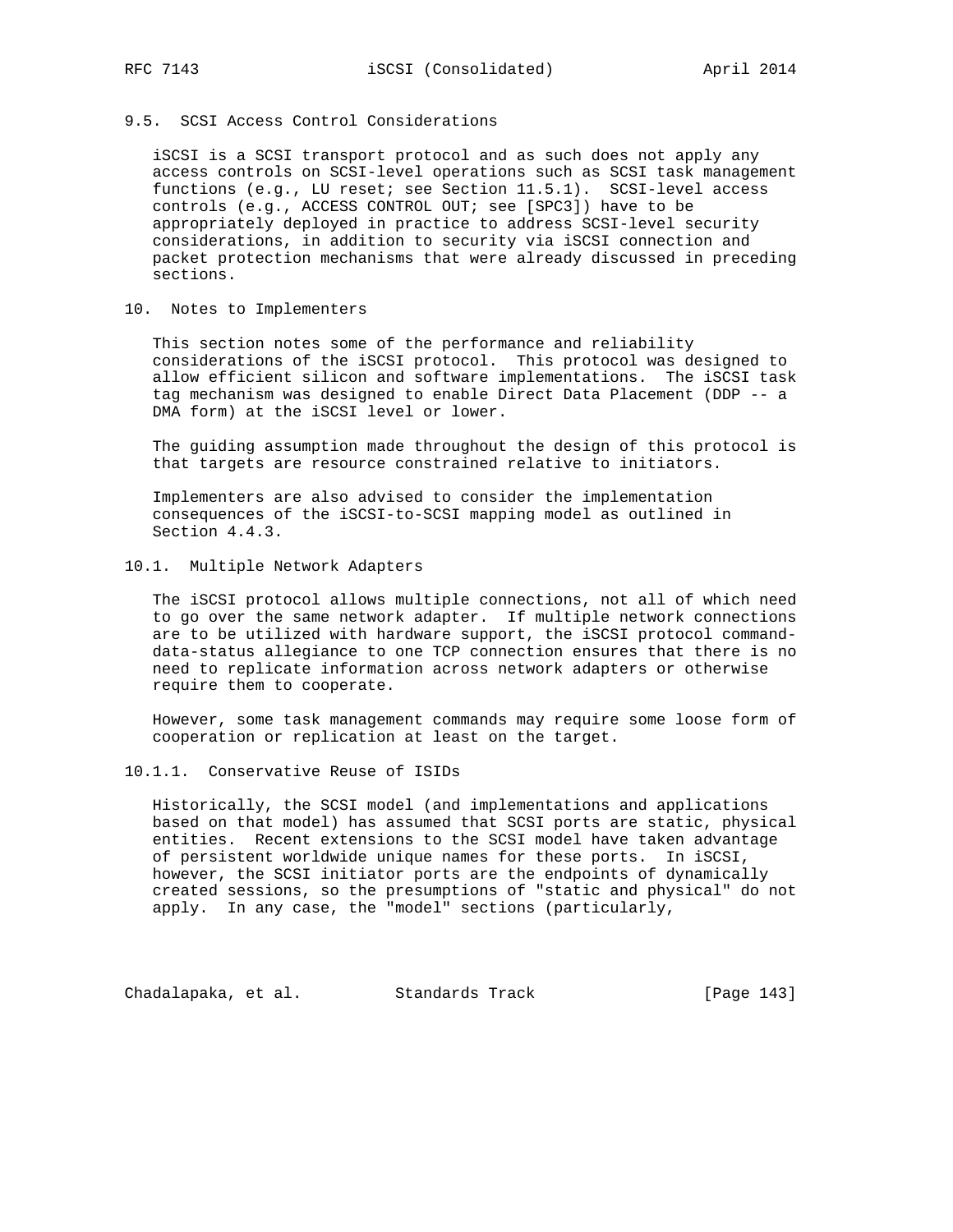Section 4.4.1) provide for persistent, reusable names for the iSCSI-type SCSI initiator ports even though there does not need to be any physical entity bound to these names.

 To both minimize the disruption of legacy applications and better facilitate the SCSI features that rely on persistent names for SCSI ports, iSCSI implementations SHOULD attempt to provide a stable presentation of SCSI initiator ports (both to the upper OS layers and the targets to which they connect). This can be achieved in an initiator implementation by conservatively reusing ISIDs. In other words, the same ISID should be used in the login process to multiple target portal groups (of the same iSCSI target or different iSCSI targets). The ISID RULE (Section 4.4.3) only prohibits reuse to the same target portal group. It does not "preclude" reuse to other target portal groups. The principle of conservative reuse "encourages" reuse to other target portal groups. When a SCSI target device sees the same (InitiatorName, ISID) pair in different sessions to different target portal groups, it can identify the underlying SCSI initiator port on each session as the same SCSI port. In effect, it can recognize multiple paths from the same source.

10.1.2. iSCSI Name, ISID, and TPGT Use

 The designers of the iSCSI protocol are aware that legacy SCSI transports rely on initiator identity to assign access to storage resources. Although newer techniques that simplify access control are available, support for configuration and authentication schemes that are based on initiator identity is deemed important in order to support legacy systems and administration software. iSCSI thus supports the notion that it should be possible to assign access to storage resources based on "initiator device" identity.

 When there are multiple hardware or software components coordinated as a single iSCSI node, there must be some (logical) entity that represents the iSCSI node that makes the iSCSI Node Name available to all components involved in session creation and login. Similarly, this entity that represents the iSCSI node must be able to coordinate session identifier resources (the ISID for initiators) to enforce both the ISID RULE and the TSIH RULE (see Section 4.4.3).

 For targets, because of the closed environment, implementation of this entity should be straightforward. However, vendors of iSCSI hardware (e.g., NICs or HBAs) intended for targets SHOULD provide mechanisms for configuration of the iSCSI Node Name across the portal groups instantiated by multiple instances of these components within a target.

Chadalapaka, et al. Standards Track [Page 144]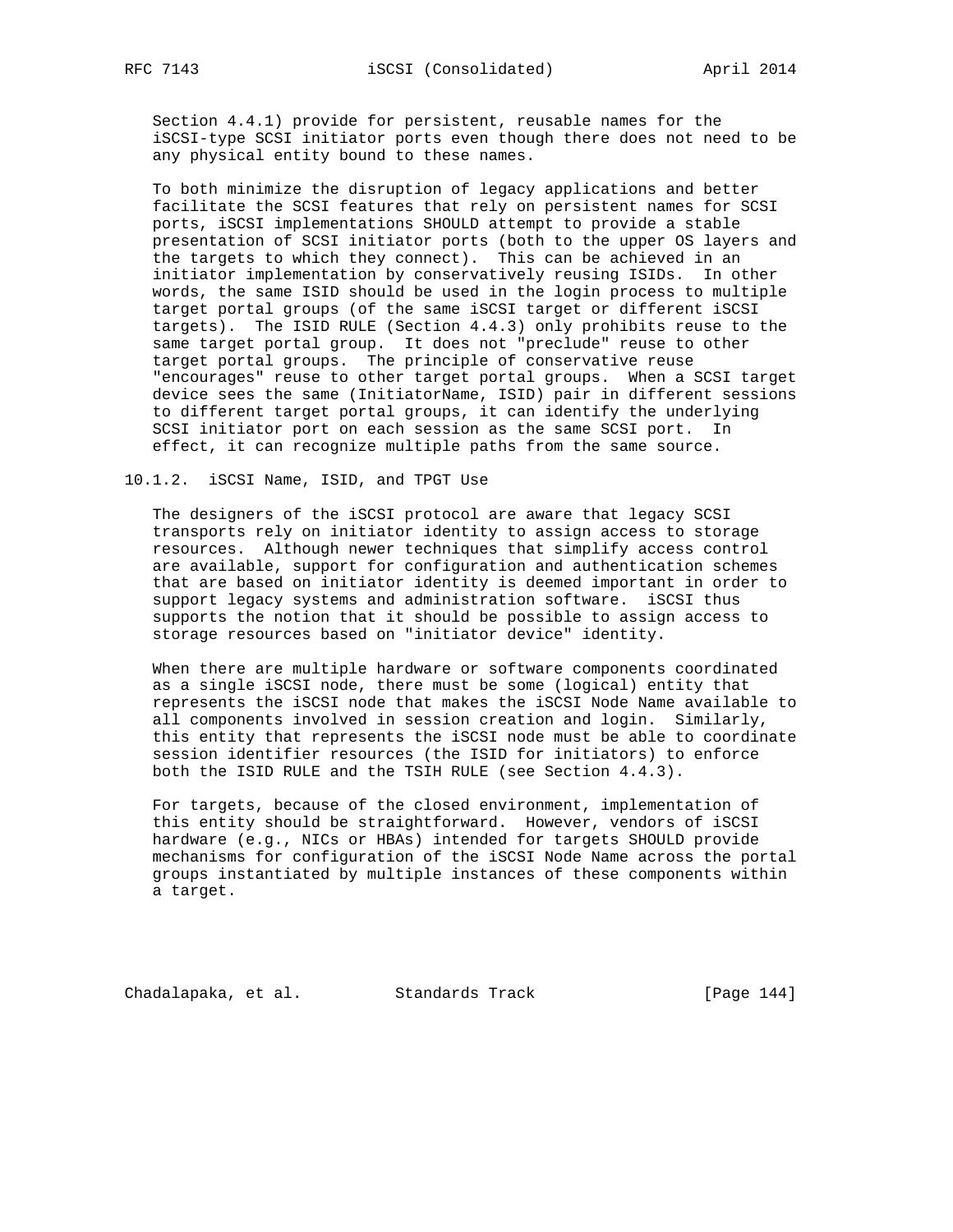However, complex targets making use of multiple Target Portal Group Tags may reconfigure them to achieve various quality goals. The initiators have two mechanisms at their disposal to discover and/or check reconfiguring targets -- the Discovery session type and a key returned by the target during login to confirm the TPGT. An initiator should attempt to "rediscover" the target configuration whenever a session is terminated unexpectedly.

 For initiators, in the long term, it is expected that operating system vendors will take on the role of this entity and provide standard APIs that can inform components of their iSCSI Node Name and can configure and/or coordinate ISID allocation, use, and reuse.

 Recognizing that such initiator APIs are not available today, other implementations of the role of this entity are possible. For example, a human may instantiate the (common) node name as part of the installation process of each iSCSI component involved in session creation and login. This may be done by pointing the component to either a vendor-specific location for this datum or a system-wide location. The structure of the ISID namespace (see Section 11.12.5 and [RFC3721]) facilitates implementation of the ISID coordination by allowing each component vendor to independently (of other vendor's components) coordinate allocation, use, and reuse of its own partition of the ISID namespace in a vendor-specific manner. Partitioning of the ISID namespace within initiator portal groups managed by that vendor allows each such initiator portal group to act independently of all other portal groups when selecting an ISID for a login; this facilitates enforcement of the ISID RULE (see Section 4.4.3) at the initiator.

 A vendor of iSCSI hardware (e.g., NICs or HBAs) intended for use in initiators MUST implement a mechanism for configuring the iSCSI Node Name. Vendors and administrators must ensure that iSCSI Node Names are worldwide unique. It is therefore important that when one chooses to reuse the iSCSI Node Name of a disabled unit one does not reassign that name to the original unit unless its worldwide uniqueness can be ascertained again.

 In addition, a vendor of iSCSI hardware must implement a mechanism to configure and/or coordinate ISIDs for all sessions managed by multiple instances of that hardware within a given iSCSI node. Such configuration might be either permanently preassigned at the factory (in a necessarily globally unique way), statically assigned (e.g., partitioned across all the NICs at initialization in a locally unique way), or dynamically assigned (e.g., on-line allocator, also in a locally unique way). In the latter two cases, the configuration may

Chadalapaka, et al. Standards Track [Page 145]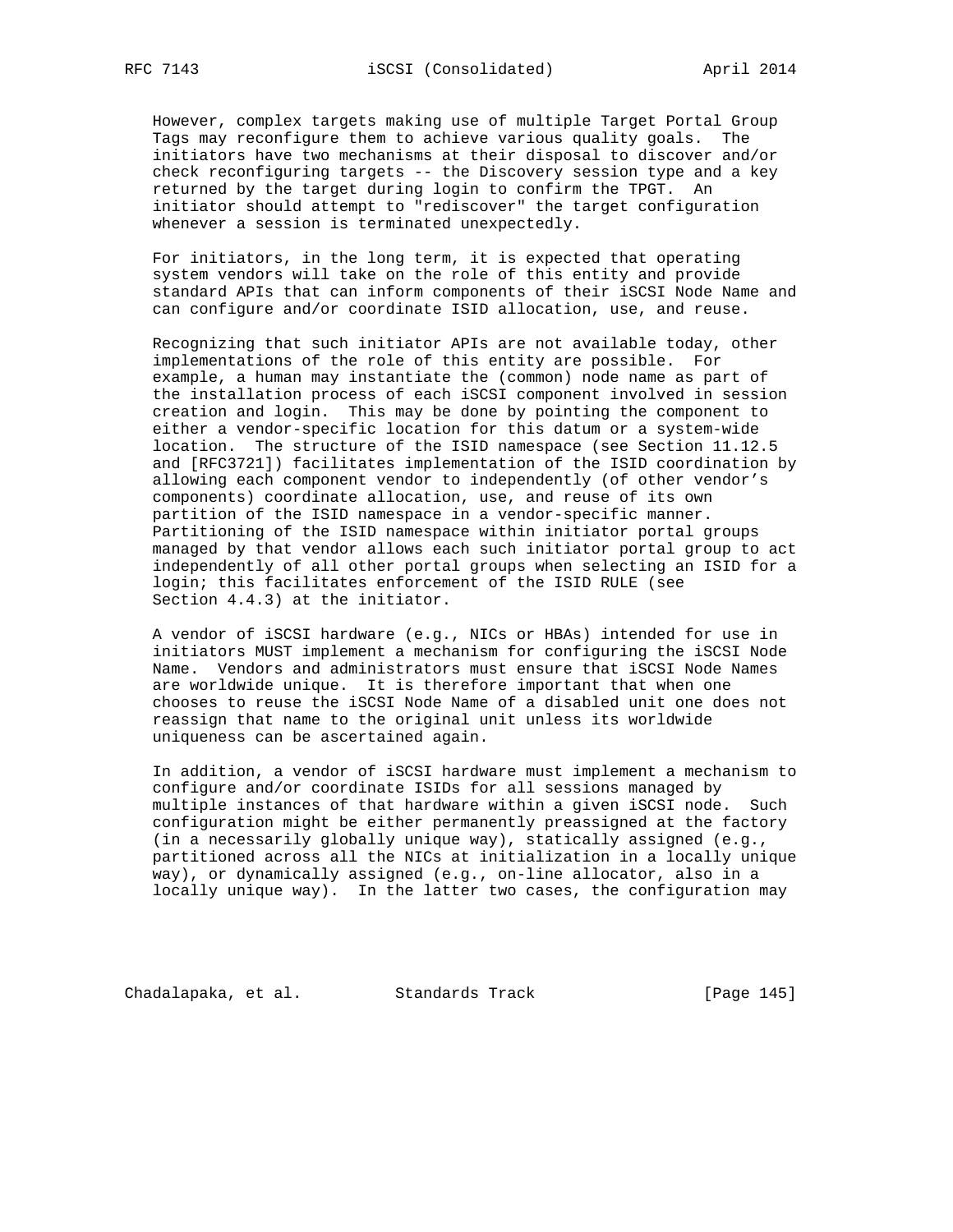be via public APIs (perhaps driven by an independent vendor's software, such as the OS vendor) or private APIs driven by the vendor's own software.

 The process of name assignment and coordination has to be as encompassing and automated as possible, as years of legacy usage have shown that it is highly error-prone. It should be mentioned that today SCSI has alternative schemes of access control that can be used by all transports, and their security is not dependent on strict naming coordination.

#### 10.2. Autosense and Auto Contingent Allegiance (ACA)

 "Autosense" refers to the automatic return of sense data to the initiator in cases where a command did not complete successfully. iSCSI initiators and targets MUST support and use Autosense.

 ACA helps preserve ordered command execution in the presence of errors. As there can be many commands in-flight between an initiator and a target, SCSI initiator functionality in some operating systems depends on ACA to enforce ordered command execution during error recovery, and hence iSCSI initiator implementations for those operating systems need to support ACA. In order to support error recovery for these operating systems and iSCSI initiators, iSCSI targets SHOULD support ACA.

# 10.3. iSCSI Timeouts

 iSCSI recovery actions are often dependent on iSCSI timeouts being recognized and acted upon before SCSI timeouts. Determining the right timeouts to use for various iSCSI actions (command acknowledgments expected, status acknowledgments, etc.) is very much dependent on infrastructure (e.g., hardware, links, TCP/IP stack, iSCSI driver). As a guide, the implementer may use an average NOP-Out/NOP-In turnaround delay multiplied by a "safety factor" (e.g., 4) as a good estimate for the basic delay of the iSCSI stack for a given connection. The safety factor should account for network load variability. For connection teardown, the implementer may want to also consider TCP common practice for the given infrastructure.

 Text negotiations MAY also be subject to either time limits or limits in the number of exchanges. Those limits SHOULD be generous enough to avoid affecting interoperability (e.g., allowing each key to be negotiated on a separate exchange).

 The relationship between iSCSI timeouts and SCSI timeouts should also be considered. SCSI timeouts should be longer than iSCSI timeouts plus the time required for iSCSI recovery whenever iSCSI recovery is

Chadalapaka, et al. Standards Track [Page 146]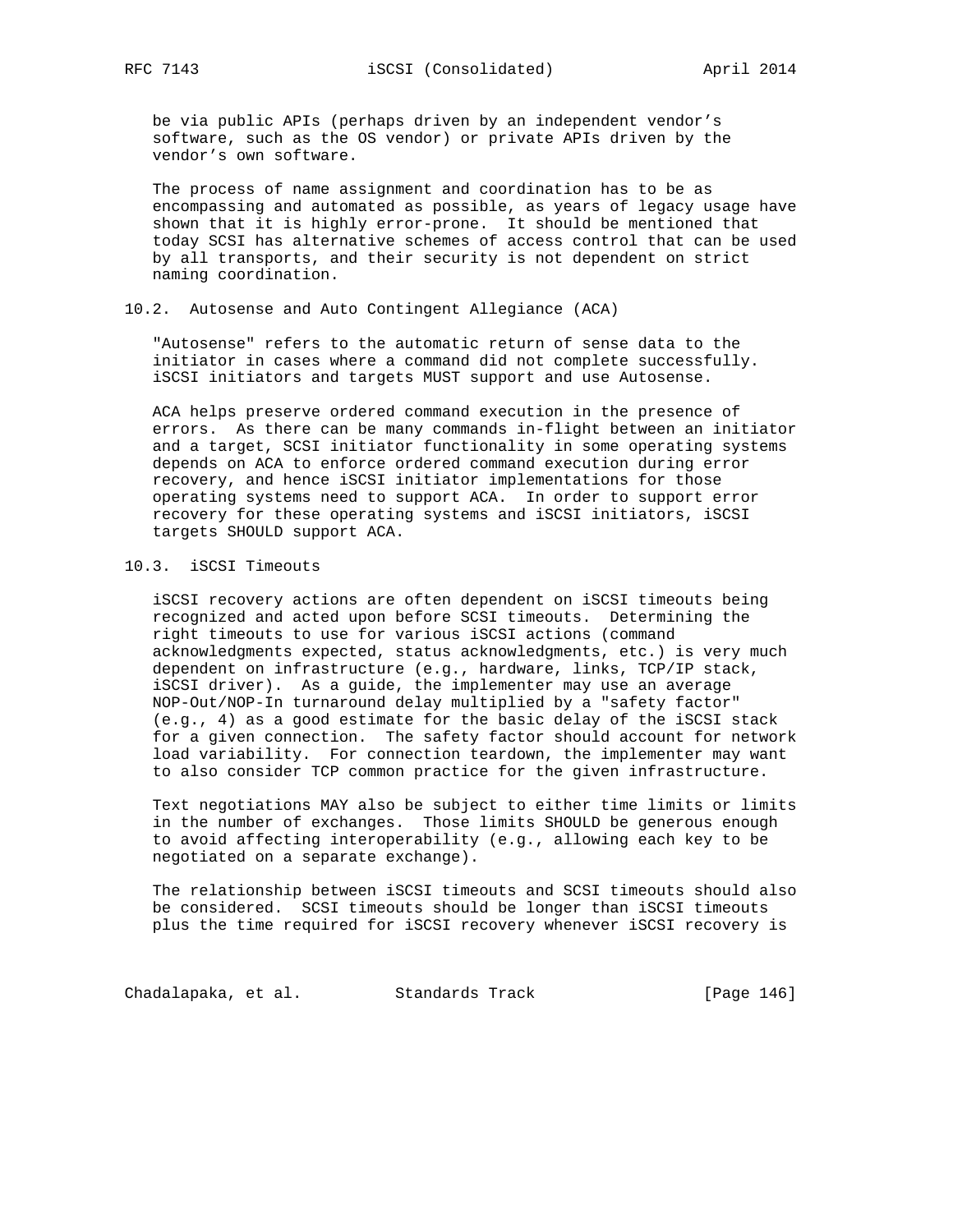planned. Alternatively, an implementer may choose to interlock iSCSI timeouts and recovery with SCSI timeouts so that SCSI recovery will become active only where iSCSI is not planned to, or failed to, recover.

 The implementer may also want to consider the interaction between various iSCSI exception events -- such as a digest failure -- and subsequent timeouts. When iSCSI error recovery is active, a digest failure is likely to result in discovering a missing command or data PDU. In these cases, an implementer may want to lower the timeout values to enable faster initiation for recovery procedures.

10.4. Command Retry and Cleaning Old Command Instances

 To avoid having old, retried command instances appear in a valid command window after a command sequence number wraparound, the protocol requires (see Section 4.2.2.1) that on every connection on which a retry has been issued a non-immediate command be issued and acknowledged within an interval of 2\*\*31 - 1 commands from the CmdSN of the retried command. This requirement can be fulfilled by an implementation in several ways.

 The simplest technique to use is to send a (non-retry) non-immediate SCSI command (or a NOP if no SCSI command is available for a while) after every command retry on the connection on which the retry was attempted. Because errors are deemed rare events, this technique is probably the most effective, as it does not involve additional checks at the initiator when issuing commands.

10.5. Sync and Steering Layer, and Performance

 While a Sync and Steering layer is optional, an initiator/target that does not have it working against a target/initiator that demands sync and steering may experience performance degradation caused by packet reordering and loss. Providing a sync and steering mechanism is recommended for all high-speed implementations.

10.6. Considerations for State-Dependent Devices and Long-Lasting SCSI Operations

 Sequential access devices operate on the principle that the position of the device is based on the last command processed. As such, command processing order, and knowledge of whether or not the previous command was processed, are of the utmost importance to maintain data integrity. For example, inadvertent retries of SCSI commands when it is not known if the previous SCSI command was processed is a potential data integrity risk.

Chadalapaka, et al. Standards Track [Page 147]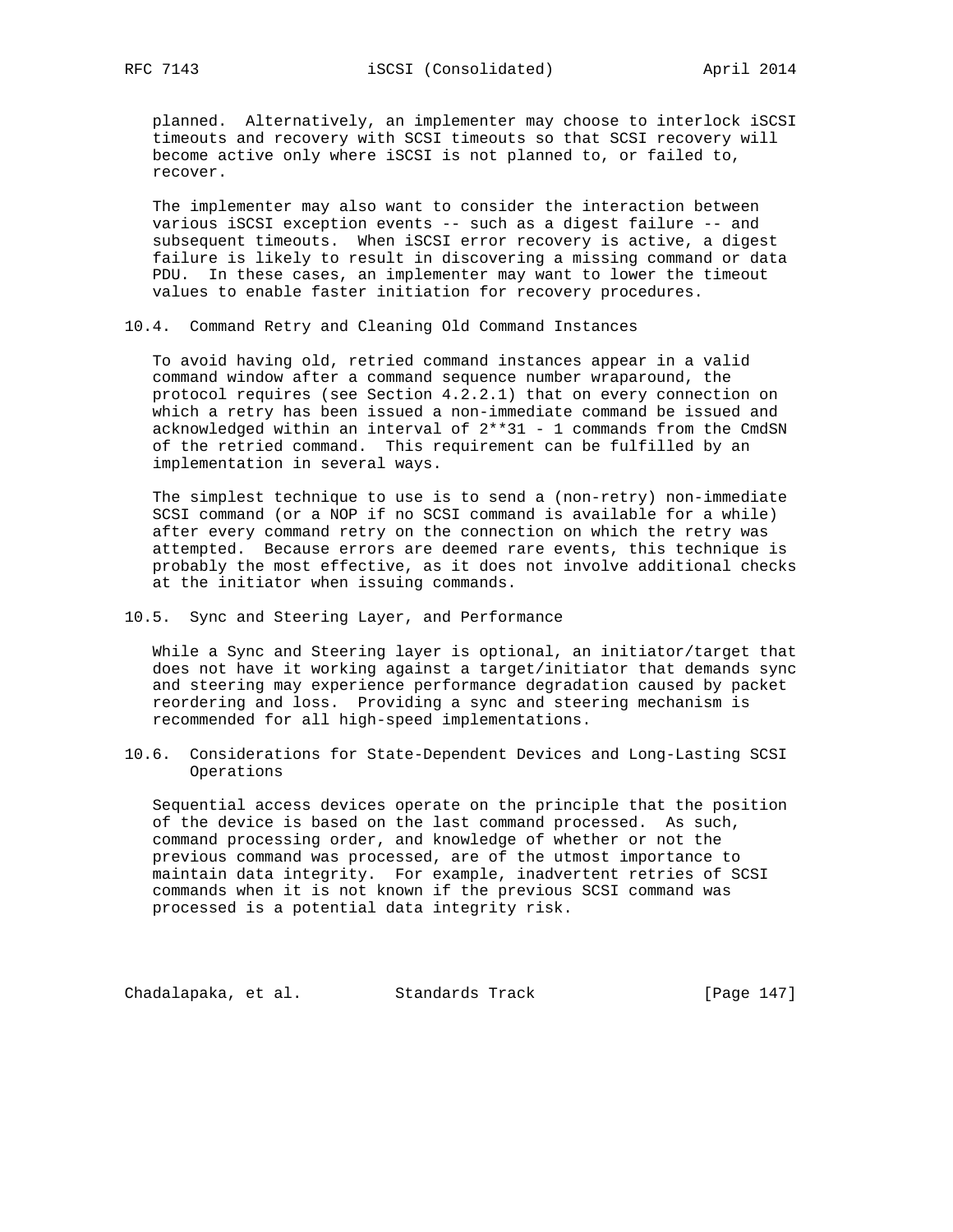For a sequential access device, consider the scenario in which a SCSI SPACE command to backspace one filemark is issued and then reissued due to no status received for the command. If the first SPACE command was actually processed, the reissued SPACE command, if processed, will cause the position to change. Thus, a subsequent write operation will write data to the wrong position, and any previous data at that position will be overwritten.

 For a medium changer device, consider the scenario in which an EXCHANGE MEDIUM command (the SOURCE ADDRESS and DESTINATION ADDRESS are the same, thus performing a swap) is issued and then reissued due to no status received for the command. If the first EXCHANGE MEDIUM command was actually processed, the reissued EXCHANGE MEDIUM command, if processed, will perform the swap again. The net effect is that no swap was performed, thus putting data integrity at risk.

 All commands that change the state of the device (e.g., SPACE commands for sequential access devices and EXCHANGE MEDIUM commands for medium changer devices) MUST be issued as non-immediate commands for deterministic and ordered delivery to iSCSI targets.

 For many of those state-changing commands, the execution model also assumes that the command is executed exactly once. Devices implementing READ POSITION and LOCATE provide a means for SCSI-level command recovery, and new tape-class devices should support those commands. In their absence, a retry at the SCSI level is difficult, and error recovery at the iSCSI level is advisable.

 Devices operating on long-latency delivery subsystems and performing long-lasting SCSI operations may need mechanisms that enable connection replacement while commands are running (e.g., during an extended copy operation).

10.6.1. Determining the Proper ErrorRecoveryLevel

 The implementation and use of a specific ErrorRecoveryLevel should be determined based on the deployment scenarios of a given iSCSI implementation. Generally, the following factors must be considered before deciding on the proper level of recovery:

- a) Application resilience to I/O failures.
- b) Required level of availability in the face of transport connection failures.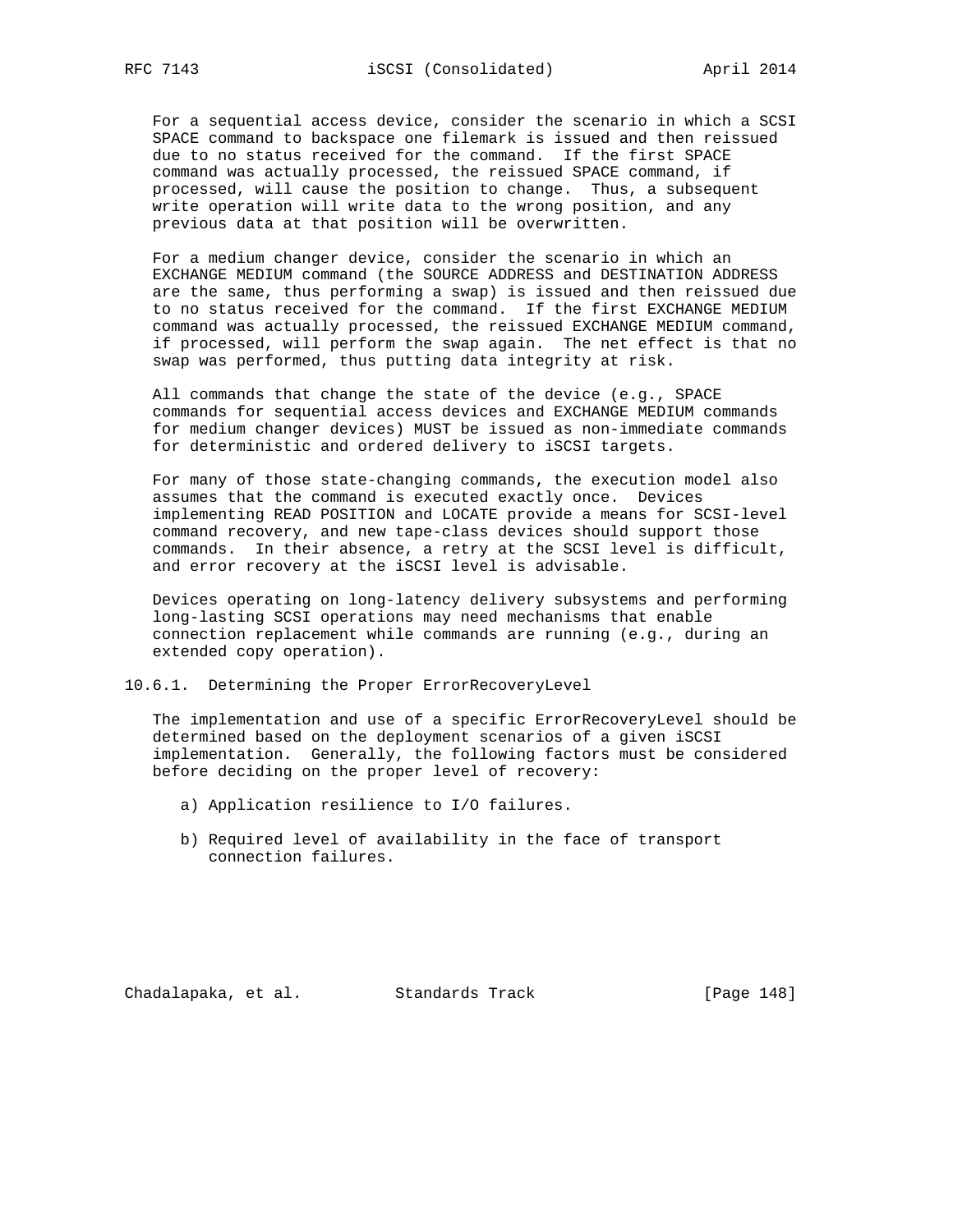c) Probability of transport-layer "checksum escape" (message error undetected by TCP checksum -- see [RFC3385] for related discussion). This in turn decides the iSCSI digest failure frequency and thus the criticality of iSCSI-level error recovery. The details of estimating this probability are outside the scope of this document.

 A consideration of the above factors for SCSI tape devices as an example suggests that implementations SHOULD use ErrorRecoveryLevel=1 when transport connection failure is not a concern and SCSI-level recovery is unavailable, and ErrorRecoveryLevel=2 when there is a high likelihood of connection failure during a backup/retrieval.

 For extended copy operations, implementations SHOULD use ErrorRecoveryLevel=2 whenever there is a relatively high likelihood of connection failure.

#### 10.7. Multi-Task Abort Implementation Considerations

 Multi-task abort operations are typically issued in emergencies, such as clearing a device lock-up, HA failover/failback, etc. In these circumstances, it is desirable to rapidly go through the error handling process as opposed to the target waiting on multiple third party initiators that may not even be functional anymore - especially if this emergency is triggered because of one such initiator failure. Therefore, both iSCSI target and initiator implementations SHOULD support FastAbort multi-task abort semantics (Section 4.2.3.4).

 Note that in both standard semantics (Section 4.2.3.3) and FastAbort semantics (Section 4.2.3.4) there may be outstanding data transfers even after the TMF completion is reported on the issuing session. In the case of iSCSI/iSER [RFC7145], these would be tagged data transfers for STags not owned by any active tasks. Whether or not real buffers support these data transfers is implementation dependent. However, the data transfers logically MUST be silently discarded by the target iSCSI layer in all cases. A target MAY, on an implementation-defined internal timeout, also choose to drop the connections on which it did not receive the expected Data-Out sequences (Section 4.2.3.3) or NOP-Out acknowledgments (Section 4.2.3.4) so as to reclaim the associated buffer, STag, and TTT resources as appropriate.

Chadalapaka, et al. Standards Track (Page 149)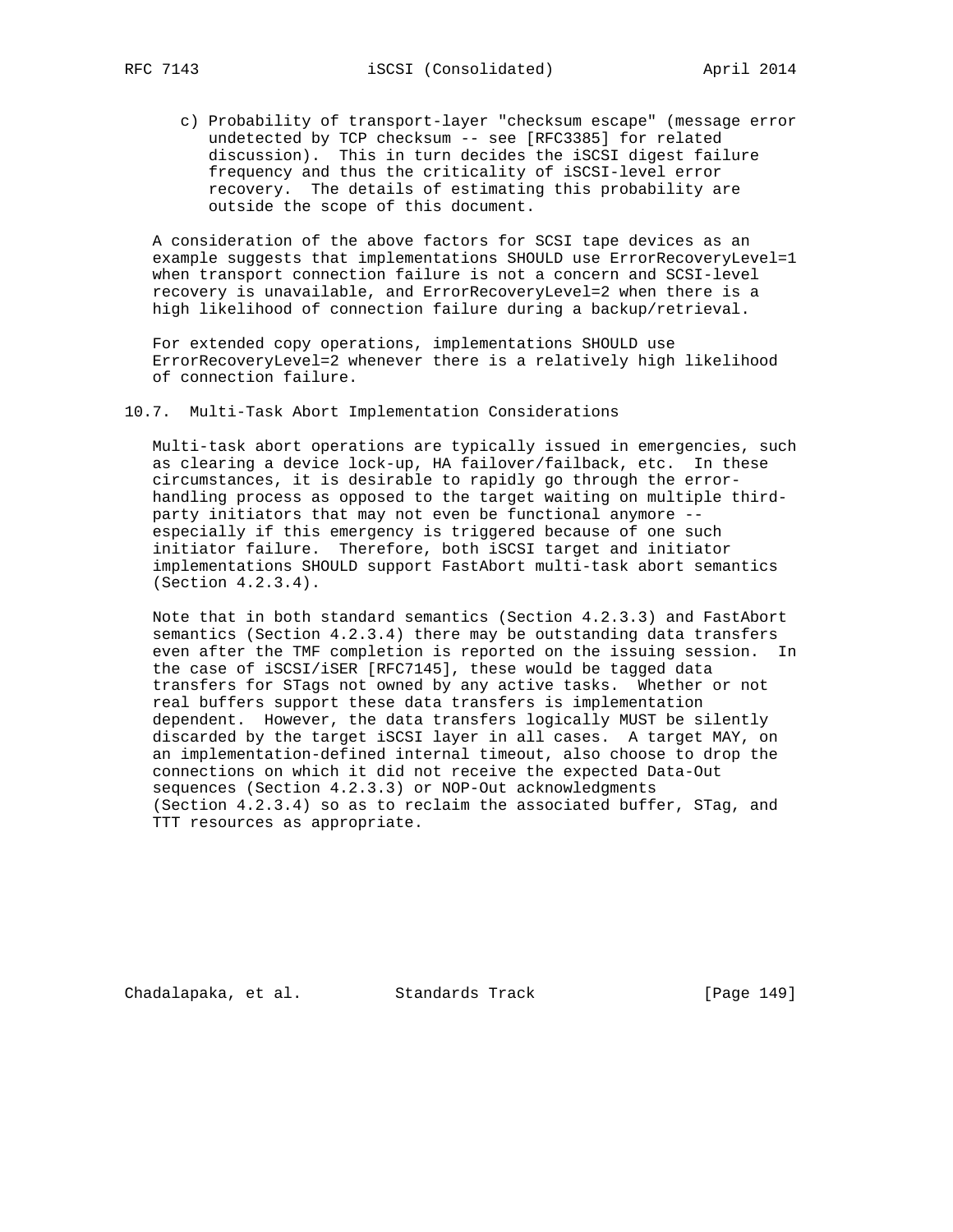# 11. iSCSI PDU Formats

 All multi-byte integers that are specified in formats defined in this document are to be represented in network byte order (i.e., big-endian). Any field that appears in this document assumes that the most significant byte is the lowest numbered byte and the most significant bit (within byte or field) is the lowest numbered bit unless specified otherwise.

 Any compliant sender MUST set all bits not defined and all reserved fields to 0, unless specified otherwise. Any compliant receiver MUST ignore any bit not defined and all reserved fields unless specified otherwise. Receipt of reserved code values in defined fields MUST be reported as a protocol error.

 Reserved fields are marked by the word "reserved", some abbreviation of "reserved", or by "." for individual bits when no other form of marking is technically feasible.

#### 11.1. iSCSI PDU Length and Padding

 iSCSI PDUs are padded to the closest integer number of 4-byte words. The padding bytes SHOULD be sent as 0.

11.2. PDU Template, Header, and Opcodes

 All iSCSI PDUs have one or more header segments and, optionally, a data segment. After the entire header segment group, a header digest MAY follow. The data segment MAY also be followed by a data digest.

 The Basic Header Segment (BHS) is the first segment in all of the iSCSI PDUs. The BHS is a fixed-length 48-byte header segment. It MAY be followed by Additional Header Segments (AHS), a Header-Digest, a Data Segment, and/or a Data-Digest.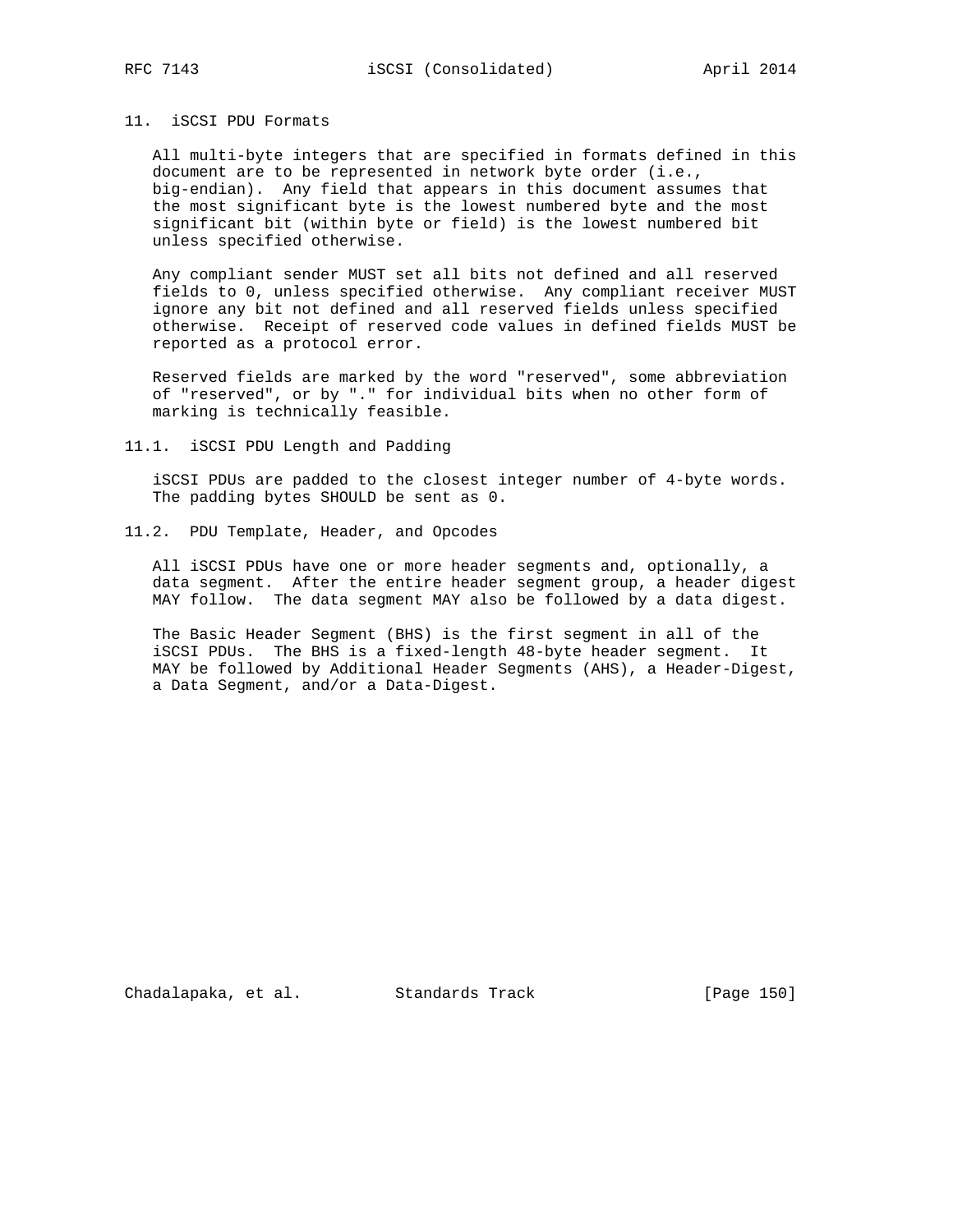The overall structure of an iSCSI PDU is as follows:

Byte/ 0 | 1 | 2 | 3 / | | | | |0 1 2 3 4 5 6 7|0 1 2 3 4 5 6 7|0 1 2 3 4 5 6 7|0 1 2 3 4 5 6 7| +---------------+---------------+---------------+---------------+ 0/ Basic Header Segment (BHS)  $^{+/-}$  /  $^{+/-}$  /  $^{+/-}$  /  $^{+/-}$  /  $^{+/-}$  /  $^{+/-}$  /  $^{+/-}$  /  $^{+/-}$  /  $^{+/-}$  /  $^{+/-}$  /  $^{+/-}$  /  $^{+/-}$  /  $^{+/-}$  /  $^{+/-}$  /  $^{+/-}$  /  $^{+/-}$  /  $^{+/-}$  /  $^{+/-}$  /  $^{+/-}$  /  $^{+/-}$  /  $^{+/-}$  /  $^{+/-}$  /  $^{+/-}$  /  $^{+/-}$  /  $^{+/-}$  +---------------+---------------+---------------+---------------+ 48/ Additional Header Segment 1 (AHS) (optional) /  $^{+/-}$  /  $^{+/-}$  /  $^{+/-}$  /  $^{+/-}$  /  $^{+/-}$  /  $^{+/-}$  /  $^{+/-}$  /  $^{+/-}$  /  $^{+/-}$  /  $^{+/-}$  /  $^{+/-}$  /  $^{+/-}$  /  $^{+/-}$  /  $^{+/-}$  /  $^{+/-}$  /  $^{+/-}$  /  $^{+/-}$  /  $^{+/-}$  /  $^{+/-}$  /  $^{+/-}$  /  $^{+/-}$  /  $^{+/-}$  /  $^{+/-}$  /  $^{+/-}$  /  $^{+/-}$  +---------------+---------------+---------------+---------------+ / Additional Header Segment 2 (AHS) (optional) /  $^{+/-}$  /  $^{+/-}$  /  $^{+/-}$  /  $^{+/-}$  /  $^{+/-}$  /  $^{+/-}$  /  $^{+/-}$  /  $^{+/-}$  /  $^{+/-}$  /  $^{+/-}$  /  $^{+/-}$  /  $^{+/-}$  /  $^{+/-}$  /  $^{+/-}$  /  $^{+/-}$  /  $^{+/-}$  /  $^{+/-}$  /  $^{+/-}$  /  $^{+/-}$  /  $^{+/-}$  /  $^{+/-}$  /  $^{+/-}$  /  $^{+/-}$  /  $^{+/-}$  /  $^{+/-}$  +---------------+---------------+---------------+---------------+ +---------------+---------------+---------------+---------------+ / Additional Header Segment n (AHS) (optional) /  $^{+/-}$  /  $^{+/-}$  /  $^{+/-}$  /  $^{+/-}$  /  $^{+/-}$  /  $^{+/-}$  /  $^{+/-}$  /  $^{+/-}$  /  $^{+/-}$  /  $^{+/-}$  /  $^{+/-}$  /  $^{+/-}$  /  $^{+/-}$  /  $^{+/-}$  /  $^{+/-}$  /  $^{+/-}$  /  $^{+/-}$  /  $^{+/-}$  /  $^{+/-}$  /  $^{+/-}$  /  $^{+/-}$  /  $^{+/-}$  /  $^{+/-}$  /  $^{+/-}$  /  $^{+/-}$  +---------------+---------------+---------------+---------------+ k/ Header-Digest (optional) /  $^{+/-}$  /  $^{+/-}$  /  $^{+/-}$  /  $^{+/-}$  /  $^{+/-}$  /  $^{+/-}$  /  $^{+/-}$  /  $^{+/-}$  /  $^{+/-}$  /  $^{+/-}$  /  $^{+/-}$  /  $^{+/-}$  /  $^{+/-}$  /  $^{+/-}$  /  $^{+/-}$  /  $^{+/-}$  /  $^{+/-}$  /  $^{+/-}$  /  $^{+/-}$  /  $^{+/-}$  /  $^{+/-}$  /  $^{+/-}$  /  $^{+/-}$  /  $^{+/-}$  /  $^{+/-}$  +---------------+---------------+---------------+---------------+ l/ Data Segment (optional) /  $^{+/-}$  /  $^{+/-}$  /  $^{+/-}$  /  $^{+/-}$  /  $^{+/-}$  /  $^{+/-}$  /  $^{+/-}$  /  $^{+/-}$  /  $^{+/-}$  /  $^{+/-}$  /  $^{+/-}$  /  $^{+/-}$  /  $^{+/-}$  /  $^{+/-}$  /  $^{+/-}$  /  $^{+/-}$  /  $^{+/-}$  /  $^{+/-}$  /  $^{+/-}$  /  $^{+/-}$  /  $^{+/-}$  /  $^{+/-}$  /  $^{+/-}$  /  $^{+/-}$  /  $^{+/-}$  +---------------+---------------+---------------+---------------+ m/ Data-Digest (optional) /  $^{+/-}$  /  $^{+/-}$  /  $^{+/-}$  /  $^{+/-}$  /  $^{+/-}$  /  $^{+/-}$  /  $^{+/-}$  /  $^{+/-}$  /  $^{+/-}$  /  $^{+/-}$  /  $^{+/-}$  /  $^{+/-}$  /  $^{+/-}$  /  $^{+/-}$  /  $^{+/-}$  /  $^{+/-}$  /  $^{+/-}$  /  $^{+/-}$  /  $^{+/-}$  /  $^{+/-}$  /  $^{+/-}$  /  $^{+/-}$  /  $^{+/-}$  /  $^{+/-}$  /  $^{+/-}$ +---------------+---------------+---------------+---------------+

 All PDU segments and digests are padded to the closest integer number of 4-byte words. For example, all PDU segments and digests start at a 4-byte word boundary, and the padding ranges from 0 to 3 bytes. The padding bytes SHOULD be sent as 0.

iSCSI Response PDUs do not have AH Segments.

Chadalapaka, et al. Standards Track [Page 151]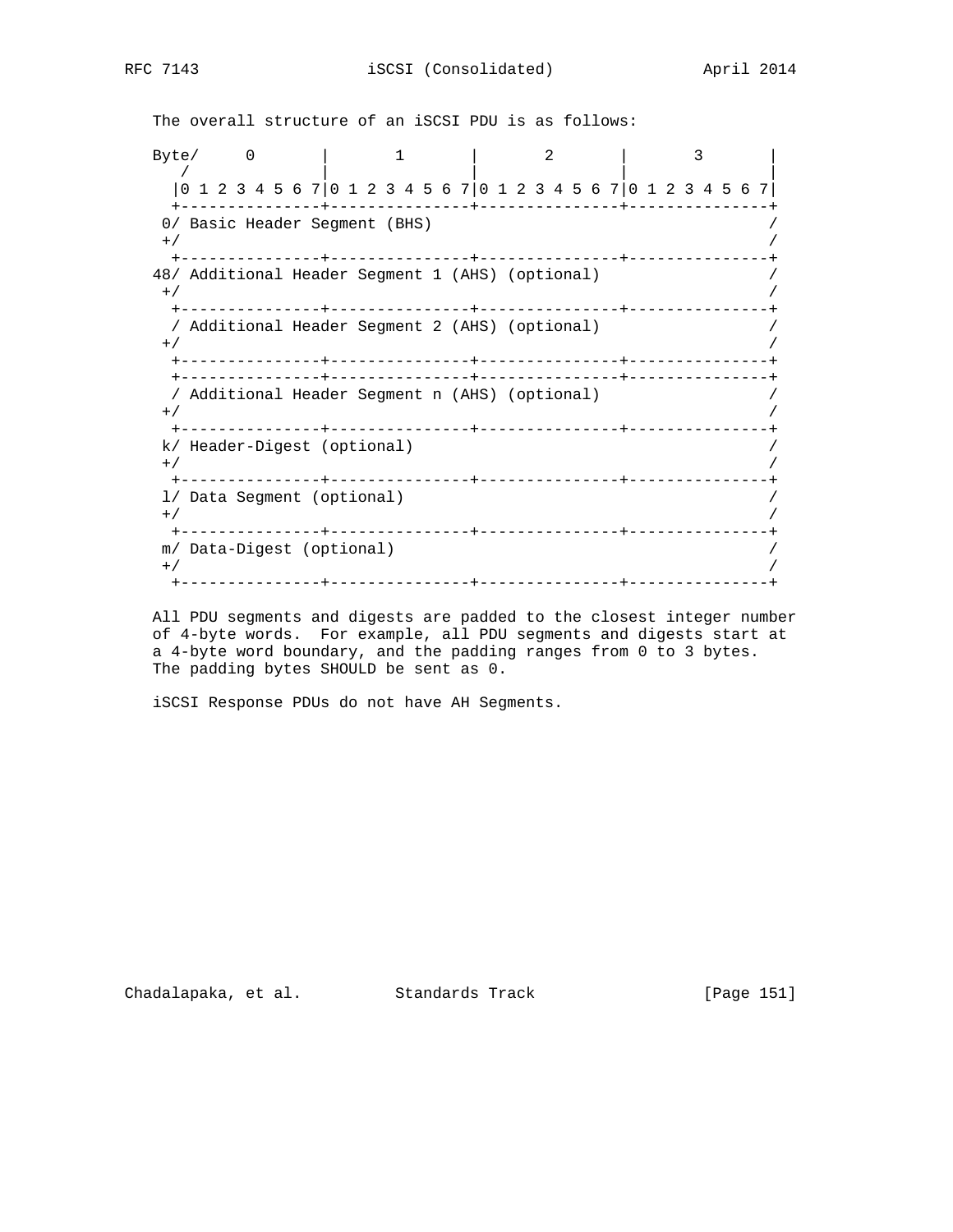11.2.1. Basic Header Segment (BHS)

 The BHS is 48 bytes long. The Opcode and DataSegmentLength fields appear in all iSCSI PDUs. In addition, when used, the Initiator Task Tag and Logical Unit Number always appear in the same location in the header.

 The format of the BHS is: Byte/ 0 | 1 | 2 | 3 | / | | | | |0 1 2 3 4 5 6 7|0 1 2 3 4 5 6 7|0 1 2 3 4 5 6 7|0 1 2 3 4 5 6 7| +---------------+---------------+---------------+---------------+ 0|.|I| Opcode |F| Opcode-specific fields +---------------+---------------+---------------+---------------+ 4|TotalAHSLength | DataSegmentLength | +---------------+---------------+---------------+---------------+ 8| LUN or Opcode-specific fields | + +  $\vert$  12| +---------------+---------------+---------------+---------------+ 16| Initiator Task Tag | +---------------+---------------+---------------+---------------+ 20/ Opcode-specific fields /  $^{+/-}$  /  $^{+/-}$  /  $^{+/-}$  /  $^{+/-}$  /  $^{+/-}$  /  $^{+/-}$  /  $^{+/-}$  /  $^{+/-}$  /  $^{+/-}$  /  $^{+/-}$  /  $^{+/-}$  /  $^{+/-}$  /  $^{+/-}$  /  $^{+/-}$  /  $^{+/-}$  /  $^{+/-}$  /  $^{+/-}$  /  $^{+/-}$  /  $^{+/-}$  /  $^{+/-}$  /  $^{+/-}$  /  $^{+/-}$  /  $^{+/-}$  /  $^{+/-}$  /  $^{+/-}$  +---------------+---------------+---------------+---------------+ 48

### 11.2.1.1. I (Immediate) Bit

For Request PDUs, the I bit set to 1 is an immediate delivery marker.

11.2.1.2. Opcode

The Opcode indicates the type of iSCSI PDU the header encapsulates.

 The Opcodes are divided into two categories: initiator Opcodes and target Opcodes. Initiator Opcodes are in PDUs sent by the initiator (Request PDUs). Target Opcodes are in PDUs sent by the target (Response PDUs).

 Initiators MUST NOT use target Opcodes, and targets MUST NOT use initiator Opcodes.

Chadalapaka, et al. Standards Track [Page 152]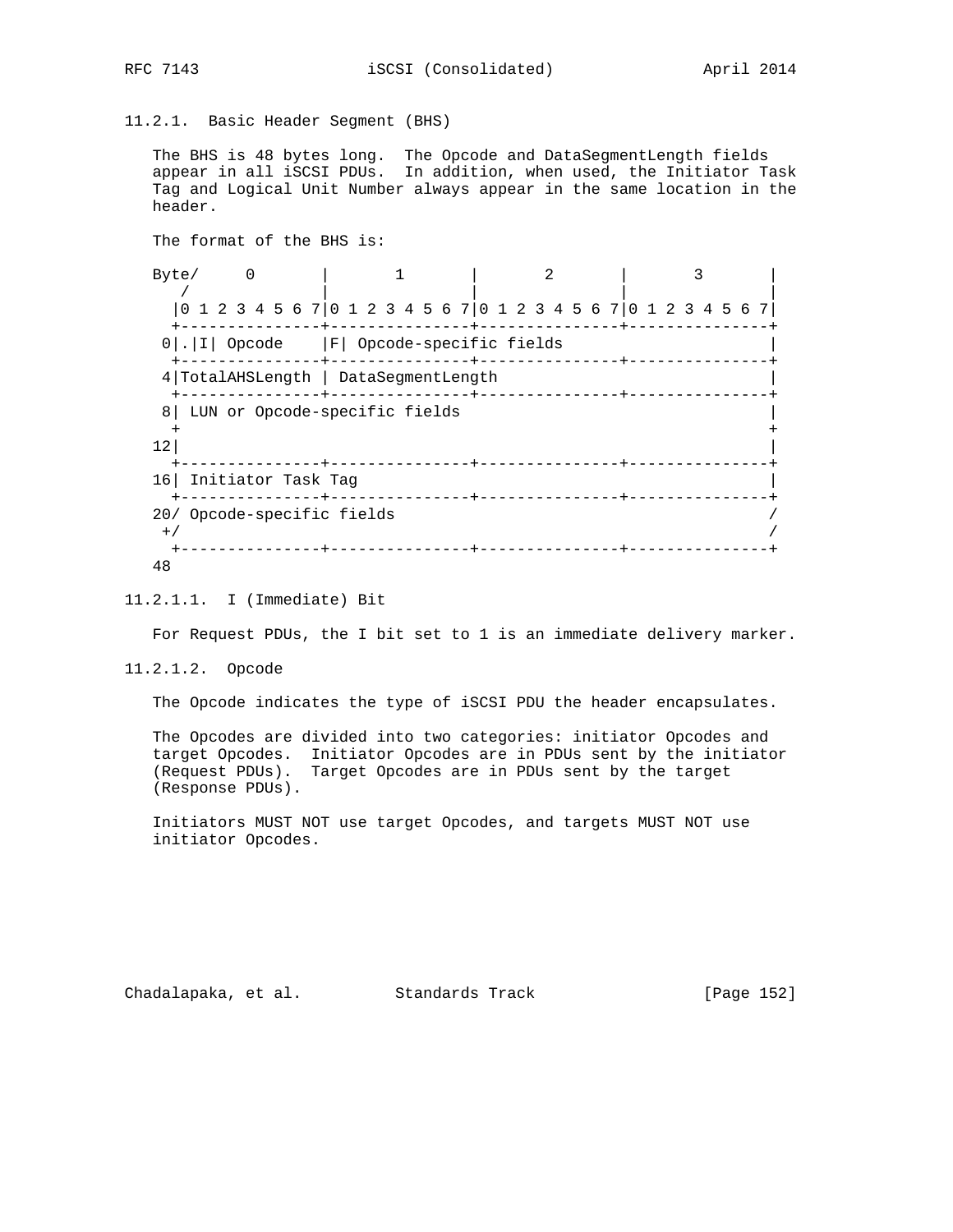Initiator Opcodes defined in this specification are:

0x00 NOP-Out

- 0x01 SCSI Command (encapsulates a SCSI Command Descriptor Block)
- 0x02 SCSI Task Management Function Request

0x03 Login Request

0x04 Text Request

0x05 SCSI Data-Out (for write operations)

0x06 Logout Request

0x10 SNACK Request

0x1c-0x1e Vendor-specific codes

Target Opcodes are:

0x20 NOP-In

- 0x21 SCSI Response contains SCSI status and possibly sense information or other response information
- 0x22 SCSI Task Management Function Response
- 0x23 Login Response
- 0x24 Text Response
- 0x25 SCSI Data-In (for read operations)
- 0x26 Logout Response
- 0x31 Ready To Transfer (R2T) sent by target when it is ready to receive data
- 0x32 Asynchronous Message sent by target to indicate certain special conditions
- 0x3c-0x3e Vendor-specific codes

0x3f Reject

Chadalapaka, et al. Standards Track [Page 153]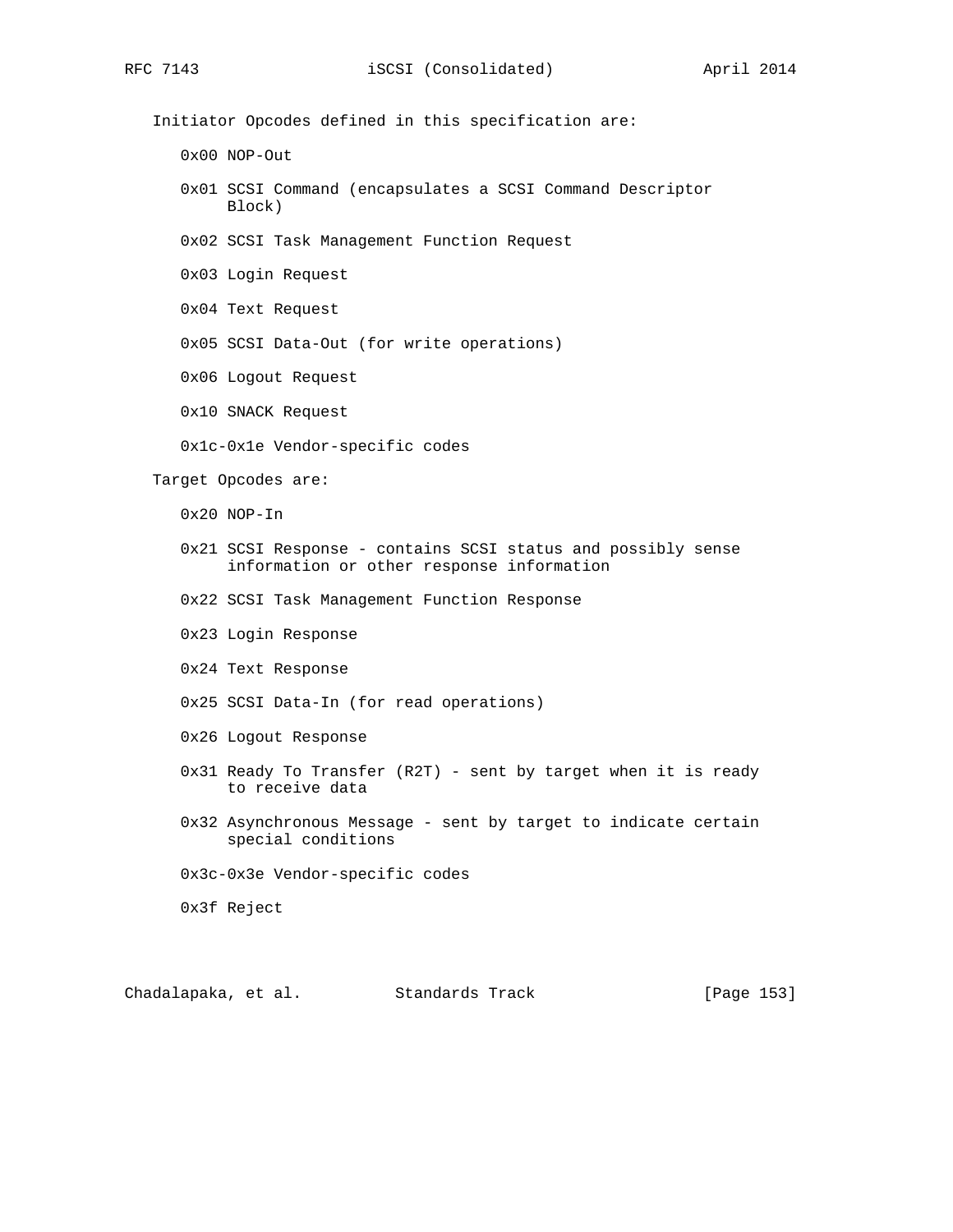All other Opcodes are unassigned.

11.2.1.3. F (Final) Bit

When set to 1 it indicates the final (or only) PDU of a sequence.

11.2.1.4. Opcode-Specific Fields

These fields have different meanings for different Opcode types.

11.2.1.5. TotalAHSLength

 This is the total length of all AHS header segments in units of 4-byte words, including padding, if any.

 The TotalAHSLength is only used in PDUs that have an AHS and MUST be 0 in all other PDUs.

11.2.1.6. DataSegmentLength

 This is the data segment payload length in bytes (excluding padding). The DataSegmentLength MUST be 0 whenever the PDU has no data segment.

11.2.1.7. LUN

 Some Opcodes operate on a specific LU. The Logical Unit Number (LUN) field identifies which LU. If the Opcode does not relate to a LU, this field is either ignored or may be used in an Opcode-specific way. The LUN field is 64 bits and should be formatted in accordance with [SAM2]. For example, LUN[0] from [SAM2] is BHS byte 8 and so on up to LUN[7] from [SAM2], which is BHS byte 15.

11.2.1.8. Initiator Task Tag

 The initiator assigns a task tag to each iSCSI task it issues. While a task exists, this tag MUST uniquely identify the task session-wide. SCSI may also use the Initiator Task Tag as part of the SCSI task identifier when the timespan during which an iSCSI Initiator Task Tag must be unique extends over the timespan during which a SCSI task tag must be unique. However, the iSCSI Initiator Task Tag must exist and be unique even for untagged SCSI commands.

 An ITT value of 0xffffffff is reserved and MUST NOT be assigned for a task by the initiator. The only instance in which it may be seen on the wire is in a target-initiated NOP-In PDU (Section 11.19) and in the initiator response to that PDU, if necessary.

Chadalapaka, et al. Standards Track [Page 154]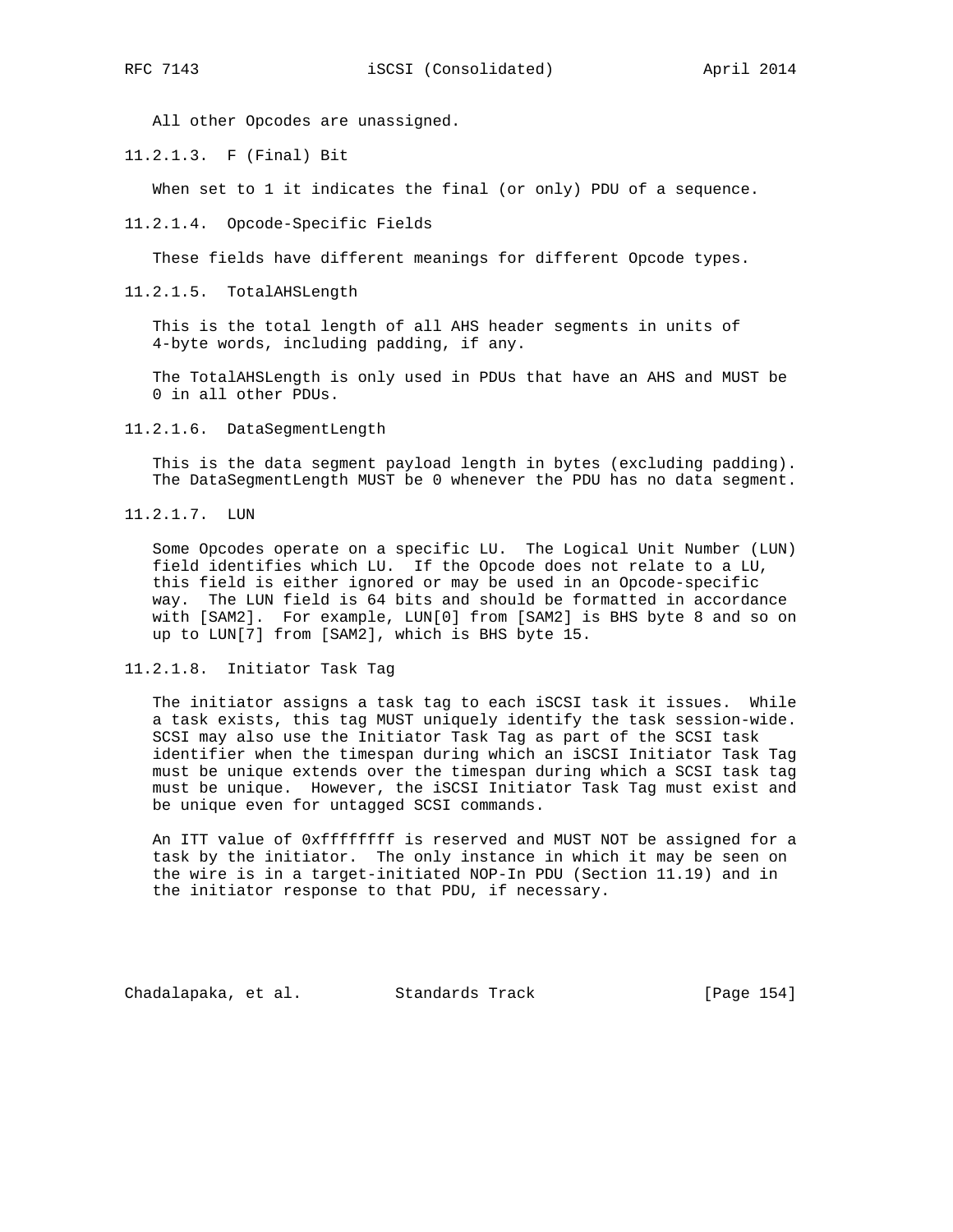11.2.2. Additional Header Segment (AHS)

The general format of an AHS is:

Byte/ 0 | 1 | 2 | 3 | / | | | | |0 1 2 3 4 5 6 7|0 1 2 3 4 5 6 7|0 1 2 3 4 5 6 7|0 1 2 3 4 5 6 7| +---------------+---------------+---------------+---------------+ | AHSType | AHS-Specific | +---------------+---------------+---------------+---------------+ 4/ AHS-Specific /  $^{+/-}$  /  $^{+/-}$  /  $^{+/-}$  /  $^{+/-}$  /  $^{+/-}$  /  $^{+/-}$  /  $^{+/-}$  /  $^{+/-}$  /  $^{+/-}$  /  $^{+/-}$  /  $^{+/-}$  /  $^{+/-}$  /  $^{+/-}$  /  $^{+/-}$  /  $^{+/-}$  /  $^{+/-}$  /  $^{+/-}$  /  $^{+/-}$  /  $^{+/-}$  /  $^{+/-}$  /  $^{+/-}$  /  $^{+/-}$  /  $^{+/-}$  /  $^{+/-}$  /  $^{+/-}$  +---------------+---------------+---------------+---------------+ x

11.2.2.1. AHSType

The AHSType field is coded as follows:

bit 0-1 - Reserved

bit 2-7 - AHS code

0 - Reserved

- 1 Extended CDB
- 2 Bidirectional Read Expected Data Transfer Length
- 3 63 Reserved

11.2.2.2. AHSLength

 This field contains the effective length in bytes of the AHS, excluding AHSType and AHSLength and padding, if any. The AHS is padded to the smallest integer number of 4-byte words (i.e., from 0 up to 3 padding bytes).

Chadalapaka, et al. Standards Track [Page 155]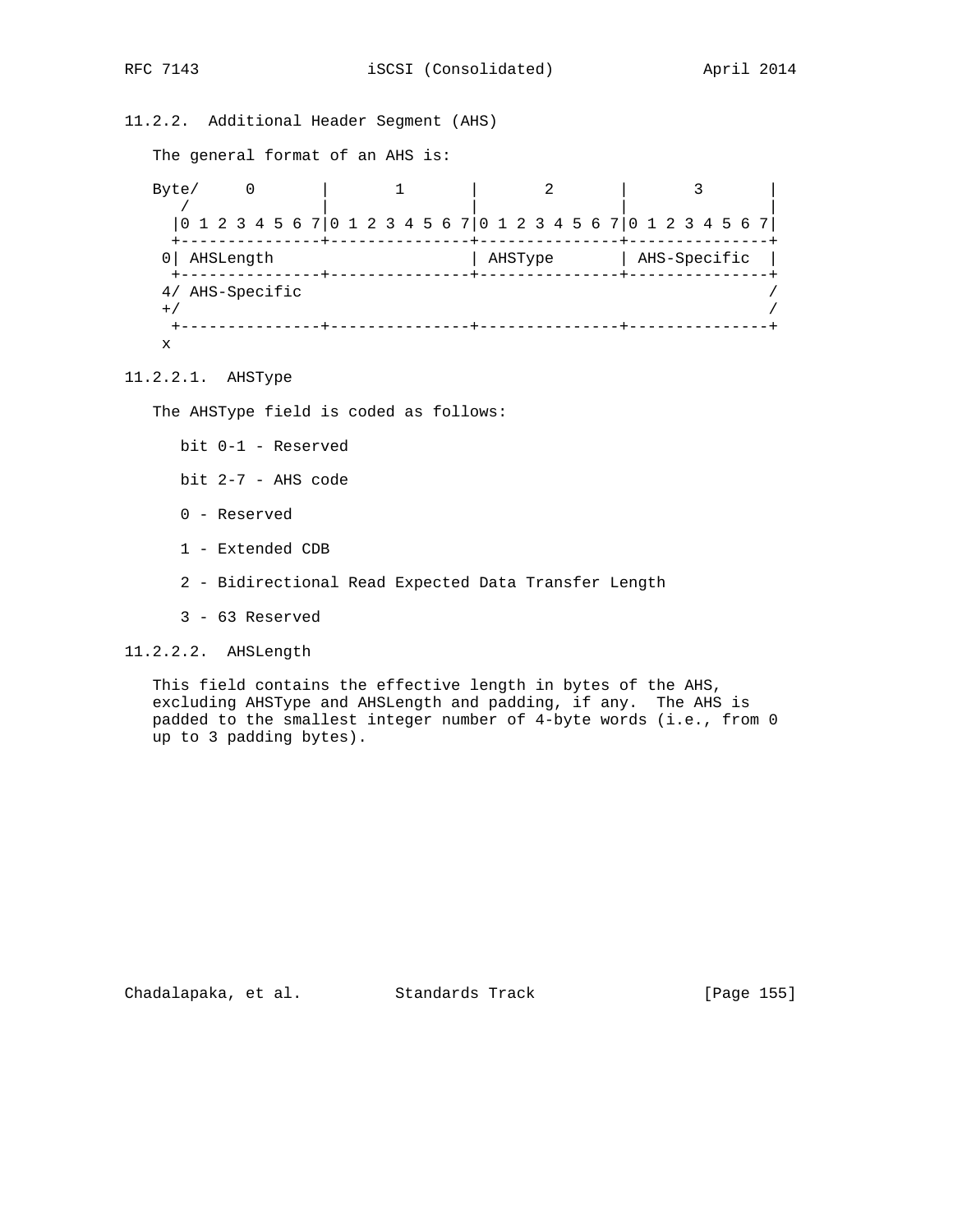11.2.2.3. Extended CDB AHS

The format of the Extended CDB AHS is:

Byte/ 0 | 1 | 2 | 3 / | | | | |0 1 2 3 4 5 6 7|0 1 2 3 4 5 6 7|0 1 2 3 4 5 6 7|0 1 2 3 4 5 6 7| +---------------+---------------+---------------+---------------+ 0| AHSLength (CDBLength - 15)  $| 0x01$  | Reserved +---------------+---------------+---------------+---------------+ 4/ ExtendedCDB...+padding /  $^{+/-}$  /  $^{+/-}$  /  $^{+/-}$  /  $^{+/-}$  /  $^{+/-}$  /  $^{+/-}$  /  $^{+/-}$  /  $^{+/-}$  /  $^{+/-}$  /  $^{+/-}$  /  $^{+/-}$  /  $^{+/-}$  /  $^{+/-}$  /  $^{+/-}$  /  $^{+/-}$  /  $^{+/-}$  /  $^{+/-}$  /  $^{+/-}$  /  $^{+/-}$  /  $^{+/-}$  /  $^{+/-}$  /  $^{+/-}$  /  $^{+/-}$  /  $^{+/-}$  /  $^{+/-}$  +---------------+---------------+---------------+---------------+ x

 This type of AHS MUST NOT be used if the CDBLength is less than 17. The length includes the reserved byte 3.

11.2.2.4. Bidirectional Read Expected Data Transfer Length AHS

 The format of the Bidirectional Read Expected Data Transfer Length AHS is:

| Byte/                                              |                    |                                                                        |               |          |  |  |  |  |  |  |  |  |  |
|----------------------------------------------------|--------------------|------------------------------------------------------------------------|---------------|----------|--|--|--|--|--|--|--|--|--|
|                                                    |                    | $[0 1 2 3 4 5 6 7] 0 1 2 3 4 5 6 7] 0 1 2 3 4 5 6 7] 0 1 2 3 4 5 6 7]$ |               |          |  |  |  |  |  |  |  |  |  |
|                                                    | AHSLength (0x0005) |                                                                        | $0 \times 02$ | Reserved |  |  |  |  |  |  |  |  |  |
| 4 Bidirectional Read Expected Data Transfer Length |                    |                                                                        |               |          |  |  |  |  |  |  |  |  |  |
|                                                    |                    |                                                                        |               |          |  |  |  |  |  |  |  |  |  |

11.2.3. Header Digest and Data Digest

 Optional header and data digests protect the integrity of the header and data, respectively. The digests, if present, are located, respectively, after the header and PDU-specific data and cover, respectively, the header and the PDU data, each including the padding bytes, if any.

 The existence and type of digests are negotiated during the Login Phase.

Chadalapaka, et al. Standards Track [Page 156]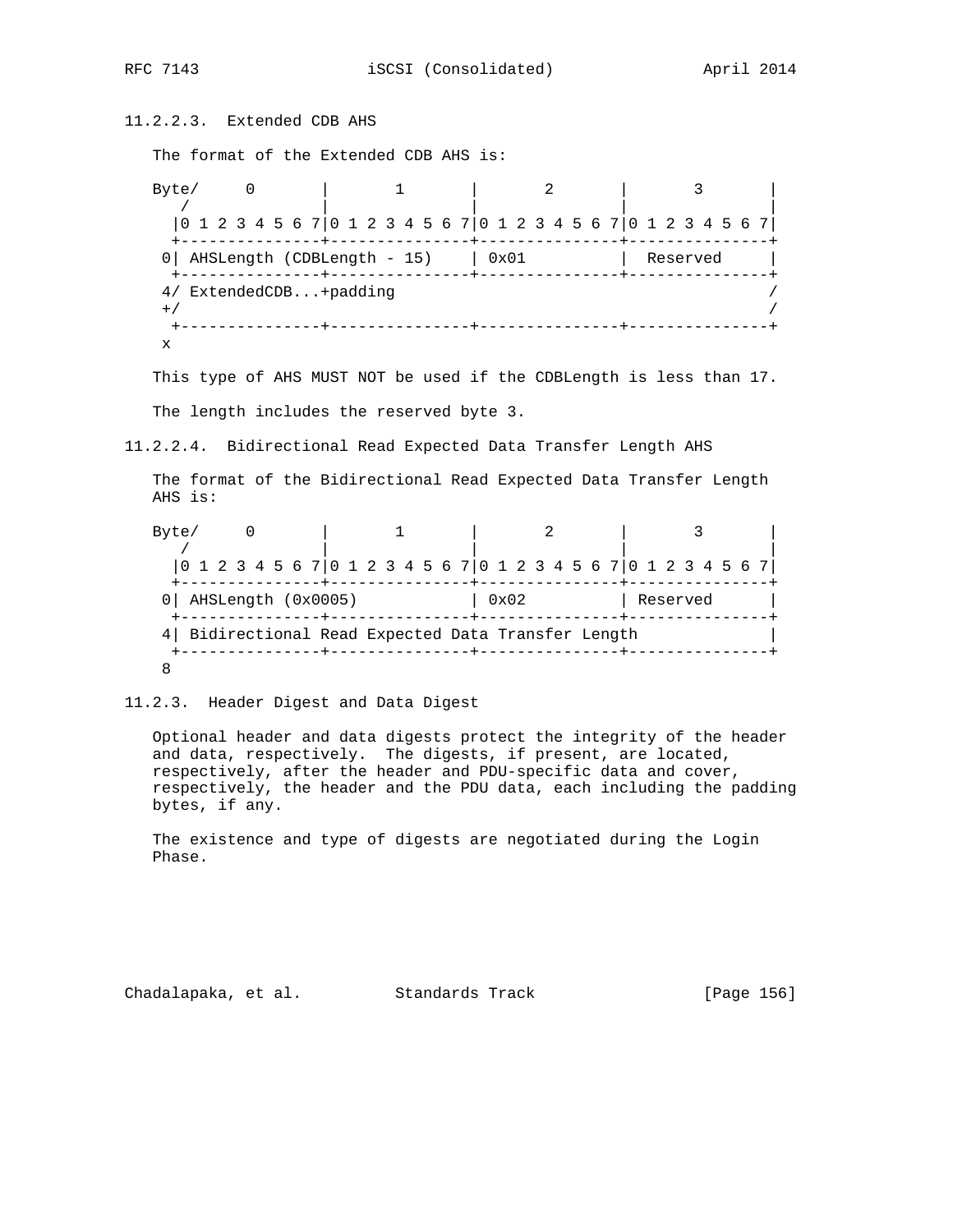The separation of the header and data digests is useful in iSCSI routing applications, in which only the header changes when a message is forwarded. In this case, only the header digest should be recalculated.

Digests are not included in data or header length fields.

A zero-length Data Segment also implies a zero-length Data-Digest.

11.2.4. Data Segment

 The (optional) Data Segment contains PDU-associated data. Its payload effective length is provided in the BHS field -- DataSegmentLength. The Data Segment is also padded to an integer number of 4-byte words.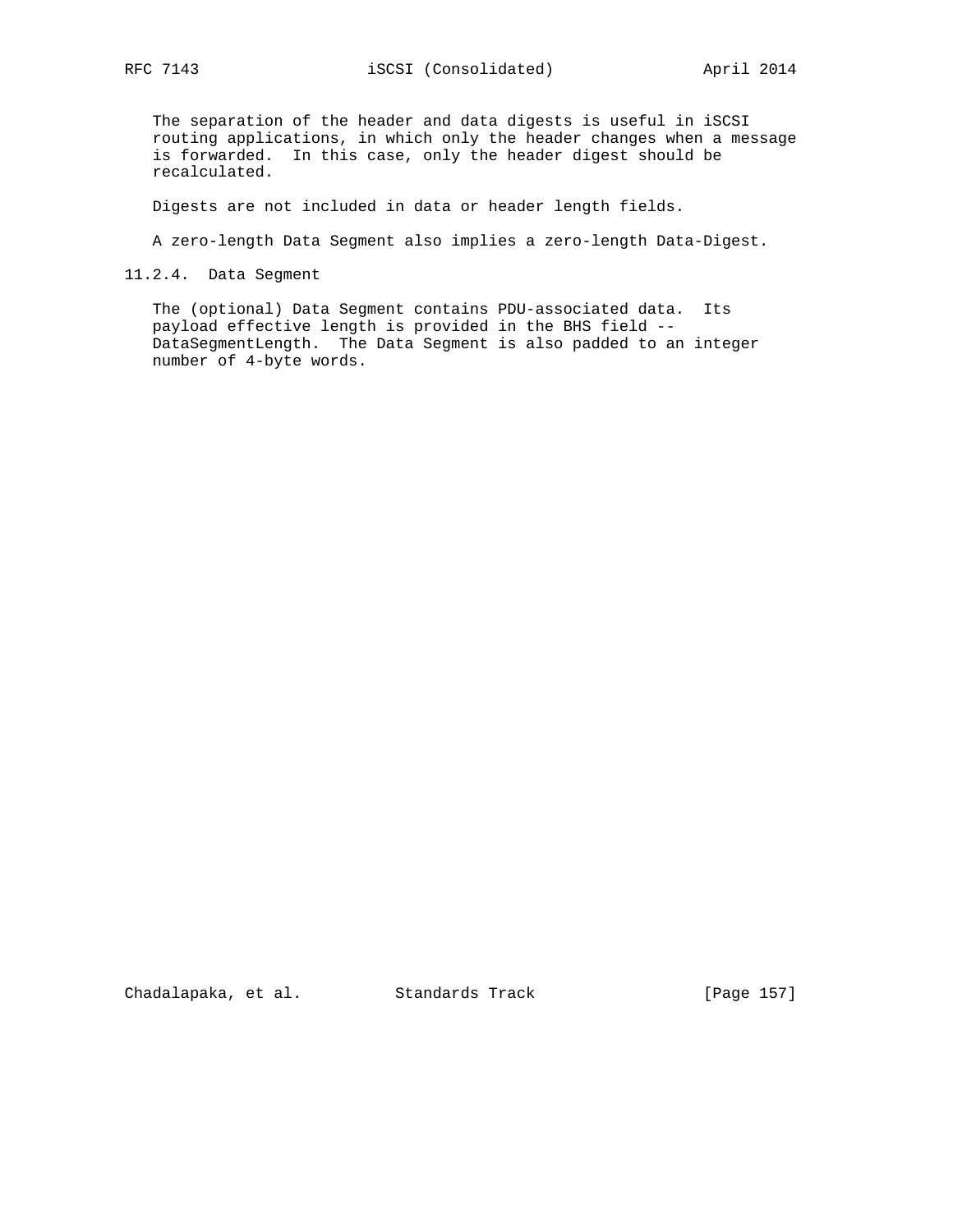RFC 7143 iSCSI (Consolidated) April 2014

# 11.3. SCSI Command

The format of the SCSI Command PDU is:

| Byte/ |                                                                 | 0                                |  |  |  | ı |  |                               |  |  |  | 2 |  |  |  |  |  |  |  |
|-------|-----------------------------------------------------------------|----------------------------------|--|--|--|---|--|-------------------------------|--|--|--|---|--|--|--|--|--|--|--|
|       | 0 1 2 3 4 5 6 7 0 1 2 3 4 5 6 7 0 1 2 3 4 5 6 7 0 1 2 3 4 5 6 7 |                                  |  |  |  |   |  | ________+____________________ |  |  |  |   |  |  |  |  |  |  |  |
|       | $0$ .   I   0x01   F   R   W     ATTR   Reserved                |                                  |  |  |  |   |  |                               |  |  |  |   |  |  |  |  |  |  |  |
|       | 4 TotalAHSLength   DataSegmentLength                            |                                  |  |  |  |   |  |                               |  |  |  |   |  |  |  |  |  |  |  |
| 81    | Logical Unit Number (LUN)                                       |                                  |  |  |  |   |  |                               |  |  |  |   |  |  |  |  |  |  |  |
| 12    |                                                                 |                                  |  |  |  |   |  |                               |  |  |  |   |  |  |  |  |  |  |  |
|       | 16 Initiator Task Tag                                           |                                  |  |  |  |   |  |                               |  |  |  |   |  |  |  |  |  |  |  |
|       |                                                                 | 20 Expected Data Transfer Length |  |  |  |   |  |                               |  |  |  |   |  |  |  |  |  |  |  |
| 24    | CmdSN                                                           |                                  |  |  |  |   |  |                               |  |  |  |   |  |  |  |  |  |  |  |
|       | 28 ExpStatSN                                                    |                                  |  |  |  |   |  |                               |  |  |  |   |  |  |  |  |  |  |  |
| $+$ / | 32/ SCSI Command Descriptor Block (CDB)                         |                                  |  |  |  |   |  |                               |  |  |  |   |  |  |  |  |  |  |  |
|       | 48/ AHS (optional)                                              |                                  |  |  |  |   |  |                               |  |  |  |   |  |  |  |  |  |  |  |
|       | x/ Header-Digest (optional)                                     |                                  |  |  |  |   |  |                               |  |  |  |   |  |  |  |  |  |  |  |
| $+ /$ | y/ (DataSegment, Command Data) (optional)                       |                                  |  |  |  |   |  |                               |  |  |  |   |  |  |  |  |  |  |  |
|       | z/ Data-Digest (optional)                                       |                                  |  |  |  |   |  |                               |  |  |  |   |  |  |  |  |  |  |  |
|       |                                                                 |                                  |  |  |  |   |  |                               |  |  |  |   |  |  |  |  |  |  |  |

Chadalapaka, et al. Standards Track [Page 158]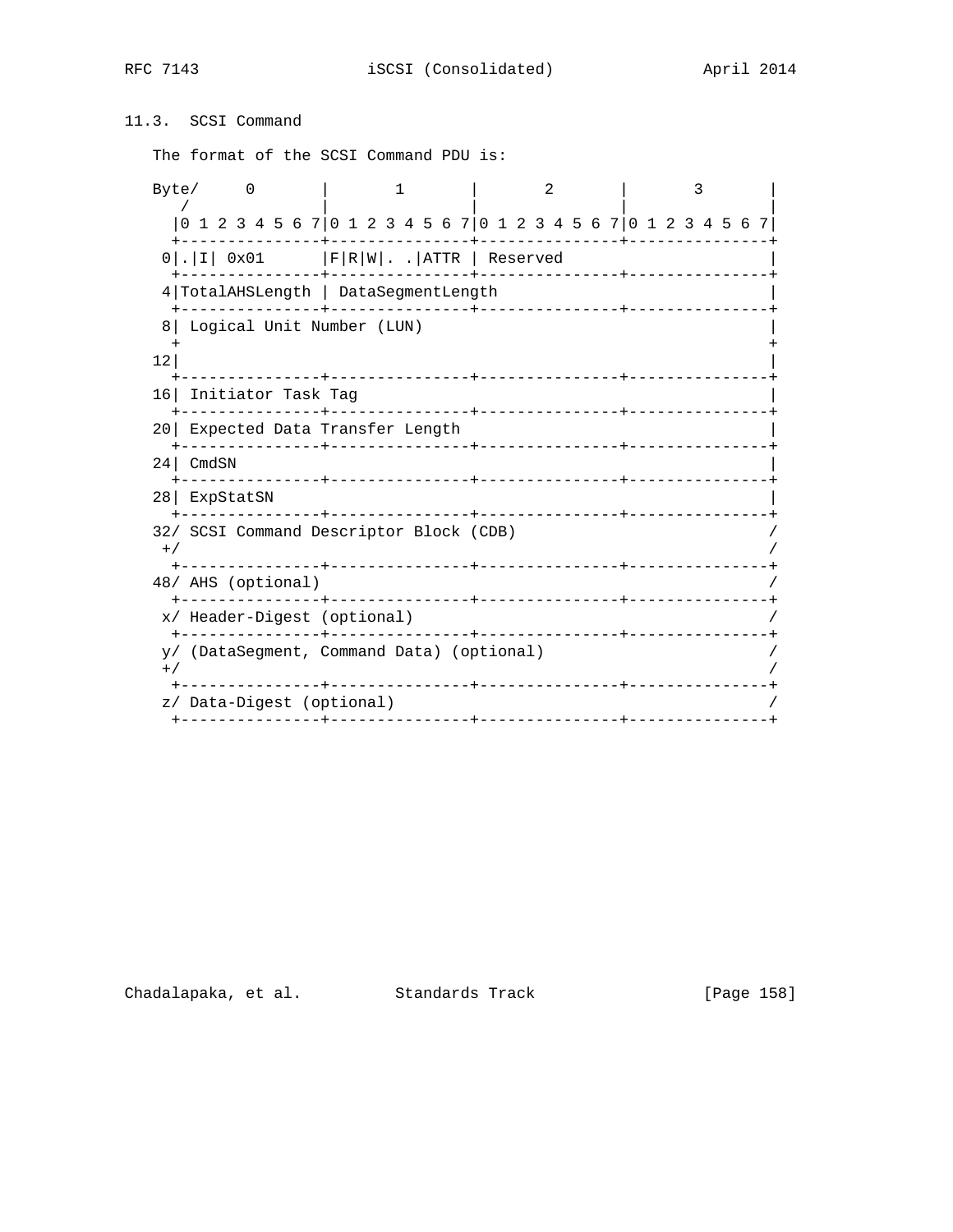11.3.1. Flags and Task Attributes (Byte 1)

The flags for a SCSI Command PDU are:

- bit 0 (F) is set to 1 when no unsolicited SCSI Data-Out PDUs follow this PDU. When  $F = 1$  for a write and if Expected Data Transfer Length is larger than the DataSegmentLength, the target may solicit additional data through R2T.
- bit 1 (R) is set to 1 when the command is expected to input data.
- bit 2 (W) is set to 1 when the command is expected to output data.
- bit 3-4 Reserved.
- bit 5-7 contains Task Attributes.

 Task Attributes (ATTR) have one of the following integer values (see [SAM2] for details):

- 0 Untagged
- 1 Simple
- 2 Ordered
- 3 Head of queue
- 4 ACA
- 5-7 Reserved

At least one of the W and F bits MUST be set to 1.

 Either or both of R and W MAY be 1 when the Expected Data Transfer Length and/or the Bidirectional Read Expected Data Transfer Length are 0, but they MUST NOT both be 0 when the Expected Data Transfer Length and/or Bidirectional Read Expected Data Transfer Length are not 0 (i.e., when some data transfer is expected, the transfer direction is indicated by the R and/or W bit).

11.3.2. CmdSN - Command Sequence Number

 The CmdSN enables ordered delivery across multiple connections in a single session.

Chadalapaka, et al. Standards Track [Page 159]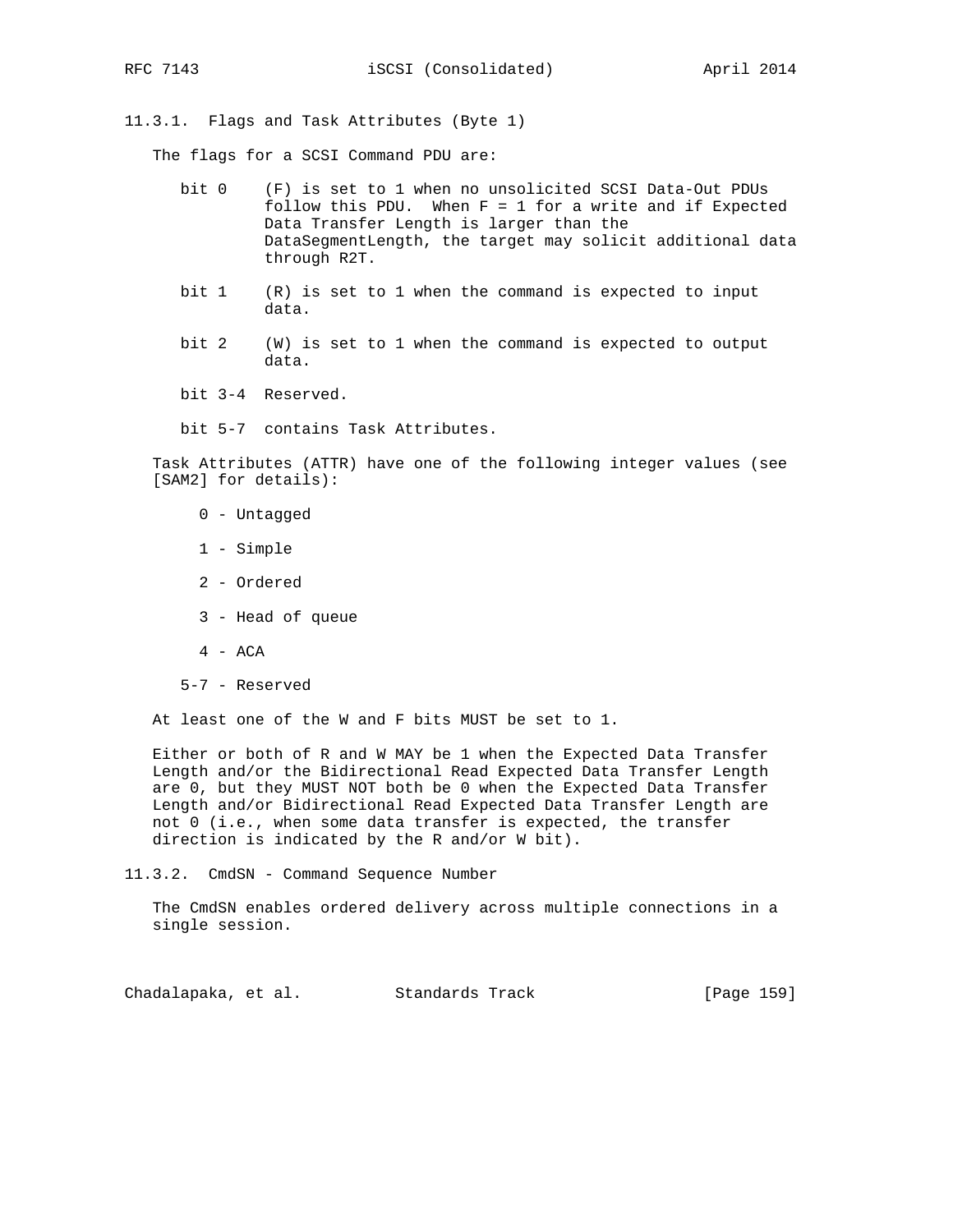# 11.3.3. ExpStatSN

Command responses up to ExpStatSN - 1 (modulo  $2**32$ ) have been received (acknowledges status) on the connection.

11.3.4. Expected Data Transfer Length

 For unidirectional operations, the Expected Data Transfer Length field contains the number of bytes of data involved in this SCSI operation. For a unidirectional write operation (W flag set to 1 and R flag set to 0), the initiator uses this field to specify the number of bytes of data it expects to transfer for this operation. For a unidirectional read operation (W flag set to 0 and R flag set to 1), the initiator uses this field to specify the number of bytes of data it expects the target to transfer to the initiator. It corresponds to the SAM-2 byte count.

 For bidirectional operations (both R and W flags are set to 1), this field contains the number of data bytes involved in the write transfer. For bidirectional operations, an additional header segment MUST be present in the header sequence that indicates the Bidirectional Read Expected Data Transfer Length. The Expected Data Transfer Length field and the Bidirectional Read Expected Data Transfer Length field correspond to the SAM-2 byte count.

 If the Expected Data Transfer Length for a write and the length of the immediate data part that follows the command (if any) are the same, then no more data PDUs are expected to follow. In this case, the F bit MUST be set to 1.

 If the Expected Data Transfer Length is higher than the FirstBurstLength (the negotiated maximum amount of unsolicited data the target will accept), the initiator MUST send the maximum amount of unsolicited data OR ONLY the immediate data, if any.

 Upon completion of a data transfer, the target informs the initiator (through residual counts) of how many bytes were actually processed (sent and/or received) by the target.

11.3.5. CDB - SCSI Command Descriptor Block

 There are 16 bytes in the CDB field to accommodate the commonly used CDBs. Whenever the CDB is larger than 16 bytes, an Extended CDB AHS MUST be used to contain the CDB spillover.

Chadalapaka, et al. Standards Track [Page 160]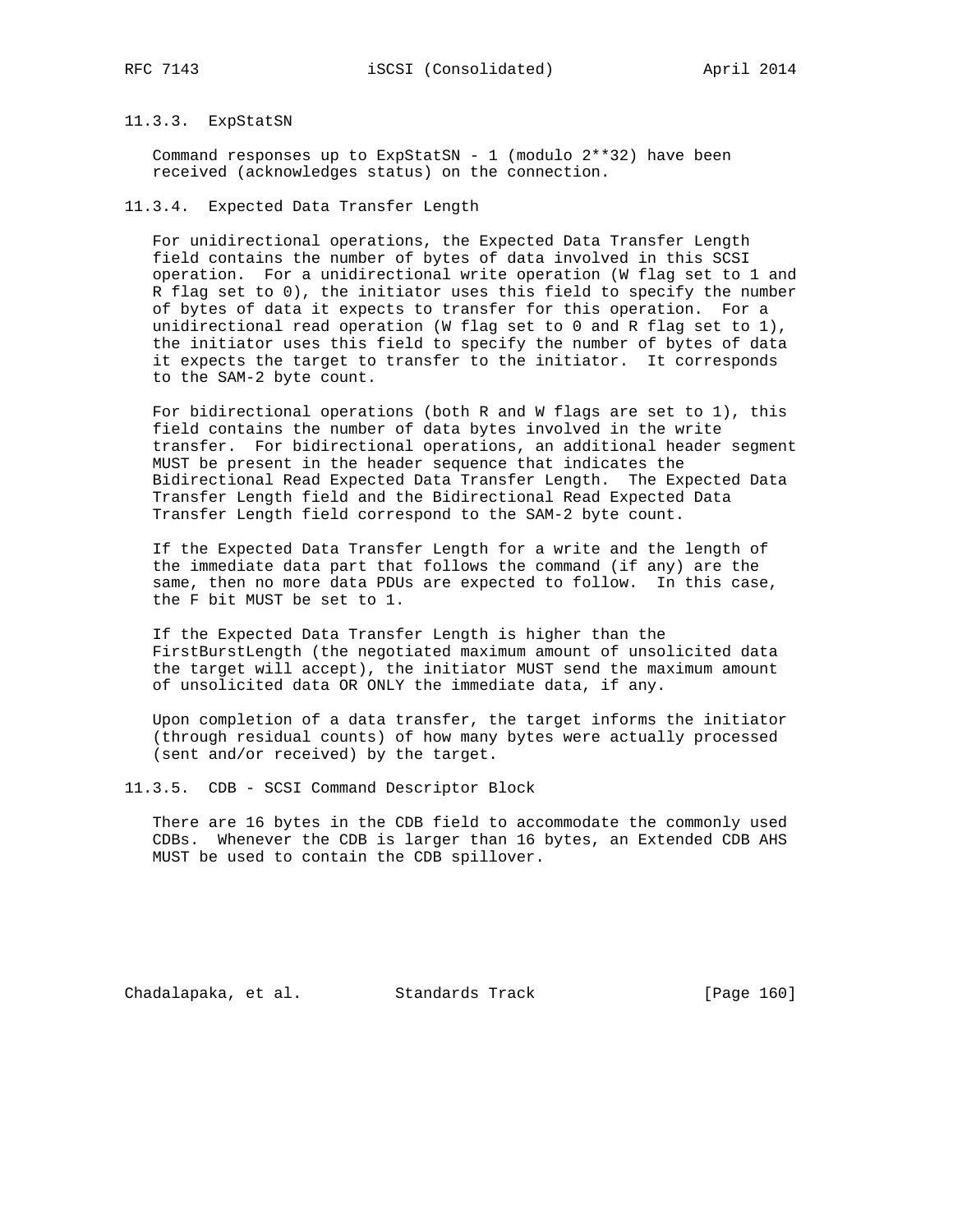11.3.6. Data Segment - Command Data

 Some SCSI commands require additional parameter data to accompany the SCSI command. This data may be placed beyond the boundary of the iSCSI header in a data segment. Alternatively, user data (e.g., from a write operation) can be placed in the data segment (both cases are referred to as immediate data). These data are governed by the rules for solicited vs. unsolicited data outlined in Section 4.2.5.2.

11.4. SCSI Response

The format of the SCSI Response PDU is:

| Byte/           | 0                                                      | 1                                                               | $\mathfrak{D}$ | 3 |
|-----------------|--------------------------------------------------------|-----------------------------------------------------------------|----------------|---|
|                 |                                                        | 0 1 2 3 4 5 6 7 0 1 2 3 4 5 6 7 0 1 2 3 4 5 6 7 0 1 2 3 4 5 6 7 |                |   |
|                 |                                                        | $0 . .$ 0x21  1  o u 0 U . Response   Status                    | -------------+ |   |
|                 |                                                        | 4 TotalAHSLength   DataSegmentLength                            |                |   |
| 8               | Reserved                                               |                                                                 |                |   |
| 12              |                                                        |                                                                 |                |   |
| 16              | Initiator Task Tag                                     |                                                                 |                |   |
| 20 L            | SNACK Tag or Reserved<br>. _ _ _ _ _ _ _ _ _ _ _ _ _ _ |                                                                 |                |   |
| 24 <sub>1</sub> | StatSN                                                 |                                                                 |                |   |
| 28              | ExpCmdSN                                               |                                                                 |                |   |
| 32              | MaxCmdSN                                               |                                                                 |                |   |
| 36              | ExpDataSN or Reserved                                  |                                                                 |                |   |
|                 |                                                        | 40   Bidirectional Read Residual Count or Reserved              |                |   |
| 44              | Residual Count or Reserved                             |                                                                 |                |   |
| 48              | Header-Digest (optional)                               |                                                                 |                |   |
| $+$ ,           | Data Segment (optional)<br>-------------               |                                                                 |                |   |
|                 | Data-Digest (optional)                                 |                                                                 |                |   |
|                 |                                                        | --------------+----------------+                                |                |   |

Chadalapaka, et al. Standards Track [Page 161]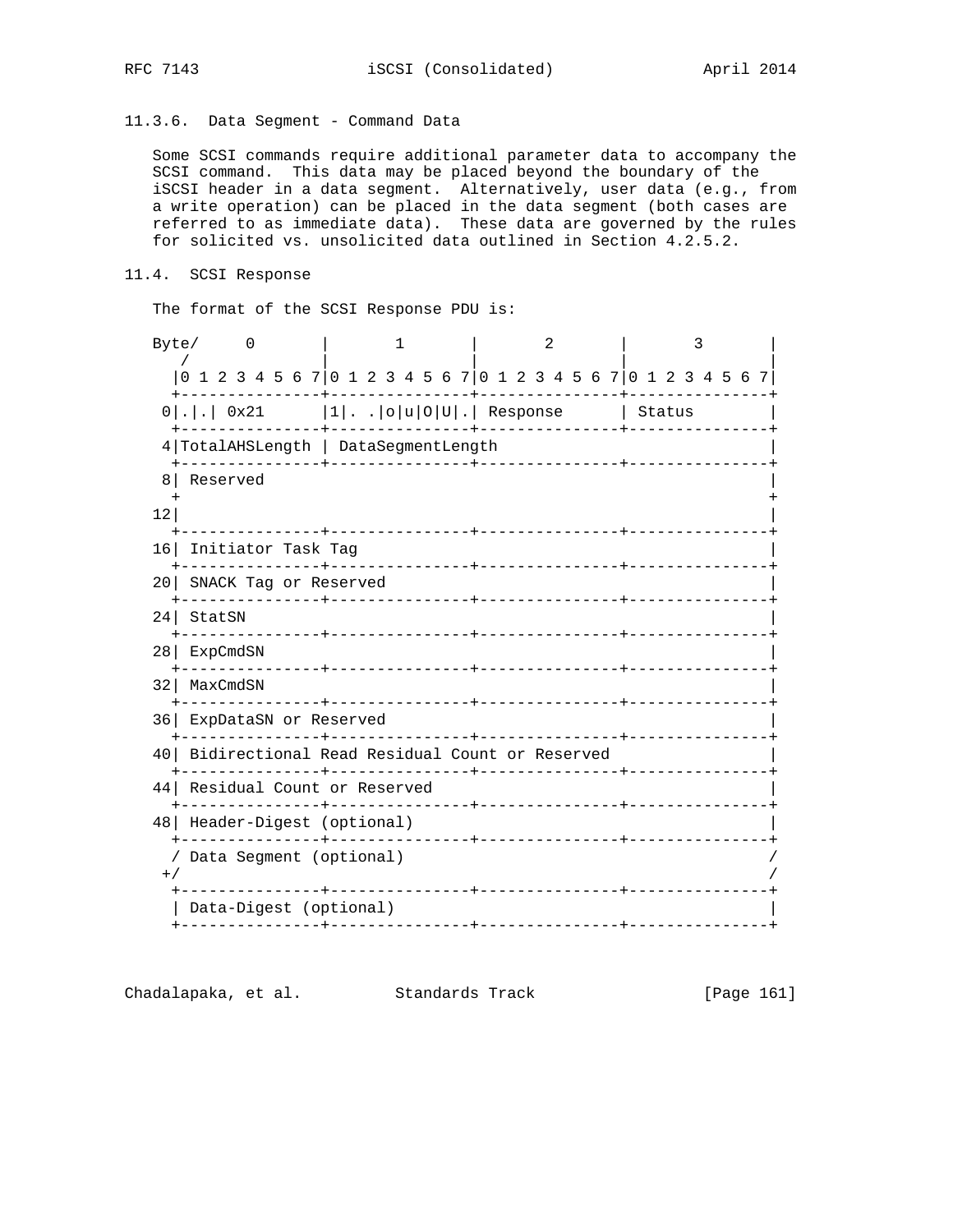- 11.4.1. Flags (Byte 1)
	- bit 1-2 Reserved.
	- bit 3 (o) set for Bidirectional Read Residual Overflow. In this case, the Bidirectional Read Residual Count indicates the number of bytes that were not transferred to the initiator because the initiator's Bidirectional Read Expected Data Transfer Length was not sufficient.
	- bit 4 (u) set for Bidirectional Read Residual Underflow. In this case, the Bidirectional Read Residual Count indicates the number of bytes that were not transferred to the initiator out of the number of bytes expected to be transferred.
	- bit 5 (O) set for Residual Overflow. In this case, the Residual Count indicates the number of bytes that were not transferred because the initiator's Expected Data Transfer Length was not sufficient. For a bidirectional operation, the Residual Count contains the residual for the write operation.
	- bit 6 (U) set for Residual Underflow. In this case, the Residual Count indicates the number of bytes that were not transferred out of the number of bytes that were expected to be transferred. For a bidirectional operation, the Residual Count contains the residual for the write operation.

bit 7 - (0) Reserved.

 Bits O and U and bits o and u are mutually exclusive (i.e., having both o and u or O and U set to 1 is a protocol error).

 For a response other than "Command Completed at Target", bits 3-6 MUST be 0.

Chadalapaka, et al. Standards Track [Page 162]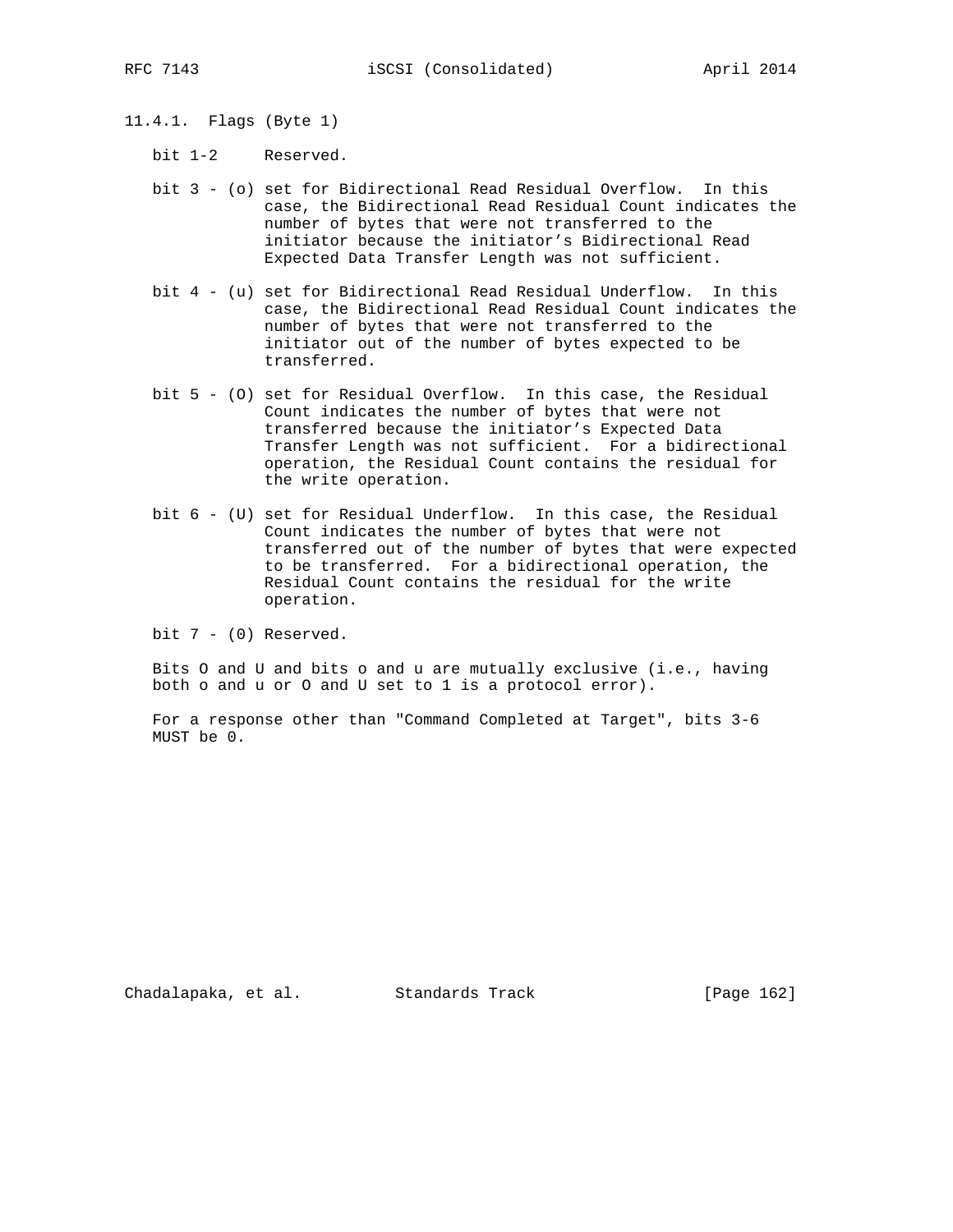11.4.2. Status

 The Status field is used to report the SCSI status of the command (as specified in [SAM2]) and is only valid if the response code is Command Completed at Target.

Some of the status codes defined in [SAM2] are:

0x00 GOOD

0x02 CHECK CONDITION

0x08 BUSY

0x18 RESERVATION CONFLICT

0x28 TASK SET FULL

0x30 ACA ACTIVE

0x40 TASK ABORTED

See [SAM2] for the complete list and definitions.

 If a SCSI device error is detected while data from the initiator is still expected (the command PDU did not contain all the data and the target has not received a data PDU with the Final bit set), the target MUST wait until it receives a data PDU with the F bit set in the last expected sequence before sending the Response PDU.

11.4.3. Response

This field contains the iSCSI service response.

iSCSI service response codes defined in this specification are:

0x00 - Command Completed at Target

0x01 - Target Failure

0x80-0xff - Vendor specific

All other response codes are reserved.

 The Response field is used to report a service response. The mapping of the response code into a SCSI service response code value, if needed, is outside the scope of this document. However, in symbolic terms, response value 0x00 maps to the SCSI service response (see

Chadalapaka, et al. Standards Track [Page 163]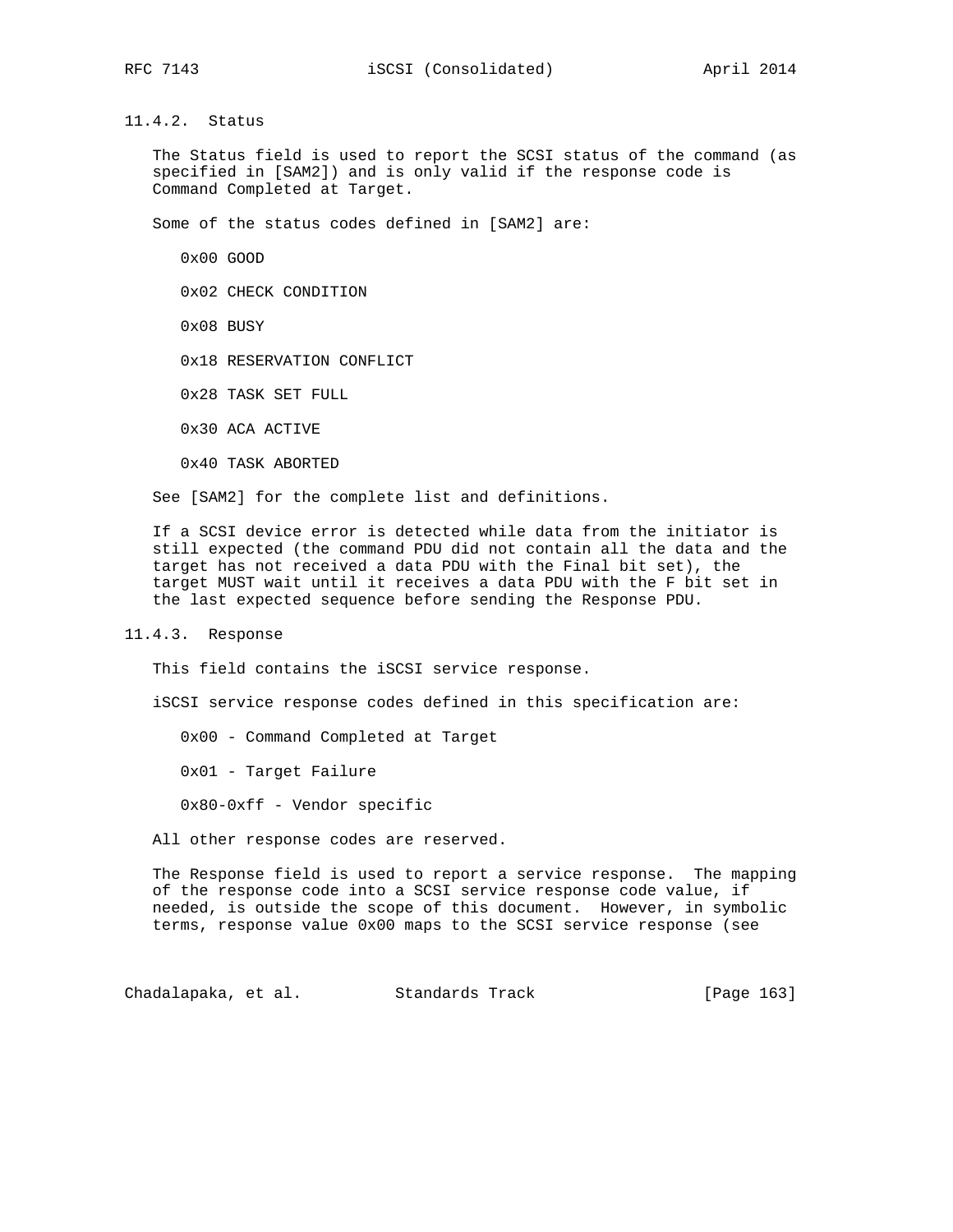[SAM2] and [SPC3]) of TASK COMPLETE or LINKED COMMAND COMPLETE. All other Response values map to the SCSI service response of SERVICE DELIVERY OR TARGET FAILURE.

 If a SCSI Response PDU does not arrive before the session is terminated, the SCSI service response is SERVICE DELIVERY OR TARGET FAILURE.

 A non-zero response field indicates a failure to execute the command, in which case the Status and Flag fields are undefined and MUST be ignored on reception.

11.4.4. SNACK Tag

 This field contains a copy of the SNACK Tag of the last SNACK Tag accepted by the target on the same connection and for the command for which the response is issued. Otherwise, it is reserved and should be set to 0.

 After issuing a R-Data SNACK, the initiator must discard any SCSI status unless contained in a SCSI Response PDU carrying the same SNACK Tag as the last issued R-Data SNACK for the SCSI command on the current connection.

For a detailed discussion on R-Data SNACK, see Section 11.16.3.

- 11.4.5. Residual Count
- 11.4.5.1. Field Semantics

 The Residual Count field MUST be valid in the case where either the U bit or the O bit is set. If neither bit is set, the Residual Count field MUST be ignored on reception and SHOULD be set to 0 when sending. Targets may set the residual count, and initiators may use it when the response code is Command Completed at Target (even if the status returned is not GOOD). If the O bit is set, the Residual Count indicates the number of bytes that were not transferred because the initiator's Expected Data Transfer Length was not sufficient. If the U bit is set, the Residual Count indicates the number of bytes that were not transferred out of the number of bytes expected to be transferred.

11.4.5.2. Residuals Concepts Overview

 "SCSI-Presented Data Transfer Length (SPDTL)" is the term this document uses (see Section 2.2 for definition) to represent the aggregate data length that the target SCSI layer attempts to transfer using the local iSCSI layer for a task. "Expected Data Transfer

Chadalapaka, et al. Standards Track [Page 164]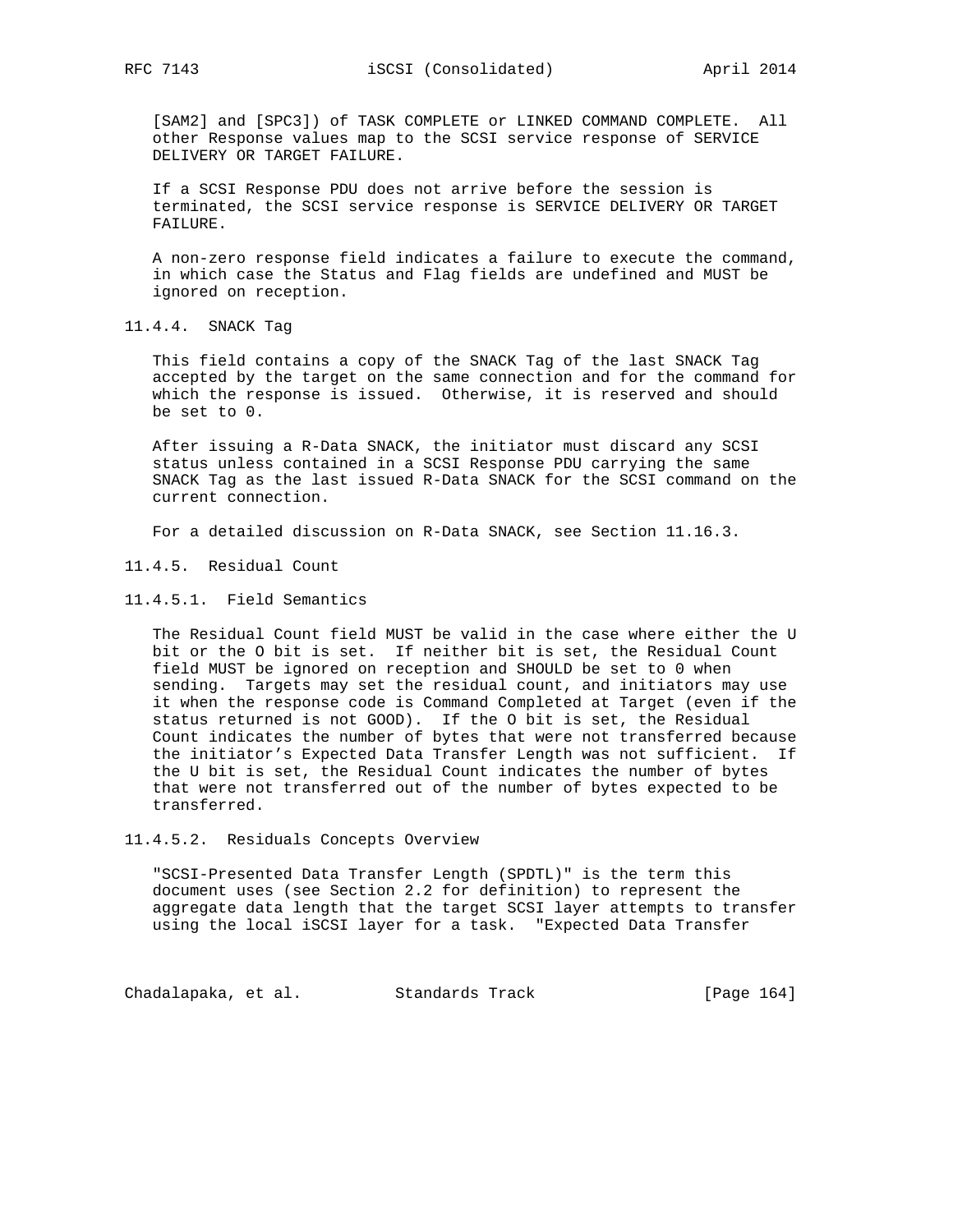Length (EDTL)" is the iSCSI term that represents the length of data that the iSCSI layer expects to transfer for a task. EDTL is specified in the SCSI Command PDU.

 When SPDTL = EDTL for a task, the target iSCSI layer completes the task with no residuals. Whenever SPDTL differs from EDTL for a task, that task is said to have a residual.

 If SPDTL > EDTL for a task, iSCSI Overflow MUST be signaled in the SCSI Response PDU as specified in Section 11.4.5.1. The Residual Count MUST be set to the numerical value of (SPDTL - EDTL).

 If SPDTL < EDTL for a task, iSCSI Underflow MUST be signaled in the SCSI Response PDU as specified in Section 11.4.5.1. The Residual Count MUST be set to the numerical value of (EDTL - SPDTL).

 Note that the Overflow and Underflow scenarios are independent of Data-In and Data-Out. Either scenario is logically possible in either direction of data transfer.

11.4.5.3. SCSI REPORT LUNS Command and Residual Overflow

 This section discusses the residual overflow issues, citing the example of the SCSI REPORT LUNS command. Note, however, that there are several SCSI commands (e.g., INQUIRY) with ALLOCATION LENGTH fields following the same underlying rules. The semantics in the rest of the section apply to all such SCSI commands.

 The specification of the SCSI REPORT LUNS command requires that the SCSI target limit the amount of data transferred to a maximum size (ALLOCATION LENGTH) provided by the initiator in the REPORT LUNS CDB.

 If the Expected Data Transfer Length (EDTL) in the iSCSI header of the SCSI Command PDU for a REPORT LUNS command is set to at least as large as that ALLOCATION LENGTH, the SCSI-layer truncation prevents an iSCSI Residual Overflow from occurring. A SCSI initiator can detect that such truncation has occurred via other information at the SCSI layer. The rest of the section elaborates on this required behavior.

 The SCSI REPORT LUNS command requests a target SCSI layer to return a LU inventory (LUN list) to the initiator SCSI layer (see Clause 6.21 of [SPC3]). The size of this LUN list may not be known to the initiator SCSI layer when it issues the REPORT LUNS command; to avoid transferring more LUN list data than the initiator is prepared for, the REPORT LUNS CDB contains an ALLOCATION LENGTH field to specify the maximum amount of data to be transferred to the initiator for this command. If the initiator SCSI layer has underestimated the

Chadalapaka, et al. Standards Track [Page 165]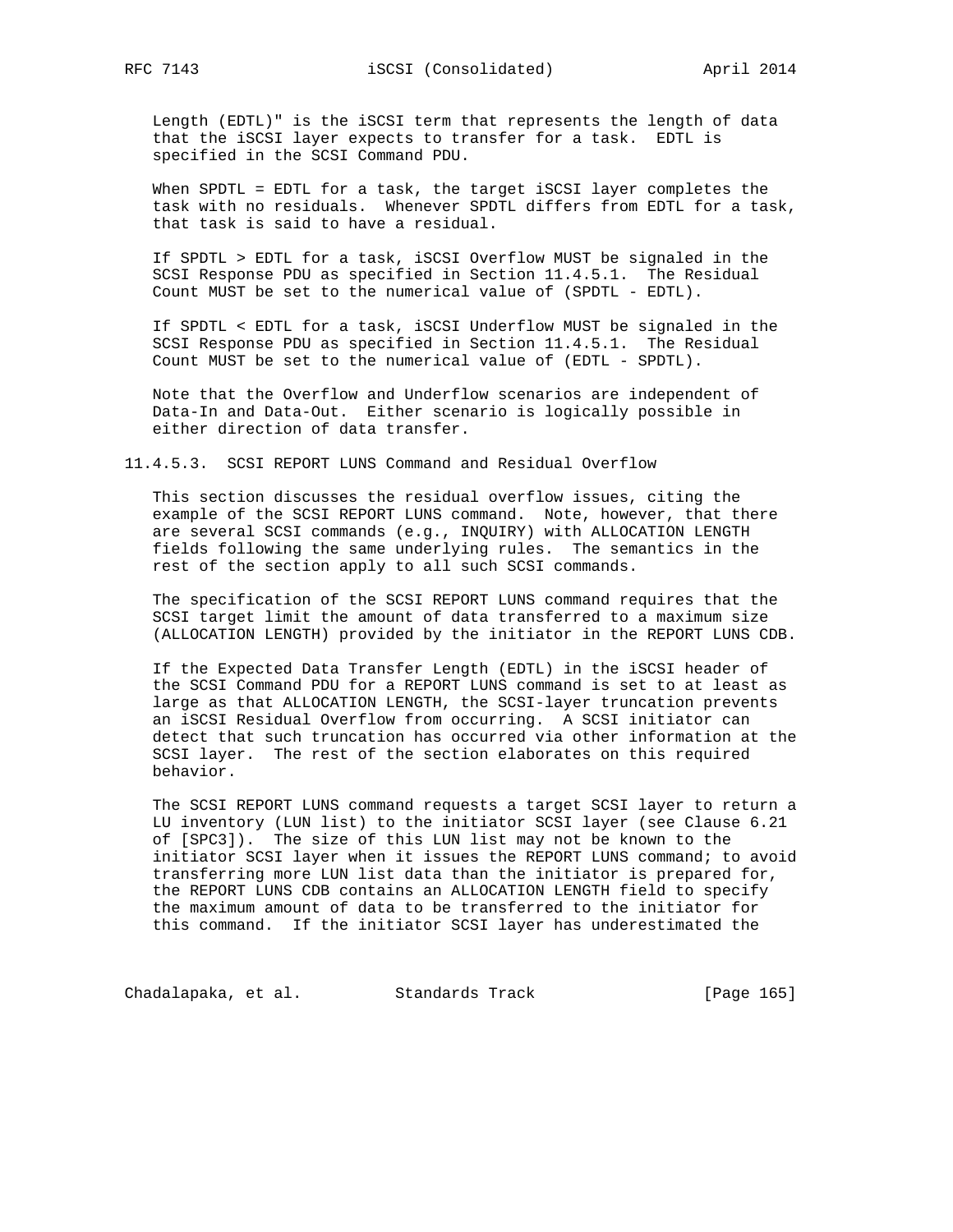number of LUs at the target, it is possible that the complete LU inventory does not fit in the specified ALLOCATION LENGTH. In this situation, Clause 4.3.4.6 of [SPC3] requires that the target SCSI layer "shall terminate transfers to the Data-In Buffer" when the number of bytes specified by the ALLOCATION LENGTH field have been transferred.

 Therefore, in response to a REPORT LUNS command, the SCSI layer at the target presents at most ALLOCATION LENGTH bytes of data (LU inventory) to iSCSI for transfer to the initiator. For a REPORT LUNS command, if the iSCSI EDTL is at least as large as the ALLOCATION LENGTH, the SCSI truncation ensures that the EDTL will accommodate all of the data to be transferred. If all of the LU inventory data presented to the iSCSI layer -- i.e., the data remaining after any SCSI truncation -- is transferred to the initiator by the iSCSI layer, an iSCSI Residual Overflow has not occurred and the iSCSI (O) bit MUST NOT be set in the SCSI Response or final SCSI Data-Out PDU. Note that this behavior is implied in Section 11.4.5.1, along with the specification of the REPORT LUNS command in [SPC3]. However, if the iSCSI EDTL is larger than the ALLOCATION LENGTH in this scenario, note that the iSCSI Underflow MUST be signaled in the SCSI Response PDU. An iSCSI Underflow MUST also be signaled when the iSCSI EDTL is equal to the ALLOCATION LENGTH but the LU inventory data presented to the iSCSI layer is smaller than the ALLOCATION LENGTH.

 The LUN LIST LENGTH field in the LU inventory (the first field in the inventory) is not affected by truncation of the inventory to fit in ALLOCATION LENGTH; this enables a SCSI initiator to determine that the received inventory is incomplete by noticing that the LUN LIST LENGTH in the inventory is larger than the ALLOCATION LENGTH that was sent in the REPORT LUNS CDB. A common initiator behavior in this situation is to reissue the REPORT LUNS command with a larger ALLOCATION LENGTH.

# 11.4.6. Bidirectional Read Residual Count

 The Bidirectional Read Residual Count field MUST be valid in the case where either the u bit or the o bit is set. If neither bit is set, the Bidirectional Read Residual Count field is reserved. Targets may set the Bidirectional Read Residual Count, and initiators may use it when the response code is Command Completed at Target. If the o bit is set, the Bidirectional Read Residual Count indicates the number of bytes that were not transferred to the initiator because the initiator's Bidirectional Read Expected Data Transfer Length was not sufficient. If the u bit is set, the Bidirectional Read Residual Count indicates the number of bytes that were not transferred to the initiator out of the number of bytes expected to be transferred.

Chadalapaka, et al. Standards Track [Page 166]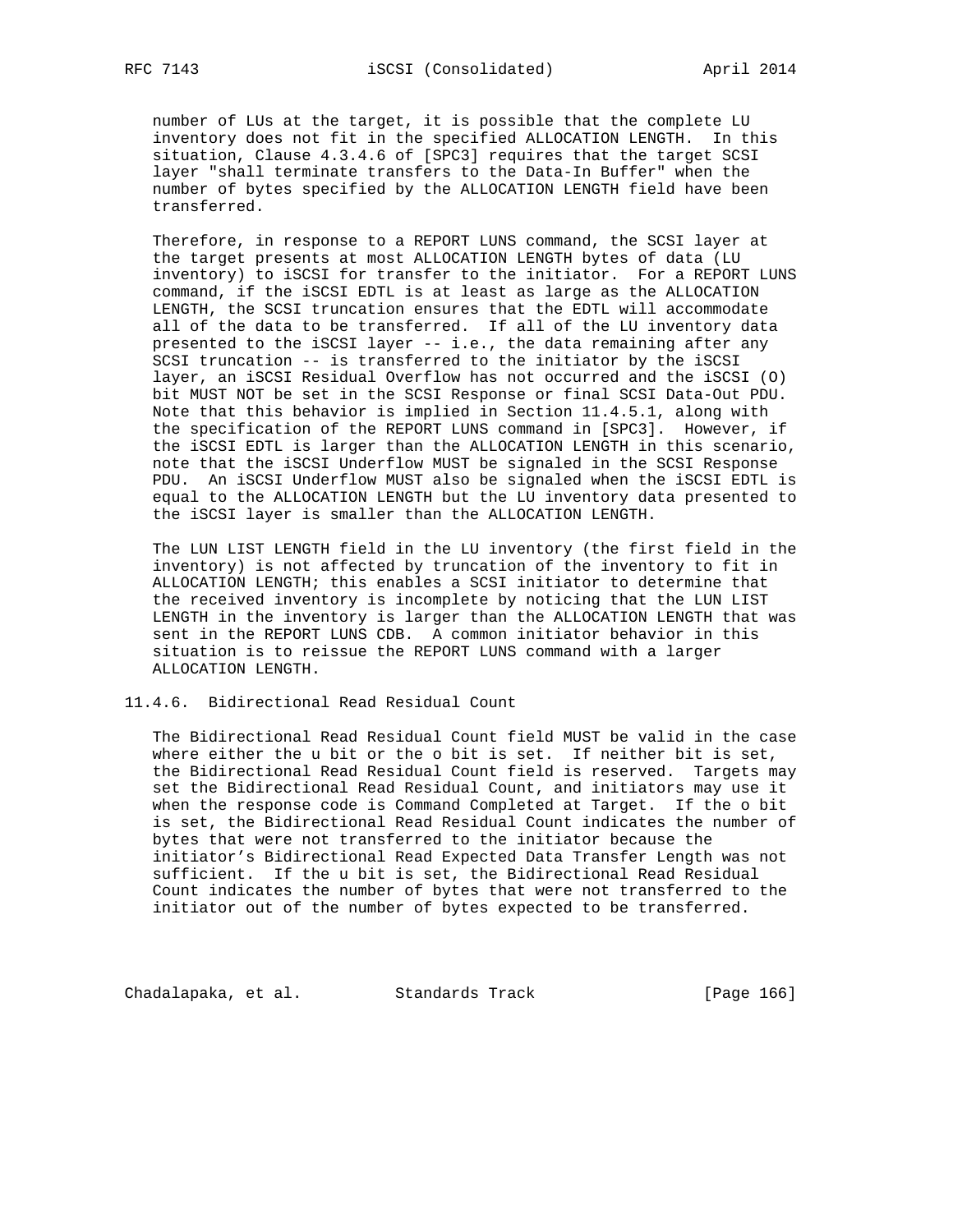11.4.7. Data Segment - Sense and Response Data Segment

 iSCSI targets MUST support and enable Autosense. If Status is CHECK CONDITION (0x02), then the data segment MUST contain sense data for the failed command.

 For some iSCSI responses, the response data segment MAY contain some response-related information (e.g., for a target failure, it may contain a vendor-specific detailed description of the failure).

 If the DataSegmentLength is not 0, the format of the data segment is as follows:

| Byte/            | O                                                                  |  |  |  |  |         |            |  |  |  |  |  |  |  |
|------------------|--------------------------------------------------------------------|--|--|--|--|---------|------------|--|--|--|--|--|--|--|
|                  | 0 1 2 3 4 5 6 7  0 1 2 3 4 5 6 7  0 1 2 3 4 5 6 7  0 1 2 3 4 5 6 7 |  |  |  |  |         |            |  |  |  |  |  |  |  |
| $0$ SenseLength  |                                                                    |  |  |  |  | ---+--- | Sense Data |  |  |  |  |  |  |  |
| x/ Sense Data    |                                                                    |  |  |  |  |         |            |  |  |  |  |  |  |  |
| y/ Response Data |                                                                    |  |  |  |  |         |            |  |  |  |  |  |  |  |
|                  |                                                                    |  |  |  |  |         |            |  |  |  |  |  |  |  |

11.4.7.1. SenseLength

This field indicates the length of Sense Data.

Chadalapaka, et al. Standards Track [Page 167]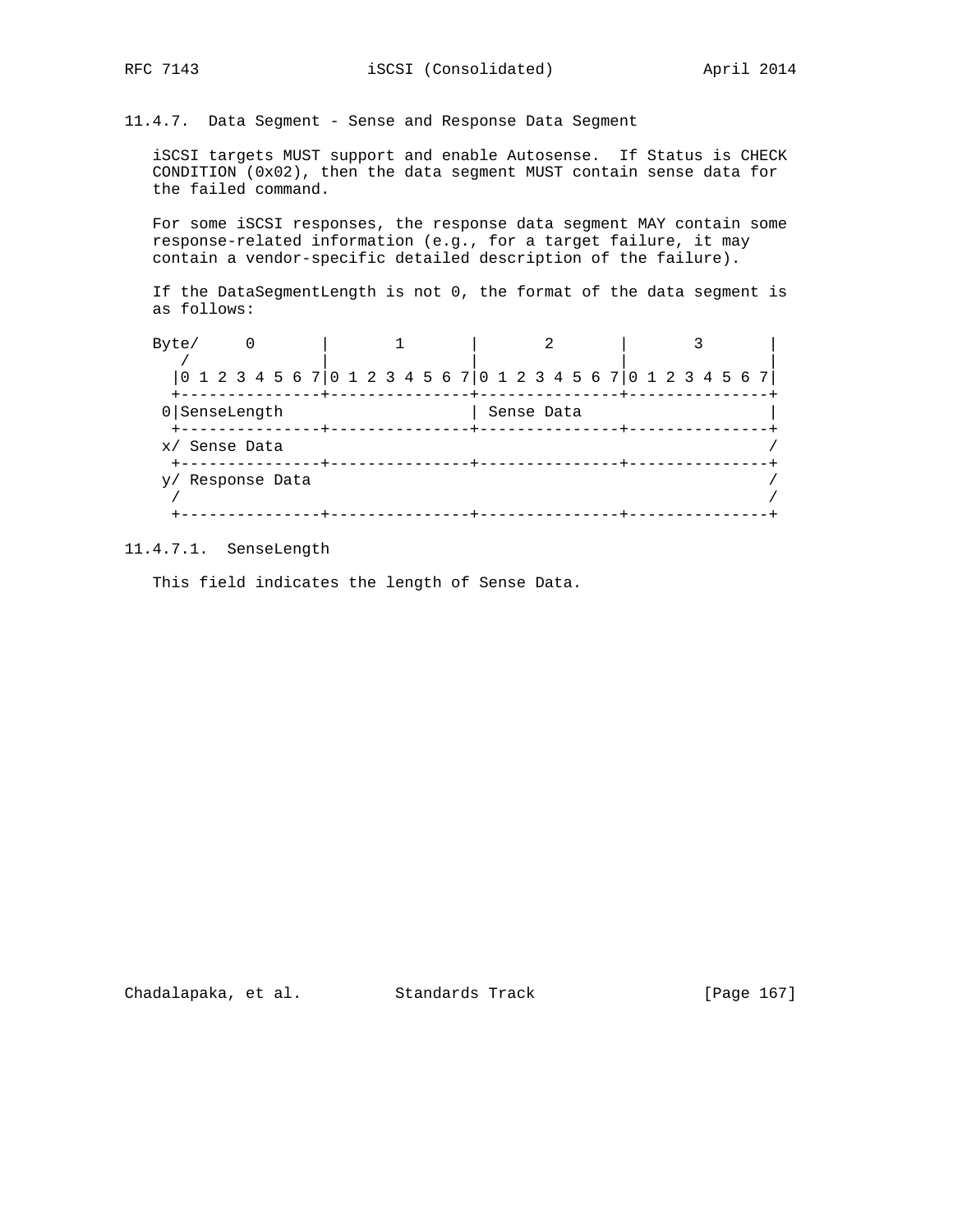# 11.4.7.2. Sense Data

 The Sense Data contains detailed information about a CHECK CONDITION. [SPC3] specifies the format and content of the Sense Data.

 Certain iSCSI conditions result in the command being terminated at the target (response code of Command Completed at Target) with a SCSI CHECK CONDITION Status as outlined in the next table:

| iSCSI Condition                | Sense<br>Key              | Additional Sense Code and<br>Oualifier         |
|--------------------------------|---------------------------|------------------------------------------------|
| Unexpected unsolicited<br>data | Aborted<br>$Commond - OB$ | $ASC = 0x0c ASC = 0x0c$<br>Write Error         |
| Incorrect amount of data       | Aborted<br>Command-0B     | $ASC = 0x0c ASC = 0x0d$<br>Write Error         |
| Protocol Service CRC<br>error  | Aborted<br>$Command-0B$   | $ASC = 0x47 ASC0 = 0x05$<br>CRC Error Detected |
| SNACK rejected                 | Aborted<br>$Command-0B$   | $ASC = 0x11 ASC = 0x13$<br>Read Error          |

 The target reports the "Incorrect amount of data" condition if, during data output, the total data length to output is greater than FirstBurstLength and the initiator sent unsolicited non-immediate data but the total amount of unsolicited data is different than FirstBurstLength. The target reports the same error when the amount of data sent as a reply to an R2T does not match the amount requested.

# 11.4.8. ExpDataSN

 This field indicates the number of Data-In (read) PDUs the target has sent for the command.

 This field MUST be 0 if the response code is not Command Completed at Target or the target sent no Data-In PDUs for the command.

#### 11.4.9. StatSN - Status Sequence Number

 The StatSN is a sequence number that the target iSCSI layer generates per connection and that in turn enables the initiator to acknowledge status reception. The StatSN is incremented by 1 for every response/status sent on a connection, except for responses sent as a

Chadalapaka, et al. Standards Track [Page 168]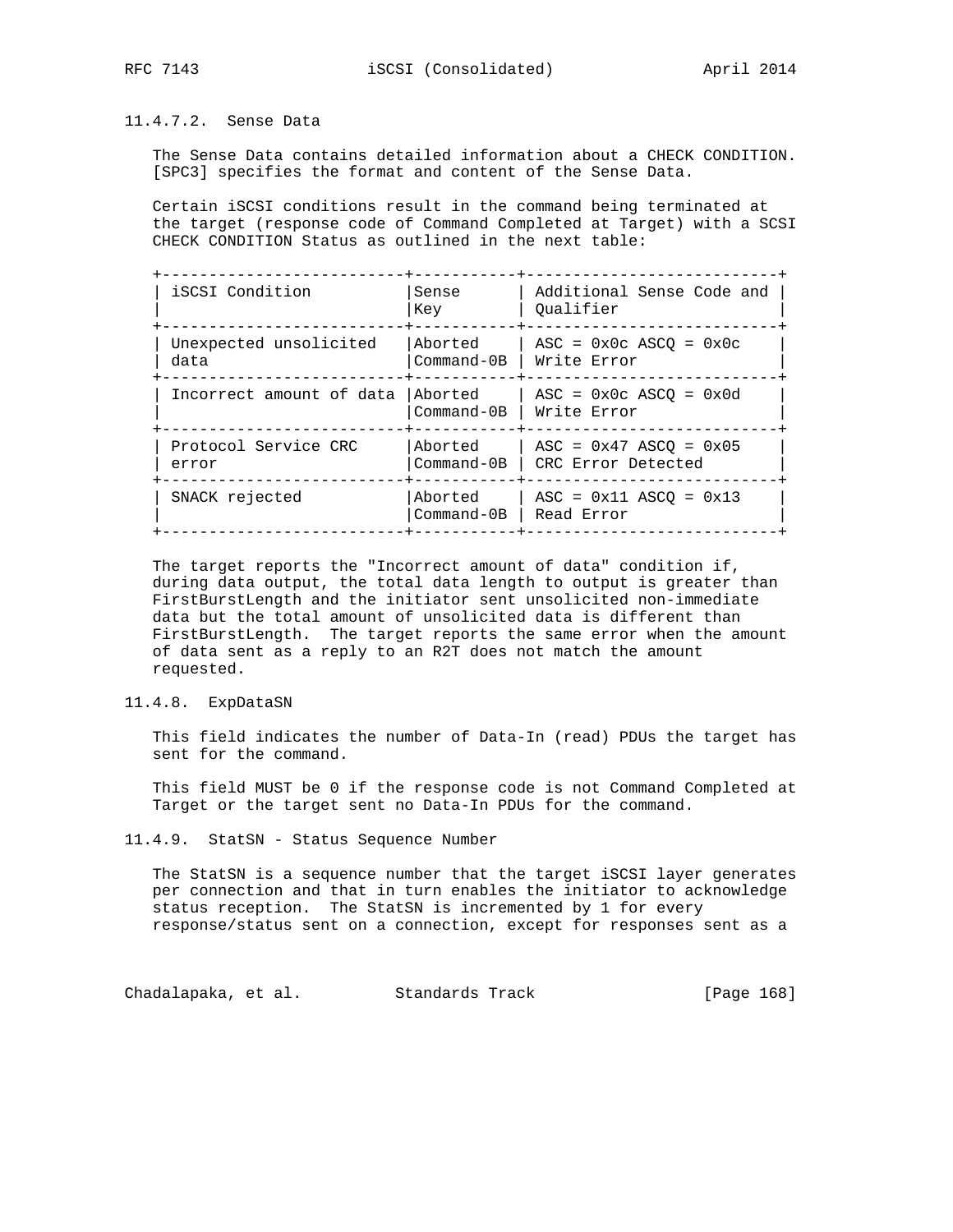result of a retry or SNACK. In the case of responses sent due to a retransmission request, the StatSN MUST be the same as the first time the PDU was sent, unless the connection has since been restarted.

#### 11.4.10. ExpCmdSN - Next Expected CmdSN from This Initiator

 The ExpCmdSN is a sequence number that the target iSCSI returns to the initiator to acknowledge command reception. It is used to update a local variable with the same name. An ExpCmdSN equal to MaxCmdSN + 1 indicates that the target cannot accept new commands.

11.4.11. MaxCmdSN - Maximum CmdSN from This Initiator

 The MaxCmdSN is a sequence number that the target iSCSI returns to the initiator to indicate the maximum CmdSN the initiator can send. It is used to update a local variable with the same name. If the MaxCmdSN is equal to ExpCmdSN - 1, this indicates to the initiator that the target cannot receive any additional commands. When the MaxCmdSN changes at the target while the target has no pending PDUs to convey this information to the initiator, it MUST generate a NOP-In to carry the new MaxCmdSN.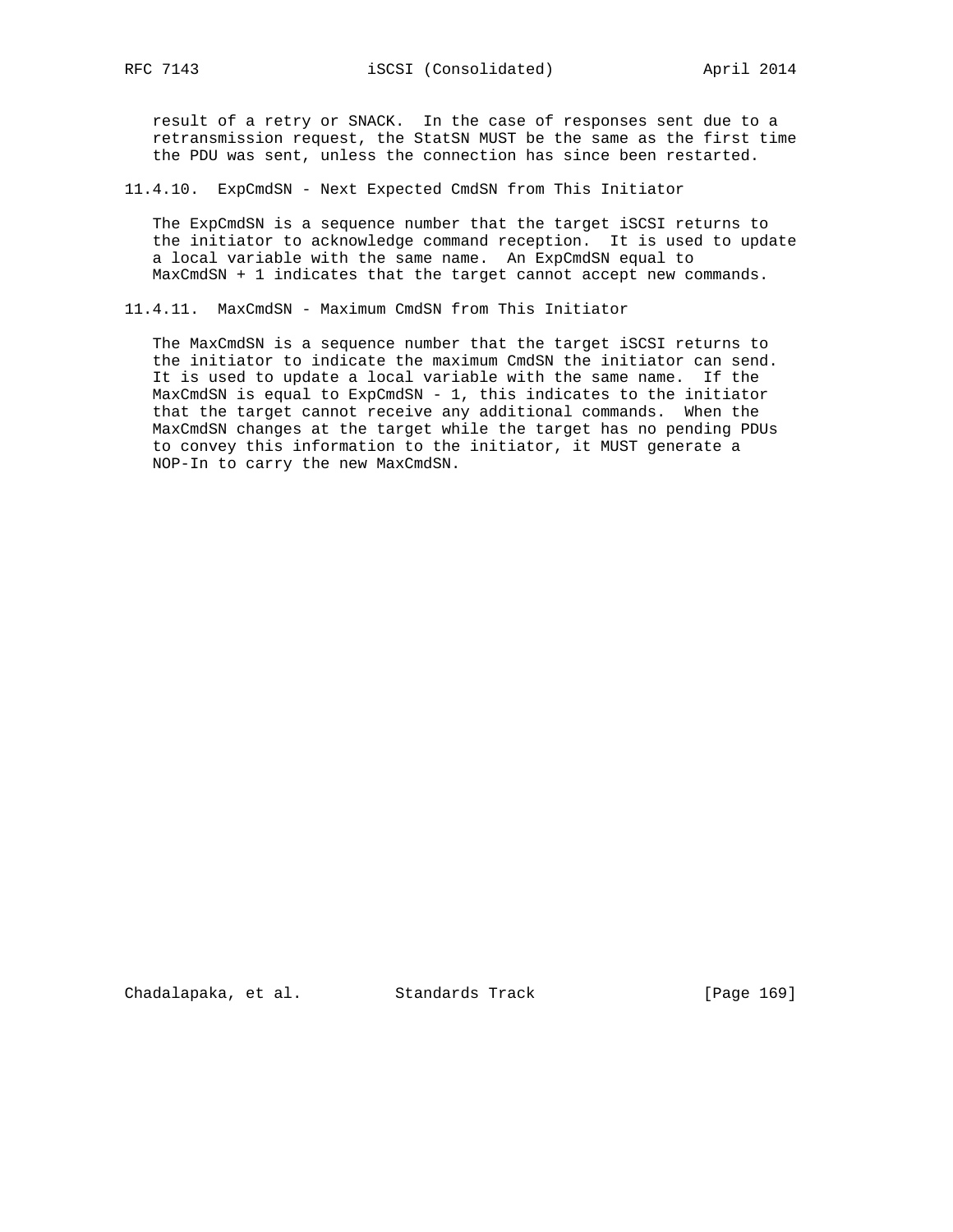# 11.5. Task Management Function Request

|       | Byte/                                                           | $\Omega$                             |  |  |  |  |  |          |  |                              |  |  |  |                            | 2 |                           |  |  |  |  |  |
|-------|-----------------------------------------------------------------|--------------------------------------|--|--|--|--|--|----------|--|------------------------------|--|--|--|----------------------------|---|---------------------------|--|--|--|--|--|
|       | 0 1 2 3 4 5 6 7 0 1 2 3 4 5 6 7 0 1 2 3 4 5 6 7 0 1 2 3 4 5 6 7 |                                      |  |  |  |  |  |          |  |                              |  |  |  |                            |   |                           |  |  |  |  |  |
|       | $0$ .   I   0x02   1   Function   Reserved                      |                                      |  |  |  |  |  |          |  | -----+--------------+------- |  |  |  |                            |   |                           |  |  |  |  |  |
|       | 4 TotalAHSLength   DataSegmentLength                            |                                      |  |  |  |  |  | -------- |  |                              |  |  |  | --------------+----------- |   |                           |  |  |  |  |  |
| 8     | Logical Unit Number (LUN) or Reserved                           |                                      |  |  |  |  |  |          |  |                              |  |  |  |                            |   |                           |  |  |  |  |  |
| 12    |                                                                 |                                      |  |  |  |  |  |          |  |                              |  |  |  |                            |   |                           |  |  |  |  |  |
|       |                                                                 | 16 Initiator Task Tag                |  |  |  |  |  |          |  |                              |  |  |  |                            |   |                           |  |  |  |  |  |
|       |                                                                 | 20 Referenced Task Tag or 0xffffffff |  |  |  |  |  |          |  |                              |  |  |  |                            |   |                           |  |  |  |  |  |
|       | $24$ CmdSN                                                      |                                      |  |  |  |  |  |          |  |                              |  |  |  |                            |   |                           |  |  |  |  |  |
|       | 28 ExpStatSN                                                    |                                      |  |  |  |  |  |          |  |                              |  |  |  |                            |   |                           |  |  |  |  |  |
|       | 32 RefCmdSN or Reserved                                         |                                      |  |  |  |  |  |          |  |                              |  |  |  |                            |   |                           |  |  |  |  |  |
|       | 36 ExpDataSN or Reserved                                        |                                      |  |  |  |  |  |          |  |                              |  |  |  |                            |   |                           |  |  |  |  |  |
| $+$ / | 40/ Reserved                                                    |                                      |  |  |  |  |  |          |  |                              |  |  |  |                            |   |                           |  |  |  |  |  |
|       |                                                                 | 48   Header-Digest (optional)        |  |  |  |  |  |          |  |                              |  |  |  |                            |   | -+---------------+------- |  |  |  |  |  |
|       |                                                                 |                                      |  |  |  |  |  |          |  |                              |  |  |  |                            |   |                           |  |  |  |  |  |

# 11.5.1. Function

 The task management functions provide an initiator with a way to explicitly control the execution of one or more tasks (SCSI and iSCSI tasks). The task management function codes are listed below. For a more detailed description of SCSI task management, see [SAM2].

- 1 ABORT TASK aborts the task identified by the Referenced Task Tag field.
- 2 ABORT TASK SET aborts all tasks issued via this session on the LU.
- 3 CLEAR ACA clears the Auto Contingent Allegiance condition.

Chadalapaka, et al. Standards Track [Page 170]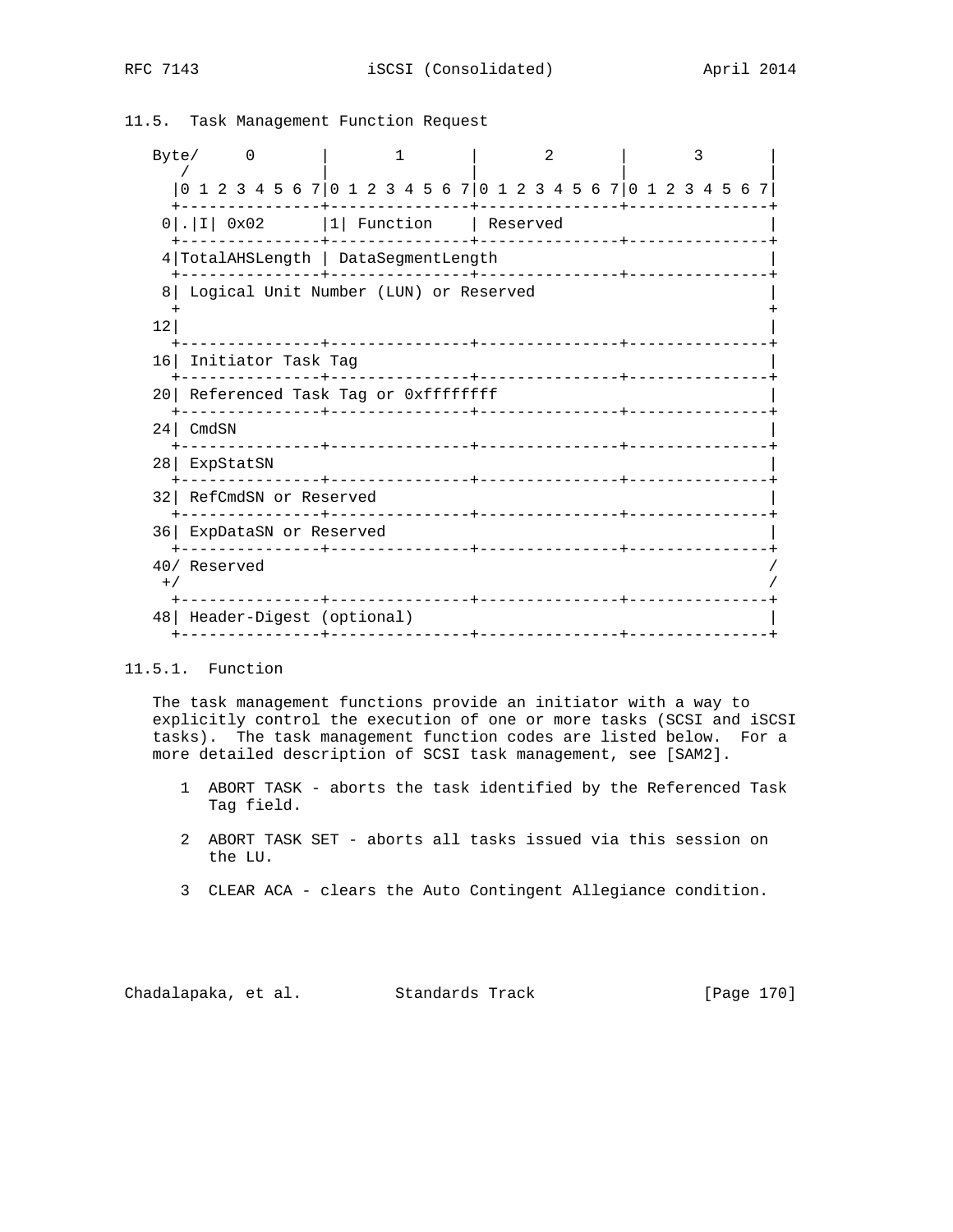- 4 CLEAR TASK SET aborts all tasks in the appropriate task set as defined by the TST field in the Control mode page (see [SPC3]).
- 5 LOGICAL UNIT RESET
- 6 TARGET WARM RESET
- 7 TARGET COLD RESET
- 8 TASK REASSIGN reassigns connection allegiance for the task identified by the Initiator Task Tag field to this connection, thus resuming the iSCSI exchanges for the task.

 Values 9-12 are assigned in [RFC7144]. All other possible values for the Function field are unassigned.

 For all these functions, the Task Management Function Response MUST be returned as detailed in Section 11.6. All these functions apply to the referenced tasks, regardless of whether they are proper SCSI tasks or tagged iSCSI operations. Task management requests must act on all the commands from the same session having a CmdSN lower than the task management CmdSN. LOGICAL UNIT RESET, TARGET WARM RESET, and TARGET COLD RESET may affect commands from other sessions or commands from the same session, regardless of their CmdSN value.

 If the task management request is marked for immediate delivery, it must be considered immediately for execution, but the operations involved (all or part of them) may be postponed to allow the target to receive all relevant tasks. According to [SAM2], for all the tasks covered by the task management response (i.e., with a CmdSN lower than the task management command CmdSN), except for the task management response to a TASK REASSIGN, additional responses MUST NOT be delivered to the SCSI layer after the task management response. The iSCSI initiator MAY deliver to the SCSI layer all responses received before the task management response (i.e., it is a matter of implementation if the SCSI responses that are received before the task management response but after the task management request was issued are delivered to the SCSI layer by the iSCSI layer in the initiator). The iSCSI target MUST ensure that no responses for the tasks covered by a task management function are delivered to the iSCSI initiator after the task management response, except for a task covered by a TASK REASSIGN.

 For ABORT TASK SET and CLEAR TASK SET, the issuing initiator MUST continue to respond to all valid Target Transfer Tags (received via R2T, Text Response, NOP-In, or SCSI Data-In PDUs) related to the affected task set, even after issuing the task management request.

Chadalapaka, et al. Standards Track [Page 171]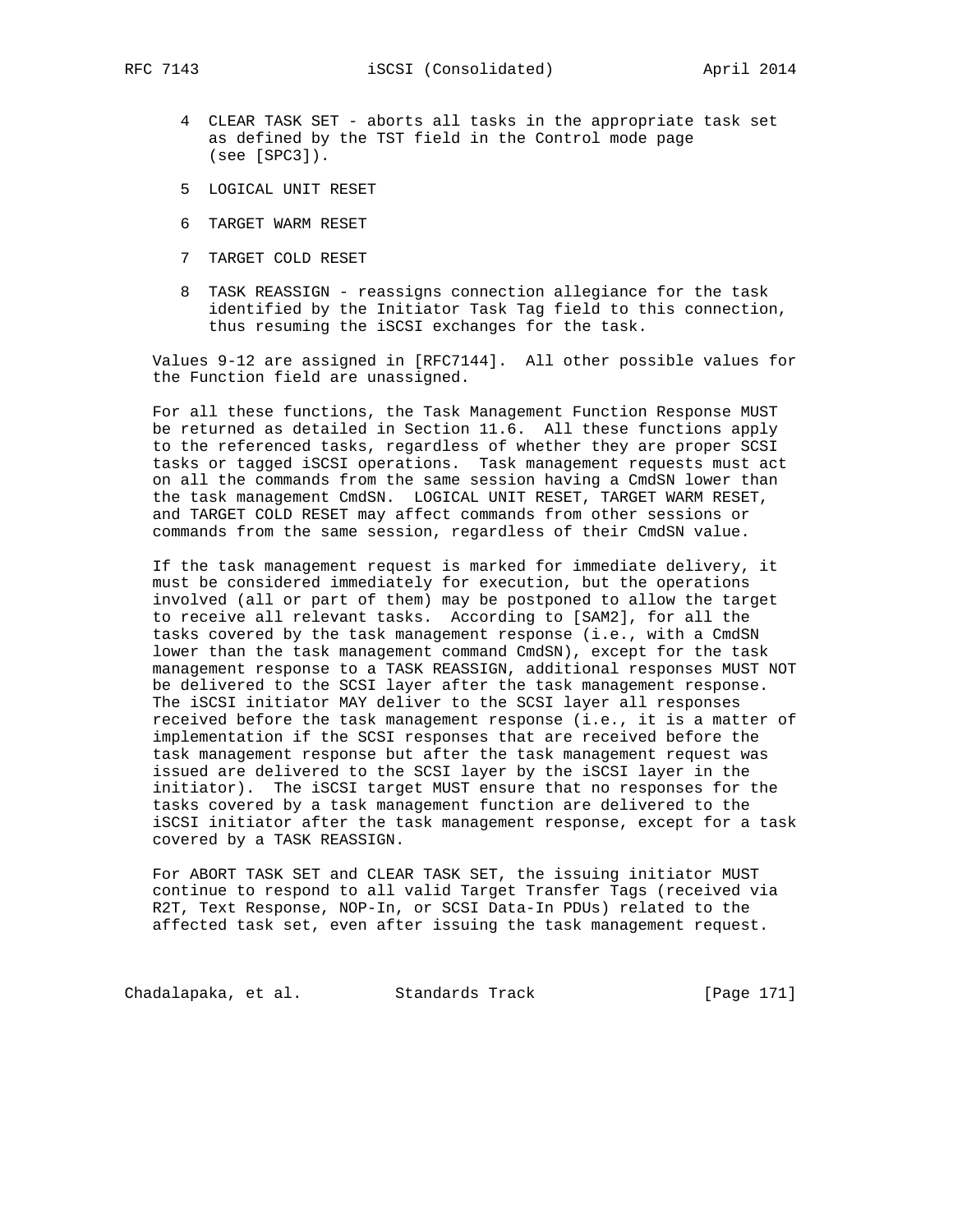The issuing initiator SHOULD, however, terminate (i.e., by setting the F bit to 1) these response sequences as quickly as possible. The target for its part MUST wait for responses on all affected Target Transfer Tags before acting on either of these two task management requests. If all or part of the response sequence is not received (due to digest errors) for a valid TTT, the target MAY treat it as a case of a within-command error recovery class (see Section 7.1.4.1) if it is supporting ErrorRecoveryLevel >= 1 or, alternatively, may drop the connection to complete the requested task set function.

 If an ABORT TASK is issued for a task created by an immediate command, then the RefCmdSN MUST be that of the task management request itself (i.e., the CmdSN and RefCmdSN are equal); otherwise, the RefCmdSN MUST be set to the CmdSN of the task to be aborted (lower than the CmdSN).

 If the connection is still active (i.e., it is not undergoing an implicit or explicit logout), an ABORT TASK MUST be issued on the same connection to which the task to be aborted is allegiant at the time the task management request is issued. If the connection is implicitly or explicitly logged out (i.e., no other request will be issued on the failing connection and no other response will be received on the failing connection), then an ABORT TASK function request may be issued on another connection. This task management request will then establish a new allegiance for the command to be aborted as well as abort it (i.e., the task to be aborted will not have to be retried or reassigned, and its status, if sent but not acknowledged, will be resent followed by the task management response).

 At the target, an ABORT TASK function MUST NOT be executed on a task management request; such a request MUST result in a task management response of "Function rejected".

 For the LOGICAL UNIT RESET function, the target MUST behave as dictated by the Logical Unit Reset function in [SAM2].

 The implementation of the TARGET WARM RESET function and the TARGET COLD RESET function is OPTIONAL and, when implemented, should act as described below. The TARGET WARM RESET is also subject to SCSI access controls on the requesting initiator as defined in [SPC3]. When authorization fails at the target, the appropriate response as described in Section 11.6.1 MUST be returned by the target. The TARGET COLD RESET function is not subject to SCSI access controls, but its execution privileges may be managed by iSCSI mechanisms such as login authentication.

Chadalapaka, et al. Standards Track [Page 172]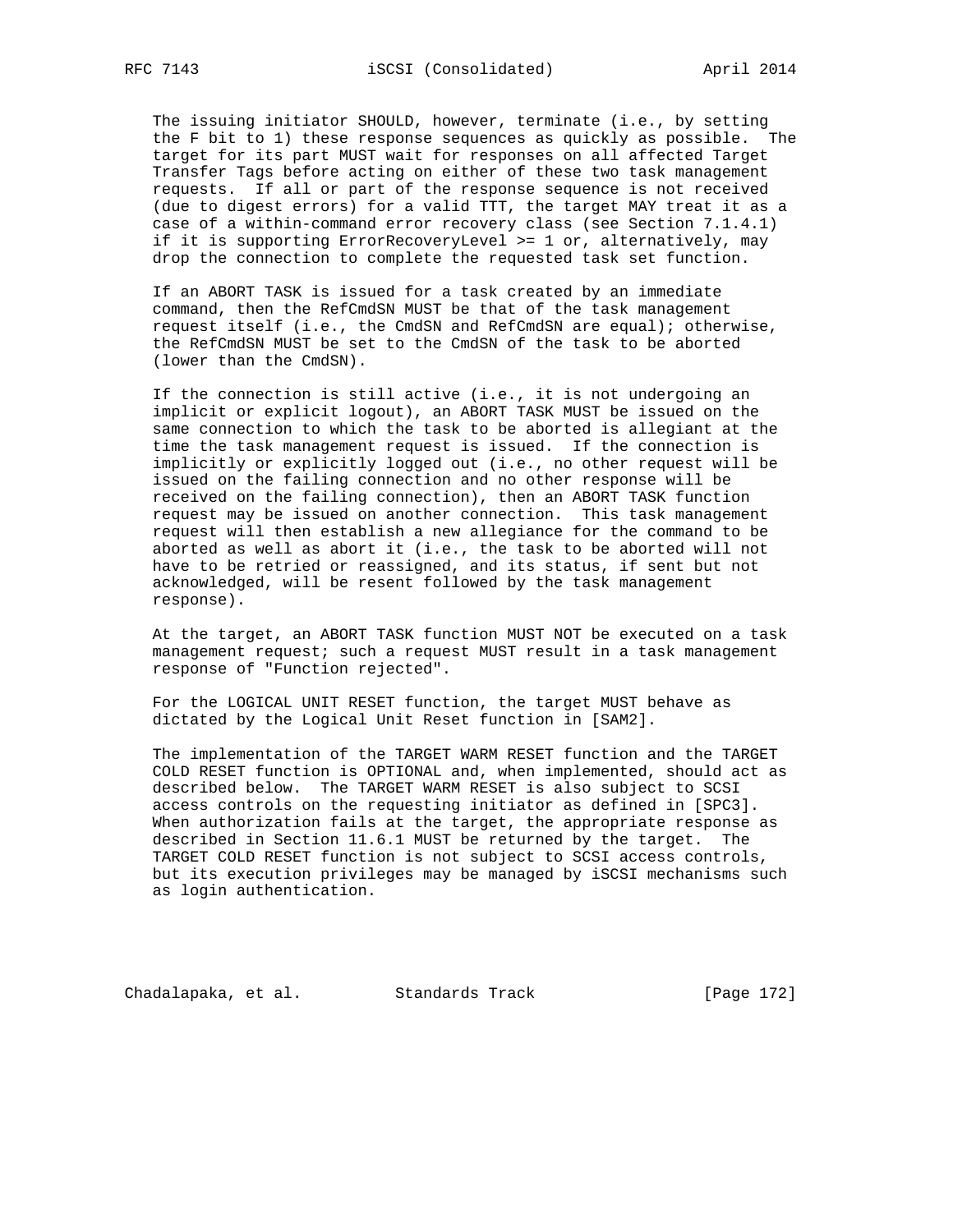When executing the TARGET WARM RESET and TARGET COLD RESET functions, the target cancels all pending operations on all LUs known by the issuing initiator. Both functions are equivalent to the TARGET RESET function specified by [SAM2]. They can affect many other initiators logged in with the servicing SCSI target port.

 Additionally, the target MUST treat the TARGET COLD RESET function as a power-on event, thus terminating all of its TCP connections to all initiators (all sessions are terminated). For this reason, the service response (defined by [SAM2]) for this SCSI task management function may not be reliably delivered to the issuing initiator port.

 For the TASK REASSIGN function, the target should reassign the connection allegiance to this new connection (and thus resume iSCSI exchanges for the task). TASK REASSIGN MUST ONLY be received by the target after the connection on which the command was previously executing has been successfully logged out. The task management response MUST be issued before the reassignment becomes effective.

For additional usage semantics, see Section 7.2.

 At the target, a TASK REASSIGN function request MUST NOT be executed to reassign the connection allegiance of a Task Management Function Request, an active text negotiation task, or a Logout task; such a request MUST result in a task management response of "Function rejected".

TASK REASSIGN MUST be issued as an immediate command.

11.5.2. TotalAHSLength and DataSegmentLength

For this PDU, TotalAHSLength and DataSegmentLength MUST be 0.

11.5.3. LUN

 This field is required for functions that address a specific LU (ABORT TASK, CLEAR TASK SET, ABORT TASK SET, CLEAR ACA, LOGICAL UNIT RESET) and is reserved in all others.

11.5.4. Referenced Task Tag

 This is the Initiator Task Tag of the task to be aborted for the ABORT TASK function or reassigned for the TASK REASSIGN function. For all the other functions, this field MUST be set to the reserved value 0xffffffff.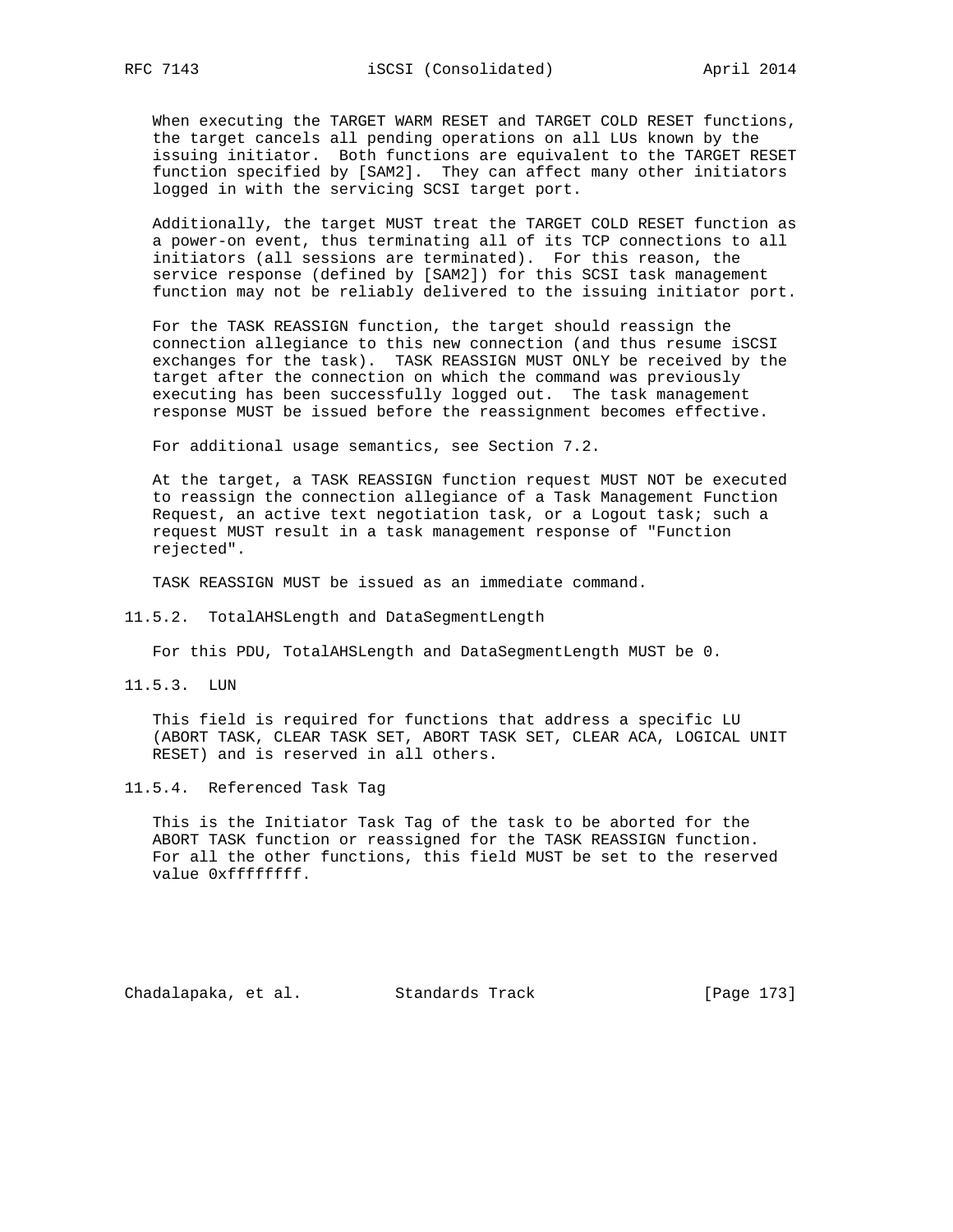## 11.5.5. RefCmdSN

 If an ABORT TASK is issued for a task created by an immediate command, then the RefCmdSN MUST be that of the task management request itself (i.e., the CmdSN and RefCmdSN are equal).

 For an ABORT TASK of a task created by a non-immediate command, the RefCmdSN MUST be set to the CmdSN of the task identified by the Referenced Task Tag field. Targets must use this field as described in Section 11.6.1 when the task identified by the Referenced Task Tag field is not with the target.

Otherwise, this field is reserved.

#### 11.5.6. ExpDataSN

 For recovery purposes, the iSCSI target and initiator maintain a data acknowledgment reference number -- the first input DataSN number unacknowledged by the initiator. When issuing a new command, this number is set to 0. If the function is TASK REASSIGN, which establishes a new connection allegiance for a previously issued read or bidirectional command, the ExpDataSN will contain an updated data acknowledgment reference number or the value 0; the latter indicates that the data acknowledgment reference number is unchanged. The initiator MUST discard any data PDUs from the previous execution that it did not acknowledge, and the target MUST transmit all Data-In PDUs (if any) starting with the data acknowledgment reference number. The number of retransmitted PDUs may or may not be the same as the original transmission, depending on if there was a change in MaxRecvDataSegmentLength in the reassignment. The target MAY also send no more Data-In PDUs if all data has been acknowledged.

 The value of ExpDataSN MUST be 0 or higher than the DataSN of the last acknowledged Data-In PDU, but not larger than DataSN + 1 of the last Data-IN PDU sent by the target. Any other value MUST be ignored by the target.

For other functions, this field is reserved.

Chadalapaka, et al. Standards Track [Page 174]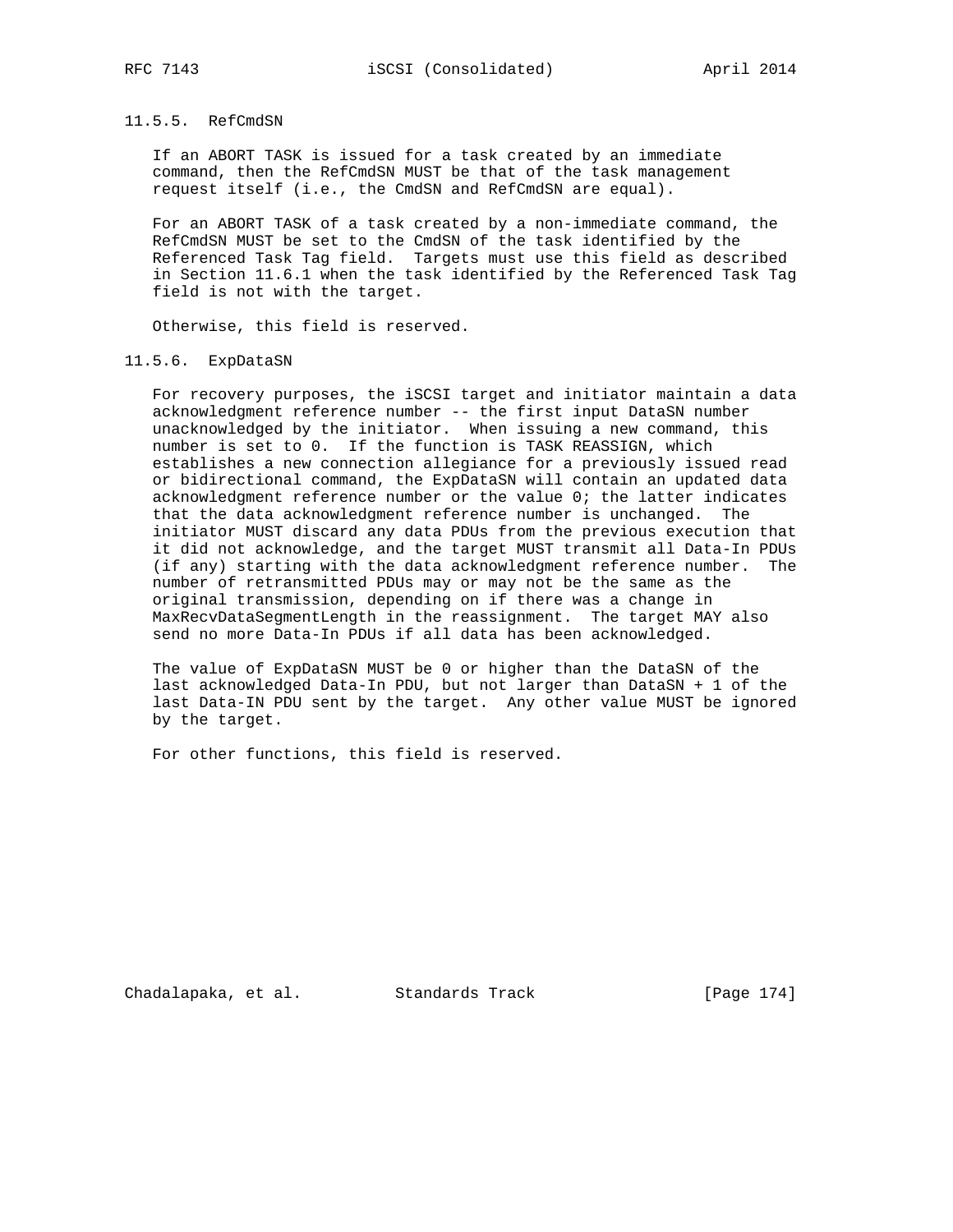| Byte/0                                              |                                | $\mathcal{D}$                                                   | ζ |
|-----------------------------------------------------|--------------------------------|-----------------------------------------------------------------|---|
|                                                     |                                | 0 1 2 3 4 5 6 7 0 1 2 3 4 5 6 7 0 1 2 3 4 5 6 7 0 1 2 3 4 5 6 7 |   |
| $0$  . .  0x22 $ 1 $ Reserved   Response   Reserved |                                |                                                                 |   |
| 4   TotalAHSLength   DataSegmentLength              |                                | ----+--------------                                             |   |
| 8/ Reserved                                         |                                |                                                                 |   |
| 16 Initiator Task Tag                               | ----------+---------------     |                                                                 |   |
| 20 Reserved                                         | -------------+---------------- |                                                                 |   |
| $24$ StatSN                                         |                                | _____________________________                                   |   |
| 28   ExpCmdSN                                       |                                |                                                                 |   |
| 32   MaxCmdSN                                       | _______________                |                                                                 |   |
| 36/ Reserved<br>$+$ /                               |                                |                                                                 |   |
| 48   Header-Digest (optional)                       |                                |                                                                 |   |

11.6. Task Management Function Response

 For the functions ABORT TASK, ABORT TASK SET, CLEAR ACA, CLEAR TASK SET, LOGICAL UNIT RESET, TARGET COLD RESET, TARGET WARM RESET, and TASK REASSIGN, the target performs the requested task management function and sends a task management response back to the initiator. For TASK REASSIGN, the new connection allegiance MUST ONLY become effective at the target after the target issues the task management response.

Chadalapaka, et al. Standards Track [Page 175]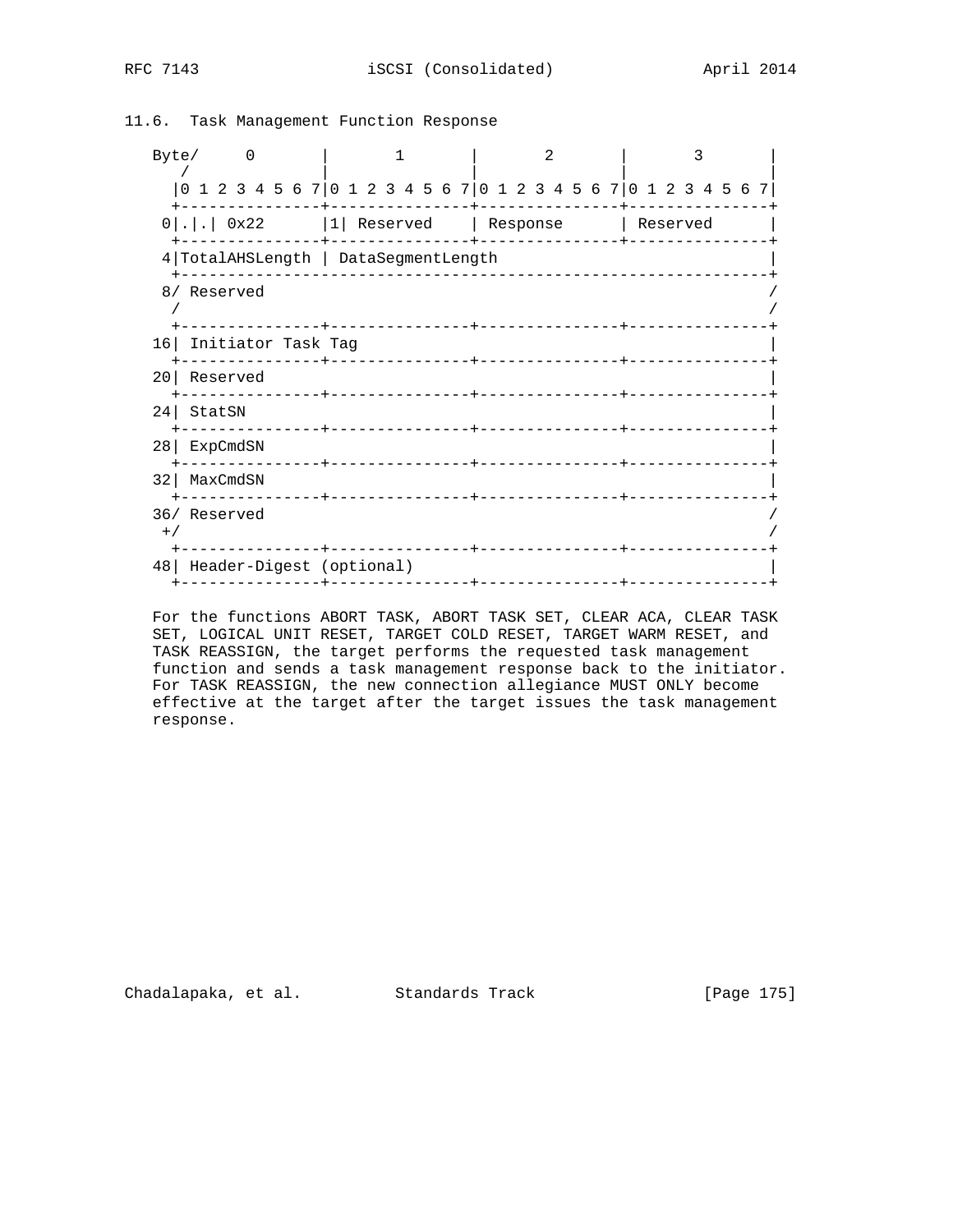# 11.6.1. Response

 The target provides a response, which may take on the following values:

 0 - Function complete 1 - Task does not exist 2 - LUN does not exist 3 - Task still allegiant 4 - Task allegiance reassignment not supported 5 - Task management function not supported 6 - Function authorization failed 255 - Function rejected

In addition to the above values, the value 7 is defined by [RFC7144].

 For a discussion on the usage of response codes 3 and 4, see Section 7.2.2.

 For the TARGET COLD RESET and TARGET WARM RESET functions, the target cancels all pending operations across all LUs known to the issuing initiator. For the TARGET COLD RESET function, the target MUST then close all of its TCP connections to all initiators (terminates all sessions).

 The mapping of the response code into a SCSI service response code value, if needed, is outside the scope of this document. However, in symbolic terms, Response values 0 and 1 map to the SCSI service response of FUNCTION COMPLETE. Response value 2 maps to the SCSI service response of INCORRECT LOGICAL UNIT NUMBER. All other Response values map to the SCSI service response of FUNCTION REJECTED. If a Task Management Function Response PDU does not arrive before the session is terminated, the SCSI service response is SERVICE DELIVERY OR TARGET FAILURE.

 The response to ABORT TASK SET and CLEAR TASK SET MUST only be issued by the target after all of the commands affected have been received by the target, the corresponding task management functions have been executed by the SCSI target, and the delivery of all responses delivered until the task management function completion has been confirmed (acknowledged through the ExpStatSN) by the initiator on all connections of this session. For the exact timeline of events, refer to Sections 4.2.3.3 and 4.2.3.4.

Chadalapaka, et al. Standards Track (Page 176]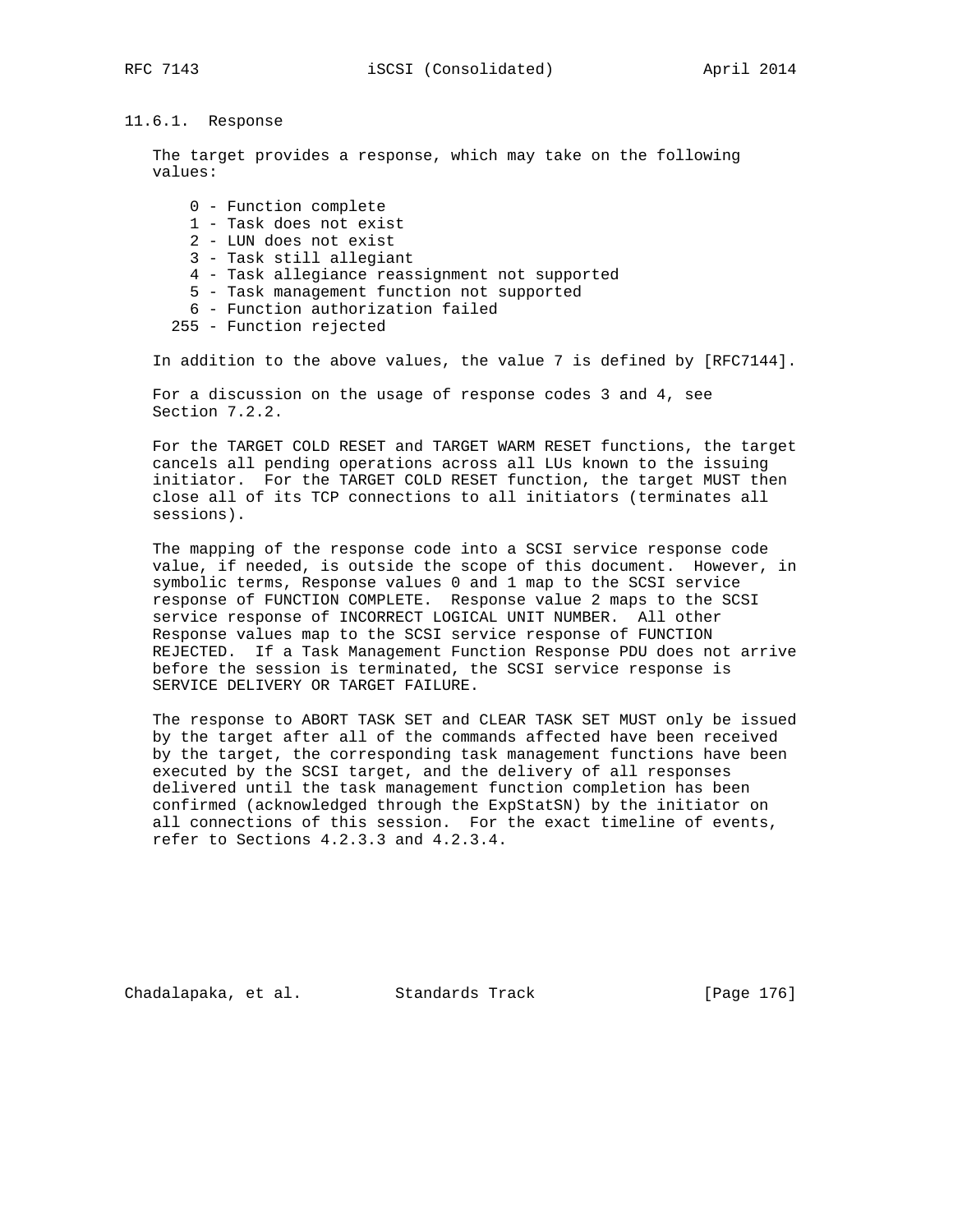For the ABORT TASK function,

- a) if the Referenced Task Tag identifies a valid task leading to a successful termination, then targets must return the "Function complete" response.
- b) if the Referenced Task Tag does not identify an existing task but the CmdSN indicated by the RefCmdSN field in the Task Management Function Request is within the valid CmdSN window and less than the CmdSN of the Task Management Function Request itself, then targets must consider the CmdSN as received and return the "Function complete" response.
- c) if the Referenced Task Tag does not identify an existing task and the CmdSN indicated by the RefCmdSN field in the Task Management Function Request is outside the valid CmdSN window, then targets must return the "Task does not exist" response.

 For response semantics on function types that can potentially impact multiple active tasks on the target, see Section 4.2.3.

11.6.2. TotalAHSLength and DataSegmentLength

For this PDU, TotalAHSLength and DataSegmentLength MUST be 0.

Chadalapaka, et al. Standards Track [Page 177]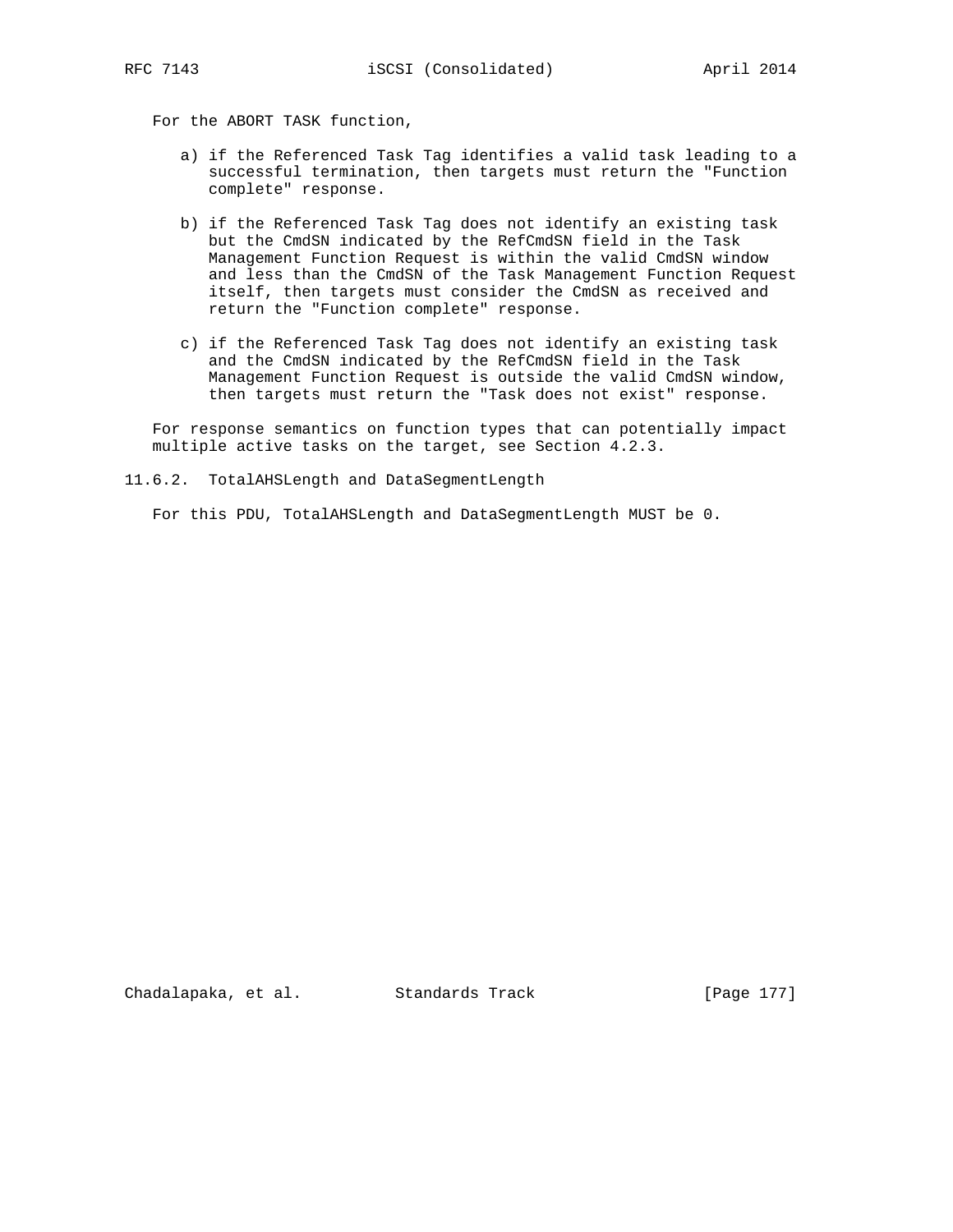# 11.7. SCSI Data-Out and SCSI Data-In

The SCSI Data-Out PDU for write operations has the following format:

| Byte/             |                  |          | 0                                 |  |                                                                 |  |                                  |  |  |  |                        |  |  |  |  |            | 2 |  |  |                        | 3                           |  |  |
|-------------------|------------------|----------|-----------------------------------|--|-----------------------------------------------------------------|--|----------------------------------|--|--|--|------------------------|--|--|--|--|------------|---|--|--|------------------------|-----------------------------|--|--|
|                   |                  |          |                                   |  | 0 1 2 3 4 5 6 7 0 1 2 3 4 5 6 7 0 1 2 3 4 5 6 7 0 1 2 3 4 5 6 7 |  |                                  |  |  |  |                        |  |  |  |  |            |   |  |  |                        |                             |  |  |
|                   |                  |          |                                   |  | $0 . .$ 0x05   F   Reserved                                     |  |                                  |  |  |  | -------+-------------- |  |  |  |  |            |   |  |  |                        |                             |  |  |
|                   |                  |          |                                   |  | 4 TotalAHSLength   DataSegmentLength                            |  |                                  |  |  |  |                        |  |  |  |  |            |   |  |  |                        |                             |  |  |
| 8                 |                  |          |                                   |  | LUN or Reserved                                                 |  |                                  |  |  |  |                        |  |  |  |  |            |   |  |  |                        |                             |  |  |
| 12                |                  |          |                                   |  |                                                                 |  | --------------+-                 |  |  |  |                        |  |  |  |  |            |   |  |  |                        |                             |  |  |
| 16                |                  |          |                                   |  | Initiator Task Tag<br>___________                               |  | --------------+-                 |  |  |  |                        |  |  |  |  |            |   |  |  |                        | ___________________________ |  |  |
| 20 L              |                  |          | Target Transfer Tag or 0xffffffff |  |                                                                 |  |                                  |  |  |  |                        |  |  |  |  |            |   |  |  |                        |                             |  |  |
| 24 <sub>1</sub>   |                  | Reserved |                                   |  |                                                                 |  |                                  |  |  |  |                        |  |  |  |  |            |   |  |  |                        |                             |  |  |
|                   | 28 ExpStatSN     |          |                                   |  | --------------+---------------+-                                |  |                                  |  |  |  |                        |  |  |  |  |            |   |  |  | ______________________ |                             |  |  |
| 32                |                  |          | Reserved                          |  |                                                                 |  |                                  |  |  |  |                        |  |  |  |  |            |   |  |  |                        |                             |  |  |
|                   | 36 DataSN        |          |                                   |  |                                                                 |  |                                  |  |  |  |                        |  |  |  |  |            |   |  |  |                        |                             |  |  |
|                   | 40 Buffer Offset |          | -----------                       |  |                                                                 |  | ________________________________ |  |  |  |                        |  |  |  |  |            |   |  |  |                        |                             |  |  |
| 44                |                  |          | Reserved                          |  |                                                                 |  |                                  |  |  |  |                        |  |  |  |  |            |   |  |  |                        | ----------                  |  |  |
| 48                |                  |          |                                   |  | Header-Digest (optional)<br>-------------+-------------         |  |                                  |  |  |  |                        |  |  |  |  | ---------- |   |  |  |                        |                             |  |  |
| $\prime$<br>$+ /$ |                  |          | DataSeqment                       |  |                                                                 |  |                                  |  |  |  |                        |  |  |  |  |            |   |  |  |                        |                             |  |  |
|                   |                  |          | Data-Digest (optional)            |  |                                                                 |  |                                  |  |  |  |                        |  |  |  |  |            |   |  |  |                        |                             |  |  |
|                   |                  |          |                                   |  | ------------+-----                                              |  |                                  |  |  |  |                        |  |  |  |  |            |   |  |  |                        |                             |  |  |

Chadalapaka, et al. Standards Track [Page 178]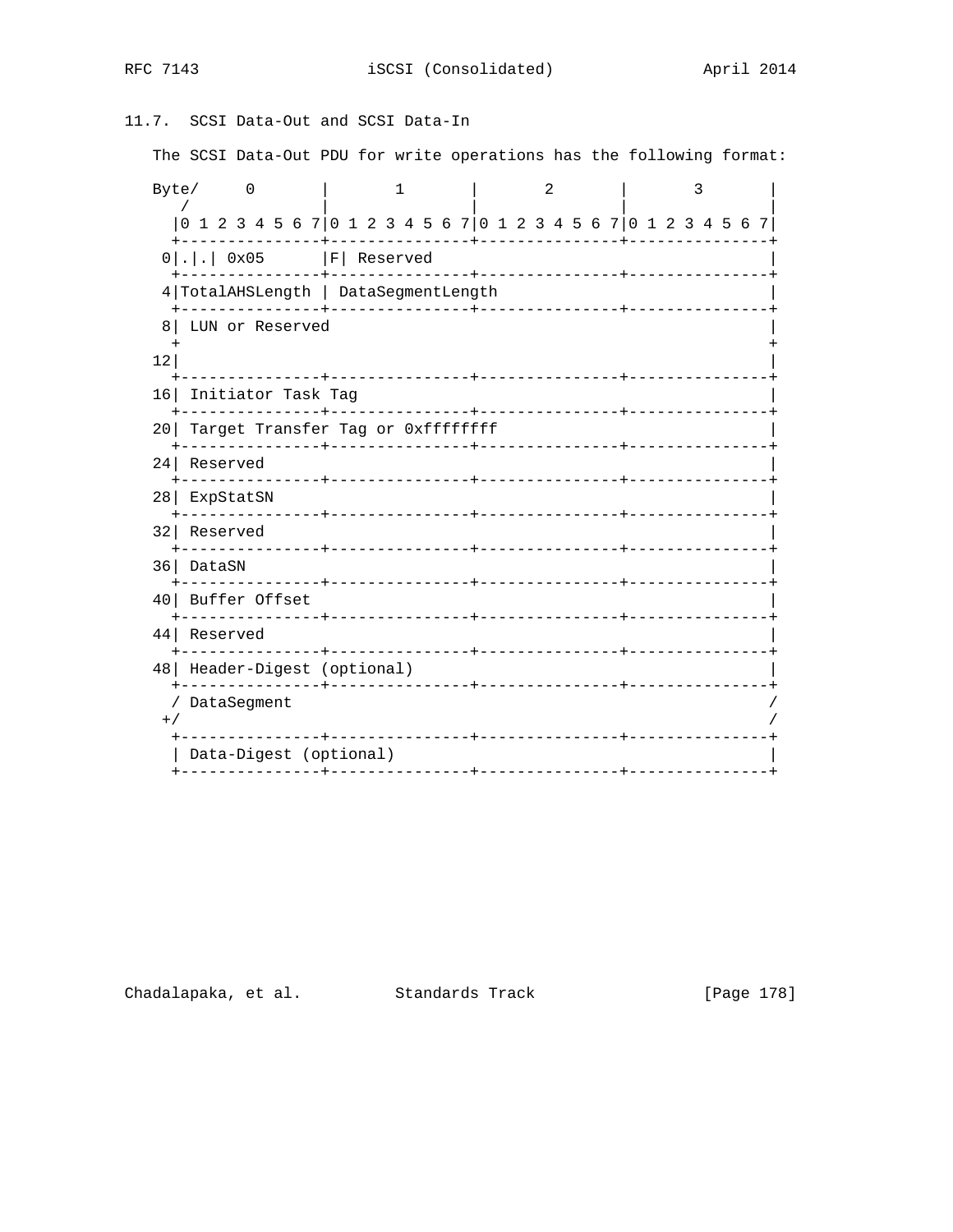| Byte/           |                                                             | $\overline{0}$                                                    |  |  |  |  |                                       |  | 1 |  |       |  |  |                        |            | $\mathfrak{D}$ |  |  |  | 3 |  |  |
|-----------------|-------------------------------------------------------------|-------------------------------------------------------------------|--|--|--|--|---------------------------------------|--|---|--|-------|--|--|------------------------|------------|----------------|--|--|--|---|--|--|
|                 |                                                             | 0 1 2 3 4 5 6 7 0 1 2 3 4 5 6 7 0 1 2 3 4 5 6 7 0 1 2 3 4 5 6 7   |  |  |  |  |                                       |  |   |  |       |  |  |                        |            |                |  |  |  |   |  |  |
|                 | $0$  . .  0x25   F A 0 0 0 O U S  Reserved   Status or Rsvd |                                                                   |  |  |  |  |                                       |  |   |  |       |  |  |                        |            |                |  |  |  |   |  |  |
|                 | 4 TotalAHSLength   DataSegmentLength                        |                                                                   |  |  |  |  |                                       |  |   |  |       |  |  |                        |            |                |  |  |  |   |  |  |
| 8               |                                                             | LUN or Reserved                                                   |  |  |  |  |                                       |  |   |  |       |  |  |                        |            |                |  |  |  |   |  |  |
| 12              |                                                             |                                                                   |  |  |  |  |                                       |  |   |  |       |  |  |                        |            |                |  |  |  |   |  |  |
| 16              |                                                             | Initiator Task Tag                                                |  |  |  |  |                                       |  |   |  |       |  |  |                        |            |                |  |  |  |   |  |  |
| 201             |                                                             | Target Transfer Tag or Oxffffffff<br>-------------+-------------- |  |  |  |  |                                       |  |   |  |       |  |  |                        | ---------- |                |  |  |  |   |  |  |
| 24              |                                                             | StatSN or Reserved                                                |  |  |  |  | --------------+                       |  |   |  |       |  |  | <u>Liste Liste Lis</u> |            |                |  |  |  |   |  |  |
| 28 <sub>1</sub> |                                                             | ExpCmdSN<br>-------------+------------                            |  |  |  |  |                                       |  |   |  |       |  |  |                        |            |                |  |  |  |   |  |  |
| 32              |                                                             | MaxCmdSN                                                          |  |  |  |  |                                       |  |   |  |       |  |  |                        |            |                |  |  |  |   |  |  |
| 36              |                                                             | DataSN                                                            |  |  |  |  |                                       |  |   |  |       |  |  |                        |            |                |  |  |  |   |  |  |
| 40 <sup>1</sup> |                                                             | Buffer Offset<br>. _ _ _ _ _ _ _ _ _ _                            |  |  |  |  |                                       |  |   |  |       |  |  |                        |            |                |  |  |  |   |  |  |
| 44              |                                                             | Residual Count                                                    |  |  |  |  | -+----------------+------------------ |  |   |  |       |  |  |                        |            |                |  |  |  |   |  |  |
| 48              |                                                             | Header-Digest (optional)                                          |  |  |  |  |                                       |  |   |  |       |  |  | ______________         |            |                |  |  |  |   |  |  |
| $+$ /           |                                                             | DataSegment                                                       |  |  |  |  |                                       |  |   |  |       |  |  |                        |            |                |  |  |  |   |  |  |
|                 |                                                             | Data-Digest (optional)                                            |  |  |  |  |                                       |  |   |  | ----- |  |  |                        |            |                |  |  |  |   |  |  |
|                 |                                                             |                                                                   |  |  |  |  |                                       |  |   |  |       |  |  |                        |            |                |  |  |  |   |  |  |

The SCSI Data-In PDU for read operations has the following format:

 Status can accompany the last Data-In PDU if the command did not end with an exception (i.e., the status is "good status" -- GOOD, CONDITION MET, or INTERMEDIATE-CONDITION MET). The presence of status (and of a residual count) is signaled via the S flag bit. Although targets MAY choose to send even non-exception status in separate responses, initiators MUST support non-exception status in Data-In PDUs.

Chadalapaka, et al. Standards Track [Page 179]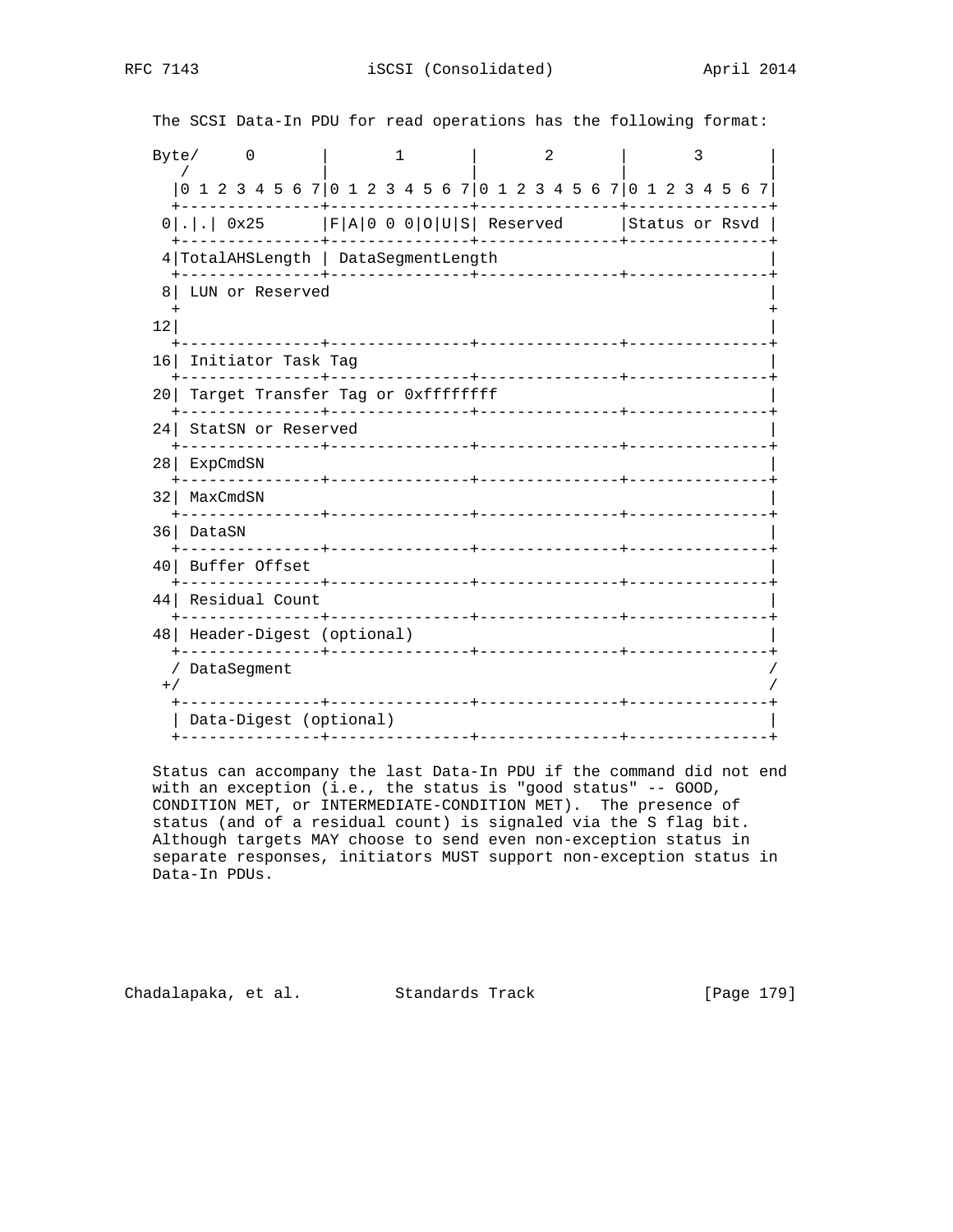# 11.7.1. F (Final) Bit

 For outgoing data, this bit is 1 for the last PDU of unsolicited data or the last PDU of a sequence that answers an R2T.

 For incoming data, this bit is 1 for the last input (read) data PDU of a sequence. Input can be split into several sequences, each having its own F bit. Splitting the data stream into sequences does not affect DataSN counting on Data-In PDUs. It MAY be used as a "change direction" indication for bidirectional operations that need such a change.

 DataSegmentLength MUST NOT exceed MaxRecvDataSegmentLength for the direction it is sent, and the total of all the DataSegmentLength of all PDUs in a sequence MUST NOT exceed MaxBurstLength (or FirstBurstLength for unsolicited data). However, the number of individual PDUs in a sequence (or in total) may be higher than the ratio of MaxBurstLength (or FirstBurstLength) to MaxRecvDataSegmentLength (as PDUs may be limited in length by the capabilities of the sender). Using a DataSegmentLength of 0 may increase beyond what is reasonable for the number of PDUs and should therefore be avoided.

 For bidirectional operations, the F bit is 1 for both the end of the input sequences and the end of the output sequences.

### 11.7.2. A (Acknowledge) Bit

 For sessions with ErrorRecoveryLevel=1 or higher, the target sets this bit to 1 to indicate that it requests a positive acknowledgment from the initiator for the data received. The target should use the A bit moderately; it MAY only set the A bit to 1 once every MaxBurstLength bytes, or on the last Data-In PDU that concludes the entire requested read data transfer for the task from the target's perspective, and it MUST NOT do so more frequently. The target MUST NOT set to 1 the A bit for sessions with ErrorRecoveryLevel=0. The initiator MUST ignore the A bit set to 1 for sessions with ErrorRecoveryLevel=0.

 On receiving a Data-In PDU with the A bit set to 1 on a session with ErrorRecoveryLevel greater than 0, if there are no holes in the read data until that Data-In PDU, the initiator MUST issue a SNACK of type DataACK, except when it is able to acknowledge the status for the task immediately via the ExpStatSN on other outbound PDUs if the status for the task is also received. In the latter case (acknowledgment through the ExpStatSN), sending a SNACK of type DataACK in response to the A bit is OPTIONAL, but if it is done, it must not be sent after the status acknowledgment through the

Chadalapaka, et al. Standards Track [Page 180]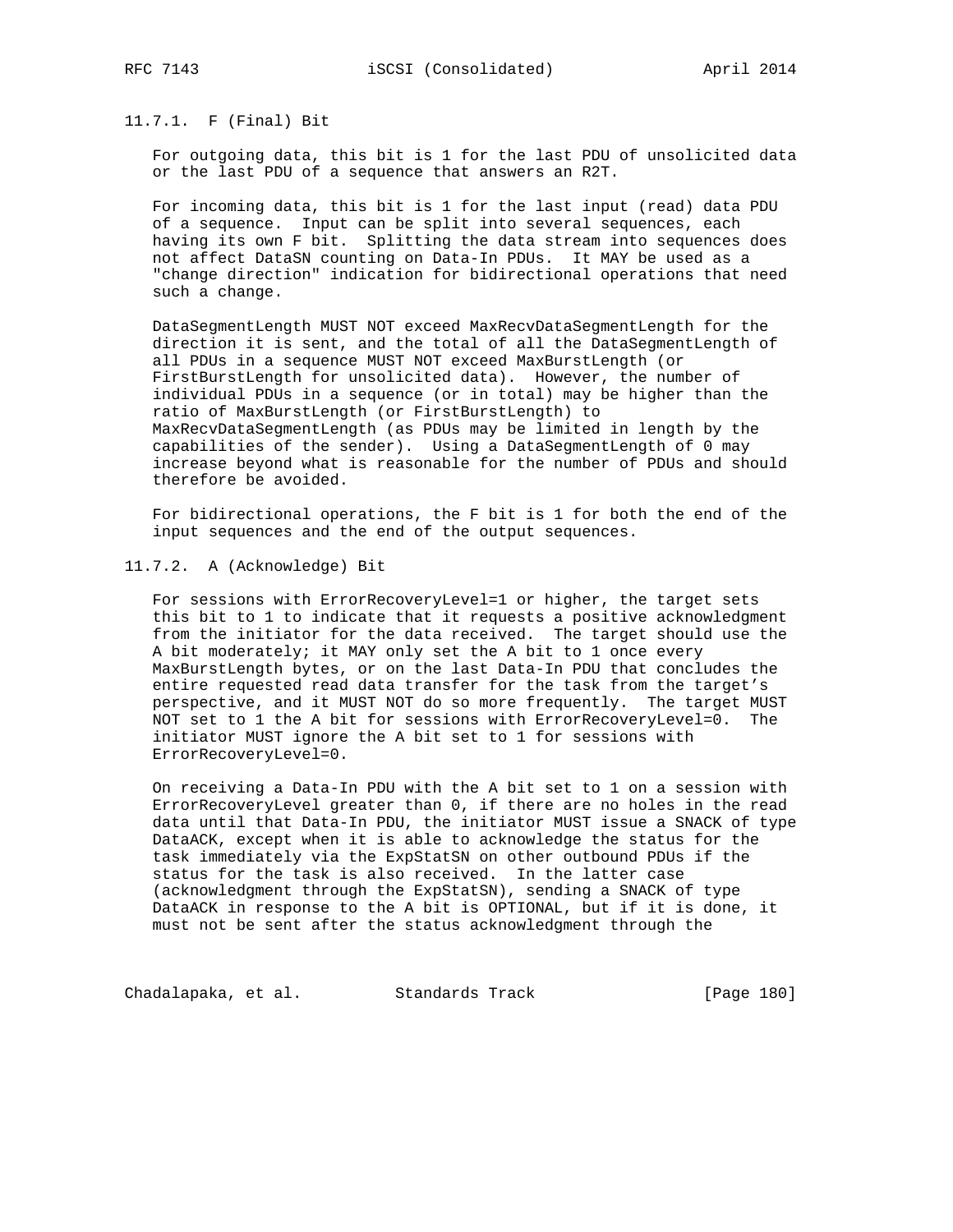ExpStatSN. If the initiator has detected holes in the read data prior to that Data-In PDU, it MUST postpone issuing the SNACK of type DataACK until the holes are filled. An initiator also MUST NOT acknowledge the status for the task before those holes are filled. A status acknowledgment for a task that generated the Data-In PDUs is considered by the target as an implicit acknowledgment of the Data-In PDUs if such an acknowledgment was requested by the target.

## 11.7.3. Flags (Byte 1)

 The last SCSI data packet sent from a target to an initiator for a SCSI command that completed successfully (with a status of GOOD, CONDITION MET, INTERMEDIATE, or INTERMEDIATE-CONDITION MET) may also optionally contain the Status for the data transfer. In this case, Sense Data cannot be sent together with the Command Status. If the command is completed with an error, then the response and sense data MUST be sent in a SCSI Response PDU (i.e., MUST NOT be sent in a SCSI data packet). For bidirectional commands, the status MUST be sent in a SCSI Response PDU.

bit 2-4 - Reserved.

- bit 5-6 used the same as in a SCSI Response. These bits are only valid when S is set to 1. For details, see Section 11.4.1.
- bit 7 S (status) set to indicate that the Command Status field contains status. If this bit is set to 1, the F bit MUST also be set to 1.

 The fields StatSN, Status, and Residual Count only have meaningful content if the S bit is set to 1. The values for these fields are defined in Section 11.4.

11.7.4. Target Transfer Tag and LUN

 On outgoing data, the Target Transfer Tag is provided to the target if the transfer is honoring an R2T. In this case, the Target Transfer Tag field is a replica of the Target Transfer Tag provided with the R2T.

 On incoming data, the Target Transfer Tag and LUN MUST be provided by the target if the A bit is set to 1; otherwise, they are reserved. The Target Transfer Tag and LUN are copied by the initiator into the SNACK of type DataACK that it issues as a result of receiving a SCSI Data-In PDU with the A bit set to 1.

Chadalapaka, et al. Standards Track [Page 181]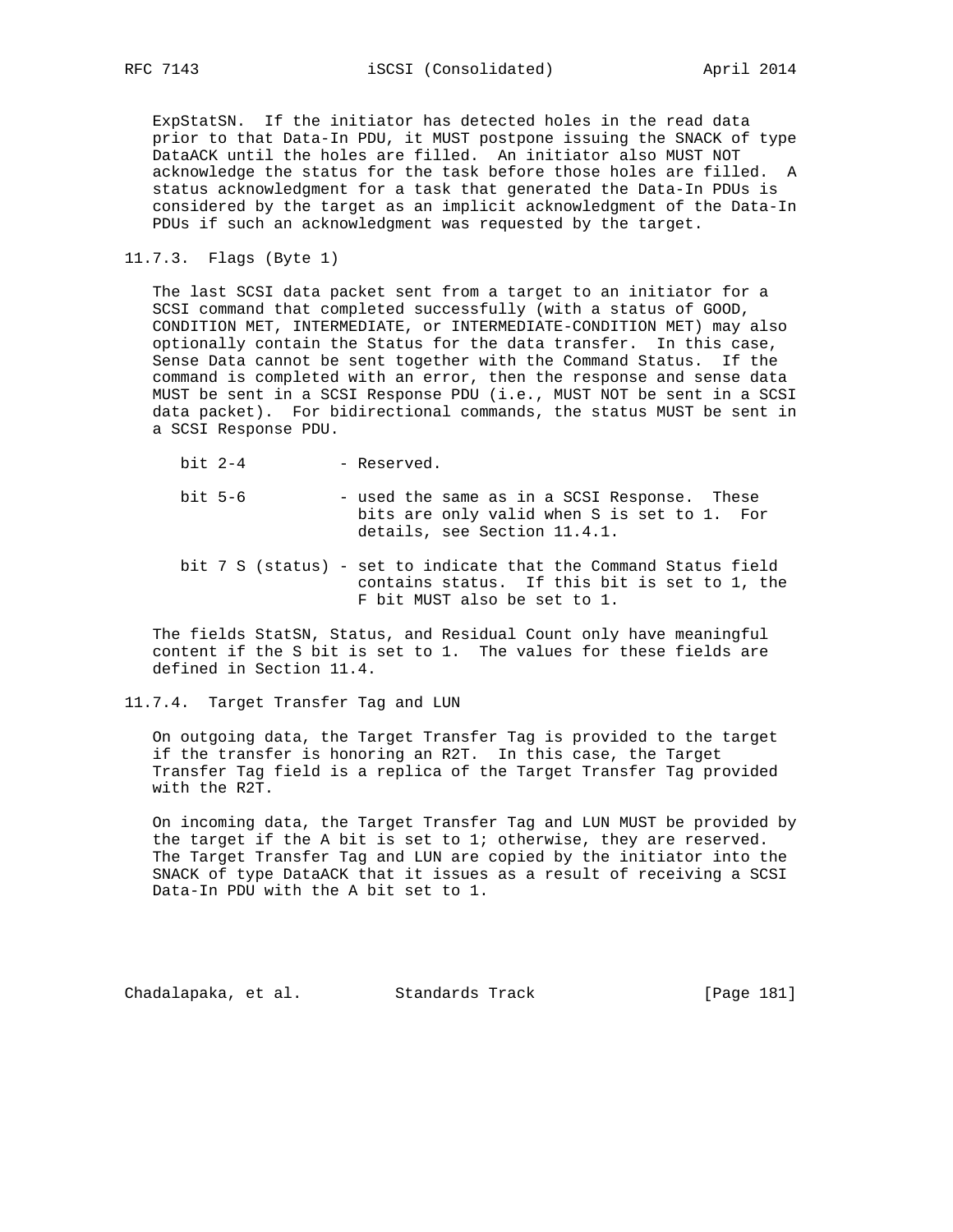The Target Transfer Tag values are not specified by this protocol, except that the value 0xffffffff is reserved and means that the Target Transfer Tag is not supplied. If the Target Transfer Tag is provided, then the LUN field MUST hold a valid value and be consistent with whatever was specified with the command; otherwise, the LUN field is reserved.

11.7.5. DataSN

 For input (read) or bidirectional Data-In PDUs, the DataSN is the input PDU number within the data transfer for the command identified by the Initiator Task Tag.

 R2T and Data-In PDUs, in the context of bidirectional commands, share the numbering sequence (see Section 4.2.2.4).

For output (write) data PDUs, the DataSN is the Data-Out PDU number within the current output sequence. Either the current output sequence is identified by the Initiator Task Tag (for unsolicited data) or it is a data sequence generated for one R2T (for data solicited through R2T).

# 11.7.6. Buffer Offset

 The Buffer Offset field contains the offset of this PDU payload data within the complete data transfer. The sum of the buffer offset and length should not exceed the expected transfer length for the command.

 The order of data PDUs within a sequence is determined by DataPDUInOrder. When set to Yes, it means that PDUs have to be in increasing buffer offset order and overlays are forbidden.

 The ordering between sequences is determined by DataSequenceInOrder. When set to Yes, it means that sequences have to be in increasing buffer offset order and overlays are forbidden.

## 11.7.7. DataSegmentLength

 This is the data payload length of a SCSI Data-In or SCSI Data-Out PDU. The sending of 0-length data segments should be avoided, but initiators and targets MUST be able to properly receive 0-length data segments.

 The data segments of Data-In and Data-Out PDUs SHOULD be filled to the integer number of 4-byte words (real payload), unless the F bit is set to 1.

Chadalapaka, et al. Standards Track [Page 182]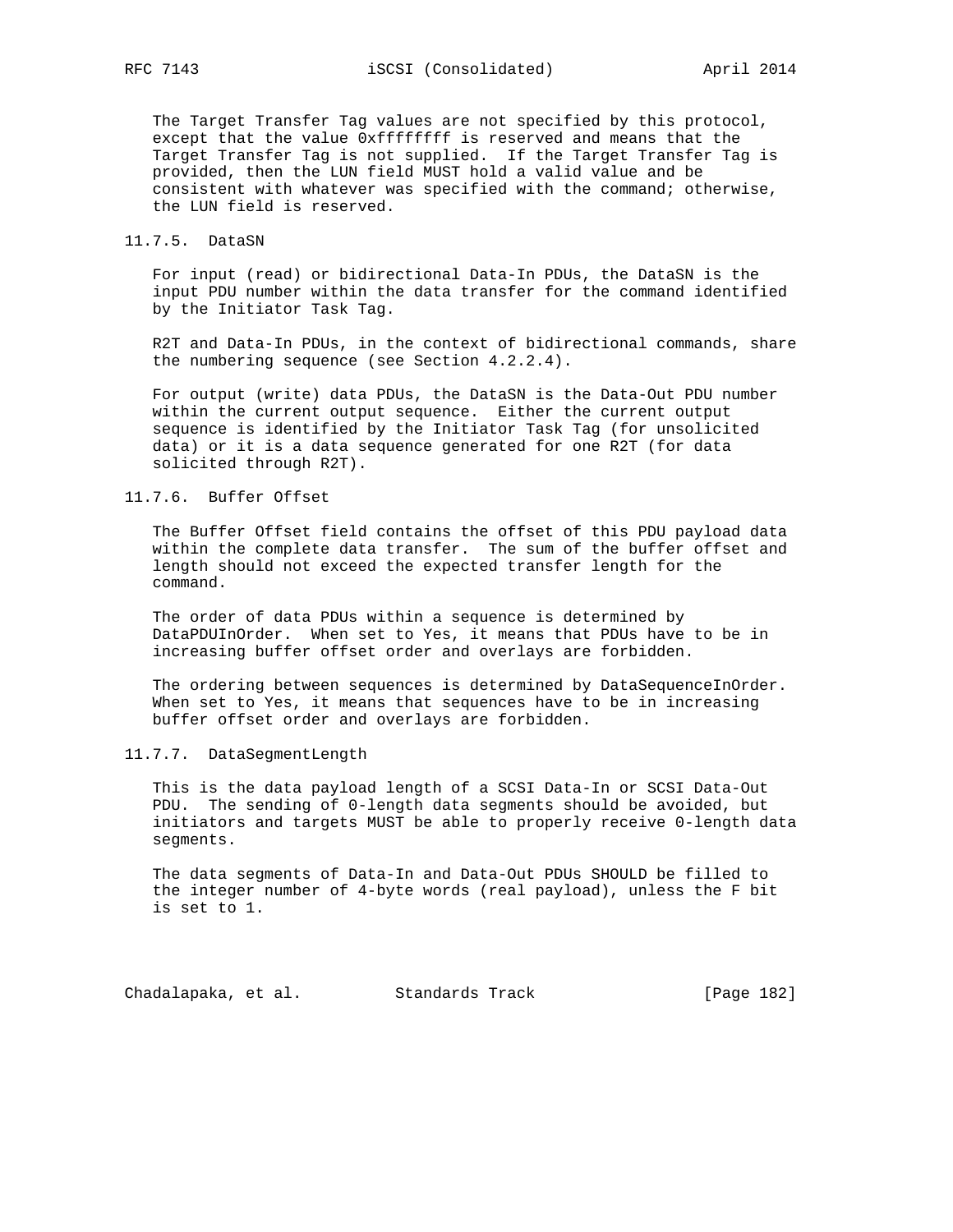RFC 7143 **iSCSI** (Consolidated) **April 2014** 

```
11.8. Ready To Transfer (R2T)
  Byte/ 0 | 1 | 2 | 3
 / | | | |
     |0 1 2 3 4 5 6 7|0 1 2 3 4 5 6 7|0 1 2 3 4 5 6 7|0 1 2 3 4 5 6 7|
     +---------------+---------------+---------------+---------------+
   0 | . | . | 0x31 | 1| Reserved
     +---------------+---------------+---------------+---------------+
    4|TotalAHSLength | DataSegmentLength |
     +---------------+---------------+---------------+---------------+
8\vert LUN \vert + +
\vert 12|
       +---------------+---------------+---------------+---------------+
   16| Initiator Task Tag |
     +---------------+---------------+---------------+---------------+
   20| Target Transfer Tag |
     +---------------+---------------+---------------+---------------+
   24| StatSN |
    +---------------+---------------+---------------+---------------+
   28| ExpCmdSN |
     +---------------+---------------+---------------+---------------+
   32| MaxCmdSN |
    +---------------+---------------+---------------+---------------+
   36| R2TSN |
    +---------------+---------------+---------------+---------------+
   40| Buffer Offset |
     +---------------+---------------+---------------+---------------+
   44| Desired Data Transfer Length |
     +---------------------------------------------------------------+
   48| Header-Digest (optional) |
    +---------------+---------------+---------------+---------------+
```
 When an initiator has submitted a SCSI command with data that passes from the initiator to the target (write), the target may specify which blocks of data it is ready to receive. The target may request that the data blocks be delivered in whichever order is convenient for the target at that particular instant. This information is passed from the target to the initiator in the Ready To Transfer (R2T) PDU.

 In order to allow write operations without an explicit initial R2T, the initiator and target MUST have negotiated the key InitialR2T to No during login.

 An R2T MAY be answered with one or more SCSI Data-Out PDUs with a matching Target Transfer Tag. If an R2T is answered with a single Data-Out PDU, the buffer offset in the data PDU MUST be the same as

Chadalapaka, et al. Standards Track (Page 183)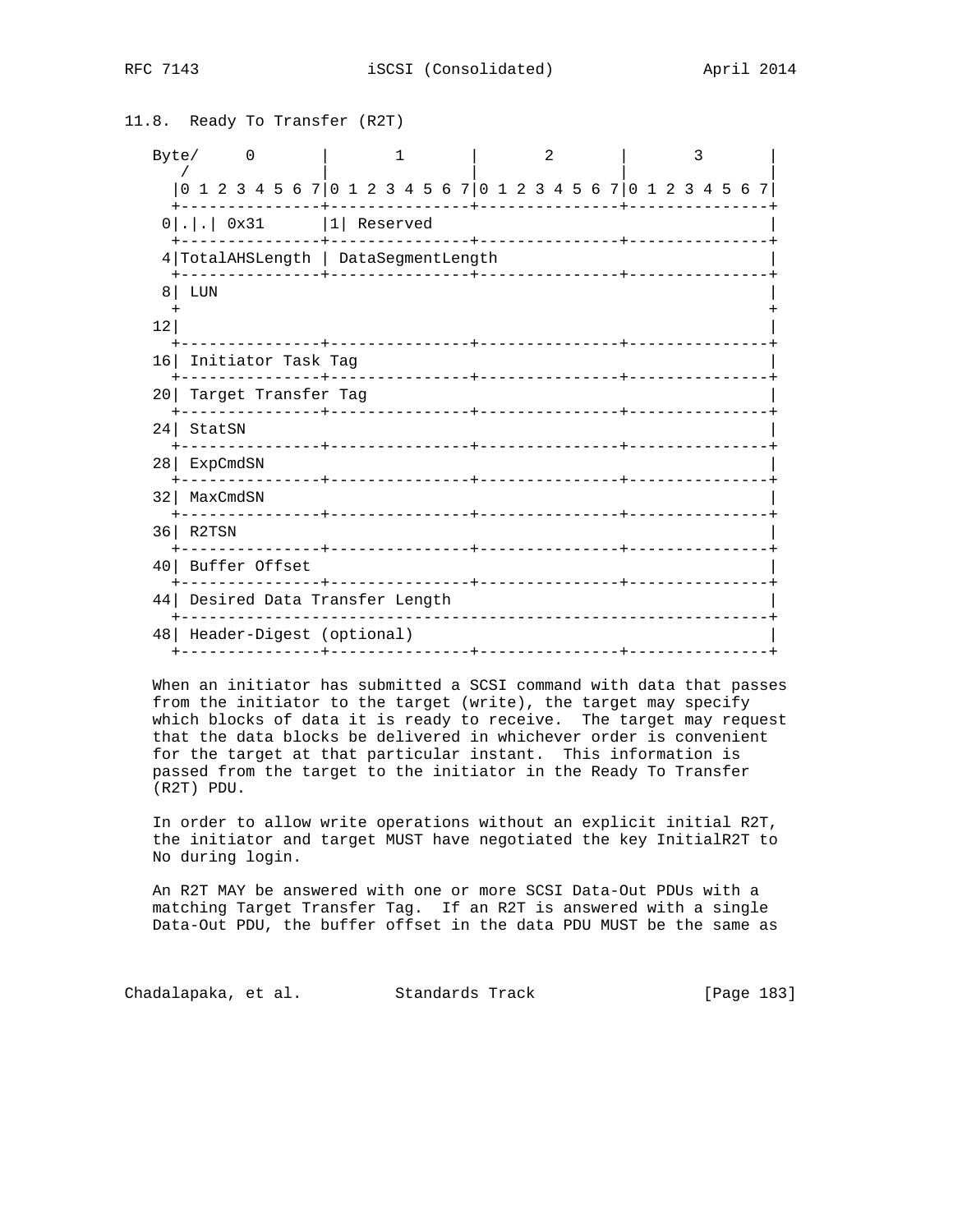the one specified by the R2T, and the data length of the data PDU MUST be the same as the Desired Data Transfer Length specified in the R2T. If the R2T is answered with a sequence of data PDUs, the buffer offset and length MUST be within the range of those specified by the R2T, and the last PDU MUST have the F bit set to 1. If the last PDU (marked with the F bit) is received before the Desired Data Transfer Length is transferred, a target MAY choose to reject that PDU with the "Protocol Error" reason code. DataPDUInOrder governs the Data-Out PDU ordering. If DataPDUInOrder is set to Yes, the buffer offsets and lengths for consecutive PDUs MUST form a continuous non-overlapping range, and the PDUs MUST be sent in increasing offset order.

 The target may send several R2T PDUs. It therefore can have a number of pending data transfers. The number of outstanding R2T PDUs is limited by the value of the negotiated key MaxOutstandingR2T. Within a task, outstanding R2Ts MUST be fulfilled by the initiator in the order in which they were received.

 R2T PDUs MAY also be used to recover Data-Out PDUs. Such an R2T (Recovery-R2T) is generated by a target upon detecting the loss of one or more Data-Out PDUs due to:

- Digest error
- Sequence error
- Sequence reception timeout

 A Recovery-R2T carries the next unused R2TSN but requests part of or the entire data burst that an earlier R2T (with a lower R2TSN) had already requested.

 DataSequenceInOrder governs the buffer offset ordering in consecutive R2Ts. If DataSequenceInOrder is Yes, then consecutive R2Ts MUST refer to continuous non-overlapping ranges, except for Recovery-R2Ts.

11.8.1. TotalAHSLength and DataSegmentLength

For this PDU, TotalAHSLength and DataSegmentLength MUST be 0.

11.8.2. R2TSN

 R2TSN is the R2T PDU input PDU number within the command identified by the Initiator Task Tag.

 For bidirectional commands, R2T and Data-In PDUs share the input PDU numbering sequence (see Section 4.2.2.4).

Chadalapaka, et al. Standards Track [Page 184]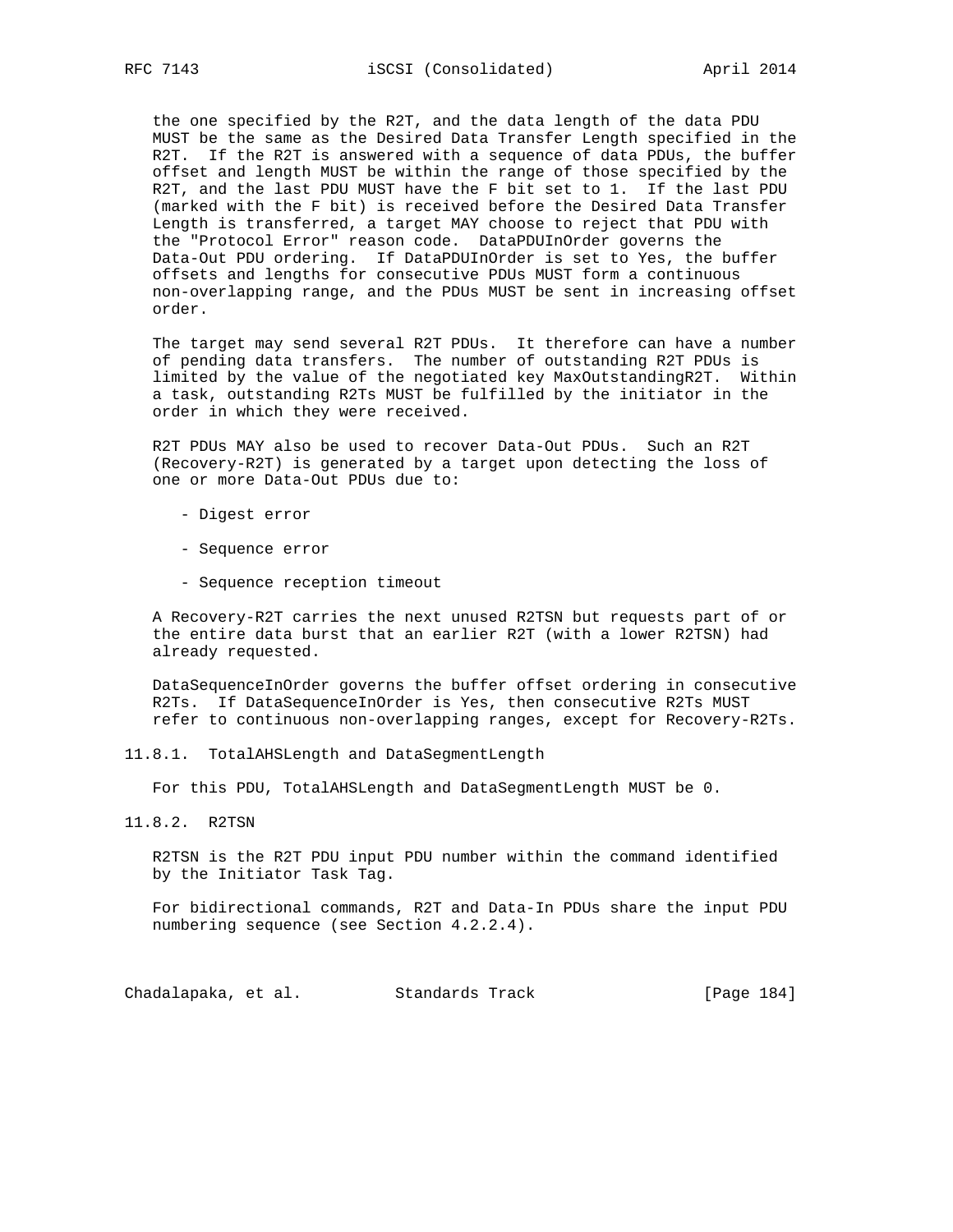# 11.8.3. StatSN

 The StatSN field will contain the next StatSN. The StatSN for this connection is not advanced after this PDU is sent.

11.8.4. Desired Data Transfer Length and Buffer Offset

 The target specifies how many bytes it wants the initiator to send because of this R2T PDU. The target may request the data from the initiator in several chunks, not necessarily in the original order of the data. The target therefore also specifies a buffer offset that indicates the point at which the data transfer should begin, relative to the beginning of the total data transfer. The Desired Data Transfer Length MUST NOT be 0 and MUST NOT exceed MaxBurstLength.

11.8.5. Target Transfer Tag

 The target assigns its own tag to each R2T request that it sends to the initiator. This tag can be used by the target to easily identify the data it receives. The Target Transfer Tag and LUN are copied in the outgoing data PDUs and are only used by the target. There is no protocol rule about the Target Transfer Tag except that the value 0xffffffff is reserved and MUST NOT be sent by a target in an R2T.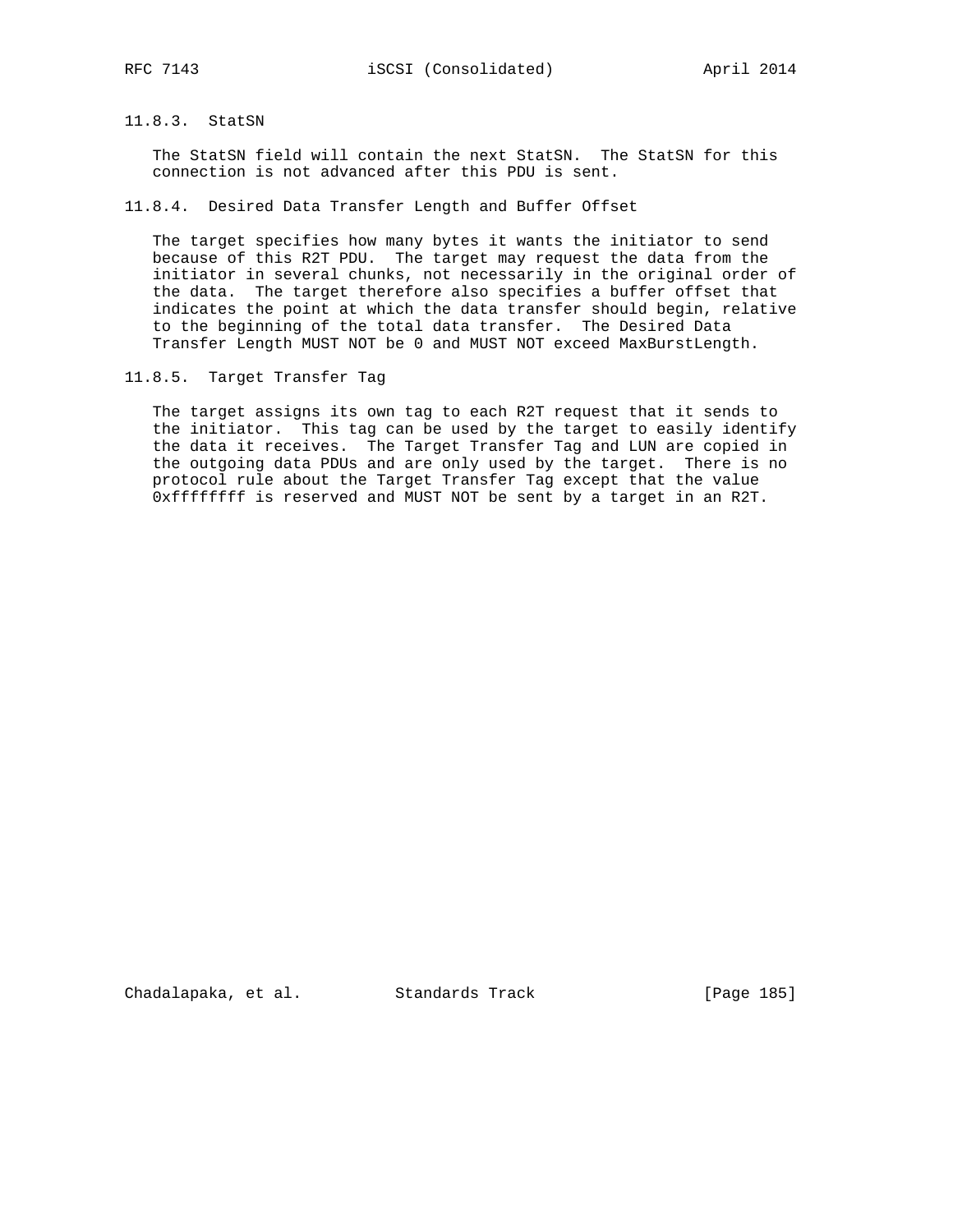# 11.9. Asynchronous Message

 An Asynchronous Message may be sent from the target to the initiator without corresponding to a particular command. The target specifies the reason for the event and sense data.

| Byte/           |                                                                 | $\Omega$ |  |                                         | 1                  |  |  |                                | 2 |  |  |  | 3           |  |  |
|-----------------|-----------------------------------------------------------------|----------|--|-----------------------------------------|--------------------|--|--|--------------------------------|---|--|--|--|-------------|--|--|
|                 | 0 1 2 3 4 5 6 7 0 1 2 3 4 5 6 7 0 1 2 3 4 5 6 7 0 1 2 3 4 5 6 7 |          |  |                                         |                    |  |  |                                |   |  |  |  |             |  |  |
|                 | $0 . .$ 0x32  1 Reserved                                        |          |  |                                         |                    |  |  | _____________                  |   |  |  |  |             |  |  |
|                 | 4 TotalAHSLength   DataSegmentLength                            |          |  |                                         | ----------+------- |  |  |                                |   |  |  |  |             |  |  |
| 8               | LUN or Reserved                                                 |          |  |                                         |                    |  |  |                                |   |  |  |  |             |  |  |
| 12              |                                                                 |          |  |                                         |                    |  |  |                                |   |  |  |  |             |  |  |
| 16 <sup>1</sup> | Oxffffffff                                                      |          |  | . _ _ _ _ _ _ + _ _ _ _ _ _ _ _ _ _ _ _ |                    |  |  | _______________                |   |  |  |  |             |  |  |
|                 | 20 Reserved                                                     |          |  |                                         |                    |  |  |                                |   |  |  |  |             |  |  |
| 24 <sub>1</sub> | StatSN                                                          |          |  |                                         |                    |  |  | ______________________________ |   |  |  |  |             |  |  |
| 28              | ExpCmdSN                                                        |          |  | ________________                        |                    |  |  | ----------------+----------    |   |  |  |  |             |  |  |
| 32              | MaxCmdSN                                                        |          |  |                                         |                    |  |  |                                |   |  |  |  |             |  |  |
| 36              | AsyncEvent   AsyncVCode   Parameter1 or Reserved                |          |  | -+----------------                      |                    |  |  |                                |   |  |  |  | ----------- |  |  |
| 40              | Parameter2 or Reserved Parameter3 or Reserved                   |          |  |                                         | ________________   |  |  | ---------------                |   |  |  |  | .           |  |  |
| 44              | Reserved                                                        |          |  |                                         |                    |  |  | ___________                    |   |  |  |  |             |  |  |
|                 | 48   Header-Digest (optional)                                   |          |  |                                         |                    |  |  |                                |   |  |  |  |             |  |  |
| $+$ /           | DataSegment - Sense Data and iSCSI Event Data                   |          |  |                                         | _____________      |  |  |                                |   |  |  |  |             |  |  |
|                 | Data-Digest (optional)<br>---------------+------------          |          |  |                                         |                    |  |  |                                |   |  |  |  |             |  |  |
|                 |                                                                 |          |  |                                         |                    |  |  |                                |   |  |  |  |             |  |  |

 Some Asynchronous Messages are strictly related to iSCSI, while others are related to SCSI [SAM2].

 The StatSN counts this PDU as an acknowledgeable event (the StatSN is advanced), which allows for initiator and target state synchronization.

Chadalapaka, et al. Standards Track [Page 186]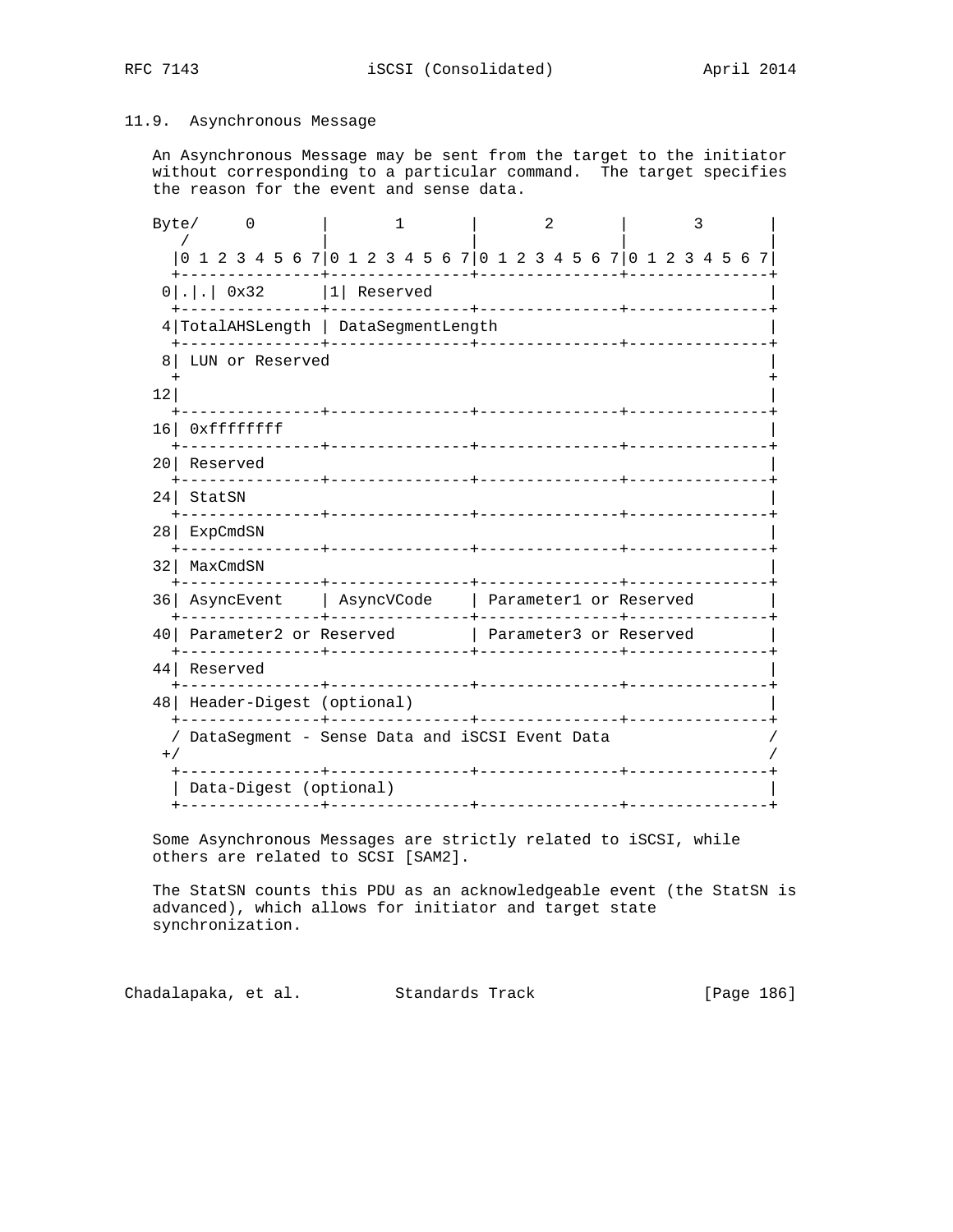# 11.9.1. AsyncEvent

The codes used for iSCSI Asynchronous Messages (events) are:

- 0 (SCSI Async Event) a SCSI asynchronous event is reported in the sense data. Sense Data that accompanies the report, in the data segment, identifies the condition. The sending of a SCSI event ("asynchronous event reporting" in SCSI terminology) is dependent on the target support for SCSI asynchronous event reporting (see [SAM2]) as indicated in the standard INQUIRY data (see [SPC3]). Its use may be enabled by parameters in the SCSI Control mode page (see [SPC3]).
- 1 (Logout Request) the target requests Logout. This Async Message MUST be sent on the same connection as the one requesting to be logged out. The initiator MUST honor this request by issuing a Logout as early as possible but no later than Parameter3 seconds. The initiator MUST send a Logout with a reason code of "close the connection" OR "close the session" to close all the connections. Once this message is received, the initiator SHOULD NOT issue new iSCSI commands on the connection to be logged out. The target MAY reject any new I/O requests that it receives after this message with the reason code "Waiting for Logout". If the initiator does not log out in Parameter3 seconds, the target should send an Async PDU with iSCSI event code "Dropped the connection" if possible or simply terminate the transport connection. Parameter1 and Parameter2 are reserved.
- 2 (Connection Drop Notification) the target indicates that it will drop the connection.

 The Parameter1 field indicates the CID of the connection that is going to be dropped.

 The Parameter2 field (Time2Wait) indicates, in seconds, the minimum time to wait before attempting to reconnect or reassign.

 The Parameter3 field (Time2Retain) indicates the maximum time allowed to reassign commands after the initial wait (in Parameter2).

 If the initiator does not attempt to reconnect and/or reassign the outstanding commands within the time specified by Parameter3, or if Parameter3 is 0, the target will terminate

Chadalapaka, et al. Standards Track [Page 187]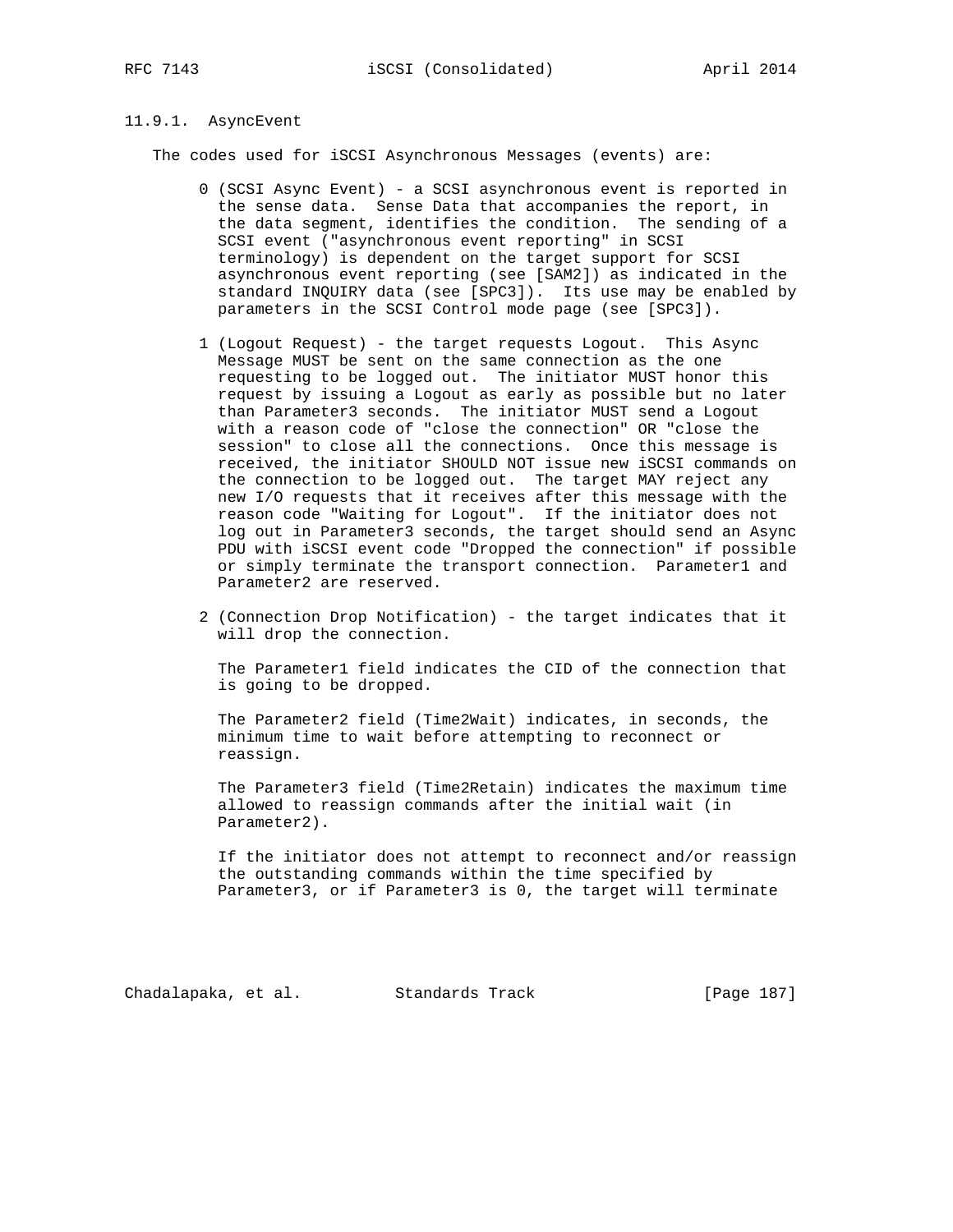all outstanding commands on this connection. In this case, no other responses should be expected from the target for the outstanding commands on this connection.

 A value of 0 for Parameter2 indicates that reconnect can be attempted immediately.

 3 (Session Drop Notification) - the target indicates that it will drop all the connections of this session.

The Parameter1 field is reserved.

 The Parameter2 field (Time2Wait) indicates, in seconds, the minimum time to wait before attempting to reconnect.

 The Parameter3 field (Time2Retain) indicates the maximum time allowed to reassign commands after the initial wait (in Parameter2).

 If the initiator does not attempt to reconnect and/or reassign the outstanding commands within the time specified by Parameter3, or if Parameter3 is 0, the session is terminated. In this case, the target will terminate all outstanding commands in this session; no other responses should be expected from the target for the outstanding commands in this session. A value of 0 for Parameter2 indicates that reconnect can be attempted immediately.

 4 (Negotiation Request) - the target requests parameter negotiation on this connection. The initiator MUST honor this request by issuing a Text Request (that can be empty) on the same connection as early as possible, but no later than Parameter3 seconds, unless a Text Request is already pending on the connection, or by issuing a Logout Request. If the initiator does not issue a Text Request, the target may reissue the Asynchronous Message requesting parameter negotiation.

Chadalapaka, et al. Standards Track [Page 188]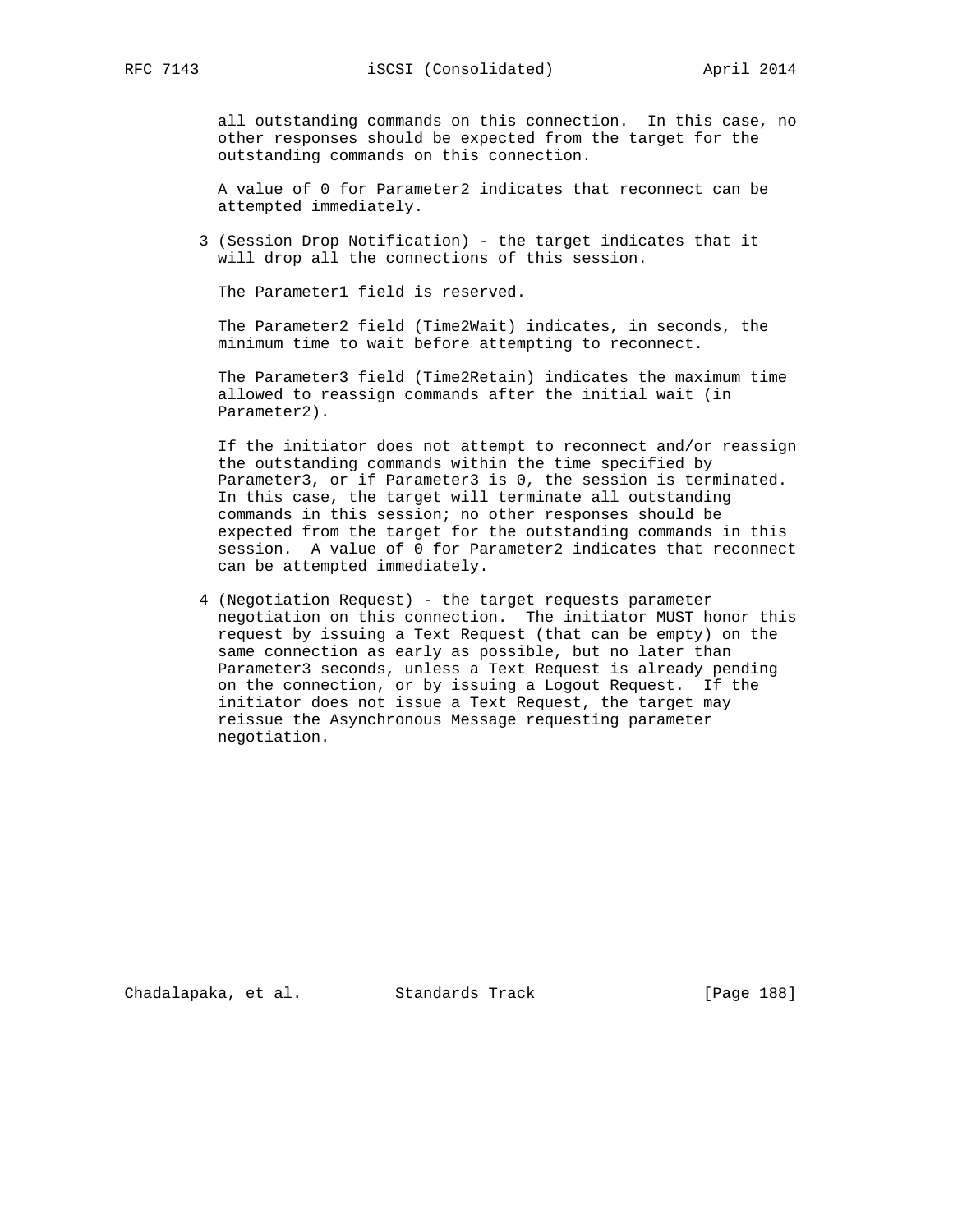- 5 (Task Termination) all active tasks for a LU with a matching LUN field in the Async Message PDU are being terminated. The receiving initiator iSCSI layer MUST respond to this message by taking the following steps, in order:
	- Stop Data-Out transfers on that connection for all active TTTs for the affected LUN quoted in the Async Message PDU.
	- Acknowledge the StatSN of the Async Message PDU via a NOP-Out PDU with ITT=0xffffffff (i.e., non-ping flavor), while copying the LUN field from the Async Message to NOP-Out.

 This value of AsyncEvent, however, MUST NOT be used on an iSCSI session unless the new TaskReporting text key defined in Section 13.23 was negotiated to FastAbort on the session.

 248-255 (Vendor-unique) - vendor-specific iSCSI event. The AsyncVCode details the vendor code, and data MAY accompany the report.

All other event codes are unassigned.

11.9.2. AsyncVCode

 AsyncVCode is a vendor-specific detail code that is only valid if the AsyncEvent field indicates a vendor-specific event. Otherwise, it is reserved.

11.9.3. LUN

 The LUN field MUST be valid if AsyncEvent is 0. Otherwise, this field is reserved.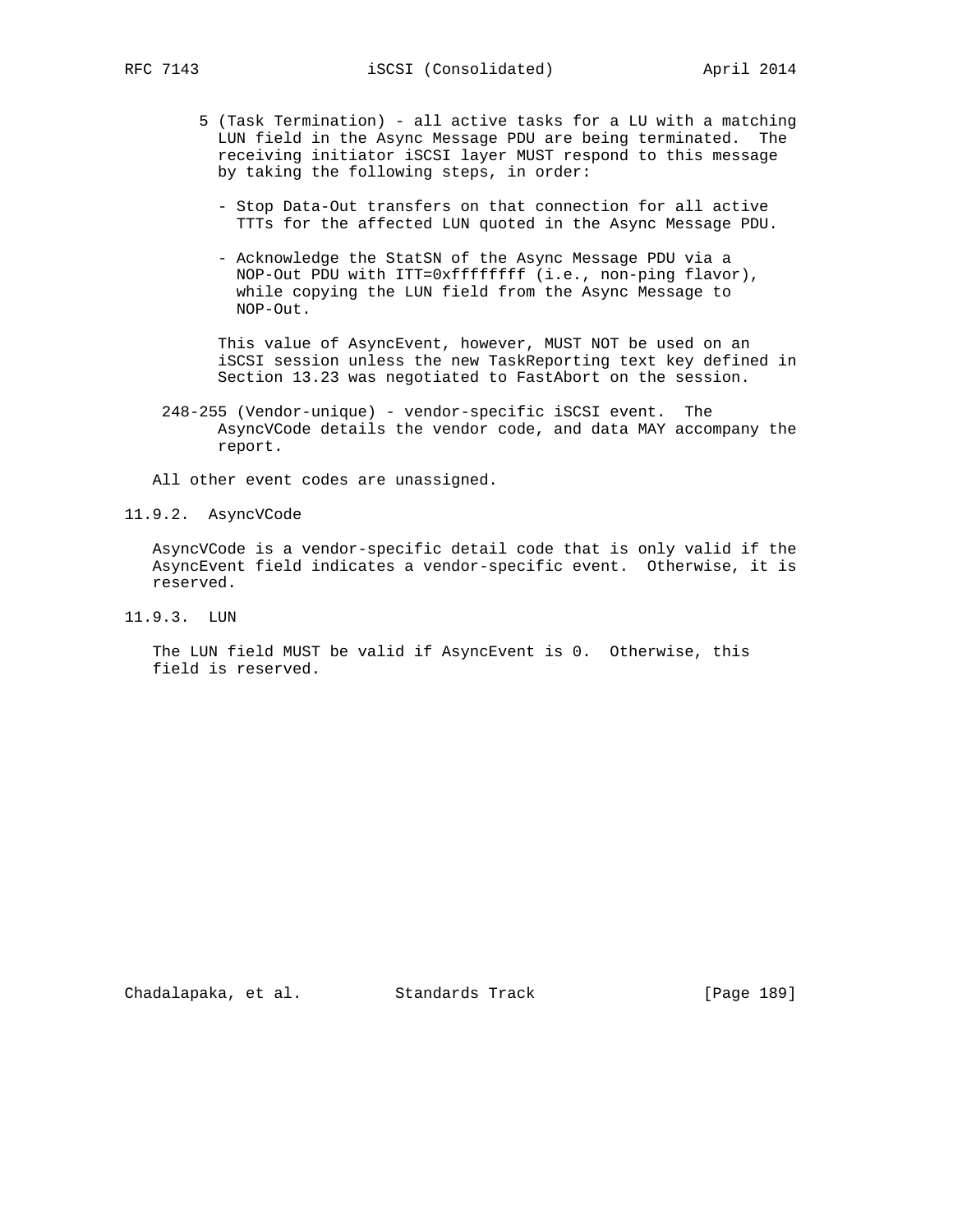11.9.4. Sense Data and iSCSI Event Data

 For a SCSI event, this data accompanies the report in the data segment and identifies the condition.

 For an iSCSI event, additional vendor-unique data MAY accompany the Async event. Initiators MAY ignore the data when not understood, while processing the rest of the PDU.

 If the DataSegmentLength is not 0, the format of the DataSegment is as follows:

| Byte/                                                           |  |  |  |  |  |            |  |  |  |  |  |  |  |
|-----------------------------------------------------------------|--|--|--|--|--|------------|--|--|--|--|--|--|--|
| 0 1 2 3 4 5 6 7 0 1 2 3 4 5 6 7 0 1 2 3 4 5 6 7 0 1 2 3 4 5 6 7 |  |  |  |  |  |            |  |  |  |  |  |  |  |
| 0 SenseLength                                                   |  |  |  |  |  | Sense Data |  |  |  |  |  |  |  |
| x/ Sense Data                                                   |  |  |  |  |  |            |  |  |  |  |  |  |  |
| y/ iSCSI Event Data                                             |  |  |  |  |  |            |  |  |  |  |  |  |  |
| Ζ                                                               |  |  |  |  |  |            |  |  |  |  |  |  |  |

11.9.4.1. SenseLength

 This is the length of Sense Data. When the Sense Data field is empty (e.g., the event is not a SCSI event), SenseLength is 0.

Chadalapaka, et al. Standards Track [Page 190]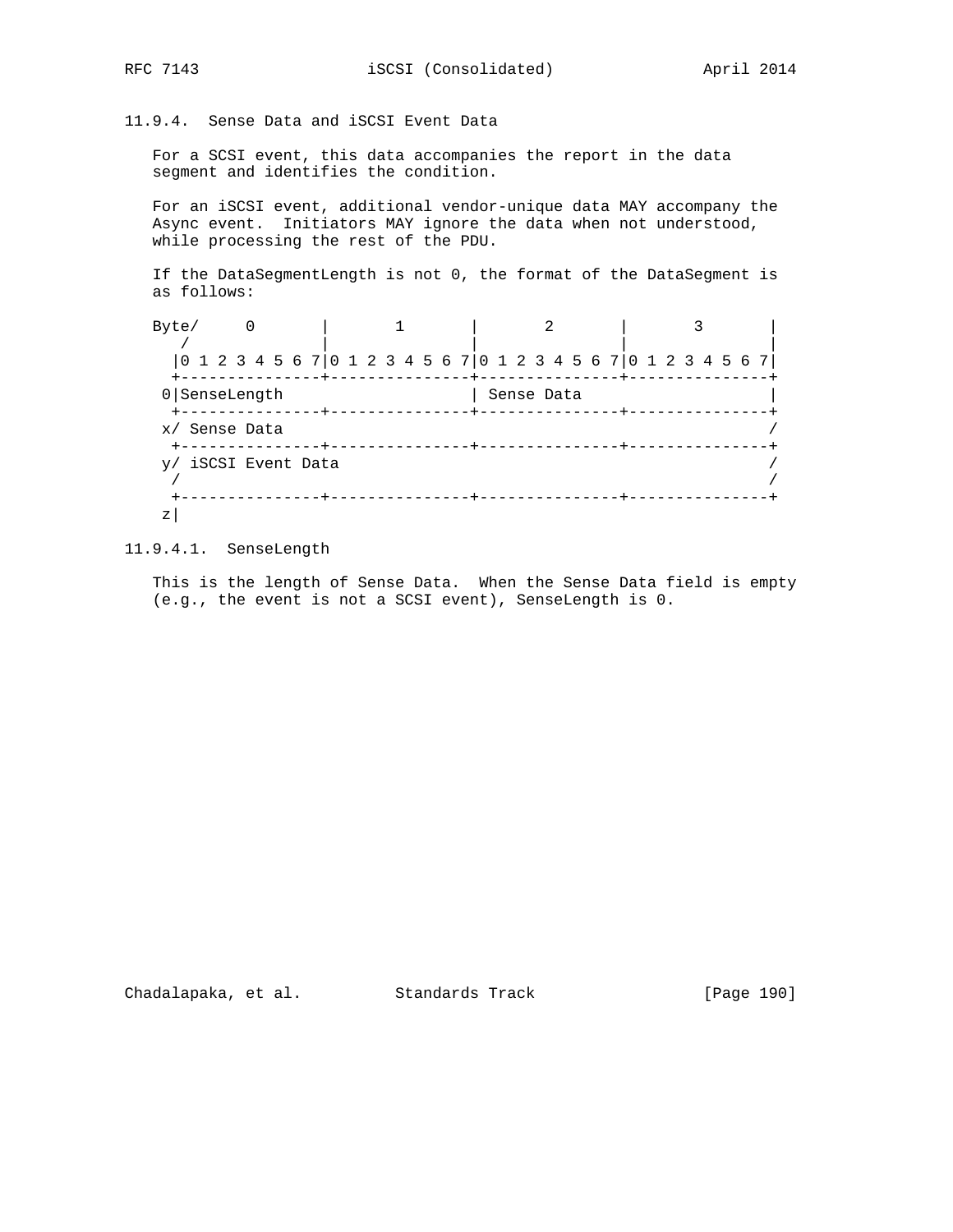# 11.10. Text Request

 The Text Request is provided to allow for the exchange of information and for future extensions. It permits the initiator to inform a target of its capabilities or request some special operations.

|       | Byte/                                                           |                 | - 0 |  |                                   | 1 |  |  |  | 2 |  |  |  | 3 |  |  |
|-------|-----------------------------------------------------------------|-----------------|-----|--|-----------------------------------|---|--|--|--|---|--|--|--|---|--|--|
|       | 0 1 2 3 4 5 6 7 0 1 2 3 4 5 6 7 0 1 2 3 4 5 6 7 0 1 2 3 4 5 6 7 |                 |     |  |                                   |   |  |  |  |   |  |  |  |   |  |  |
|       | $0$ . I $0 \times 04$   F   C   Reserved                        |                 |     |  |                                   |   |  |  |  |   |  |  |  |   |  |  |
|       | 4 TotalAHSLength   DataSegmentLength                            |                 |     |  |                                   |   |  |  |  |   |  |  |  |   |  |  |
| 8     |                                                                 | LUN or Reserved |     |  |                                   |   |  |  |  |   |  |  |  |   |  |  |
| 12    |                                                                 |                 |     |  |                                   |   |  |  |  |   |  |  |  |   |  |  |
|       | 16 Initiator Task Tag                                           |                 |     |  |                                   |   |  |  |  |   |  |  |  |   |  |  |
| 20 L  |                                                                 |                 |     |  | Target Transfer Tag or Oxffffffff |   |  |  |  |   |  |  |  |   |  |  |
|       | 24 CmdSN                                                        |                 |     |  |                                   |   |  |  |  |   |  |  |  |   |  |  |
|       | 28 ExpStatSN                                                    |                 |     |  |                                   |   |  |  |  |   |  |  |  |   |  |  |
| $+$ / | 32/ Reserved                                                    |                 |     |  |                                   |   |  |  |  |   |  |  |  |   |  |  |
|       | 48   Header-Digest (optional)                                   |                 |     |  |                                   |   |  |  |  |   |  |  |  |   |  |  |
| $+$ / | / DataSegment (Text)                                            |                 |     |  |                                   |   |  |  |  |   |  |  |  |   |  |  |
|       |                                                                 |                 |     |  | Data-Digest (optional)            |   |  |  |  |   |  |  |  |   |  |  |
|       |                                                                 |                 |     |  |                                   |   |  |  |  |   |  |  |  |   |  |  |

 An initiator MUST NOT have more than one outstanding Text Request on a connection at any given time.

 On a connection failure, an initiator must either explicitly abort any active allegiant text negotiation task or cause such a task to be implicitly terminated by the target.

Chadalapaka, et al. Standards Track [Page 191]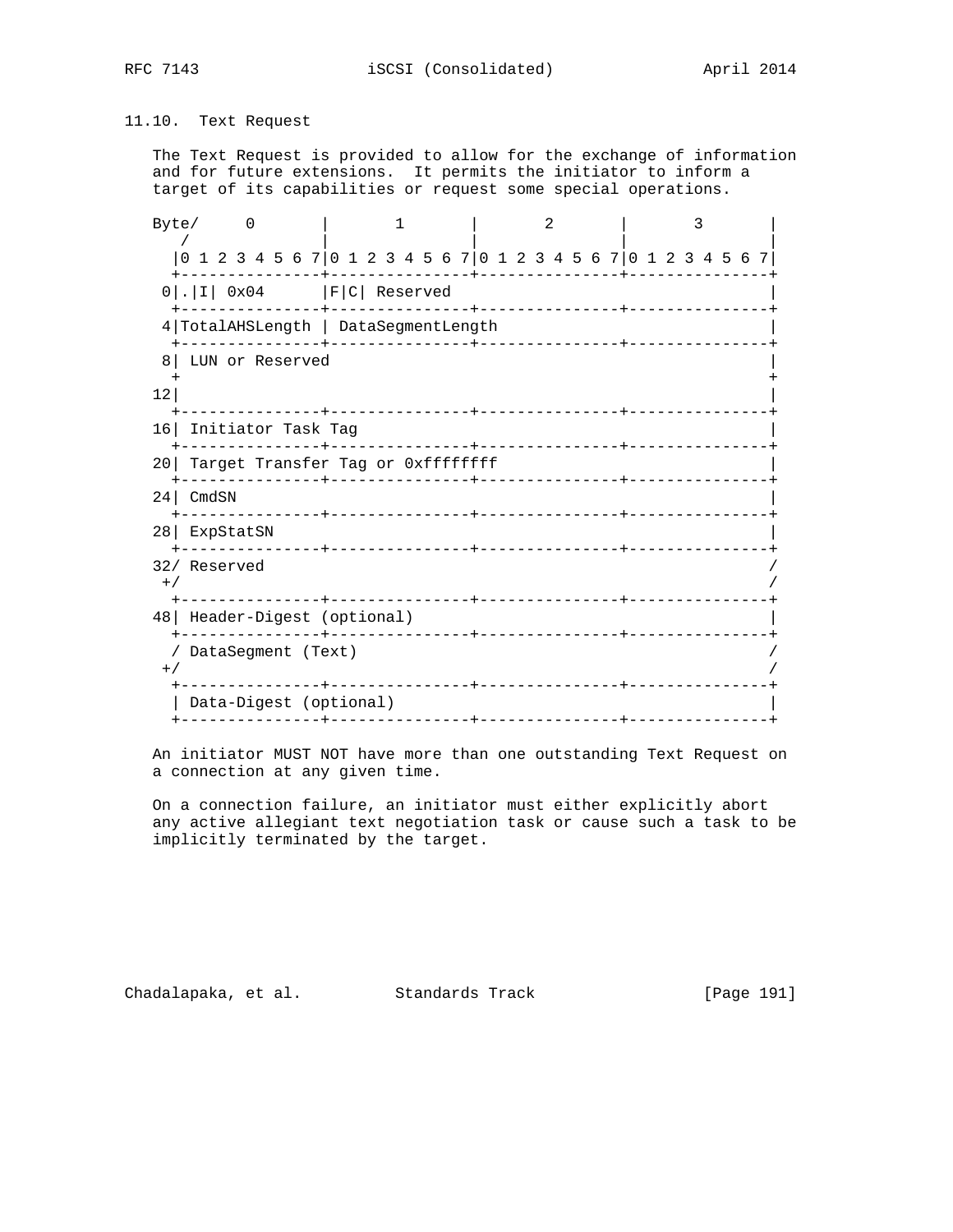## 11.10.1. F (Final) Bit

 When set to 1, this bit indicates that this is the last or only Text Request in a sequence of Text Requests; otherwise, it indicates that more Text Requests will follow.

## 11.10.2. C (Continue) Bit

 When set to 1, this bit indicates that the text (set of key=value pairs) in this Text Request is not complete (it will be continued on subsequent Text Requests); otherwise, it indicates that this Text Request ends a set of key=value pairs. A Text Request with the C bit set to 1 MUST have the F bit set to 0.

11.10.3. Initiator Task Tag

 This is the initiator-assigned identifier for this Text Request. If the command is sent as part of a sequence of Text Requests and responses, the Initiator Task Tag MUST be the same for all the requests within the sequence (similar to linked SCSI commands). The I bit for all requests in a sequence also MUST be the same.

## 11.10.4. Target Transfer Tag

When the Target Transfer Tag is set to the reserved value 0xffffffff, it tells the target that this is a new request, and the target resets any internal state associated with the Initiator Task Tag (resets the current negotiation state).

 The target sets the Target Transfer Tag in a Text Response to a value other than the reserved value Oxffffffff whenever it indicates that it has more data to send or more operations to perform that are associated with the specified Initiator Task Tag. It MUST do so whenever it sets the F bit to 0 in the response. By copying the Target Transfer Tag from the response to the next Text Request, the initiator tells the target to continue the operation for the specific Initiator Task Tag. The initiator MUST ignore the Target Transfer Tag in the Text Response when the F bit is set to 1.

 This mechanism allows the initiator and target to transfer a large amount of textual data over a sequence of text-command/text-response exchanges or to perform extended negotiation sequences.

 If the Target Transfer Tag is not 0xffffffff, the LUN field MUST be sent by the target in the Text Response.

Chadalapaka, et al. Standards Track [Page 192]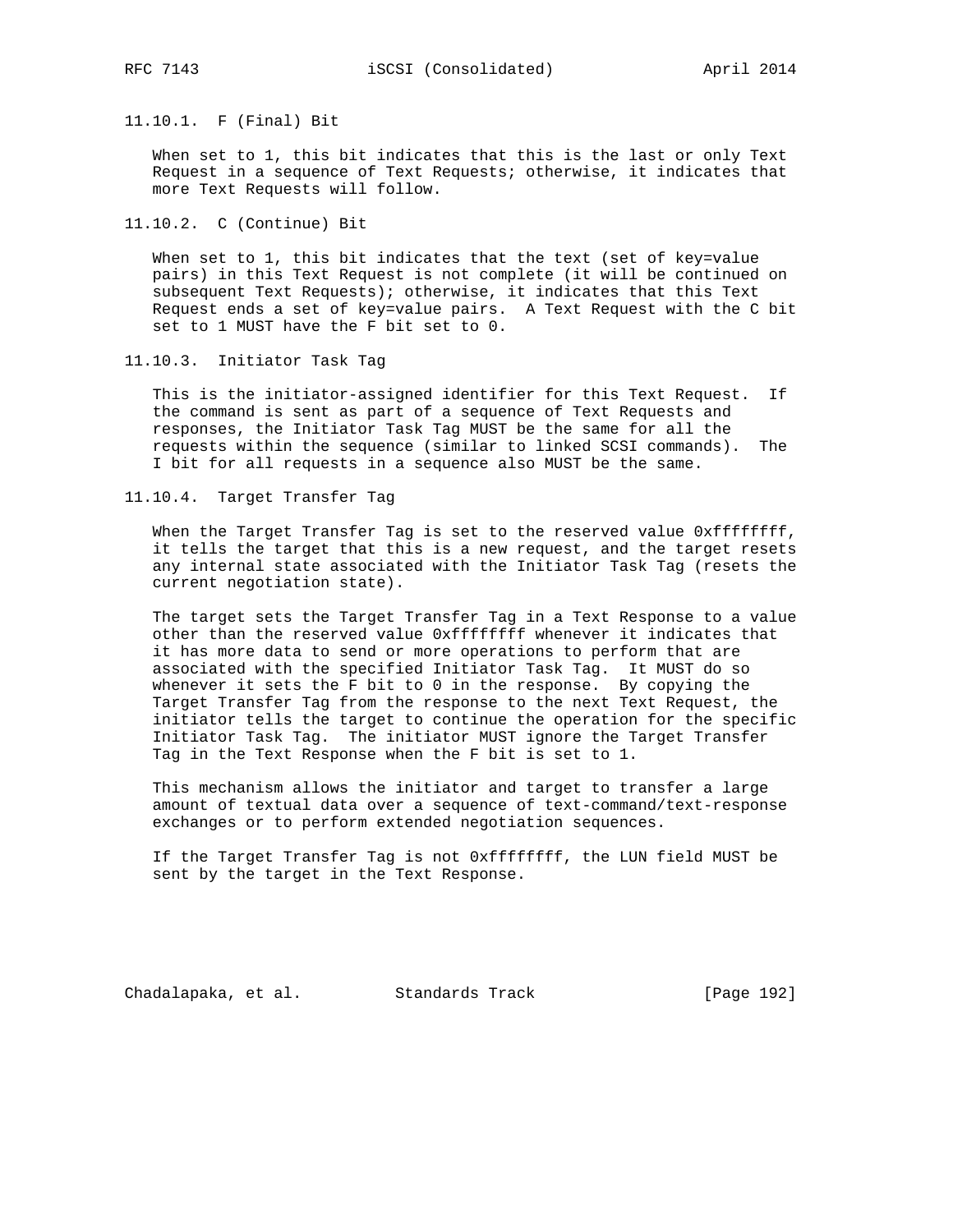A target MAY reset its internal negotiation state if an exchange is stalled by the initiator for a long time or if it is running out of resources.

Long Text Responses are handled as shown in the following example:

 I->T Text SendTargets=All (F = 1, TTT = 0xffffffff)  $T->I$  Text <part 1> ( $F = 0$ , TTT =  $0x12345678$ )  $I->T$  Text <empty>  $(F = 1, TTT = 0x12345678)$  $T->I$  Text <part 2> (F = 0, TTT = 0x12345678)  $I->T$  Text <empty> (F = 1, TTT =  $0x12345678$ ) ... T->I Text <part n>  $(F = 1, TTT = 0xffffffff)$ 

# 11.10.5. Text

 The data lengths of a Text Request MUST NOT exceed the iSCSI target MaxRecvDataSegmentLength (a parameter that is negotiated per connection and per direction). The text format is specified in Section 6.2.

 Sections 12 and 13 list some basic Text key=value pairs, some of which can be used in Login Requests/Responses and some in Text Requests/Responses.

 A key=value pair can span Text Request or Text Response boundaries. A key=value pair can start in one PDU and continue on the next. In other words, the end of a PDU does not necessarily signal the end of a key=value pair.

 The target responds by sending its response back to the initiator. The response text format is similar to the request text format. The Text Response MAY refer to key=value pairs presented in an earlier Text Request, and the text in the request may refer to earlier responses.

Section 6.2 details the rules for the Text Requests and Responses.

 Text operations are usually meant for parameter setting/negotiations but can also be used to perform some long-lasting operations.

Chadalapaka, et al. Standards Track [Page 193]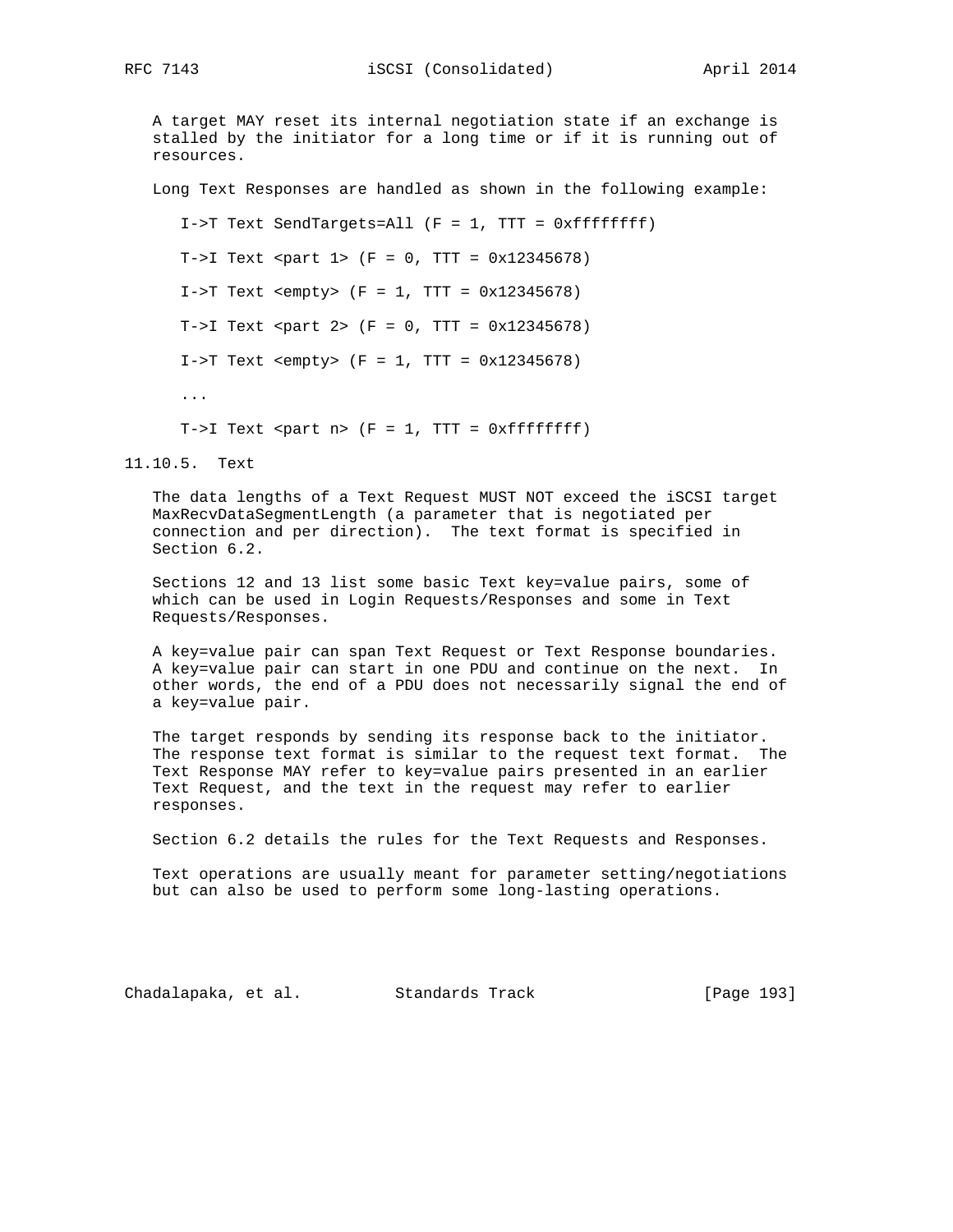RFC 7143 **iSCSI** (Consolidated) April 2014

 Text operations that take a long time should be placed in their own Text Request.

11.11. Text Response

 The Text Response PDU contains the target's responses to the initiator's Text Request. The format of the Text field matches that of the Text Request.

|                 | Byte/                                                           | 0                                             |  |                |  | 1 |                    |  |             | $\mathfrak{D}$ |  |  |                                | 3 |  |  |
|-----------------|-----------------------------------------------------------------|-----------------------------------------------|--|----------------|--|---|--------------------|--|-------------|----------------|--|--|--------------------------------|---|--|--|
|                 | 0 1 2 3 4 5 6 7 0 1 2 3 4 5 6 7 0 1 2 3 4 5 6 7 0 1 2 3 4 5 6 7 |                                               |  |                |  |   |                    |  |             |                |  |  |                                |   |  |  |
|                 | $0 . .$ 0x24   F C  Reserved                                    |                                               |  |                |  |   | ----+------------- |  |             |                |  |  |                                |   |  |  |
|                 | 4 TotalAHSLength   DataSegmentLength                            |                                               |  | -+------------ |  |   |                    |  |             |                |  |  | ____________________________   |   |  |  |
| 8               | LUN or Reserved                                                 |                                               |  |                |  |   |                    |  |             |                |  |  |                                |   |  |  |
| 12              |                                                                 |                                               |  |                |  |   |                    |  |             |                |  |  |                                |   |  |  |
|                 | 16 Initiator Task Tag                                           |                                               |  |                |  |   |                    |  |             |                |  |  |                                |   |  |  |
| 20 <sub>1</sub> | Target Transfer Tag or 0xffffffff                               |                                               |  |                |  |   |                    |  |             |                |  |  |                                |   |  |  |
| 24 <sub>1</sub> | StatSN                                                          | ------------- <del>-</del> ------------------ |  |                |  |   |                    |  |             |                |  |  | ---------------+------         |   |  |  |
| 28 <sup>1</sup> | ExpCmdSN                                                        |                                               |  |                |  |   |                    |  |             |                |  |  |                                |   |  |  |
| 32              | MaxCmdSN                                                        | --------------+----------------               |  |                |  |   |                    |  |             |                |  |  | ______________________________ |   |  |  |
| $+$ /           | 36/ Reserved                                                    |                                               |  |                |  |   |                    |  |             |                |  |  |                                |   |  |  |
|                 | 48   Header-Digest (optional)                                   |                                               |  |                |  |   |                    |  | ----------- |                |  |  |                                |   |  |  |
| $+$ /           | / DataSegment (Text)                                            |                                               |  |                |  |   |                    |  |             |                |  |  |                                |   |  |  |
|                 | Data-Digest (optional)                                          | -------------- <b>-</b> ------                |  |                |  |   |                    |  |             |                |  |  | <u>_+___________</u>           |   |  |  |

11.11.1. F (Final) Bit

 When set to 1, in response to a Text Request with the Final bit set to 1, the F bit indicates that the target has finished the whole operation. Otherwise, if set to 0 in response to a Text Request with the Final Bit set to 1, it indicates that the target has more work to

Chadalapaka, et al. Standards Track [Page 194]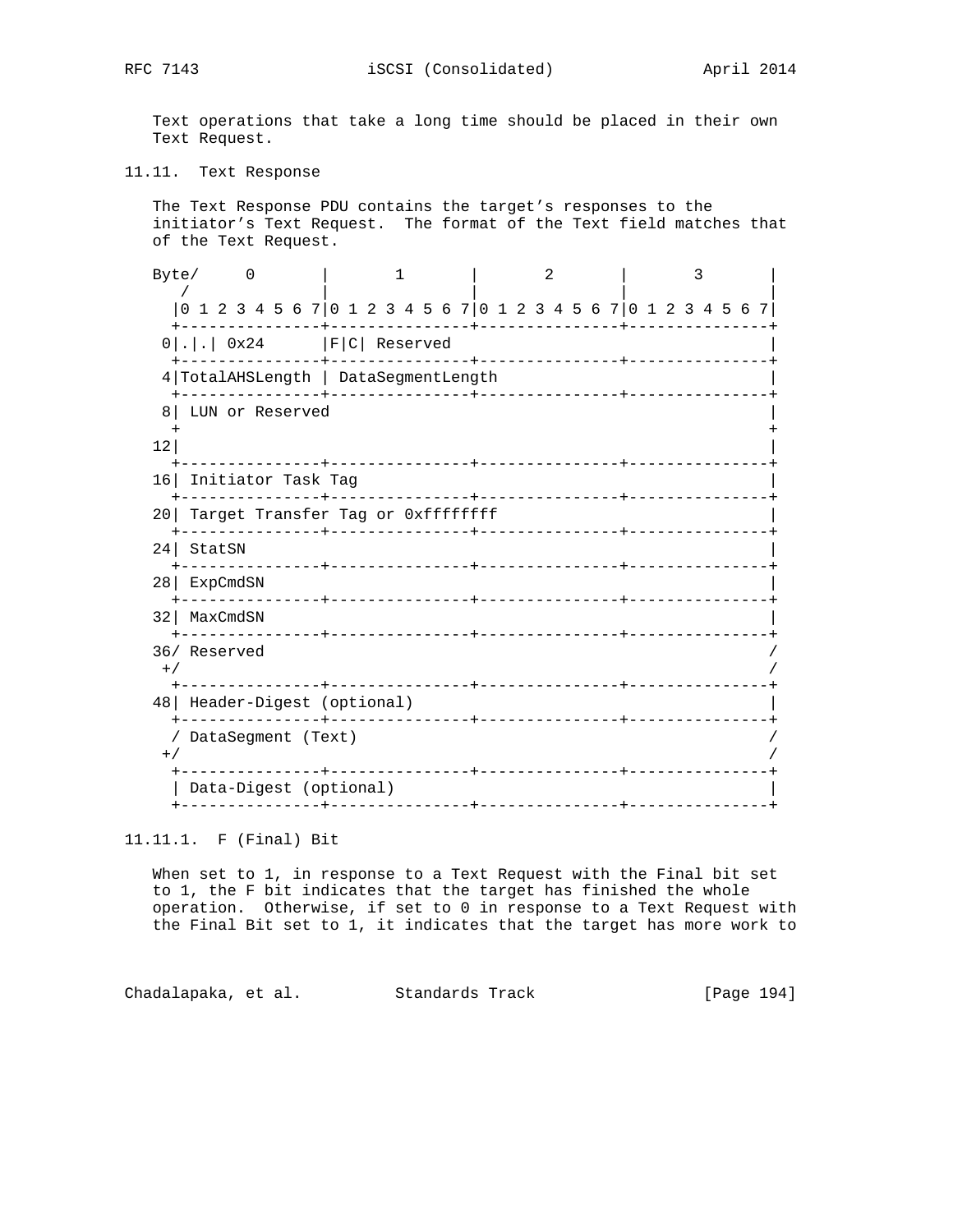do (invites a follow-on Text Request). A Text Response with the F bit set to 1 in response to a Text Request with the F bit set to 0 is a protocol error.

 A Text Response with the F bit set to 1 MUST NOT contain key=value pairs that may require additional answers from the initiator.

 A Text Response with the F bit set to 1 MUST have a Target Transfer Tag field set to the reserved value 0xffffffff.

 A Text Response with the F bit set to 0 MUST have a Target Transfer Tag field set to a value other than the reserved value 0xffffffff.

11.11.2. C (Continue) Bit

When set to 1, this bit indicates that the text (set of key=value pairs) in this Text Response is not complete (it will be continued on subsequent Text Responses); otherwise, it indicates that this Text Response ends a set of key=value pairs. A Text Response with the C bit set to 1 MUST have the F bit set to 0.

11.11.3. Initiator Task Tag

 The Initiator Task Tag matches the tag used in the initial Text Request.

11.11.4. Target Transfer Tag

 When a target has more work to do (e.g., cannot transfer all the remaining text data in a single Text Response or has to continue the negotiation) and has enough resources to proceed, it MUST set the Target Transfer Tag to a value other than the reserved value 0xffffffff. Otherwise, the Target Transfer Tag MUST be set to 0xffffffff.

When the Target Transfer Tag is not 0xffffffff, the LUN field may be significant.

 The initiator MUST copy the Target Transfer Tag and LUN in its next request to indicate that it wants the rest of the data.

 When the target receives a Text Request with the Target Transfer Tag set to the reserved value 0xffffffff, it resets its internal information (resets state) associated with the given Initiator Task Tag (restarts the negotiation).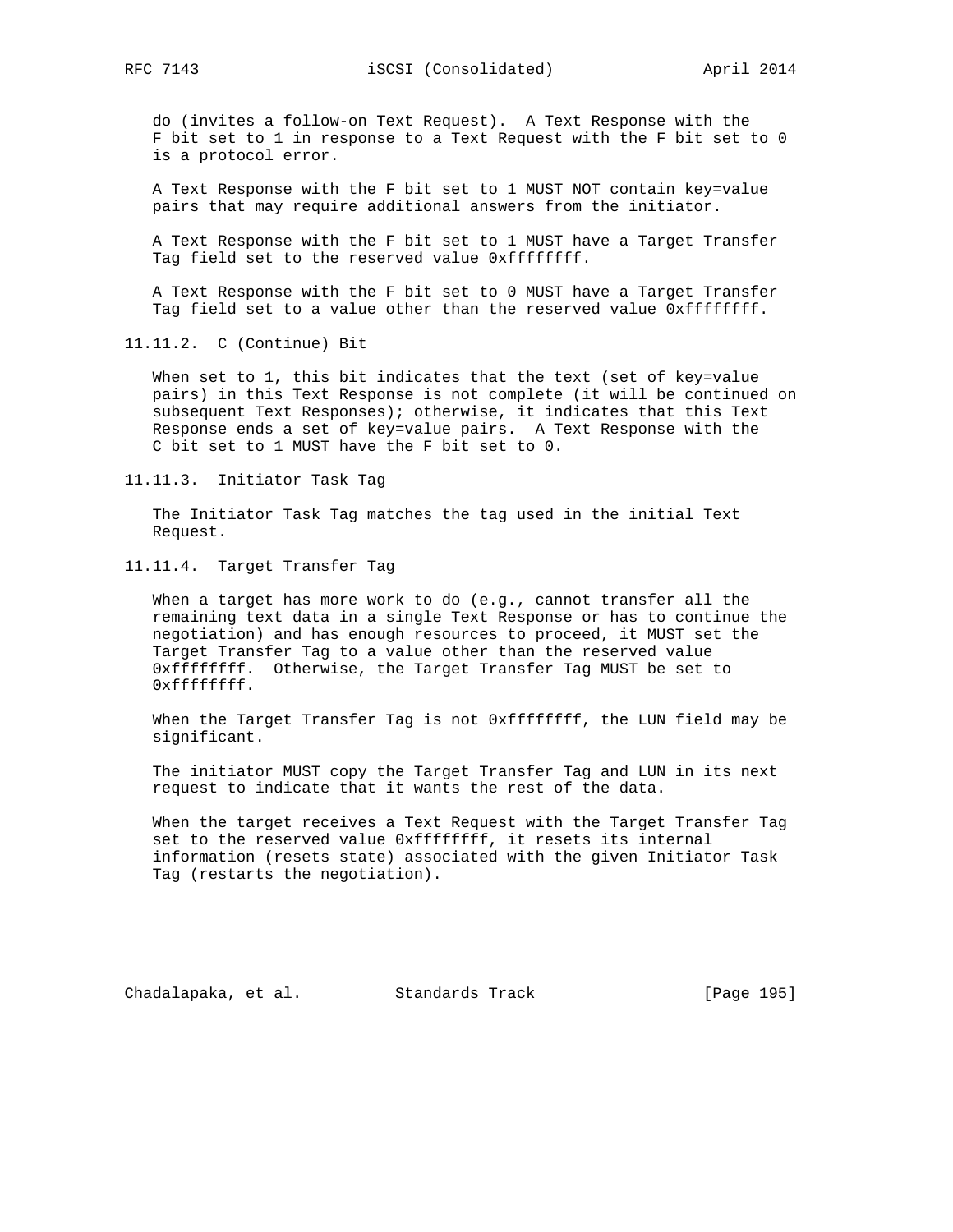When a target cannot finish the operation in a single Text Response and does not have enough resources to continue, it rejects the Text Request with the appropriate Reject code.

 A target may reset its internal state associated with an Initiator Task Tag (the current negotiation state) as expressed through the Target Transfer Tag if the initiator fails to continue the exchange for some time. The target may reject subsequent Text Requests with the Target Transfer Tag set to the "stale" value.

11.11.5. StatSN

The target StatSN variable is advanced by each Text Response sent.

11.11.6. Text Response Data

 The data lengths of a Text Response MUST NOT exceed the iSCSI initiator MaxRecvDataSegmentLength (a parameter that is negotiated per connection and per direction).

 The text in the Text Response Data is governed by the same rules as the text in the Text Request Data (see Section 11.11.2).

 Although the initiator is the requesting party and controls the request-response initiation and termination, the target can offer key=value pairs of its own as part of a sequence and not only in response to the initiator.

11.12. Login Request

 After establishing a TCP connection between an initiator and a target, the initiator MUST start a Login Phase to gain further access to the target's resources.

 The Login Phase (see Section 6.3) consists of a sequence of Login Requests and Login Responses that carry the same Initiator Task Tag.

Login Requests are always considered as immediate.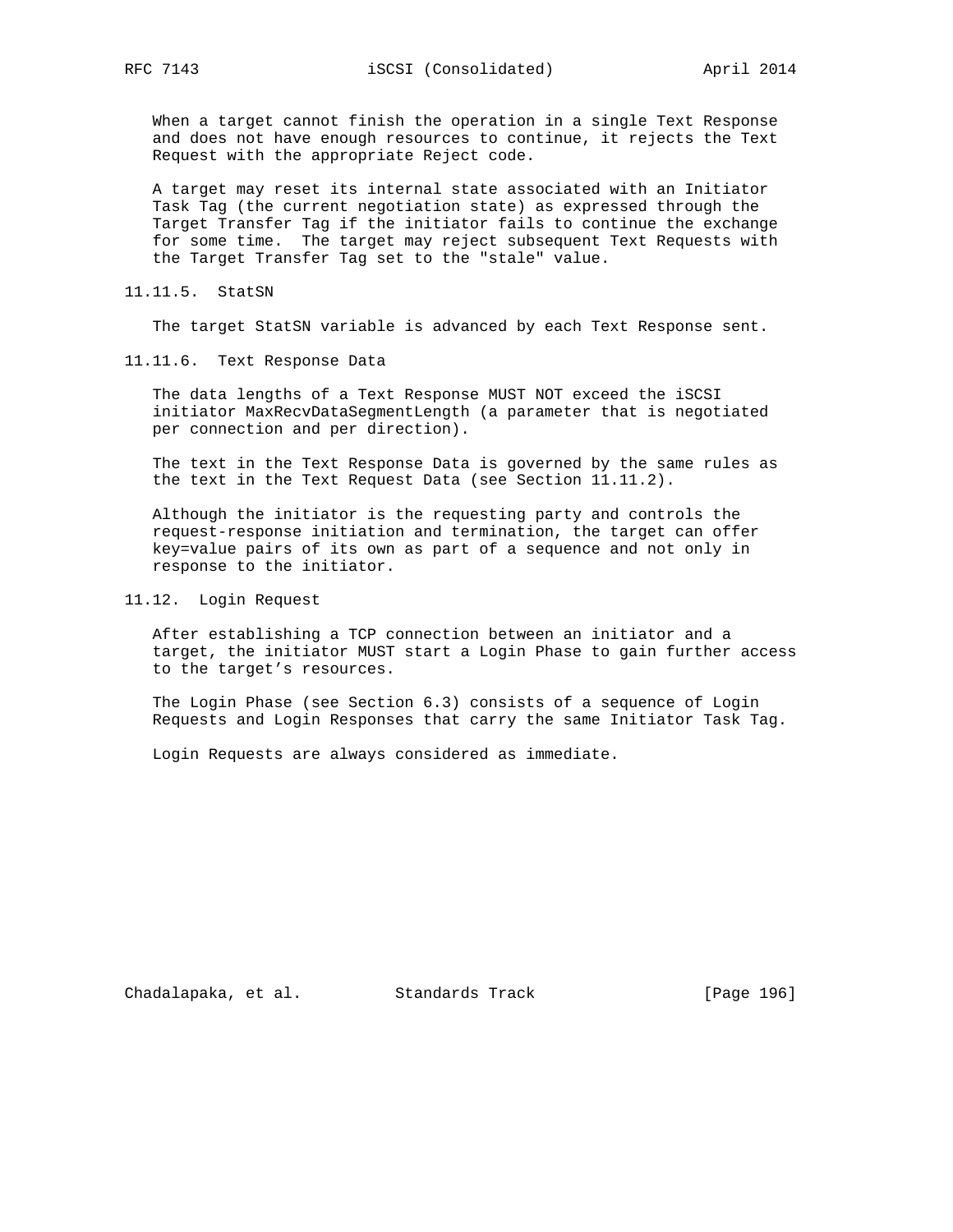|                 | Byte/                                                           | $\Omega$ |                       |  | ı. |          |      |          | 2 |  |  | 3 |  |
|-----------------|-----------------------------------------------------------------|----------|-----------------------|--|----|----------|------|----------|---|--|--|---|--|
|                 | 0 1 2 3 4 5 6 7 0 1 2 3 4 5 6 7 0 1 2 3 4 5 6 7 0 1 2 3 4 5 6 7 |          |                       |  |    |          |      |          |   |  |  |   |  |
|                 | $0 .  1 $ 0x03  T C . . CSG NSG  Version-max   Version-min      |          |                       |  |    |          |      |          |   |  |  |   |  |
|                 | 4 TotalAHSLength   DataSegmentLength                            |          |                       |  |    |          |      |          |   |  |  |   |  |
| 8 <sup>1</sup>  | ISID                                                            |          |                       |  |    |          |      |          |   |  |  |   |  |
| 12              |                                                                 |          |                       |  |    |          | TSIH |          |   |  |  |   |  |
| 16              |                                                                 |          | Initiator Task Tag    |  |    |          |      |          |   |  |  |   |  |
| 20 <sub>1</sub> | <b>CID</b>                                                      |          |                       |  |    |          |      | Reserved |   |  |  |   |  |
| 24 <sub>1</sub> | CmdSN                                                           |          |                       |  |    |          |      |          |   |  |  |   |  |
| 28 <sup>1</sup> |                                                                 |          | ExpStatSN or Reserved |  |    |          |      |          |   |  |  |   |  |
| 32              | Reserved                                                        |          |                       |  |    |          |      |          |   |  |  |   |  |
| 36              | Reserved                                                        |          |                       |  |    |          |      |          |   |  |  |   |  |
| $+$ /           | 40/ Reserved                                                    |          |                       |  |    | -------+ |      |          |   |  |  |   |  |
| $+$ /           | 48/ DataSegment - Login Parameters in Text Request Format       |          |                       |  |    |          |      |          |   |  |  |   |  |
|                 |                                                                 |          |                       |  |    |          |      |          |   |  |  |   |  |

11.12.1. T (Transit) Bit

 When set to 1, this bit indicates that the initiator is ready to transit to the next stage.

 If the T bit is set to 1 and the NSG is set to FullFeaturePhase, then this also indicates that the initiator is ready for the Login Final-Response (see Section 6.3).

11.12.2. C (Continue) Bit

When set to 1, this bit indicates that the text (set of key=value pairs) in this Login Request is not complete (it will be continued on subsequent Login Requests); otherwise, it indicates that this Login Request ends a set of key=value pairs. A Login Request with the C bit set to 1 MUST have the T bit set to 0.

Chadalapaka, et al. Standards Track [Page 197]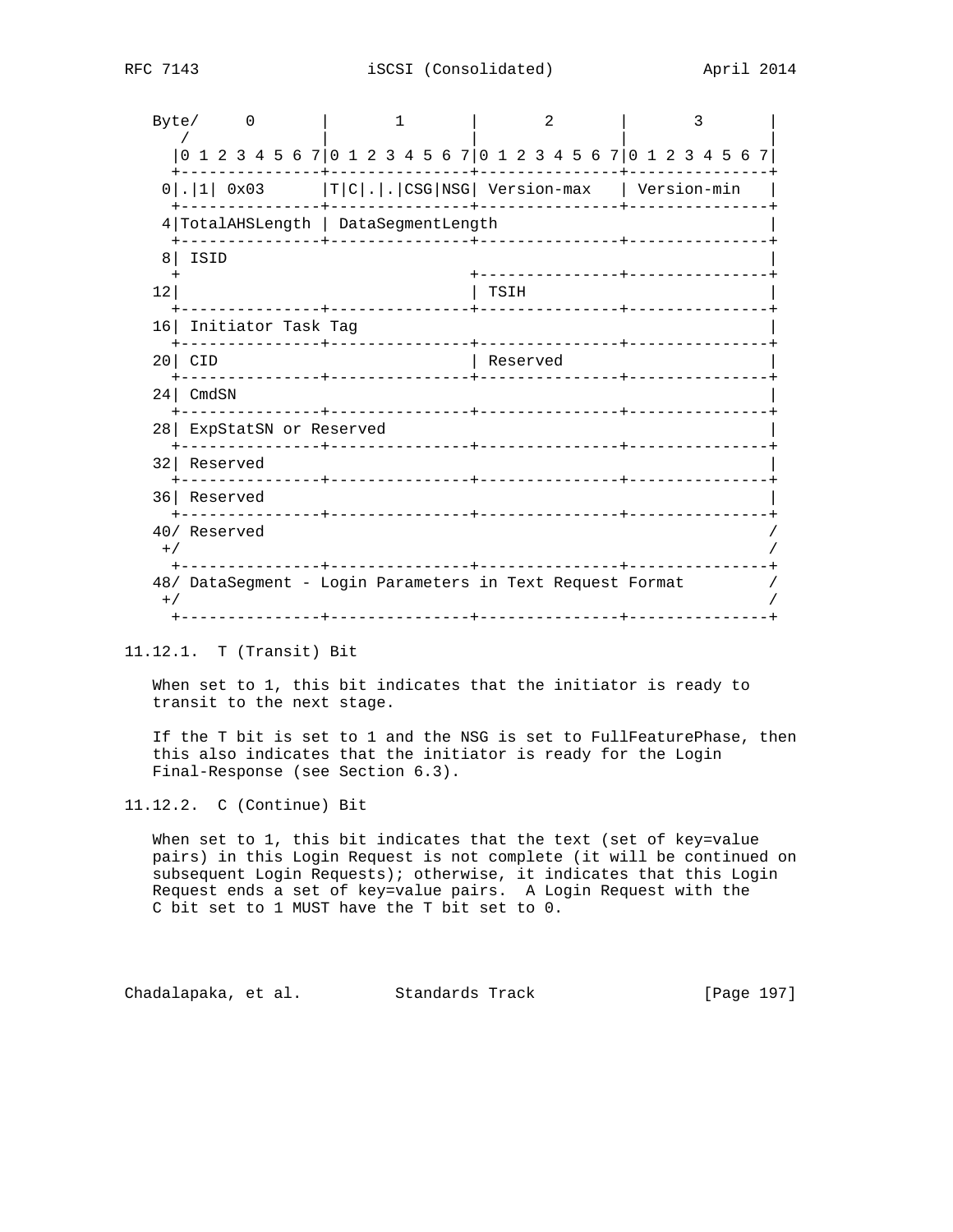11.12.3. CSG and NSG

 Through these fields -- Current Stage (CSG) and Next Stage (NSG) - the Login negotiation requests and responses are associated with a specific stage in the session (SecurityNegotiation, LoginOperationalNegotiation, FullFeaturePhase) and may indicate the next stage to which they want to move (see Section 6.3). The Next Stage value is only valid when the T bit is 1; otherwise, it is reserved.

The stage codes are:

0 - SecurityNegotiation

1 - LoginOperationalNegotiation

3 - FullFeaturePhase

All other codes are reserved.

11.12.4. Version

 The version number for this document is 0x00. Therefore, both Version-min and Version-max MUST be set to 0x00.

11.12.4.1. Version-max

Version-max indicates the maximum version number supported.

 All Login Requests within the Login Phase MUST carry the same Version-max.

The target MUST use the value presented with the first Login Request.

11.12.4.2. Version-min

 All Login Requests within the Login Phase MUST carry the same Version-min. The target MUST use the value presented with the first Login Request.

Chadalapaka, et al. Standards Track [Page 198]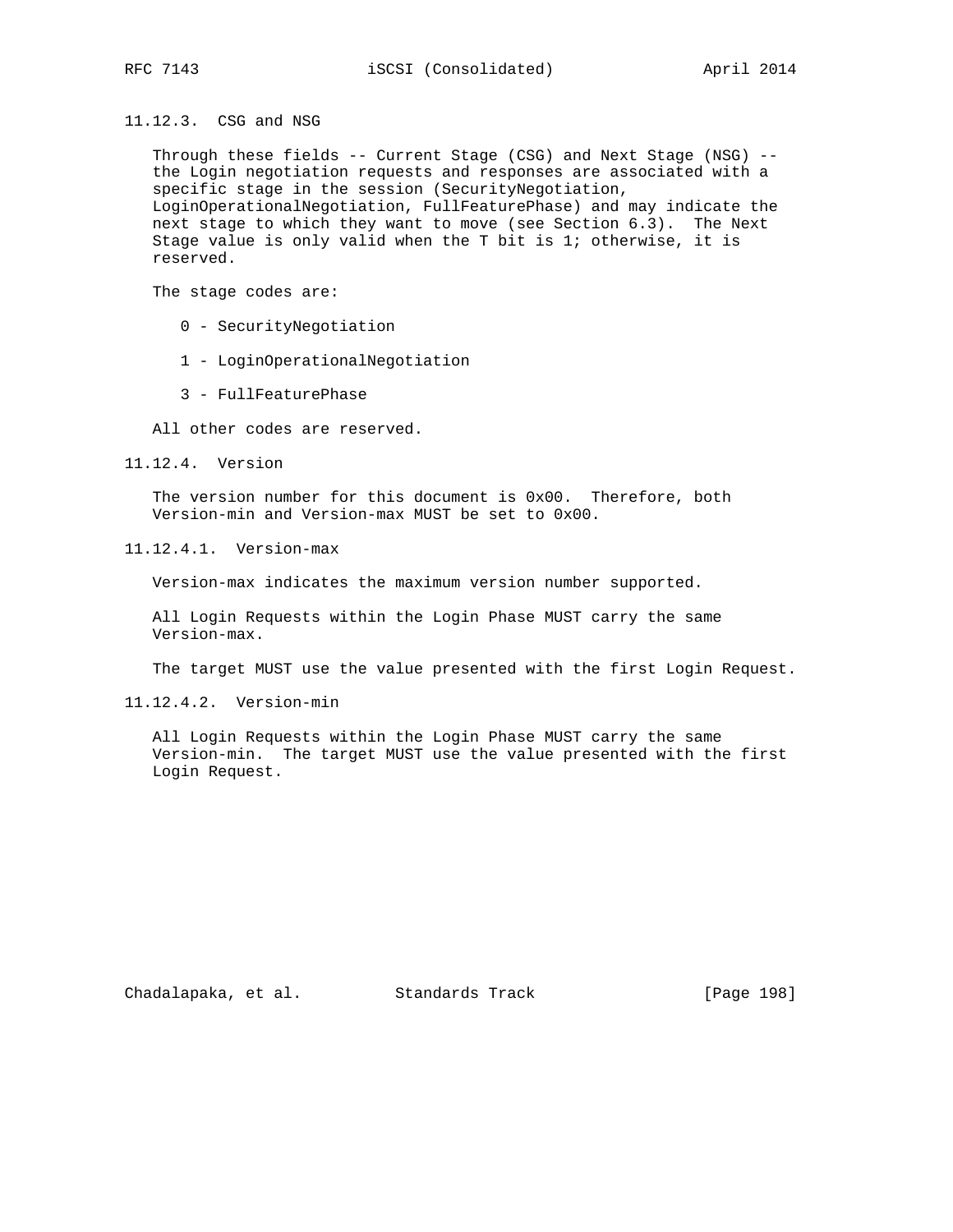11.12.5. ISID This is an initiator-defined component of the session identifier and is structured as follows (see Section 10.1.1 for details): Byte/ 0 | 1 | 2 | 3 | / | | | | |0 1 2 3 4 5 6 7|0 1 2 3 4 5 6 7|0 1 2 3 4 5 6 7|0 1 2 3 4 5 6 7| +---------------+---------------+---------------+---------------+ 8 | T | A | B | C +---------------+---------------+---------------+---------------+  $12$  D  $\qquad$  D +---------------+---------------+ The T field identifies the format and usage of A, B, C, and D as indicated below:  $T$  00b OUI-Format A and B: 22-bit OUI (the I/G and U/L bits are omitted) C and D: 24-bit Qualifier 01b EN: Format (IANA Enterprise Number) A: Reserved B and C: EN (IANA Enterprise Number) D: Qualifier 10b "Random" A: Reserved B and C: Random D: Qualifier 11b A, B, C, and D: Reserved For the T field values 00b and 01b, a combination of A and B (for 00b) or B and C (for 01b) identifies the vendor or organization whose component (software or hardware) generates this ISID. A vendor or Chadalapaka, et al. Standards Track [Page 199]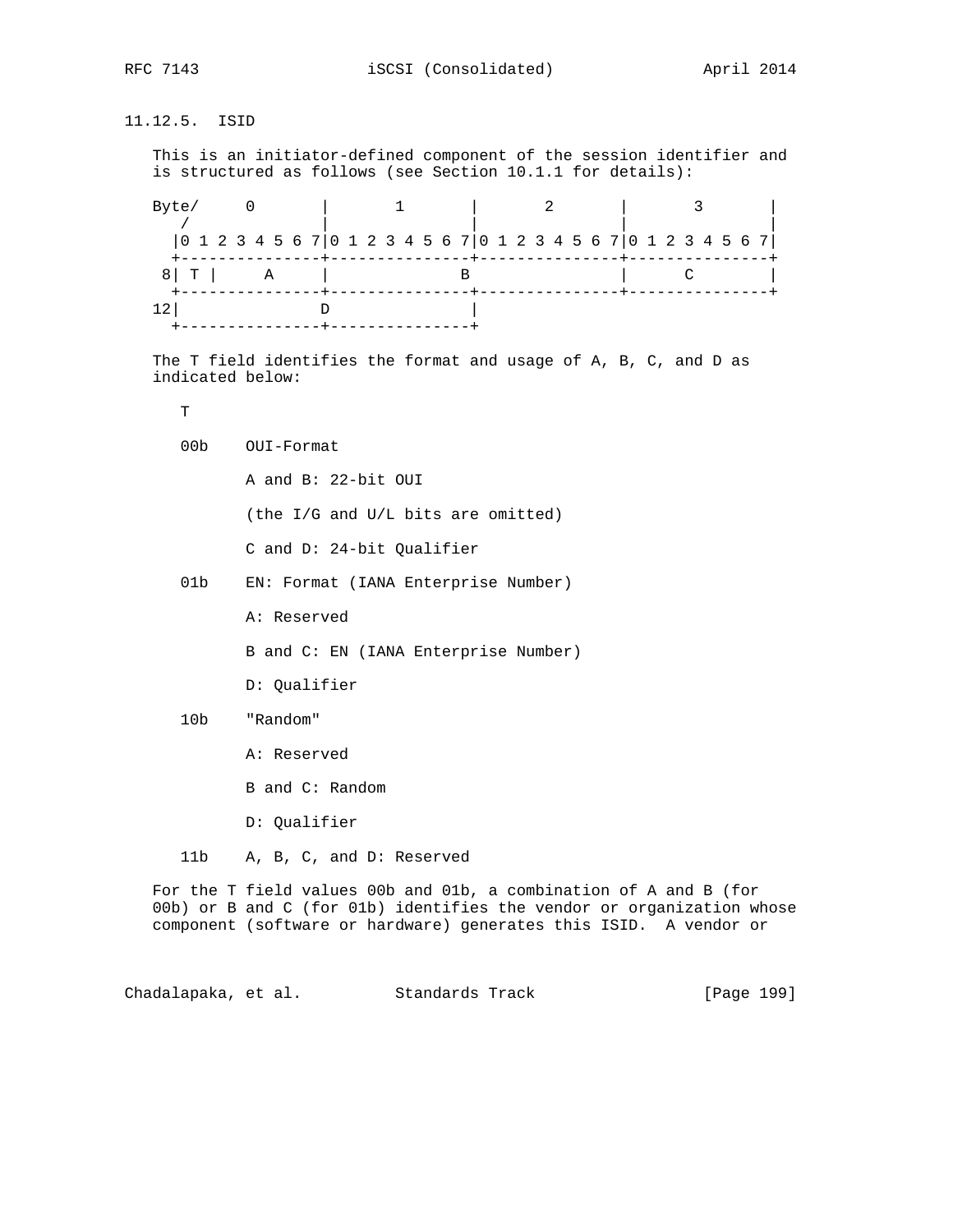organization with one or more OUIs, or one or more Enterprise Numbers, MUST use at least one of these numbers and select the appropriate value for the T field when its components generate ISIDs. An OUI or EN MUST be set in the corresponding fields in network byte order (byte big-endian).

 If the T field is 10b, B and C are set to a random 24-bit unsigned integer value in network byte order (byte big-endian). See [RFC3721] for how this affects the principle of "conservative reuse".

 The Qualifier field is a 16-bit or 24-bit unsigned integer value that provides a range of possible values for the ISID within the selected namespace. It may be set to any value within the constraints specified in the iSCSI protocol (see Sections 4.4.3 and 10.1.1).

The T field value of 11b is reserved.

 If the ISID is derived from something assigned to a hardware adapter or interface by a vendor as a preset default value, it MUST be configurable to a value assigned according to the SCSI port behavior desired by the system in which it is installed (see Sections 10.1.1 and 10.1.2). The resultant ISID MUST also be persistent over power cycles, reboot, card swap, etc.

11.12.6. TSIH

 The TSIH must be set in the first Login Request. The reserved value 0 MUST be used on the first connection for a new session. Otherwise, the TSIH sent by the target at the conclusion of the successful login of the first connection for this session MUST be used. The TSIH identifies to the target the associated existing session for this new connection.

All Login Requests within a Login Phase MUST carry the same TSIH.

 The target MUST check the value presented with the first Login Request and act as specified in Section 6.3.1.

11.12.7. Connection ID (CID)

The CID provides a unique ID for this connection within the session.

All Login Requests within the Login Phase MUST carry the same CID.

The target MUST use the value presented with the first Login Request.

Chadalapaka, et al. Standards Track [Page 200]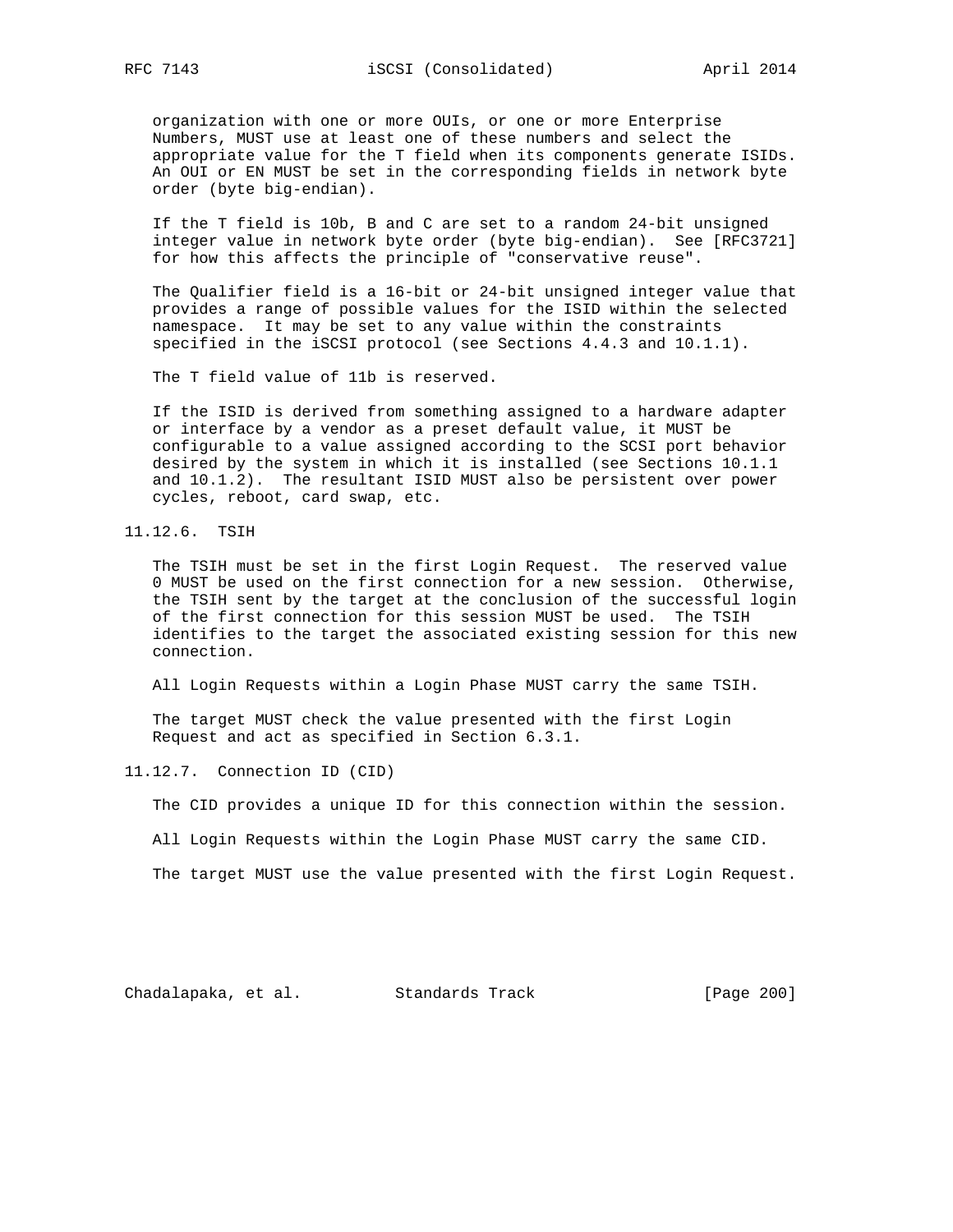A Login Request with a non-zero TSIH and a CID equal to that of an existing connection implies a logout of the connection followed by a login (see Section 6.3.4). For details regarding the implicit Logout Request, see Section 11.14.

## 11.12.8. CmdSN

 The CmdSN is either the initial command sequence number of a session (for the first Login Request of a session -- the "leading" login) or the command sequence number in the command stream if the login is for a new connection in an existing session.

Examples:

- Login on a leading connection: If the leading login carries the CmdSN 123, all other Login Requests in the same Login Phase carry the CmdSN 123, and the first non-immediate command in the Full Feature Phase also carries the CmdSN 123.
- Login on other than a leading connection: If the current CmdSN at the time the first login on the connection is issued is 500, then that PDU carries CmdSN=500. Subsequent Login Requests that are needed to complete this Login Phase may carry a CmdSN higher than 500 if non-immediate requests that were issued on other connections in the same session advance the CmdSN.

 If the Login Request is a leading Login Request, the target MUST use the value presented in the CmdSN as the target value for the ExpCmdSN.

### 11.12.9. ExpStatSN

 For the first Login Request on a connection, this is the ExpStatSN for the old connection, and this field is only valid if the Login Request restarts a connection (see Section 6.3.4).

 For subsequent Login Requests, it is used to acknowledge the Login Responses with their increasing StatSN values.

### 11.12.10. Login Parameters

 The initiator MUST provide some basic parameters in order to enable the target to determine if the initiator may use the target's resources and the initial text parameters for the security exchange.

 All the rules specified in Section 11.10.5 for Text Requests also hold for Login Requests. Keys and their explanations are listed in Section 12 (security negotiation keys) and in Section 13 (operational

Chadalapaka, et al. Standards Track [Page 201]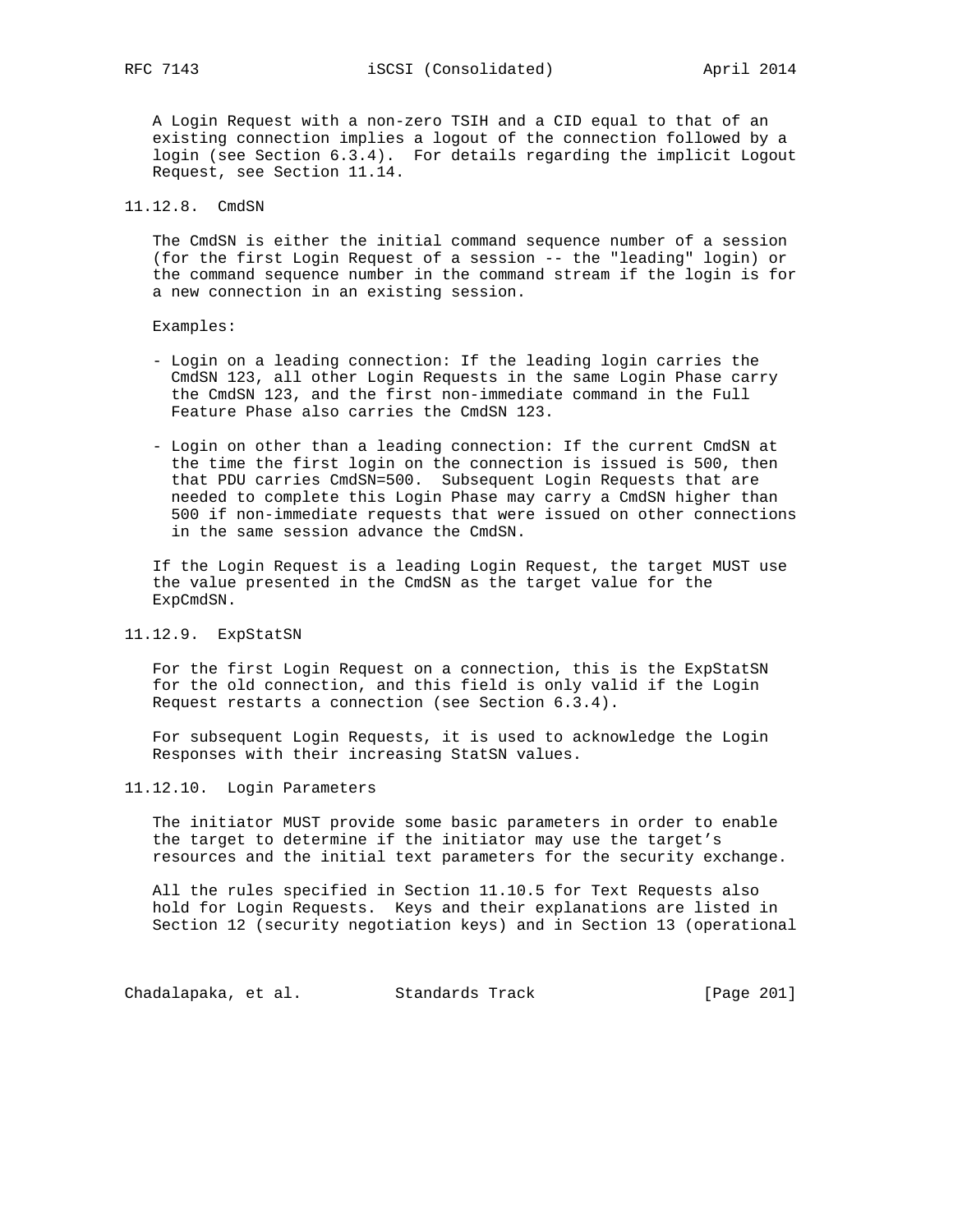parameter negotiation keys). All keys listed in Section 13, except for the X extension formats, MUST be supported by iSCSI initiators and targets. Keys listed in Section 12 only need to be supported when the function to which they refer is mandatory to implement.

# 11.13. Login Response

 The Login Response indicates the progress and/or end of the Login Phase.

| 0 1 2 3 4 5 6 7 0 1 2 3 4 5 6 7 0 1 2 3 4 5 6 7 0 1 2 3 4 5 6 7<br>$0 . .$ 0x23 $ T C . .$ CSG NSG   Version-max   Version-active<br>4 TotalAHSLength   DataSegmentLength<br>ISID<br>8<br>____________________________<br>12<br>TSIH<br>16 Initiator Task Tag<br>Reserved<br>201<br>StatSN<br>24 <sub>1</sub><br>--------------+----------------<br>___________________________<br>ExpCmdSN<br>28 l<br>-------------+----------------<br>_______________ <b>____</b> ___<br>MaxCmdSN<br>32 <br>. <u>.</u><br>36 Status-Class   Status-Detail   Reserved<br>40/ Reserved<br>$+ /$ |  | 3 |  |  | 2 |  |  |  |  |  |  |  | Byte/ |
|----------------------------------------------------------------------------------------------------------------------------------------------------------------------------------------------------------------------------------------------------------------------------------------------------------------------------------------------------------------------------------------------------------------------------------------------------------------------------------------------------------------------------------------------------------------------------------|--|---|--|--|---|--|--|--|--|--|--|--|-------|
|                                                                                                                                                                                                                                                                                                                                                                                                                                                                                                                                                                                  |  |   |  |  |   |  |  |  |  |  |  |  |       |
|                                                                                                                                                                                                                                                                                                                                                                                                                                                                                                                                                                                  |  |   |  |  |   |  |  |  |  |  |  |  |       |
|                                                                                                                                                                                                                                                                                                                                                                                                                                                                                                                                                                                  |  |   |  |  |   |  |  |  |  |  |  |  |       |
|                                                                                                                                                                                                                                                                                                                                                                                                                                                                                                                                                                                  |  |   |  |  |   |  |  |  |  |  |  |  |       |
|                                                                                                                                                                                                                                                                                                                                                                                                                                                                                                                                                                                  |  |   |  |  |   |  |  |  |  |  |  |  |       |
|                                                                                                                                                                                                                                                                                                                                                                                                                                                                                                                                                                                  |  |   |  |  |   |  |  |  |  |  |  |  |       |
|                                                                                                                                                                                                                                                                                                                                                                                                                                                                                                                                                                                  |  |   |  |  |   |  |  |  |  |  |  |  |       |
|                                                                                                                                                                                                                                                                                                                                                                                                                                                                                                                                                                                  |  |   |  |  |   |  |  |  |  |  |  |  |       |
|                                                                                                                                                                                                                                                                                                                                                                                                                                                                                                                                                                                  |  |   |  |  |   |  |  |  |  |  |  |  |       |
|                                                                                                                                                                                                                                                                                                                                                                                                                                                                                                                                                                                  |  |   |  |  |   |  |  |  |  |  |  |  |       |
|                                                                                                                                                                                                                                                                                                                                                                                                                                                                                                                                                                                  |  |   |  |  |   |  |  |  |  |  |  |  |       |
|                                                                                                                                                                                                                                                                                                                                                                                                                                                                                                                                                                                  |  |   |  |  |   |  |  |  |  |  |  |  |       |
| 48/ DataSegment - Login Parameters in Text Request Format<br>$+$ /                                                                                                                                                                                                                                                                                                                                                                                                                                                                                                               |  |   |  |  |   |  |  |  |  |  |  |  |       |

11.13.1. Version-max

This is the highest version number supported by the target.

 All Login Responses within the Login Phase MUST carry the same Version-max.

Chadalapaka, et al. Standards Track [Page 202]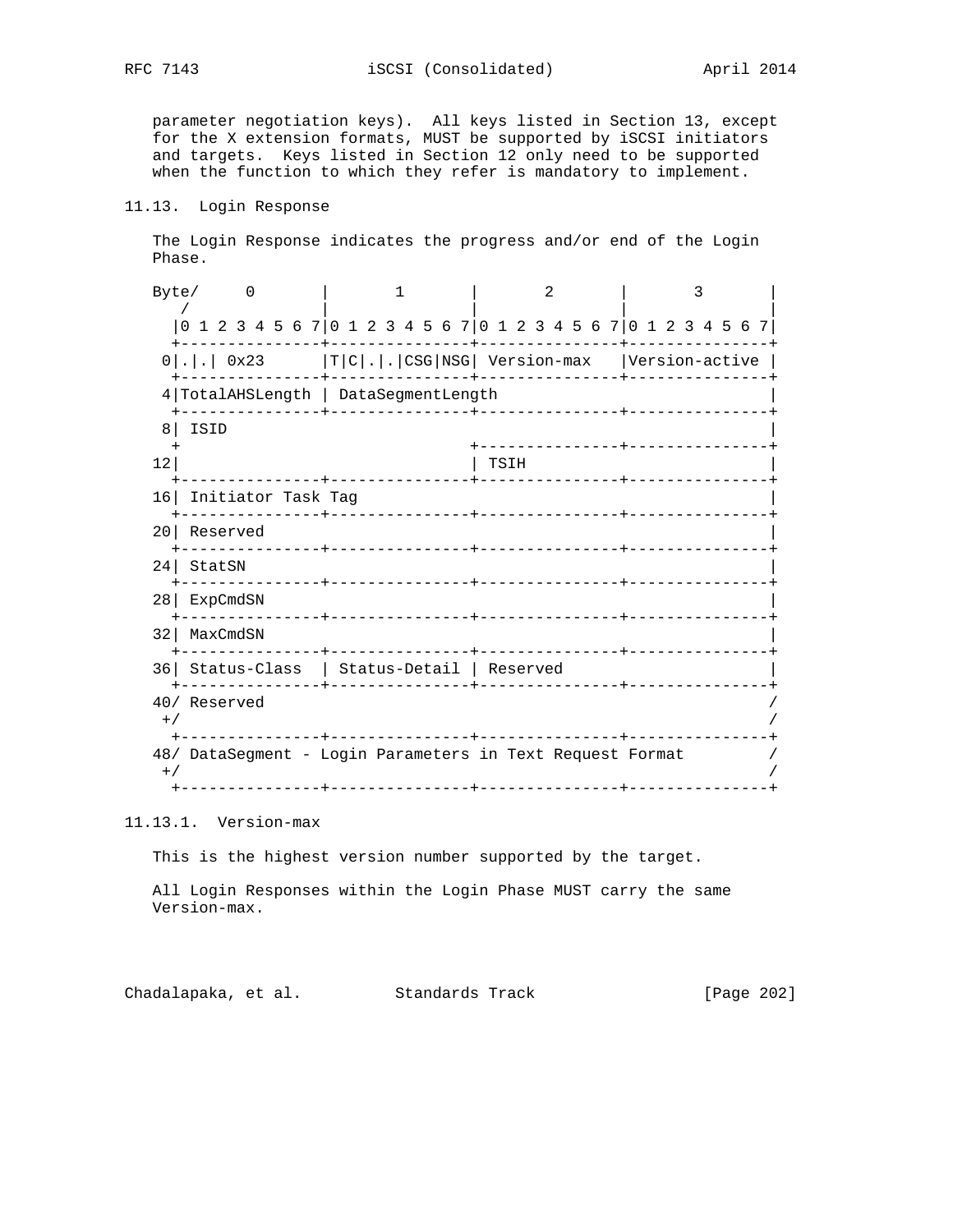The initiator MUST use the value presented as a response to the first Login Request.

11.13.2. Version-active

 Version-active indicates the highest version supported by the target and initiator. If the target does not support a version within the range specified by the initiator, the target rejects the login and this field indicates the lowest version supported by the target.

 All Login Responses within the Login Phase MUST carry the same Version-active.

 The initiator MUST use the value presented as a response to the first Login Request.

11.13.3. TSIH

 The TSIH is the target-assigned session-identifying handle. Its internal format and content are not defined by this protocol, except for the value 0, which is reserved. With the exception of the Login Final-Response in a new session, this field should be set to the TSIH provided by the initiator in the Login Request. For a new session, the target MUST generate a non-zero TSIH and ONLY return it in the Login Final-Response (see Section 6.3).

11.13.4. StatSN

 For the first Login Response (the response to the first Login Request), this is the starting status sequence number for the connection. The next response of any kind -- including the next Login Response, if any, in the same Login Phase -- will carry this number + 1. This field is only valid if the Status-Class is 0.

11.13.5. Status-Class and Status-Detail

 The Status returned in a Login Response indicates the execution status of the Login Phase. The status includes:

Status-Class

Status-Detail

A Status-Class of 0 indicates success.

 A non-zero Status-Class indicates an exception. In this case, Status-Class is sufficient for a simple initiator to use when handling exceptions, without having to look at the Status-Detail.

Chadalapaka, et al. Standards Track [Page 203]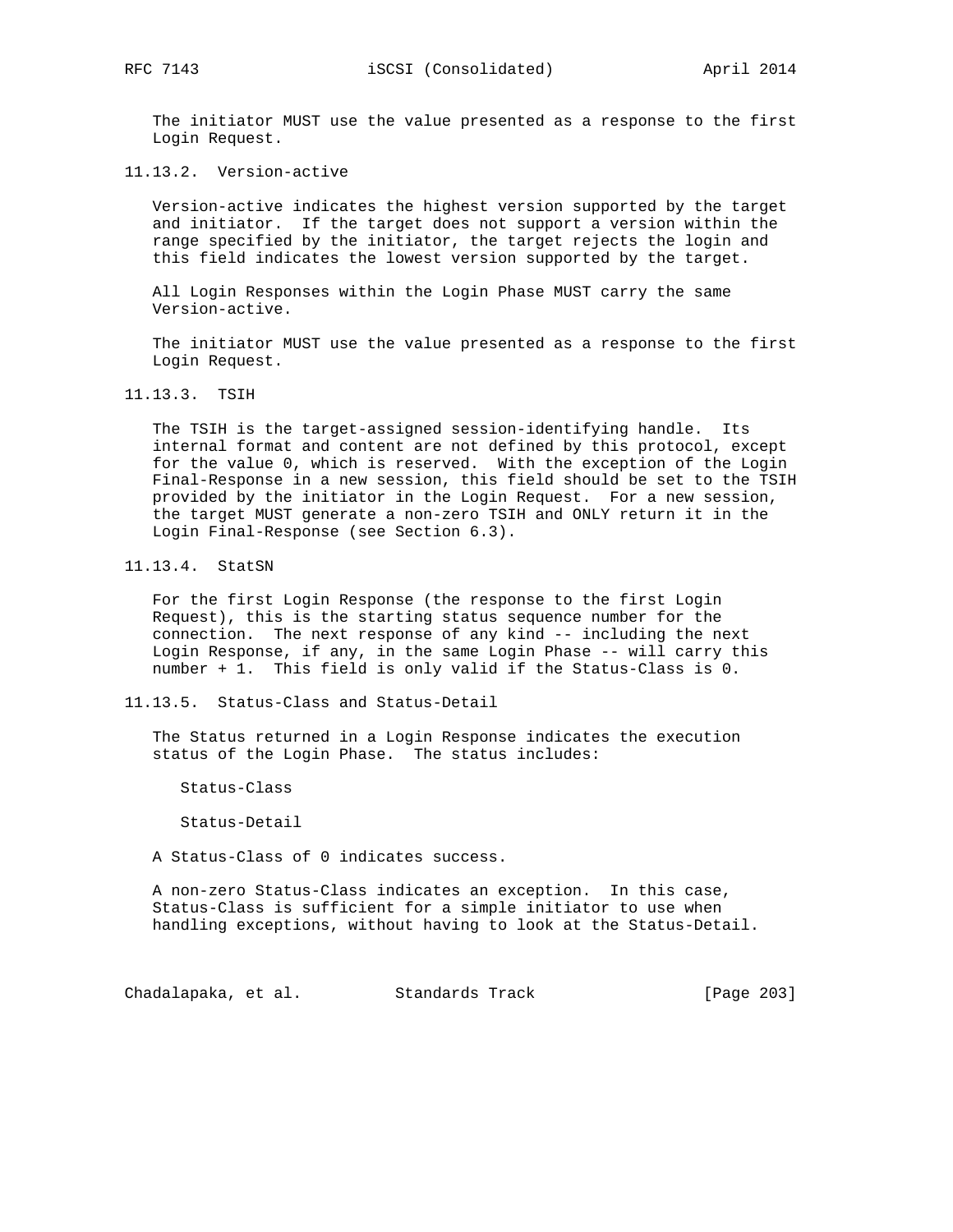The Status-Detail allows finer-grained exception handling for more sophisticated initiators and for better information for logging.

The Status-Classes are as follows:

- 0 Success indicates that the iSCSI target successfully received, understood, and accepted the request. The numbering fields (StatSN, ExpCmdSN, MaxCmdSN) are only valid if Status- Class is 0.
- 1 Redirection indicates that the initiator must take further action to complete the request. This is usually due to the target moving to a different address. All of the redirection Status-Class responses MUST return one or more text key parameters of the type "TargetAddress", which indicates the target's new address. A redirection response MAY be issued by a target prior to or after completing a security negotiation if a security negotiation is required. A redirection SHOULD be accepted by an initiator, even without having the target complete a security negotiation if any security negotiation is required, and MUST be accepted by the initiator after the completion of the security negotiation if any security negotiation is required.
- 2 Initiator Error (not a format error) indicates that the initiator most likely caused the error. This MAY be due to a request for a resource for which the initiator does not have permission. The request should not be tried again.
- 3 Target Error indicates that the target sees no errors in the initiator's Login Request but is currently incapable of fulfilling the request. The initiator may retry the same Login Request later.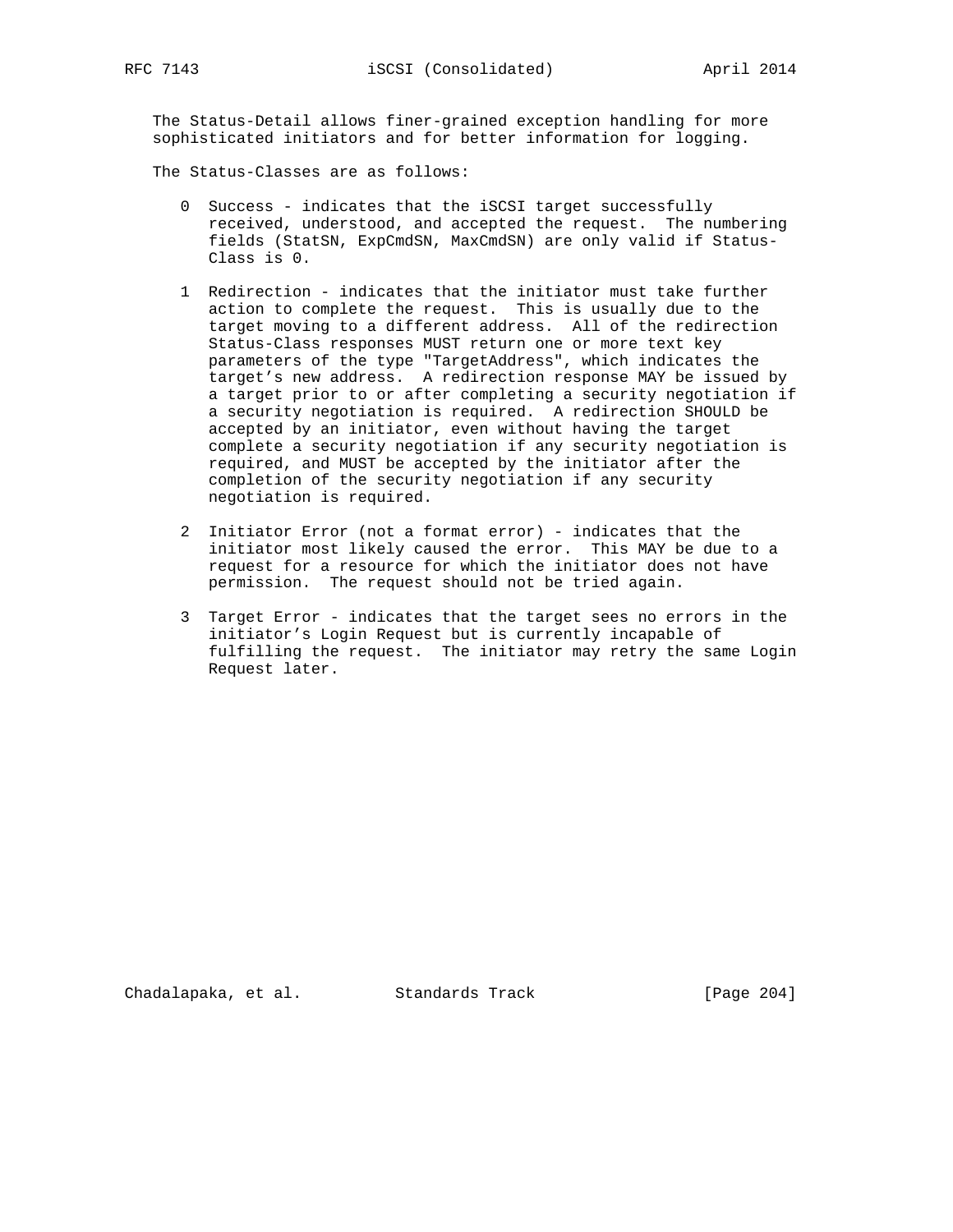The table below shows all of the currently allocated status codes. The codes are in hexadecimal; the first byte is the Status-Class, and the second byte is the status detail.

| Status                        | Code<br>(hex) | Description                                                                                            |
|-------------------------------|---------------|--------------------------------------------------------------------------------------------------------|
| Success                       | 0000          | Login is proceeding OK (*1).                                                                           |
| Target moved<br>temporarily   | 0101          | The requested iSCSI Target Name (ITN)<br>has temporarily moved<br>to the address provided.             |
| Target moved<br>permanently   | 0102          | The requested ITN has permanently moved<br>to the address provided.                                    |
| Initiator<br>error            | 0200          | Miscellaneous iSCSI initiator<br>errors.                                                               |
| Authentication<br>failure     | 0201          | The initiator could not be<br>successfully authenticated or target<br>authentication is not supported. |
| Authorization  <br>failure    | 0202          | The initiator is not allowed access<br>to the given target.                                            |
| Not found                     | 0203          | The requested ITN does not<br>exist at this address.                                                   |
| Target removed                | 0204          | The requested ITN has been removed, and<br>no forwarding address is provided.                          |
| Unsupported<br>version        | 0205          | The requested iSCSI version range is<br>not supported by the target.                                   |
| Too many<br>connections       | 0206          | Too many connections on this SSID.                                                                     |
| Missing<br>parameter          | 0207          | Missing parameters (e.g., iSCSI<br>Initiator Name and/or Target Name).                                 |
| Can't include<br>in session   | 0208          | Target does not support session<br>spanning to this connection (address).                              |
| Session type<br>not supported | 0209          | Target does not support this type of<br>session or not from this initiator.                            |

Chadalapaka, et al. Standards Track [Page 205]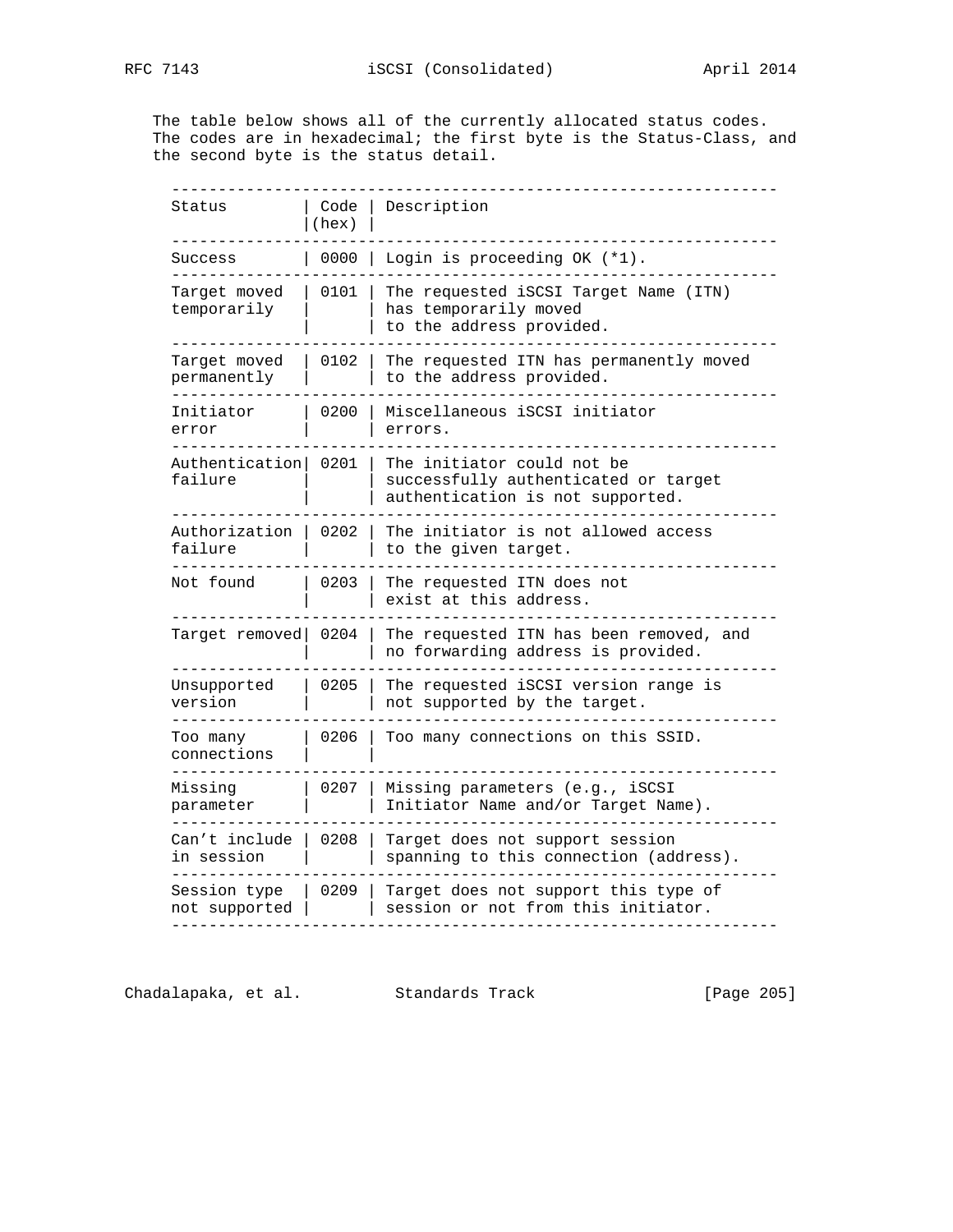| Session does<br>not exist | 020a   Attempt to add a connection<br>to a non-existent session.             |
|---------------------------|------------------------------------------------------------------------------|
| login                     | Invalid during 020b   Invalid request type during login.                     |
| Target error              | 0300 Target hardware or software error.                                      |
| Service<br>unavailable    | 0301 The iSCSI service or target is not<br>currently operational.            |
| Out of<br>resources       | 0302 The target has insufficient session,<br>connection, or other resources. |
|                           |                                                                              |

 (\*1) If the response T bit is set to 1 in both the request and the matching response, and the NSG is set to FullFeaturePhase in both the request and the matching response, the Login Phase is finished, and the initiator may proceed to issue SCSI commands.

 If the Status-Class is not 0, the initiator and target MUST close the TCP connection.

 If the target wishes to reject the Login Request for more than one reason, it should return the primary reason for the rejection.

11.13.6. T (Transit) Bit

 The T bit is set to 1 as an indicator of the end of the stage. If the T bit is set to 1 and the NSG is set to FullFeaturePhase, then this is also the Login Final-Response (see Section 6.3). A T bit of 0 indicates a "partial" response, which means "more negotiation needed".

 A Login Response with the T bit set to 1 MUST NOT contain key=value pairs that may require additional answers from the initiator within the same stage.

 If the Status-Class is 0, the T bit MUST NOT be set to 1 if the T bit in the request was set to 0.

# 11.13.7. C (Continue) Bit

When set to 1, this bit indicates that the text (set of key=value pairs) in this Login Response is not complete (it will be continued on subsequent Login Responses); otherwise, it indicates that this Login Response ends a set of key=value pairs. A Login Response with the C bit set to 1 MUST have the T bit set to 0.

Chadalapaka, et al. Standards Track [Page 206]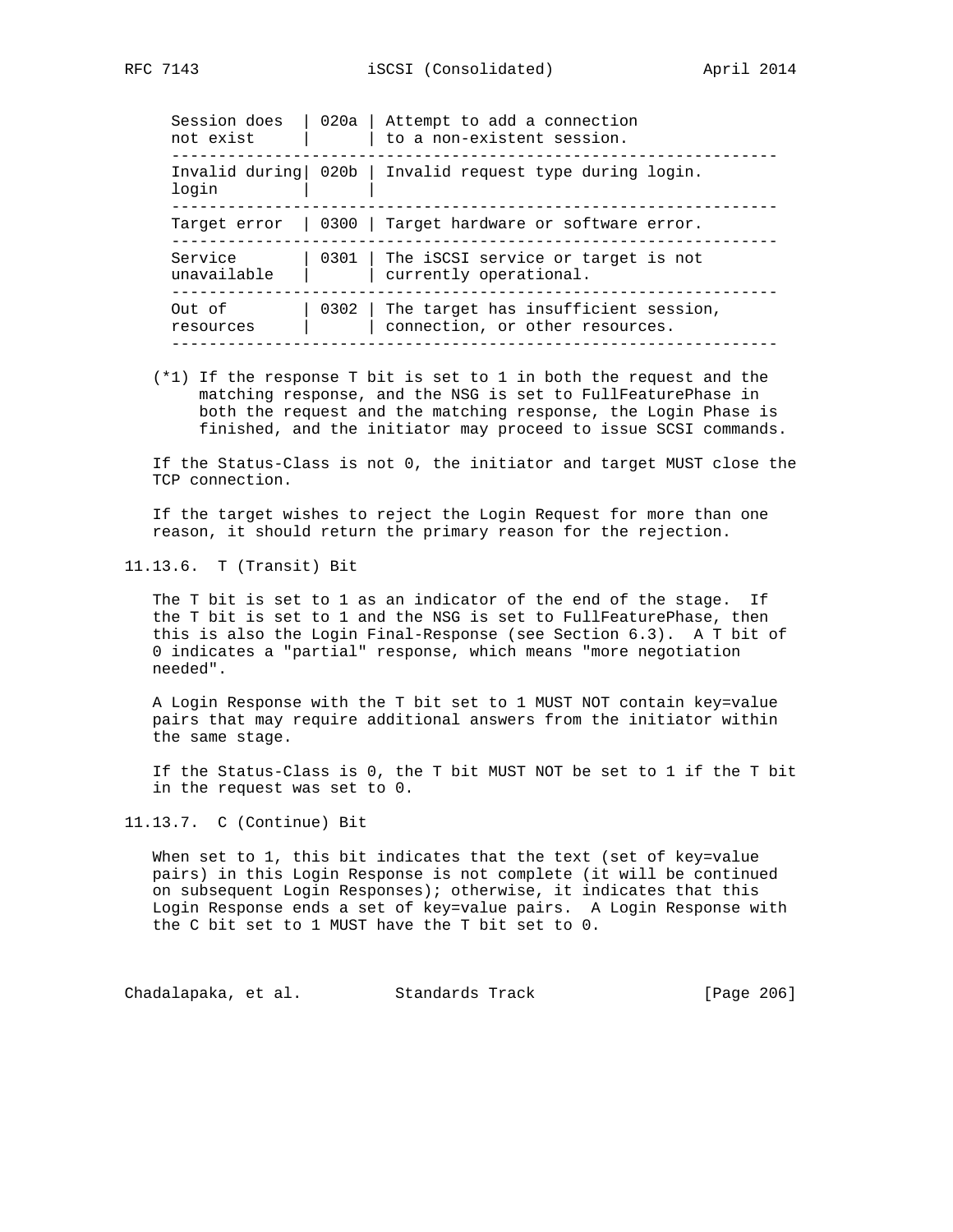# 11.13.8. Login Parameters

 The target MUST provide some basic parameters in order to enable the initiator to determine if it is connected to the correct port and the initial text parameters for the security exchange.

 All the rules specified in Section 11.11.6 for Text Responses also hold for Login Responses. Keys and their explanations are listed in Section 12 (security negotiation keys) and in Section 13 (operational parameter negotiation keys). All keys listed in Section 13, except for the X extension formats, MUST be supported by iSCSI initiators and targets. Keys listed in Section 12 only need to be supported when the function to which they refer is mandatory to implement.

11.14. Logout Request

 The Logout Request is used to perform a controlled closing of a connection.

 An initiator MAY use a Logout Request to remove a connection from a session or to close an entire session.

 After sending the Logout Request PDU, an initiator MUST NOT send any new iSCSI requests on the closing connection. If the Logout Request is intended to close the session, new iSCSI requests MUST NOT be sent on any of the connections participating in the session.

 When receiving a Logout Request with the reason code "close the connection" or "close the session", the target MUST terminate all pending commands, whether acknowledged via the ExpCmdSN or not, on that connection or session, respectively.

 When receiving a Logout Request with the reason code "remove the connection for recovery", the target MUST discard all requests not yet acknowledged via the ExpCmdSN that were issued on the specified connection and suspend all data/status/R2T transfers on behalf of pending commands on the specified connection.

 The target then issues the Logout Response and half-closes the TCP connection (sends FIN). After receiving the Logout Response and attempting to receive the FIN (if still possible), the initiator MUST completely close the logging-out connection. For the terminated commands, no additional responses should be expected.

 A Logout for a CID may be performed on a different transport connection when the TCP connection for the CID has already been terminated. In such a case, only a logical "closing" of the iSCSI connection for the CID is implied with a Logout.

Chadalapaka, et al. Standards Track [Page 207]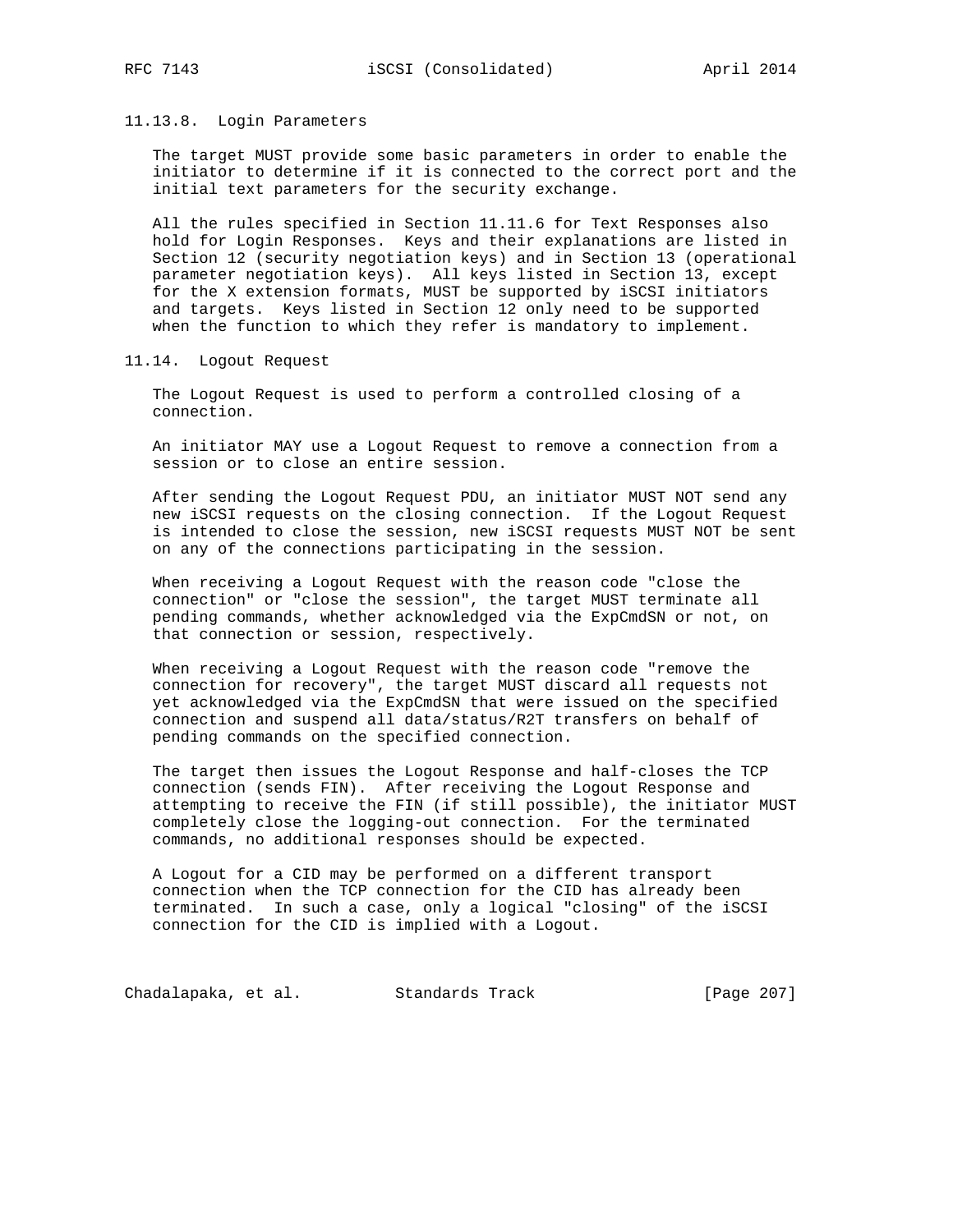All commands that were not terminated or not completed (with status) and acknowledged when the connection is closed completely can be reassigned to a new connection if the target supports connection recovery.

 If an initiator intends to start recovery for a failing connection, it MUST use the Logout Request to "clean up" the target end of a failing connection and enable recovery to start, or use the Login Request with a non-zero TSIH and the same CID on a new connection for the same effect. In sessions with a single connection, the connection can be closed and then a new connection reopened. A connection reinstatement login can be used for recovery (see Section 6.3.4).

 A successful completion of a Logout Request with the reason code "close the connection" or "remove the connection for recovery" results at the target in the discarding of unacknowledged commands received on the connection being logged out. These are commands that have arrived on the connection being logged out but that have not been delivered to SCSI because one or more commands with a smaller CmdSN have not been received by iSCSI. See Section 4.2.2.1. The resulting holes in the command sequence numbers will have to be handled by appropriate recovery (see Section 7), unless the session is also closed.

 The entire logout discussion in this section is also applicable for an implicit Logout realized by way of a connection reinstatement or session reinstatement. When a Login Request performs an implicit Logout, the implicit Logout is performed as if having the reason codes specified below:

| Reason Code | Type of Implicit Logout                                                 |
|-------------|-------------------------------------------------------------------------|
|             | session reinstatement                                                   |
|             | connection reinstatement when the operational<br>ErrorRecoveryLevel < 2 |
| 2           | connection reinstatement when the operational<br>ErrorRecoveryLevel = 2 |

Chadalapaka, et al. Standards Track [Page 208]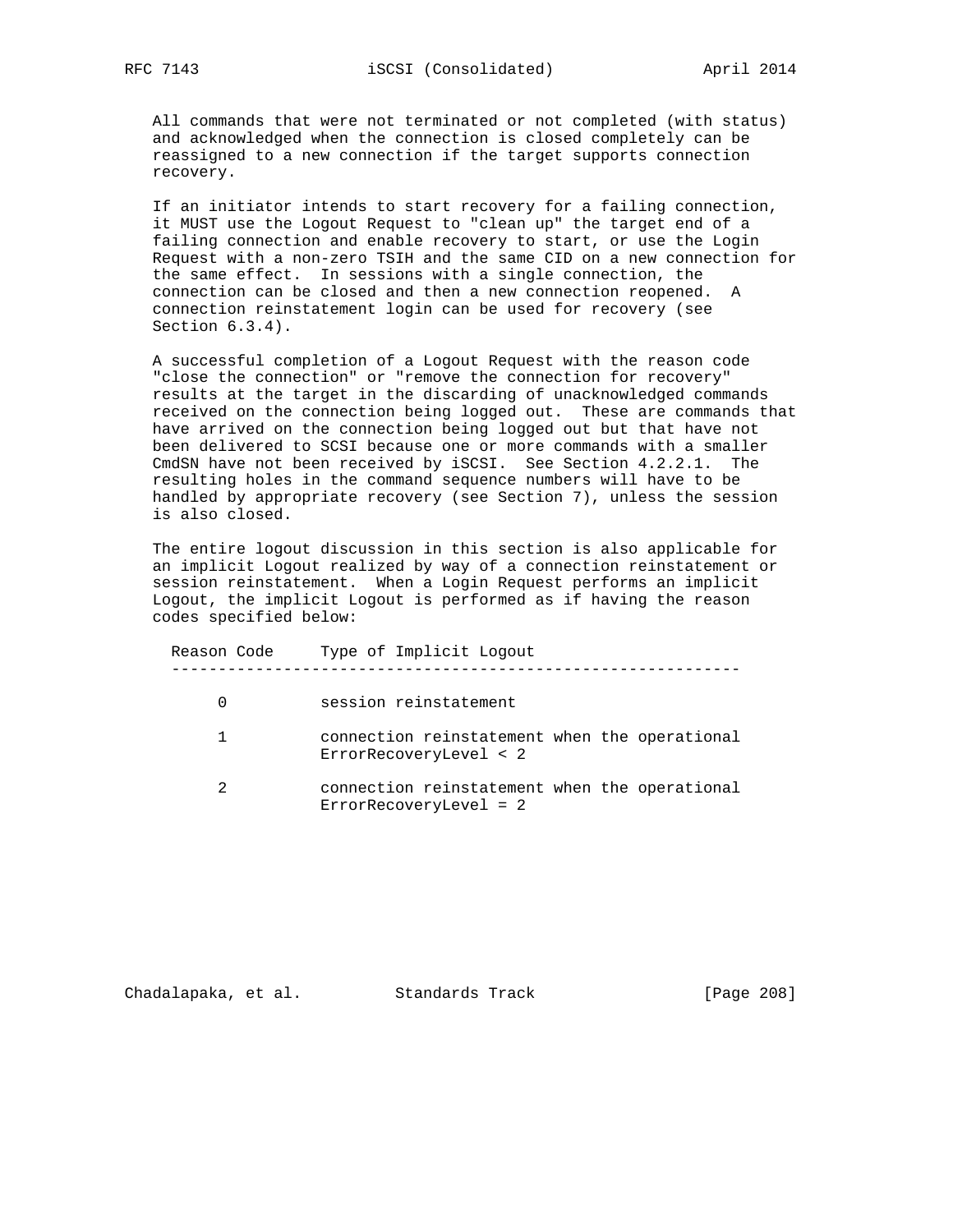| Byte/ |                                                                 |                            | 0 |  |                     |  |  |  |  |  |          | 2 |  |  |  | ς |  |  |
|-------|-----------------------------------------------------------------|----------------------------|---|--|---------------------|--|--|--|--|--|----------|---|--|--|--|---|--|--|
|       | 0 1 2 3 4 5 6 7 0 1 2 3 4 5 6 7 0 1 2 3 4 5 6 7 0 1 2 3 4 5 6 7 |                            |   |  |                     |  |  |  |  |  |          |   |  |  |  |   |  |  |
|       | $0$  . I  0x06   1  Reason Code   Reserved                      |                            |   |  |                     |  |  |  |  |  |          |   |  |  |  |   |  |  |
|       | 4 TotalAHSLength   DataSegmentLength                            |                            |   |  |                     |  |  |  |  |  |          |   |  |  |  |   |  |  |
| $+$ / | 8/ Reserved                                                     |                            |   |  |                     |  |  |  |  |  |          |   |  |  |  |   |  |  |
|       | 16 Initiator Task Tag                                           |                            |   |  |                     |  |  |  |  |  |          |   |  |  |  |   |  |  |
|       | 20 CID or Reserved                                              | . <u>_ _ _ _ _ _ _ _ _</u> |   |  |                     |  |  |  |  |  | Reserved |   |  |  |  |   |  |  |
|       | $24$ CmdSN                                                      | ------------+-             |   |  |                     |  |  |  |  |  |          |   |  |  |  |   |  |  |
|       | 28 ExpStatSN                                                    |                            |   |  | $- - - - - - - + -$ |  |  |  |  |  |          |   |  |  |  |   |  |  |
| $+$ / | 32/ Reserved                                                    |                            |   |  |                     |  |  |  |  |  |          |   |  |  |  |   |  |  |
|       | 48   Header-Digest (optional)                                   |                            |   |  |                     |  |  |  |  |  |          |   |  |  |  |   |  |  |

# 11.14.1. Reason Code

The Reason Code field indicates the reason for Logout as follows:

- 0 close the session. All commands associated with the session (if any) are terminated.
- 1 close the connection. All commands associated with the connection (if any) are terminated.
- 2 remove the connection for recovery. The connection is closed, and all commands associated with it, if any, are to be prepared for a new allegiance.
- All other values are reserved.

For this PDU, TotalAHSLength and DataSegmentLength MUST be 0.

Chadalapaka, et al. Standards Track [Page 209]

<sup>11.14.2.</sup> TotalAHSLength and DataSegmentLength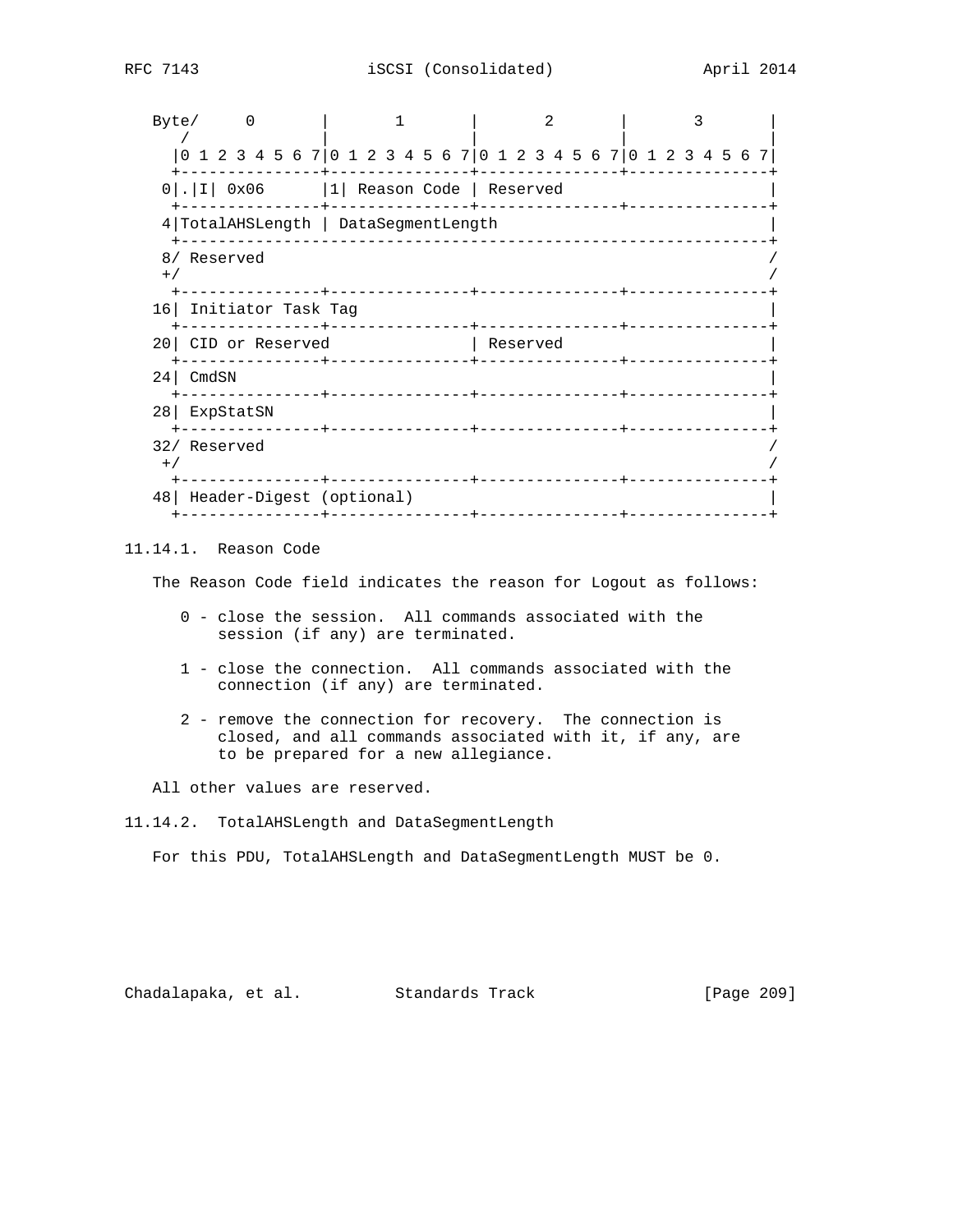11.14.3. CID

 This is the connection ID of the connection to be closed (including closing the TCP stream). This field is only valid if the reason code is not "close the session".

11.14.4. ExpStatSN

This is the last ExpStatSN value for the connection to be closed.

11.14.5. Implicit Termination of Tasks

 A target implicitly terminates the active tasks due to the iSCSI protocol in the following cases:

- a) When a connection is implicitly or explicitly logged out with the reason code "close the connection" and there are active tasks allegiant to that connection.
- b) When a connection fails and eventually the connection state times out (state transition M1 in Section 8.2.2) and there are active tasks allegiant to that connection.
- c) When a successful recovery Logout is performed while there are active tasks allegiant to that connection and those tasks eventually time out after the Time2Wait and Time2Retain periods without allegiance reassignment.
- d) When a connection is implicitly or explicitly logged out with the reason code "close the session" and there are active tasks in that session.

 If the tasks terminated in any of the above cases are SCSI tasks, they must be internally terminated as if with CHECK CONDITION status. This status is only meaningful for appropriately handling the internal SCSI state and SCSI side effects with respect to ordering, because this status is never communicated back as a terminating status to the initiator. However, additional actions may have to be taken at the SCSI level, depending on the SCSI context as defined by the SCSI standards (e.g., queued commands and ACA; UA for the next command on the I\_T nexus in cases a), b), and c) above). After the tasks are terminated, the target MUST report a Unit Attention condition on the next command processed on any connection for each affected I\_T\_L nexus with the status of CHECK CONDITION, the ASC/ASCQ value of 47h/7Fh ("SOME COMMANDS CLEARED BY ISCSI PROTOCOL EVENT"), etc.; see [SPC3].

Chadalapaka, et al. Standards Track [Page 210]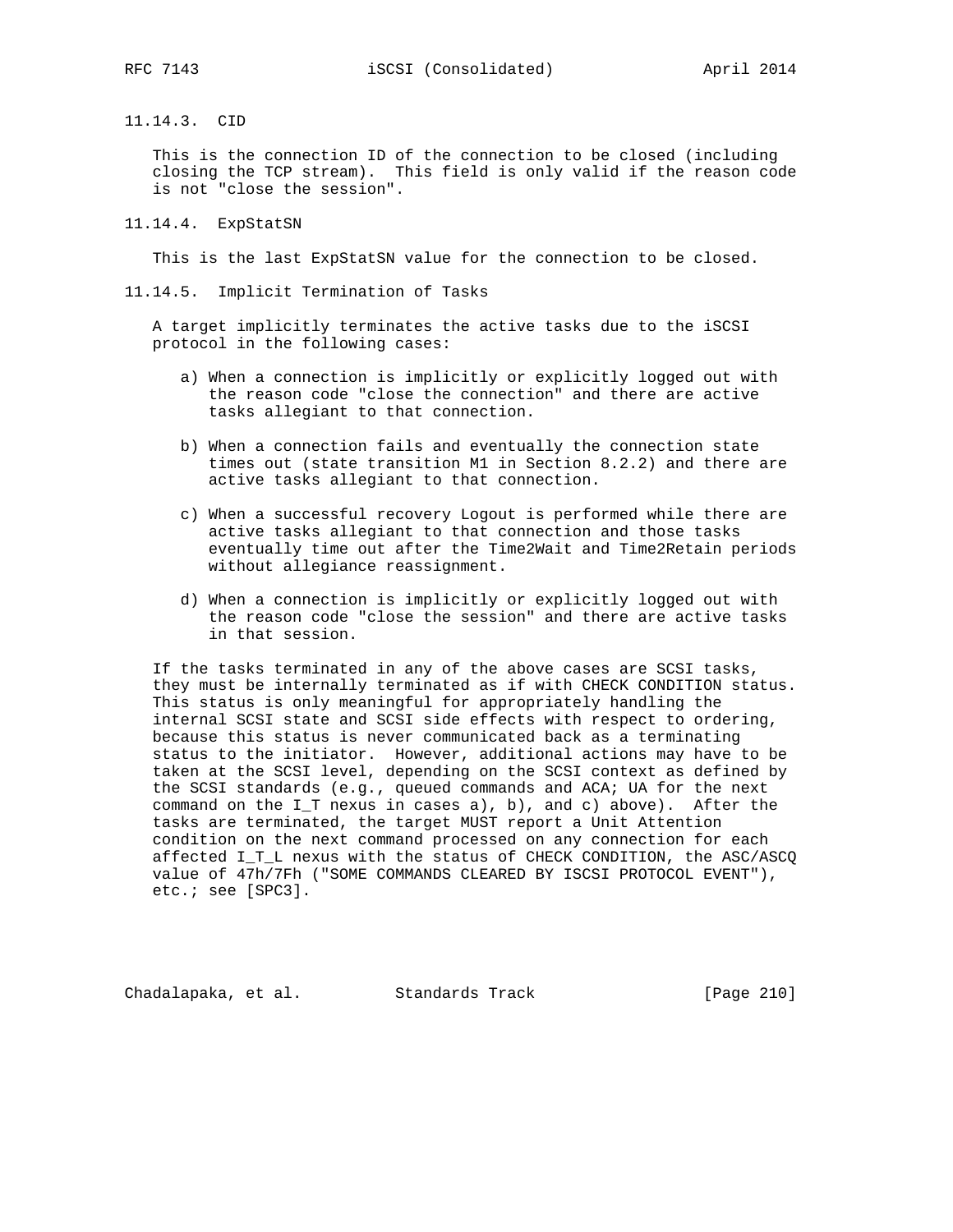# 11.15. Logout Response

 The Logout Response is used by the target to indicate if the cleanup operation for the connection(s) has completed.

 After Logout, the TCP connection referred by the CID MUST be closed at both ends (or all connections must be closed if the logout reason was session close).

| Byte/           | $\left($                                                        |                          |  |              |  |             | 2 |  |          | 3 |  |  |
|-----------------|-----------------------------------------------------------------|--------------------------|--|--------------|--|-------------|---|--|----------|---|--|--|
|                 | 0 1 2 3 4 5 6 7 0 1 2 3 4 5 6 7 0 1 2 3 4 5 6 7 0 1 2 3 4 5 6 7 |                          |  |              |  |             |   |  |          |   |  |  |
|                 | $0 . $ $0x26$ $ 1 $ Reserved   Response                         |                          |  |              |  |             |   |  | Reserved |   |  |  |
|                 | 4 TotalAHSLength   DataSegmentLength                            |                          |  |              |  |             |   |  |          |   |  |  |
| $+$ /           | 8/ Reserved                                                     |                          |  |              |  |             |   |  |          |   |  |  |
|                 | 16 Initiator Task Tag                                           | --------+--------------  |  |              |  |             |   |  |          |   |  |  |
| 201             | Reserved<br>----------                                          |                          |  | ------------ |  |             |   |  |          |   |  |  |
| 24 <sub>1</sub> | StatSN                                                          | -----------+------------ |  |              |  |             |   |  |          |   |  |  |
| 28 <sup>1</sup> | ExpCmdSN                                                        |                          |  |              |  |             |   |  |          |   |  |  |
| 32              | MaxCmdSN                                                        |                          |  |              |  |             |   |  |          |   |  |  |
|                 | 36 Reserved                                                     |                          |  |              |  |             |   |  |          |   |  |  |
| 40              | Time2Wait                                                       |                          |  |              |  | Time2Retain |   |  |          |   |  |  |
| 44              | Reserved                                                        | ------+--------------    |  |              |  |             |   |  |          |   |  |  |
| 48              | Header-Digest (optional)<br>--------------+------               |                          |  |              |  |             |   |  |          |   |  |  |

Chadalapaka, et al. Standards Track [Page 211]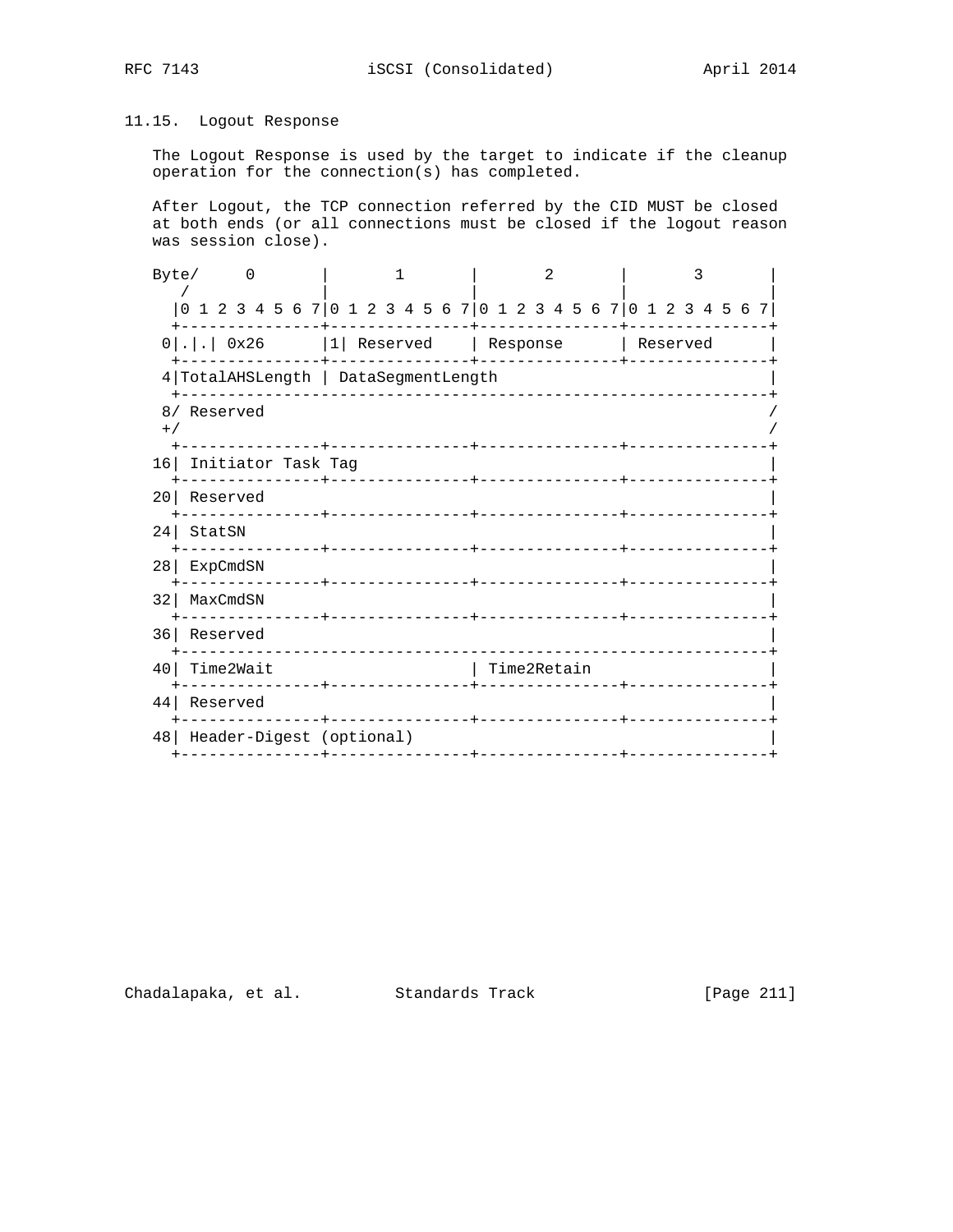## 11.15.1. Response

Response field settings are as follows:

- 0 connection or session closed successfully.
- 1 CID not found.
- 2 connection recovery is not supported (i.e., the Logout reason code was "remove the connection for recovery" and the target does not support it as indicated by the operational ErrorRecoveryLevel).
- 3 cleanup failed for various reasons.
- 11.15.2. TotalAHSLength and DataSegmentLength

For this PDU, TotalAHSLength and DataSegmentLength MUST be 0.

11.15.3. Time2Wait

 If the Logout response code is 0 and the operational ErrorRecoveryLevel is 2, this is the minimum amount of time, in seconds, to wait before attempting task reassignment. If the Logout response code is 0 and the operational ErrorRecoveryLevel is less than 2, this field is to be ignored.

This field is invalid if the Logout response code is 1.

 If the Logout response code is 2 or 3, this field specifies the minimum time to wait before attempting a new implicit or explicit logout.

 If Time2Wait is 0, the reassignment or a new Logout may be attempted immediately.

# 11.15.4. Time2Retain

 If the Logout response code is 0 and the operational ErrorRecoveryLevel is 2, this is the maximum amount of time, in seconds, after the initial wait (Time2Wait) that the target waits for the allegiance reassignment for any active task, after which the task state is discarded. If the Logout response code is 0 and the operational ErrorRecoveryLevel is less than 2, this field is to be ignored.

This field is invalid if the Logout response code is 1.

Chadalapaka, et al. Standards Track [Page 212]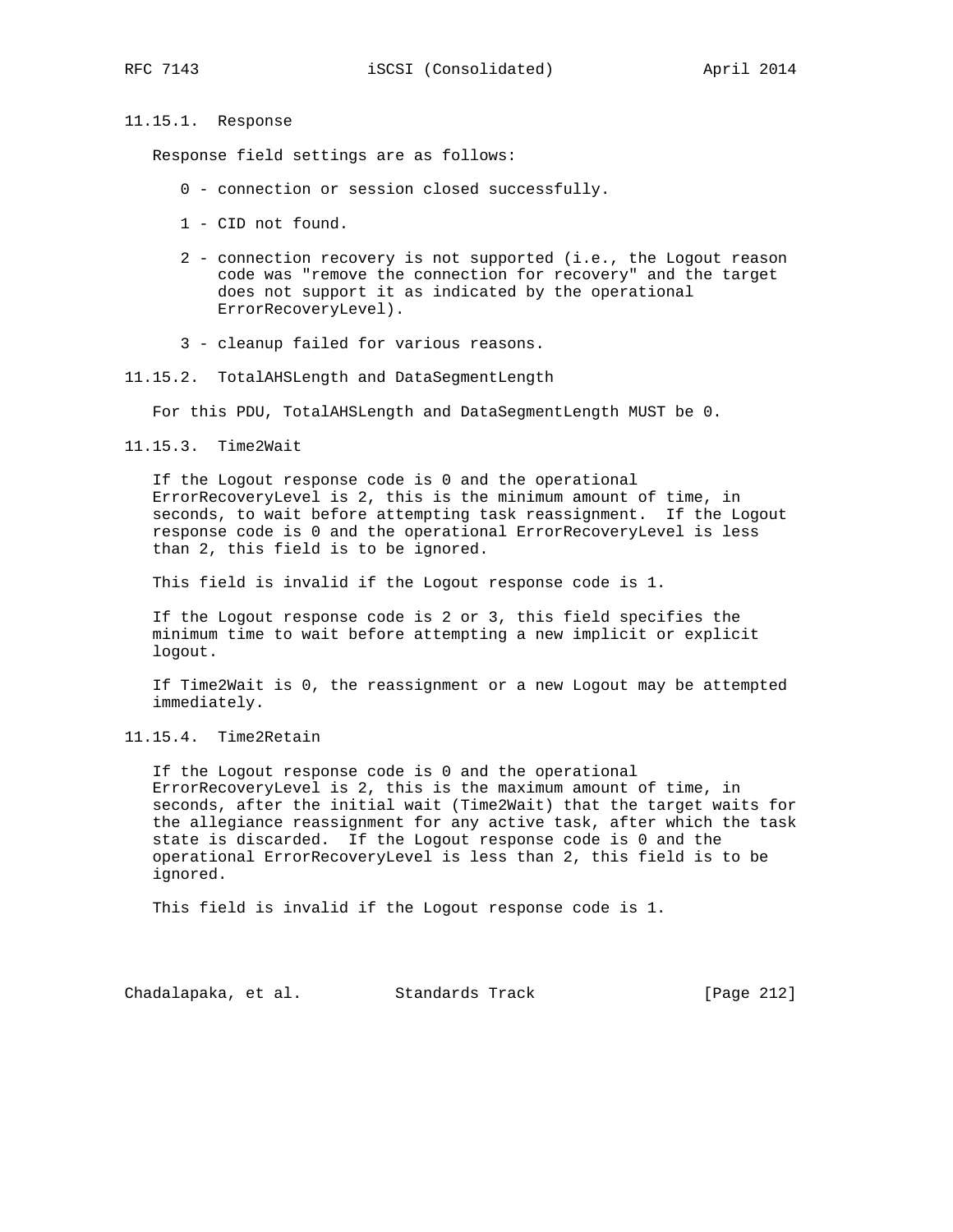If the Logout response code is 2 or 3, this field specifies the maximum amount of time, in seconds, after the initial wait (Time2Wait) that the target waits for a new implicit or explicit logout.

 If it is the last connection of a session, the whole session state is discarded after Time2Retain.

 If Time2Retain is 0, the target has already discarded the connection (and possibly the session) state along with the task states. No reassignment or Logout is required in this case.

11.16. SNACK Request

Byte/ 0 | 1 | 2 | 3 / | | | | |0 1 2 3 4 5 6 7|0 1 2 3 4 5 6 7|0 1 2 3 4 5 6 7|0 1 2 3 4 5 6 7| +---------------+---------------+---------------+---------------+ 0|.|.| 0x10 |1|.|.|.| Type | Reserved +---------------+---------------+---------------+---------------+ 4|TotalAHSLength | DataSegmentLength | +---------------+---------------+---------------+---------------+ 8| LUN or Reserved | + +  $\vert$  12| +---------------+---------------+---------------+---------------+ 16| Initiator Task Tag or 0xffffffff +---------------+---------------+---------------+---------------+ 20| Target Transfer Tag or SNACK Tag or 0xffffffff | +---------------+---------------+---------------+---------------+ 24| Reserved | +---------------+---------------+---------------+---------------+ 28| ExpStatSN | +---------------+---------------+---------------+---------------+ 32/ Reserved /  $^{+/-}$  /  $^{+/-}$  /  $^{+/-}$  /  $^{+/-}$  /  $^{+/-}$  /  $^{+/-}$  /  $^{+/-}$  /  $^{+/-}$  /  $^{+/-}$  /  $^{+/-}$  /  $^{+/-}$  /  $^{+/-}$  /  $^{+/-}$  /  $^{+/-}$  /  $^{+/-}$  /  $^{+/-}$  /  $^{+/-}$  /  $^{+/-}$  /  $^{+/-}$  /  $^{+/-}$  /  $^{+/-}$  /  $^{+/-}$  /  $^{+/-}$  /  $^{+/-}$  /  $^{+/-}$  +---------------+---------------+---------------+---------------+ 40| BegRun | +---------------------------------------------------------------+ 44| RunLength | +---------------------------------------------------------------+ 48| Header-Digest (optional) | +---------------+---------------+---------------+---------------+

 If the implementation supports ErrorRecoveryLevel greater than zero, it MUST support all SNACK types.

Chadalapaka, et al. Standards Track [Page 213]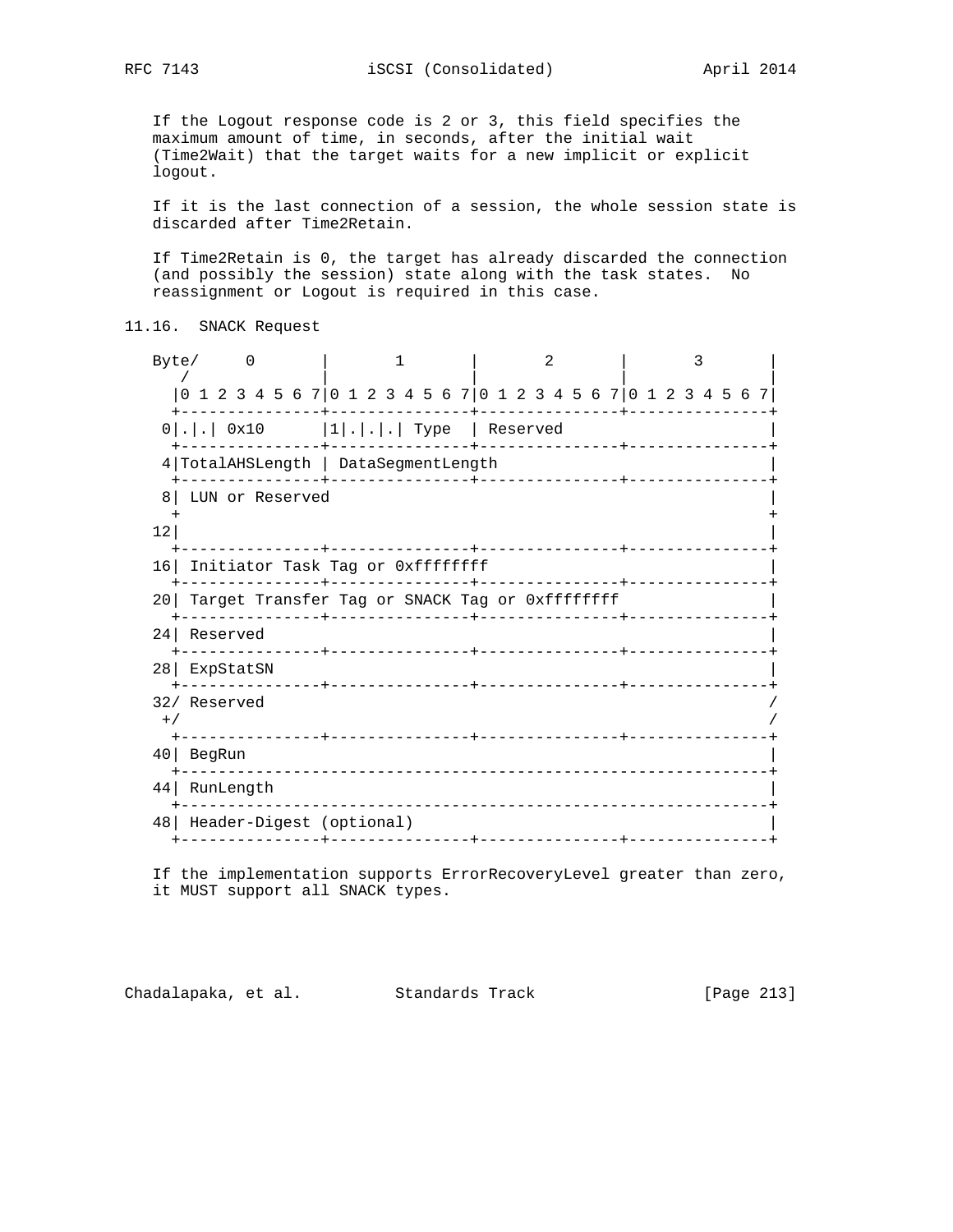The SNACK is used by the initiator to request the retransmission of numbered responses, data, or R2T PDUs from the target. The SNACK Request indicates the numbered responses or data "runs" whose retransmission is requested, where the run starts with the first StatSN, DataSN, or R2TSN whose retransmission is requested and indicates the number of Status, Data, or R2T PDUs requested, including the first. 0 has special meaning when used as a starting number and length:

- When used in RunLength, it means all PDUs starting with the initial.
- When used in both BegRun and RunLength, it means all unacknowledged PDUs.

 The numbered response(s) or R2T(s) requested by a SNACK MUST be delivered as exact replicas of the ones that the target transmitted originally, except for the fields ExpCmdSN, MaxCmdSN, and ExpDataSN, which MUST carry the current values. R2T(s)requested by SNACK MUST also carry the current value of the StatSN.

 The numbered Data-In PDUs requested by a Data SNACK MUST be delivered as exact replicas of the ones that the target transmitted originally, except for the fields ExpCmdSN and MaxCmdSN, which MUST carry the current values; and except for resegmentation (see Section 11.16.3).

 Any SNACK that requests a numbered response, data, or R2T that was not sent by the target or was already acknowledged by the initiator MUST be rejected with a reason code of "Protocol Error".

# 11.16.1. Type

This field encodes the SNACK function as follows:

- 0 Data/R2T SNACK: requesting retransmission of one or more Data-In or R2T PDUs.
- 1 Status SNACK: requesting retransmission of one or more numbered responses.
- 2 DataACK: positively acknowledges Data-In PDUs.
- 3 R-Data SNACK: requesting retransmission of Data-In PDUs with possible resegmentation and status tagging.

All other values are reserved.

Chadalapaka, et al. Standards Track [Page 214]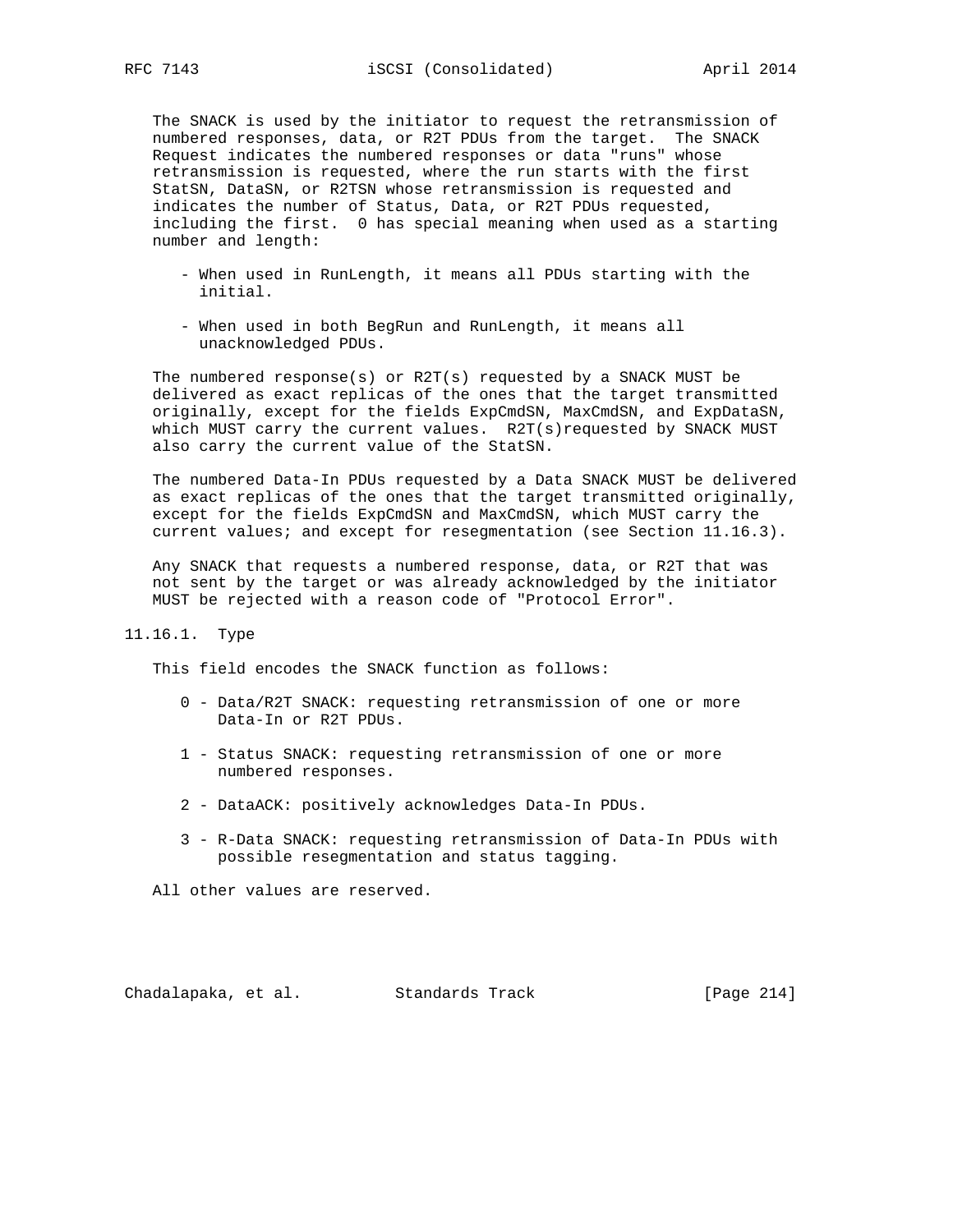Data/R2T SNACK, Status SNACK, or R-Data SNACK for a command MUST precede status acknowledgment for the given command.

## 11.16.2. Data Acknowledgment

 If an initiator operates at ErrorRecoveryLevel 1 or higher, it MUST issue a SNACK of type DataACK after receiving a Data-In PDU with the A bit set to 1. However, if the initiator has detected holes in the input sequence, it MUST postpone issuing the SNACK of type DataACK until the holes are filled. An initiator MAY ignore the A bit if it deems that the bit is being set aggressively by the target (i.e., before the MaxBurstLength limit is reached).

 The DataACK is used to free resources at the target and not to request or imply data retransmission.

 An initiator MUST NOT request retransmission for any data it had already acknowledged.

### 11.16.3. Resegmentation

 If the initiator MaxRecvDataSegmentLength changed between the original transmission and the time the initiator requests retransmission, the initiator MUST issue a R-Data SNACK (see Section 11.16.1). With R-Data SNACK, the initiator indicates that it discards all the unacknowledged data and expects the target to resend it. It also expects resegmentation. In this case, the retransmitted Data-In PDUs MAY be different from the ones originally sent in order to reflect changes in MaxRecvDataSegmentLength. Their DataSN starts with the BegRun of the last DataACK received by the target if any was received; otherwise, it starts with 0 and is increased by 1 for each resent Data-In PDU.

 A target that has received a R-Data SNACK MUST return a SCSI Response that contains a copy of the SNACK Tag field from the R-Data SNACK in the SCSI Response SNACK Tag field as its last or only Response. For example, if it has already sent a response containing another value in the SNACK Tag field or had the status included in the last Data-In PDU, it must send a new SCSI Response PDU. If a target sends more than one SCSI Response PDU due to this rule, all SCSI Response PDUs must carry the same StatSN (see Section 11.4.4). If an initiator attempts to recover a lost SCSI Response (with a Status-SNACK; see Section 11.16.1) when more than one response has been sent, the target will send the SCSI Response with the latest content known to the target, including the last SNACK Tag for the command.

Chadalapaka, et al. Standards Track [Page 215]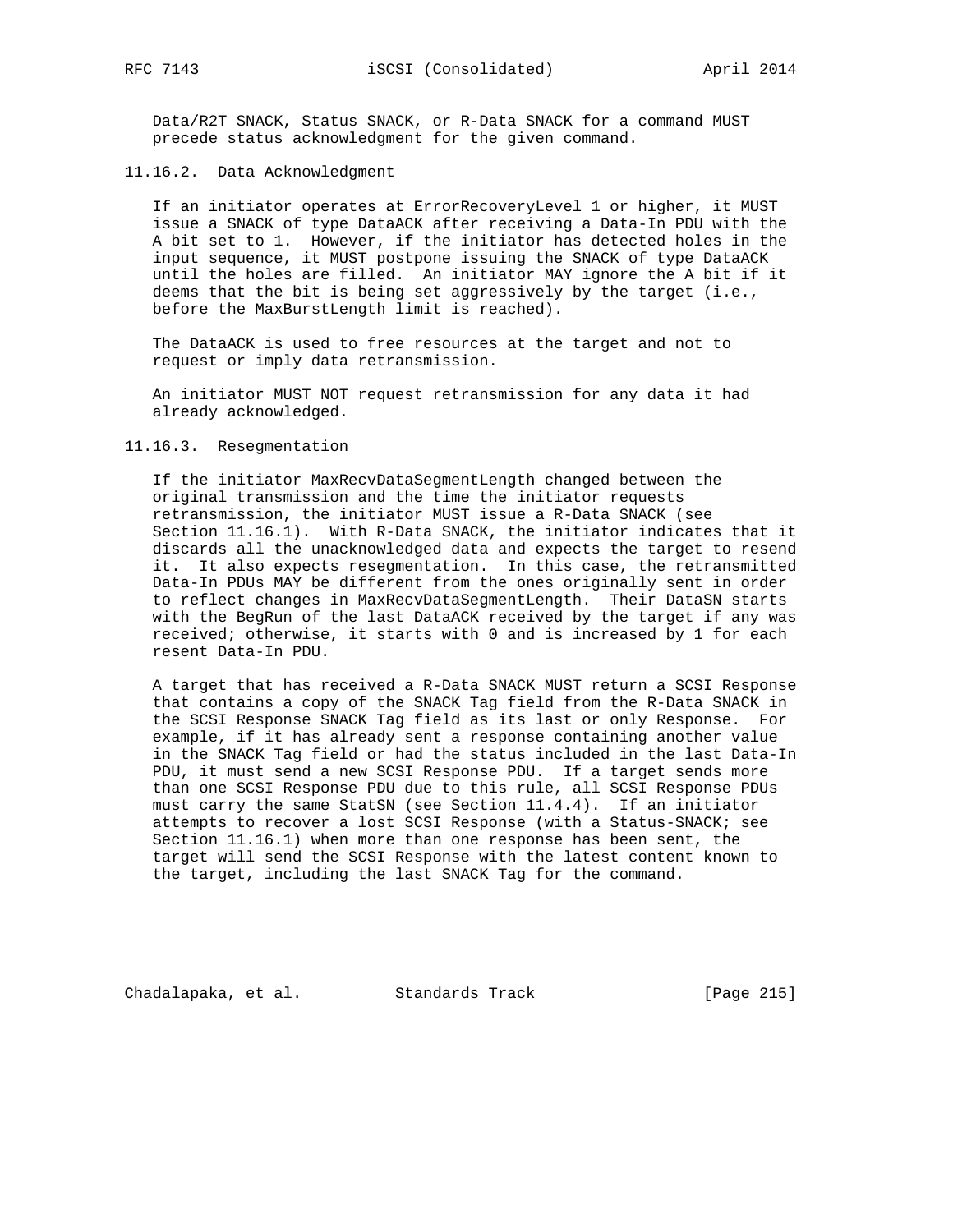For considerations in allegiance reassignment of a task to a connection with a different MaxRecvDataSegmentLength, refer to Section 7.2.2.

11.16.4. Initiator Task Tag

 For a Status SNACK and DataACK, the Initiator Task Tag MUST be set to the reserved value 0xffffffff. In all other cases, the Initiator Task Tag field MUST be set to the Initiator Task Tag of the referenced command.

11.16.5. Target Transfer Tag or SNACK Tag

 For a R-Data SNACK, this field MUST contain a value that is different from 0 or 0xfffffffff and is unique for the task (identified by the Initiator Task Tag). This value MUST be copied by the iSCSI target in the last or only SCSI Response PDU it issues for the command.

 For DataACK, the Target Transfer Tag MUST contain a copy of the Target Transfer Tag and LUN provided with the SCSI Data-In PDU with the A bit set to 1.

 In all other cases, the Target Transfer Tag field MUST be set to the reserved value 0xffffffff.

11.16.6. BegRun

 This field indicates the DataSN, R2TSN, or StatSN of the first PDU whose retransmission is requested (Data/R2T and Status SNACK), or the next expected DataSN (DataACK SNACK).

 A BegRun of 0, when used in conjunction with a RunLength of 0, means "resend all unacknowledged Data-In, R2T or Response PDUs".

BegRun MUST be 0 for a R-Data SNACK.

11.16.7. RunLength

 This field indicates the number of PDUs whose retransmission is requested.

 A RunLength of 0 signals that all Data-In, R2T, or Response PDUs carrying the numbers equal to or greater than BegRun have to be resent.

 The RunLength MUST also be 0 for a DataACK SNACK in addition to a R-Data SNACK.

Chadalapaka, et al. Standards Track [Page 216]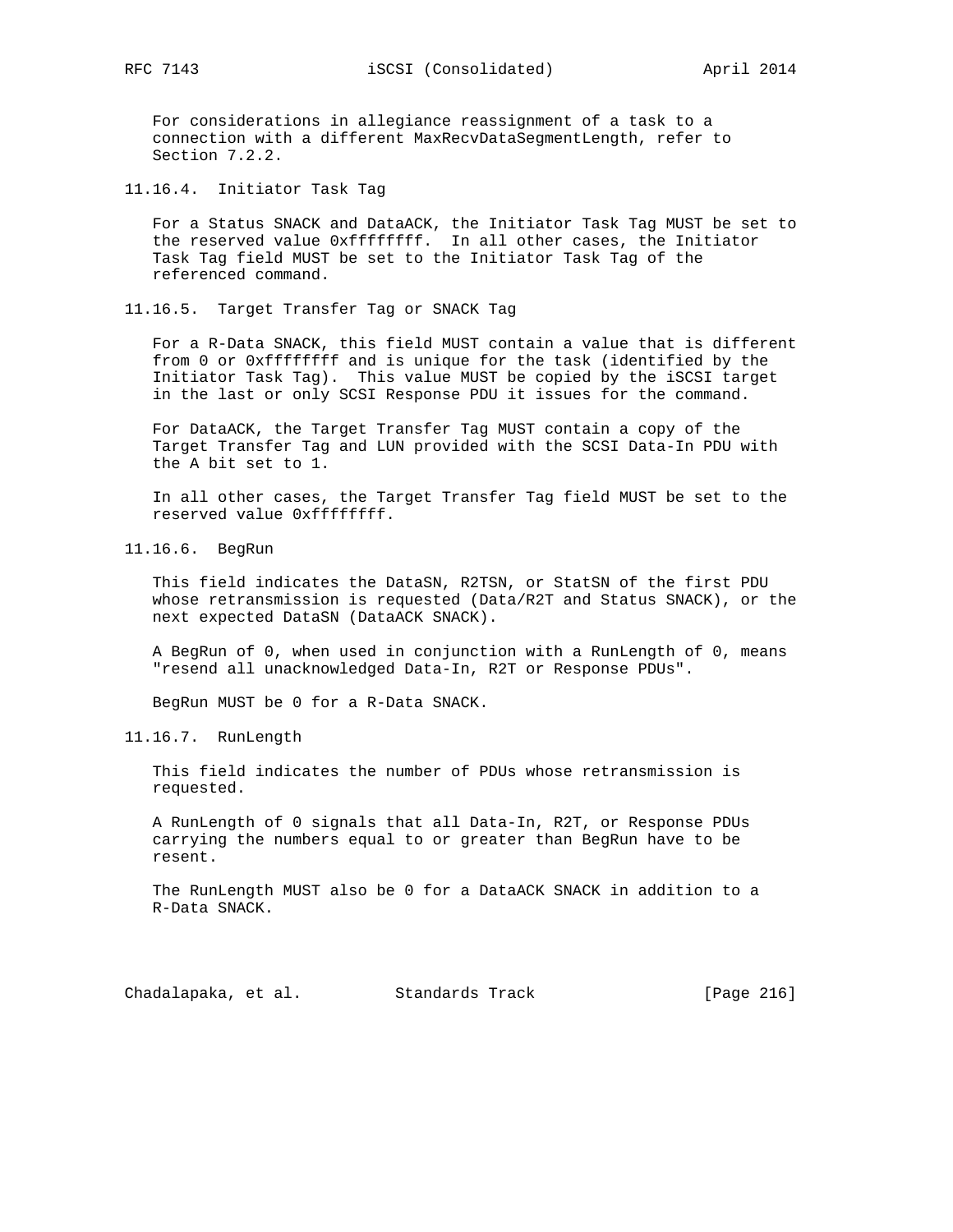# 11.17. Reject

| Byte/<br>0                                                      |                                                                 | 2                              | 3            |
|-----------------------------------------------------------------|-----------------------------------------------------------------|--------------------------------|--------------|
|                                                                 | 0 1 2 3 4 5 6 7 0 1 2 3 4 5 6 7 0 1 2 3 4 5 6 7 0 1 2 3 4 5 6 7 |                                |              |
| $0$ 0x3f 1 Reserved Reason                                      |                                                                 |                                | and Reserved |
| 4   TotalAHSLength   DataSegmentLength                          | ---+--------------                                              | _____________                  |              |
| 8/ Reserved<br>$+ /$                                            | -------------+-----------                                       |                                |              |
| 16 Oxffffffff                                                   |                                                                 |                                |              |
| 20 Reserved<br>-------------+                                   |                                                                 |                                |              |
| 24 StatSN                                                       |                                                                 |                                |              |
| 28   ExpCmdSN                                                   |                                                                 |                                |              |
| 32   MaxCmdSN<br>____________                                   |                                                                 | ------------+---------------+- |              |
| 36 DataSN/R2TSN or Reserved                                     |                                                                 |                                |              |
| Reserved<br>40                                                  | ---------------+----------------+                               | ______________________________ |              |
| 44 Reserved                                                     | . _ _ _ _ _ _ _ _ _ _ +                                         | ____________________________   |              |
| 48   Header-Digest (optional)                                   |                                                                 |                                |              |
| xx/ Complete Header of Bad PDU<br>$+$ /<br><u>___________</u> . | ------------                                                    |                                |              |
| yy/Vendor-specific data (if any)                                |                                                                 |                                |              |
| Data-Digest (optional)<br>zzl<br>----+-                         |                                                                 |                                |              |

Reject is used to indicate an iSCSI error condition (protocol, unsupported option, etc.).

Chadalapaka, et al. Standards Track [Page 217]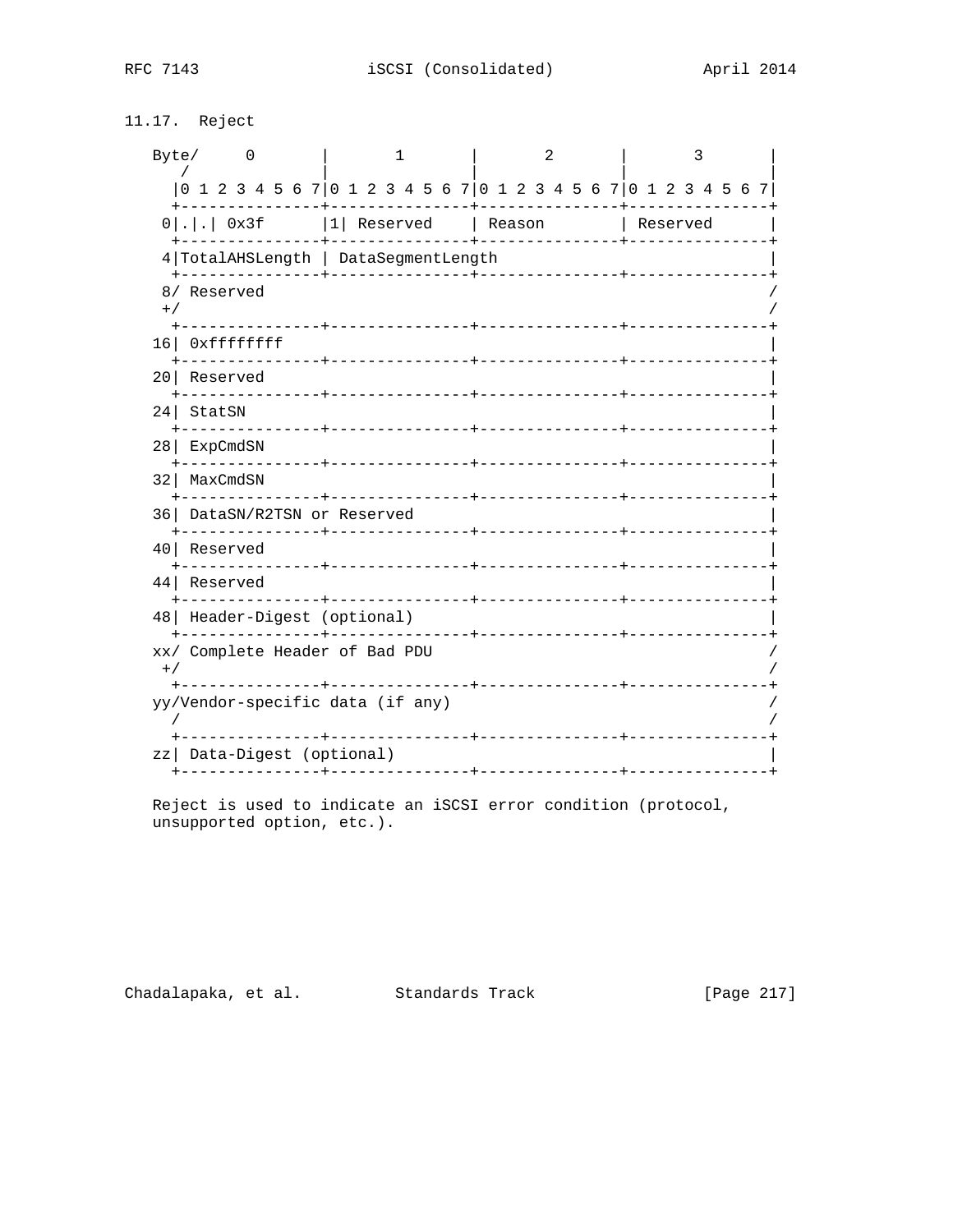# 11.17.1. Reason

The reject Reason is coded as follows:

| Code<br>(hex) | Explanation                                                                        | Can the original<br>PDU be resent? |
|---------------|------------------------------------------------------------------------------------|------------------------------------|
| 0x01          | Reserved                                                                           | no                                 |
| 0x02          | Data (payload) digest error                                                        | yes (Note 1)                       |
| 0x03          | SNACK Reject                                                                       | yes                                |
| 0x04          | Protocol Error (e.g., SNACK Request for<br>a status that was already acknowledged) | no                                 |
| 0x05          | Command not supported                                                              | no                                 |
| 0x06          | Immediate command reject - too many<br>immediate commands                          | yes                                |
| $0 \times 07$ | Task in progress                                                                   | no                                 |
| $0 \times 08$ | Invalid data ack                                                                   | no                                 |
| 0x09          | Invalid PDU field                                                                  | no (Note 2)                        |
| 0x0a          | Long op reject - Can't generate Target<br>Transfer Tag - out of resources          | yes                                |
| 0x0b          | Deprecated; MUST NOT be used                                                       | $N/A$ (Note 3)                     |
| 0x0c          | Waiting for Logout<br>_____________________________                                | no                                 |

- Note 1: For iSCSI, Data-Out PDU retransmission is only done if the target requests retransmission with a recovery R2T. However, if this is the data digest error on immediate data, the initiator may choose to retransmit the whole PDU, including the immediate data.
- Note 2: A target should use this reason code for all invalid values of PDU fields that are meant to describe a task, a response, or a data transfer. Some examples are invalid TTT/ITT, buffer offset, LUN qualifying a TTT, and an invalid sequence number in a SNACK.

Chadalapaka, et al. Standards Track [Page 218]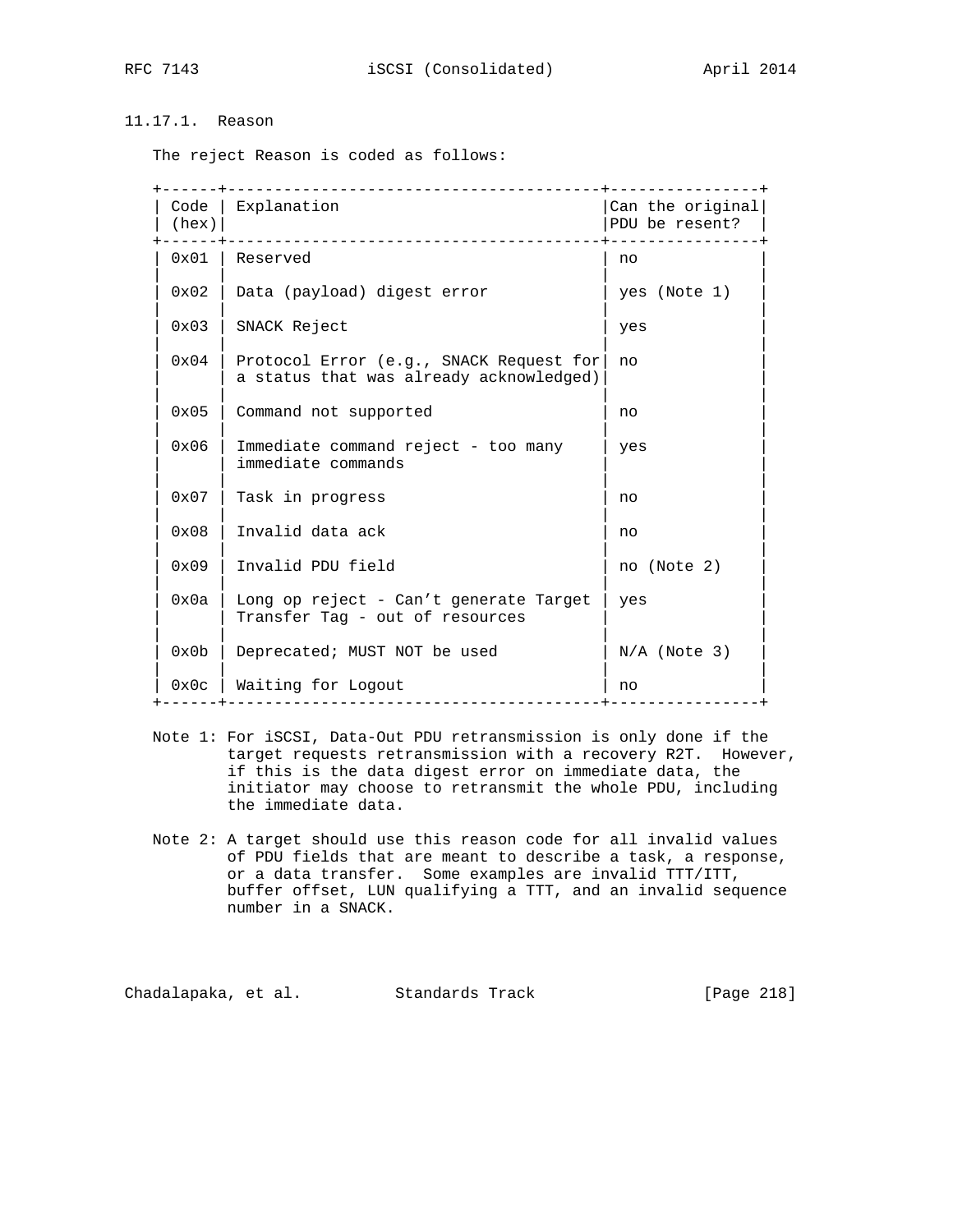Note 3: Reason code 0x0b ("Negotiation Reset") as defined in Section 10.17.1 of [RFC3720] is deprecated and MUST NOT be used by implementations. An implementation receiving reason code 0x0b MUST treat it as a negotiation failure that terminates the Login Phase and the TCP connection, as specified in Section 7.12.

All other values for Reason are unassigned.

 In all the cases in which a pre-instantiated SCSI task is terminated because of the reject, the target MUST issue a proper SCSI command response with CHECK CONDITION as described in Section 11.4.3. In these cases in which a status for the SCSI task was already sent before the reject, no additional status is required. If the error is detected while data from the initiator is still expected (i.e., the command PDU did not contain all the data and the target has not received a Data-Out PDU with the Final bit set to 1 for the unsolicited data, if any, and all outstanding R2Ts, if any), the target MUST wait until it receives the last expected Data-Out PDUs with the F bit set to 1 before sending the Response PDU.

For additional usage semantics of the Reject PDU, see Section 7.3.

11.17.2. DataSN/R2TSN

 This field is only valid if the rejected PDU is a Data/R2T SNACK and the Reject reason code is "Protocol Error" (see Section 11.16). The DataSN/R2TSN is the next Data/R2T sequence number that the target would send for the task, if any.

11.17.3. StatSN, ExpCmdSN, and MaxCmdSN

 These fields carry their usual values and are not related to the rejected command. The StatSN is advanced after a Reject.

11.17.4. Complete Header of Bad PDU

 The target returns the header (not including the digest) of the PDU in error as the data of the response.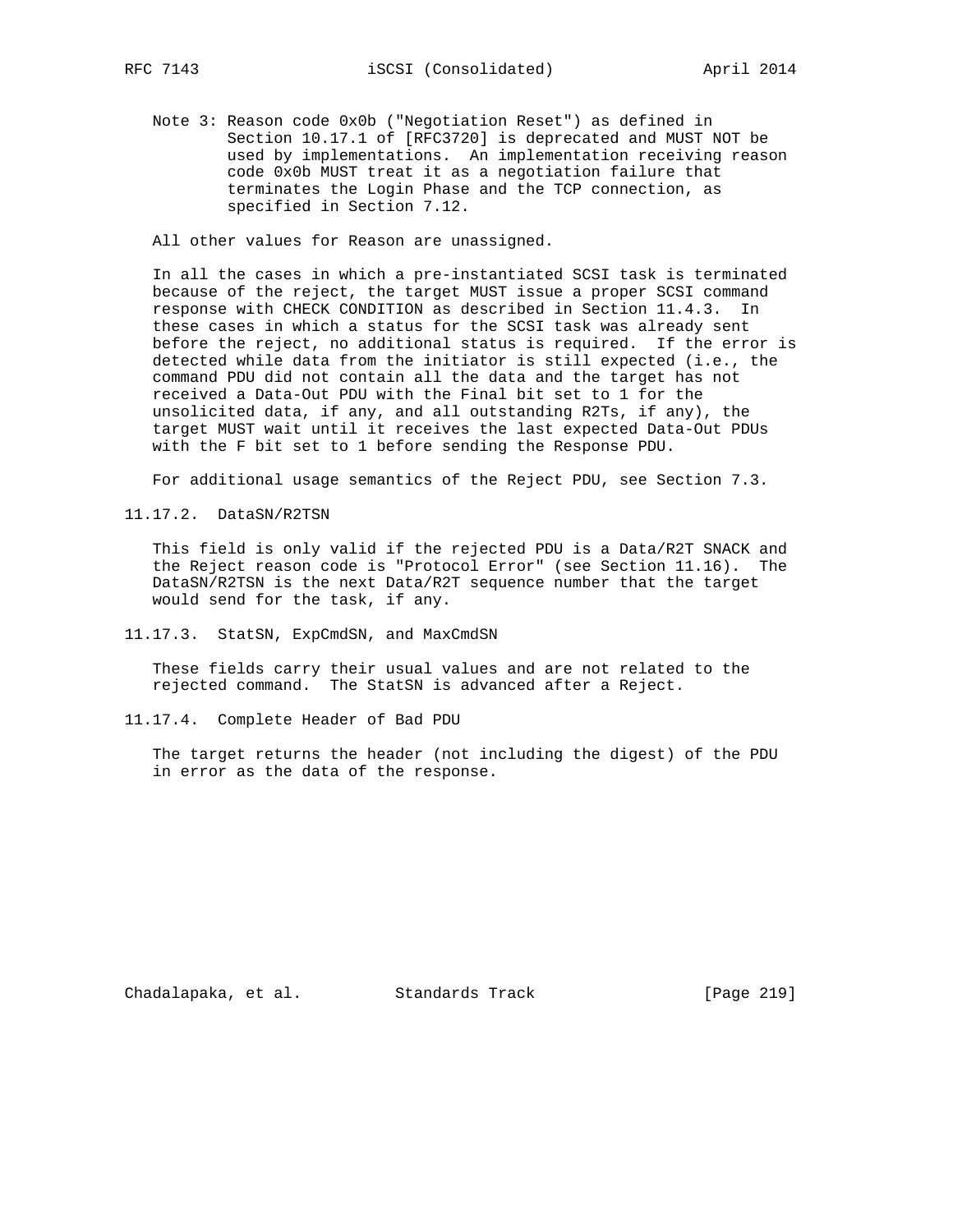RFC 7143 **iSCSI** (Consolidated) April 2014

# 11.18. NOP-Out

|                 | Byte/<br>$\overline{\phantom{0}}$                               |  |  |  | 1 |                                |  |  | 2 |  |  |                     |  |  |  |  |
|-----------------|-----------------------------------------------------------------|--|--|--|---|--------------------------------|--|--|---|--|--|---------------------|--|--|--|--|
|                 | 0 1 2 3 4 5 6 7 0 1 2 3 4 5 6 7 0 1 2 3 4 5 6 7 0 1 2 3 4 5 6 7 |  |  |  |   |                                |  |  |   |  |  |                     |  |  |  |  |
|                 | $0$ . $ I $ 0x00 $ 1 $ Reserved                                 |  |  |  |   | -------+---------------+------ |  |  |   |  |  |                     |  |  |  |  |
|                 | 4 TotalAHSLength   DataSegmentLength                            |  |  |  |   | ------------                   |  |  |   |  |  |                     |  |  |  |  |
| 8               | LUN or Reserved                                                 |  |  |  |   |                                |  |  |   |  |  |                     |  |  |  |  |
| 12 <sup>°</sup> |                                                                 |  |  |  |   |                                |  |  |   |  |  |                     |  |  |  |  |
|                 | 16 Initiator Task Tag or 0xffffffff                             |  |  |  |   |                                |  |  |   |  |  |                     |  |  |  |  |
| 20 <sub>1</sub> | Target Transfer Tag or Oxffffffff                               |  |  |  |   |                                |  |  |   |  |  | ___________________ |  |  |  |  |
|                 | $24$ CmdSN                                                      |  |  |  |   |                                |  |  |   |  |  |                     |  |  |  |  |
|                 | 28 ExpStatSN                                                    |  |  |  |   |                                |  |  |   |  |  |                     |  |  |  |  |
| $+$ /           | 32/ Reserved                                                    |  |  |  |   |                                |  |  |   |  |  |                     |  |  |  |  |
|                 | 48   Header-Digest (optional)                                   |  |  |  |   | -------+---------------+       |  |  |   |  |  |                     |  |  |  |  |
| $+$ ,           | DataSegment - Ping Data (optional)                              |  |  |  |   |                                |  |  |   |  |  |                     |  |  |  |  |
|                 | Data-Digest (optional)<br>--------------+---------------+       |  |  |  |   |                                |  |  |   |  |  |                     |  |  |  |  |

 NOP-Out may be used by an initiator as a "ping request" to verify that a connection/session is still active and all its components are operational. The NOP-In response is the "ping echo".

A NOP-Out is also sent by an initiator in response to a NOP-In.

 A NOP-Out may also be used to confirm a changed ExpStatSN if another PDU will not be available for a long time.

 Upon receipt of a NOP-In with the Target Transfer Tag set to a valid value (not the reserved value 0xffffffff), the initiator MUST respond with a NOP-Out. In this case, the NOP-Out Target Transfer Tag MUST contain a copy of the NOP-In Target Transfer Tag. The initiator

Chadalapaka, et al. Standards Track [Page 220]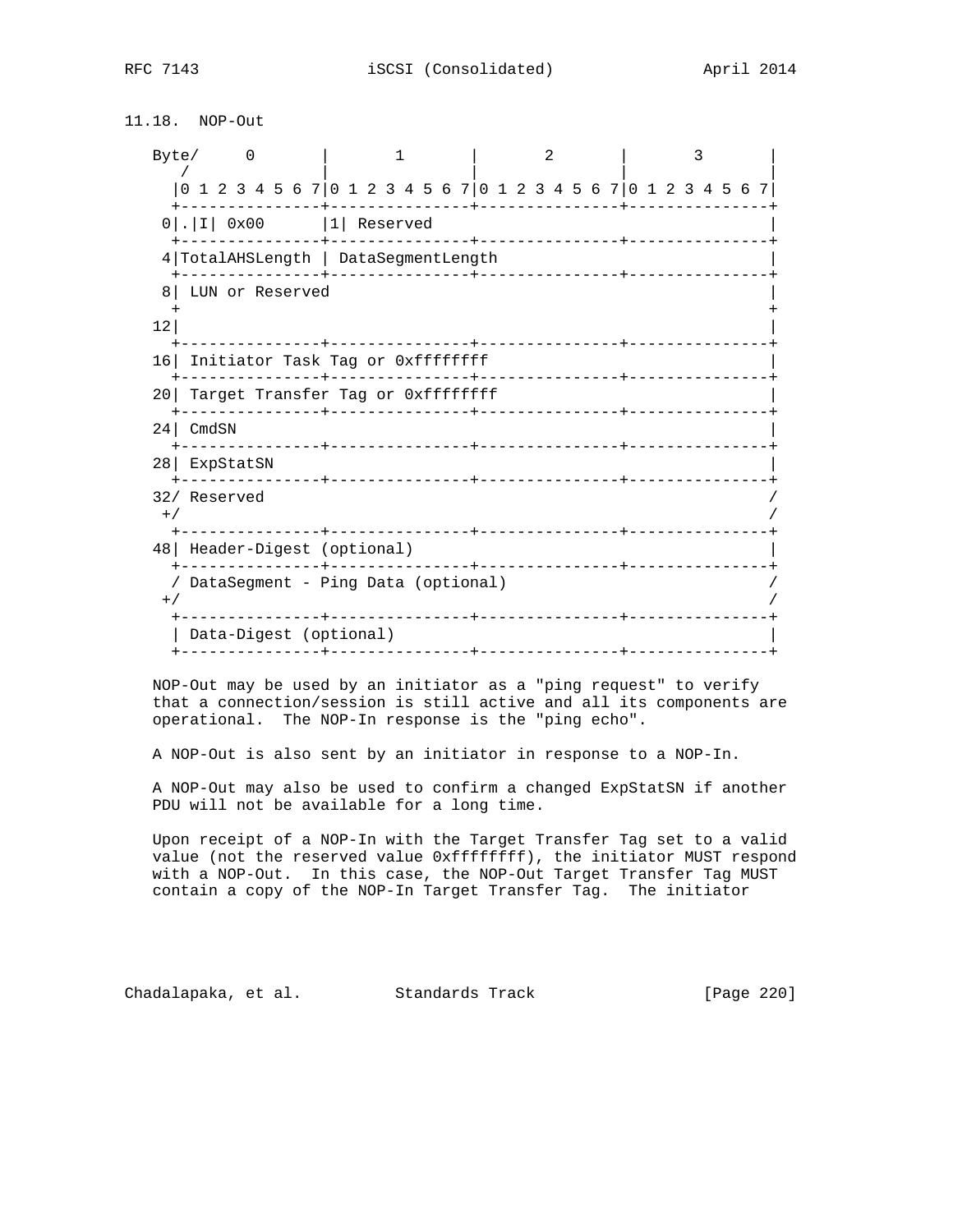SHOULD NOT send a NOP-Out in response to any other received NOP-In, in order to avoid lengthy sequences of NOP-In and NOP-Out PDUs sent in response to each other.

11.18.1. Initiator Task Tag

 The NOP-Out MUST have the Initiator Task Tag set to a valid value only if a response in the form of a NOP-In is requested (i.e., the NOP-Out is used as a ping request). Otherwise, the Initiator Task Tag MUST be set to 0xffffffff.

When a target receives the NOP-Out with a valid Initiator Task Tag, it MUST respond with a NOP-In Response (see Section 4.6.3.6).

 If the Initiator Task Tag contains 0xffffffff, the I bit MUST be set to 1, and the CmdSN is not advanced after this PDU is sent.

11.18.2. Target Transfer Tag

 The Target Transfer Tag is a target-assigned identifier for the operation.

 The NOP-Out MUST only have the Target Transfer Tag set if it is issued in response to a NOP-In with a valid Target Transfer Tag. In this case, it copies the Target Transfer Tag from the NOP-In PDU. Otherwise, the Target Transfer Tag MUST be set to 0xffffffff.

When the Target Transfer Tag is set to a value other than 0xffffffff, the LUN field MUST also be copied from the NOP-In.

11.18.3. Ping Data

 Ping data is reflected in the NOP-In Response. The length of the reflected data is limited to MaxRecvDataSegmentLength. The length of ping data is indicated by the DataSegmentLength. 0 is a valid value for the DataSegmentLength and indicates the absence of ping data.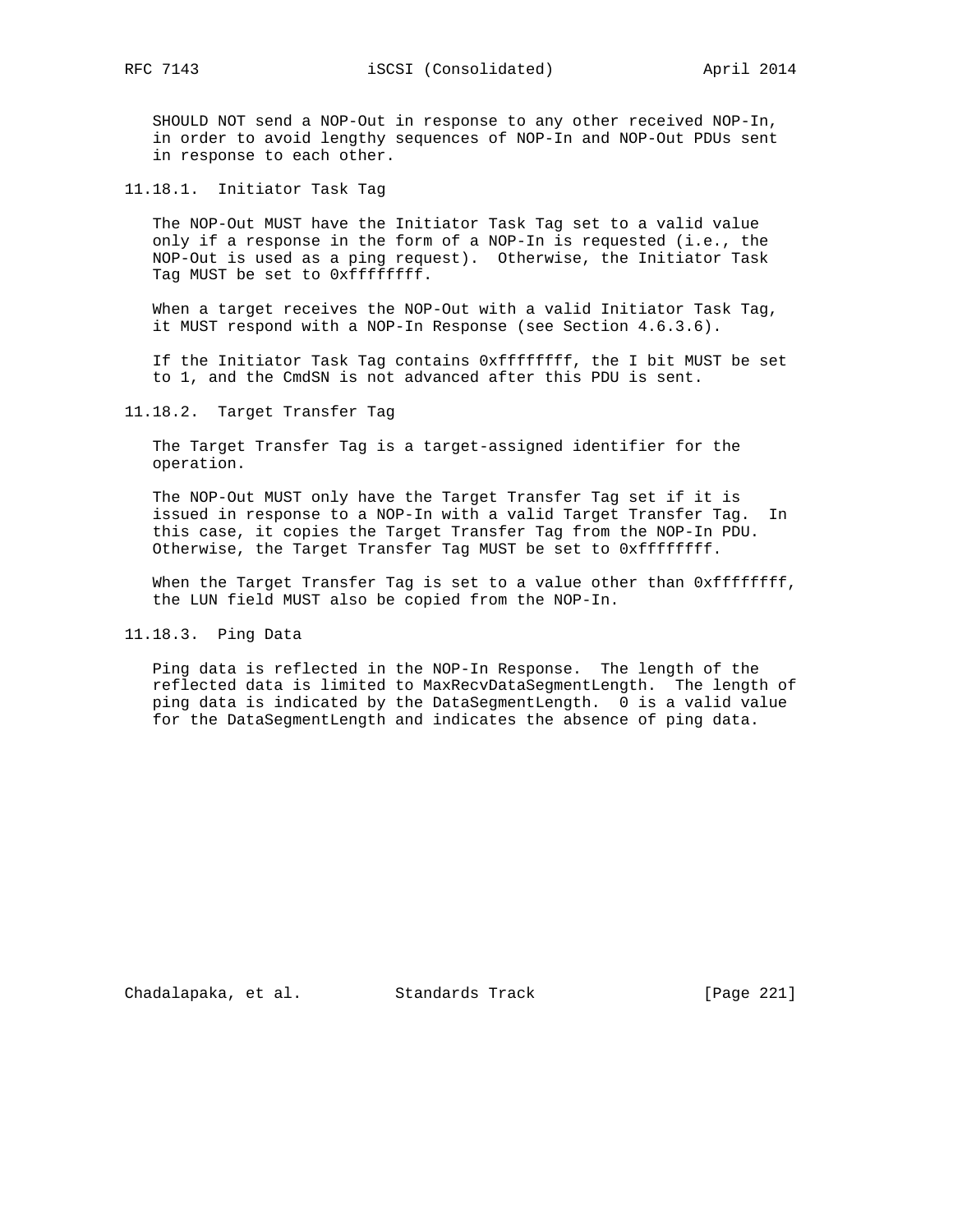11.19. NOP-In

|                 | Byte/                                                           | $\overline{\phantom{0}}$ |                                      |  |  | 1                          |                         |  | 2 |  |  |                                    |  | २ |  |  |
|-----------------|-----------------------------------------------------------------|--------------------------|--------------------------------------|--|--|----------------------------|-------------------------|--|---|--|--|------------------------------------|--|---|--|--|
|                 | 0 1 2 3 4 5 6 7 0 1 2 3 4 5 6 7 0 1 2 3 4 5 6 7 0 1 2 3 4 5 6 7 |                          |                                      |  |  |                            |                         |  |   |  |  |                                    |  |   |  |  |
|                 | $0 . .$ 0x20  1 Reserved                                        |                          |                                      |  |  |                            | ------+---------------+ |  |   |  |  |                                    |  |   |  |  |
|                 | 4 TotalAHSLength   DataSegmentLength                            |                          | -----+---------------+-------------- |  |  |                            |                         |  |   |  |  |                                    |  |   |  |  |
| 8               | LUN or Reserved                                                 |                          |                                      |  |  |                            |                         |  |   |  |  |                                    |  |   |  |  |
| 12              |                                                                 |                          |                                      |  |  |                            |                         |  |   |  |  |                                    |  |   |  |  |
| 16              | Initiator Task Tag or Oxffffffff                                |                          |                                      |  |  |                            |                         |  |   |  |  |                                    |  |   |  |  |
| 20 I            | Target Transfer Tag or Oxffffffff                               |                          |                                      |  |  |                            |                         |  |   |  |  | . Le celes de la celes de la celes |  |   |  |  |
| 24              | StatSN                                                          |                          |                                      |  |  | <u> Liberalis Liberali</u> |                         |  |   |  |  |                                    |  |   |  |  |
| 28 <sub>1</sub> | ExpCmdSN                                                        |                          |                                      |  |  |                            |                         |  |   |  |  | --------------+-------             |  |   |  |  |
| 32              | MaxCmdSN                                                        |                          |                                      |  |  |                            |                         |  |   |  |  |                                    |  |   |  |  |
| $+$ /           | 36/ Reserved                                                    |                          |                                      |  |  |                            |                         |  |   |  |  |                                    |  |   |  |  |
|                 |                                                                 |                          |                                      |  |  | ---------------            |                         |  |   |  |  |                                    |  |   |  |  |
|                 | 48   Header-Digest (optional)                                   |                          |                                      |  |  |                            |                         |  |   |  |  |                                    |  |   |  |  |
| $+$ /           | / DataSegment - Return Ping Data                                |                          |                                      |  |  |                            |                         |  |   |  |  |                                    |  |   |  |  |
|                 | Data-Digest (optional)                                          |                          |                                      |  |  | ---------                  |                         |  |   |  |  |                                    |  |   |  |  |
|                 | --------------+------------                                     |                          |                                      |  |  |                            |                         |  |   |  |  |                                    |  |   |  |  |

 NOP-In is sent by a target as either a response to a NOP-Out, a "ping" to an initiator, or a means to carry a changed ExpCmdSN and/or MaxCmdSN if another PDU will not be available for a long time (as determined by the target).

 When a target receives the NOP-Out with a valid Initiator Task Tag (not the reserved value 0xffffffff), it MUST respond with a NOP-In with the same Initiator Task Tag that was provided in the NOP-Out request. It MUST also duplicate up to the first MaxRecvDataSegmentLength bytes of the initiator-provided Ping Data. For such a response, the Target Transfer Tag MUST be 0xffffffff. The

Chadalapaka, et al. Standards Track [Page 222]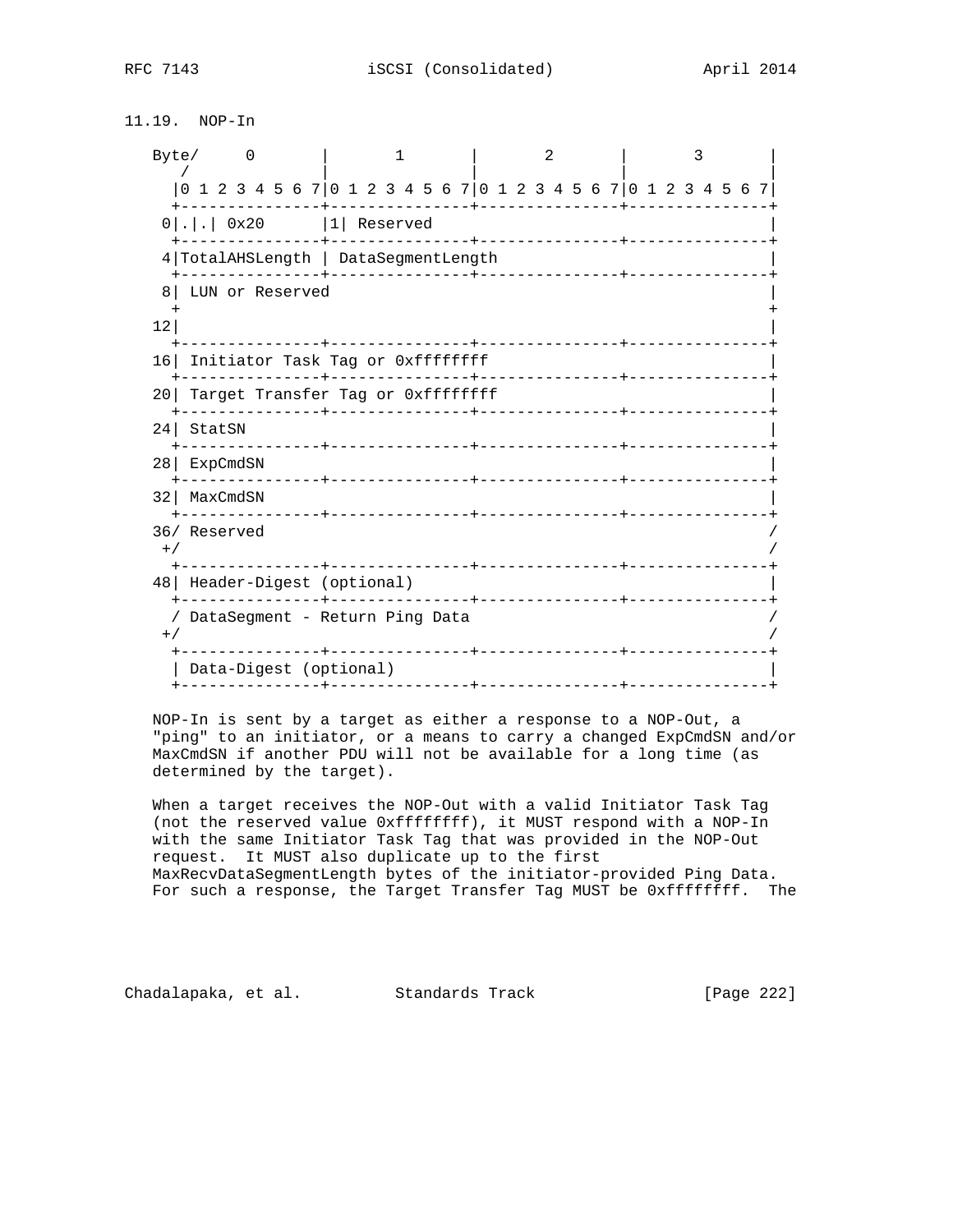target SHOULD NOT send a NOP-In in response to any other received NOP-Out in order to avoid lengthy sequences of NOP-In and NOP-Out PDUs sent in response to each other.

 Otherwise, when a target sends a NOP-In that is not a response to a NOP-Out received from the initiator, the Initiator Task Tag MUST be set to 0xffffffff, and the data segment MUST NOT contain any data (DataSegmentLength MUST be 0).

11.19.1. Target Transfer Tag

 If the target is responding to a NOP-Out, this field is set to the reserved value 0xffffffff.

 If the target is sending a NOP-In as a ping (intending to receive a corresponding NOP-Out), this field is set to a valid value (not the reserved value 0xffffffff).

 If the target is initiating a NOP-In without wanting to receive a corresponding NOP-Out, this field MUST hold the reserved value 0xffffffff.

11.19.2. StatSN

 The StatSN field will always contain the next StatSN. However, when the Initiator Task Tag is set to 0xffffffff, the StatSN for the connection is not advanced after this PDU is sent.

11.19.3. LUN

 A LUN MUST be set to a correct value when the Target Transfer Tag is valid (not the reserved value 0xffffffff).

12. iSCSI Security Text Keys and Authentication Methods

 Only the following keys are used during the SecurityNegotiation stage of the Login Phase:

SessionType

InitiatorName

TargetName

TargetAddress

InitiatorAlias

Chadalapaka, et al. Standards Track [Page 223]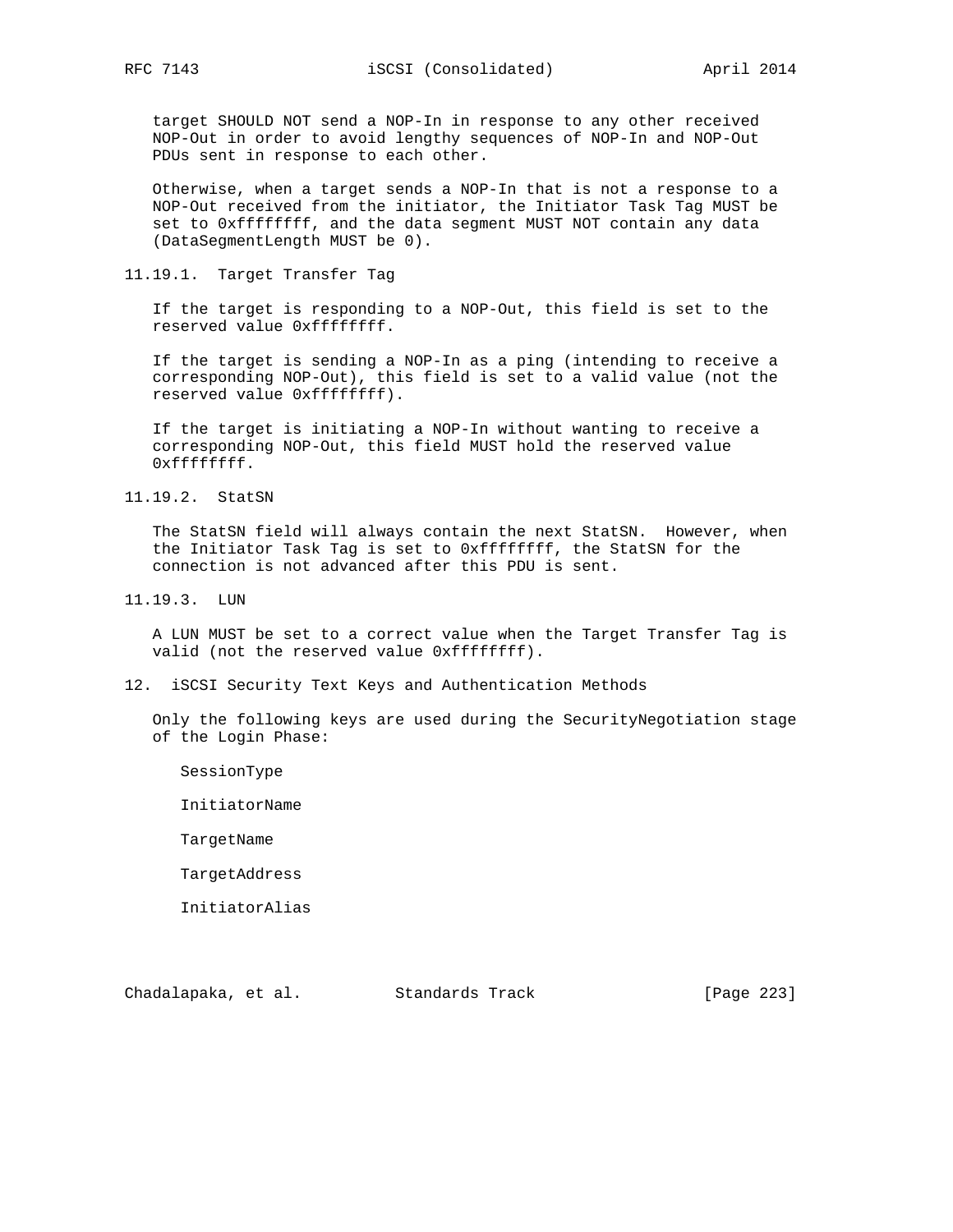TargetAlias

TargetPortalGroupTag

 AuthMethod and the keys used by the authentication methods specified in Section 12.1, along with all of their associated keys, as well as Vendor-Specific Authentication Methods.

Other keys MUST NOT be used.

 SessionType, InitiatorName, TargetName, InitiatorAlias, TargetAlias, and TargetPortalGroupTag are described in Section 13 as they can be used in the OperationalNegotiation stage as well.

All security keys have connection-wide applicability.

12.1. AuthMethod

 Use: During Login - Security Negotiation Senders: Initiator and target Scope: connection

AuthMethod = <list-of-values>

 The main item of security negotiation is the authentication method (AuthMethod).

 The authentication methods that can be used (appear in the list-of values) are either vendor-unique methods or those listed in the following table:

| Name | Description                                                           |
|------|-----------------------------------------------------------------------|
| KRB5 | Kerberos V5 - defined in [RFC4120]                                    |
| SRP  | Secure Remote Password -<br>defined in [RFC2945]                      |
| CHAP | Challenge Handshake Authentication Protocol -<br>defined in [RFC1994] |
| None | No authentication                                                     |
|      |                                                                       |

 The AuthMethod selection is followed by an "authentication exchange" specific to the authentication method selected.

Chadalapaka, et al. Standards Track [Page 224]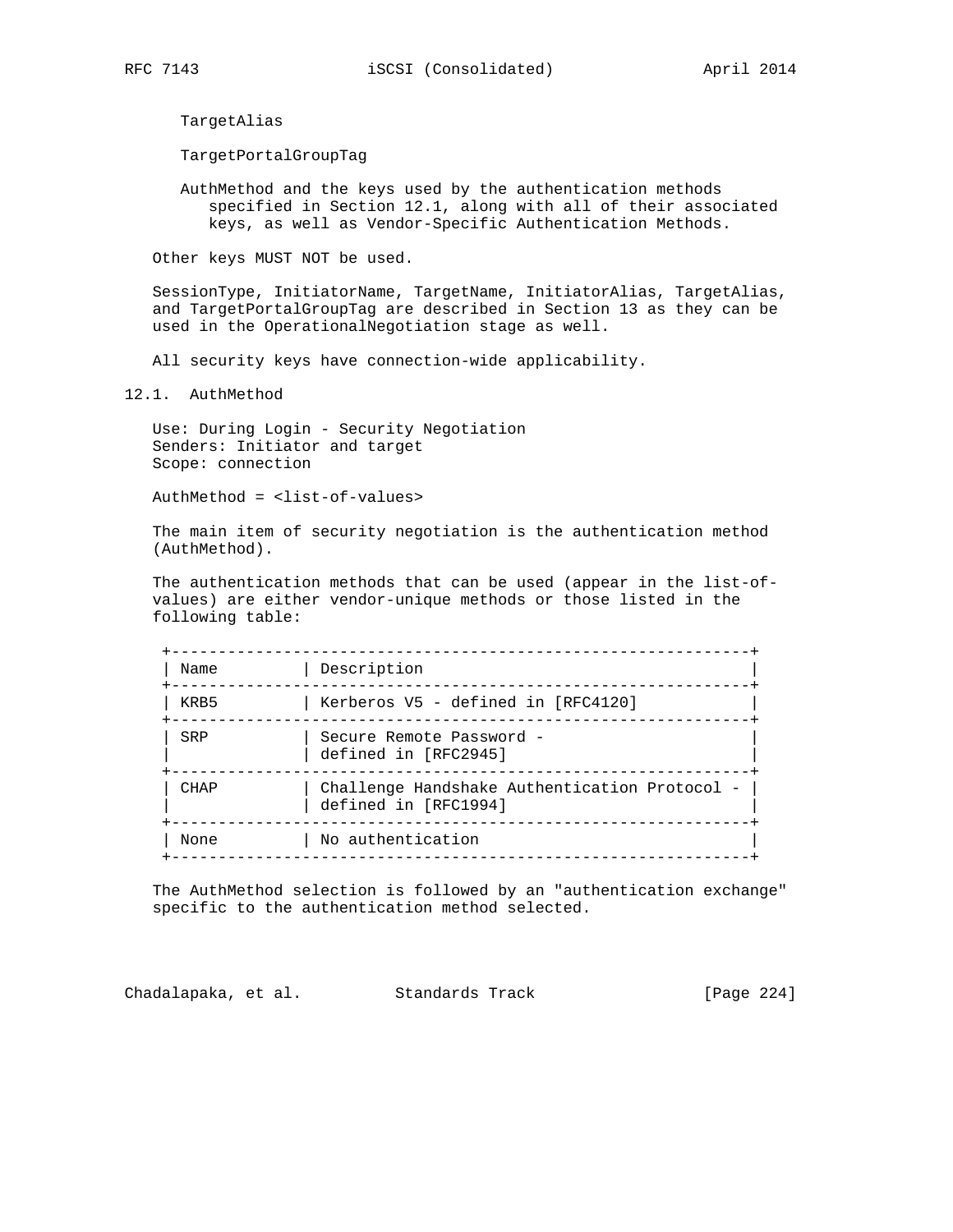The authentication method proposal may be made by either the initiator or the target. However, the initiator MUST make the first step specific to the selected authentication method as soon as it is selected. It follows that if the target makes the authentication method proposal, the initiator sends the first key(s) of the exchange together with its authentication method selection.

 The authentication exchange authenticates the initiator to the target and, optionally, the target to the initiator. Authentication is OPTIONAL to use but MUST be supported by the target and initiator.

 The initiator and target MUST implement CHAP. All other authentication methods are OPTIONAL.

 Private or public extension algorithms MAY also be negotiated for authentication methods. Whenever a private or public extension algorithm is part of the default offer (the offer made in the absence of explicit administrative action), the implementer MUST ensure that CHAP is listed as an alternative in the default offer and "None" is not part of the default offer.

 Extension authentication methods MUST be named using one of the following two formats:

- 1) Z-reversed.vendor.dns\_name.do\_something=
- 2) New public key with no name prefix constraints

 Authentication methods named using the Z- format are used as private extensions. New public keys must be registered with IANA using the IETF Review process ([RFC5226]). New public extensions for authentication methods MUST NOT use the Z# name prefix.

 For all of the public or private extension authentication methods, the method-specific keys MUST conform to the format specified in Section 6.1 for standard-label.

 To identify the vendor for private extension authentication methods, we suggest using the reversed DNS-name as a prefix to the proper digest names.

 The part of digest-name following Z- MUST conform to the format for standard-label specified in Section 6.1.

 Support for public or private extension authentication methods is OPTIONAL.

Chadalapaka, et al. Standards Track [Page 225]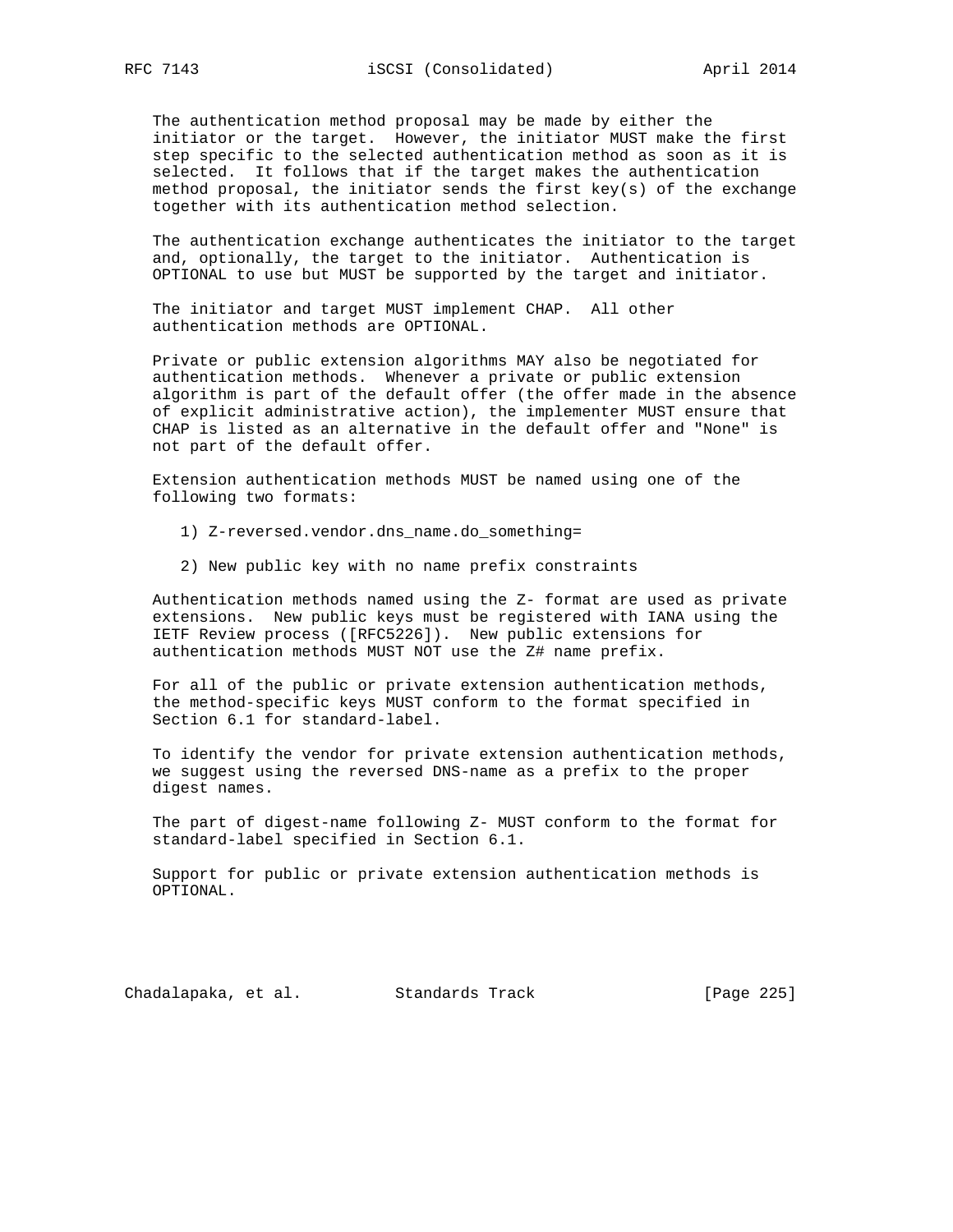The following subsections define the specific exchanges for each of the standardized authentication methods. As mentioned earlier, the first step is always done by the initiator.

12.1.1. Kerberos

For KRB5 (Kerberos V5) [RFC4120] [RFC1964], the initiator MUST use:

KRB\_AP\_REQ=<KRB\_AP\_REQ>

where KRB\_AP\_REQ is the client message as defined in [RFC4120].

 The default principal name assumed by an iSCSI initiator or target (prior to any administrative configuration action) MUST be the iSCSI Initiator Name or iSCSI Target Name, respectively, prefixed by the string "iscsi/".

 If the initiator authentication fails, the target MUST respond with a Login reject with "Authentication Failure" status. Otherwise, if the initiator has selected the mutual authentication option (by setting MUTUAL-REQUIRED in the ap-options field of the KRB\_AP\_REQ), the target MUST reply with:

KRB\_AP\_REP=<KRB\_AP\_REP>

where KRB\_AP\_REP is the server's response message as defined in [RFC4120].

 If mutual authentication was selected and target authentication fails, the initiator MUST close the connection.

 KRB\_AP\_REQ and KRB\_AP\_REP are binary-values, and their binary length (not the length of the character string that represents them in encoded form) MUST NOT exceed 65536 bytes. Hex or Base64 encoding may be used for KRB\_AP\_REQ and KRB\_AP\_REP; see Section 6.1.

12.1.2. Secure Remote Password (SRP)

For SRP [RFC2945], the initiator MUST use:

SRP\_U=<U> TargetAuth=Yes /\* or TargetAuth=No \*/

 The target MUST answer with a Login reject with the "Authorization Failure" status or reply with:

SRP\_GROUP=<G1,G2...> SRP\_s=<s>

where G1,G2... are proposed groups, in order of preference.

Chadalapaka, et al. Standards Track [Page 226]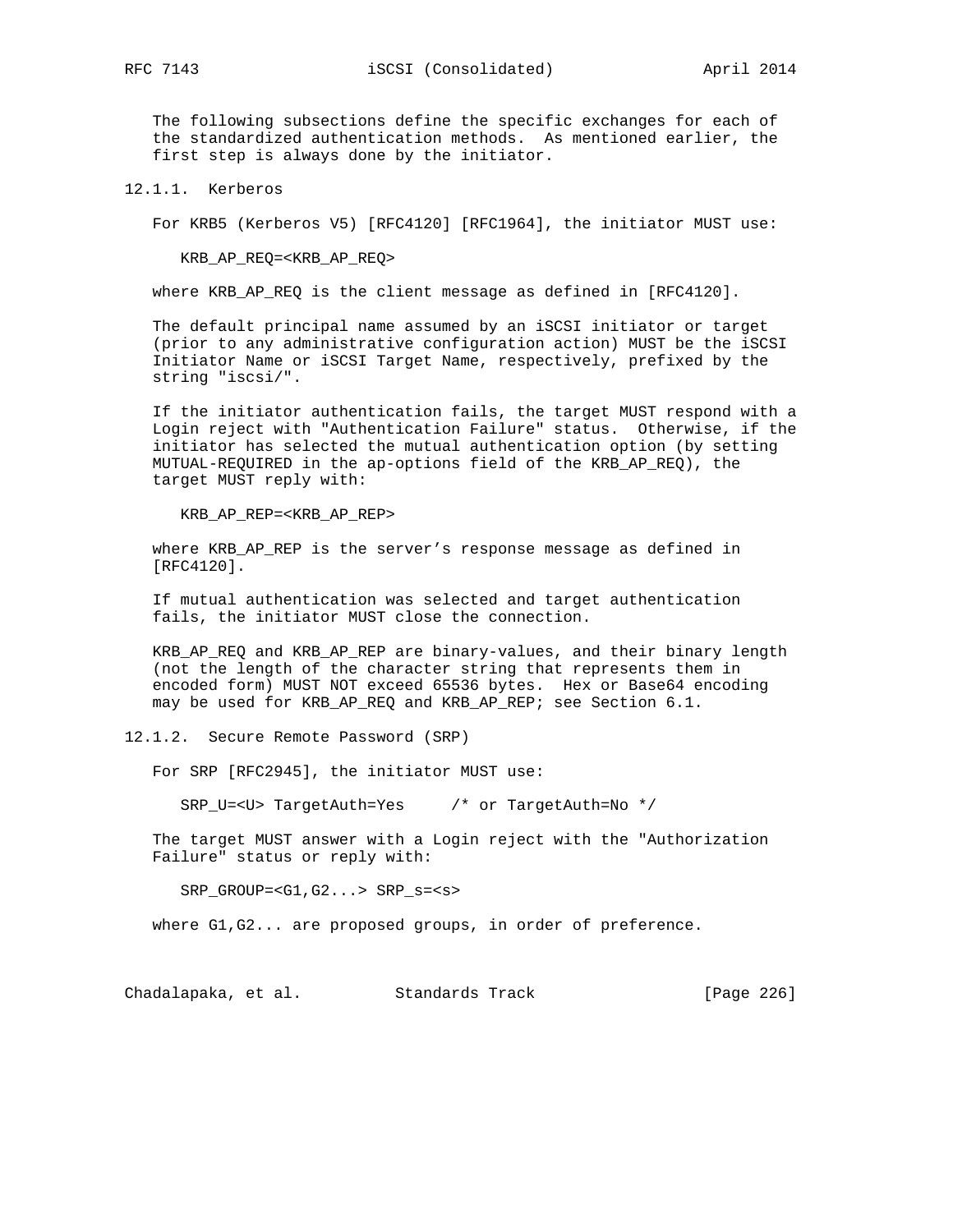The initiator MUST either close the connection or continue with:

SRP\_A=<A> SRP\_GROUP=<G>

where G is one of G1,G2... that were proposed by the target.

 The target MUST answer with a Login reject with the "Authentication Failure" status or reply with:

SRP\_B=<B>

The initiator MUST close the connection or continue with:

SRP\_M=<M>

 If the initiator authentication fails, the target MUST answer with a Login reject with "Authentication Failure" status. Otherwise, if the initiator sent TargetAuth=Yes in the first message (requiring target authentication), the target MUST reply with:

 $SRP$ \_HM=<H(A | M | K)>

 If the target authentication fails, the initiator MUST close the connection:

where U, s, A, B, M, and  $H(A \mid M \mid K)$  are defined in [RFC2945] (using the SHA1 hash function, such as SRP-SHA1)

and

 G,Gn ("Gn" stands for G1,G2...) are identifiers of SRP groups specified in [RFC3723].

G, Gn, and U are text strings;  $s, A, B, M$ , and  $H(A \mid M \mid K)$  are binary-values. The length of  $s, A, B, M$  and  $H(A \mid M \mid K)$  in binary form (not the length of the character string that represents them in encoded form) MUST NOT exceed 1024 bytes. Hex or Base64 encoding may be used for  $s, A, B, M$  and  $H(A \mid M \mid K)$ ; see Section 6.1.

See Appendix B for the related login example.

 For the SRP\_GROUP, all the groups specified in [RFC3723] up to 1536 bits (i.e., SRP-768, SRP-1024, SRP-1280, SRP-1536) must be supported by initiators and targets. To guarantee interoperability, targets MUST always offer "SRP-1536" as one of the proposed groups.

Chadalapaka, et al. Standards Track [Page 227]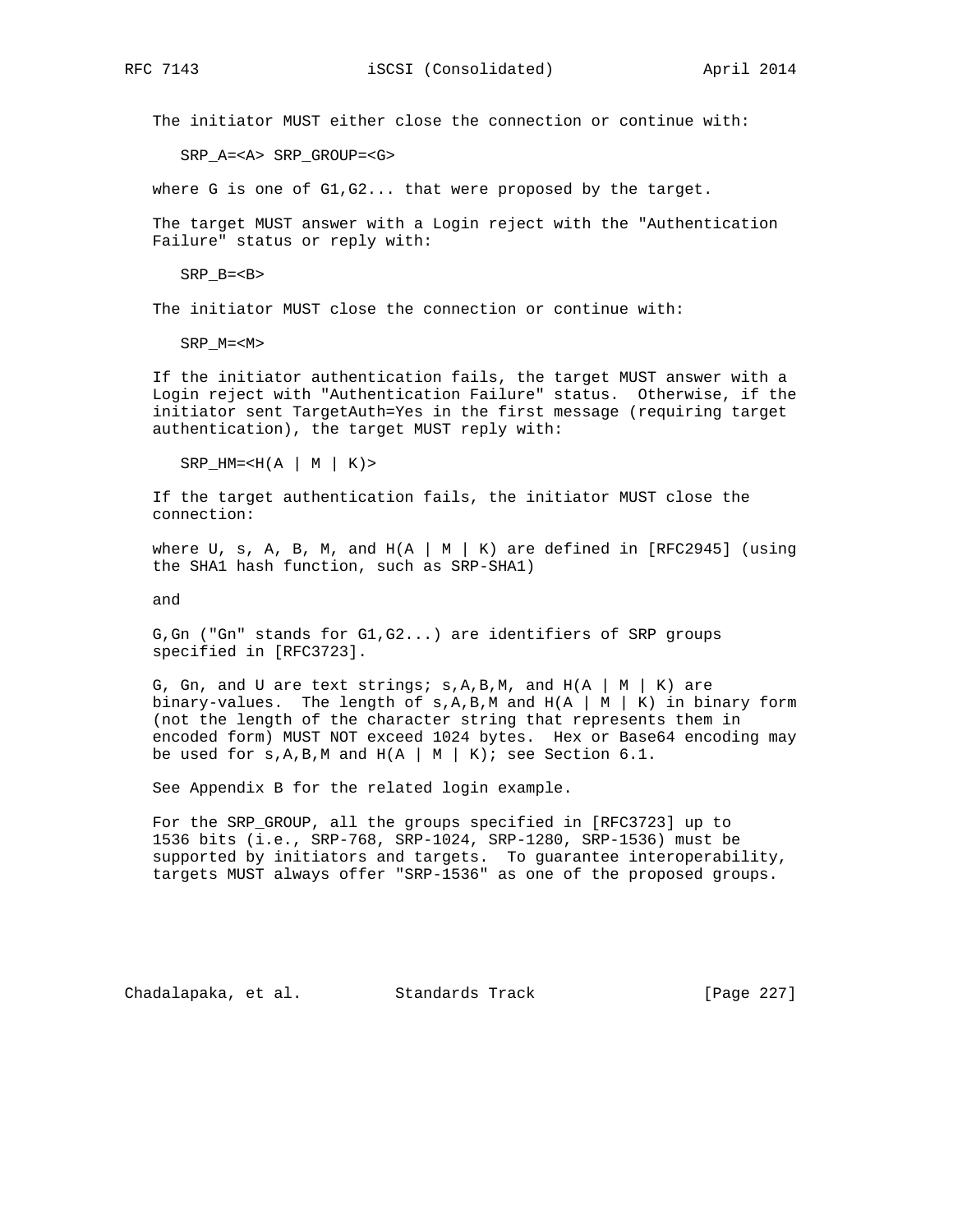12.1.3. Challenge Handshake Authentication Protocol (CHAP)

For CHAP [RFC1994], the initiator MUST use:

 $CHAP_A=$ 

where A1,A2... are proposed algorithms, in order of preference.

 The target MUST answer with a Login reject with the "Authentication Failure" status or reply with:

CHAP\_A=<A> CHAP\_I=<I> CHAP\_C=<C>

where A is one of  $A1, A2...$  that were proposed by the initiator.

The initiator MUST continue with:

CHAP\_N=<N> CHAP\_R=<R>

or, if it requires target authentication, with:

CHAP\_N=<N> CHAP\_R=<R> CHAP\_I=<I> CHAP\_C=<C>

 If the initiator authentication fails, the target MUST answer with a Login reject with "Authentication Failure" status. Otherwise, if the initiator required target authentication, the target MUST either answer with a Login reject with "Authentication Failure" or reply with:

CHAP\_N=<N> CHAP\_R=<R>

 If the target authentication fails, the initiator MUST close the connection:

 where N, (A,A1,A2), I, C, and R are (correspondingly) the Name, Algorithm, Identifier, Challenge, and Response as defined in [RFC1994].

 N is a text string; A,A1,A2, and I are numbers; C and R are binary-values. Their binary length (not the length of the character string that represents them in encoded form) MUST NOT exceed 1024 bytes. Hex or Base64 encoding may be used for C and R; see Section 6.1.

See Appendix B for the related login example.

Chadalapaka, et al. Standards Track [Page 228]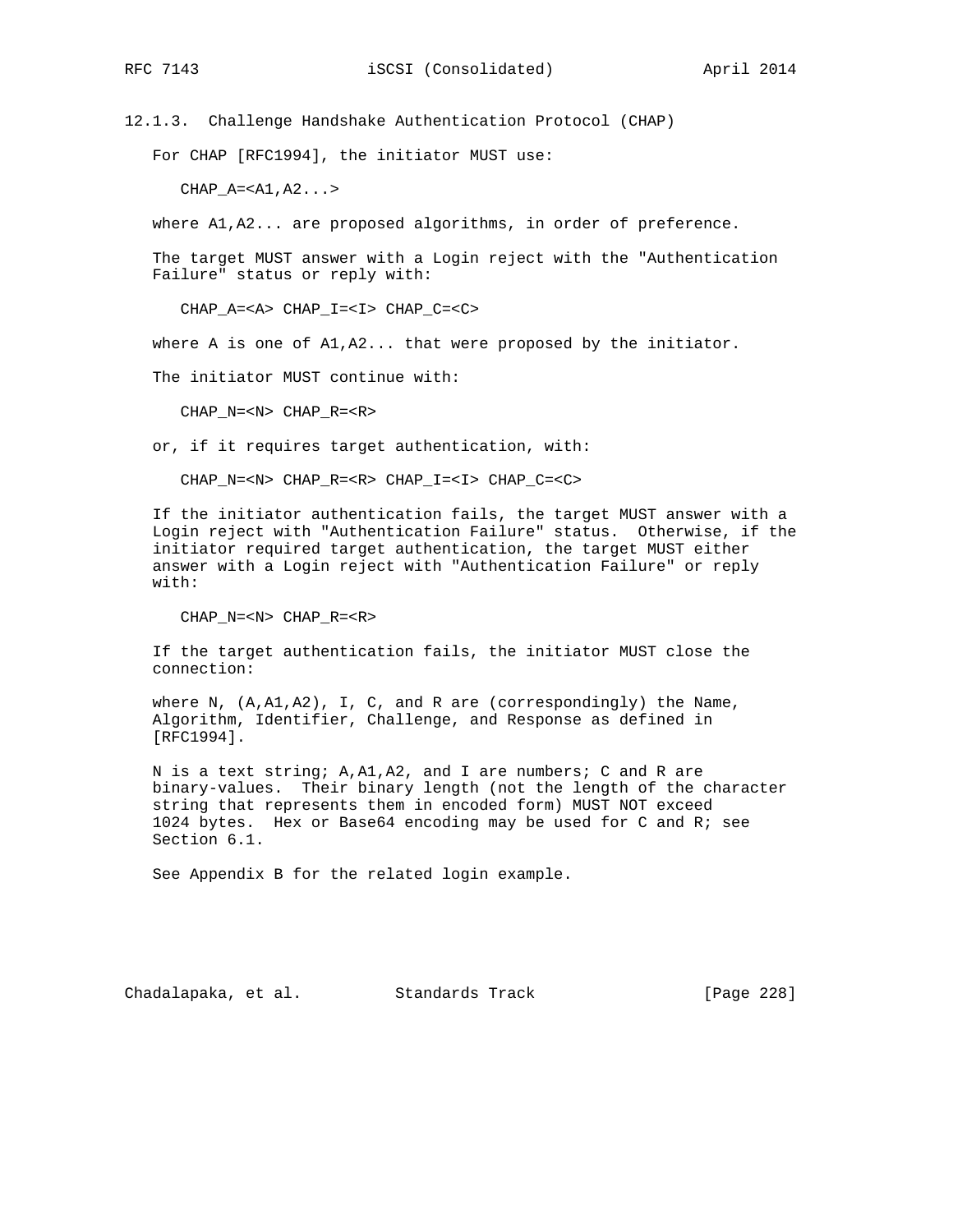For the Algorithm, as stated in [RFC1994], one value is required to be implemented:

5 (CHAP with MD5)

 To guarantee interoperability, initiators MUST always offer it as one of the proposed algorithms.

13. Login/Text Operational Text Keys

 Some session-specific parameters MUST only be carried on the leading connection and cannot be changed after the leading connection login (e.g., MaxConnections -- the maximum number of connections). This holds for a single connection session with regard to connection restart. The keys that fall into this category have the "use: LO" (Leading Only).

 Keys that can only be used during login have the "use: IO" (Initialize Only), while those that can be used in both the Login Phase and Full Feature Phase have the "use: ALL".

 Keys that can only be used during the Full Feature Phase use FFPO (Full Feature Phase Only).

 Keys marked as Any-Stage may also appear in the SecurityNegotiation stage, while all other keys described in this section are operational keys.

Keys that do not require an answer are marked as Declarative.

Key scope is indicated as session-wide (SW) or connection-only (CO).

 "Result function", wherever mentioned, states the function that can be applied to check the validity of the responder selection. "Minimum" means that the selected value cannot exceed the offered value. "Maximum" means that the selected value cannot be lower than the offered value. "AND" means that the selected value must be a possible result of a Boolean "and" function with an arbitrary Boolean value (e.g., if the offered value is No the selected value must be No). "OR" means that the selected value must be a possible result of a Boolean "or" function with an arbitrary Boolean value (e.g., if the offered value is Yes the selected value must be Yes).

Chadalapaka, et al. Standards Track [Page 229]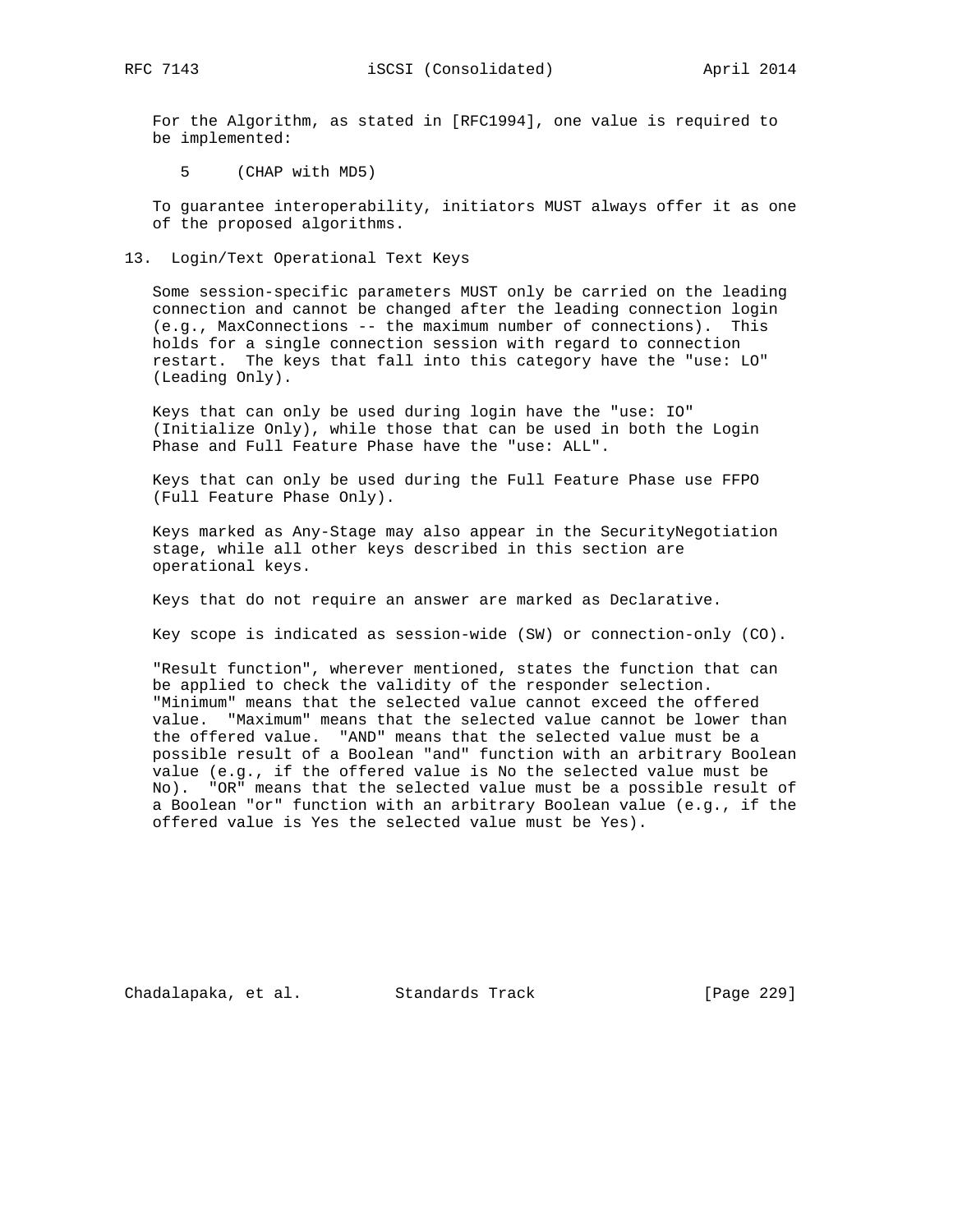13.1. HeaderDigest and DataDigest

 Use: IO Senders: Initiator and target Scope: CO HeaderDigest = <list-of-values> DataDigest = <list-of-values>

Default is None for both HeaderDigest and DataDigest.

 Digests enable the checking of end-to-end, non-cryptographic data integrity beyond the integrity checks provided by the link layers and the covering of the whole communication path, including all elements that may change the network-level PDUs, such as routers, switches, and proxies.

 The following table lists cyclic integrity checksums that can be negotiated for the digests and MUST be implemented by every iSCSI initiator and target. These digest options only have error detection significance.

| Name   | Description | Generator   |
|--------|-------------|-------------|
| CRC32C | 32-bit CRC  | 0x11edc6f41 |
| None   | no digest   |             |

The generator polynomial  $G(x)$  for this digest is given in hexadecimal notation (e.g., "0x3b" stands for 0011 1011, and the polynomial is  $x^{***}5 + x^{**}4 + x^{**}3 + x + 1$ .

 When the initiator and target agree on a digest, this digest MUST be used for every PDU in the Full Feature Phase.

 Padding bytes, when present in a segment covered by a CRC, SHOULD be set to 0 and are included in the CRC.

 The CRC MUST be calculated by a method that produces the same results as the following process:

 - The PDU bits are considered as the coefficients of a polynomial  $M(x)$  of degree n - 1; bit 7 of the lowest numbered byte is considered the most significant bit  $(x^{**}n - 1)$ , followed by bit 6 of the lowest numbered byte through bit 0 of the highest numbered byte  $(x**0)$ .

Chadalapaka, et al. Standards Track [Page 230]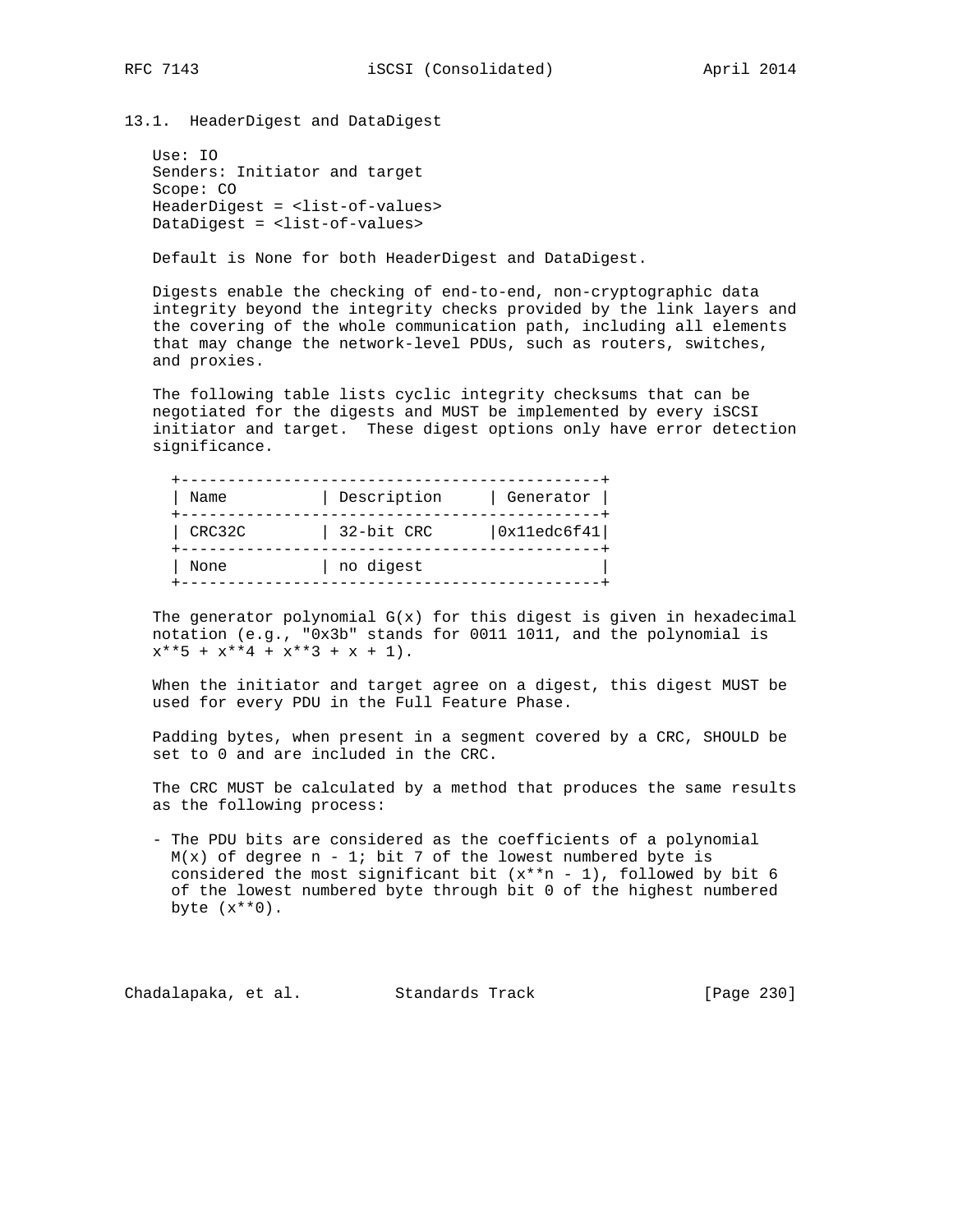- The most significant 32 bits are complemented.
- The polynomial is multiplied by  $x^{**}32$ , then divided by  $G(x)$ . The generator polynomial produces a remainder  $R(x)$  of degree  $\leq 31$ .
- The coefficients of  $R(x)$  are formed into a 32-bit sequence.
- The bit sequence is complemented, and the result is the CRC.
- The CRC bits are mapped into the digest word. The x\*\*31 coefficient is mapped to bit 7 of the lowest numbered byte of the digest, and the mapping continues with successive coefficients and bits so that the x\*\*24 coefficient is mapped to bit 0 of the lowest numbered byte. The mapping continues further with the x\*\*23 coefficient mapped to bit 7 of the next byte in the digest until the x\*\*0 coefficient is mapped to bit 0 of the highest numbered byte of the digest.
- Computing the CRC over any segment (data or header) extended to include the CRC built using the generator 0x11edc6f41 will always get the value  $0x1c2d19ed$  as its final remainder  $(R(x))$ . This value is given here in its polynomial form (i.e., not mapped as the digest word).

 For a discussion about selection criteria for the CRC, see [RFC3385]. For a detailed analysis of the iSCSI polynomial, see [Castagnoli93].

 Private or public extension algorithms MAY also be negotiated for digests. Whenever a private or public digest extension algorithm is part of the default offer (the offer made in the absence of explicit administrative action), the implementer MUST ensure that CRC32C is listed as an alternative in the default offer and "None" is not part of the default offer.

 Extension digest algorithms MUST be named using one of the following two formats:

- 1) Y-reversed.vendor.dns\_name.do\_something=
- 2) New public key with no name prefix constraints

 Digests named using the Y- format are used for private purposes (unregistered). New public keys must be registered with IANA using the IETF Review process ([RFC5226]). New public extensions for digests MUST NOT use the Y# name prefix.

 For private extension digests, to identify the vendor we suggest using the reversed DNS-name as a prefix to the proper digest names.

Chadalapaka, et al. Standards Track [Page 231]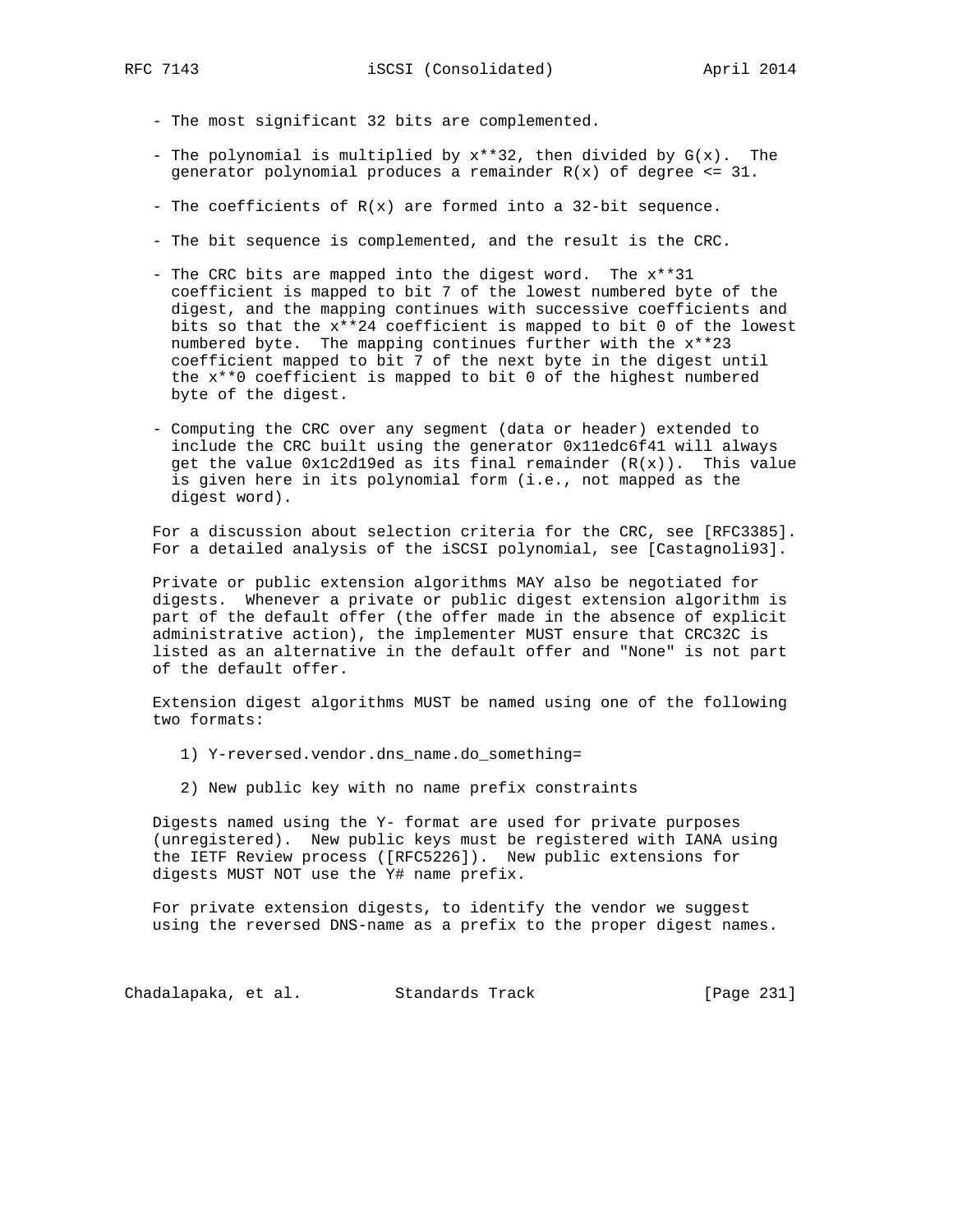The part of digest-name following Y- MUST conform to the format for standard-label specified in Section 6.1.

Support for public or private extension digests is OPTIONAL.

### 13.2. MaxConnections

 Use: LO Senders: Initiator and target Scope: SW Irrelevant when: SessionType=Discovery

MaxConnections=<numerical-value-from-1-to-65535>

 Default is 1. Result function is Minimum.

 The initiator and target negotiate the maximum number of connections requested/acceptable.

13.3. SendTargets

 Use: FFPO Senders: Initiator Scope: SW

For a complete description, see Appendix C.

13.4. TargetName

 Use: IO by initiator, FFPO by target -- only as response to a SendTargets, Declarative, Any-Stage Senders: Initiator and target Scope: SW

TargetName=<iSCSI-name-value>

Examples:

TargetName=iqn.1993-11.com.disk-vendor:diskarrays.sn.45678

TargetName=eui.020000023B040506

TargetName=naa.62004567BA64678D0123456789ABCDEF

Chadalapaka, et al. Standards Track [Page 232]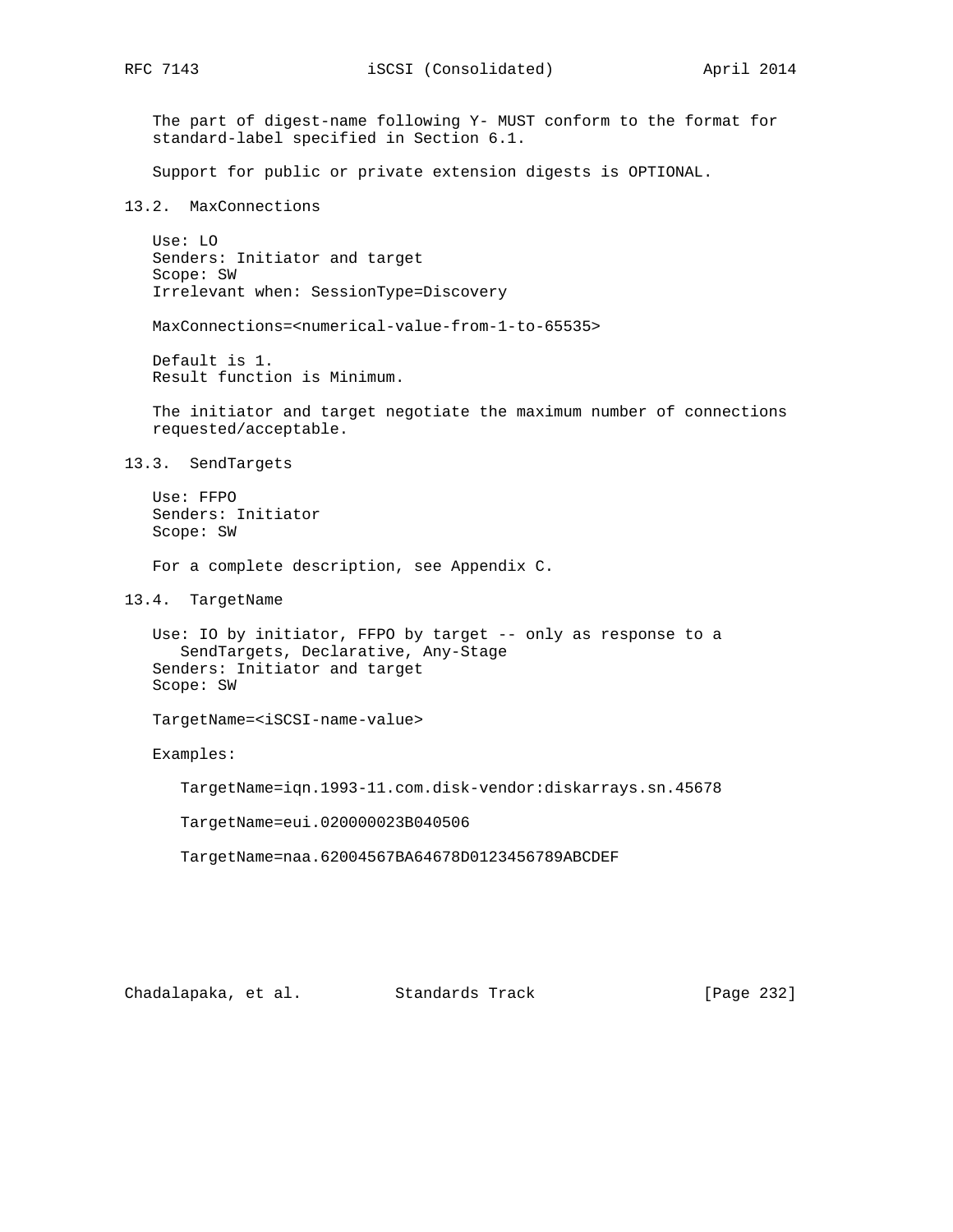RFC 7143 **iSCSI** (Consolidated) April 2014

 The initiator of the TCP connection MUST provide this key to the remote endpoint in the first Login Request if the initiator is not establishing a Discovery session. The iSCSI Target Name specifies the worldwide unique name of the target.

 The TargetName key may also be returned by the SendTargets Text Request (which is its only use when issued by a target).

The TargetName MUST NOT be redeclared within the Login Phase.

13.5. InitiatorName

 Use: IO, Declarative, Any-Stage Senders: Initiator Scope: SW

InitiatorName=<iSCSI-name-value>

Examples:

InitiatorName=iqn.1992-04.com.os-vendor.plan9:cdrom.12345

InitiatorName=iqn.2001-02.com.ssp.users:customer235.host90

InitiatorName=naa.52004567BA64678D

 The initiator of the TCP connection MUST provide this key to the remote endpoint at the first login of the Login Phase for every connection. The InitiatorName key enables the initiator to identify itself to the remote endpoint.

The InitiatorName MUST NOT be redeclared within the Login Phase.

13.6. TargetAlias

 Use: ALL, Declarative, Any-Stage Senders: Target Scope: SW

TargetAlias=<iSCSI-local-name-value>

Examples:

TargetAlias=Bob-s Disk

TargetAlias=Database Server 1 Log Disk

TargetAlias=Web Server 3 Disk 20

Chadalapaka, et al. Standards Track [Page 233]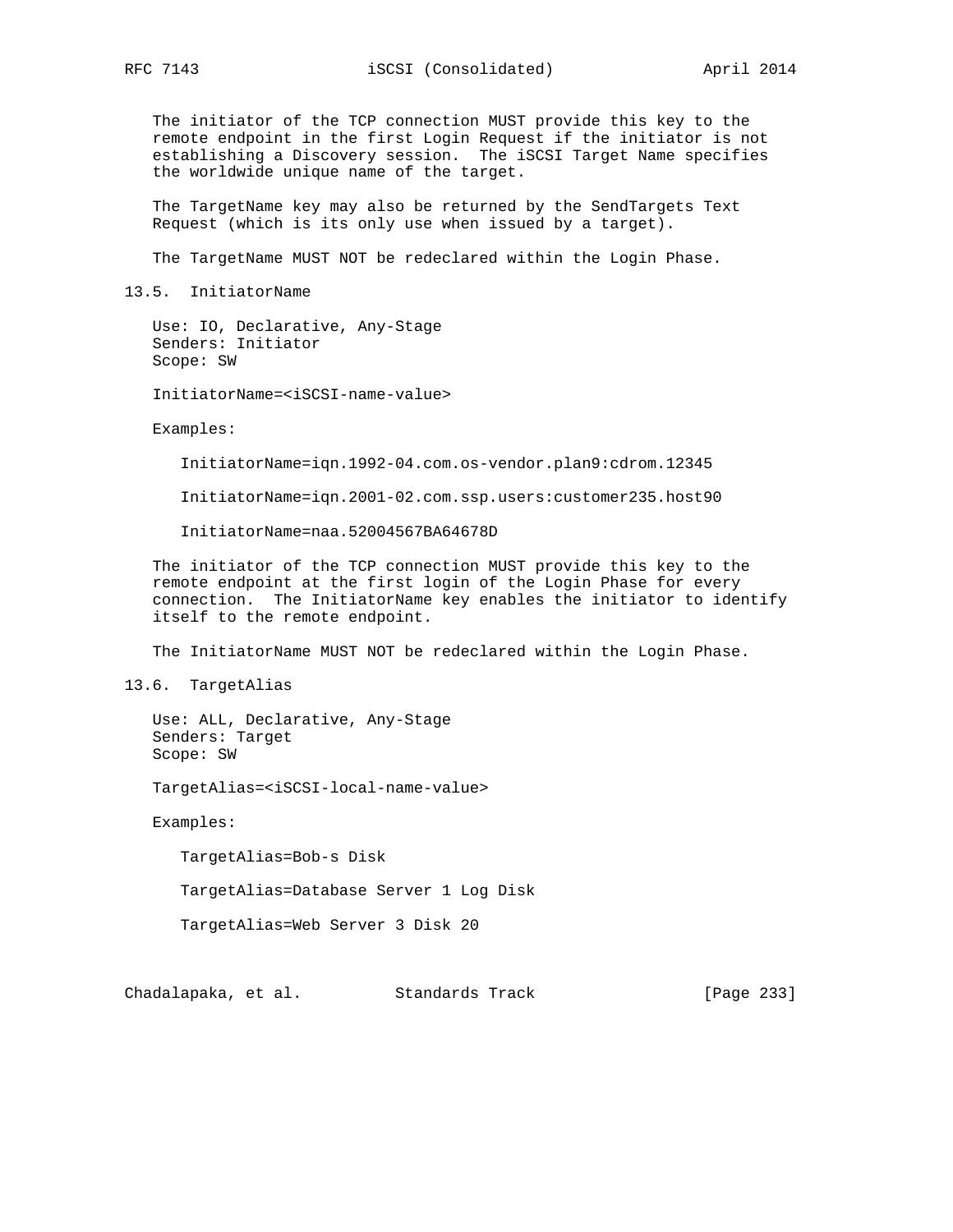If a target has been configured with a human-readable name or description, this name SHOULD be communicated to the initiator during a Login Response PDU if SessionType=Normal (see Section 13.21). This string is not used as an identifier, nor is it meant to be used for authentication or authorization decisions. It can be displayed by the initiator's user interface in a list of targets to which it is connected.

### 13.7. InitiatorAlias

 Use: ALL, Declarative, Any-Stage Senders: Initiator Scope: SW

InitiatorAlias=<iSCSI-local-name-value>

Examples:

InitiatorAlias=Web Server 4

InitiatorAlias=spyalley.nsa.gov

InitiatorAlias=Exchange Server

 If an initiator has been configured with a human-readable name or description, it SHOULD be communicated to the target during a Login Request PDU. If not, the host name can be used instead. This string is not used as an identifier, nor is it meant to be used for authentication or authorization decisions. It can be displayed by the target's user interface in a list of initiators to which it is connected.

### 13.8. TargetAddress

 Use: ALL, Declarative, Any-Stage Senders: Target Scope: SW

TargetAddress=domainname[:port][,portal-group-tag]

 The domainname can be specified as either a DNS host name, a dotted decimal IPv4 address, or a bracketed IPv6 address as specified in [RFC3986].

 If the TCP port is not specified, it is assumed to be the IANA assigned default port for iSCSI (see Section 14).

Chadalapaka, et al. Standards Track [Page 234]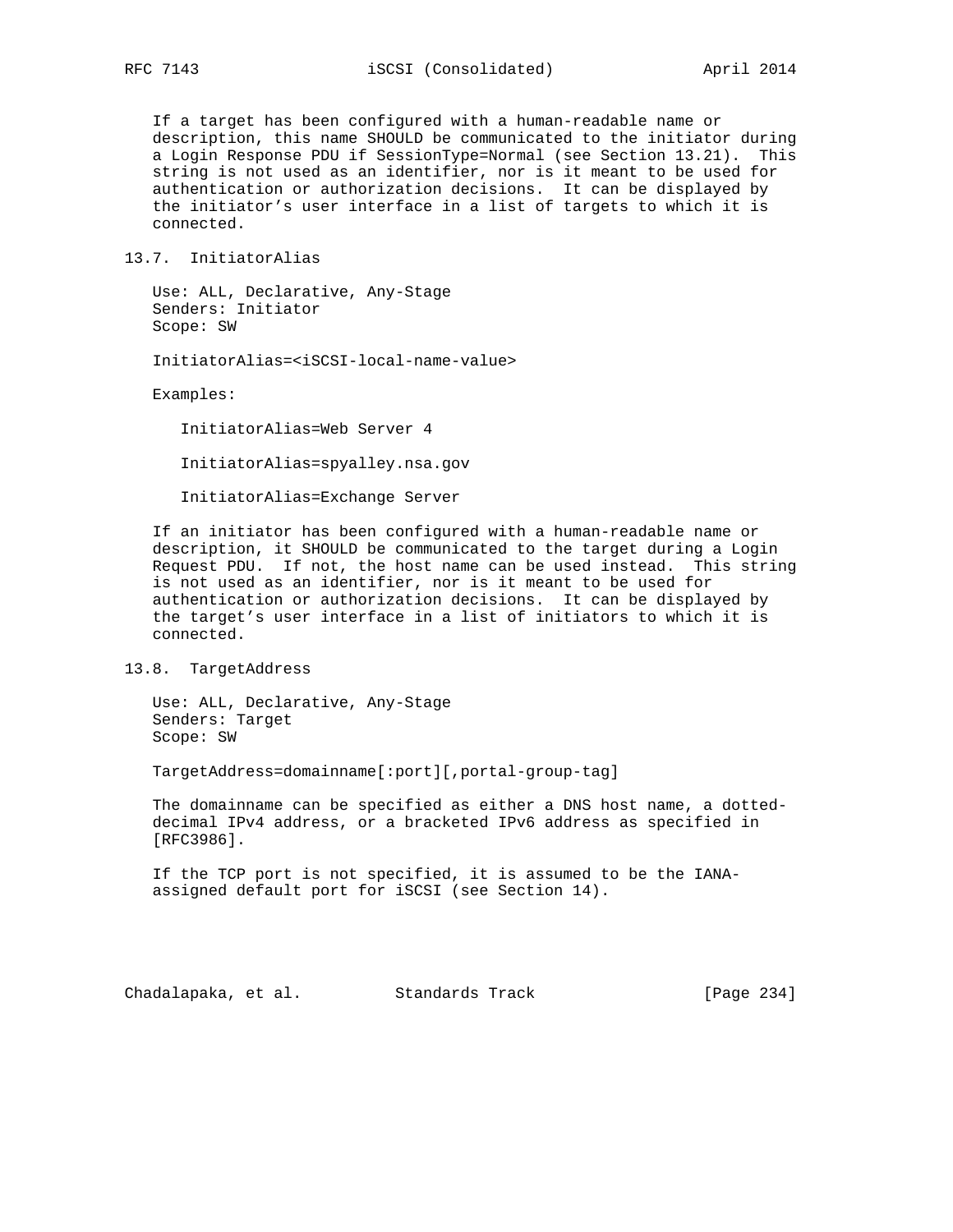If the TargetAddress is returned as the result of a redirect status in a Login Response, the comma and portal-group-tag MUST be omitted.

 If the TargetAddress is returned within a SendTargets response, the portal-group-tag MUST be included.

Examples:

TargetAddress=10.0.0.1:5003,1

TargetAddress=[1080:0:0:0:8:800:200C:417A],65

TargetAddress=[1080::8:800:200C:417A]:5003,1

TargetAddress=computingcenter.example.com,23

 The use of the portal-group-tag is described in Appendix C. The formats for the port and portal-group-tag are the same as the one specified in TargetPortalGroupTag.

13.9. TargetPortalGroupTag

 Use: IO by target, Declarative, Any-Stage Senders: Target Scope: SW

TargetPortalGroupTag=<16-bit-binary-value>

Example:

TargetPortalGroupTag=1

 The TargetPortalGroupTag key is a 16-bit binary-value that uniquely identifies a portal group within an iSCSI target node. This key carries the value of the tag of the portal group that is servicing the Login Request. The iSCSI target returns this key to the initiator in the Login Response PDU to the first Login Request PDU that has the C bit set to 0 when TargetName is given by the initiator.

 [SAM2] notes in its informative text that the TPGT value should be non-zero; note that this is incorrect. A zero value is allowed as a legal value for the TPGT. This discrepancy currently stands corrected in [SAM4].

For the complete usage expectations of this key, see Section 6.3.

Chadalapaka, et al. Standards Track [Page 235]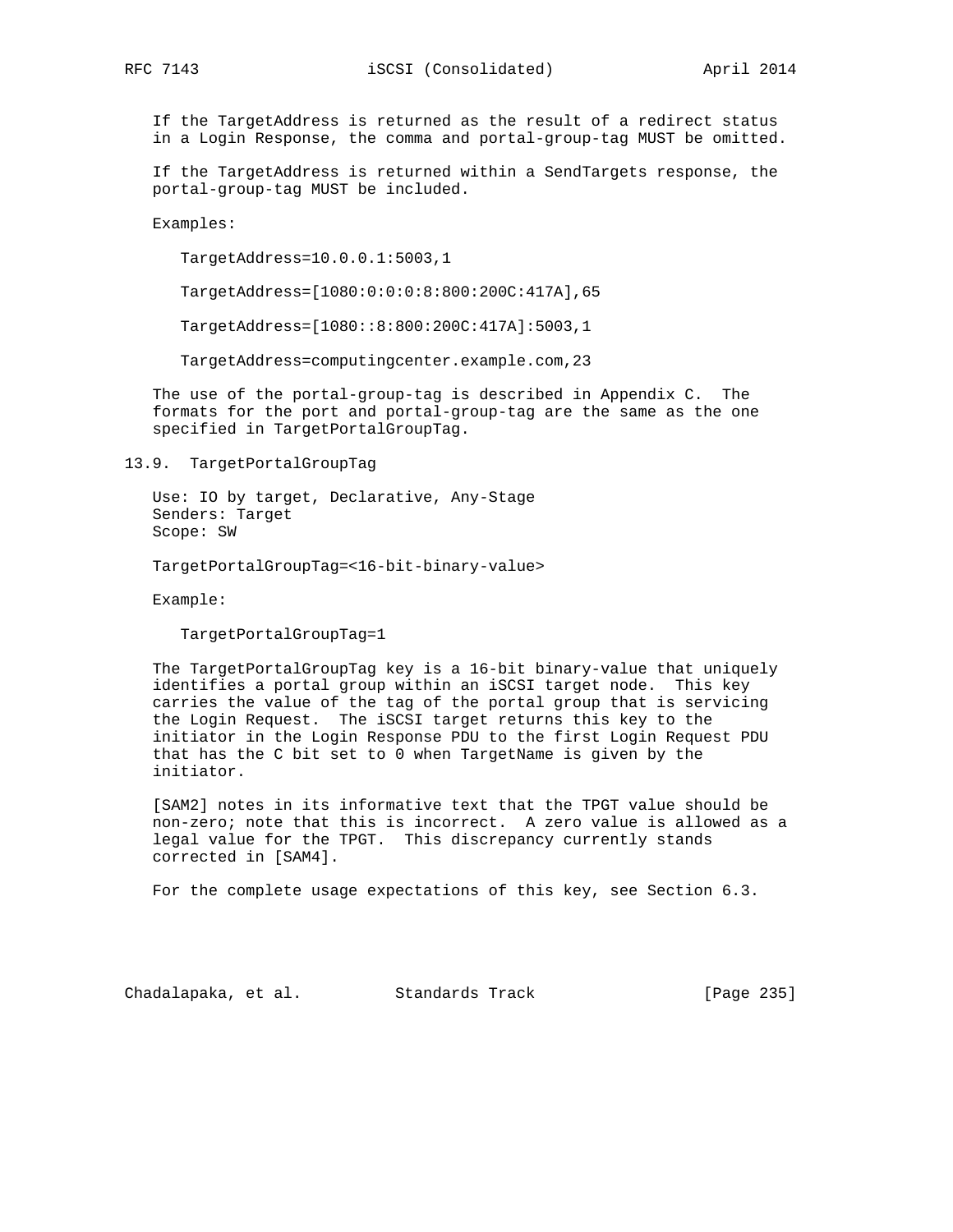13.10. InitialR2T

 Use: LO Senders: Initiator and target Scope: SW Irrelevant when: SessionType=Discovery

InitialR2T=<boolean-value>

Examples:

I->InitialR2T=No

T->InitialR2T=No

 Default is Yes. Result function is OR.

 The InitialR2T key is used to turn off the default use of R2T for unidirectional operations and the output part of bidirectional commands, thus allowing an initiator to start sending data to a target as if it has received an initial R2T with Buffer Offset=Immediate Data Length and Desired Data Transfer Length=(min(FirstBurstLength, Expected Data Transfer Length) - Received Immediate Data Length).

 The default action is that R2T is required, unless both the initiator and the target send this key-pair attribute specifying InitialR2T=No. Only the first outgoing data burst (immediate data and/or separate PDUs) can be sent unsolicited (i.e., not requiring an explicit R2T).

13.11. ImmediateData

 Use: LO Senders: Initiator and target Scope: SW Irrelevant when: SessionType=Discovery

ImmediateData=<boolean-value>

 Default is Yes. Result function is AND.

 The initiator and target negotiate support for immediate data. To turn immediate data off, the initiator or target must state its desire to do so. ImmediateData can be turned on if both the initiator and target have ImmediateData=Yes.

Chadalapaka, et al. Standards Track [Page 236]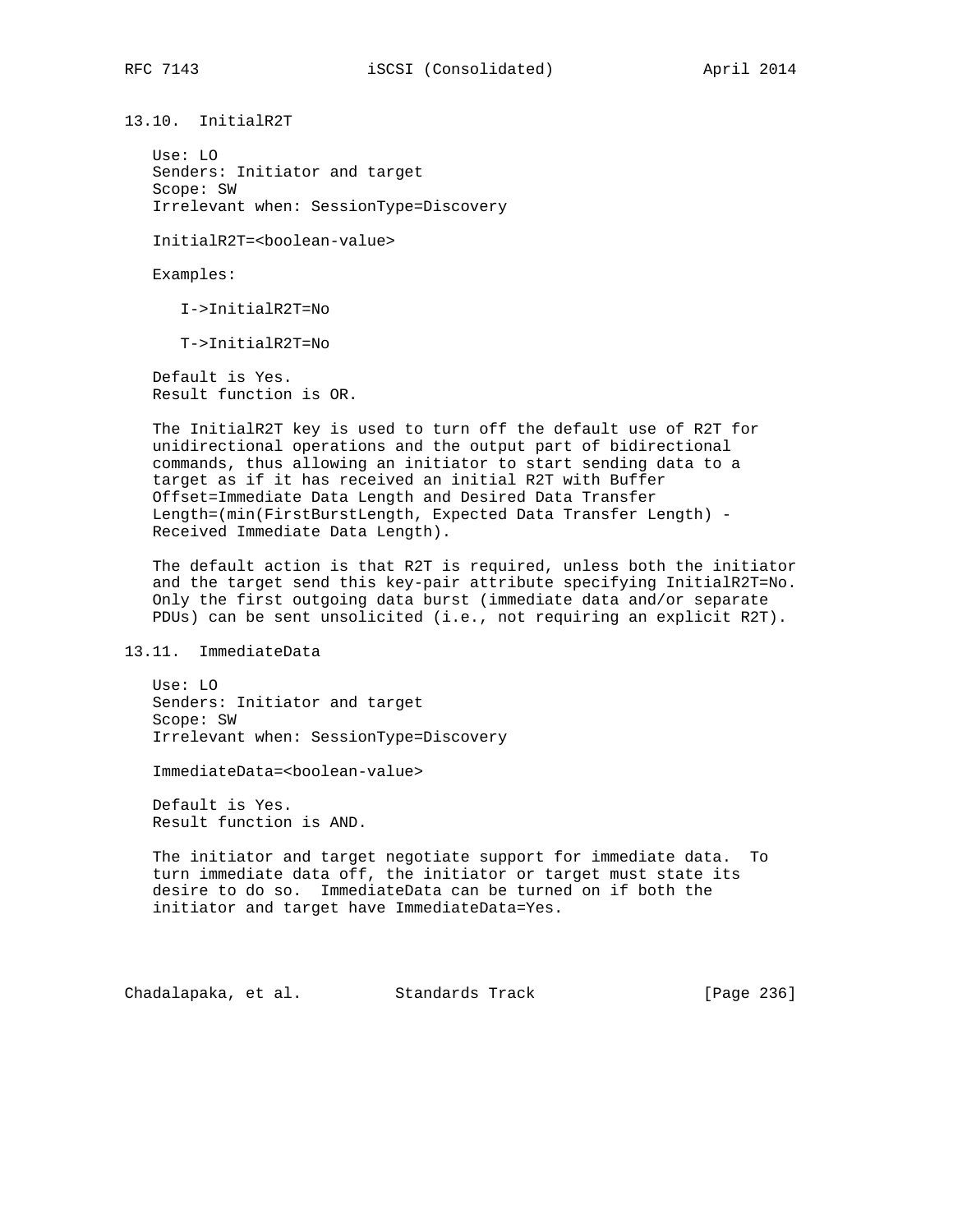If ImmediateData is set to Yes and InitialR2T is set to Yes (default), then only immediate data are accepted in the first burst.

 If ImmediateData is set to No and InitialR2T is set to Yes, then the initiator MUST NOT send unsolicited data and the target MUST reject unsolicited data with the corresponding response code.

 If ImmediateData is set to No and InitialR2T is set to No, then the initiator MUST NOT send unsolicited immediate data but MAY send one unsolicited burst of Data-OUT PDUs.

 If ImmediateData is set to Yes and InitialR2T is set to No, then the initiator MAY send unsolicited immediate data and/or one unsolicited burst of Data-OUT PDUs.

The following table is a summary of unsolicited data options:

|     | InitialR2T   ImmediateData | Unsolicited<br>Data-Out PDUs | ImmediateData |
|-----|----------------------------|------------------------------|---------------|
| Νo  | No                         | Yes                          | No            |
| No  | Yes                        | Yes                          | Yes           |
| Yes | No                         | No                           | No            |
| Yes | Yes                        | No                           | Yes           |

13.12. MaxRecvDataSegmentLength

```
 Use: ALL, Declarative
Senders: Initiator and target
Scope: CO
```
MaxRecvDataSegmentLength=<numerical-value-512-to-(2\*\*24 - 1)>

Default is 8192 bytes.

 The initiator or target declares the maximum data segment length in bytes it can receive in an iSCSI PDU.

 The transmitter (initiator or target) is required to send PDUs with a data segment that does not exceed MaxRecvDataSegmentLength of the receiver.

Chadalapaka, et al. Standards Track [Page 237]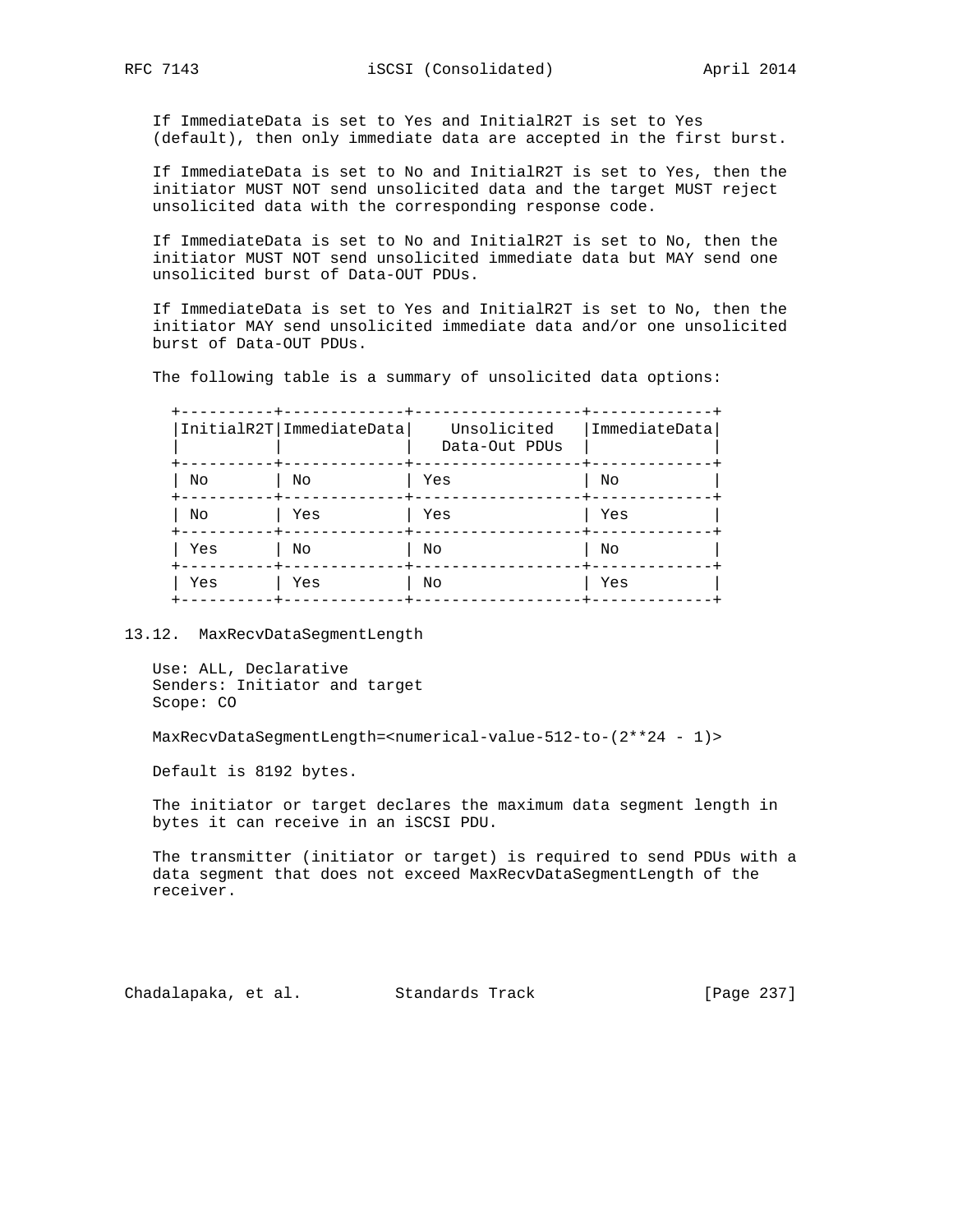A target receiver is additionally limited by MaxBurstLength for solicited data and FirstBurstLength for unsolicited data. An initiator MUST NOT send solicited PDUs exceeding MaxBurstLength nor unsolicited PDUs exceeding FirstBurstLength (or FirstBurstLength- Immediate Data Length if immediate data were sent).

### 13.13. MaxBurstLength

 Use: LO Senders: Initiator and target Scope: SW Irrelevant when: SessionType=Discovery

MaxBurstLength=<numerical-value-512-to-(2\*\*24 - 1)>

 Default is 262144 (256 KB). Result function is Minimum.

 The initiator and target negotiate the maximum SCSI data payload in bytes in a Data-In or a solicited Data-Out iSCSI sequence. A sequence consists of one or more consecutive Data-In or Data-Out PDUs that end with a Data-In or Data-Out PDU with the F bit set to 1.

13.14. FirstBurstLength

 Use: LO Senders: Initiator and target Scope: SW Irrelevant when: SessionType=Discovery Irrelevant when: ( InitialR2T=Yes and ImmediateData=No )

FirstBurstLength=<numerical-value-512-to-(2\*\*24 - 1)>

 Default is 65536 (64 KB). Result function is Minimum.

 The initiator and target negotiate the maximum amount in bytes of unsolicited data an iSCSI initiator may send to the target during the execution of a single SCSI command. This covers the immediate data (if any) and the sequence of unsolicited Data-Out PDUs (if any) that follow the command.

FirstBurstLength MUST NOT exceed MaxBurstLength.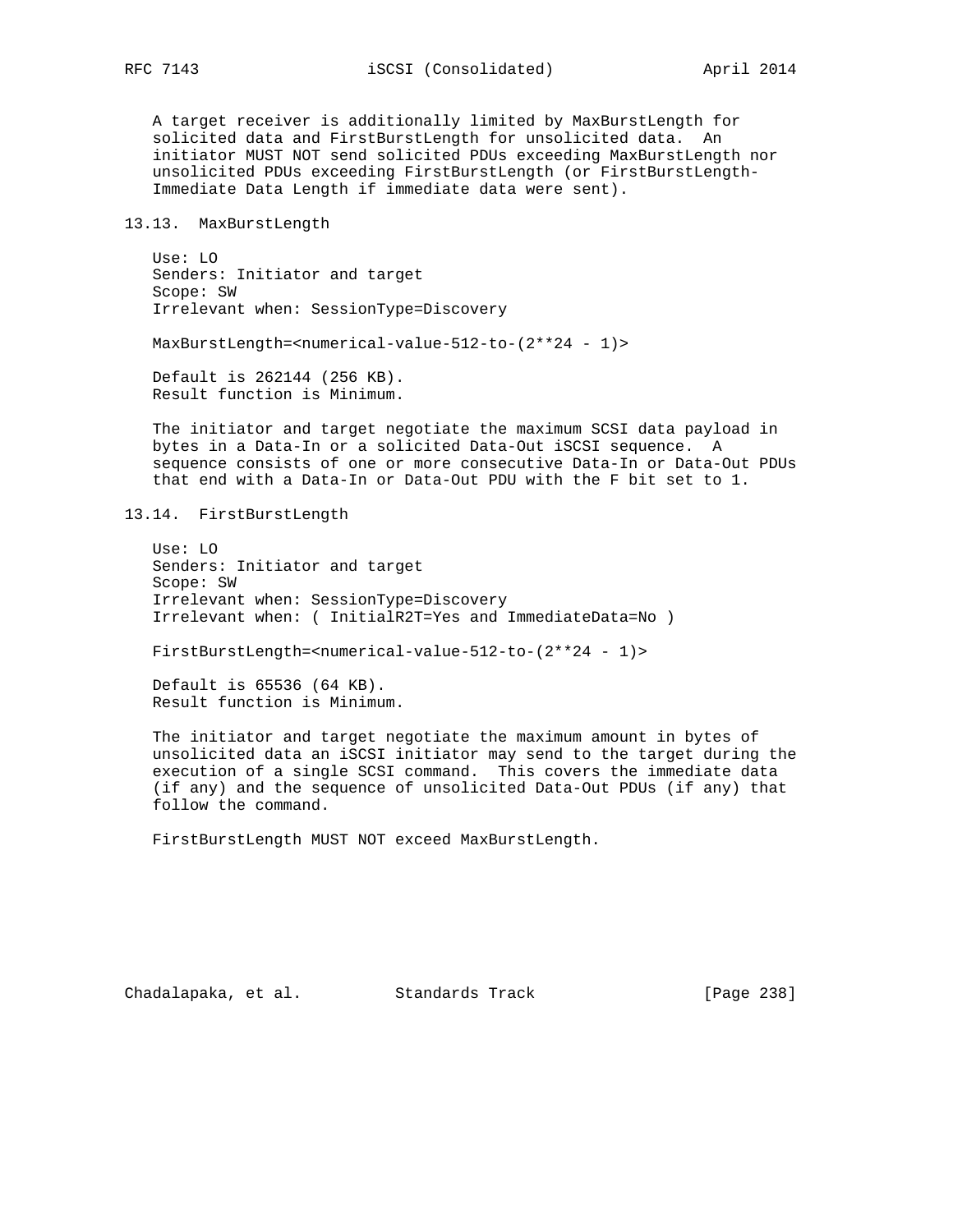13.15. DefaultTime2Wait

 Use: LO Senders: Initiator and target Scope: SW

DefaultTime2Wait=<numerical-value-0-to-3600>

 Default is 2. Result function is Maximum.

 The initiator and target negotiate the minimum time, in seconds, to wait before attempting an explicit/implicit logout or an active task reassignment after an unexpected connection termination or a connection reset.

 A value of 0 indicates that logout or active task reassignment can be attempted immediately.

13.16. DefaultTime2Retain

 Use: LO Senders: Initiator and target Scope: SW

DefaultTime2Retain=<numerical-value-0-to-3600>

 Default is 20. Result function is Minimum.

 The initiator and target negotiate the maximum time, in seconds, after an initial wait (Time2Wait), before which an active task reassignment is still possible after an unexpected connection termination or a connection reset.

 This value is also the session state timeout if the connection in question is the last LOGGED\_IN connection in the session.

 A value of 0 indicates that connection/task state is immediately discarded by the target.

13.17. MaxOutstandingR2T

 Use: LO Senders: Initiator and target Scope: SW

MaxOutstandingR2T=<numerical-value-from-1-to-65535>

Chadalapaka, et al. Standards Track [Page 239]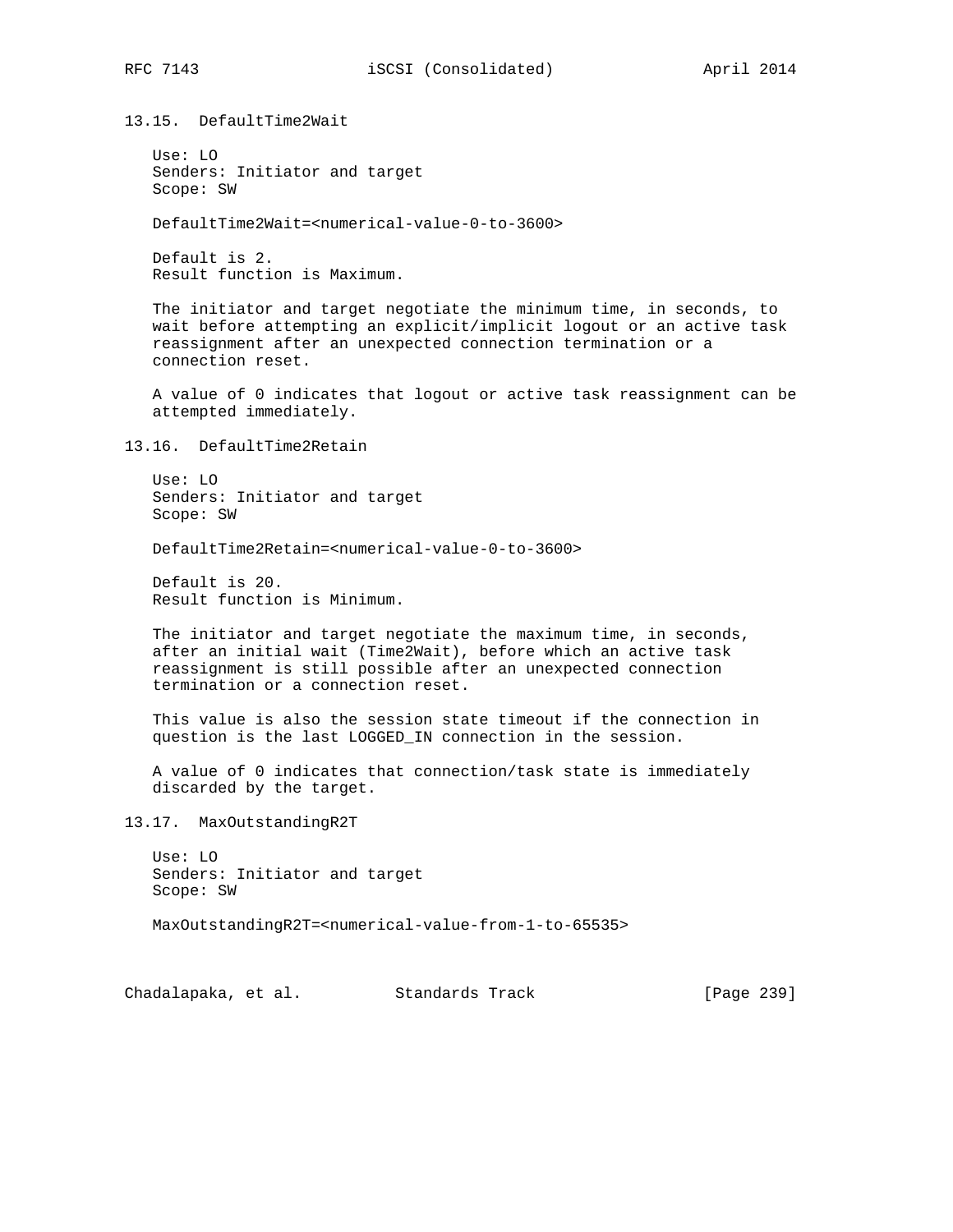Irrelevant when: SessionType=Discovery

 Default is 1. Result function is Minimum.

 The initiator and target negotiate the maximum number of outstanding R2Ts per task, excluding any implied initial R2T that might be part of that task. An R2T is considered outstanding until the last data PDU (with the F bit set to 1) is transferred or a sequence reception timeout (Section 7.1.4.1) is encountered for that data sequence.

13.18. DataPDUInOrder

 Use: LO Senders: Initiator and target Scope: SW Irrelevant when: SessionType=Discovery

DataPDUInOrder=<boolean-value>

 Default is Yes. Result function is OR.

 "No" is used by iSCSI to indicate that the data PDUs within sequences can be in any order. "Yes" is used to indicate that data PDUs within sequences have to be at continuously increasing addresses and overlays are forbidden.

13.19. DataSequenceInOrder

 Use: LO Senders: Initiator and target Scope: SW Irrelevant when: SessionType=Discovery

DataSequenceInOrder=<boolean-value>

 Default is Yes. Result function is OR.

 A data sequence is a sequence of Data-In or Data-Out PDUs that end with a Data-In or Data-Out PDU with the F bit set to 1. A Data-Out sequence is sent either unsolicited or in response to an R2T. Sequences cover an offset-range.

 If DataSequenceInOrder is set to No, data PDU sequences may be transferred in any order.

Chadalapaka, et al. Standards Track [Page 240]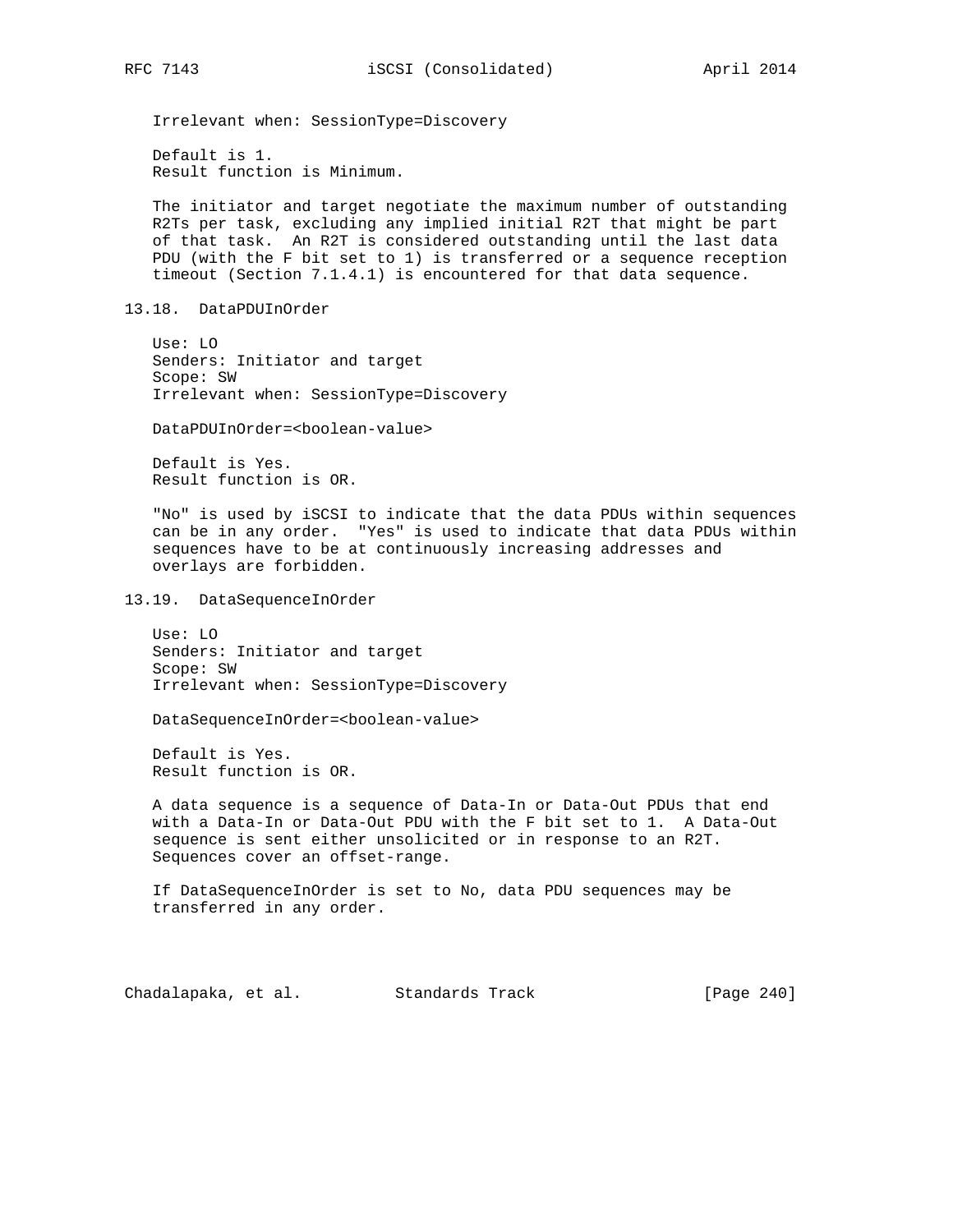If DataSequenceInOrder is set to Yes, data sequences MUST be transferred using continuously non-decreasing sequence offsets (R2T buffer offset for writes, or the smallest SCSI Data-In buffer offset within a read data sequence).

 If DataSequenceInOrder is set to Yes, a target may retry at most the last R2T, and an initiator may at most request retransmission for the last read data sequence. For this reason, if ErrorRecoveryLevel is not 0 and DataSequenceInOrder is set to Yes, then MaxOutstandingR2T MUST be set to 1.

13.20. ErrorRecoveryLevel

 Use: LO Senders: Initiator and target Scope: SW

ErrorRecoveryLevel=<numerical-value-0-to-2>

 Default is 0. Result function is Minimum.

The initiator and target negotiate the recovery level supported.

 Recovery levels represent a combination of recovery capabilities. Each recovery level includes all the capabilities of the lower recovery levels and adds some new ones to them.

 In the description of recovery mechanisms, certain recovery classes are specified. Section 7.1.5 describes the mapping between the classes and the levels.

13.21. SessionType

 Use: LO, Declarative, Any-Stage Senders: Initiator Scope: SW

SessionType=<Discovery|Normal>

Default is Normal.

 The initiator indicates the type of session it wants to create. The target can either accept it or reject it.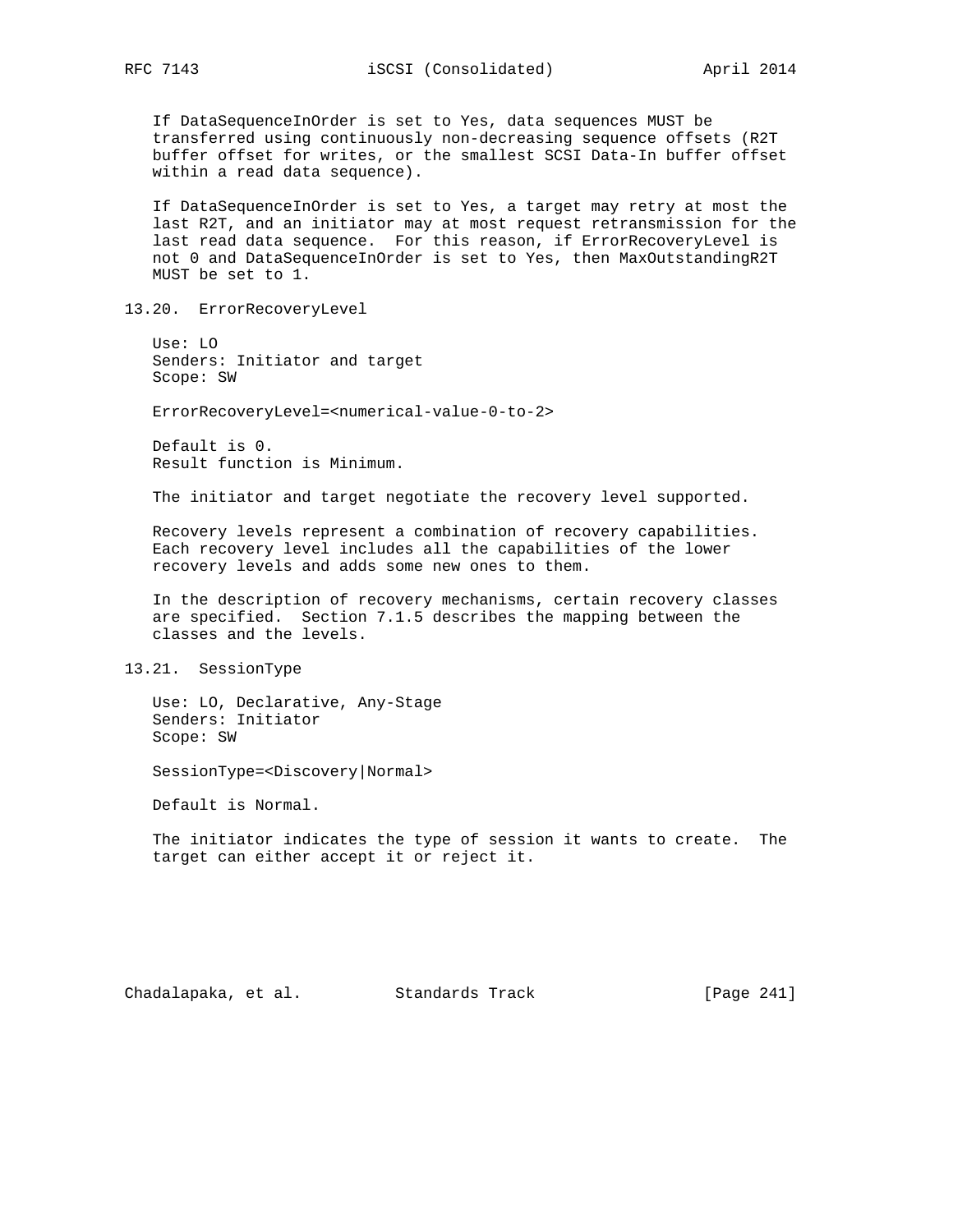A Discovery session indicates to the target that the only purpose of this session is discovery. The only requests a target accepts in this type of session are a Text Request with a SendTargets key and a Logout Request with reason "close the session".

 The Discovery session implies MaxConnections = 1 and overrides both the default and an explicit setting. As Section 7.4.1 states, ErrorRecoveryLevel MUST be 0 (zero) for Discovery sessions.

 Depending on the type of session, a target may decide on resources to allocate, the security to enforce, etc., for the session. If the SessionType key is thus going to be offered as "Discovery", it SHOULD be offered in the initial Login Request by the initiator.

13.22. The Private Extension Key Format

 Use: ALL Senders: Initiator and target Scope: specific key dependent

X-reversed.vendor.dns\_name.do\_something=

 Keys with this format are used for private extension purposes. These keys always start with X- if unregistered with IANA (private). New public keys (if registered with IANA via an IETF Review [RFC5226]) no longer have an X# name prefix requirement; implementers may propose any intuitive unique name.

 For unregistered keys, to identify the vendor we suggest using the reversed DNS-name as a prefix to the key-proper.

 The part of key-name following X- MUST conform to the format for key-name specified in Section 6.1.

Vendor-specific keys MUST ONLY be used in Normal sessions.

Support for public or private extension keys is OPTIONAL.

### 13.23. TaskReporting

 Use: LO Senders: Initiator and target Scope: SW Irrelevant when: SessionType=Discovery TaskReporting=<list-of-values>

Default is RFC3720.

Chadalapaka, et al. Standards Track [Page 242]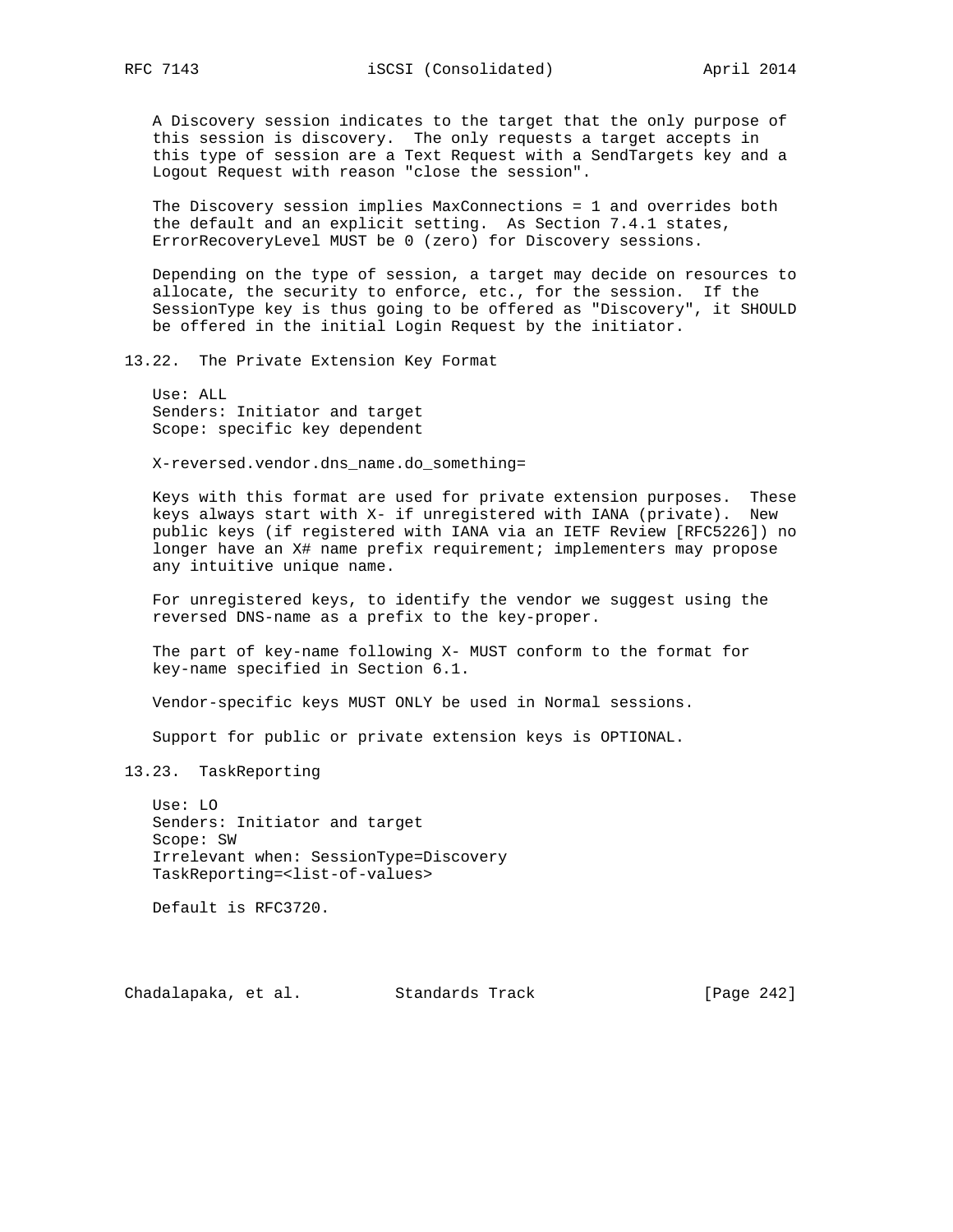This key is used to negotiate the task completion reporting semantics from the SCSI target. The following table describes the semantics that an iSCSI target MUST support for respective negotiated key values. Whenever this key is negotiated, at least the RFC3720 and ResponseFence values MUST be offered as options by the negotiation originator.

| Name          | Description                                                                                                                                                                                                                    |
|---------------|--------------------------------------------------------------------------------------------------------------------------------------------------------------------------------------------------------------------------------|
| RFC3720       | RFC 3720-compliant semantics. Response<br>fencing is not guaranteed, and fast<br>completion of multi-task aborting is not<br>supported.                                                                                        |
| ResponseFence | Response Fence (Section 4.2.2.3.3)<br>semantics MUST be supported in reporting<br>task completions.                                                                                                                            |
| FastAbort     | Updated fast multi-task abort semantics<br>defined in Section 4.2.3.4 MUST be<br>supported. Support for the Response<br>Fence is implied -- i.e., semantics as<br>described in Section 4.2.2.3.3 MUST be<br>supported as well. |

 When TaskReporting is not negotiated to FastAbort, the standard multi-task abort semantics in Section 4.2.3.3 MUST be used.

### 13.24. iSCSIProtocolLevel Negotiation

 The iSCSIProtocolLevel associated with this document is "1". As a responder or an originator in a negotiation of this key, an iSCSI implementation compliant to this document alone, without any future protocol extensions, MUST use this value as defined by [RFC7144].

### 13.25. Obsoleted Keys

 This document obsoletes the following keys defined in [RFC3720]: IFMarker, OFMarker, OFMarkInt, and IFMarkInt. However, iSCSI implementations compliant to this document may still receive these obsoleted keys -- i.e., in a responder role -- in a text negotiation.

 When an IFMarker or OFMarker key is received, a compliant iSCSI implementation SHOULD respond with the constant "Reject" value. The implementation MAY alternatively respond with a "No" value.

Chadalapaka, et al. Standards Track [Page 243]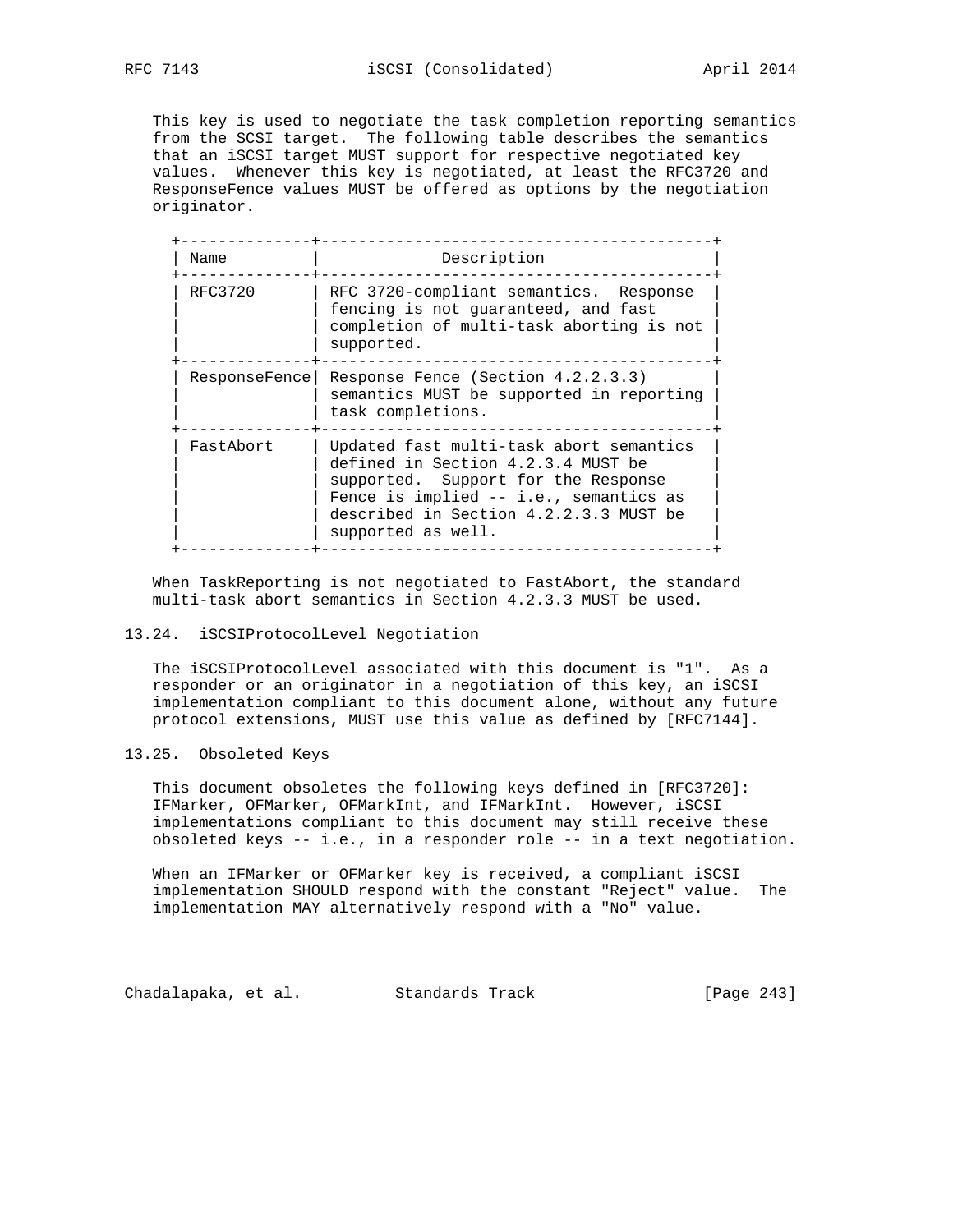However, the implementation MUST NOT respond with a "NotUnderstood" value for either of these keys.

 When an IFMarkInt or OFMarkInt key is received, a compliant iSCSI implementation MUST respond with the constant "Reject" value. The implementation MUST NOT respond with a "NotUnderstood" value for either of these keys.

13.26. X#NodeArchitecture

13.26.1. Definition

 Use: LO, Declarative Senders: Initiator and target Scope: SW

X#NodeArchitecture=<list-of-values>

Default is None.

Examples:

X#NodeArchitecture=ExampleOS/v1234,ExampleInc\_SW\_Initiator/1.05a

X#NodeArchitecture=ExampleInc\_HW\_Initiator/4010,Firmware/2.0.0.5

X#NodeArchitecture=ExampleInc\_SW\_Initiator/2.1,CPU\_Arch/i686

 This document does not define the structure or content of the list of values.

 The initiator or target declares the details of its iSCSI node architecture to the remote endpoint. These details may include, but are not limited to, iSCSI vendor software, firmware, or hardware versions; the OS version; or hardware architecture. This key may be declared on a Discovery session or a Normal session.

 The length of the key value (total length of the list-of-values) MUST NOT be greater than 255 bytes.

X#NodeArchitecture MUST NOT be redeclared during the Login Phase.

13.26.2. Implementation Requirements

 Functional behavior of the iSCSI node (this includes the iSCSI protocol logic -- the SCSI, iSCSI, and TCP/IP protocols) MUST NOT depend on the presence, absence, or content of the X#NodeArchitecture key. The key MUST NOT be used by iSCSI nodes for interoperability or

Chadalapaka, et al. Standards Track [Page 244]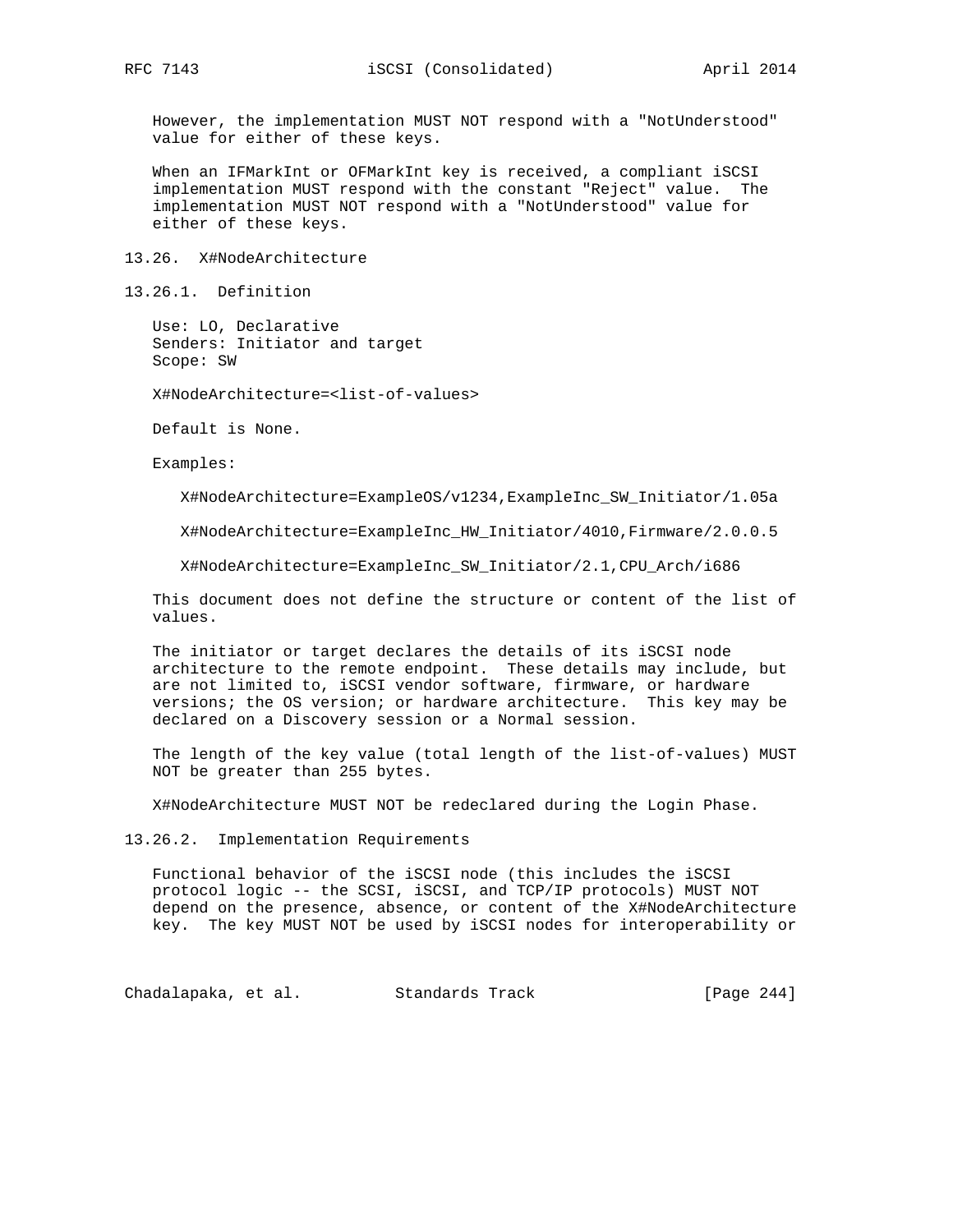for exclusion of other nodes. To ensure proper use, key values SHOULD be set by the node itself, and there SHOULD NOT be provisions for the key values to contain user-defined text.

 Nodes implementing this key MUST choose one of the following implementation options:

- only transmit the key,
- only log the key values received from other nodes, or
- both transmit and log the key values.

 Each node choosing to implement transmission of the key values MUST be prepared to handle the response of iSCSI nodes that do not understand the key.

 Nodes that implement transmission and/or logging of the key values may also implement administrative mechanisms that disable and/or change the logging and key transmission details (see Section 9.4). Thus, a valid behavior for this key may be that a node is completely silent (the node does not transmit any key value and simply discards any key values it receives without issuing a NotUnderstood response).

14. Rationale for Revised IANA Considerations

 This document makes rather significant changes in this area, and this section outlines the reasons behind the changes. As previously specified in [RFC3720], iSCSI had used text string prefixes, such as X- and X#, to distinguish extended login/text keys, digest algorithms, and authentication methods from their standardized counterparts. Based on experience with other protocols, [RFC6648], however, strongly recommends against this practice, in large part because extensions that use such prefixes may become standard over time, at which point it can be infeasible to change their text string names due to widespread usage under the existing text string name.

 iSCSI's experience with public extensions supports the recommendations in [RFC6648], as the only extension item ever registered with IANA, the X#NodeArchitecture key, was specified as a standard key in a Standards Track RFC [RFC4850] and hence did not require the X# prefix. In addition, that key is the only public iSCSI extension that has been registered with IANA since RFC 3720 was originally published, so there has been effectively no use of the X#, Y#, and Z# public extension formats.

Chadalapaka, et al. Standards Track [Page 245]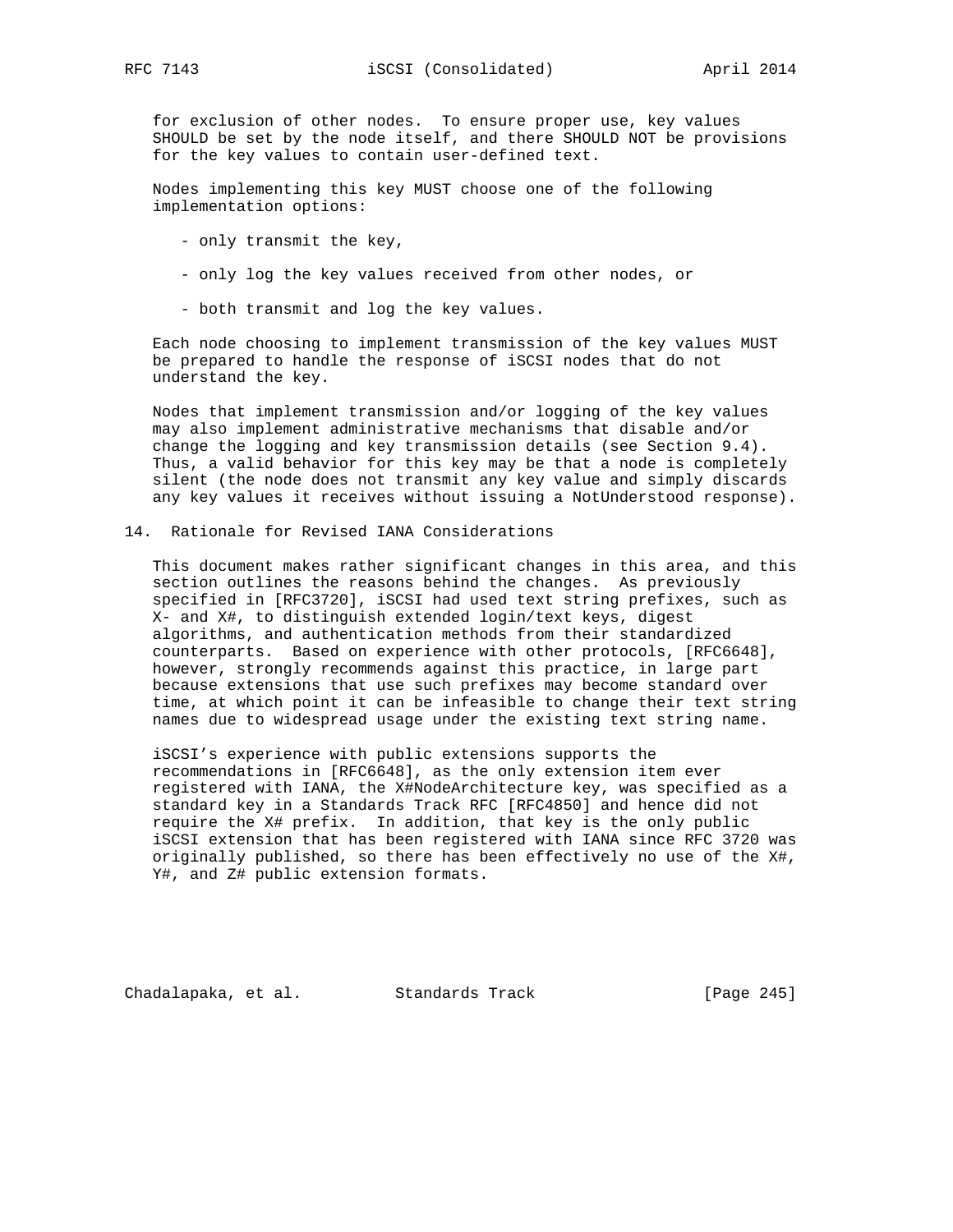Therefore, this document makes the following changes to the IANA registration procedures for iSCSI:

- 1) The separate registries for X#, Y#, and Z# public extensions are removed. The single entry in the registry for X# login/text keys (X#NodeArchitecture) is transferred to the main "iSCSI Login/Text Keys" registry. IANA has never created the latter two registries because there have been no registration requests for them. These public extension formats (X#, Y#, Z#) MUST NOT be used, with the exception of the existing X#NodeArchitecture key.
- 2) The registration procedures for the main "iSCSI Login/Text Keys", "iSCSI digests", and "iSCSI authentication methods" IANA registries are changed to IETF Review [RFC5226] for possible future extensions to iSCSI. This change includes a deliberate decision to remove the possibility of specifying an IANA registered iSCSI extension in an RFC published via an RFC Editor Independent Submission, as the level of review in that process is insufficient for iSCSI extensions.
- 3) The restriction against registering items using the private extension formats (X-, Y-, Z-) in the main IANA registries is removed. Extensions using these formats MAY be registered under the IETF Review registration procedures, but each format is restricted to the type of extension for which it is specified in this RFC and MUST NOT be used for other types. For example, the X- extension format for extension login/text keys MUST NOT be used for digest algorithms or authentication methods.

### 15. IANA Considerations

 The well-known TCP port number for iSCSI connections assigned by IANA is 3260, and this is the default iSCSI port. Implementations needing a system TCP port number may use port 860, the port assigned by IANA as the iSCSI system port; however, in order to use port 860, it MUST be explicitly specified -- implementations MUST NOT default to the use of port 860, as 3260 is the only allowed default.

 IANA has replaced the references for ports 860 and 3260, both TCP and UDP, with references to this document. Please see http://www.iana.org/assignments/service-names-port-numbers.

 IANA has updated all references to RFC 3720, RFC 4850, and RFC 5048 to instead reference this RFC in all of the iSCSI registries that are part of the "Internet Small Computer System Interface (iSCSI) Parameters" set of registries. This change reflects the fact that

Chadalapaka, et al. Standards Track [Page 246]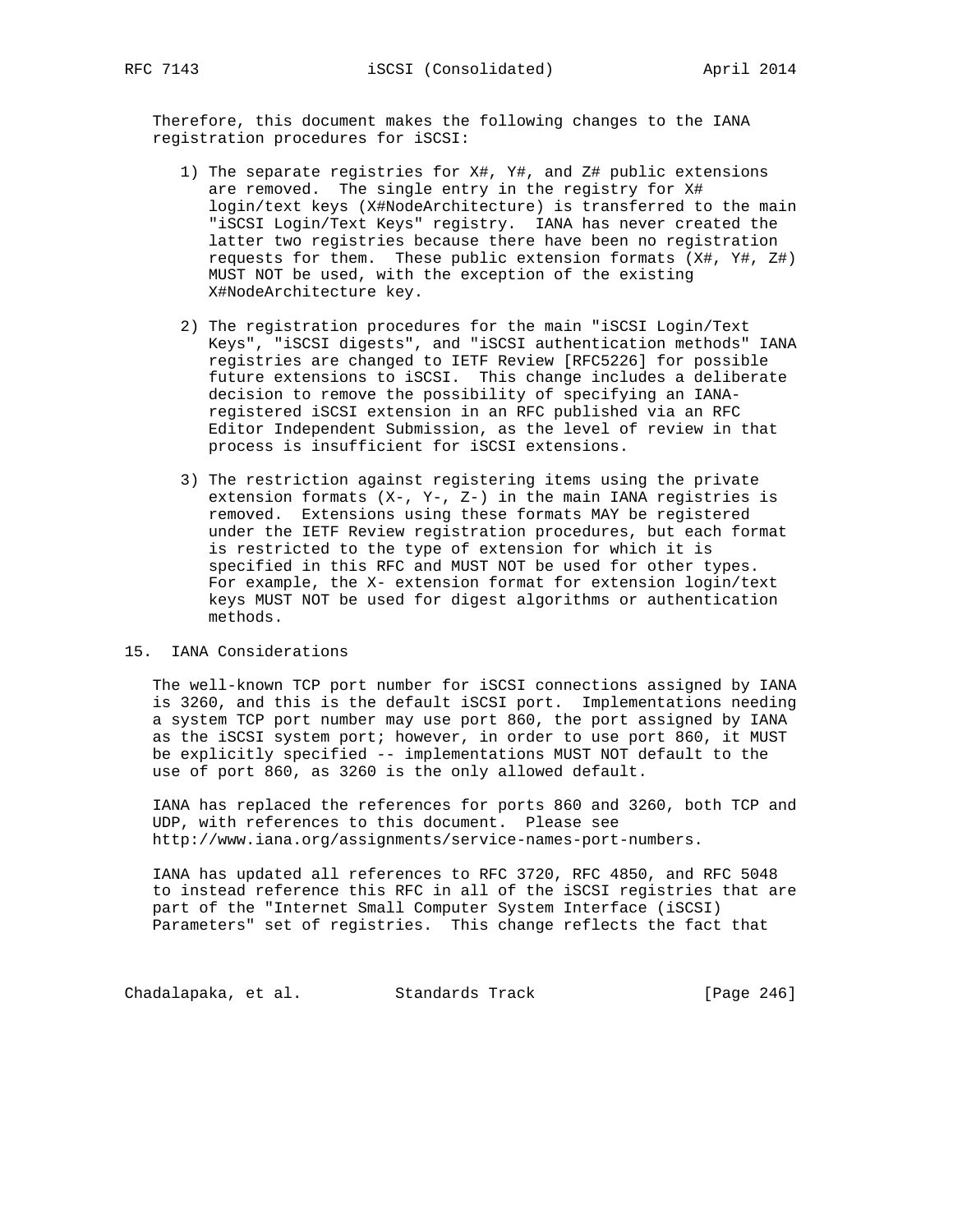those three RFCs are obsoleted by this RFC. References to other RFCs that are not being obsoleted (e.g., RFC 3723, RFC 5046) should not be changed.

 IANA has performed the following actions on the "iSCSI Login/Text Keys" registry:

- Changed the registration procedure to IETF Review from Standard Required.
- Changed the RFC 5048 reference for the registry to reference this RFC.
- Added the X#NodeArchitecture key from the "iSCSI extended key" registry, and changed its reference to this RFC.
- Changed all references to RFC 3720 and RFC 5048 to instead reference this RFC.

 IANA has changed the registration procedures for the "iSCSI authentication methods" and "iSCSI digests" registries to IETF Review from RFC Required.

 IANA has removed the "iSCSI extended key" registry, as its one entry has been added to the "iSCSI Login/Text Keys" registry.

 IANA has marked as obsolete the values 4 and 5 for SPKM1 and SPKM2, respectively, in the "iSCSI authentication methods" subregistry of the "Internet Small Computer System Interface (iSCSI) Parameters" set of registries.

 IANA has added this document to the "iSCSI Protocol Level" registry with value 1, as mentioned in Section 13.24.

 All the other IANA considerations stated in [RFC3720] and [RFC5048] remain unchanged. The assignments contained in the following subregistries are not repeated in this document:

- iSCSI authentication methods (from Section 13 of [RFC3720])
- iSCSI digests (from Section 13 of [RFC3720])

 This document obsoletes the SPKM1 and SPKM2 key values for the AuthMethod text key. Consequently, the SPKM\_ text key prefix MUST be treated as obsolete and not be reused.

Chadalapaka, et al. Standards Track [Page 247]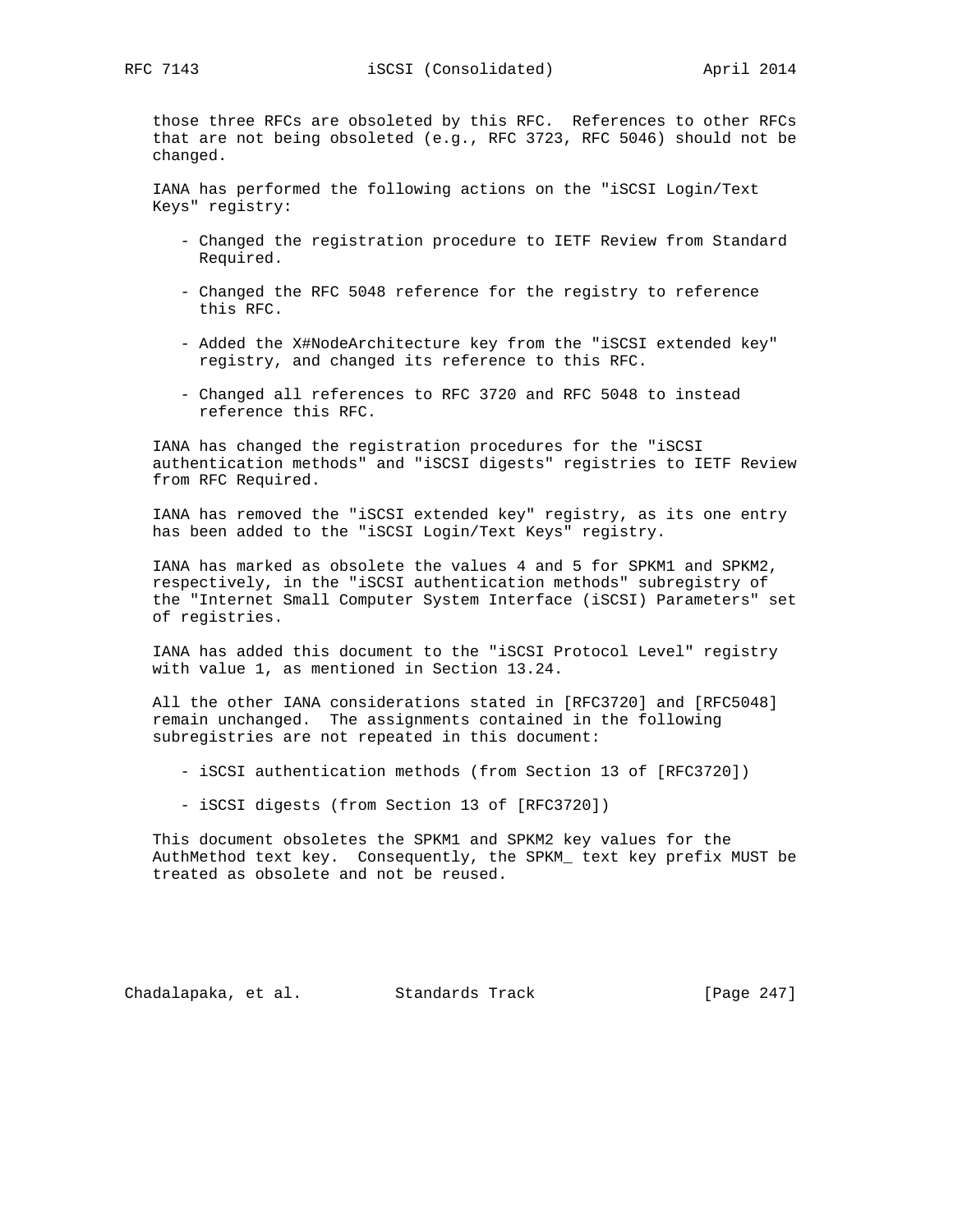### 16. References

- 16.1. Normative References
	- [EUI] "Guidelines for 64-bit Global Identifier (EUI-64(TM))", <http://standards.ieee.org/regauth/oui/tutorials/ EUI64.html>.
	- [FC-FS3] INCITS Technical Committee T11, "Fibre Channel Framing and Signaling - 3 (FC-FS-3)", ANSI INCITS 470-2011, 2011.
	- [OUI] "IEEE OUI and "company\_id" Assignments", <http://standards.ieee.org/regauth/oui>.
	- [RFC1122] Braden, R., Ed., "Requirements for Internet Hosts Communication Layers", STD 3, RFC 1122, October 1989.
	- [RFC1964] Linn, J., "The Kerberos Version 5 GSS-API Mechanism", RFC 1964, June 1996.
	- [RFC1982] Elz, R. and R. Bush, "Serial Number Arithmetic", RFC 1982, August 1996.
	- [RFC1994] Simpson, W., "PPP Challenge Handshake Authentication Protocol (CHAP)", RFC 1994, August 1996.
	- [RFC2119] Bradner, S., "Key words for use in RFCs to Indicate Requirement Levels", BCP 14, RFC 2119, March 1997.
	- [RFC2404] Madson, C. and R. Glenn, "The Use of HMAC-SHA-1-96 within ESP and AH", RFC 2404, November 1998.
	- [RFC2406] Kent, S. and R. Atkinson, "IP Encapsulating Security Payload (ESP)", RFC 2406, November 1998.
	- [RFC2451] Pereira, R. and R. Adams, "The ESP CBC-Mode Cipher Algorithms", RFC 2451, November 1998.
	- [RFC2945] Wu, T., "The SRP Authentication and Key Exchange System", RFC 2945, September 2000.
	- [RFC3454] Hoffman, P. and M. Blanchet, "Preparation of Internationalized Strings ("stringprep")", RFC 3454, December 2002.
	- [RFC3566] Frankel, S. and H. Herbert, "The AES-XCBC-MAC-96 Algorithm and Its Use With IPsec", RFC 3566, September 2003.

Chadalapaka, et al. Standards Track [Page 248]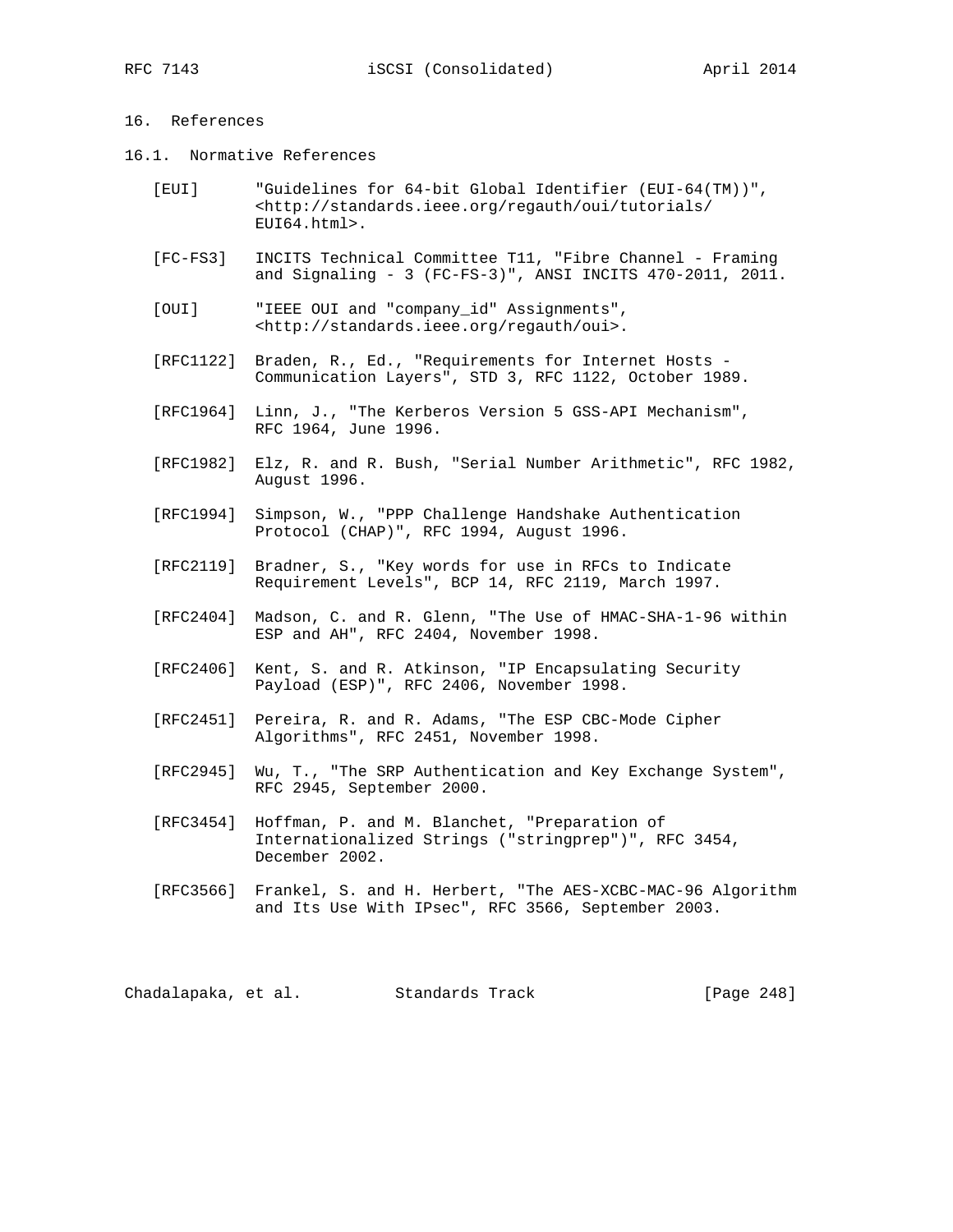- [RFC3629] Yergeau, F., "UTF-8, a transformation format of ISO 10646", STD 63, RFC 3629, November 2003.
- [RFC3686] Housley, R., "Using Advanced Encryption Standard (AES) Counter Mode With IPsec Encapsulating Security Payload (ESP)", RFC 3686, January 2004.
- [RFC3722] Bakke, M., "String Profile for Internet Small Computer Systems Interface (iSCSI) Names", RFC 3722, April 2004.
- [RFC3723] Aboba, B., Tseng, J., Walker, J., Rangan, V., and F. Travostino, "Securing Block Storage Protocols over IP", RFC 3723, April 2004.
- [RFC3986] Berners-Lee, T., Fielding, R., and L. Masinter, "Uniform Resource Identifier (URI): Generic Syntax", STD 66, RFC 3986, January 2005.
- [RFC4106] Viega, J. and D. McGrew, "The Use of Galois/Counter Mode (GCM) in IPsec Encapsulating Security Payload (ESP)", RFC 4106, June 2005.
- [RFC4120] Neuman, C., Yu, T., Hartman, S., and K. Raeburn, "The Kerberos Network Authentication Service (V5)", RFC 4120, July 2005.
- [RFC4171] Tseng, J., Gibbons, K., Travostino, F., Du Laney, C., and J. Souza, "Internet Storage Name Service (iSNS)", RFC 4171, September 2005.
- [RFC4291] Hinden, R. and S. Deering, "IP Version 6 Addressing Architecture", RFC 4291, February 2006.
- [RFC4301] Kent, S. and K. Seo, "Security Architecture for the Internet Protocol", RFC 4301, December 2005.
- [RFC4303] Kent, S., "IP Encapsulating Security Payload (ESP)", RFC 4303, December 2005.
- [RFC4304] Kent, S., "Extended Sequence Number (ESN) Addendum to IPsec Domain of Interpretation (DOI) for Internet Security Association and Key Management Protocol (ISAKMP)", RFC 4304, December 2005.
- [RFC4543] McGrew, D. and J. Viega, "The Use of Galois Message Authentication Code (GMAC) in IPsec ESP and AH", RFC 4543, May 2006.

Chadalapaka, et al. Standards Track [Page 249]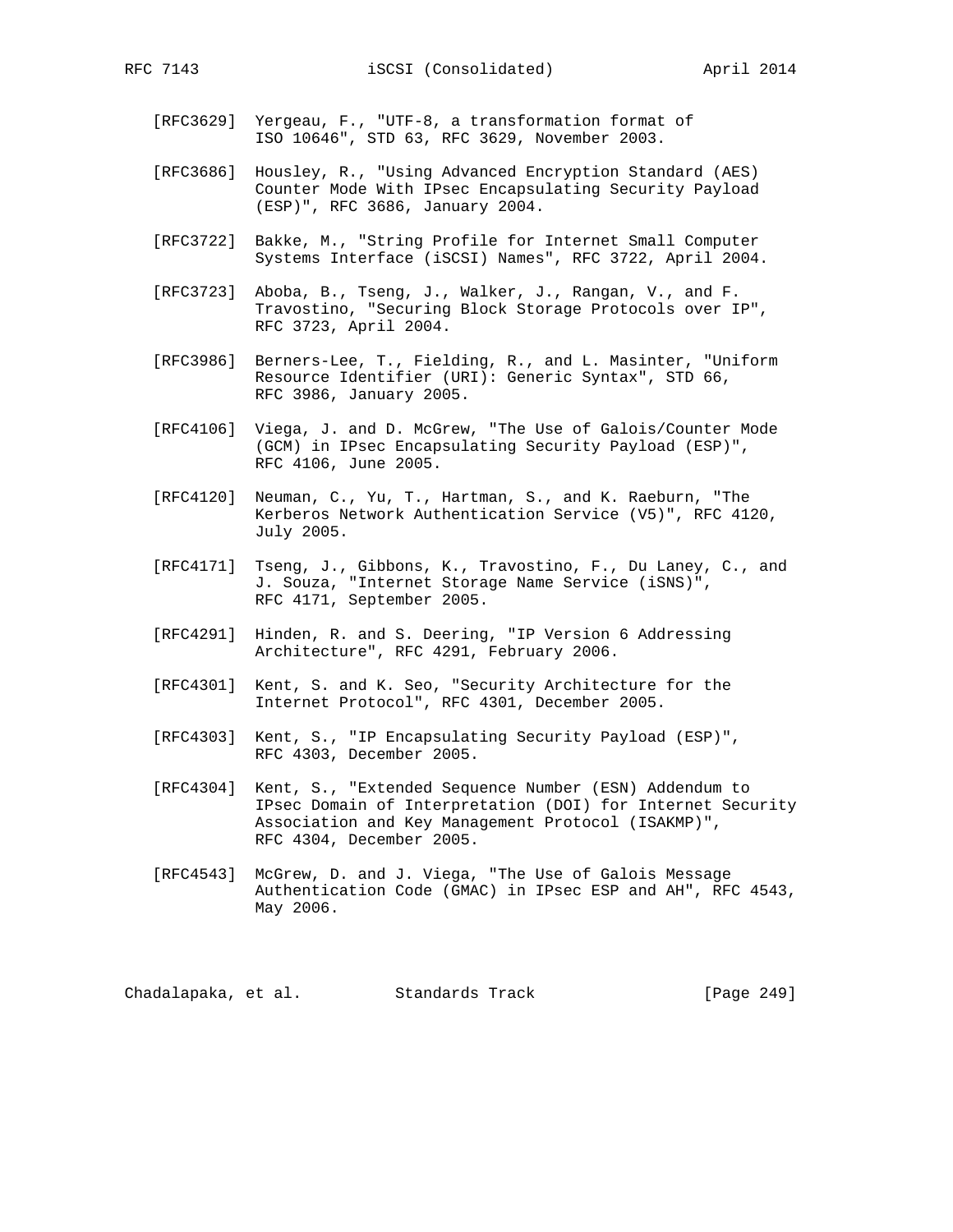- [RFC4648] Josefsson, S., "The Base16, Base32, and Base64 Data Encodings", RFC 4648, October 2006.
- [RFC5226] Narten, T. and H. Alvestrand, "Guidelines for Writing an IANA Considerations Section in RFCs", BCP 26, RFC 5226, May 2008.
- [RFC5996] Kaufman, C., Hoffman, P., Nir, Y., and P. Eronen, "Internet Key Exchange Protocol Version 2 (IKEv2)", RFC 5996, September 2010.
- [RFC6960] Santesson, S., Myers, M., Ankney, R., Malpani, A., Galperin, S., and C. Adams, "X.509 Internet Public Key Infrastructure Online Certificate Status Protocol - OCSP", RFC 6960, June 2013.
- [RFC7144] Knight, F. and M. Chadalapaka, "Internet Small Computer System Interface (iSCSI) SCSI Features Update", RFC 7144, April 2014.
- [RFC7145] Ko, M. and A. Nezhinsky, "Internet Small Computer System Interface (iSCSI) Extensions for the Remote Direct Memory Access (RDMA) Specification", RFC 7145, April 2014.
- [RFC7146] Black, D. and P. Koning, "Securing Block Storage Protocols over IP: RFC 3723 Requirements Update for IPsec v3", RFC 7146, April 2014.
- [SAM2] INCITS Technical Committee T10, "SCSI Architecture Model 2 (SAM-2)", ANSI INCITS 366-2003, ISO/IEC 14776-412, 2003.
- [SAM4] INCITS Technical Committee T10, "SCSI Architecture Model 4 (SAM-4)", ANSI INCITS 447-2008, ISO/IEC 14776-414, 2008.
- [SPC2] INCITS Technical Committee T10, "SCSI Primary Commands 2", ANSI INCITS 351-2001, ISO/IEC 14776-452, 2001.
- [SPC3] INCITS Technical Committee T10, "SCSI Primary Commands 3", ANSI INCITS 408-2005, ISO/IEC 14776-453, 2005.
- [UML] ISO, "Unified Modeling Language (UML) Version 1.4.2", ISO/IEC 19501:2005.
- [UNICODE] The Unicode Consortium, "Unicode Standard Annex #15: Unicode Normalization Forms", 2013, <http://www.unicode.org/unicode/reports/tr15>.

Chadalapaka, et al. Standards Track [Page 250]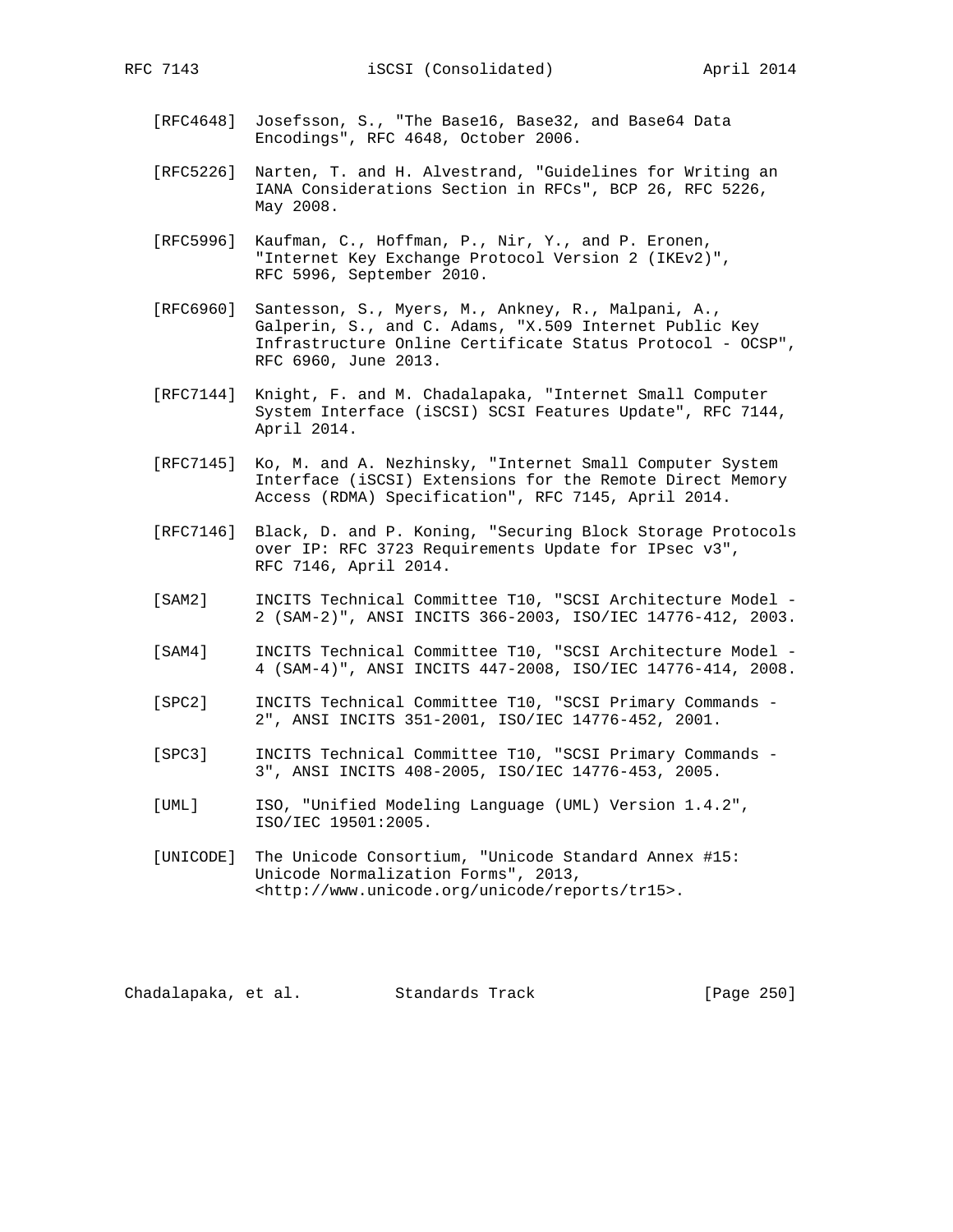16.2. Informative References

#### [Castagnoli93]

 Castagnoli, G., Brauer, S., and M. Herrmann, "Optimization of Cyclic Redundancy-Check Codes with 24 and 32 Parity Bits", IEEE Transact. on Communications, Vol. 41, No. 6, June 1993.

- [FC-SP-2] INCITS Technical Committee T11, "Fibre Channel Security Protocols 2", ANSI INCITS 496-2012, 2012.
- [IB] InfiniBand, "InfiniBand(TM) Architecture Specification", Vol. 1, Rel. 1.2.1, InfiniBand Trade Association, <http://www.infinibandta.org>.
- [RFC1737] Sollins, K. and L. Masinter, "Functional Requirements for Uniform Resource Names", RFC 1737, December 1994.
- [RFC2401] Kent, S. and R. Atkinson, "Security Architecture for the Internet Protocol", RFC 2401, November 1998.
- [RFC2407] Piper, D., "The Internet IP Security Domain of Interpretation for ISAKMP", RFC 2407, November 1998.
- [RFC2409] Harkins, D. and D. Carrel, "The Internet Key Exchange (IKE)", RFC 2409, November 1998.
- [RFC2608] Guttman, E., Perkins, C., Veizades, J., and M. Day, "Service Location Protocol, Version 2", RFC 2608, June 1999.
- [RFC2743] Linn, J., "Generic Security Service Application Program Interface Version 2, Update ", RFC 2743, January 2000.
- [RFC2865] Rigney, C., Willens, S., Rubens, A., and W. Simpson, "Remote Authentication Dial In User Service (RADIUS)", RFC 2865, June 2000.
- [RFC3385] Sheinwald, D., Satran, J., Thaler, P., and V. Cavanna, "Internet Protocol Small Computer System Interface (iSCSI) Cyclic Redundancy Check (CRC)/Checksum Considerations", RFC 3385, September 2002.
- [RFC3602] Frankel, S., Glenn, R., and S. Kelly, "The AES-CBC Cipher Algorithm and Its Use with IPsec", RFC 3602, September 2003.

Chadalapaka, et al. Standards Track [Page 251]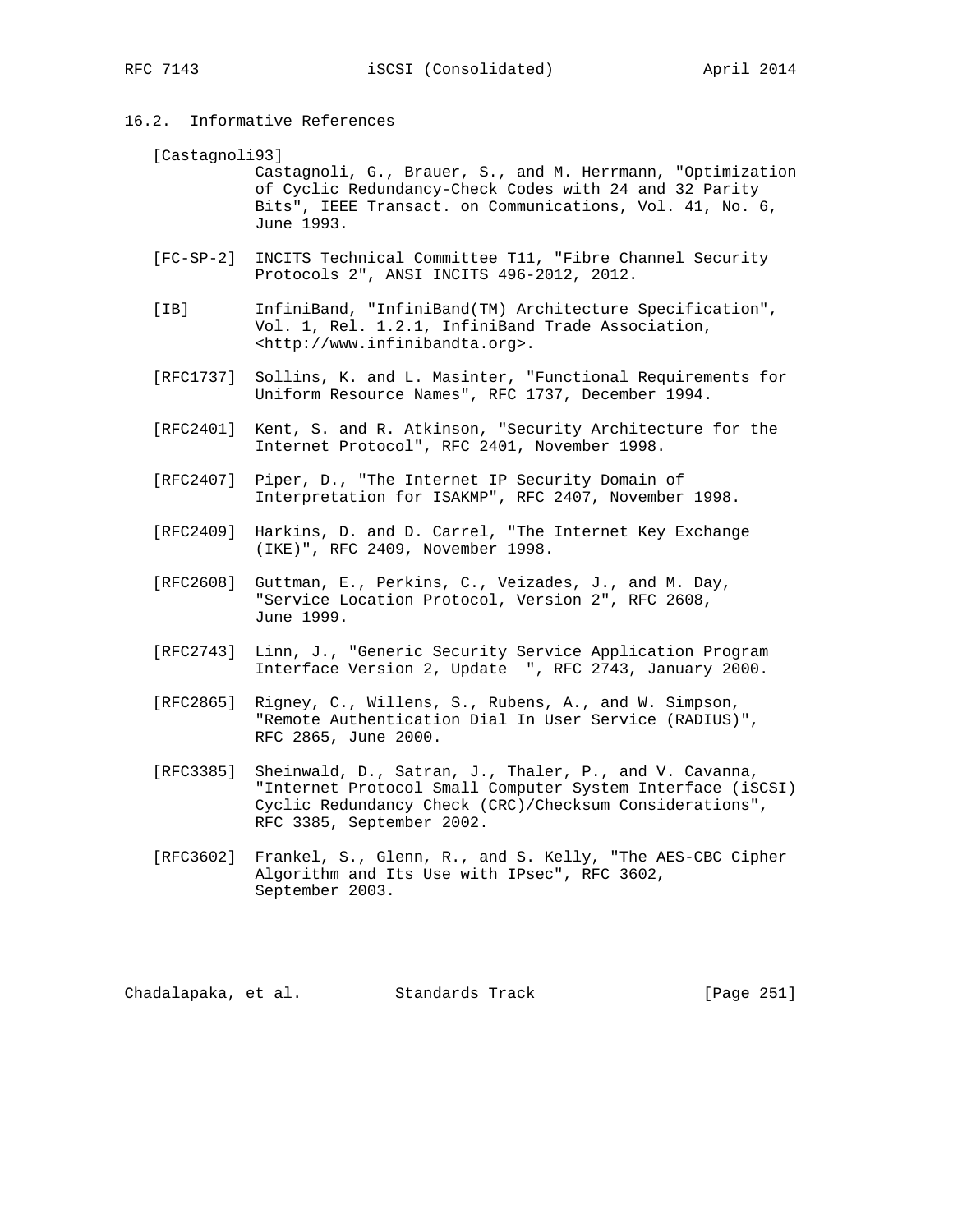- [RFC3720] Satran, J., Meth, K., Sapuntzakis, C., Chadalapaka, M., and E. Zeidner, "Internet Small Computer Systems Interface (iSCSI)", RFC 3720, April 2004.
- [RFC3721] Bakke, M., Hafner, J., Hufferd, J., Voruganti, K., and M. Krueger, "Internet Small Computer Systems Interface (iSCSI) Naming and Discovery", RFC 3721, April 2004.
- [RFC3783] Chadalapaka, M. and R. Elliott, "Small Computer Systems Interface (SCSI) Command Ordering Considerations with iSCSI", RFC 3783, May 2004.
- [RFC4121] Zhu, L., Jaganathan, K., and S. Hartman, "The Kerberos Version 5 Generic Security Service Application Program Interface (GSS-API) Mechanism: Version 2", RFC 4121, July 2005.
- [RFC4297] Romanow, A., Mogul, J., Talpey, T., and S. Bailey, "Remote Direct Memory Access (RDMA) over IP Problem Statement", RFC 4297, December 2005.
- [RFC4806] Myers, M. and H. Tschofenig, "Online Certificate Status Protocol (OCSP) Extensions to IKEv2", RFC 4806, February 2007.
- [RFC4850] Wysochanski, D., "Declarative Public Extension Key for Internet Small Computer Systems Interface (iSCSI) Node Architecture", RFC 4850, April 2007.
- [RFC5046] Ko, M., Chadalapaka, M., Hufferd, J., Elzur, U., Shah, H., and P. Thaler, "Internet Small Computer System Interface (iSCSI) Extensions for Remote Direct Memory Access (RDMA)", RFC 5046, October 2007.
- [RFC5048] Chadalapaka, M., Ed., "Internet Small Computer System Interface (iSCSI) Corrections and Clarifications", RFC 5048, October 2007.
- [RFC5433] Clancy, T. and H. Tschofenig, "Extensible Authentication Protocol - Generalized Pre-Shared Key (EAP-GPSK) Method", RFC 5433, February 2009.
- [RFC6648] Saint-Andre, P., Crocker, D., and M. Nottingham, "Deprecating the "X-" Prefix and Similar Constructs in Application Protocols", BCP 178, RFC 6648, June 2012.
- [SAS] INCITS Technical Committee T10, "Serial Attached SCSI 2.1 (SAS-2.1)", ANSI INCITS 457-2010, 2010.

Chadalapaka, et al. Standards Track [Page 252]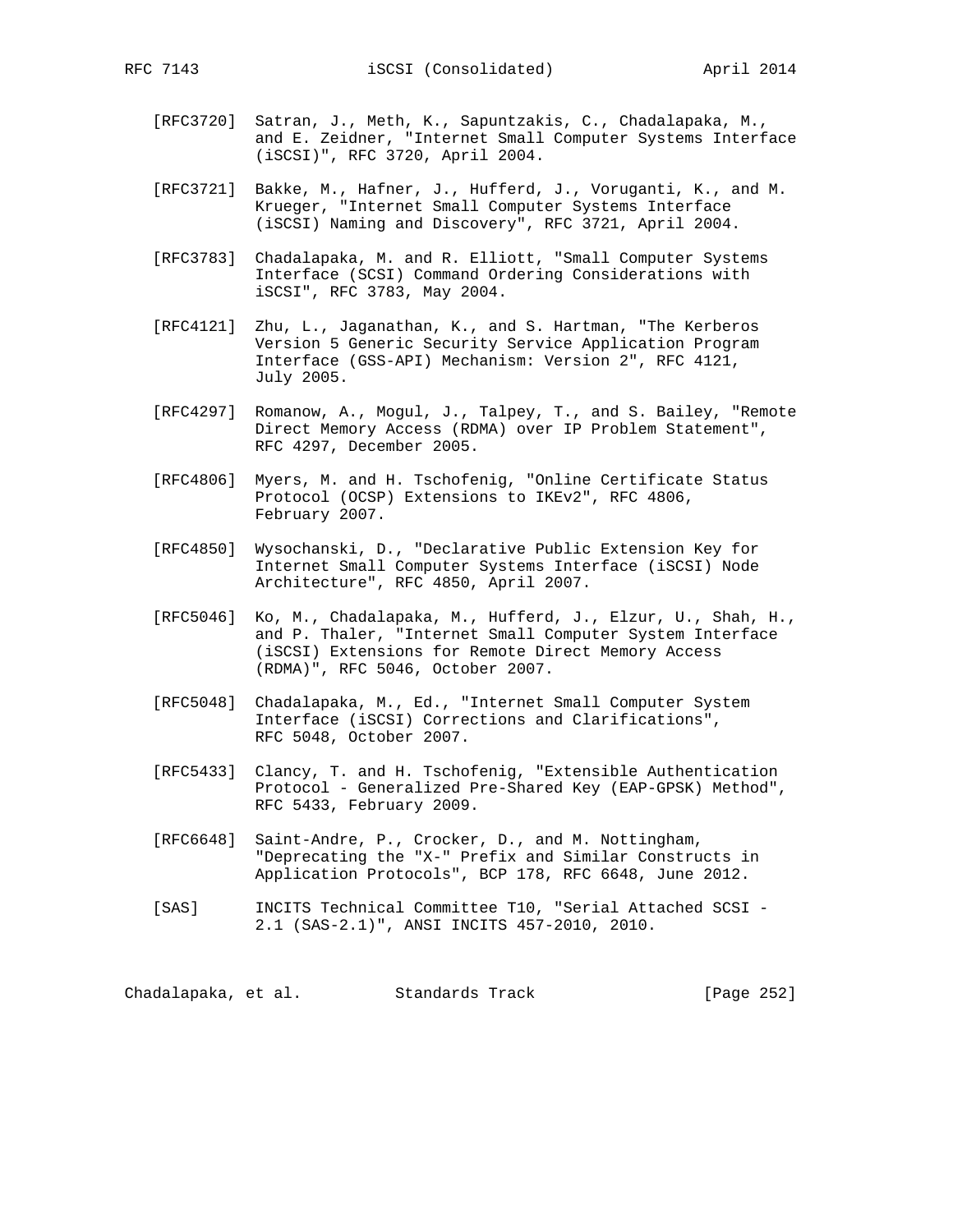- [SBC2] INCITS Technical Committee T10, "SCSI Block Commands 2 (SBC-2)", ANSI INCITS 405-2005, ISO/IEC 14776-322, 2005.
- [SPC4] INCITS Technical Committee T10, "SCSI Primary Commands 4", ANSI INCITS 513-201x.
- [SPL] INCITS Technical Committee T10, "SAS Protocol Layer 2 (SPL-2)", ANSI INCITS 505-2013, ISO/IEC 14776-262, 2013.

Chadalapaka, et al. Standards Track [Page 253]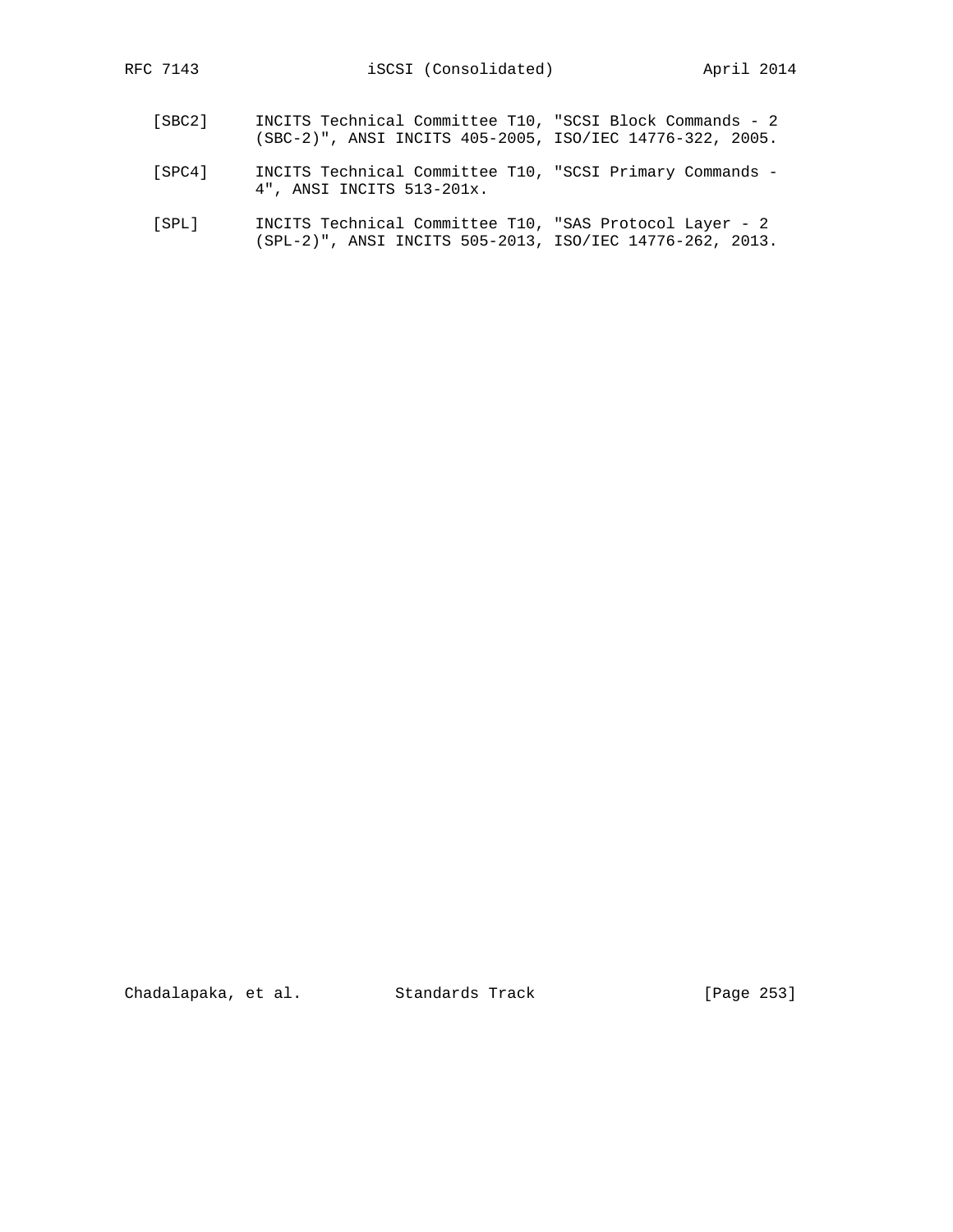Appendix A. Examples

A.1. Read Operation Example

| Initiator Function        | PDU Type                | Target Function       |  |
|---------------------------|-------------------------|-----------------------|--|
| Command request<br>(read) | SCSI Command (read) >>> |                       |  |
|                           |                         | Prepare Data Transfer |  |
| Receive Data              | <<< SCSI Data-In        | Send Data             |  |
| Receive Data              | <<< SCSI Data-In        | Send Data             |  |
| Receive Data              | <<< SCSI Data-In        | Send Data             |  |
|                           | <<< SCSI Response       | Send Status and Sense |  |
| Command Complete          |                         |                       |  |

Chadalapaka, et al. Standards Track [Page 254]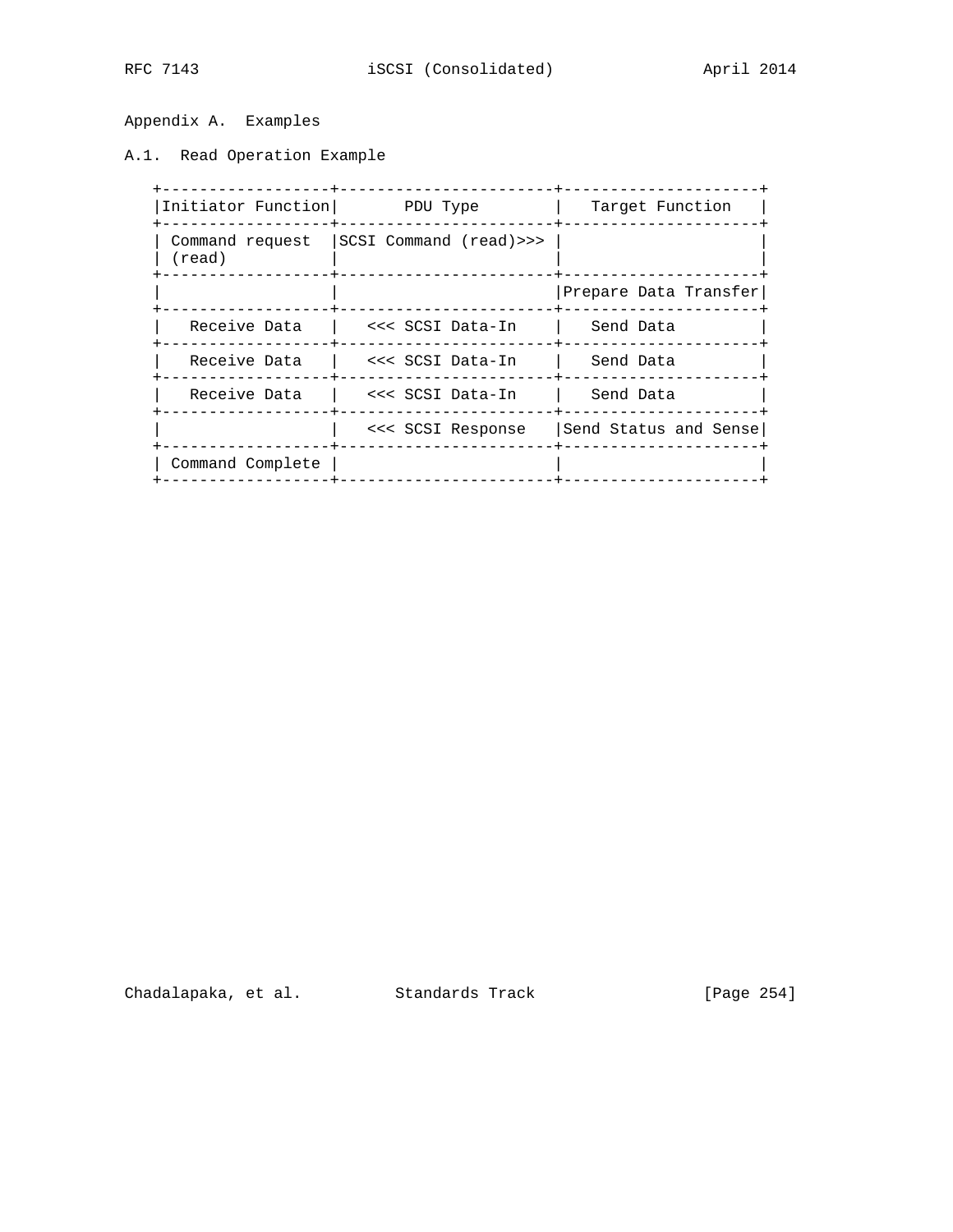# A.2. Write Operation Example

| Initiator Function         |                            |                                   |  |
|----------------------------|----------------------------|-----------------------------------|--|
|                            | PDU Type                   | Target Function                   |  |
| Command request<br>(write) | $SCSI$ Command (write) >>> | Receive command<br>and queue it   |  |
|                            |                            | Process old commands              |  |
|                            | $<<$ R2T                   | Ready to process<br>write command |  |
| Send Data                  | $SCSI$ Data-Out $>>$       | Receive Data                      |  |
|                            | $<<$ R2T                   | Ready for data                    |  |
|                            | $<<$ R2T                   | Ready for data                    |  |
| Send Data                  | SCSI Data-Out >>>          | Receive Data                      |  |
| Send Data                  | SCSI Data-Out >>>          | Receive Data                      |  |
|                            | <<< SCSI Response          | Send Status and Sense             |  |
| Command Complete           |                            |                                   |  |

Chadalapaka, et al. Standards Track (Page 255)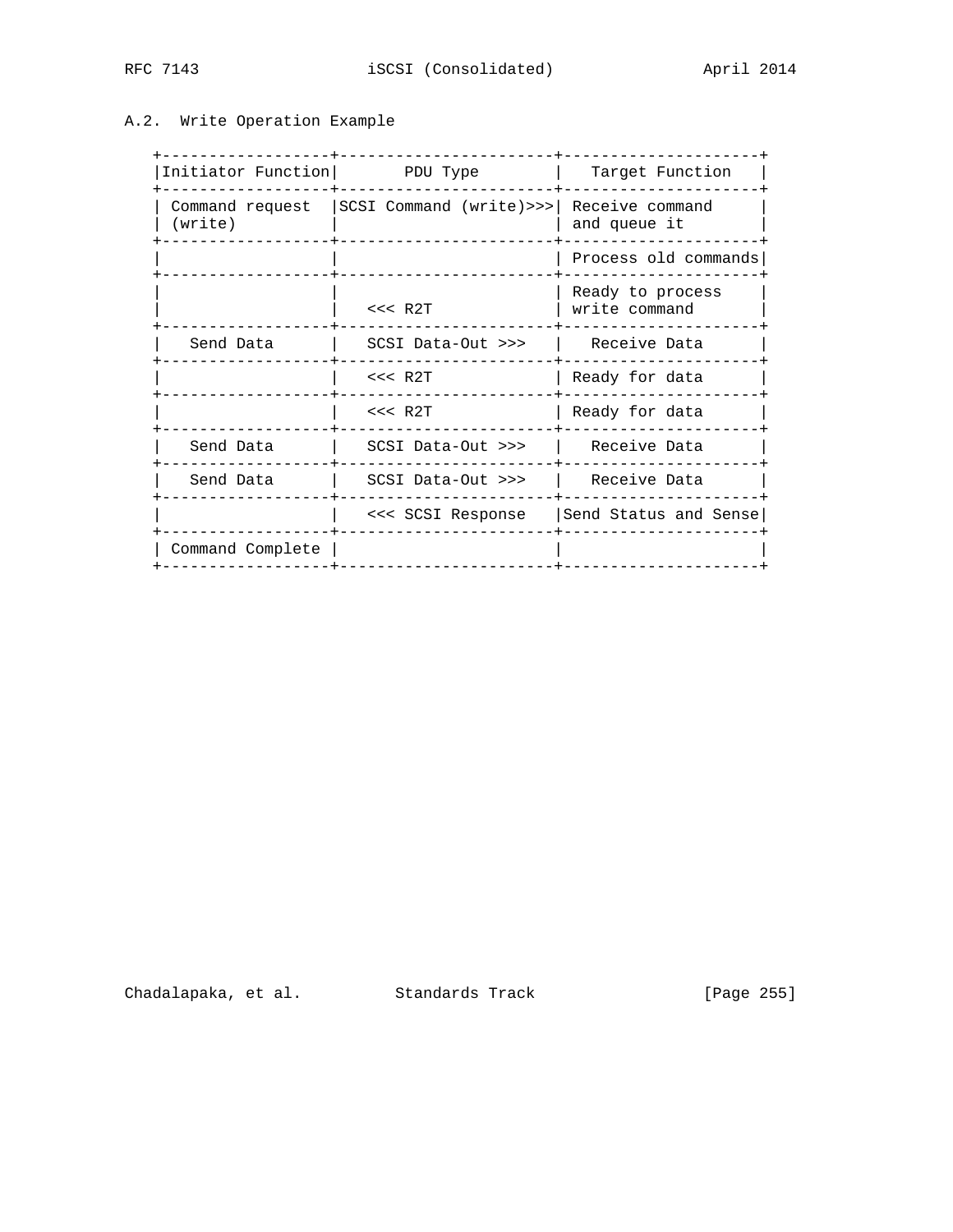# A.3. R2TSN/DataSN Use Examples

A.3.1. Output (Write) Data DataSN/R2TSN Example

| Initiator Function         | PDU Type and Content                         | Target Function                 |  |
|----------------------------|----------------------------------------------|---------------------------------|--|
| Command request<br>(write) | SCSI Command (write) >>>                     | Receive command<br>and queue it |  |
|                            |                                              | Process old commands            |  |
|                            | $<<$ R2T<br>$R2TSN = 0$                      | Ready for data                  |  |
|                            | $<<$ R2T<br>$R2TSN = 1$                      | Ready for more data             |  |
| Send Data<br>for R2TSN 0   | $SCSI$ Data-Out $>>$<br>DataSN = $0$ , F = 0 | Receive Data                    |  |
| Send Data<br>for R2TSN 0   | $SCSI$ Data-Out $>>$<br>DataSN = $1$ , F = 1 | Receive Data                    |  |
| Send Data<br>for R2TSN 1   | SCSI Data >>><br>DataSN = $0$ , F = 1        | Receive Data                    |  |
|                            | <<< SCSI Response<br>ExpDataSN = $0$         | Send Status and Sense           |  |
| Command Complete           |                                              |                                 |  |
|                            |                                              |                                 |  |

Chadalapaka, et al. Standards Track [Page 256]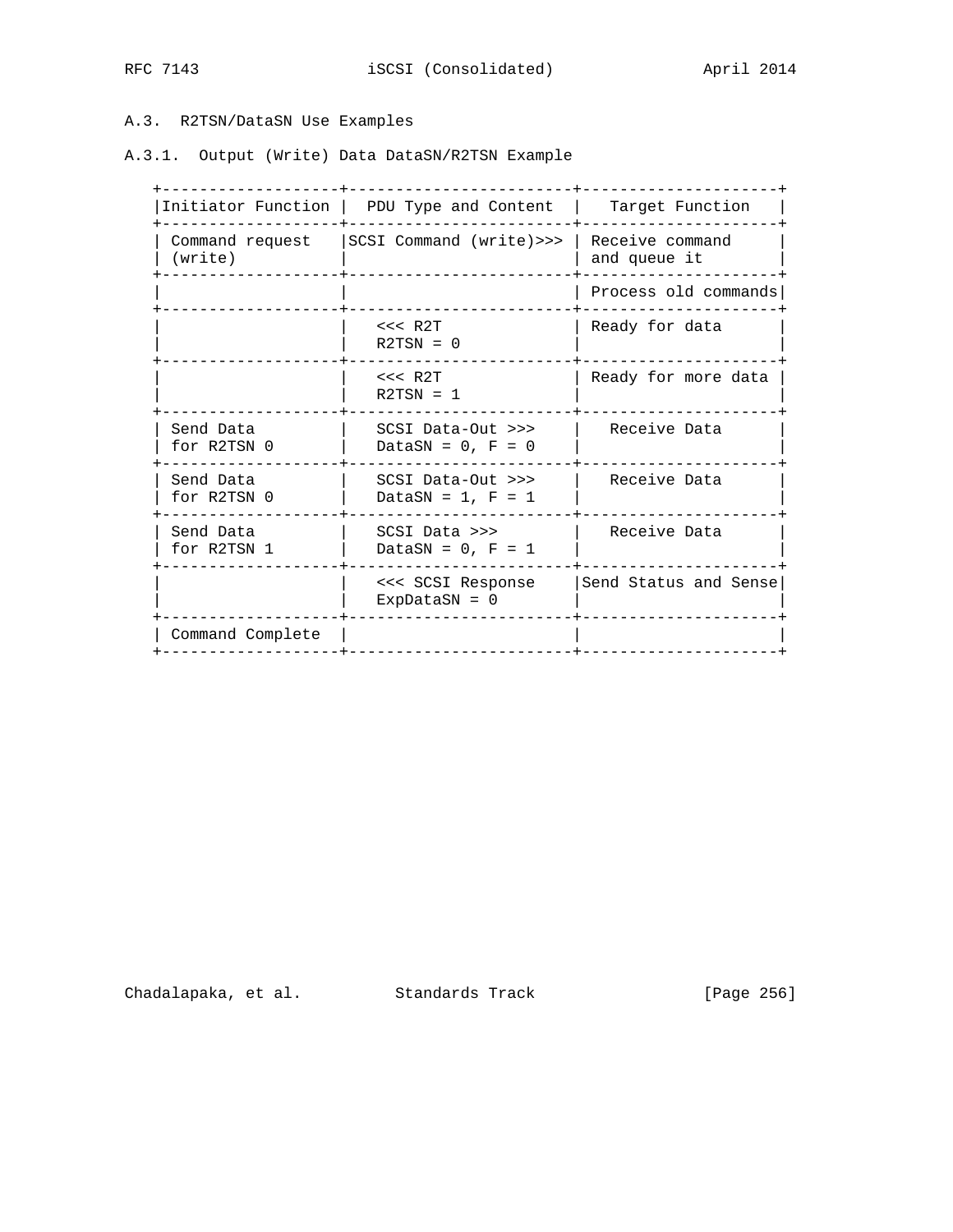# A.3.2. Input (Read) Data DataSN Example

| Initiator Function   PDU Type |                                           | Target Function       |  |
|-------------------------------|-------------------------------------------|-----------------------|--|
| $(\text{read})$<br>--------   | Command request   SCSI Command (read) >>> |                       |  |
|                               |                                           | Prepare Data Transfer |  |
| Receive Data                  | <<< SCSI Data-In<br>DataSN = $0$ , F = 0  | Send Data             |  |
| Receive Data                  | <<< SCSI Data-In<br>DataSN = $1, F = 0$   | Send Data             |  |
| Receive Data                  | <<< SCSI Data-In<br>DataSN = $2$ , F = 1  | Send Data             |  |
|                               | <<< SCSI Response<br>$ExpDatasN = 3$      | Send Status and Sense |  |
| Command Complete              |                                           |                       |  |

Chadalapaka, et al. Standards Track (Page 257)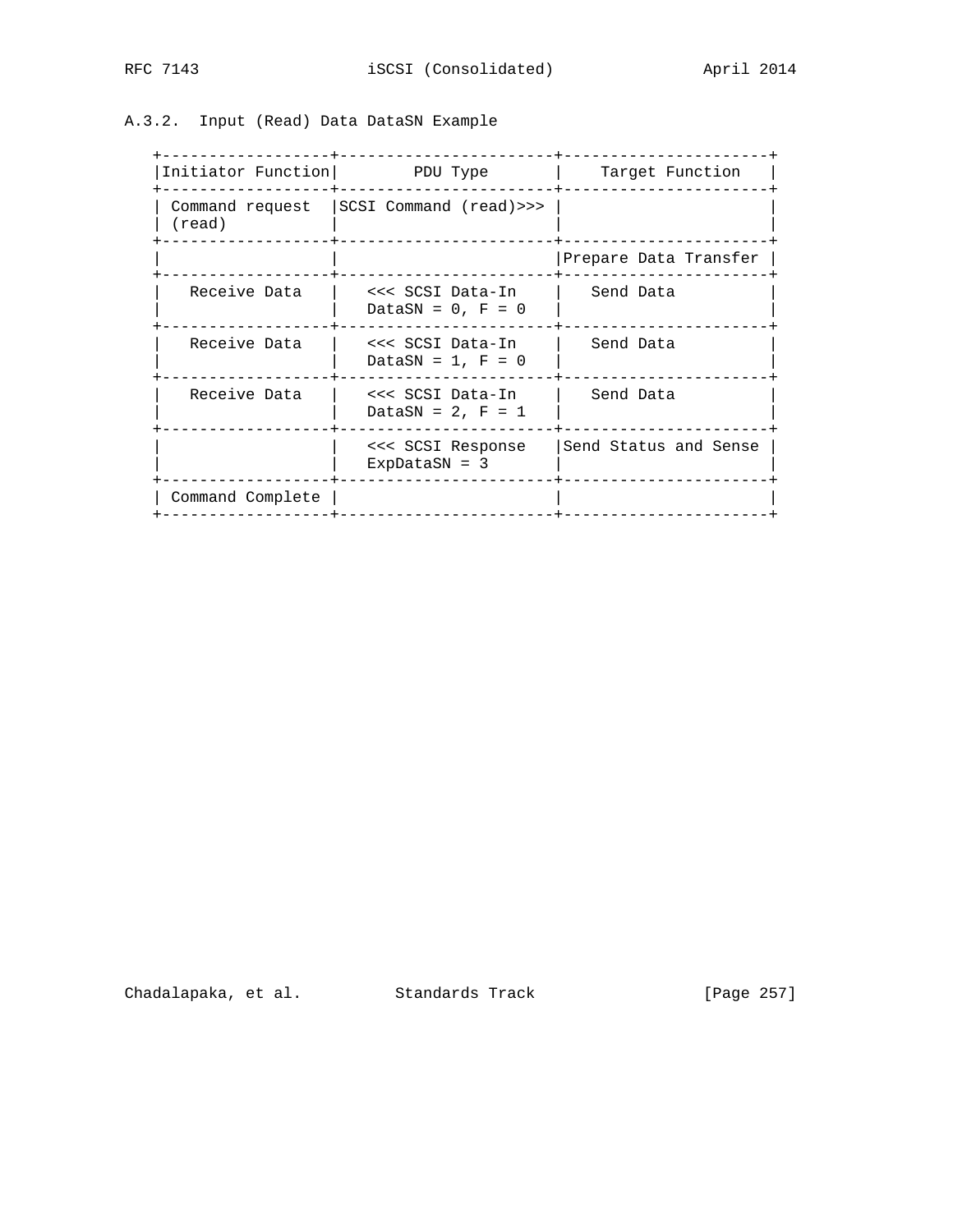# A.3.3. Bidirectional DataSN Example

| Initiator Function   PDU Type   |                                            | Target Function                   |  |
|---------------------------------|--------------------------------------------|-----------------------------------|--|
| Command request<br>(Read-Write) | SCSI Command >>><br>  Read-Write           |                                   |  |
|                                 |                                            | Process old commands              |  |
|                                 | $<<$ R2T<br>$R2TSN = 0$                    | Ready to process<br>write command |  |
| * Receive Data                  | <<< SCSI Data-In<br>DataSN = $0$ , F = 0   | Send Data                         |  |
| * Receive Data                  | <<< SCSI Data-In<br>DataSN = $1$ , F = $1$ | Send Data                         |  |
| * Send Data<br>for R2TSN 0      | SCSI Data-Out >>><br>DataSN = $0$ , F = 1  | Receive Data                      |  |
|                                 | <<< SCSI Response<br>ExpDataSN = $2$       | Send Status and Sense             |  |
| Command Complete                |                                            |                                   |  |

 \* Send Data and Receive Data may be transferred simultaneously as in an atomic Read-Old-Write-New or sequentially as in an atomic Read-Update-Write (in the latter case, the R2T may follow the received data).

Chadalapaka, et al. Standards Track (Page 258)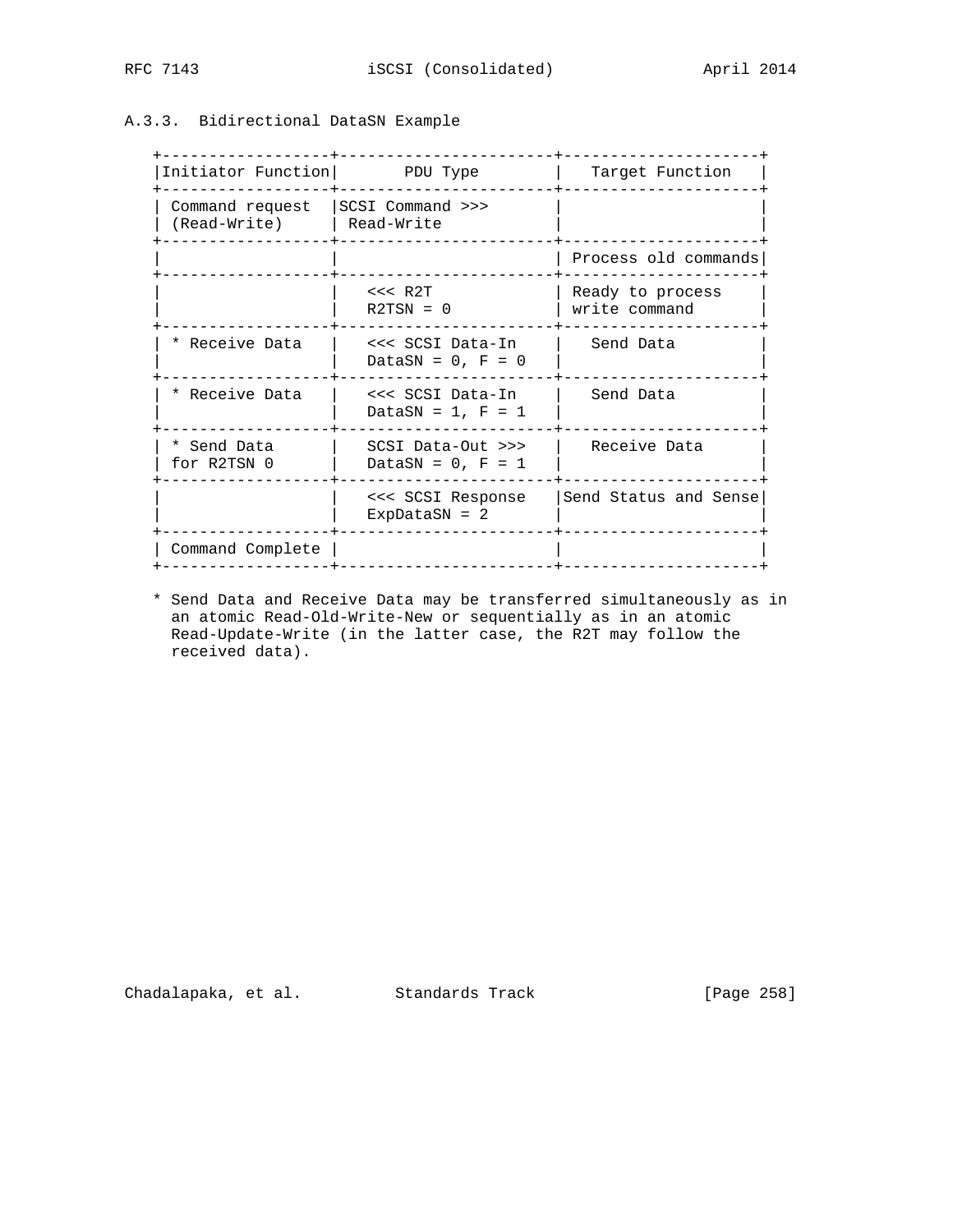A.3.4. Unsolicited and Immediate Output (Write) Data with DataSN Example

 +------------------+------------------------+----------------------+ |Initiator Function| PDU Type and Content | Target Function | +------------------+------------------------+----------------------+ | Command request |SCSI Command (write)>>> | Receive command |  $|($  write)  $|F = 0$   $|$  and data  $|$  and queue it  $|$  and queue it  $|+$  immediate data  $|$  +------------------+------------------------+----------------------+ | Send Unsolicited | SCSI Write Data >>> | Receive more Data | | Data | DataSN = 0, F = 1 | | +------------------+------------------------+----------------------+ | | | Process old commands | +------------------+------------------------+----------------------+ | | <<< R2T | Ready for more data | | | R2TSN = 0 | | +------------------+------------------------+----------------------+ | Send Data | SCSI Write Data >>> | Receive Data | | for R2TSN 0 | DataSN = 0, F = 1 | | +------------------+------------------------+----------------------+ | | <<< SCSI Response |Send Status and Sense | | | | | +------------------+------------------------+----------------------+ | Command Complete | | | +------------------+------------------------+----------------------+

## A.4. CRC Examples

Note: All values are hexadecimal.

32 bytes of zeroes:

| $0 \t1 \t2 \t3$ |  | Byte:      |
|-----------------|--|------------|
| 00 00 00 00     |  | $\Omega$ : |
| 00 00 00 00     |  | 28:        |
| aa 36 91 8a     |  | CRC:       |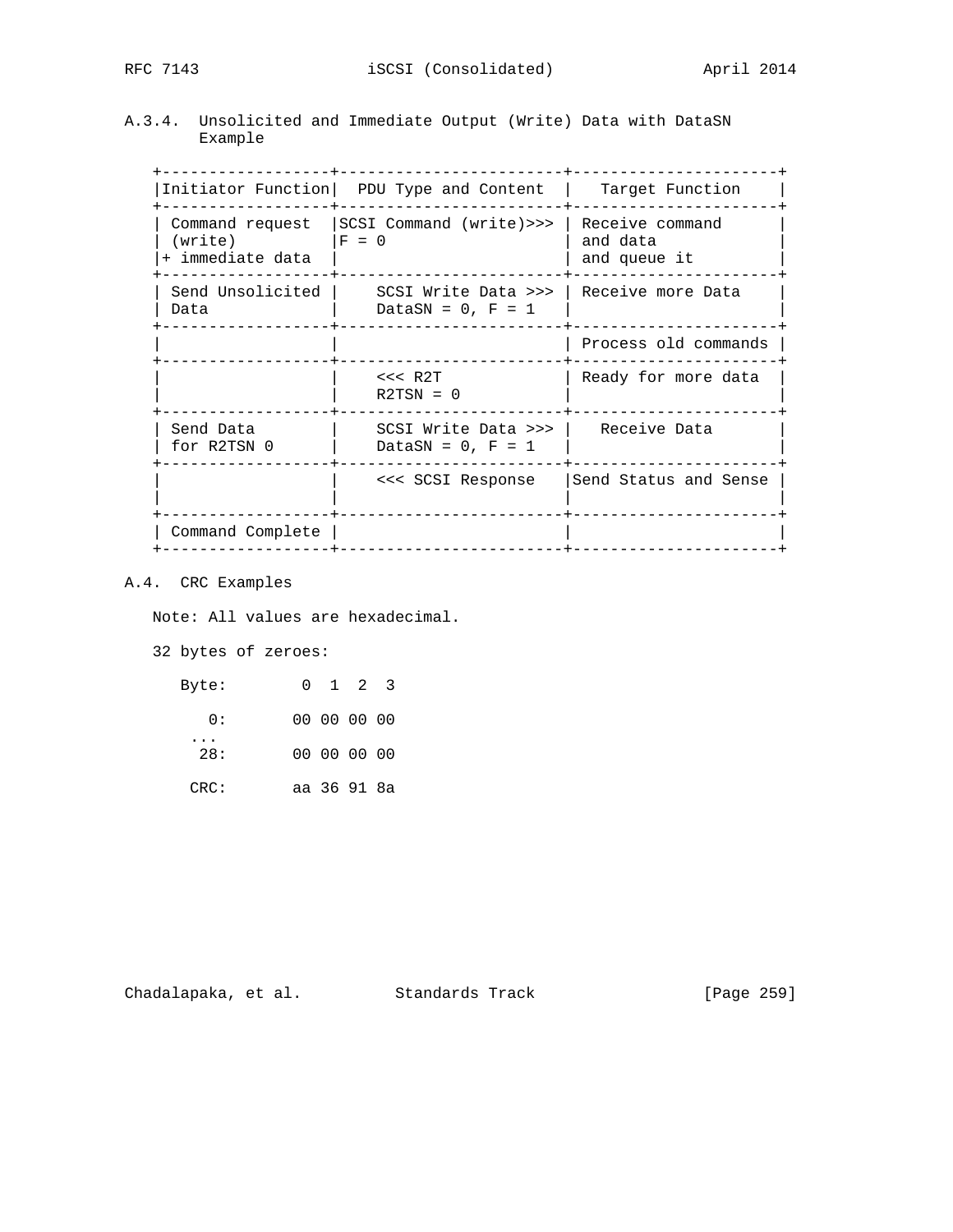32 bytes of ones: Byte: 0 1 2 3 0: ff ff ff ff ... 28: ff ff ff ff CRC: 43 ab a8 62 32 bytes of incrementing 00..1f: Byte: 0 1 2 3 0: 00 01 02 03 ... 28: 1c 1d 1e 1f CRC: 4e 79 dd 46 32 bytes of decrementing 1f..00: Byte: 0 1 2 3 0: 1f 1e 1d 1c ... 28: 03 02 01 00 CRC: 5c db 3f 11 An iSCSI - SCSI Read (10) Command PDU: Byte: 0 1 2 3  $0:$   $01$   $c0$   $00$   $00$ <br> $4:$   $00$   $00$   $00$   $00$  4: 00 00 00 00 8: 00 00 00 00 12: 00 00 00 00<br>16: 14 00 00 00 16: 14 00 00 00 20: 00 00 04 00 00 00 00 14<br>00 00 00 18 28: 00 00 00<br>32: 28 00 00 32: 28 00 00 00 36: 00 00 00 00 40: 02 00 00 00 44: 00 00 00 00 CRC: 56 3a 96 d9

Chadalapaka, et al. Standards Track [Page 260]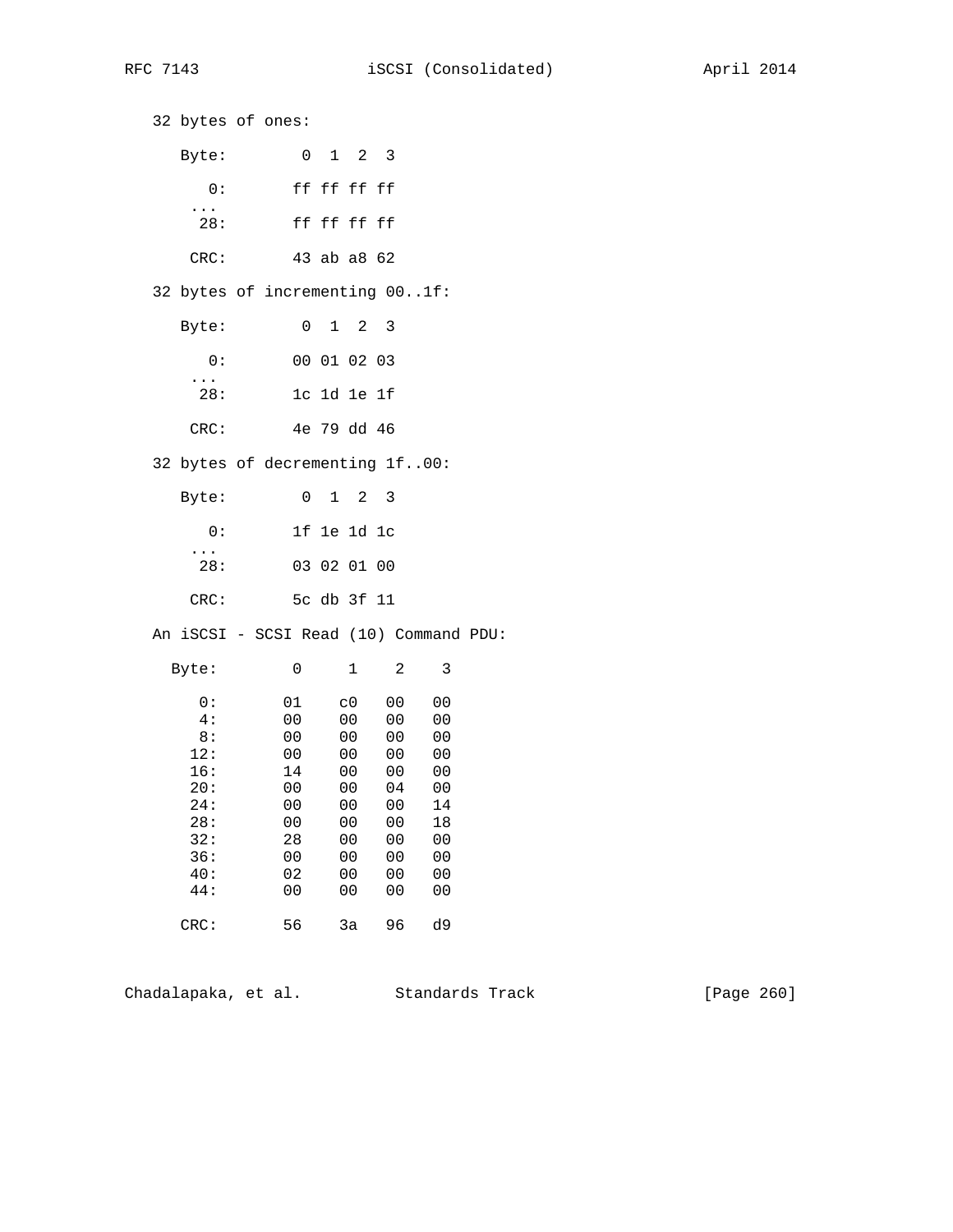# Appendix B. Login Phase Examples

 In the first example, the initiator and target authenticate each other via Kerberos:

- I-> Login (CSG,NSG=0,1 T=1) InitiatorName=iqn.1999-07.com.os:hostid.77 TargetName=iqn.1999-07.com.example:diskarray.sn.88 AuthMethod=KRB5,SRP,None
- T-> Login (CSG,NSG=0,0 T=0) AuthMethod=KRB5
- I-> Login (CSG,NSG=0,1 T=1) KRB\_AP\_REQ=<krb\_ap\_req>

 (krb\_ap\_req contains the Kerberos V5 ticket and authenticator with MUTUAL-REQUIRED set in the ap-options field)

If the authentication is successful, the target proceeds with:

 T-> Login (CSG,NSG=0,1 T=1) KRB\_AP\_REP=<krb\_ap\_rep>

(krb\_ap\_rep is the Kerberos V5 mutual authentication reply)

 If the authentication is successful, the initiator may proceed with:

- I-> Login (CSG,NSG=1,0 T=0) FirstBurstLength=8192
- T-> Login (CSG,NSG=1,0 T=0) FirstBurstLength=4096 MaxBurstLength=8192
- I-> Login (CSG,NSG=1,0 T=0) MaxBurstLength=8192 ... more iSCSI Operational Parameters
- $T->$  Login  $(CSG, NSG=1, 0 T=0)$ ... more iSCSI Operational Parameters

And at the end:

- I-> Login (CSG,NSG=1,3 T=1) optional iSCSI parameters
- T-> Login (CSG,NSG=1,3 T=1) "login accept"

Chadalapaka, et al. Standards Track [Page 261]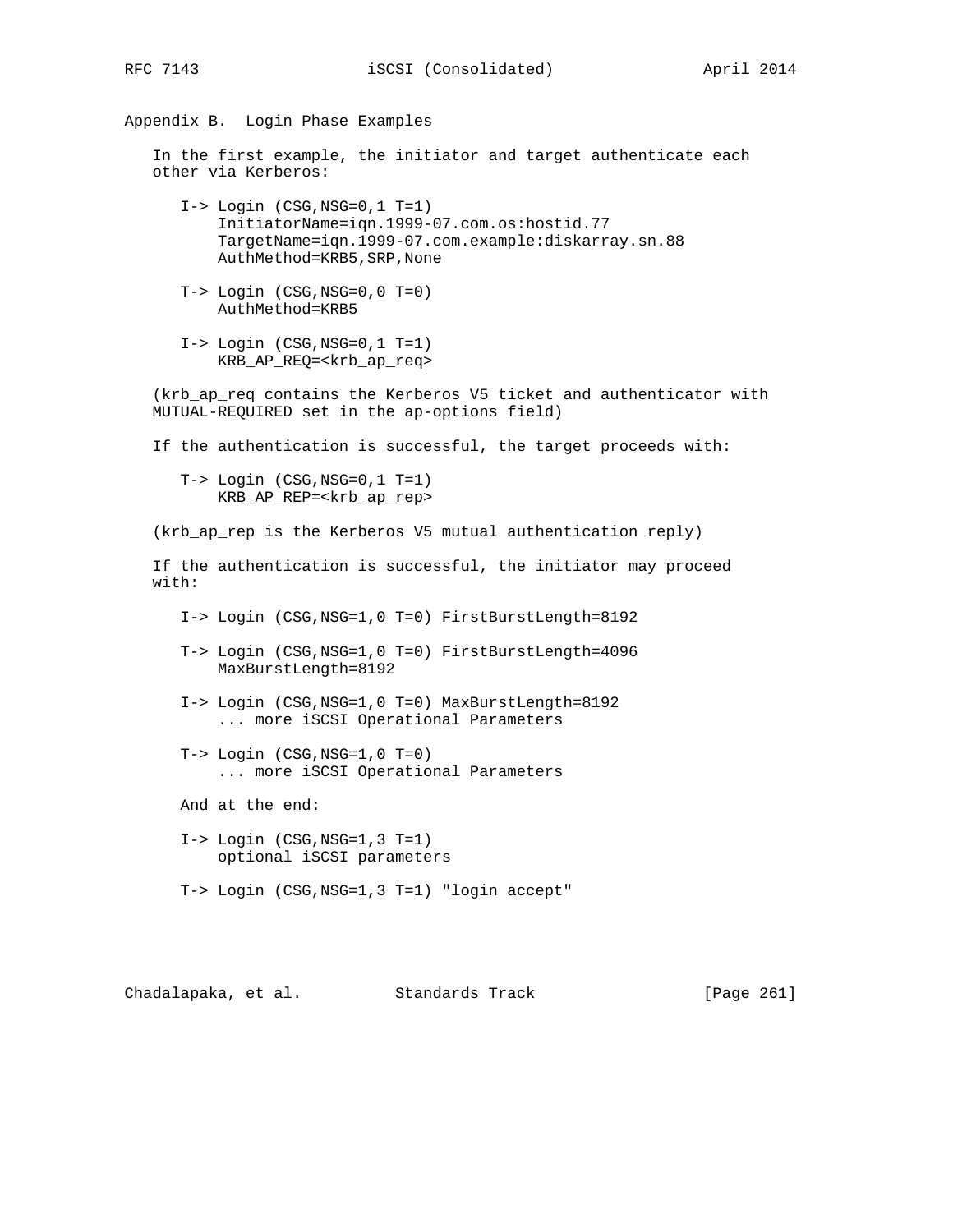If the initiator's authentication by the target is not successful, the target responds with:

T-> Login "login reject"

 instead of the Login KRB\_AP\_REP message, and it terminates the connection.

 If the target's authentication by the initiator is not successful, the initiator terminates the connection (without responding to the Login KRB\_AP\_REP message).

 In the next example, only the initiator is authenticated by the target via Kerberos:

- I-> Login (CSG,NSG=0,1 T=1) InitiatorName=iqn.1999-07.com.os:hostid.77 TargetName=iqn.1999-07.com.example:diskarray.sn.88 AuthMethod=SRP,KRB5,None
- T-> Login-PR (CSG,NSG=0,0 T=0) AuthMethod=KRB5
- I-> Login (CSG,NSG=0,1 T=1) KRB\_AP\_REQ=krb\_ap\_req

(MUTUAL-REQUIRED not set in the ap-options field of krb\_ap\_req)

If the authentication is successful, the target proceeds with:

T-> Login (CSG,NSG=0,1 T=1)

- $I->$  Login  $(CSG, NSG=1, 0 T=0)$ ... iSCSI parameters
- $T->$  Login  $(CSG, NSG=1, 0 T=0)$ ... iSCSI parameters
- . . .
	- T-> Login (CSG,NSG=1,3 T=1)"login accept"

Chadalapaka, et al. Standards Track [Page 262]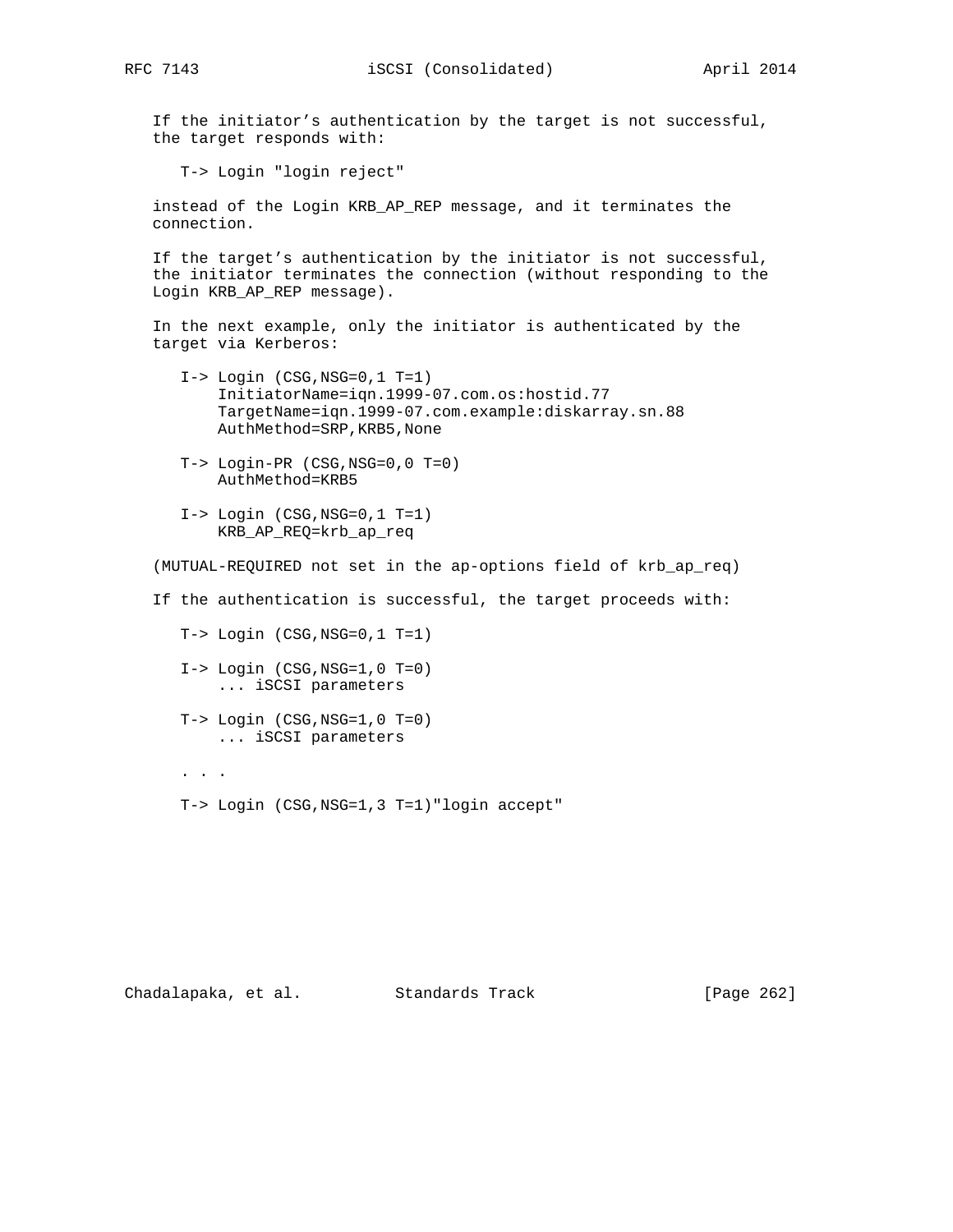In the next example, the initiator and target authenticate each other via SRP:

- I-> Login (CSG,NSG=0,1 T=1) InitiatorName=iqn.1999-07.com.os:hostid.77 TargetName=iqn.1999-07.com.example:diskarray.sn.88 AuthMethod=KRB5,SRP,None
- T-> Login-PR (CSG,NSG=0,0 T=0) AuthMethod=SRP
- $I->$  Login  $(CSG, NSG=0, 0 T=0)$  SRP\_U=<user> TargetAuth=Yes
- T-> Login (CSG,NSG=0,0 T=0) SRP\_N=<N> SRP\_g=<g> SRP\_s=<s>
- $I->$  Login  $(CSG, NSG=0, 0 T=0)$ SRP\_A=<A>
- $T->$  Login  $(CSG, NSG=0, 0 T=0)$ SRP\_B=<B>
- I-> Login (CSG,NSG=0,1 T=1) SRP\_M=<M>

 If the initiator authentication is successful, the target proceeds with:

 T-> Login (CSG,NSG=0,1 T=1) SRP  $HM=$ 

where N, g, s, A, B, M, and  $H(A \mid M \mid K)$  are defined in [RFC2945].

 If the target authentication is not successful, the initiator terminates the connection; otherwise, it proceeds.

 $I->$  Login  $(CSG, NSG=1, 0 T=0)$  ... iSCSI parameters  $T->$  Login  $(CSG, NSG=1, 0 T=0)$ 

... iSCSI parameters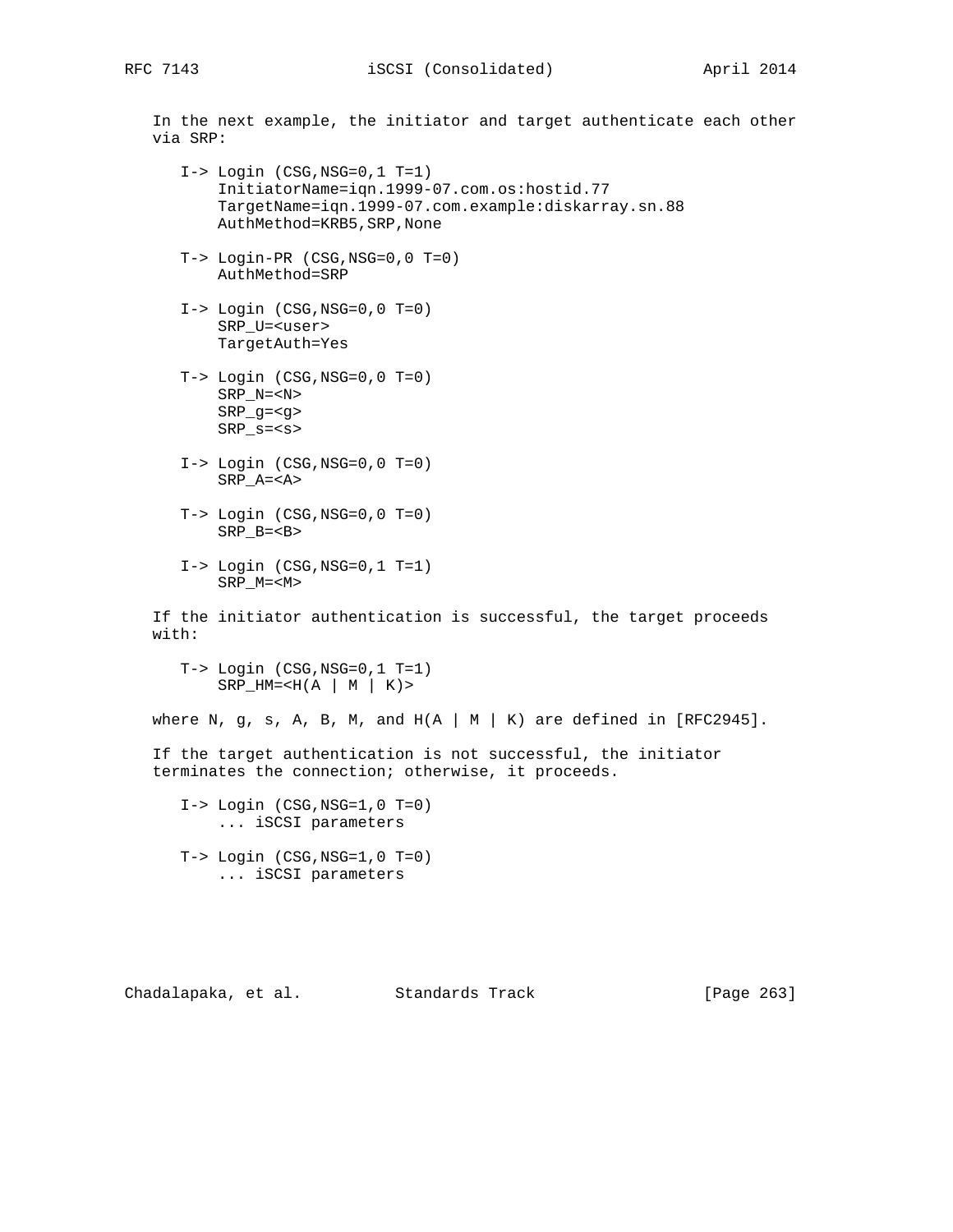And at the end:  $I->$  Login  $(CSG, NSG=1, 3 T=1)$  optional iSCSI parameters T-> Login (CSG,NSG=1,3 T=1) "login accept" If the initiator authentication is not successful, the target responds with: T-> Login "login reject" instead of the T-> Login SRP\_HM=<H(A | M | K)> message, and it terminates the connection. In the next example, only the initiator is authenticated by the target via SRP: I-> Login (CSG,NSG=0,1 T=1) InitiatorName=iqn.1999-07.com.os:hostid.77 TargetName=iqn.1999-07.com.example:diskarray.sn.88 AuthMethod=KRB5,SRP,None T-> Login-PR (CSG,NSG=0,0 T=0) AuthMethod=SRP  $I->$  Login  $(CSG, NSG=0, 0 T=0)$  SRP\_U=<user> TargetAuth=No T-> Login (CSG,NSG=0,0 T=0) SRP\_N=<N> SRP\_g=<g> SRP\_s=<s>  $I->$  Login  $(CSG, NSG=0, 0 T=0)$  SRP\_A=<A>  $T->$  Login  $(CSG, NSG=0, 0 T=0)$  SRP\_B=<B> I-> Login (CSG,NSG=0,1 T=1) SRP\_M=<M>

Chadalapaka, et al. Standards Track [Page 264]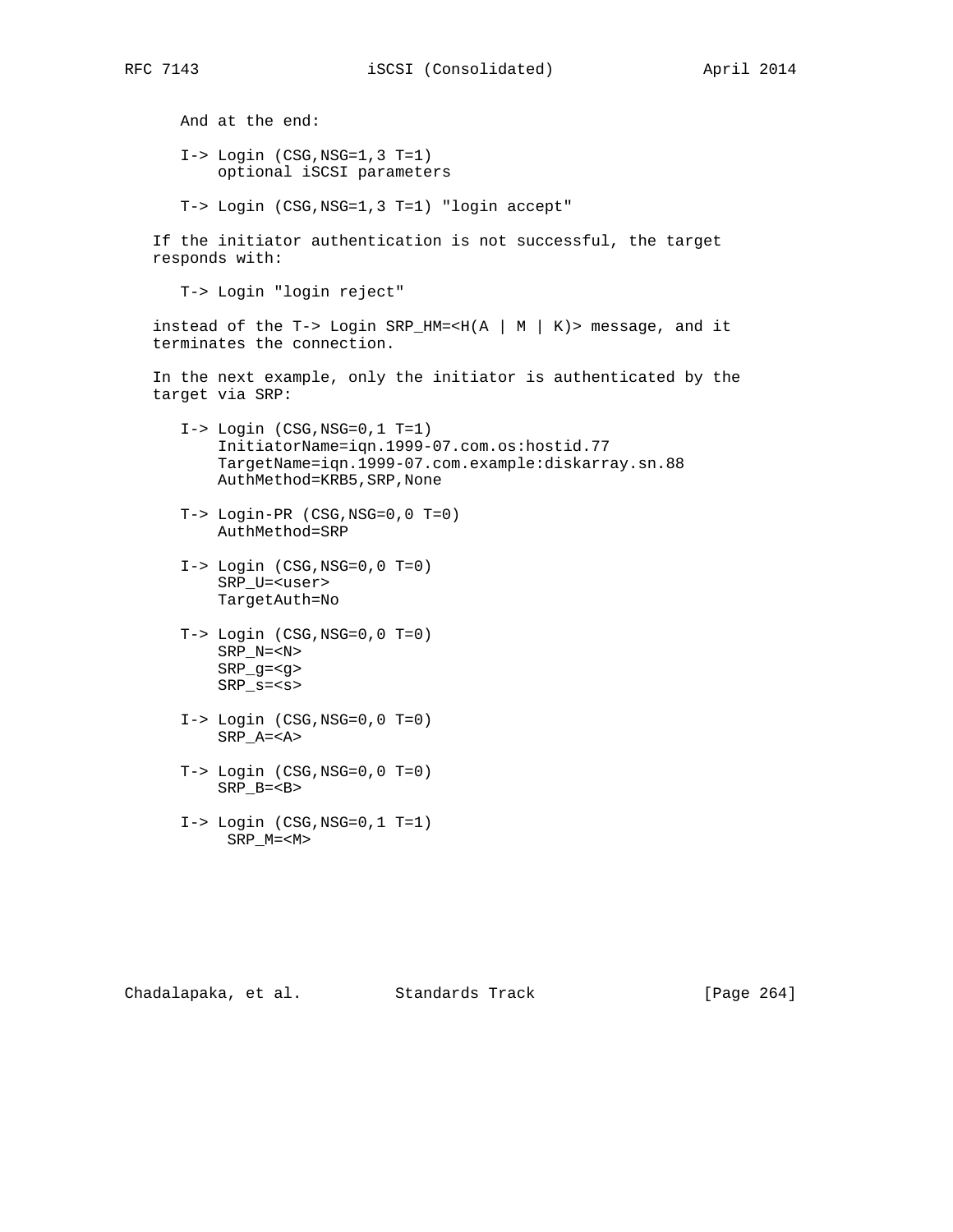If the initiator authentication is successful, the target proceeds with:  $T->$  Login (CSG, NSG=0, 1 T=1)  $I->$  Login  $(CSG, NSG=1, 0 T=0)$  ... iSCSI parameters  $T->$  Login  $(CSG, NSG=1, 0 T=0)$  ... iSCSI parameters And at the end:  $I->$  Login  $(CSG, NSG=1, 3 T=1)$  optional iSCSI parameters T-> Login (CSG,NSG=1,3 T=1) "login accept" In the next example, the initiator and target authenticate each other via CHAP: I-> Login (CSG,NSG=0,0 T=0) InitiatorName=iqn.1999-07.com.os:hostid.77 TargetName=iqn.1999-07.com.example:diskarray.sn.88 AuthMethod=KRB5,CHAP,None T-> Login-PR (CSG,NSG=0,0 T=0) AuthMethod=CHAP  $I->$  Login  $(CSG, NSG=0, 0 T=0)$  CHAP\_A=<A1,A2>  $T->$  Login  $(CSG, NSG=0, 0 T=0)$  CHAP\_A=<A1>  $CHAP$ <sup> $I=$ </sup> CHAP\_C=<C>  $I->$  Login  $(CSG, NSG=0, 1 T=1)$ CHAP\_N=<N>

Chadalapaka, et al. Standards Track [Page 265]

 CHAP\_R=<R> CHAP\_I=<I> CHAP\_C=<C>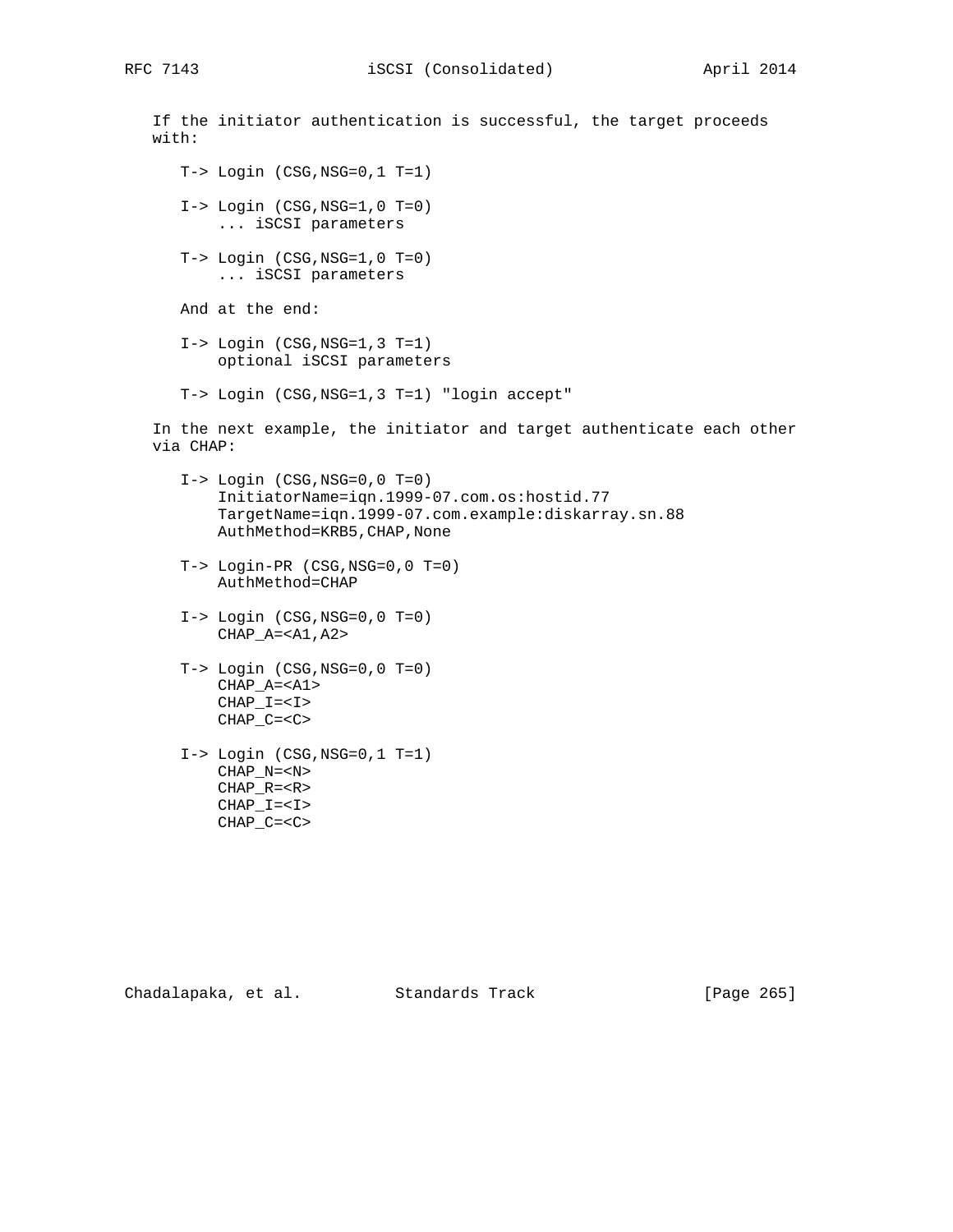If the initiator authentication is successful, the target proceeds with: T-> Login (CSG,NSG=0,1 T=1) CHAP\_N=<N> CHAP\_R=<R> If the target authentication is not successful, the initiator aborts the connection; otherwise, it proceeds.  $I->$  Login  $(CSG, NSG=1, 0 T=0)$  ... iSCSI parameters  $T->$  Login  $(CSG, NSG=1, 0 T=0)$ ... iSCSI parameters

And at the end:

 I-> Login (CSG,NSG=1,3 T=1) optional iSCSI parameters

T-> Login (CSG,NSG=1,3 T=1) "login accept"

 If the initiator authentication is not successful, the target responds with:

T-> Login "login reject"

 instead of the Login CHAP\_R=<response> "proceed and change stage" message, and it terminates the connection.

 In the next example, only the initiator is authenticated by the target via CHAP:

- $I->$  Login  $(CSG, NSG=0, 1 T=0)$  InitiatorName=iqn.1999-07.com.os:hostid.77 TargetName=iqn.1999-07.com.example:diskarray.sn.88 AuthMethod=KRB5,CHAP,None
- T-> Login-PR (CSG,NSG=0,0 T=0) AuthMethod=CHAP
- I-> Login (CSG,NSG=0,0 T=0)  $CHAP$ <sub>\_A</sub>=<A1, A2>

Chadalapaka, et al. Standards Track [Page 266]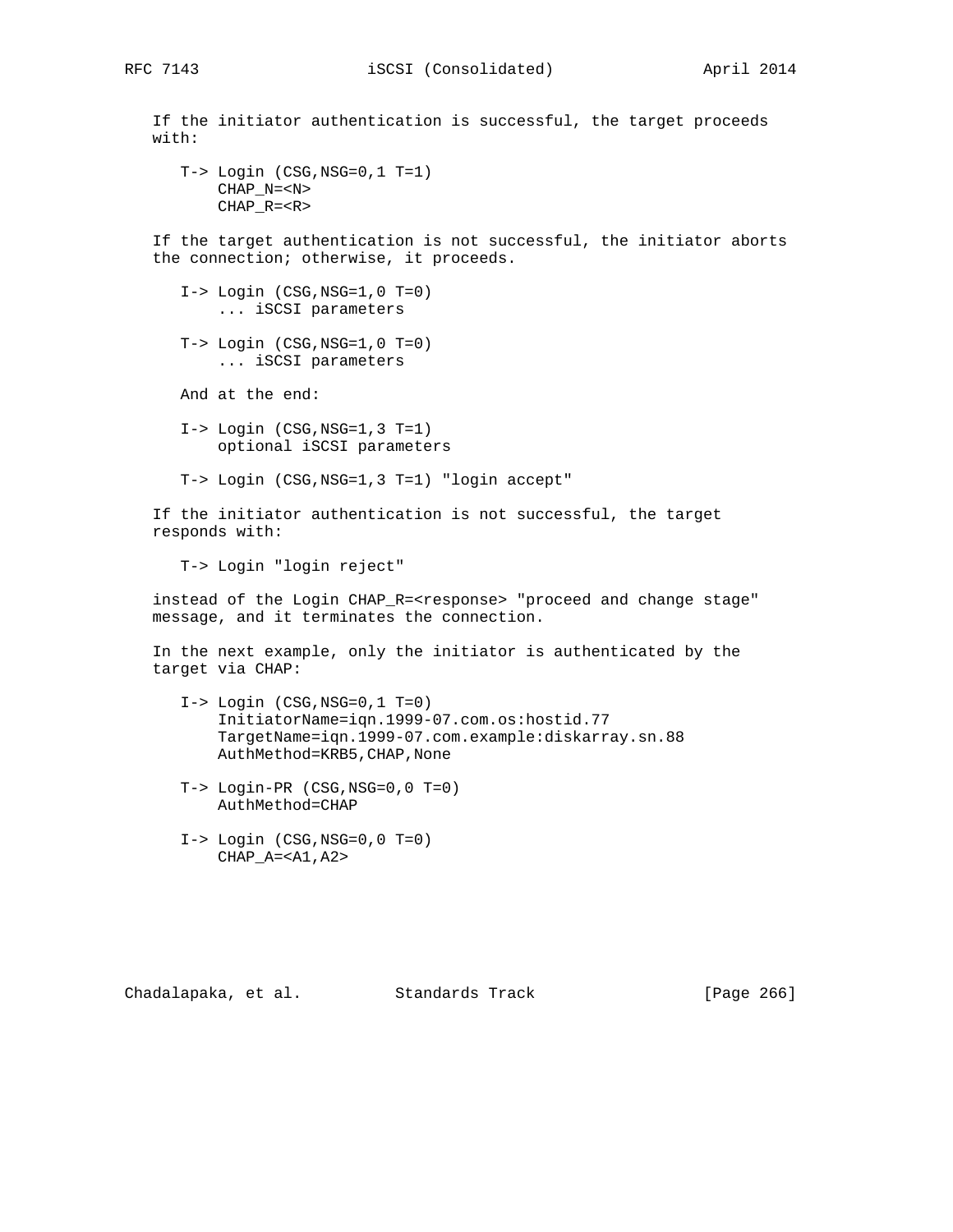T-> Login (CSG,NSG=0,0 T=0) CHAP\_A=<A1>  $CHAP_I=$  CHAP\_C=<C> I-> Login (CSG,NSG=0,1 T=1) CHAP\_N=<N> CHAP\_R=<R> If the initiator authentication is successful, the target proceeds with:  $T->$  Login (CSG, NSG=0, 1 T=1)  $I->$  Login  $(CSG, NSG=1, 0 T=0)$  ... iSCSI parameters  $T->$  Login  $(CSG, NSG=1, 0 T=0)$  ... iSCSI parameters And at the end:  $I->$  Login  $(CSG, NSG=1, 3 T=1)$  optional iSCSI parameters T-> Login (CSG,NSG=1,3 T=1) "login accept" In the next example, the initiator does not offer any security

 parameters. It therefore may offer iSCSI parameters on the Login PDU with the T bit set to 1, and the target may respond with a final Login Response PDU immediately:

- $I->$  Login  $(CSG, NSG=1, 3 T=1)$  InitiatorName=iqn.1999-07.com.os:hostid.77 TargetName=iqn.1999-07.com.example:diskarray.sn.88 ... iSCSI parameters
- T-> Login (CSG,NSG=1,3 T=1) "login accept" ... ISCSI parameters

 In the next example, the initiator does offer security parameters on the Login PDU, but the target does not choose any (i.e., chooses the "None" values):

 $I->$  Login  $(CSG, NSG=0, 1 T=1)$  InitiatorName=iqn.1999-07.com.os:hostid.77 TargetName=iqn.1999-07.com.example:diskarray.sn.88 AuthMethod=KRB5,SRP,None

Chadalapaka, et al. Standards Track [Page 267]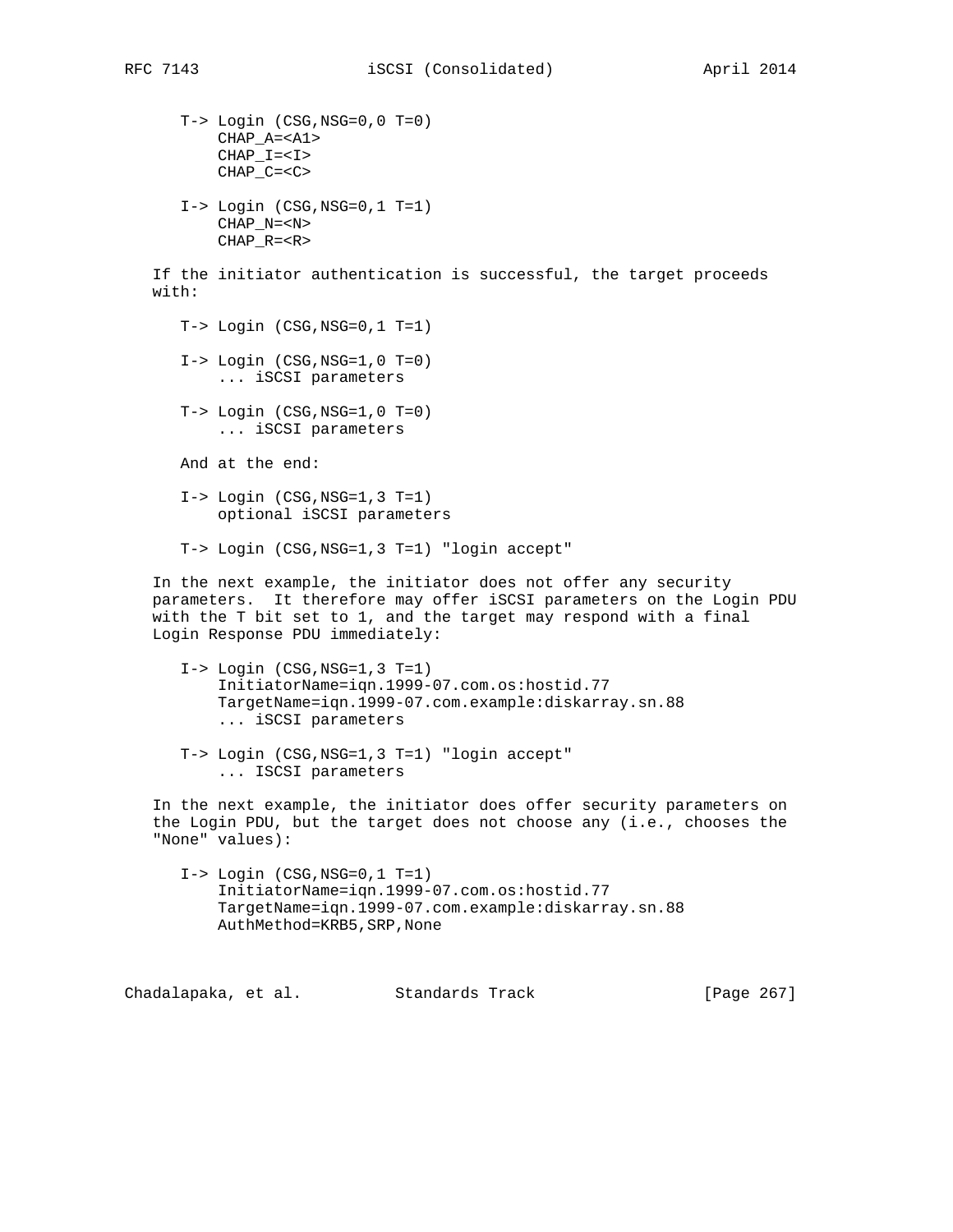T-> Login-PR (CSG,NSG=0,1 T=1) AuthMethod=None I-> Login (CSG,NSG=1,0 T=0) ... iSCSI parameters

 $T->$  Login  $(CSG, NSG=1, 0 T=0)$ ... iSCSI parameters

And at the end:

 I-> Login (CSG,NSG=1,3 T=1) optional iSCSI parameters

T-> Login (CSG,NSG=1,3 T=1) "login accept"

Appendix C. SendTargets Operation

The text in this appendix is a normative part of this document.

 To reduce the amount of configuration required on an initiator, iSCSI provides the SendTargets Text Request. The initiator uses the SendTargets request to get a list of targets to which it may have access, as well as the list of addresses (IP address and TCP port) on which these targets may be accessed.

 To make use of SendTargets, an initiator must first establish one of two types of sessions. If the initiator establishes the session using the key "SessionType=Discovery", the session is a Discovery session, and a target name does not need to be specified. Otherwise, the session is a Normal operational session. The SendTargets command MUST only be sent during the Full Feature Phase of a Normal or Discovery session.

 A system that contains targets MUST support Discovery sessions on each of its iSCSI IP address-port pairs and MUST support the SendTargets command on the Discovery session. In a Discovery session, a target MUST return all path information (IP address-port pairs and Target Portal Group Tags) for the targets on the target Network Entity that the requesting initiator is authorized to access.

 A target MUST support the SendTargets command on operational sessions; these will only return path information about the target to which the session is connected and do not need to return information about other target names that may be defined in the responding system.

An initiator MAY make use of the SendTargets command as it sees fit.

Chadalapaka, et al. Standards Track [Page 268]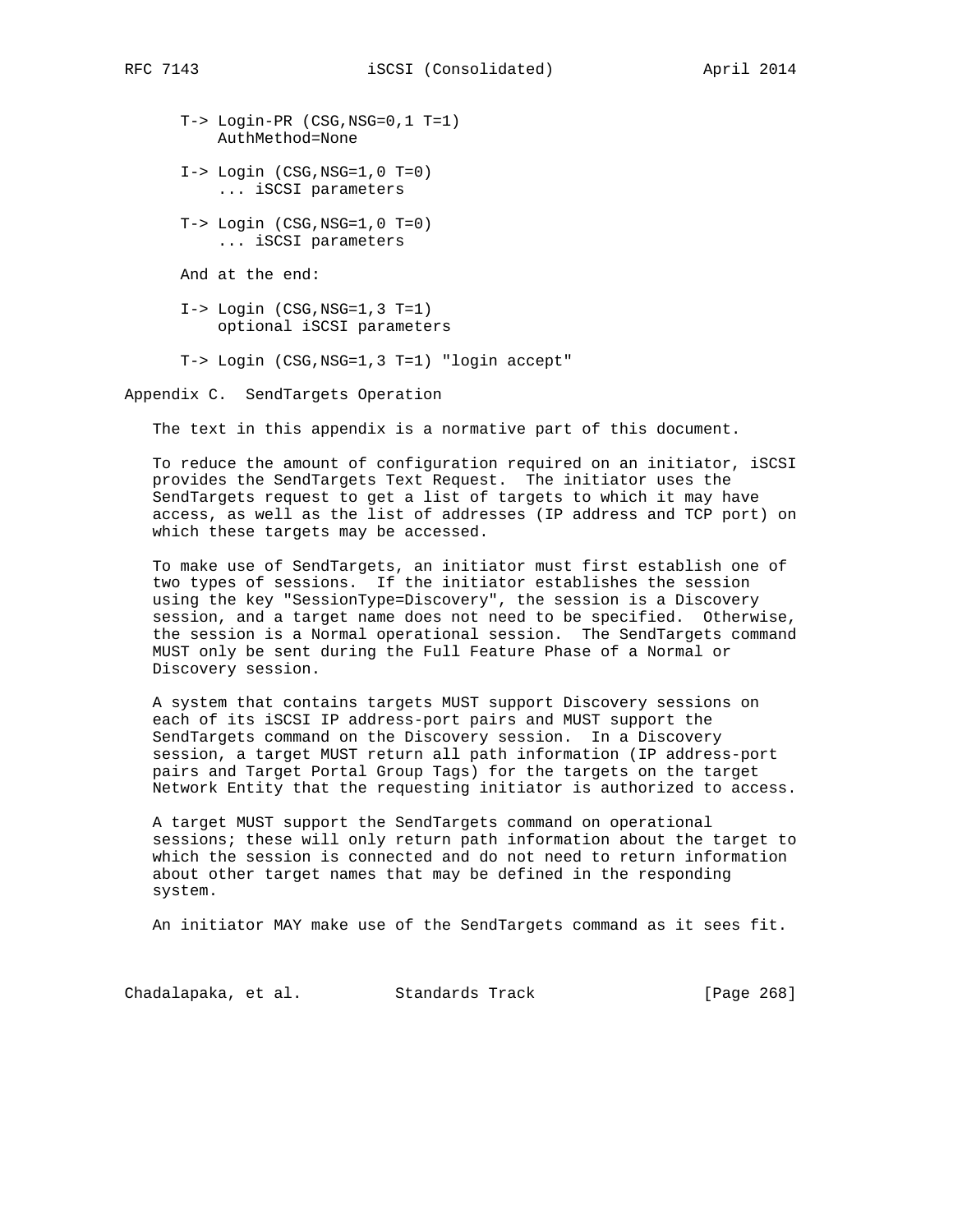A SendTargets command consists of a single Text Request PDU. This PDU contains exactly one text key and value. The text key MUST be SendTargets. The expected response depends upon the value, as well as whether the session is a Discovery session or an operational session.

The value must be one of:

All

 The initiator is requesting that information on all relevant targets known to the implementation be returned. This value MUST be supported on a Discovery session and MUST NOT be supported on an operational session.

<iSCSI-target-name>

 If an iSCSI Target Name is specified, the session should respond with addresses for only the named target, if possible. This value MUST be supported on Discovery sessions. A Discovery session MUST be capable of returning addresses for those targets that would have been returned had value=All been designated.

### <nothing>

 The session should only respond with addresses for the target to which the session is logged in. This MUST be supported on operational sessions and MUST NOT return targets other than the one to which the session is logged in.

 The response to this command is a Text Response that contains a list of zero or more targets and, optionally, their addresses. Each target is returned as a target record. A target record begins with the TargetName text key, followed by a list of TargetAddress text keys, and bounded by the end of the Text Response or the next TargetName key, which begins a new record. No text keys other than TargetName and TargetAddress are permitted within a SendTargets response.

For the format of the TargetName, see Section 13.4.

 A Discovery session MAY respond to a SendTargets request with its complete list of targets, or with a list of targets that is based on the name of the initiator logged in to the session.

 A SendTargets response MUST NOT contain target names if there are no targets for the requesting initiator to access.

Chadalapaka, et al. Standards Track [Page 269]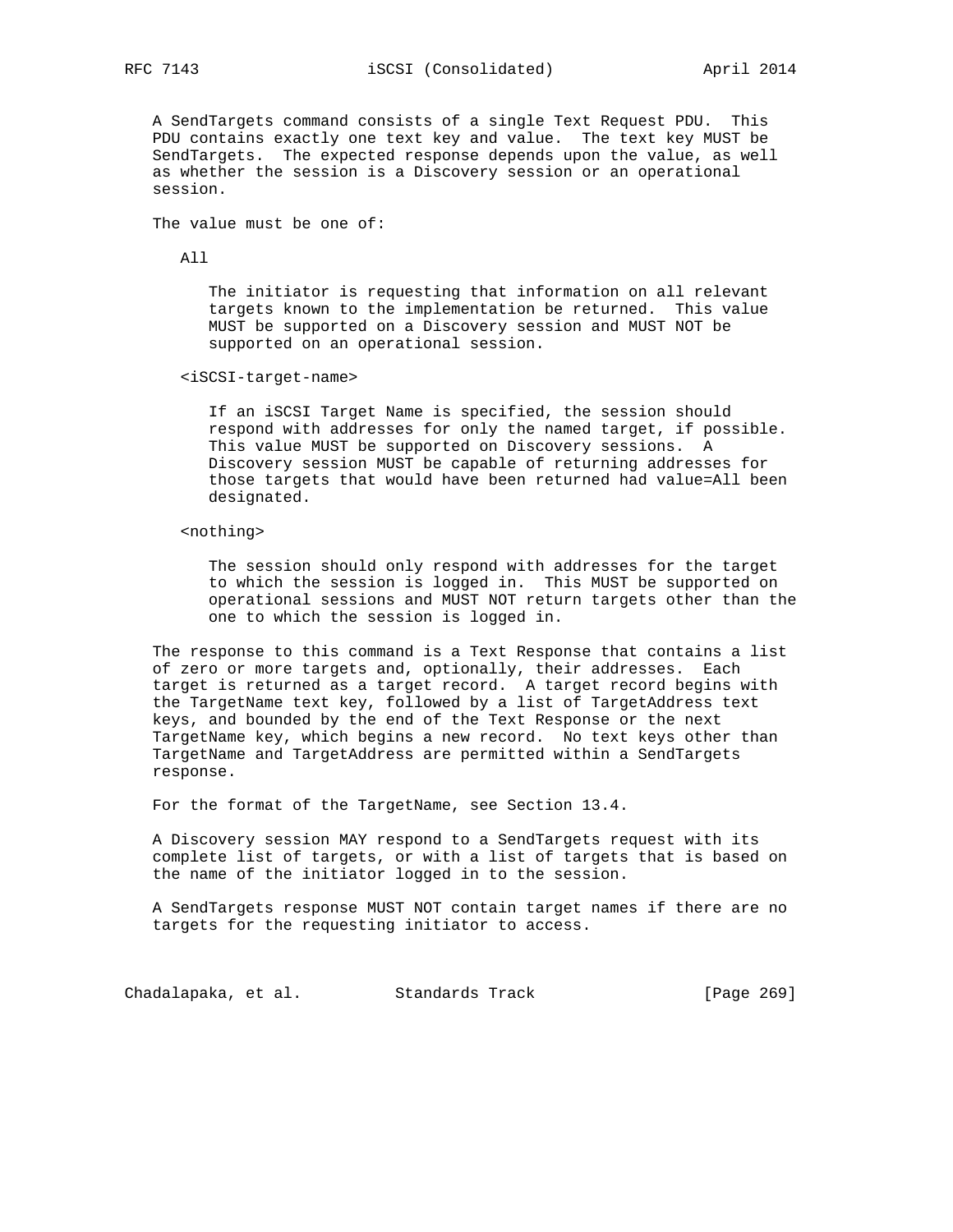RFC 7143 **iSCSI** (Consolidated) April 2014

 Each target record returned includes zero or more TargetAddress fields.

Each target record starts with one text key of the form:

TargetName=<target-name-goes-here>

followed by zero or more address keys of the form:

 TargetAddress=<hostname-or-ipaddress>[:<tcp-port>], <portal-group-tag>

 The hostname-or-ipaddress contains a domain name, IPv4 address, or IPv6 address ([RFC4291]), as specified for the TargetAddress key.

 A hostname-or-ipaddress duplicated in TargetAddress responses for a given node (the port is absent or equal) would probably indicate that multiple address families are in use at once (IPv6 and IPv4).

 Each TargetAddress belongs to a portal group, identified by its numeric Target Portal Group Tag (see Section 13.9). The iSCSI Target Name, together with this tag, constitutes the SCSI port identifier; the tag only needs to be unique within a given target's name list of addresses.

 Multiple-connection sessions can span iSCSI addresses that belong to the same portal group.

 Multiple-connection sessions cannot span iSCSI addresses that belong to different portal groups.

 If a SendTargets response reports an iSCSI address for a target, it SHOULD also report all other addresses in its portal group in the same response.

 A SendTargets Text Response can be longer than a single Text Response PDU and makes use of the long Text Responses as specified.

 After obtaining a list of targets from the Discovery session, an iSCSI initiator may initiate new sessions to log in to the discovered targets for full operation. The initiator MAY keep the Discovery session open and MAY send subsequent SendTargets commands to discover new targets.

Chadalapaka, et al. Standards Track [Page 270]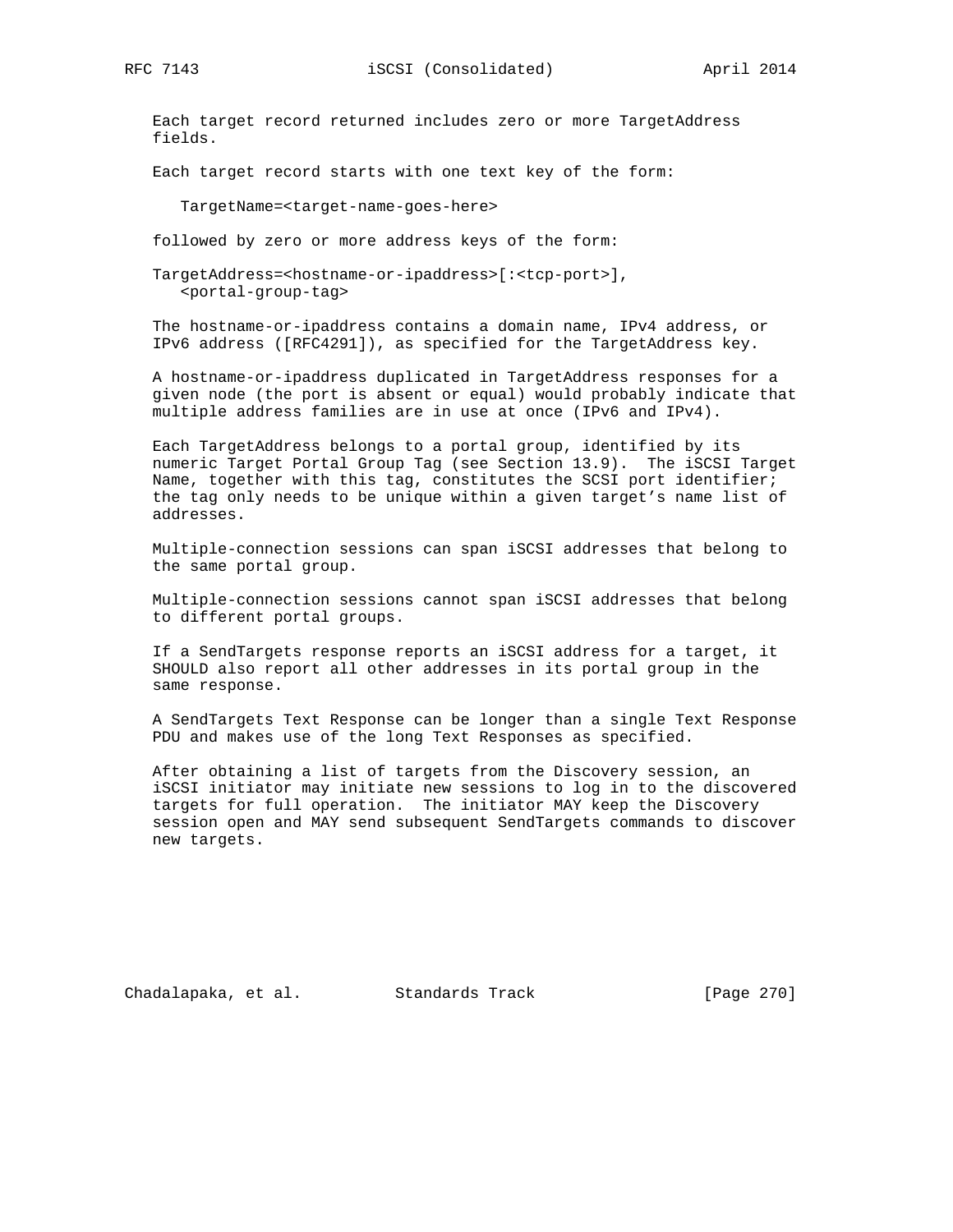Examples:

 This example is the SendTargets response from a single target that has no other interface ports.

The initiator sends a Text Request that contains:

SendTargets=All

The target sends a Text Response that contains:

TargetName=iqn.1993-11.com.example:diskarray.sn.8675309

 All the target had to return in this simple case was the target name. It is assumed by the initiator that the IP address and TCP port for this target are the same as those used on the current connection to the default iSCSI target.

 The next example has two internal iSCSI targets, each accessible via two different ports with different IP addresses. The following is the Text Response:

TargetName=iqn.1993-11.com.example:diskarray.sn.8675309

TargetAddress=10.1.0.45:3000,1

TargetAddress=10.1.1.45:3000,2

TargetName=iqn.1993-11.com.example:diskarray.sn.1234567

TargetAddress=10.1.0.45:3000,1

TargetAddress=10.1.1.45:3000,2

 Both targets share both addresses; the multiple addresses are likely used to provide multi-path support. The initiator may connect to either target name on either address. Each of the addresses has its own Target Portal Group Tag; they do not support spanning multiple connection sessions with each other. Keep in mind that the Target Portal Group Tags for the two named targets are independent of one another; portal group "1" on the first target is not necessarily the same as portal group "1" on the second target.

 In the above example, a DNS host name or an IPv6 address could have been returned instead of an IPv4 address.

Chadalapaka, et al. Standards Track [Page 271]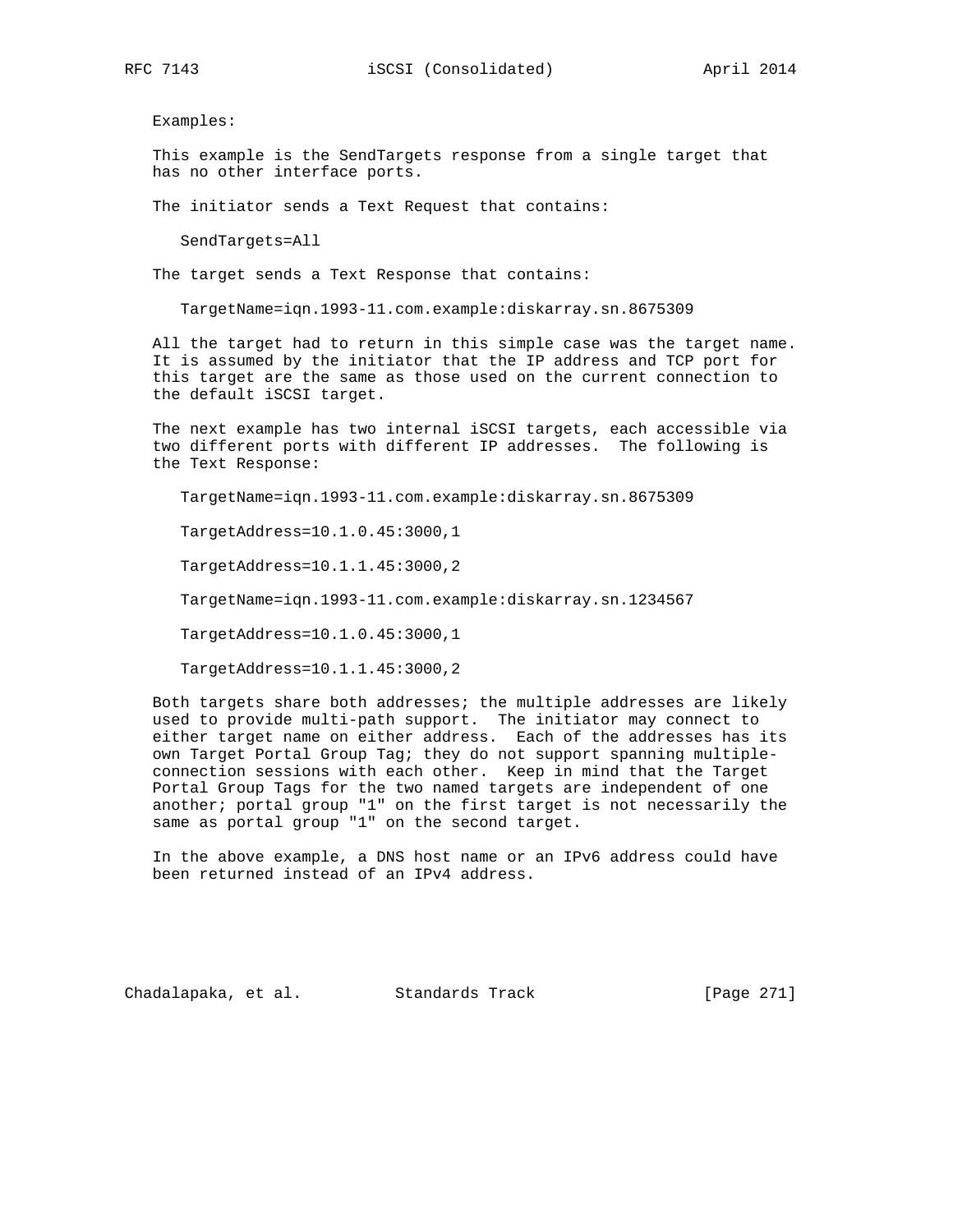The next Text Response shows a target that supports spanning sessions across multiple addresses and further illustrates the use of the Target Portal Group Tags:

TargetName=iqn.1993-11.com.example:diskarray.sn.8675309

TargetAddress=10.1.0.45:3000,1

TargetAddress=10.1.1.46:3000,1

TargetAddress=10.1.0.47:3000,2

TargetAddress=10.1.1.48:3000,2

TargetAddress=10.1.1.49:3000,3

 In this example, any of the target addresses can be used to reach the same target. A single-connection session can be established to any of these TCP addresses. A multiple-connection session could span addresses .45 and .46 or .47 and .48 but cannot span any other combination. A TargetAddress with its own tag (.49) cannot be combined with any other address within the same session.

 This SendTargets response does not indicate whether .49 supports multiple connections per session; it is communicated via the MaxConnections text key upon login to the target.

Appendix D. Algorithmic Presentation of Error Recovery Classes

 This appendix illustrates the error recovery classes using a pseudo-programming language. The procedure names are chosen to be obvious to most implementers. Each of the recovery classes described has initiator procedures as well as target procedures. These algorithms focus on outlining the mechanics of error recovery classes and do not exhaustively describe all other aspects/cases. Examples of this approach are as follows:

- Handling for only certain Opcode types is shown.
- Only certain reason codes (e.g., Recovery in Logout command) are outlined.
- Resultant cases, such as recovery of Synchronization on a header digest error, are considered out of scope in these algorithms. In this particular example, a header digest error may lead to connection recovery if some type of Sync and Steering layer is not implemented.

Chadalapaka, et al. Standards Track [Page 272]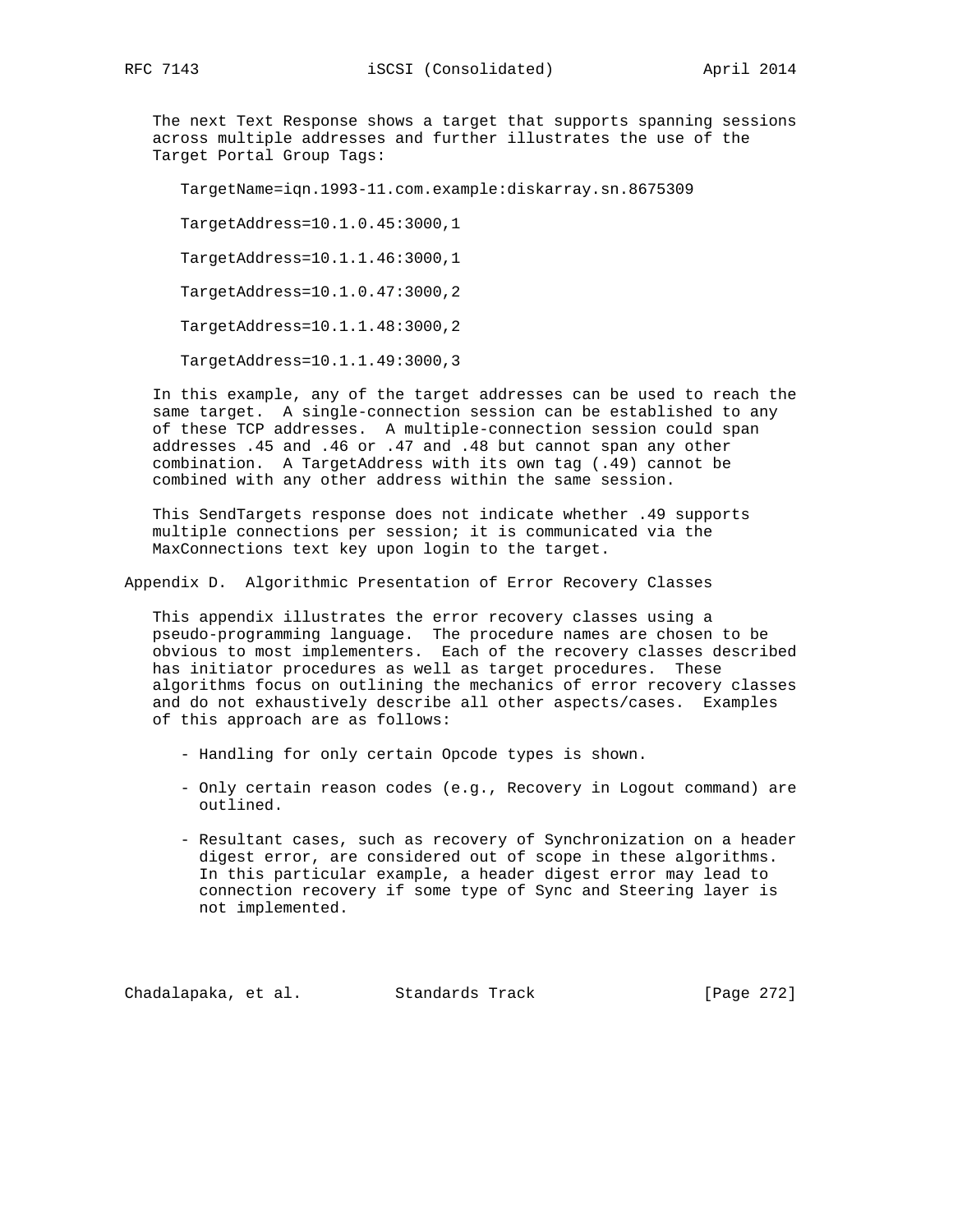These algorithms strive to convey the iSCSI error recovery concepts in the simplest terms and are not designed to be optimal.

D.1. General Data Structure and Procedure Description

 This section defines the procedures and data structures that are commonly used by all the error recovery algorithms. The structures may not be the exhaustive representations of what is required for a typical implementation.

```
 Data structure definitions:
 struct TransferContext {
         int TargetTransferTag;
         int ExpectedDataSN;
 };
 struct TCB { /* task control block */
         Boolean SoFarInOrder;
         int ExpectedDataSN; /* used for both R2Ts and Data */
         int MissingDataSNList[MaxMissingDPDU];
         Boolean FbitReceived;
         Boolean StatusXferd;
         Boolean CurrentlyAllegiant;
         int ActiveR2Ts;
         int Response;
         char *Reason;
         struct TransferContext
                     TransferContextList[MaxOutstandingR2T];
         int InitiatorTaskTag;
         int CmdSN;
         int SNACK_Tag;
 };
 struct Connection {
         struct Session SessionReference;
         Boolean SoFarInOrder;
         int CID;
         int State;
         int CurrentTimeout;
         int ExpectedStatSN;
         int MissingStatSNList[MaxMissingSPDU];
         Boolean PerformConnectionCleanup;
 };
```
Chadalapaka, et al. Standards Track [Page 273]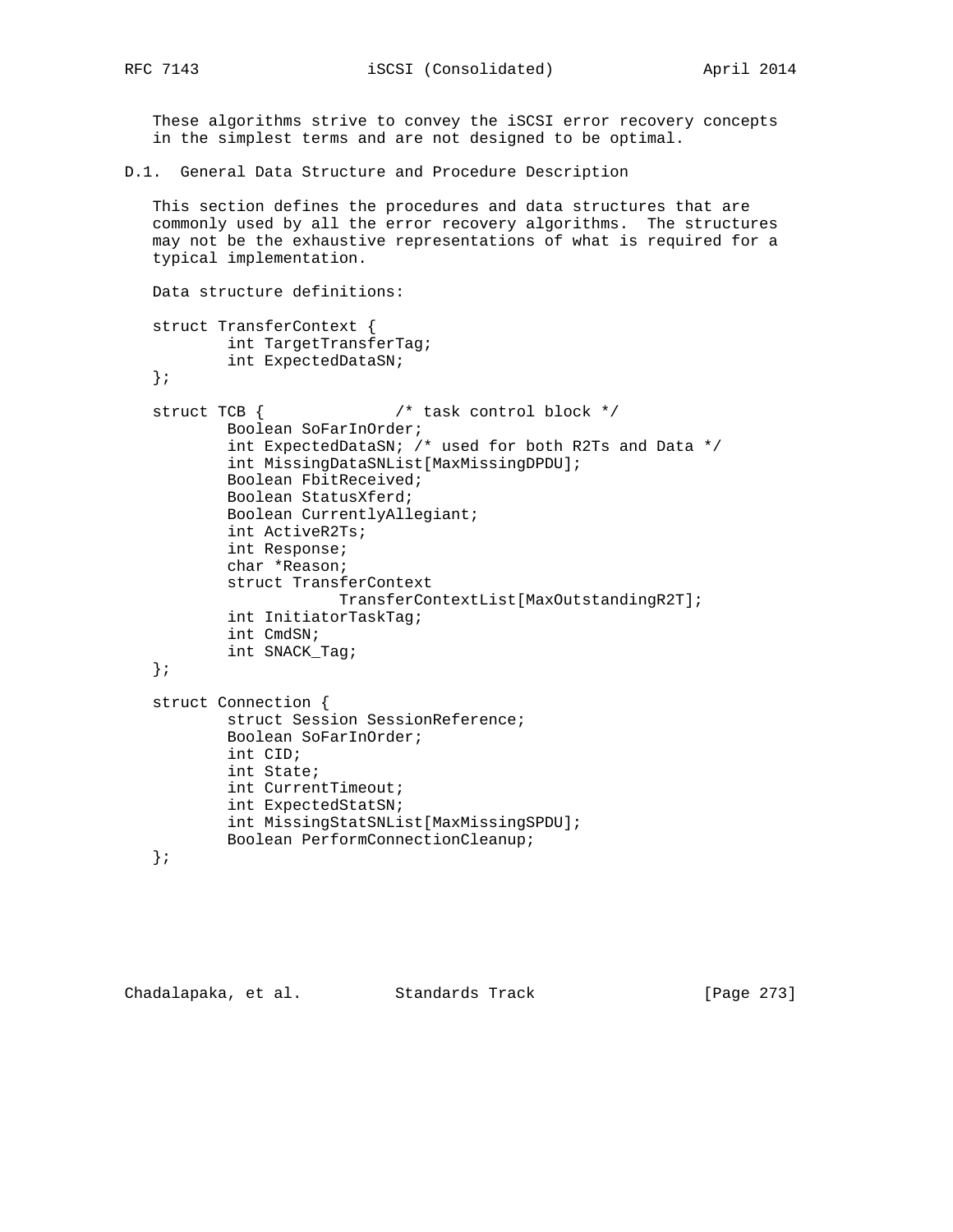struct Session { int NumConnections; int CmdSN; int Maxconnections; int ErrorRecoveryLevel; struct iSCSIEndpoint OtherEndInfo; struct Connection ConnectionList[MaxSupportedConns]; };

Procedure descriptions:

 Receive-an-In-PDU(transport connection, inbound PDU); check-basic-validity(inbound PDU); Start-Timer(timeout handler, argument, timeout value); Build-And-Send-Reject(transport connection, bad PDU, reason code);

# D.2. Within-command Error Recovery Algorithms

D.2.1. Procedure Descriptions

 Recover-Data-if-Possible(last required DataSN, task control block); Build-And-Send-DSnack(task control block); Build-And-Send-RDSnack(task control block); Build-And-Send-Abort(task control block); SCSI-Task-Completion(task control block); Build-And-Send-A-Data-Burst(transport connection, data-descriptor, task control block); Build-And-Send-R2T(transport connection, data-descriptor, task control block); Build-And-Send-Status(transport connection, task control block); Transfer-Context-Timeout-Handler(transfer context);

Notes:

- One procedure used in this section: the Handle-Status-SNACK-request is defined in Appendix D.3.
- The response-processing pseudocode shown in the target algorithms applies to all solicited PDUs that carry the StatSN -- SCSI Response, Text Response, etc.

Chadalapaka, et al. Standards Track [Page 274]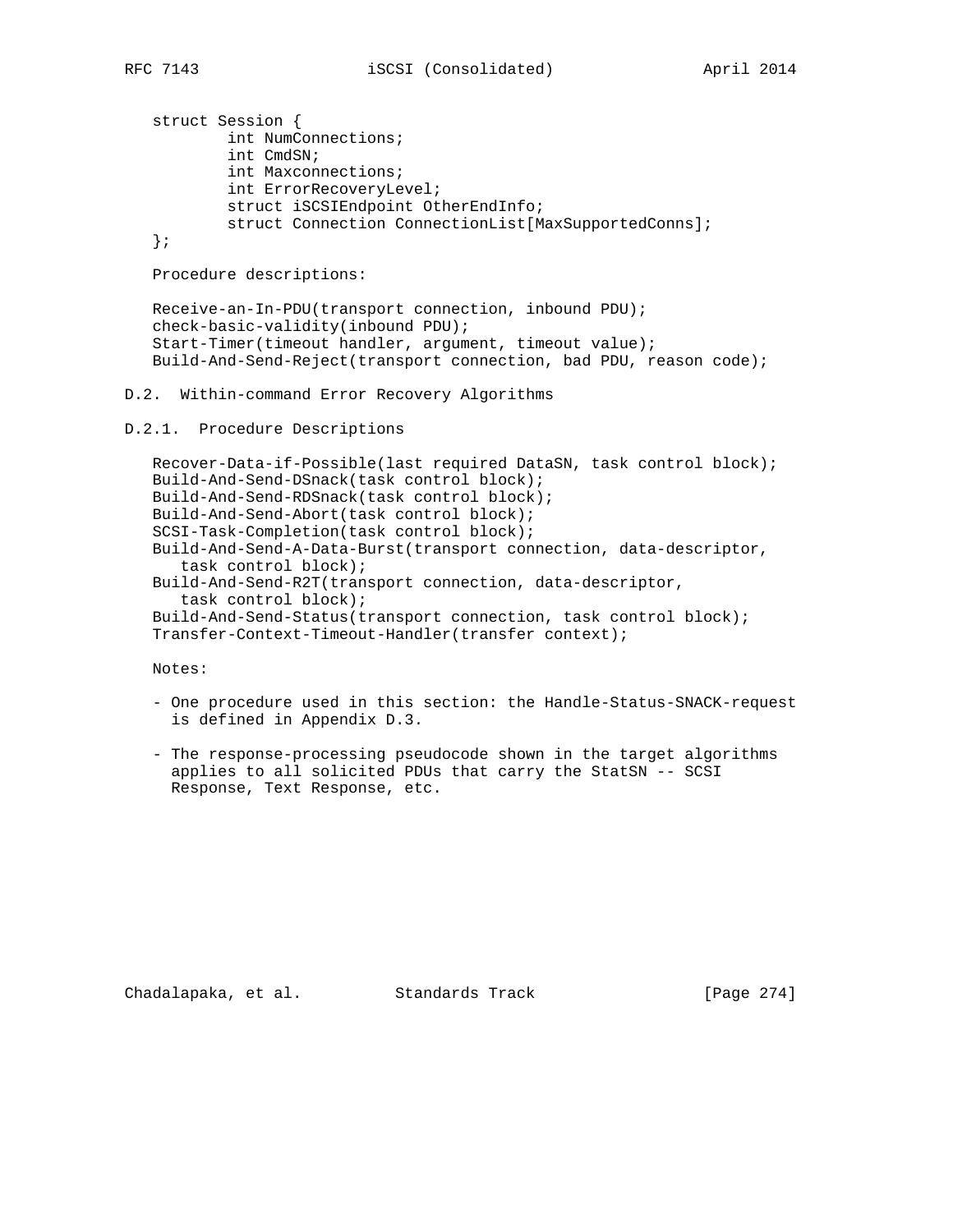```
D.2.2. Initiator Algorithms
```

```
 Recover-Data-if-Possible(LastRequiredDataSN, TCB)
   {
       if (operational ErrorRecoveryLevel > 0) {
            if (# of missing PDUs is trackable) {
                  Note the missing DataSNs in TCB.
                  if (the task spanned a change in
                             MaxRecvDataSegmentLength) {
                       if (TCB.StatusXferd is TRUE)
                           drop the status PDU;
                       Build-And-Send-RDSnack(TCB);
                  } else {
                 Build-And-Send-DSnack(TCB);<br>}
 }
            } else {
                TCB.Reason = "Protocol Service CRC error";
 }
       } else {
             TCB.Reason = "Protocol Service CRC error";
 }
       if (TCB.Reason == "Protocol Service CRC error") {
             Clear the missing PDU list in the TCB.
             if (TCB.StatusXferd is not TRUE)
                Build-And-Send-Abort(TCB);
       }
   }
   Receive-an-In-PDU(Connection, CurrentPDU)
   {
    check-basic-validity(CurrentPDU);
    if (Header-Digest-Bad) discard, return;
    Retrieve TCB for CurrentPDU.InitiatorTaskTag.
    if ((CurrentPDU.type == Data)
                or (CurrentPDU.type = R2T)) {
       if (Data-Digest-Bad for Data) {
                send-data-SNACK = TRUE;
         LastRequiredDataSN = CurrentPDU.DataSN;
               } else {
             if (TCB.SoFarInOrder = TRUE) {
                 if (current DataSN is expected) {
                      Increment TCB.ExpectedDataSN.
                 } else {
                         TCB.SoFarInOrder = FALSE;
                         send-data-SNACK = TRUE;
 }
```
Chadalapaka, et al. Standards Track [Page 275]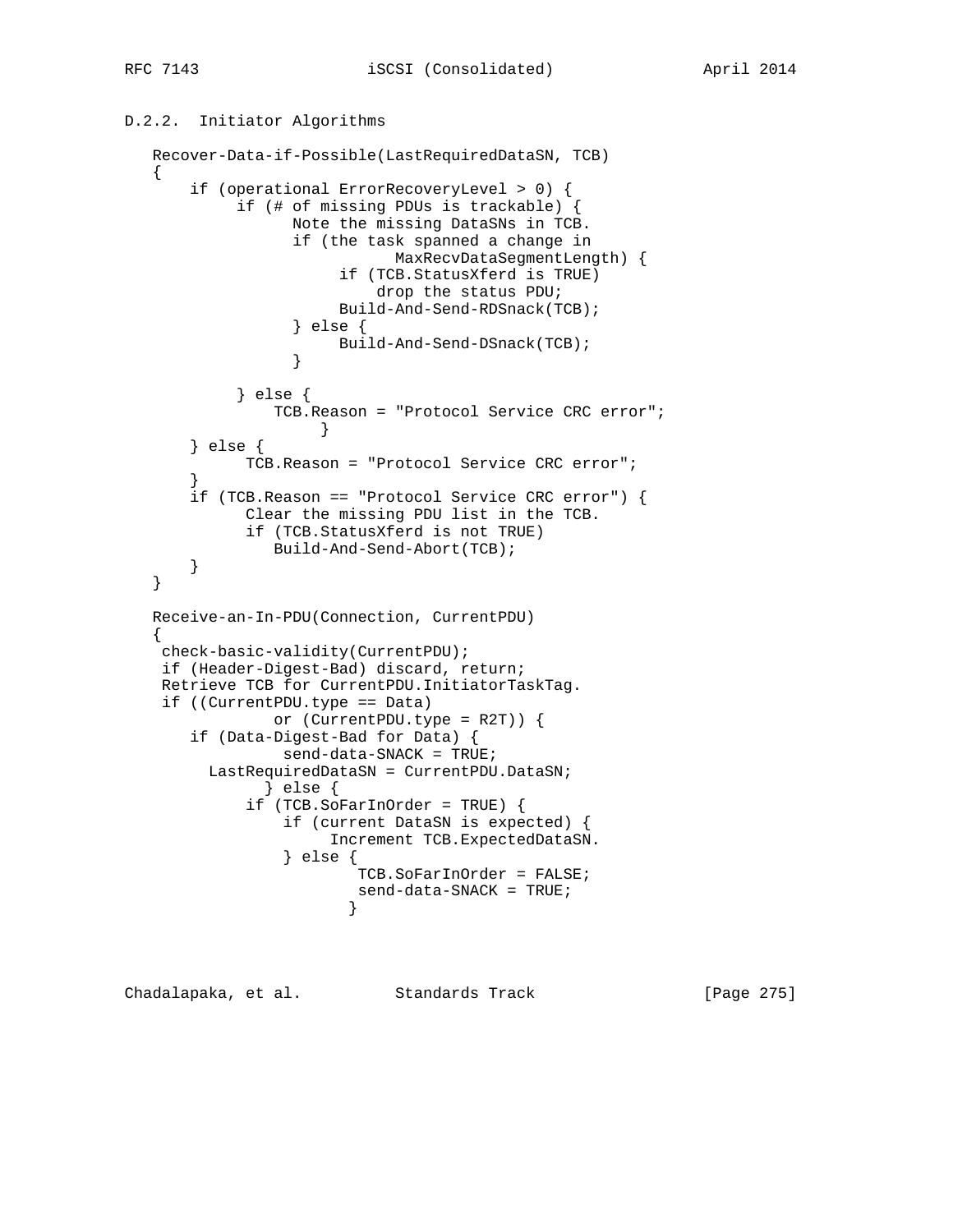```
 } else {
                    if (current DataSN was considered missing) {
                       remove current DataSN from missing PDU list.
                   } else if (current DataSN is higher than expected) {
                               send-data-SNACK = TRUE;
                        } else {
                       discard, return;<br>}
 }
                        Adjust TCB.ExpectedDataSN if appropriate.
 }
               LastRequiredDataSN = CurrentPDU.DataSN - 1;
 }
                 if (send-data-SNACK is TRUE and
                  task is not already considered failed) {
               Recover-Data-if-Possible(LastRequiredDataSN, TCB);
       }
               if (missing data PDU list is empty) {
                 TCB.SoFarInOrder = TRUE;
 }
      if (CurrentPDU.type == R2T) {
          Increment ActiveR2Ts for this task.
          Create a data-descriptor for the data burst.
          Build-And-Send-A-Data-Burst(Connection, data-descriptor, TCB);
 }
     } else if (CurrentPDU.type == Response) {
        if (Data-Digest-Bad) {
                  send-status-SNACK = TRUE;
                } else {
           TCB.StatusXferd = TRUE;
           Store the status information in TCB.
           if (ExpDataSN does not match) {
               TCB.SoFarInOrder = FALSE;
               Recover-Data-if-Possible(current DataSN, TCB);
 }
                  if (missing data PDU list is empty) {
                 TCB.SoFarInOrder = TRUE;
 }
 }
     } else { /* REST UNRELATED TO WITHIN-COMMAND-RECOVERY, NOT SHOWN */
 }
     if ((TCB.SoFarInOrder == TRUE) and
                          (TCB.StatusXferd == TRUE)) {
             SCSI-Task-Completion(TCB);
      }
   }
```
Chadalapaka, et al. Standards Track [Page 276]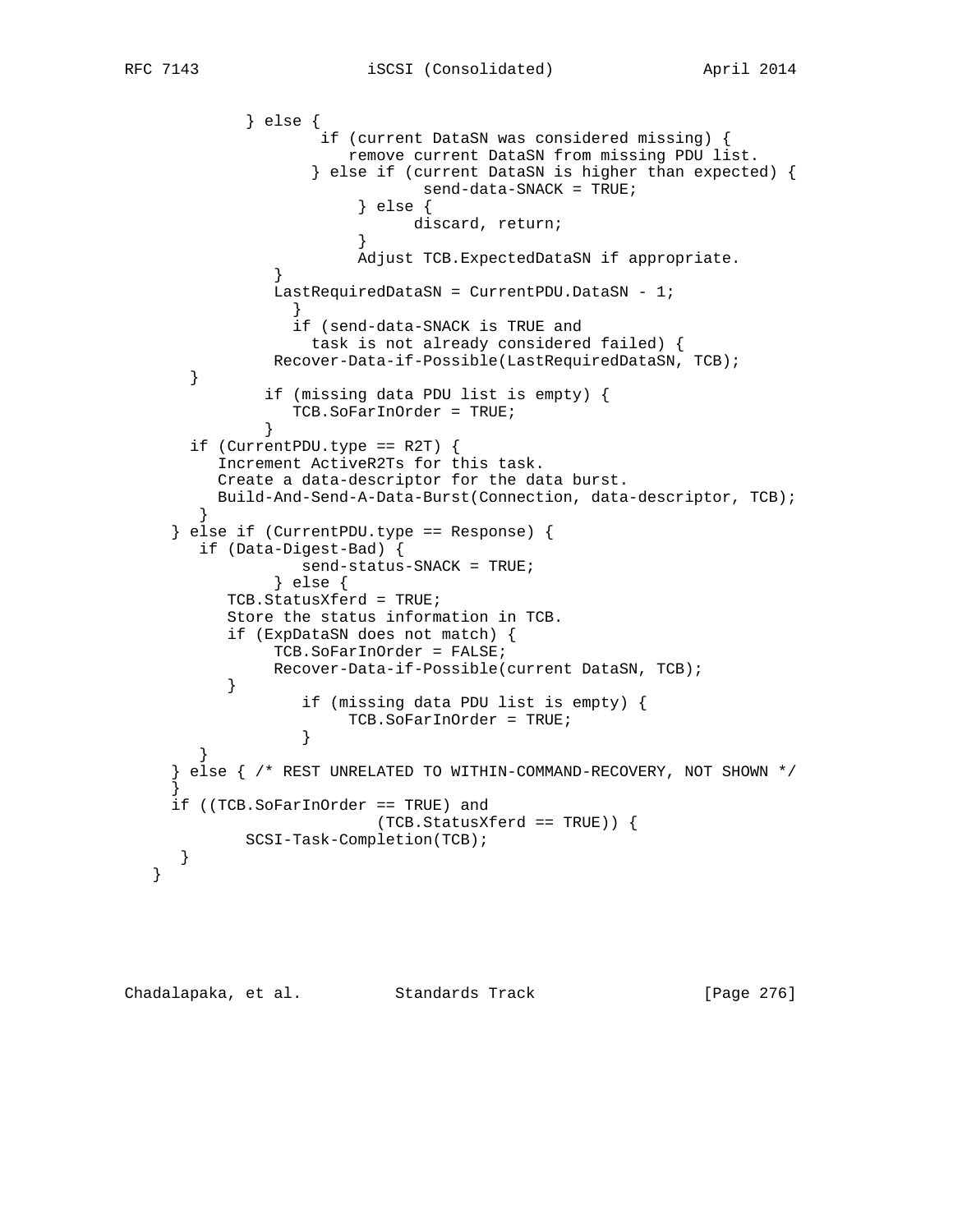# D.2.3. Target Algorithms Receive-an-In-PDU(Connection, CurrentPDU) {

```
 check-basic-validity(CurrentPDU);
     if (Header-Digest-Bad) discard, return;
     Retrieve TCB for CurrentPDU.InitiatorTaskTag.
     if (CurrentPDU.type == Data) {
         Retrieve TContext from CurrentPDU.TargetTransferTag;
         if (Data-Digest-Bad) {
                     Build-And-Send-Reject(Connection, CurrentPDU,
                                Payload-Digest-Error);
            Note the missing data PDUs in MissingDataRange[].
                     send-recovery-R2T = TRUE;
                  } else {
            if (current DataSN is not expected) {
                Note the missing data PDUs in MissingDataRange[].
                        send-recovery-R2T = TRUE;
 }
            if (CurrentPDU.Fbit == TRUE) {
                if (current PDU is solicited) {
                        Decrement TCB.ActiveR2Ts.
 }
                if ((current PDU is unsolicited and
                        data received is less than I/O length and
                          data received is less than FirstBurstLength)
                     or (current PDU is solicited and the length of
                          this burst is less than expected)) {
                     send-recovery-R2T = TRUE;
                     Note the missing data in MissingDataRange[].
 }
 }
 }
                  Increment TContext.ExpectedDataSN.
         if (send-recovery-R2T is TRUE and
                   task is not already considered failed) {
            if (operational ErrorRecoveryLevel > 0) {
                Increment TCB.ActiveR2Ts.
                Create a data-descriptor for the data burst
                           from MissingDataRange.
                Build-And-Send-R2T(Connection, data-descriptor, TCB);
            } else {
                 if (current PDU is the last unsolicited)
                     TCB.Reason = "Not enough unsolicited data";
                 else
                     TCB.Reason = "Protocol Service CRC error";
        \begin{matrix} \end{matrix} }
```
Chadalapaka, et al. Standards Track [Page 277]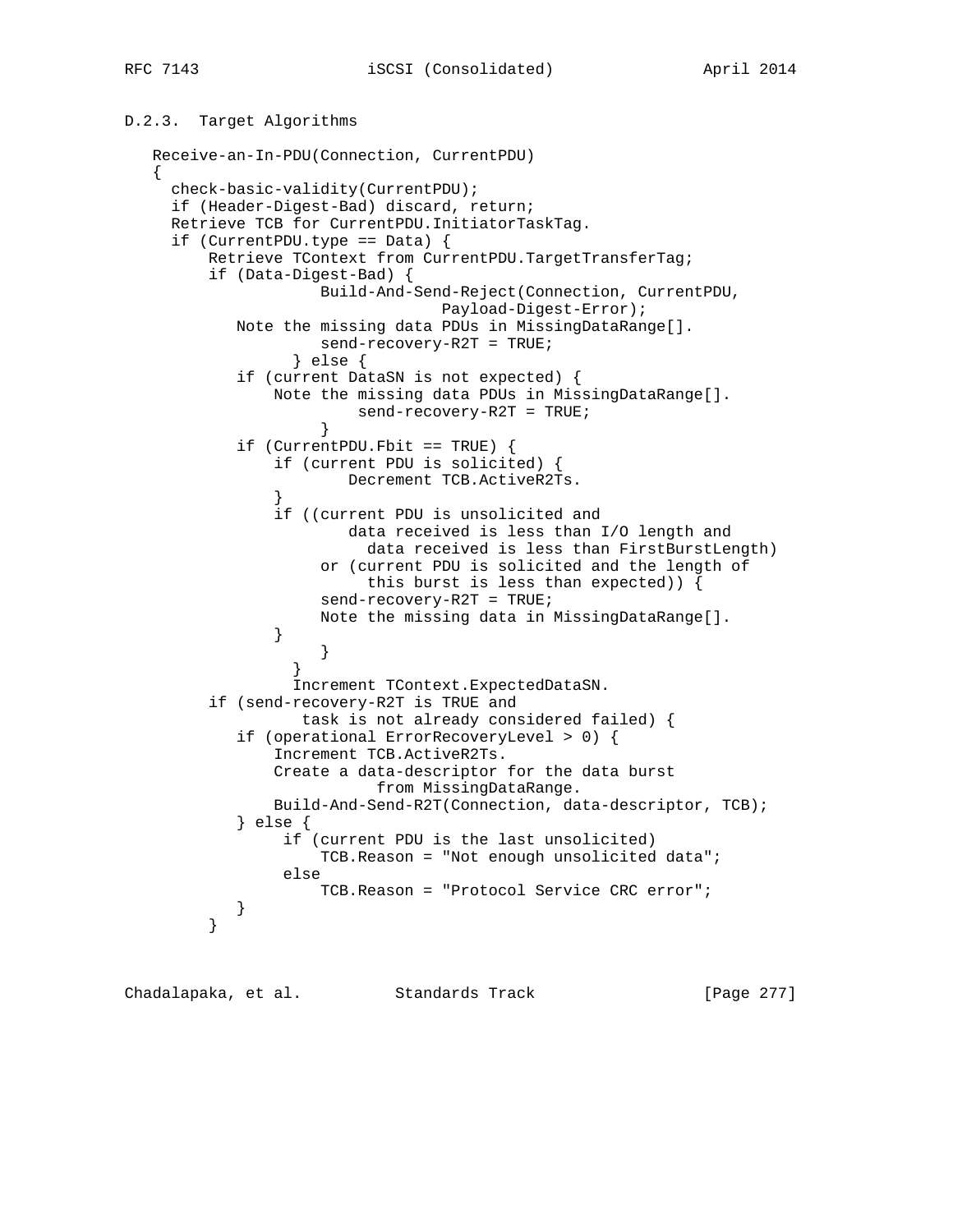```
if (TCB.ActiveR2Ts == 0) {
        Build-And-Send-Status(Connection, TCB);
 }
     } else if (CurrentPDU.type == SNACK) {
         snack-failure = FALSE;
         if (operational ErrorRecoveryLevel > 0) {
           if (CurrentPDU.type == Data/RT) {
                if (the request is satisfiable) {
                   if (request for Data) {
                      Create a data-descriptor for the data burst
                          from BegRun and RunLength.
                      Build-And-Send-A-Data-Burst(Connection,
                        data-descriptor, TCB);
                   } else { /* R2T */
                      Create a data-descriptor for the data burst
                         from BegRun and RunLength.
                      Build-And-Send-R2T(Connection, data-descriptor,
                        TCB);
 }
                 } else {
                snack-failure = TRUE;
 }
           \} else if (CurrentPDU.type == status) {
                 Handle-Status-SNACK-request(Connection, CurrentPDU);
            } else if (CurrentPDU.type == DataACK) {
                   Consider all data up to CurrentPDU.BegRun as
                   acknowledged.
                   Free up the retransmission resources for that data.
             \} else if (CurrentPDU.type == R-Data SNACK) {
                           Create a data descriptor for a data burst
                           covering all unacknowledged data.
                  Build-And-Send-A-Data-Burst(Connection,
                    data-descriptor, TCB);
                  TCB.SNACK_Tag = CurrentPDU.SNACK_Tag;
                  if (there's no more data to send) {
                     Build-And-Send-Status(Connection, TCB);
 }
 }
        \} else \{ /* operational ErrorRecoveryLevel = 0 */
                  snack-failure = TRUE;
 }
         if (snack-failure == TRUE) {
              Build-And-Send-Reject(Connection, CurrentPDU,
                  SNACK-Reject);
              if (TCB.StatusXferd != TRUE) {
                 TCB.Reason = "SNACK rejected";
             Build-And-Send-Status(Connection, TCB);
 }
```
Chadalapaka, et al. Standards Track [Page 278]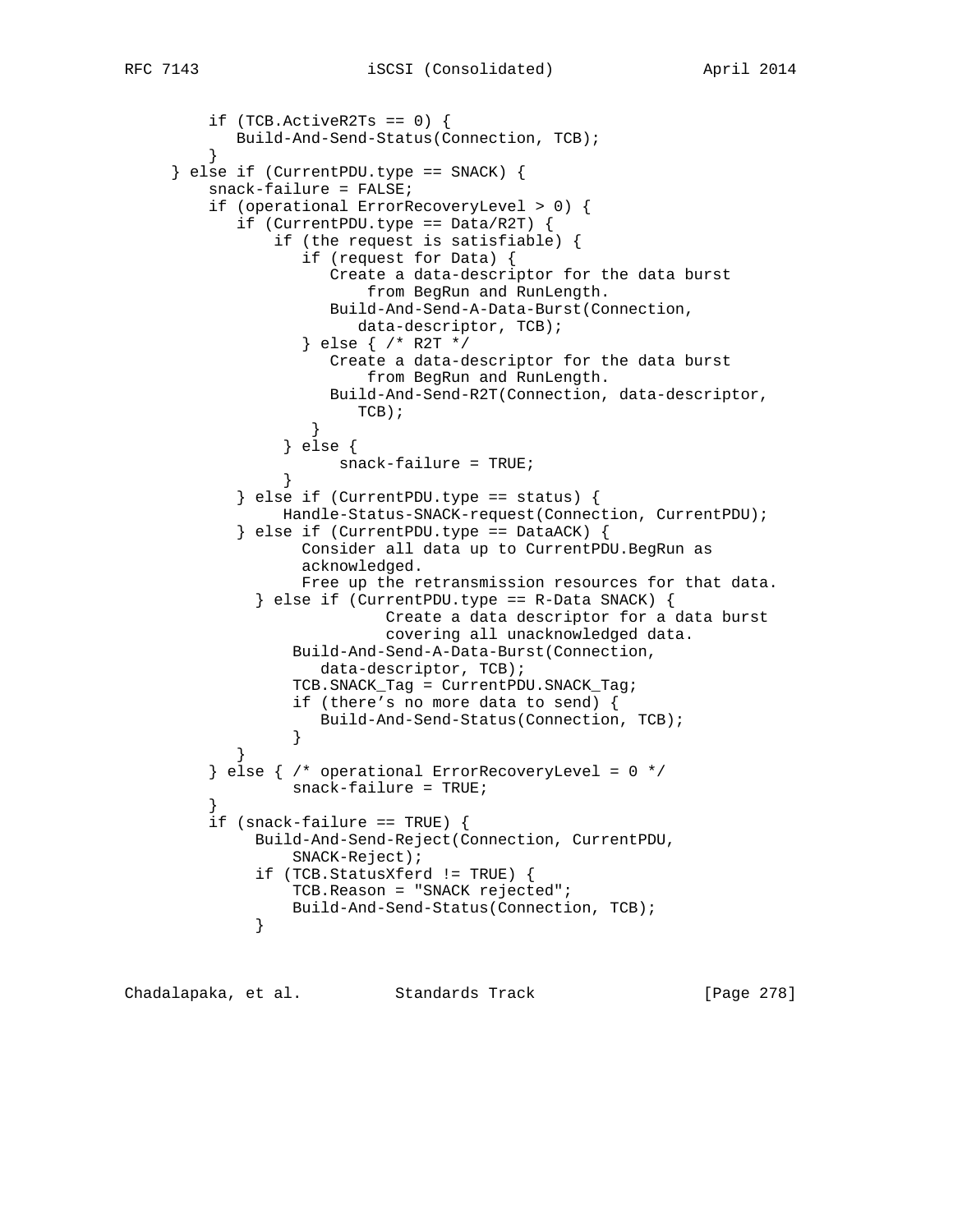```
 }
      } else { /* REST UNRELATED TO WITHIN-COMMAND-RECOVERY, NOT SHOWN */
 }
    }
    Transfer-Context-Timeout-Handler(TContext)
    {
      Retrieve TCB and Connection from TContext.
      Decrement TCB.ActiveR2Ts.
      if (operational ErrorRecoveryLevel > 0 and
                    task is not already considered failed) {
          Note the missing data PDUs in MissingDataRange[].
          Create a data-descriptor for the data burst
                            from MissingDataRange[].
          Build-And-Send-R2T(Connection, data-descriptor, TCB);
        } else {
            TCB.Reason = "Protocol Service CRC error";
           if (TCB.ActiveR2Ts = 0) {
               Build-And-Send-Status(Connection, TCB);
 }
        }
    }
D.3. Within-connection Recovery Algorithms
D.3.1. Procedure Descriptions
    Procedure descriptions:
    Recover-Status-if-Possible(transport connection,
      currently received PDU);
    Evaluate-a-StatSN(transport connection, currently received PDU);
   Retransmit-Command-if-Possible(transport connection, CmdSN);
    Build-And-Send-SSnack(transport connection);
    Build-And-Send-Command(transport connection,
       task control block);
    Command-Acknowledge-Timeout-Handler(task control block);
    Status-Expect-Timeout-Handler(transport connection);
    Build-And-Send-NOP-Out(transport connection);
   Handle-Status-SNACK-request(transport connection,
       Status SNACK PDU);
   Retransmit-Status-Burst(Status SNACK, task control block);
    Is-Acknowledged(beginning StatSN, run length);
```
Chadalapaka, et al. Standards Track [Page 279]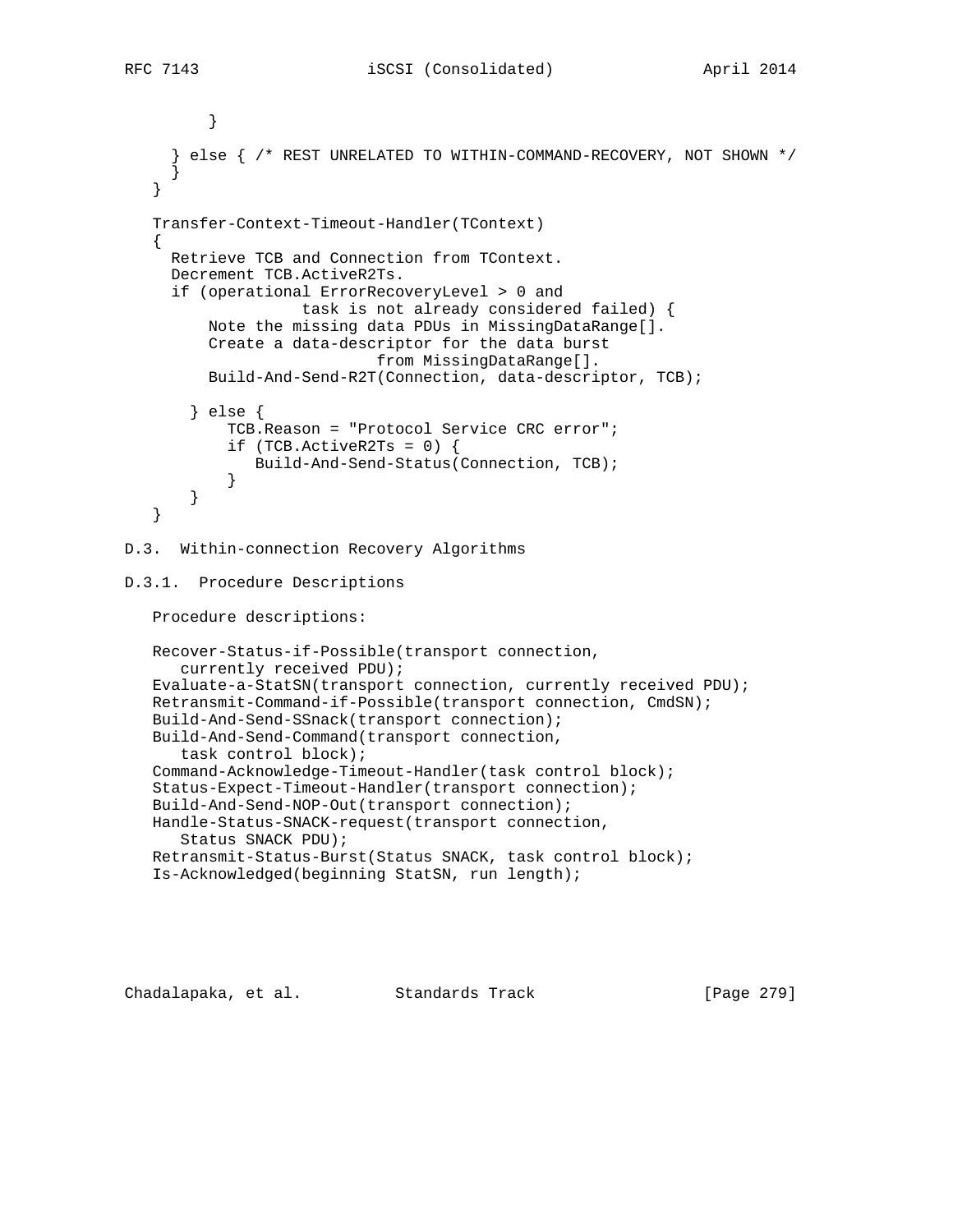Implementation-specific parameters that are tunable:

InitiatorProactiveSNACKEnabled

Notes:

- The initiator algorithms only deal with unsolicited NOP-In PDUs for generating Status SNACKs. A solicited NOP-In PDU has an assigned StatSN that, when out of order, could trigger the out-of-order StatSN handling in within-command algorithms, again leading to Recover-Status-if-Possible.
- The pseudocode shown may result in the retransmission of unacknowledged commands in more cases than necessary. This will not, however, affect the correctness of the operation because the target is required to discard the duplicate CmdSNs.
- The procedure Build-And-Send-Async is defined in the connection recovery algorithms.
- The procedure Status-Expect-Timeout-Handler describes how initiators may proactively attempt to retrieve the Status if they so choose. This procedure is assumed to be triggered much before the standard ULP timeout.

## D.3.2. Initiator Algorithms

```
 Recover-Status-if-Possible(Connection, CurrentPDU)
     {
         if ((Connection.state == LOGGED_IN) and
                    connection is not already considered failed) {
            if (operational ErrorRecoveryLevel > 0) {
              if (# of missing PDUs is trackable) {
                    Note the missing StatSNs in Connection
                    that were not already requested with SNACK;
                Build-And-Send-SSnack(Connection);
                     } else {
              Connection.PerformConnectionCleanup = TRUE;
 }
            } else {
                      Connection.PerformConnectionCleanup = TRUE;
 }
            if (Connection.PerformConnectionCleanup == TRUE) {
              Start-Timer(Connection-Cleanup-Handler, Connection, 0);
 }
 }
     }
```
Chadalapaka, et al. Standards Track [Page 280]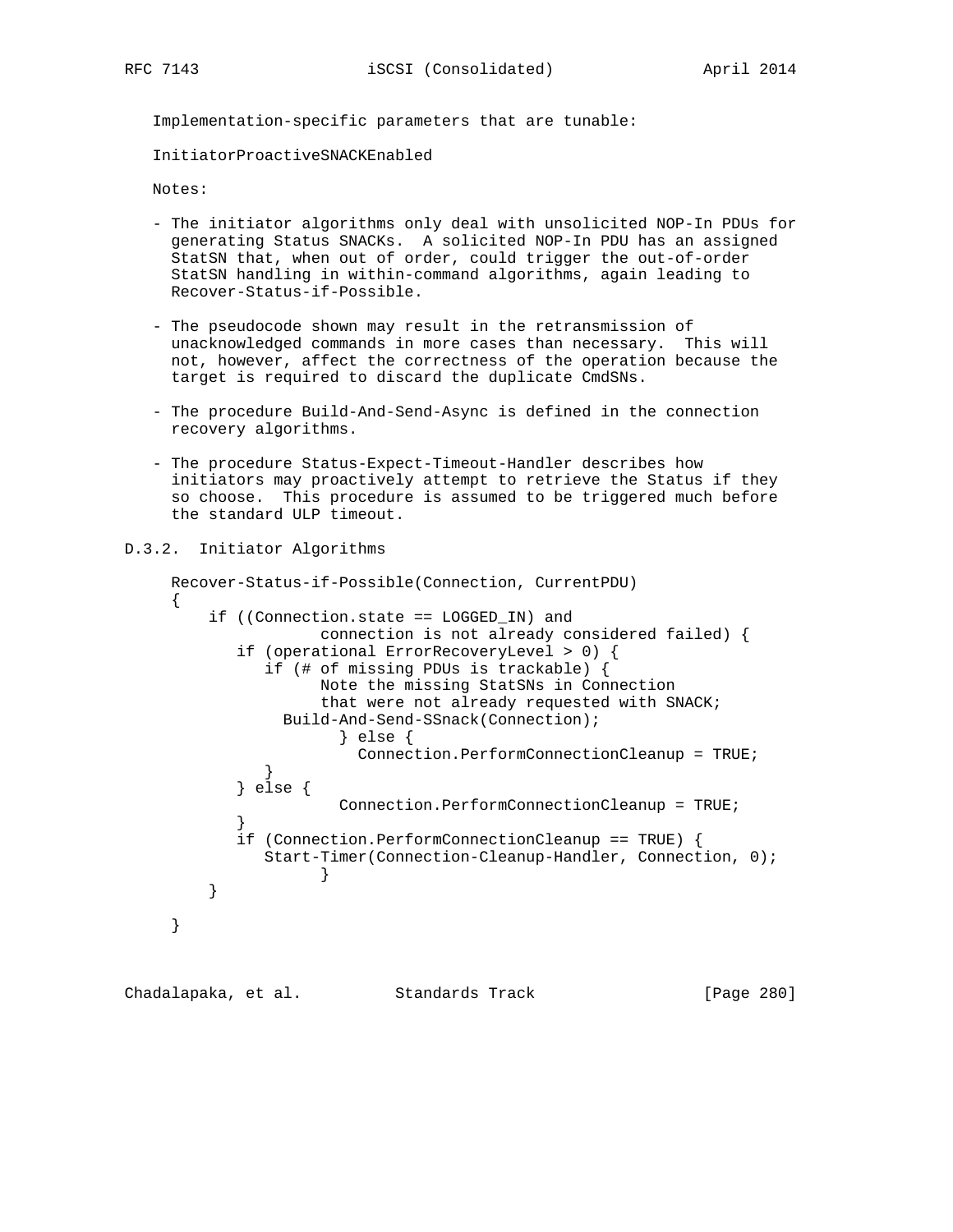```
 Retransmit-Command-if-Possible(Connection, CmdSN)
     {
         if (operational ErrorRecoveryLevel > 0) {
            Retrieve the InitiatorTaskTag, and thus TCB for the CmdSN.
            Build-And-Send-Command(Connection, TCB);
 }
     }
     Evaluate-a-StatSN(Connection, CurrentPDU)
\{ send-status-SNACK = FALSE;
         if (Connection.SoFarInOrder == TRUE) {
            if (current StatSN is the expected) {
                 Increment Connection.ExpectedStatSN.
            } else {
                          Connection.SoFarInOrder = FALSE;
                     send-status-SNACK = TRUE;
 }
         } else {
            if (current StatSN was considered missing) {
                 remove current StatSN from the missing list.
            } else {
                          if (current StatSN is higher than expected){
                              send-status-SNACK = TRUE;
                           } else {
                              send-status-SNACK = FALSE;
                      discard the PDU;
 }
 }
            Adjust Connection.ExpectedStatSN if appropriate.
            if (missing StatSN list is empty) {
                 Connection.SoFarInOrder = TRUE;
 }
         }
         return send-status-SNACK;
     }
     Receive-an-In-PDU(Connection, CurrentPDU)
     {
         check-basic-validity(CurrentPDU);
         if (Header-Digest-Bad) discard, return;
         Retrieve TCB for CurrentPDU.InitiatorTaskTag.
         if (CurrentPDU.type == NOP-In) {
               if (the PDU is unsolicited) {
                     if (current StatSN is not expected) {
                          Recover-Status-if-Possible(Connection,
                    \begin{minipage}{.4\linewidth} \textbf{CurrentPDU)} \textbf{;} \end{minipage} }
```
Chadalapaka, et al. Standards Track [Page 281]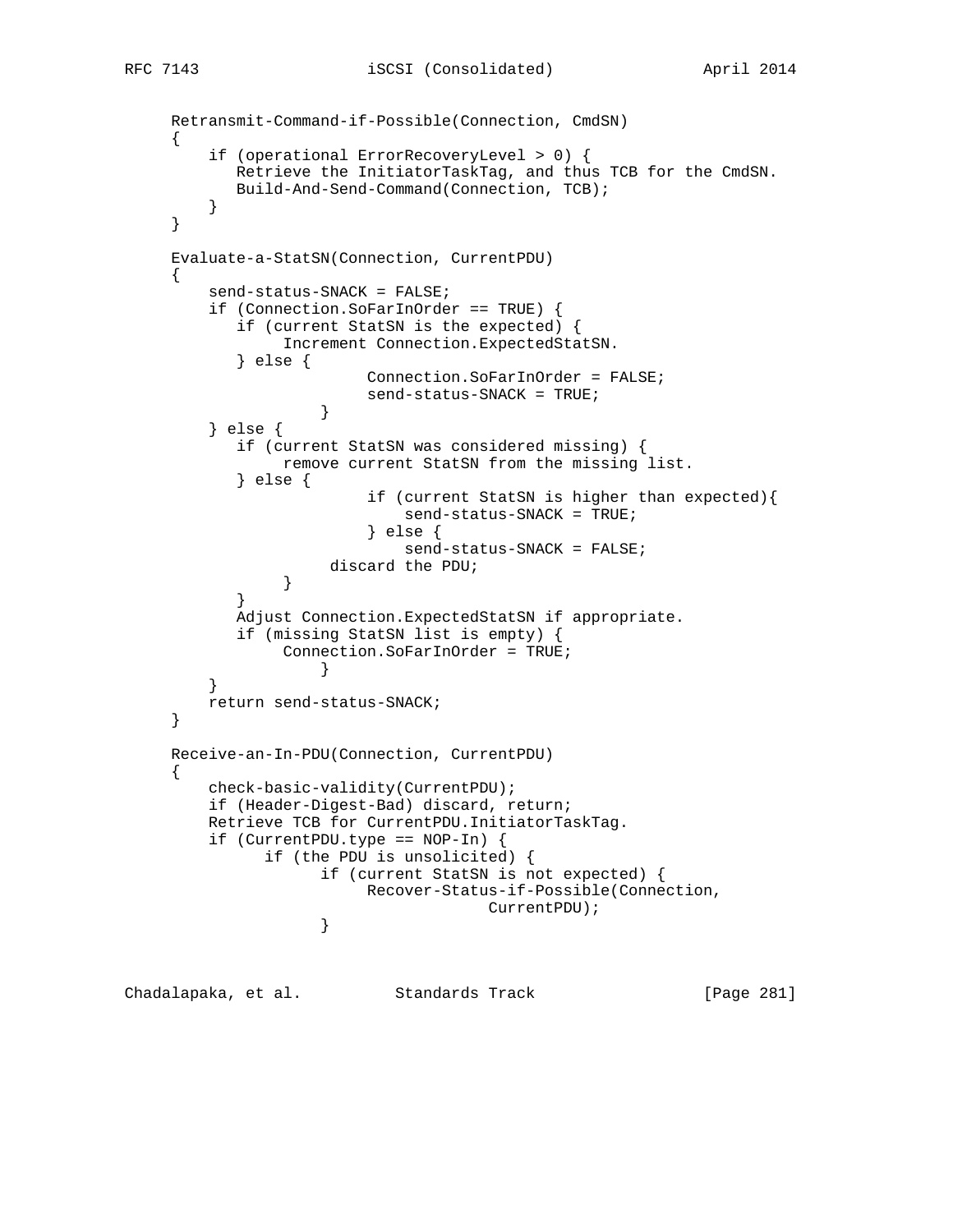```
 if (current ExpCmdSN is not Session.CmdSN) {
                          Retransmit-Command-if-Possible(Connection,
                     \begin{array}{c} \texttt{CurrentPDU}.\texttt{ExpCmdSN}\texttt{)}\texttt{;}\end{array} }
 }
          } else if (CurrentPDU.type == Reject) {
               if (it is a data digest error on immediate data) {
                     Retransmit-Command-if-Possible(Connection,
              \verb|CurrentPDU.BadPDUHeader.CmdSN| ; }
          } else if (CurrentPDU.type == Response) {
              send-status-SNACK = Evaluate-a-StatSN(Connection,
                                             CurrentPDU);
              if (send-status-SNACK == TRUE)
                  Recover-Status-if-Possible(Connection, CurrentPDU);
          } else { /* REST UNRELATED TO WITHIN-CONNECTION-RECOVERY,
                   * NOT SHOWN */
         }
     }
     Command-Acknowledge-Timeout-Handler(TCB)
     {
         Retrieve the Connection for TCB.
         Retransmit-Command-if-Possible(Connection, TCB.CmdSN);
     }
     Status-Expect-Timeout-Handler(Connection)
     {
         if (operational ErrorRecoveryLevel > 0) {
             Build-And-Send-NOP-Out(Connection);
          } else if (InitiatorProactiveSNACKEnabled){
             if ((Connection.state == LOGGED_IN) and
                          connection is not already considered failed) {
            Build-And-Send-SSnack(Connection);
 }
         }
     }
```
Chadalapaka, et al. Standards Track [Page 282]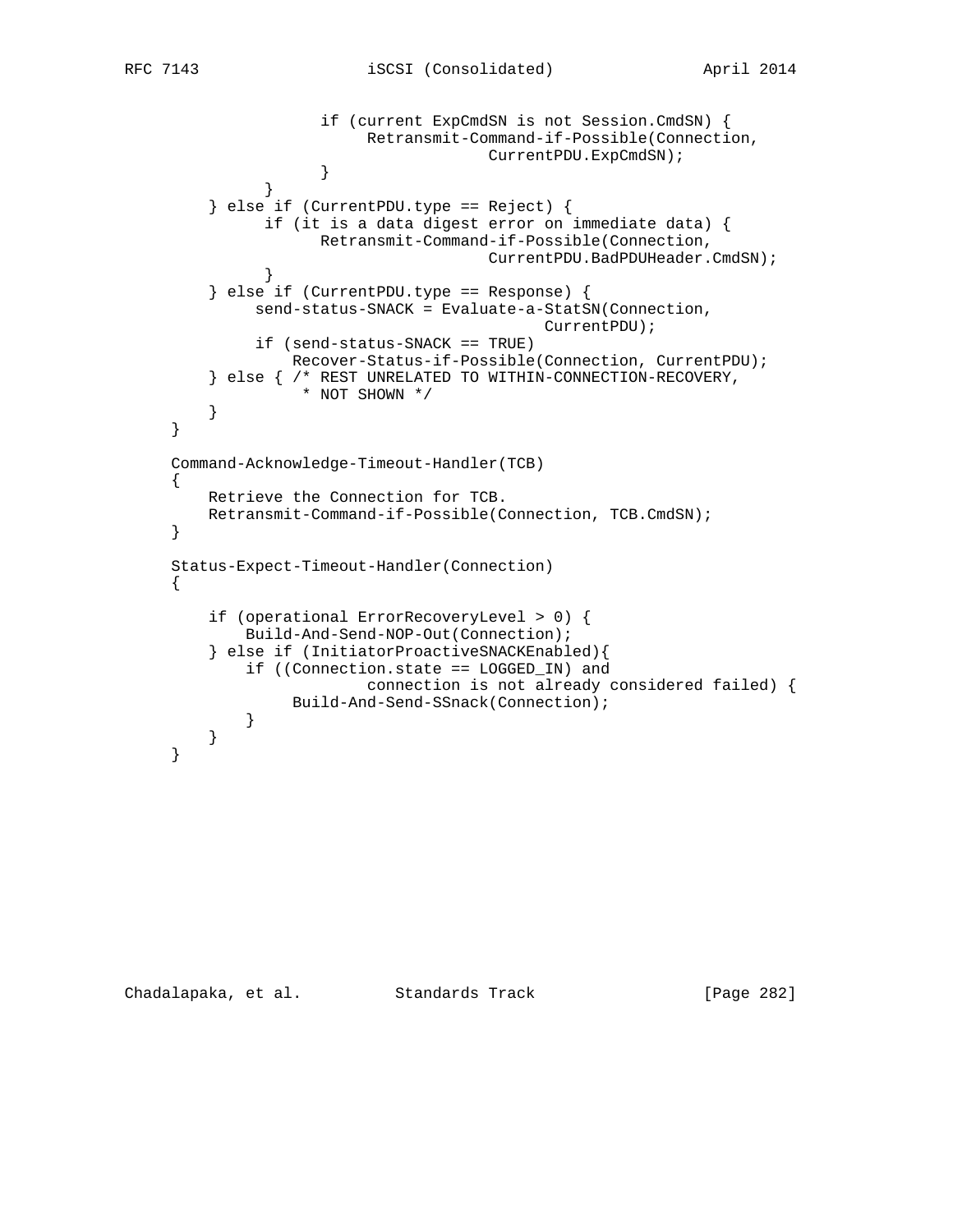# D.3.3. Target Algorithms

```
 Handle-Status-SNACK-request(Connection, CurrentPDU)
     {
          if (operational ErrorRecoveryLevel > 0) {
             if (request for an acknowledged run) {
                 Build-And-Send-Reject(Connection, CurrentPDU,
                                               Protocol-Error);
             } else if (request for an untransmitted run) {
                discard, return;
             } else {
                Retransmit-Status-Burst(CurrentPDU, TCB);
 }
          } else {
            Build-And-Send-Async(Connection, DroppedConnection,
                                   DefaultTime2Wait, DefaultTime2Retain);
          }
      }
```
## D.4. Connection Recovery Algorithms

# D.4.1. Procedure Descriptions

```
 Build-And-Send-Async(transport connection, reason code,
    minimum time, maximum time);
 Pick-A-Logged-In-Connection(session);
 Build-And-Send-Logout(transport connection,
   logout connection identifier, reason code);
 PerformImplicitLogout(transport connection,
    logout connection identifier, target information);
 PerformLogin(transport connection, target information);
 CreateNewTransportConnection(target information);
 Build-And-Send-Command(transport connection, task control block);
 Connection-Cleanup-Handler(transport connection);
 Connection-Resource-Timeout-Handler(transport connection);
 Quiesce-And-Prepare-for-New-Allegiance(session, task control block);
 Build-And-Send-Logout-Response(transport connection,
    CID of connection in recovery, reason code);
 Build-And-Send-TaskMgmt-Response(transport connection,
    task mgmt command PDU, response code);
 Establish-New-Allegiance(task control block, transport connection);
 Schedule-Command-To-Continue(task control block);
```
Chadalapaka, et al. Standards Track [Page 283]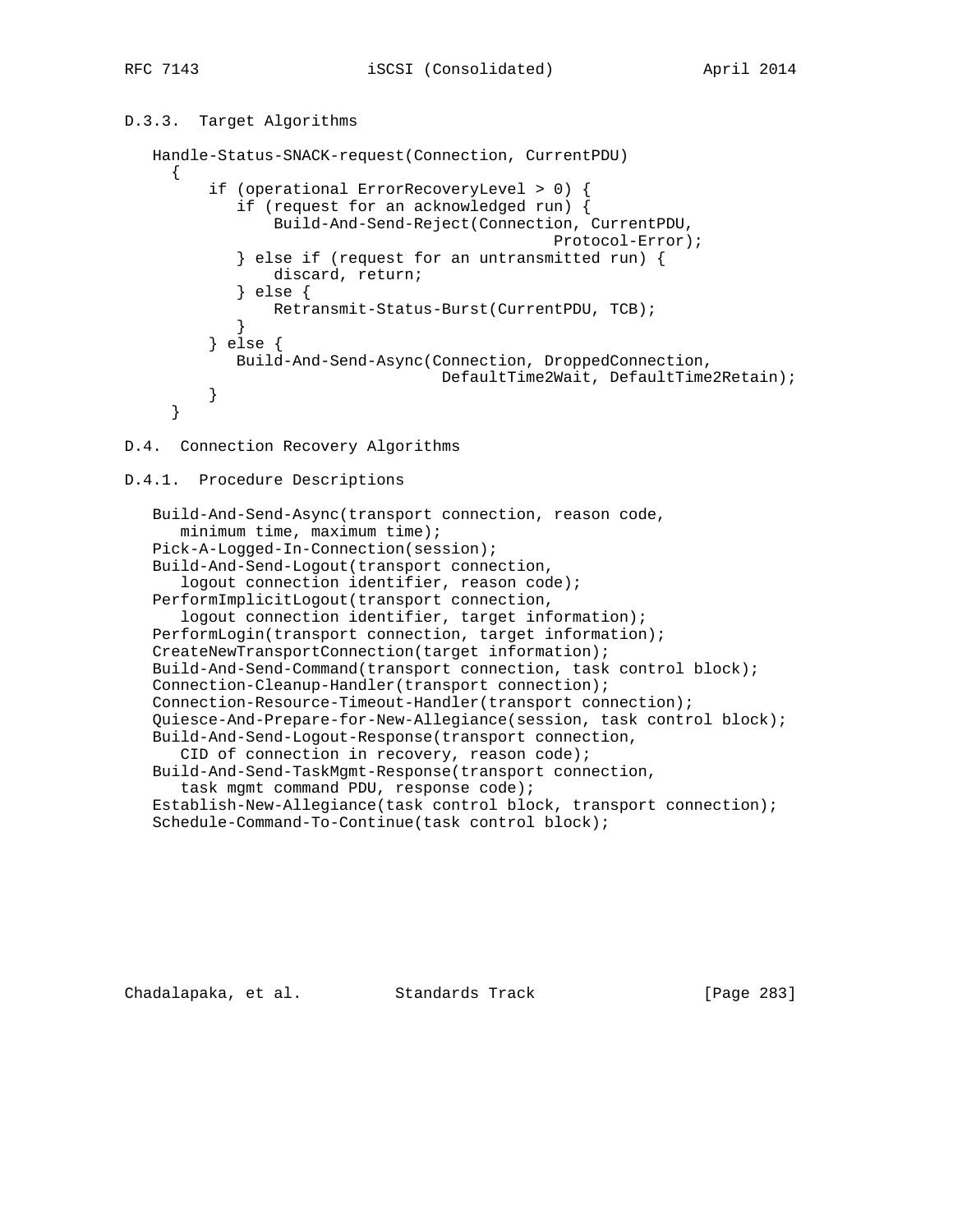Note:

 - Transport exception conditions such as unexpected connection termination, connection reset, and hung connection while the connection is in the Full Feature Phase are all assumed to be asynchronously signaled to the iSCSI layer using the Transport\_Exception\_Handler procedure.

## D.4.2. Initiator Algorithms

```
 Receive-an-In-PDU(Connection, CurrentPDU)
\left\{\begin{array}{ccc} \end{array}\right\} check-basic-validity(CurrentPDU);
          if (Header-Digest-Bad) discard, return;
          Retrieve TCB from CurrentPDU.InitiatorTaskTag.
          if (CurrentPDU.type == Async) {
              if (CurrentPDU.AsyncEvent == ConnectionDropped) {
                 Retrieve the AffectedConnection for
                    CurrentPDU.Parameter1.
                 AffectedConnection.CurrentTimeout =
                    CurrentPDU.Parameter3;
                AffectedConnection.State = CLEANUP_WAIT;
                Start-Timer(Connection-Cleanup-Handler,
                              AffectedConnection, CurrentPDU.Parameter2);
              } else if (CurrentPDU.AsyncEvent == LogoutRequest)) {
                AffectedConnection = Connection;
                AffectedConnection.State = LOGOUT_REQUESTED;
                AffectedConnection.PerformConnectionCleanup = TRUE;
                         AffectedConnection.CurrentTimeout =
                             CurrentPDU.Parameter3;
                Start-Timer(Connection-Cleanup-Handler,
                              AffectedConnection, 0);
              } else if (CurrentPDU.AsyncEvent == SessionDropped)) {
                for (each Connection) {
                    Connection.State = CLEANUP_WAIT;
                    Connection.CurrentTimeout = CurrentPDU.Parameter3;
                    Start-Timer(Connection-Cleanup-Handler,
                               Connection, CurrentPDU.Parameter2);
 }
                Session.state = FAILED;
 }
          } else if (CurrentPDU.type == LogoutResponse) {
              Retrieve the CleanupConnection for CurrentPDU.CID.
              if (CurrentPDU.Response = failure) {
                 CleanupConnection.State = CLEANUP_WAIT;
```
Chadalapaka, et al. Standards Track [Page 284]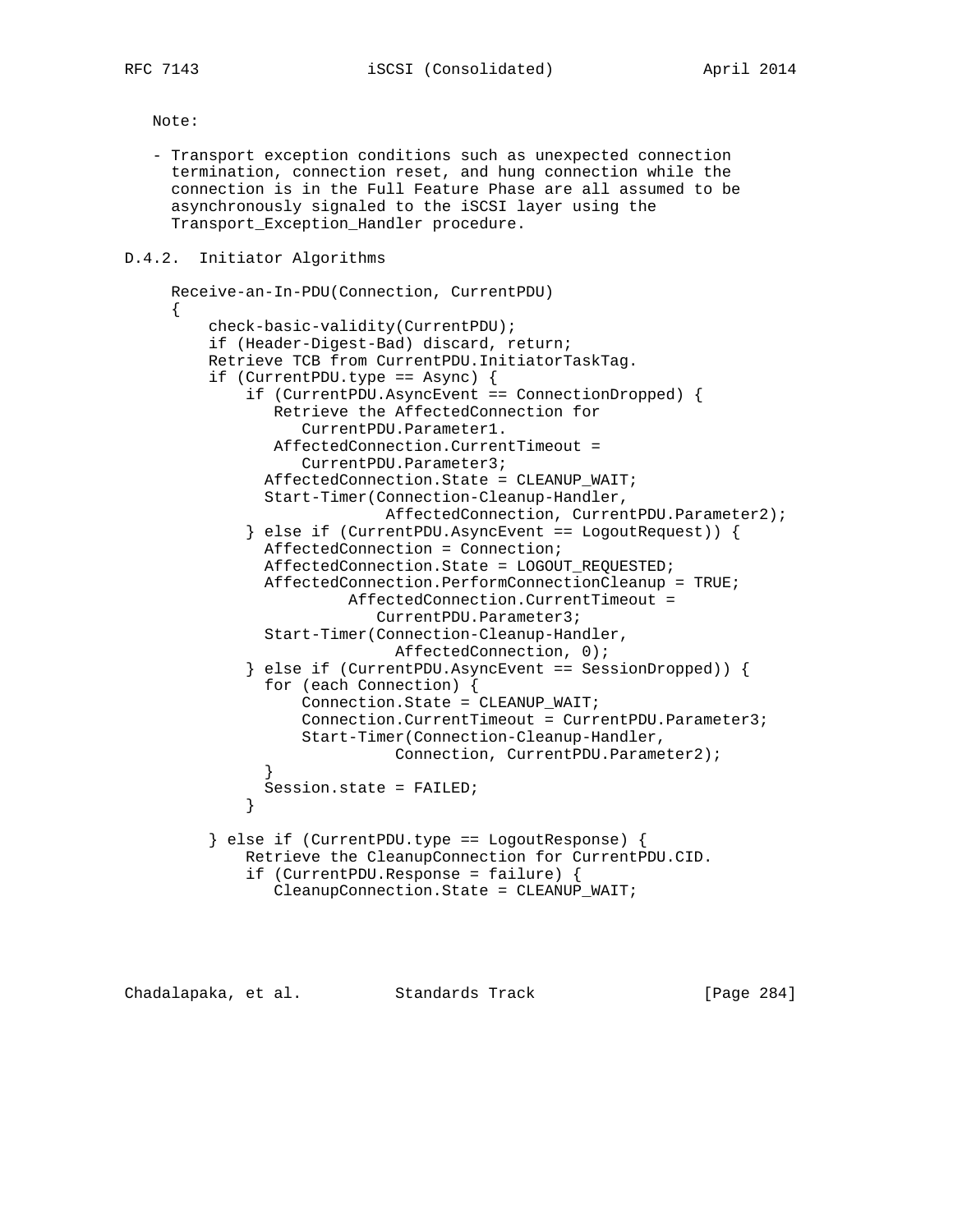```
 } else {
            CleanupConnection.State = FREE;
 }
         } else if (CurrentPDU.type == LoginResponse) {
              if (this is a response to an implicit Logout) {
                 Retrieve the CleanupConnection.
                 if (successful) {
                     CleanupConnection.State = FREE;
                     Connection.State = LOGGED_IN;
                 } else {
                      CleanupConnection.State = CLEANUP_WAIT;
                      DestroyTransportConnection(Connection);
 }
 }
         } else { /* REST UNRELATED TO CONNECTION-RECOVERY,
                   * NOT SHOWN */
 }
         if (CleanupConnection.State == FREE) {
            for (each command that was active on CleanupConnection) {
            /* Establish new connection allegiance */
                 NewConnection = Pick-A-Logged-In-Connection(Session);
                 Build-And-Send-Command(NewConnection, TCB);
 }
         }
     }
     Connection-Cleanup-Handler(Connection)
     {
         Retrieve Session from Connection.
         if (Connection can still exchange iSCSI PDUs) {
             NewConnection = Connection;
         } else {
             Start-Timer(Connection-Resource-Timeout-Handler,
                   Connection, Connection.CurrentTimeout);
             if (there are other logged-in connections) {
                  NewConnection = Pick-A-Logged-In-Connection(Session);
             } else {
                  NewConnection =
                    CreateTransportConnection(Session.OtherEndInfo);
                  Initiate an implicit Logout on NewConnection for
                     Connection.CID.
            return;
 }
 }
         Build-And-Send-Logout(NewConnection, Connection.CID,
                                            RecoveryRemove);
     }
```
Chadalapaka, et al. Standards Track [Page 285]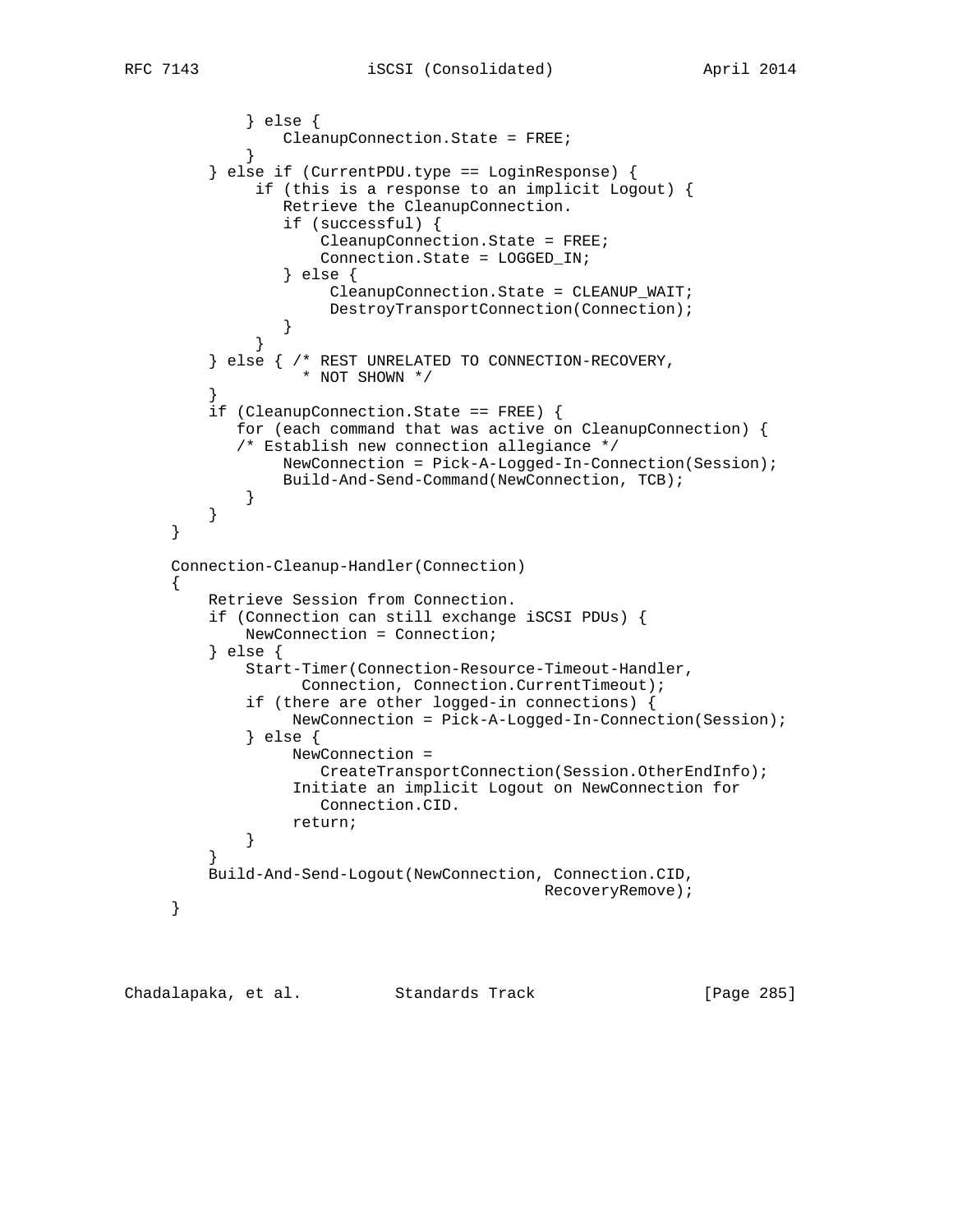```
 Transport_Exception_Handler(Connection)
      {
          Connection.PerformConnectionCleanup = TRUE;
          if (the event is an unexpected transport disconnect) {
              Connection.State = CLEANUP_WAIT;
              Connection.CurrentTimeout = DefaultTime2Retain;
              Start-Timer(Connection-Cleanup-Handler, Connection,
                            DefaultTime2Wait);
          } else {
             Connection.State = FREE;
 }
      }
D.4.3. Target Algorithms
      Receive-an-In-PDU(Connection, CurrentPDU)
      {
          check-basic-validity(CurrentPDU);
          if (Header-Digest-Bad) discard, return;
          else if (Data-Digest-Bad) {
                    Build-And-Send-Reject(Connection, CurrentPDU,
                                            Payload-Digest-Error);
                    discard, return;
 }
          Retrieve TCB and Session.
          if (CurrentPDU.type == Logout) {
             if (CurrentPDU.ReasonCode = RecoveryRemove) {
                 Retrieve the CleanupConnection from CurrentPDU.CID).
                 for (each command active on CleanupConnection) {
                      Quiesce-And-Prepare-for-New-Allegiance(Session,
                         TCB);
                      TCB.CurrentlyAllegiant = FALSE;
 }
                 Cleanup-Connection-State(CleanupConnection);
                 if ((quiescing successful) and (cleanup successful))
      {
                      Build-And-Send-Logout-Response(Connection,
                                       CleanupConnection.CID, Success);
                 } else {
                      Build-And-Send-Logout-Response(Connection,
                                       CleanupConnection.CID, Failure);
 }
 }
```
Chadalapaka, et al. Standards Track [Page 286]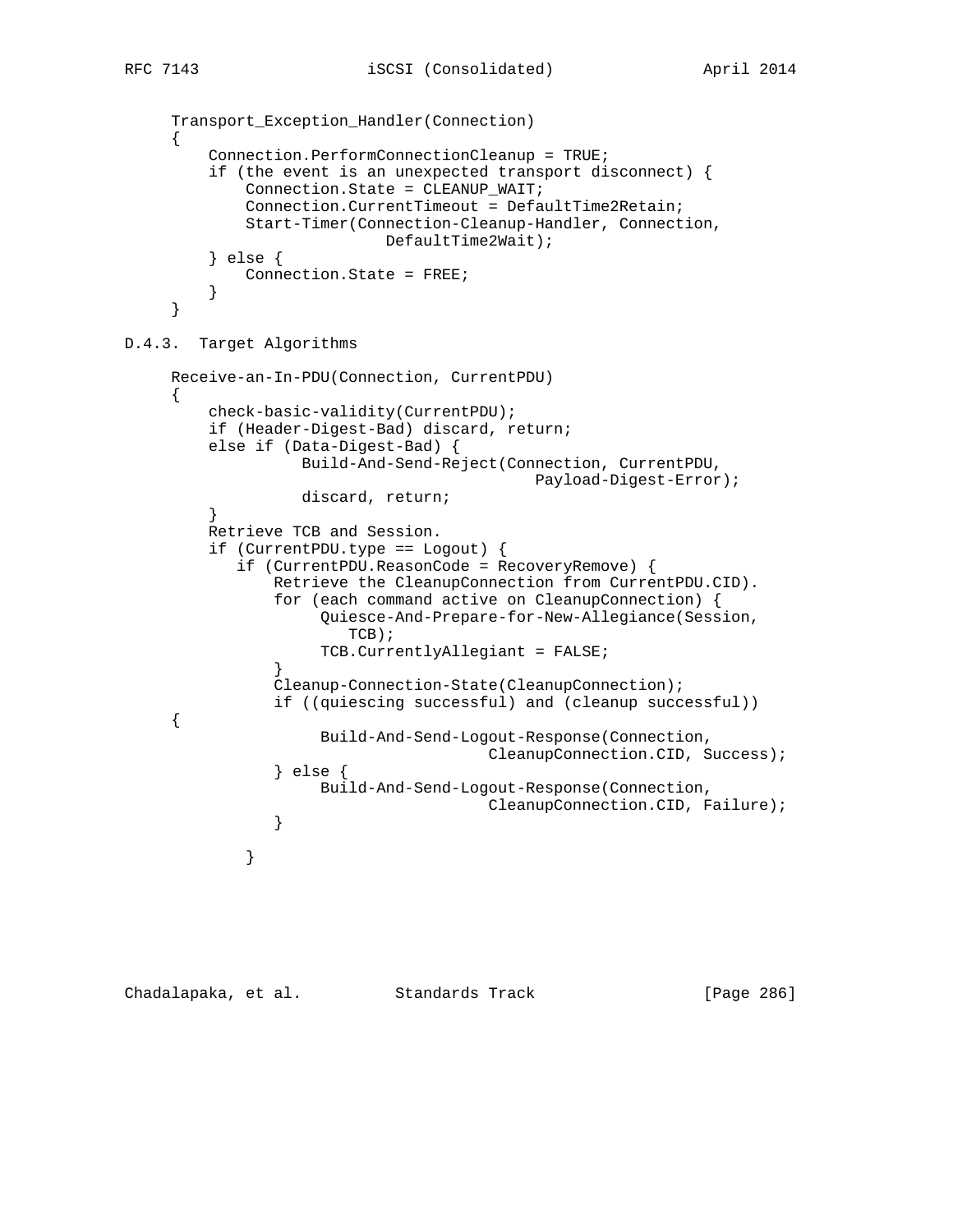```
 } else if ((CurrentPDU.type == Login) and
                             operational ErrorRecoveryLevel == 2) {
                 Retrieve the CleanupConnection from CurrentPDU.CID).
                 for (each command active on CleanupConnection) {
                      Quiesce-And-Prepare-for-New-Allegiance(Session,
                         TCB);
                      TCB.CurrentlyAllegiant = FALSE;
 }
                 Cleanup-Connection-State(CleanupConnection);
                 if ((quiescing successful) and (cleanup successful))
     {
                      Continue with the rest of the login processing;
                 } else {
                      Build-And-Send-Login-Response(Connection,
                CleanupConnection.CID, Target Error);
 }
 }
         } else if (CurrentPDU.type == TaskManagement) {
               if (CurrentPDU.function == "TaskReassign") {
                    if (Session.ErrorRecoveryLevel < 2) {
                        Build-And-Send-TaskMgmt-Response(Connection,
                           CurrentPDU,
                              "Task allegiance reassignment not
                                                 supported");
                     } else if (task is not found) {
                        Build-And-Send-TaskMgmt-Response(Connection,
                          CurrentPDU, "Task not in task set");
                     } else if (task is currently allegiant) {
                        Build-And-Send-TaskMgmt-Response(Connection,
                           CurrentPDU, "Task still allegiant");
                     } else {
                        Establish-New-Allegiance(TCB, Connection);
                        TCB.CurrentlyAllegiant = TRUE;
                    Schedule-Command-To-Continue(TCB);<br>}
 }
 }
         } else { /* REST UNRELATED TO CONNECTION-RECOVERY,
        \,^* NOT SHOWN ^*/ }
     }
```
Chadalapaka, et al. Standards Track [Page 287]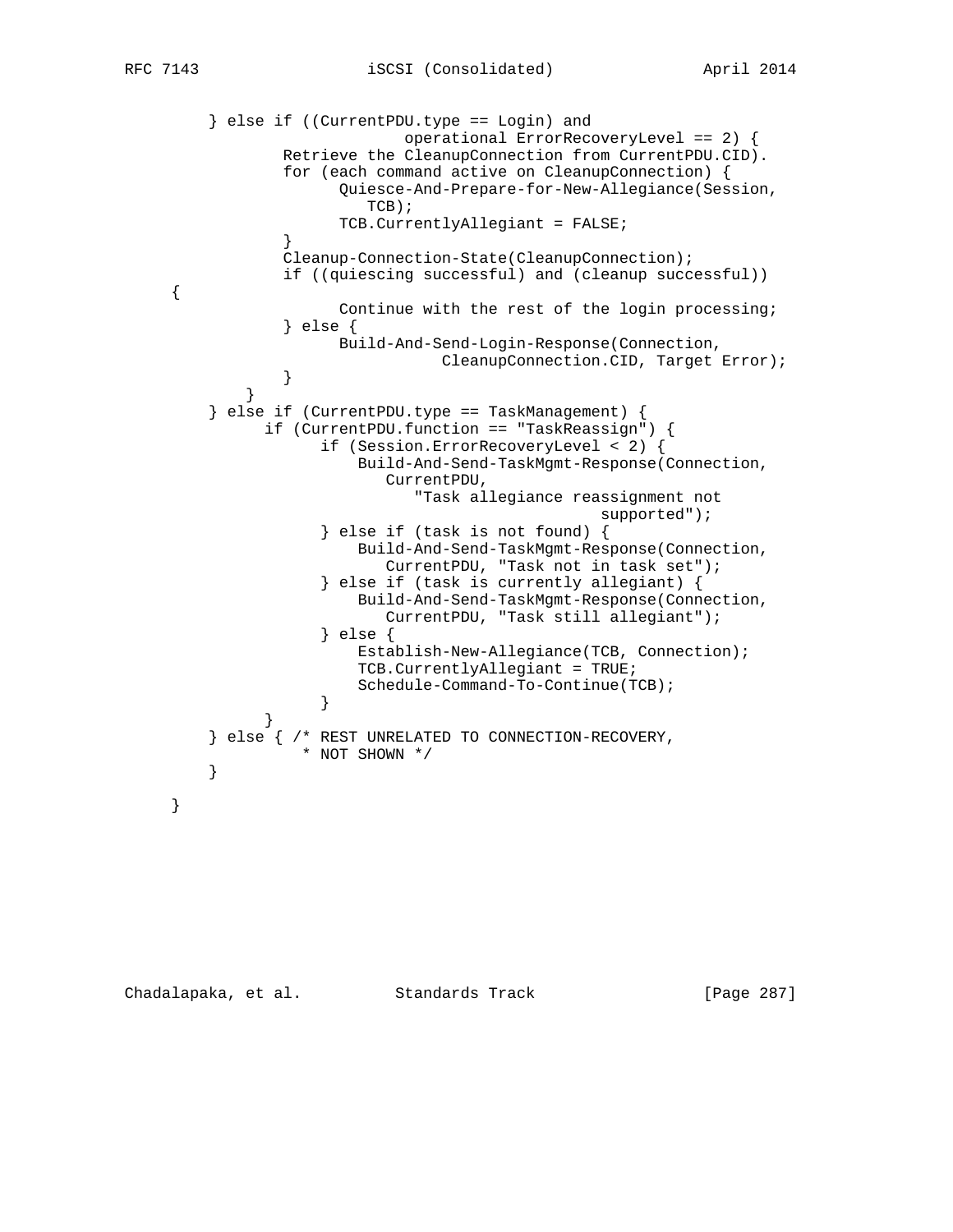```
 Transport_Exception_Handler(Connection)
     {
         Connection.PerformConnectionCleanup = TRUE;
         if (the event is an unexpected transport disconnect) {
             Connection.State = CLEANUP_WAIT;
              Start-Timer(Connection-Resource-Timeout-Handler,
                  Connection, (DefaultTime2Wait+DefaultTime2Retain));
                if (this Session has Full Feature Phase connections
                      left) {
                   DifferentConnection =
                       Pick-A-Logged-In-Connection(Session);
                    Build-And-Send-Async(DifferentConnection,
                          DroppedConnection, DefaultTime2Wait,
            \label{eq:3} \texttt{DefaultTime2Retain)}\,; }
         } else {
         Connection.State = FREE;
 }
     }
```
Appendix E. Clearing Effects of Various Events on Targets

```
E.1. Clearing Effects on iSCSI Objects
```
 The following tables describe the target behavior on receiving the events specified in the rows of the table. The second table is an extension of the first table and defines clearing actions for more objects on the same events. The legend is:

- Y = Yes (cleared/discarded/reset on the event specified in the row). Unless otherwise noted, the clearing action is only applicable for the issuing initiator port.
- N = No (not affected on the event specified in the row, i.e., stays at previous value).
- NA = Not Applicable or Not Defined.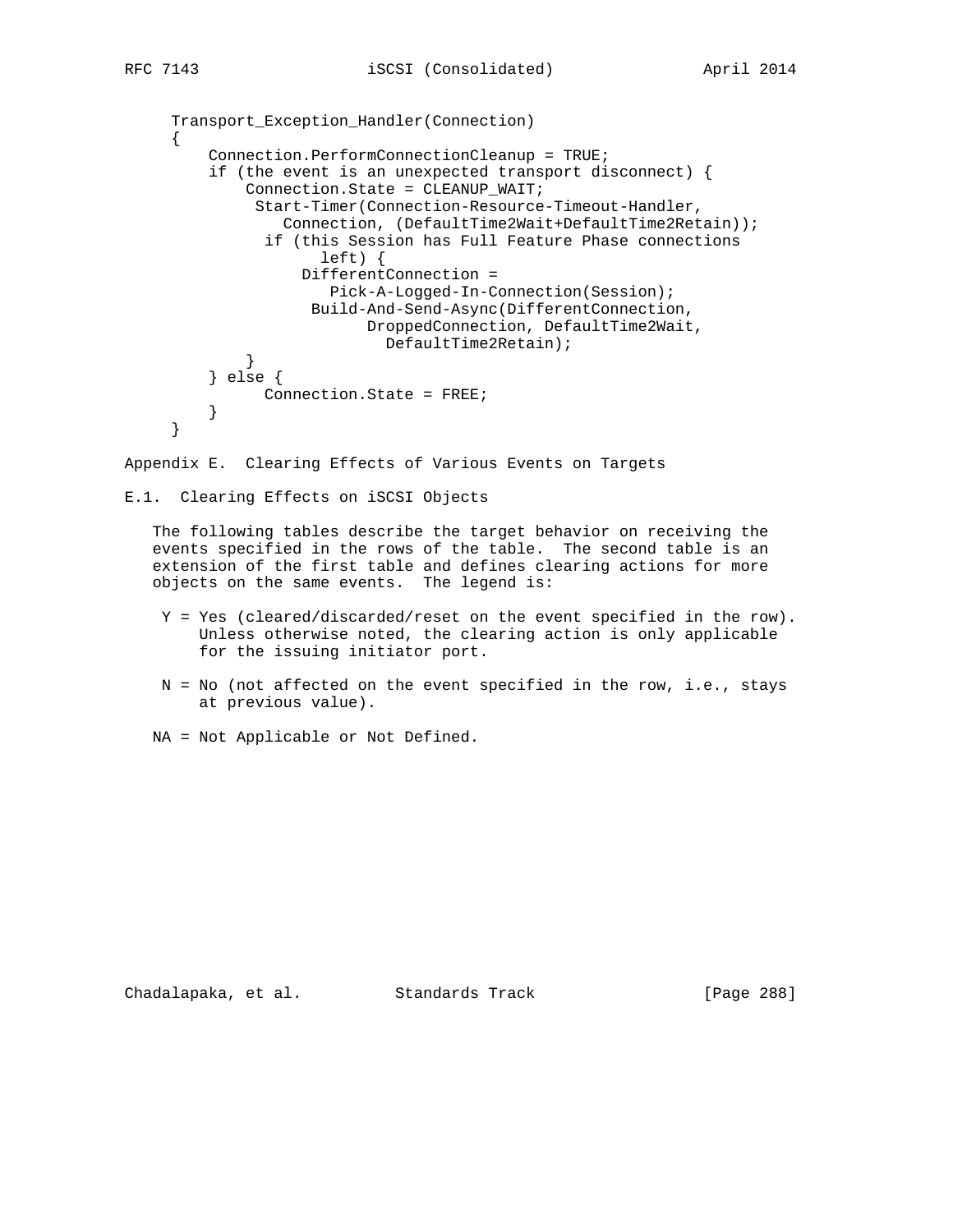|                                                   | IT       |    |         | $(1)$ IC $(2)$ CT $(5)$ ST $(6)$ PP $(7)$ |       |
|---------------------------------------------------|----------|----|---------|-------------------------------------------|-------|
| connection failure $(8)$ Y                        |          | Υ  | N       | N                                         | Υ     |
| connection state<br>timeout $(9)$                 | NA       | NA | Υ       | N                                         | ΝA    |
| session timeout/<br>closure/reinstatement<br>(10) | Y        | Υ  | Υ       | Y                                         | Y(14) |
| session continuation<br>(12)                      | NA       | NA | N(11) N |                                           | NA    |
| successful connection<br>close logout             | Y        | Υ  | Υ       | N                                         | Y(13) |
| session failure (18)                              | ΙY       | Υ  | $\rm N$ | N                                         | Y     |
| successful recovery<br>Logout                     | Y        | Υ  | N       | N                                         | Y(13) |
| failed Logout                                     | Υ        | Υ  | N       | N                                         | Υ     |
| connection Login<br>(leading)                     | NA       | NA | NA      | Y(15) NA                                  |       |
| connection Login<br>(non-leading)                 | ΝA       | NA | N(11) N |                                           | ΙY    |
| TARGET COLD RESET $(16)$   Y $(20)$   Y           |          |    | Y       | Y                                         | Y     |
| TARGET WARM RESET $(16)$ Y $(20)$ Y               |          |    | Y       | Υ                                         | Υ     |
| LU reset (19)                                     | Y (20) Y |    | Υ       | Y                                         | Y     |
| power cycle (16)                                  | ΙY       | Υ  | Υ       | Υ                                         | Υ     |
|                                                   |          |    |         |                                           |       |

- (1) Incomplete TTTs (IT) are Target Transfer Tags on which the target is still expecting PDUs to be received. Examples include TTTs received via R2T, NOP-In, etc.
- (2) Immediate Commands (IC) are immediate commands, but waiting for execution on a target (for example, ABORT TASK SET).

Chadalapaka, et al. Standards Track [Page 289]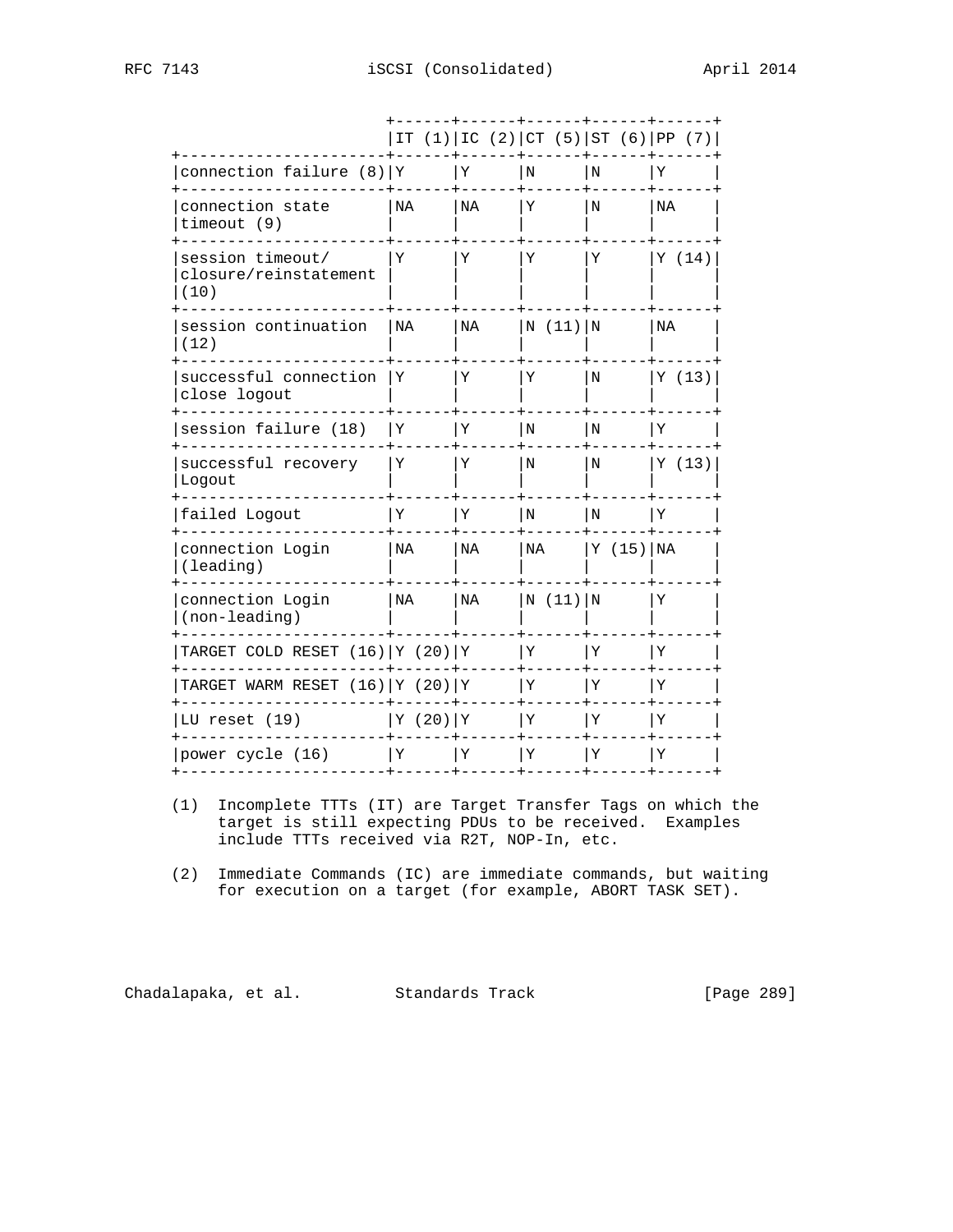- (5) Connection Tasks (CT) are tasks that are active on the iSCSI connection in question.
- (6) Session Tasks (ST) are tasks that are active on the entire iSCSI session. A union of "connection tasks" on all participating connections.
- (7) Partial PDUs (PP) (if any) are PDUs that are partially sent and waiting for transport window credit to complete the transmission.
- (8) Connection failure is a connection exception condition one of the transport connections shut down, transport connections reset, or transport connections timed out, which abruptly terminated the iSCSI Full Feature Phase connection. A connection failure always takes the connection state machine to the CLEANUP\_WAIT state.
- (9) Connection state timeout happens if a connection spends more time than agreed upon during login negotiation in the CLEANUP\_WAIT state, and this takes the connection to the FREE state (M1 transition in connection cleanup state diagram; see Section 8.2).
- (10) Session timeout, closure, and reinstatement are defined in Section 6.3.5.
- (11) This clearing effect is "Y" only if it is a connection reinstatement and the operational ErrorRecoveryLevel is less than 2.
- (12) Session continuation is defined in Section 6.3.6.
- (13) This clearing effect is only valid if the connection is being logged out on a different connection and when the connection being logged out on the target may have some partial PDUs pending to be sent. In all other cases, the effect is "NA".
- (14) This clearing effect is only valid for a "close the session" logout in a multi-connection session. In all other cases, the effect is "NA".
- (15) Only applicable if this leading connection login is a session reinstatement. If this is not the case, it is "NA".
- (16) This operation affects all logged-in initiators.
- (18) Session failure is defined in Section 6.3.6.

Chadalapaka, et al. Standards Track [Page 290]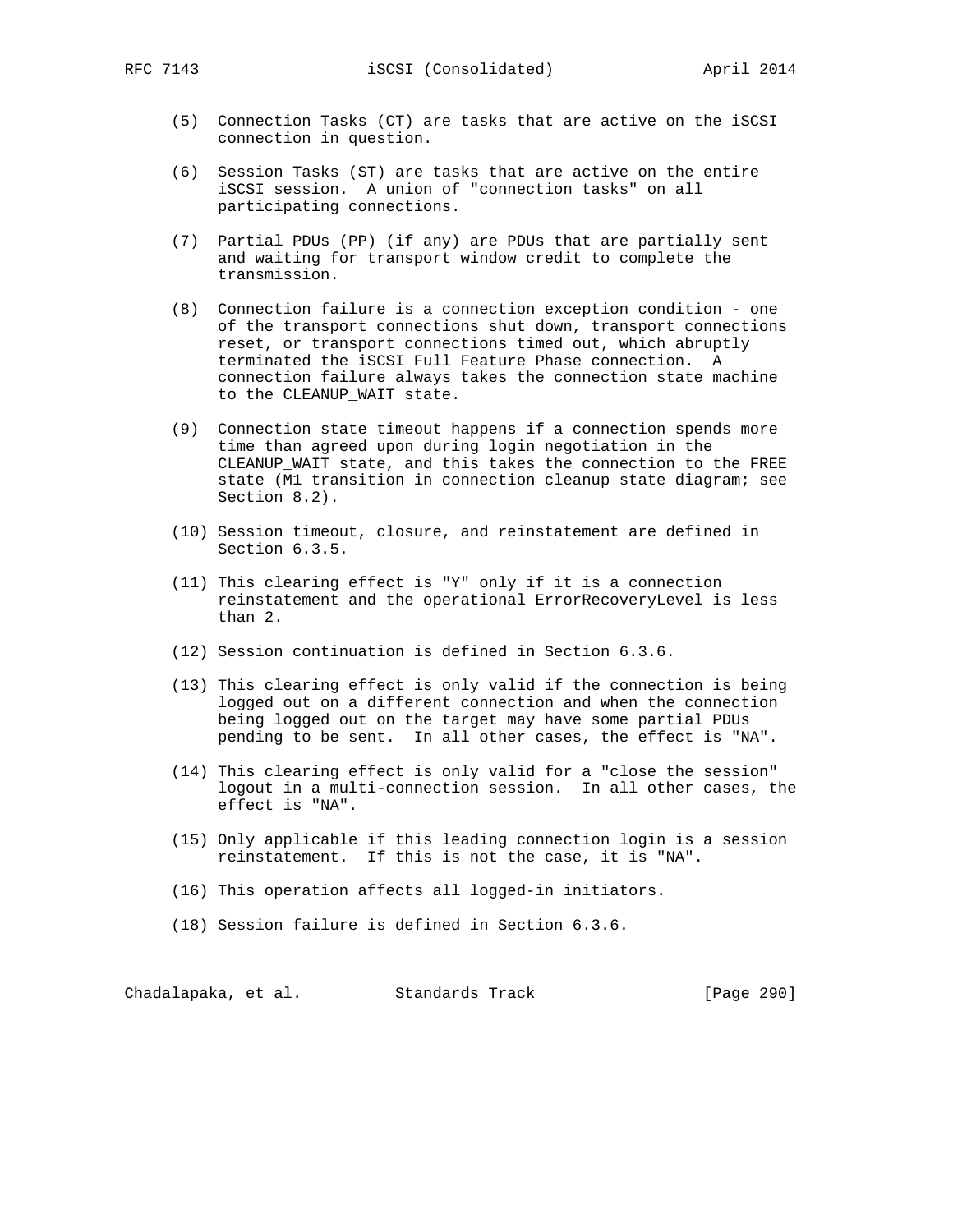- (19) This operation affects all logged-in initiators, and the clearing effects are only applicable to the LU being reset.
- (20) With standard multi-task abort semantics (Section 4.2.3.3), a TARGET WARM RESET or a TARGET COLD RESET or a LU reset would clear the active TTTs upon completion. However, the FastAbort multi-task abort semantics defined by Section 4.2.3.4 do not guarantee that the active TTTs are cleared by the end of the reset operations. In fact, the FastAbort semantics are designed to allow clearing the TTTs in a "lazy" fashion after the TMF Response is delivered. Thus, when TaskReporting=FastAbort (Section 13.23) is operational on a session, the clearing effects of reset operations on "Incomplete TTTs" is "N".

Chadalapaka, et al. Standards Track [Page 291]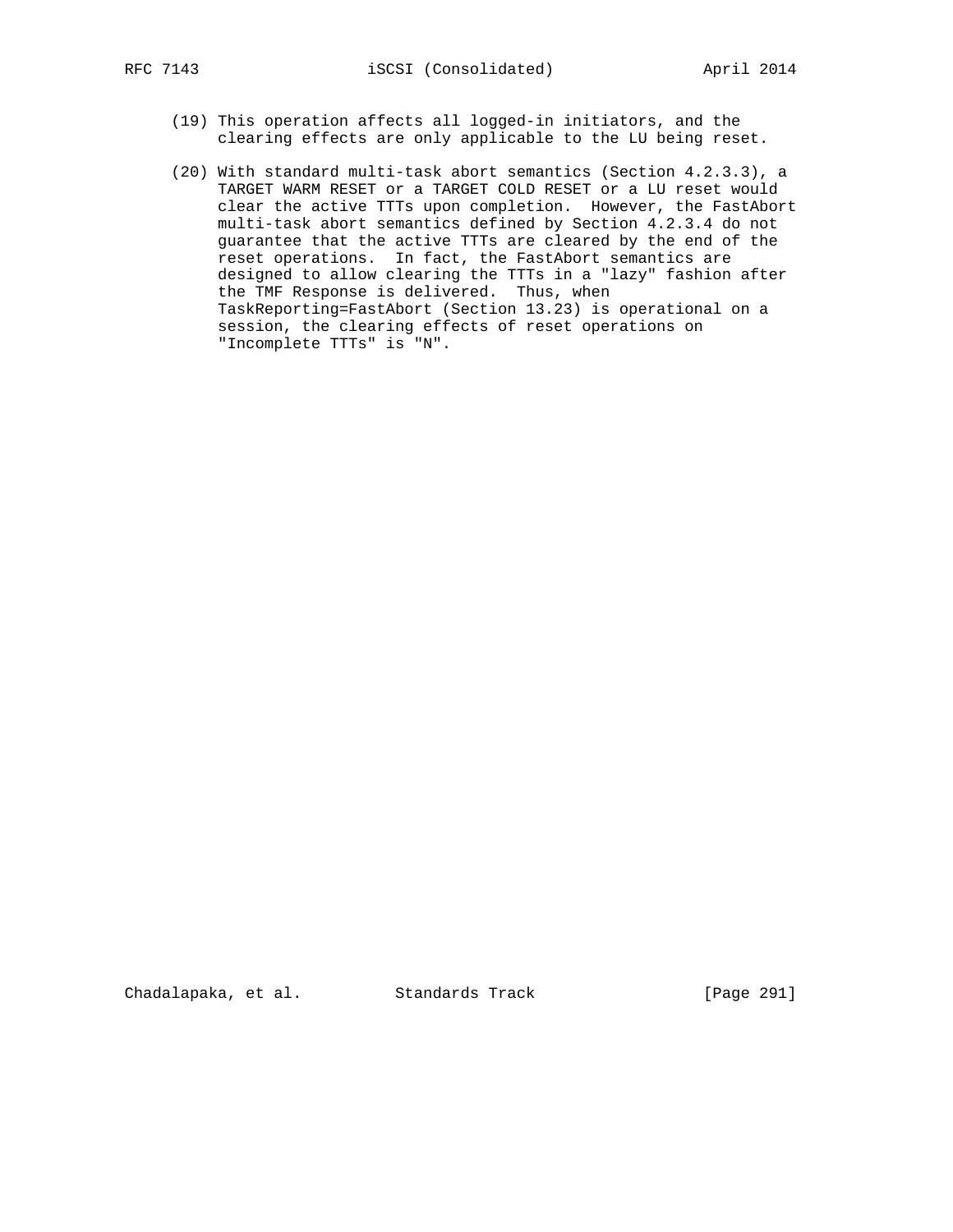|                                           |     | DC $(1)$ DD $(2)$ SS $(3)$ CS $(4)$ DS $(5)$ |       |             |         |
|-------------------------------------------|-----|----------------------------------------------|-------|-------------|---------|
| connection failure                        | l N | Υ                                            | l N   | l N         | N       |
| connection state<br>timeout               | Y   | <b>NA</b>                                    | Υ     | N           | NA      |
| session timeout/<br>closure/reinstatement | Y   | Υ                                            | Y (7) | Y           | NA      |
| session continuation $ N (11) NA (12) NA$ |     |                                              |       | N           | NA (13) |
| successful connection Y<br>close Logout   |     | Υ                                            | Y     | N           | NA      |
| session failure                           | N   | Υ                                            | N     | N           | N       |
| successful recovery<br>Logout             | Υ   | Υ                                            | Υ     | N           | N       |
| failed Logout                             | N   | Y (9)                                        | N     | N           | N       |
| connection Login<br>(leading              | NA  | NA                                           | N(8)  | N(8)        | NA      |
| connection Login<br>(non-leading)         |     | N(11) NA(12) N(8)                            |       | $\mathbf N$ | NA (13) |
| TARGET COLD RESET                         | Υ   | Υ                                            | ΙY    | Y (10) NA   |         |
| TARGET WARM RESET                         | Υ   | Υ                                            | N     | N           | NA      |
| LU reset                                  | N   | Υ                                            | N     | l N         | N       |
| power cycle                               | Υ   | Υ                                            | ΙY    | Y (10) NA   |         |
|                                           |     |                                              |       |             |         |

- (1) Discontiguous Commands (DC) are commands allegiant to the connection in question and waiting to be reordered in the iSCSI layer. All "Y"s in this column assume that the task causing the event (if indeed the event is the result of a task) is issued as an immediate command, because the discontiguities can be ahead of the task.
- (2) Discontiguous Data (DD) are data PDUs received for the task in question and waiting to be reordered due to prior discontiguities in the DataSN.

Chadalapaka, et al. Standards Track [Page 292]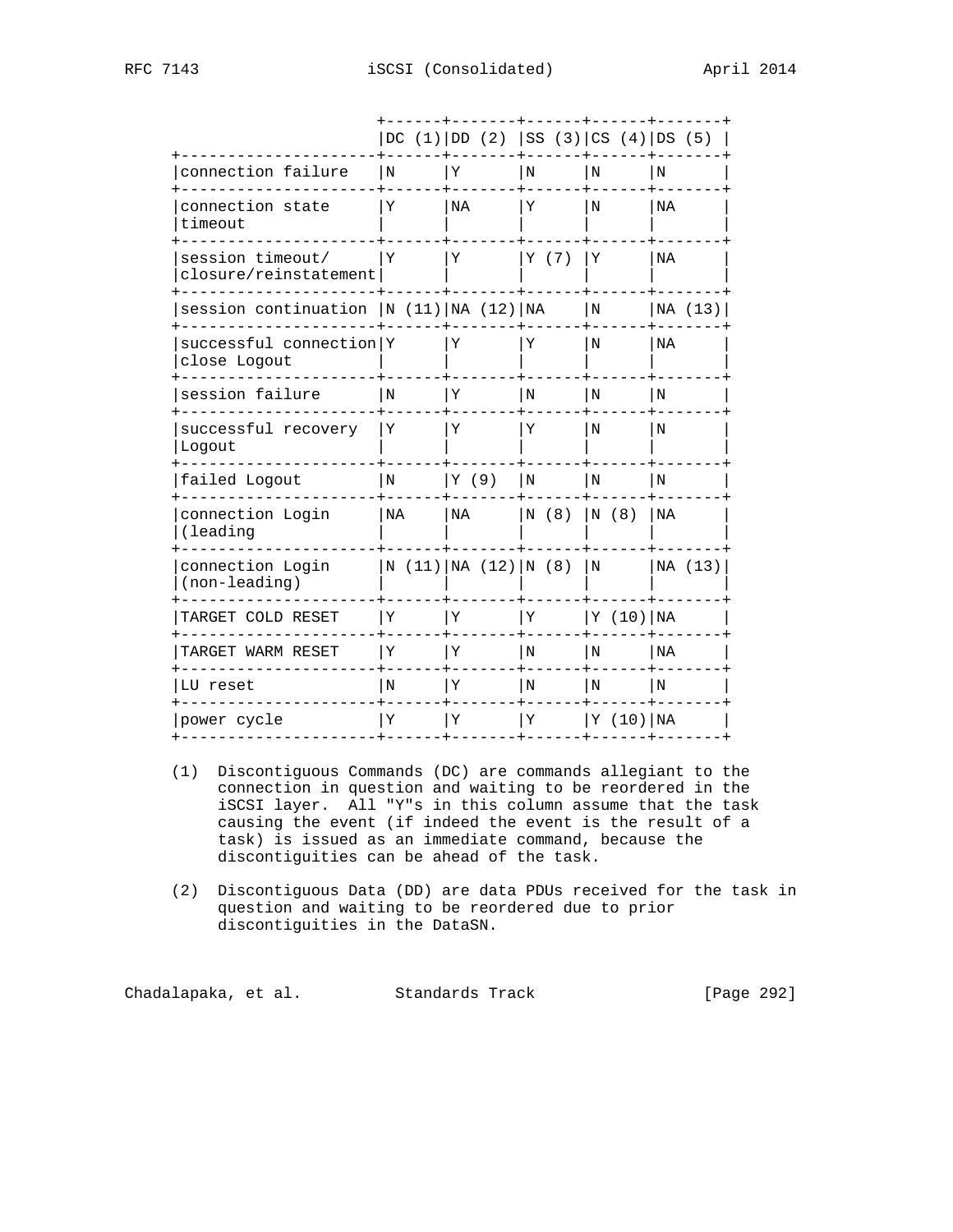- (3) "SS" refers to the StatSN.
- (4) "CS" refers to the CmdSN.
- (5) "DS" refers to the DataSN.
- (7) This action clears the StatSN on all the connections.
- (8) This sequence number is instantiated on this event.
- (9) A logout failure drives the connection state machine to the CLEANUP\_WAIT state, similar to the connection failure event. Hence, it has a similar effect on this and several other protocol aspects.
- (10) This is cleared by virtue of the fact that all sessions with all initiators are terminated.
- (11) This clearing effect is "Y" if it is a connection reinstatement.
- (12) This clearing effect is "Y" only if it is a connection reinstatement and the operational ErrorRecoveryLevel is 2.
- (13) This clearing effect is "N" only if it is a connection reinstatement and the operational ErrorRecoveryLevel is 2.
- E.2. Clearing Effects on SCSI Objects

 The only iSCSI protocol action that can effect clearing actions on SCSI objects is the "I\_T nexus loss" notification (Section 6.3.5.1 ("Loss of Nexus Notification")). [SPC3] describes the clearing effects of this notification on a variety of SCSI attributes. In addition, SCSI standards documents (such as [SAM2] and [SBC2]) define additional clearing actions that may take place for several SCSI objects on SCSI events such as LU resets and power-on resets.

 Since iSCSI defines a TARGET COLD RESET as a "protocol-equivalent" to a target power-cycle, the iSCSI TARGET COLD RESET must also be considered as the power-on reset event in interpreting the actions defined in the SCSI standards.

 When the iSCSI session is reconstructed (between the same SCSI ports with the same nexus identifier) reestablishing the same I\_T nexus, all SCSI objects that are defined to not clear on the "I\_T nexus loss" notification event, such as persistent reservations, are automatically associated to this new session.

Chadalapaka, et al. Standards Track [Page 293]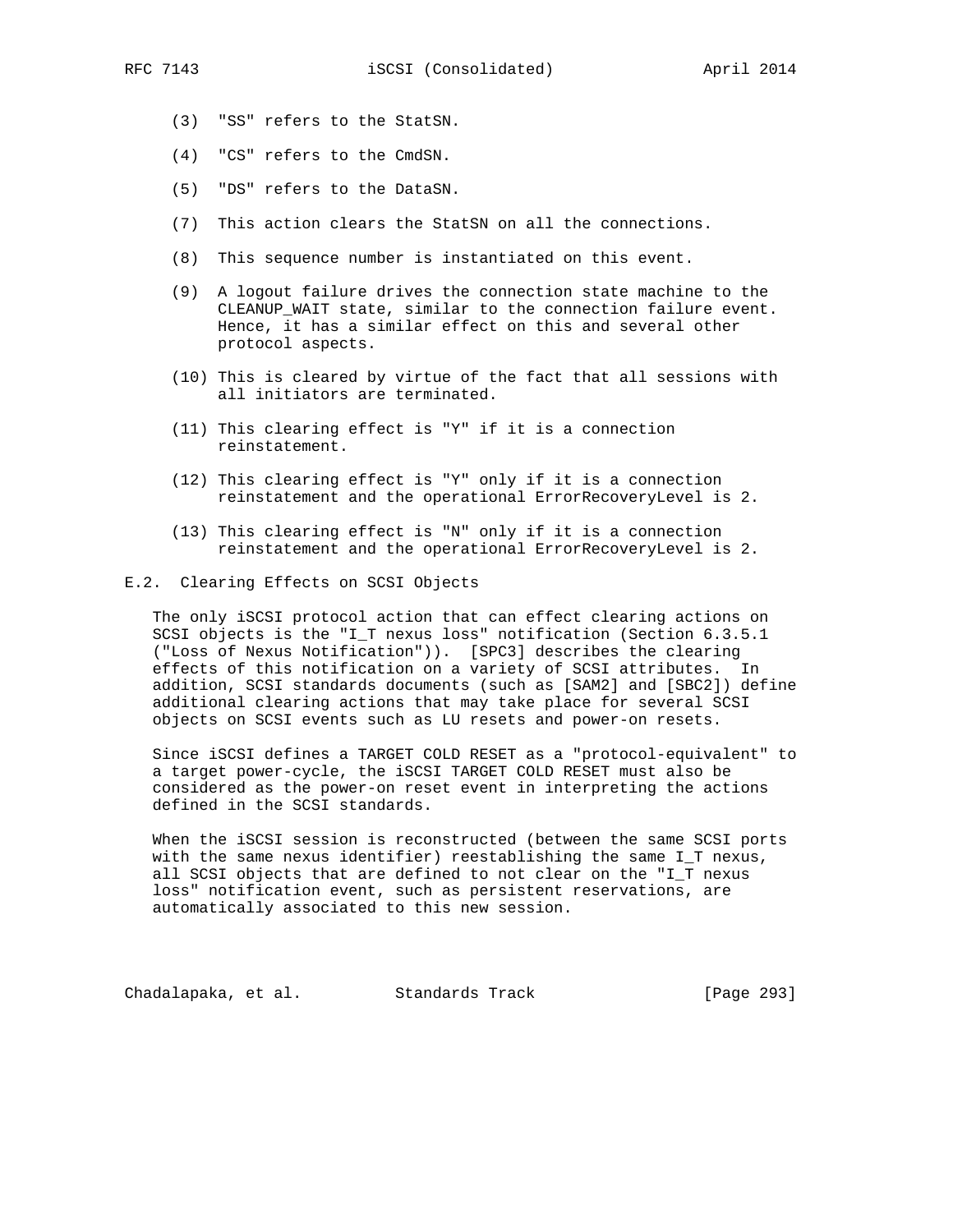Acknowledgments

 Several individuals on the original IPS Working Group made significant contributions to the original RFCs 3720, 3980, 4850, and 5048.

 Specifically, the authors of the original RFCs -- which herein are consolidated into a single document -- were the following:

 RFC 3720: Julian Satran, Kalman Meth, Costa Sapuntzakis, Mallikarjun Chadalapaka, Efri Zeidner

RFC 3980: Marjorie Krueger, Mallikarjun Chadalapaka, Rob Elliott

RFC 4850: David Wysochanski

RFC 5048: Mallikarjun Chadalapaka

 Many thanks to Fred Knight for contributing to the UML notations and drawings in this document.

 We would in addition like to acknowledge the following individuals who contributed to this revised document: David Harrington, Paul Koning, Mark Edwards, Rob Elliott, and Martin Stiemerling.

 Thanks to Yi Zeng and Nico Williams for suggesting and/or reviewing Kerberos-related security considerations text.

 The authors gratefully acknowledge the valuable feedback during the Last Call review process from a number of individuals; their feedback significantly improved this document. The individuals were Stephen Farrell, Brian Haberman, Barry Leiba, Pete Resnick, Sean Turner, Alexey Melnikov, Kathleen Moriarty, Fred Knight, Mike Christie, Qiang Wang, Shiv Rajpal, and Andy Banta.

 Finally, this document also benefited from significant review contributions from the Storm Working Group at large.

Comments may be sent to Mallikarjun Chadalapaka.

Chadalapaka, et al. Standards Track [Page 294]